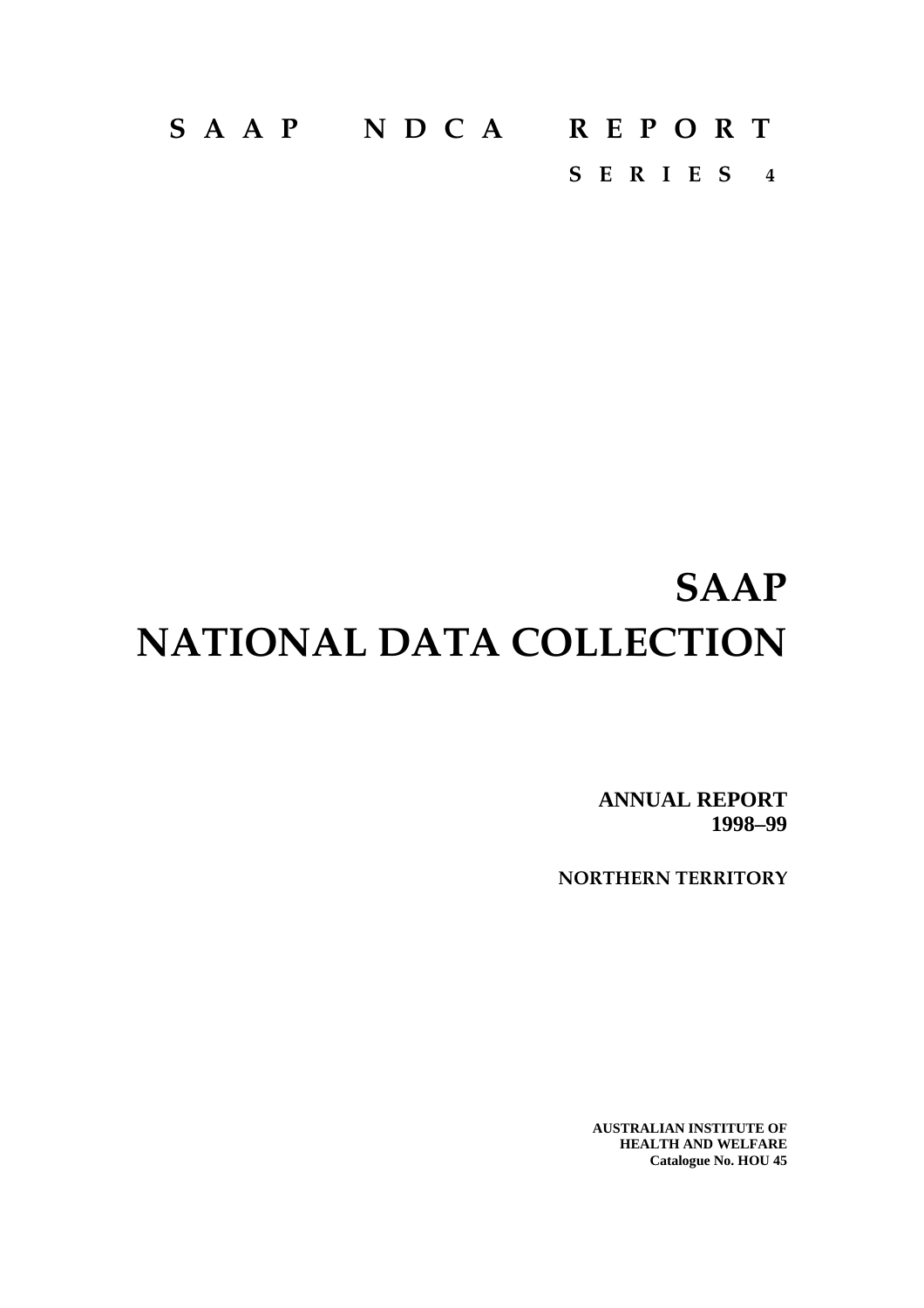© Australian Institute of Health and Welfare 2000

This work is copyright. Apart from any use as permitted under the *Copyright Act 1968*, no part may be reproduced without written permission from the Australian Institute of Health and Welfare. Requests and enquiries concerning reproduction and rights should be directed to the Head, Media and Publishing, Australian Institute of Health and Welfare, GPO Box 570, Canberra ACT 2601.

A complete list of the Institute's publications is available from the Publications Unit, Australian Institute of Health and Welfare, GPO Box 570, Canberra ACT 2601, or via the Institute's web site at http://www.aihw.gov.au

ISBN 1 74024 072 3

#### **Suggested citation**

Australian Institute of Health and Welfare 2000. SAAP National Data Collection annual report 1998–99 Northern Territory. AIHW Cat. No. HOU 45. Canberra: Australian Institute of Health and Welfare (SAAP NDCA report. Series 4).

#### **Australian Institute of Health and Welfare**

Board Chair Professor Janice Reid

**Director** Dr Richard Madden

Any enquiries about or comments on this publication should be directed to: Manager SAAP National Data Collection Agency Australian Institute of Health and Welfare GPO Box 570 Canberra ACT 2601 Phone: (02) 6244 1206

Published by Australian Institute of Health and Welfare Printed by Panther Publishing and Printing, Canberra Cover design by Wingrove Wingrove Design, Canberra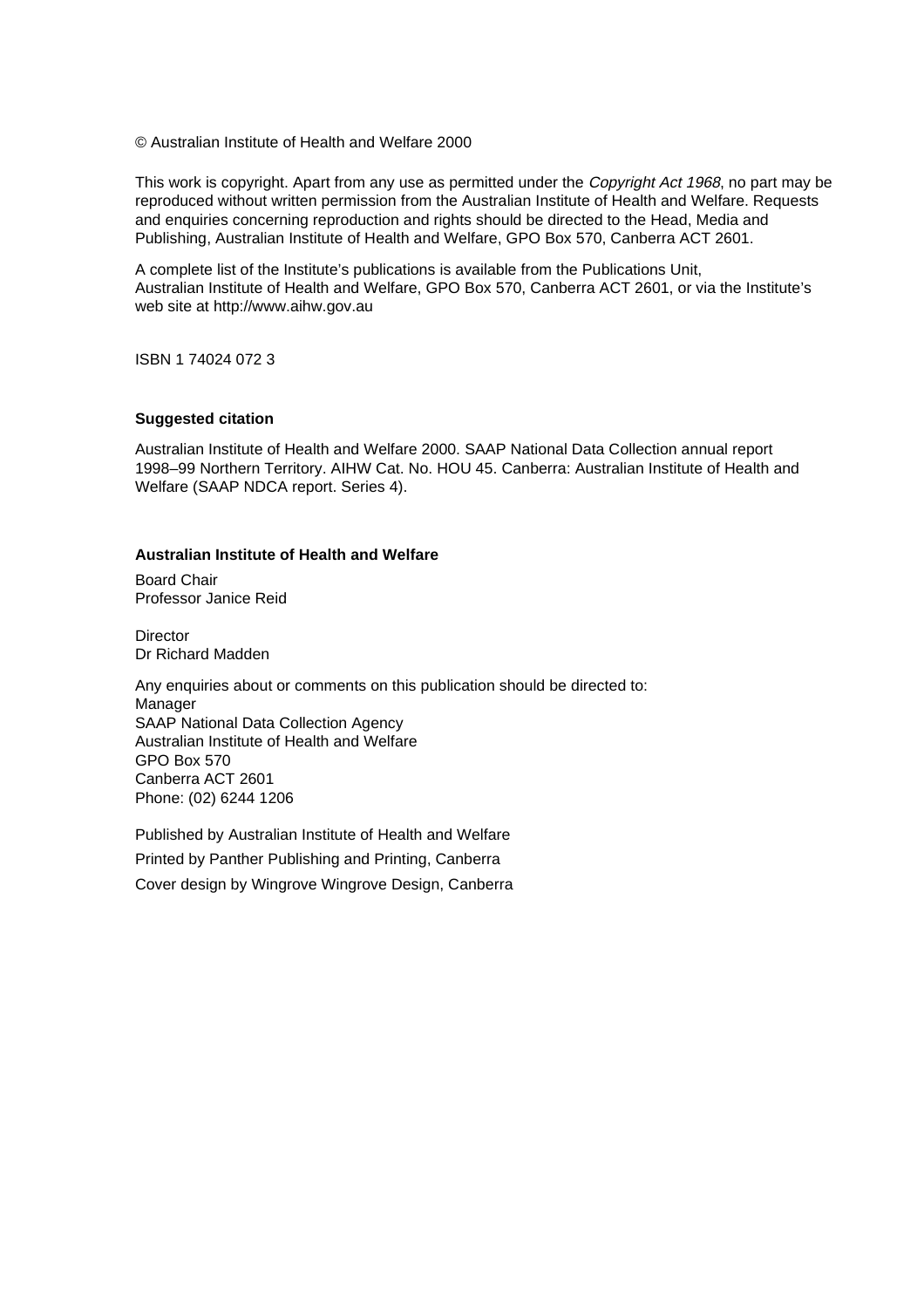# **Contents**

|                | Preface                     |                                                 | vii            |
|----------------|-----------------------------|-------------------------------------------------|----------------|
|                |                             | Acknowledgments                                 | ix             |
|                |                             | <b>Executive summary</b>                        | XV             |
| 1              |                             | Introduction                                    | $\mathbf{1}$   |
|                | 1.1                         | The Supported Accommodation Assistance Program  | $\mathbf{1}$   |
|                | 1.2                         | Background to the SAAP National Data Collection | $\mathbf{1}$   |
|                | 1.3                         | <b>SAAP National Data Collection</b>            | $\overline{2}$ |
|                | 1.4                         | Participation in the National Data Collection   | $\overline{2}$ |
|                | 1.5                         | Interpretation of analyses                      | 6              |
|                | 1.6                         | Variation from Series 3 reports                 | 6              |
|                | 1.7                         | Structure and content of the report             | 7              |
|                | 1.8                         | Detailed tables                                 | 8              |
|                |                             | PART A: Current period analysis                 |                |
| $\overline{2}$ |                             | <b>SAAP</b> agencies                            | 13             |
|                | 2.1                         | <b>Agency Characteristics</b>                   | 13             |
|                | 2.2                         | Funding                                         | 14             |
|                | 2.3                         | Key charts                                      | 15             |
|                | 2.4                         | Detailed tables                                 | 17             |
|                |                             | 2.4.1<br>Agency characteristics                 | 17             |
|                |                             | 2.4.2<br>Funding                                | 18             |
| 3              | <b>SAAP</b> clients         |                                                 | 21             |
|                | 3.1                         | Overview                                        | 21             |
|                | 3.2                         | Key charts                                      | 23             |
|                | 3.3                         | Detailed tables                                 | 24             |
| 4              | <b>SAAP</b> support periods |                                                 | 27             |
|                | 4.1<br>Overview             |                                                 | 27             |
|                | 4.2                         | Key charts                                      | 29             |
|                | 4.3                         | Detailed tables                                 | 31             |
|                |                             | 4.3.1<br>Client characteristics                 | 32             |
|                |                             | 4.3.2<br>Client circumstances                   | 35             |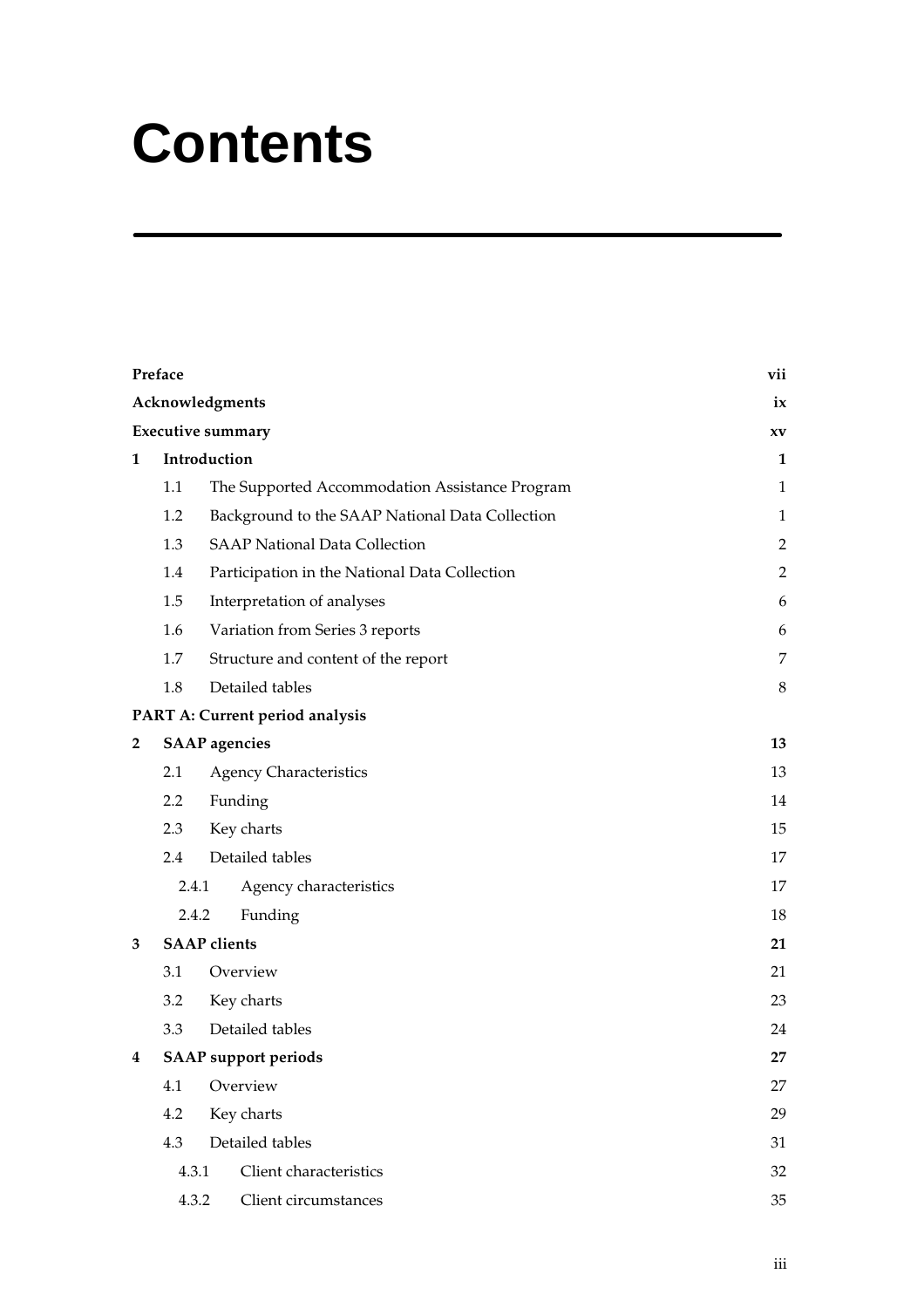|   | 4.3.3                                       | Client needs                                                                      | 43  |  |  |
|---|---------------------------------------------|-----------------------------------------------------------------------------------|-----|--|--|
| 5 |                                             | SAAP services and unmet demand                                                    | 47  |  |  |
|   | 5.1                                         | Support provided - Summary                                                        | 47  |  |  |
|   | 5.2                                         | Met and unmet demand                                                              | 48  |  |  |
|   | 5.2.1                                       | Unmet demand-SAAP clients                                                         | 49  |  |  |
|   | 5.2.2                                       | Unmet demand-potential clients                                                    | 49  |  |  |
|   | 5.3                                         | One-off assistance                                                                | 52  |  |  |
|   | 5.3.1                                       | <b>Unmet Demand Collection</b>                                                    | 52  |  |  |
|   | 5.3.2                                       | <b>Casual Client Collection</b>                                                   | 52  |  |  |
|   | 5.4                                         | Key charts                                                                        | 53  |  |  |
|   | 5.5                                         | Detailed tables                                                                   | 58  |  |  |
|   | 5.5.1                                       | Support provided to clients                                                       | 58  |  |  |
|   | 5.5.2                                       | Support provided to accompanying children                                         | 62  |  |  |
|   | 5.5.3                                       | Case management/support plans                                                     | 63  |  |  |
|   | 5.5.4                                       | Duration of support                                                               | 65  |  |  |
|   | 5.5.5                                       | Accommodation provided                                                            | 69  |  |  |
|   | 5.5.6                                       | Support services for clients referred                                             | 71  |  |  |
|   | 5.5.7                                       | Support services for accompanying children referred                               | 74  |  |  |
|   | 5.9.8                                       | Unmet demand-SAAP clients                                                         | 75  |  |  |
|   | 5.5.9                                       | Unmet demand—accompanying children                                                | 79  |  |  |
|   | 5.5.10                                      | Unmet demand-potential clients                                                    | 81  |  |  |
|   | 5.5.11                                      | One-off assistance provided—Unmet Demand Collection                               | 88  |  |  |
|   | 5.5.12                                      | One-off assistance provided-Casual Client Collection                              | 91  |  |  |
| 6 | Circumstances of SAAP clients after support |                                                                                   |     |  |  |
|   | 6.1                                         | Overview                                                                          | 93  |  |  |
|   | 6.2                                         | Key charts                                                                        | 95  |  |  |
|   | 6.3                                         | Detailed tables                                                                   | 97  |  |  |
|   | 6.3.1                                       | Change in income source                                                           | 97  |  |  |
|   | 6.3.2                                       | Type of housing after support                                                     | 101 |  |  |
|   | 6.3.5                                       | Non-students—student status after support                                         | 112 |  |  |
|   |                                             | PART B: Longitudinal analysis                                                     |     |  |  |
| 7 |                                             | Cross-period analysis                                                             | 119 |  |  |
|   | 7.1                                         | Client re-entry into SAAP                                                         | 119 |  |  |
|   | 7.2                                         | Comparison of reporting periods                                                   | 120 |  |  |
|   | 7.3                                         | Key Charts                                                                        | 122 |  |  |
|   | 7.4.1                                       | Client re-entry into SAAP                                                         | 123 |  |  |
|   | 7.4.2                                       | Comparison of reporting periods                                                   | 127 |  |  |
|   |                                             | PART C: Additional analysis requested by the Data and Research Advisory Committee | 134 |  |  |
| 8 |                                             | Performance indicators                                                            | 135 |  |  |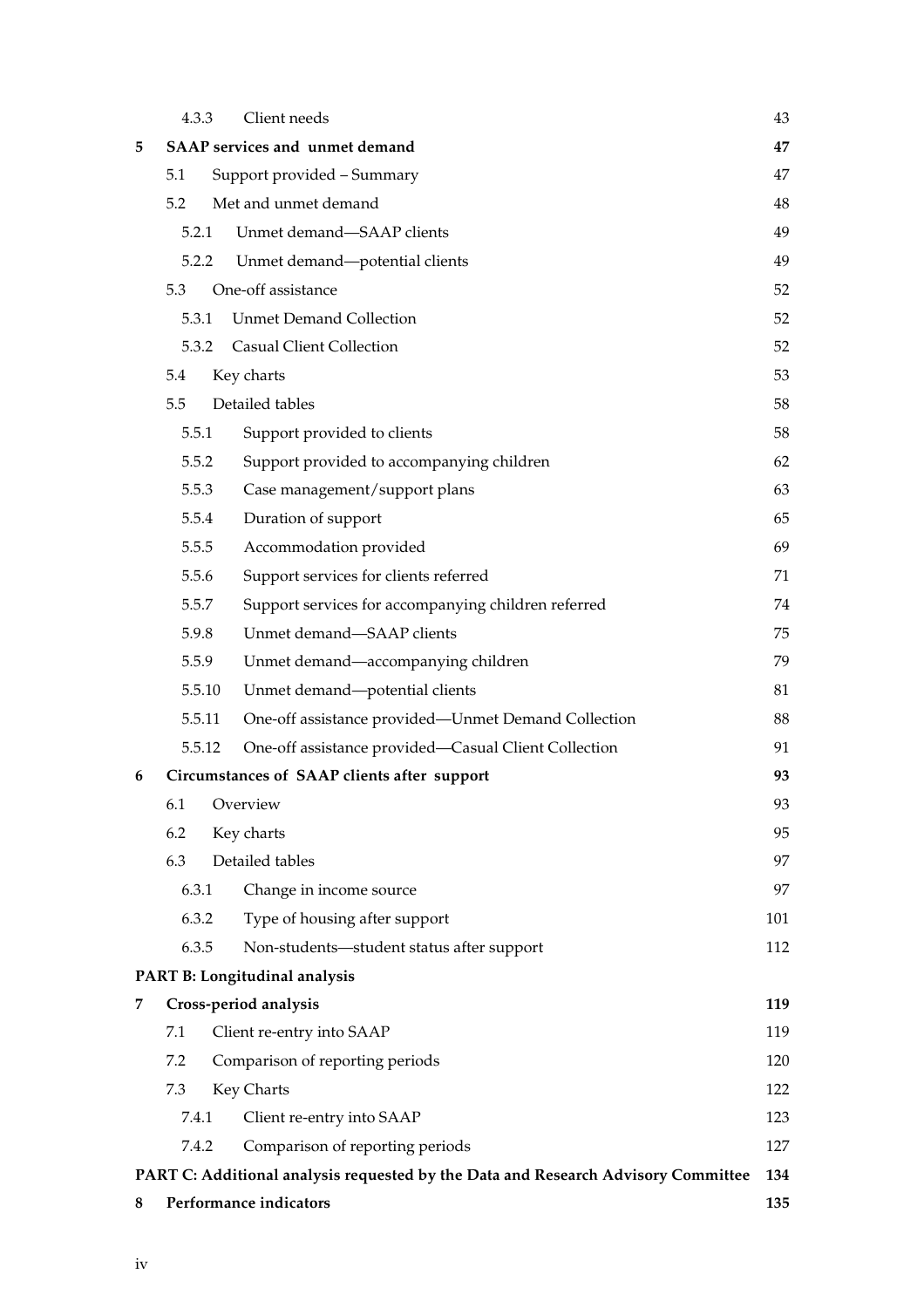| 9 | <b>Additional tables</b>                           |                                                             | 139 |
|---|----------------------------------------------------|-------------------------------------------------------------|-----|
|   | <b>APPENDICES</b>                                  |                                                             | 149 |
|   | Appendix 1: Counting rules used in the analysis    |                                                             | 151 |
|   |                                                    | Appendix 2: Consent rates and key client characteristics    | 165 |
|   |                                                    | Appendix 3: Circumstances of client subgroups after support | 167 |
|   | A3.1 Overview                                      |                                                             | 167 |
|   | A3.2 Key charts                                    |                                                             | 169 |
|   | Detailed tables<br>A3.3                            |                                                             | 171 |
|   | A3.3.1                                             | Survivors of domestic violence                              | 171 |
|   | A3.3.2                                             | Young people previously living with parents                 | 177 |
|   | A3.3.3                                             | Young people—legal processes                                | 180 |
|   | Appendix 4: Corrections to Series 3 tables         |                                                             | 185 |
|   | <b>Appendix 5: SAAP NDCA Data Collection forms</b> |                                                             | 189 |
|   | Client Form<br>A5.1                                |                                                             |     |
|   | A5.2                                               | Client Form – High Volume Agencies                          |     |

- A5.3 Unmet Demand Form
- A5.4 Casual Client Form

#### **References**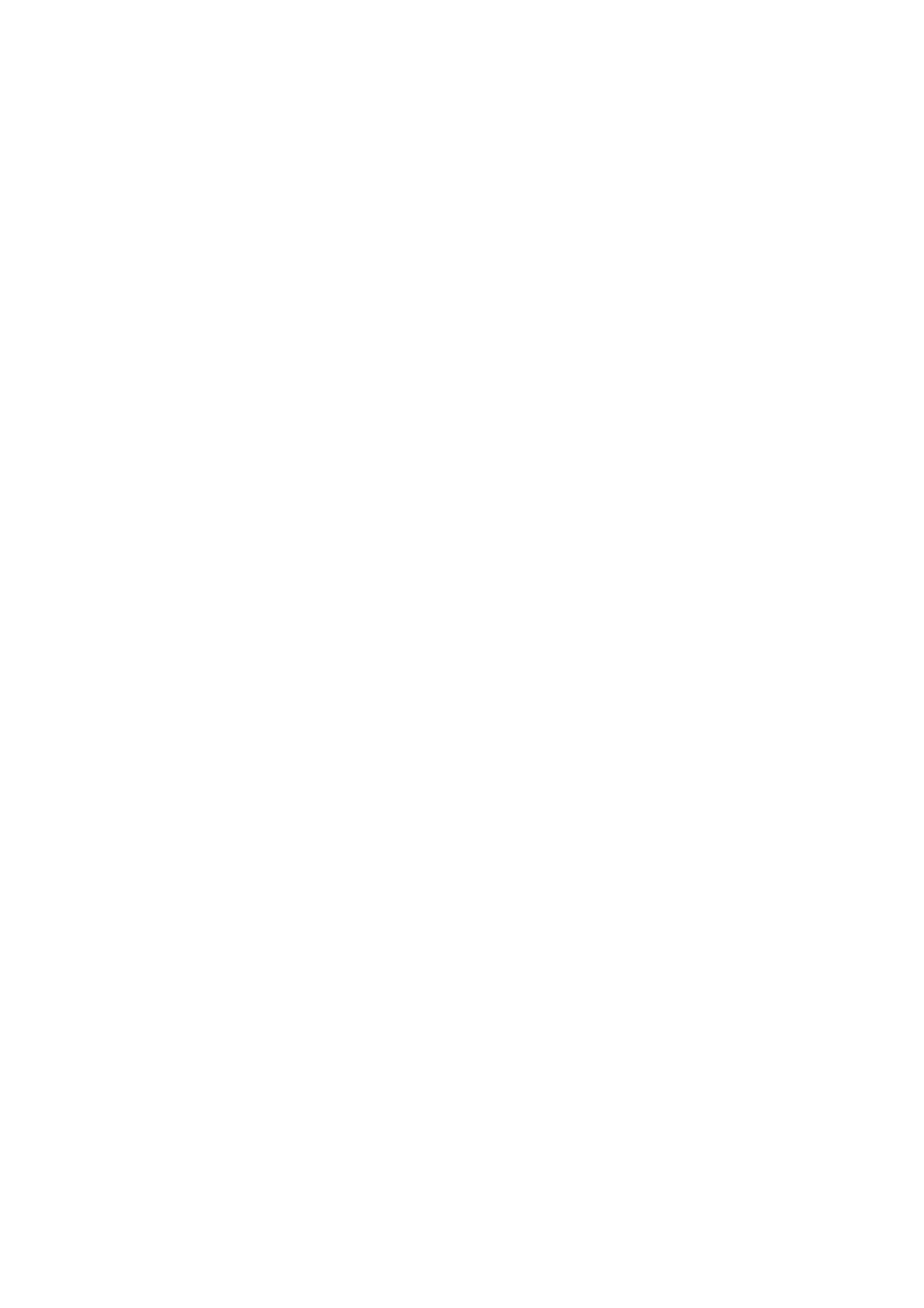## **Preface**

This is the third annual report of the SAAP National Data Collection. The first report, containing 1996–97 data, was published in December 1997. The annual reports provide information on people who are homeless or at risk of being homeless. The data have come from the regular ongoing data collection and the annual collections on unmet demand and casual clients.

The data collection has been assisted by the productive and cooperative partnership between the SAAP National Data Collection Agency (NDCA), managed by the Australian Institute of Health and Welfare, SAAP agencies and the SAAP Data and Research Advisory Committee, comprising government, community and expert representatives. Valuable support and encouragement to the data collection has been provided by the SAAP Coordination and Development Committee, which is responsible for the national direction of the SAAP program.

The partnership has been built on shared goals and mutual trust. The key has been the willingness of agencies to collect and provide data to the NDCA, knowing that any personal information provided by clients is protected by the strict confidentiality provisions of the Australian Institute of Health and Welfare Act.

The fact that all agencies in the Northern Territory have provided data in 1998-99, and did so in 1997-98 is testimony to their collective commitment to and confidence in the collection. The proportion of SAAP clients who have consented to the provision of their personal data to the National Data Collection Agency has remained at 74% from 1997-98 through 1998-99

This large and complex project has both a high level of support and a high level of accuracy. We are confident that we can further improve the quality of the information provided to help policy makers and the community better understand and provide for the needs of those who are homeless or at risk of being so.

Under the direction of the Coordination and Development Committee, a SAAP National Research Program has been established to undertake and fund studies on homeless people and people at risk of homelessness, using data from the National Data Collection. Over time, the availability of time-series SAAP data will greatly improve the usefulness of the data. The publication of this third annual report and the release of 1998–99 data are one step towards this goal.

and Welfare **Committee** 

Australian Institute of Health SAAP Coordination and Development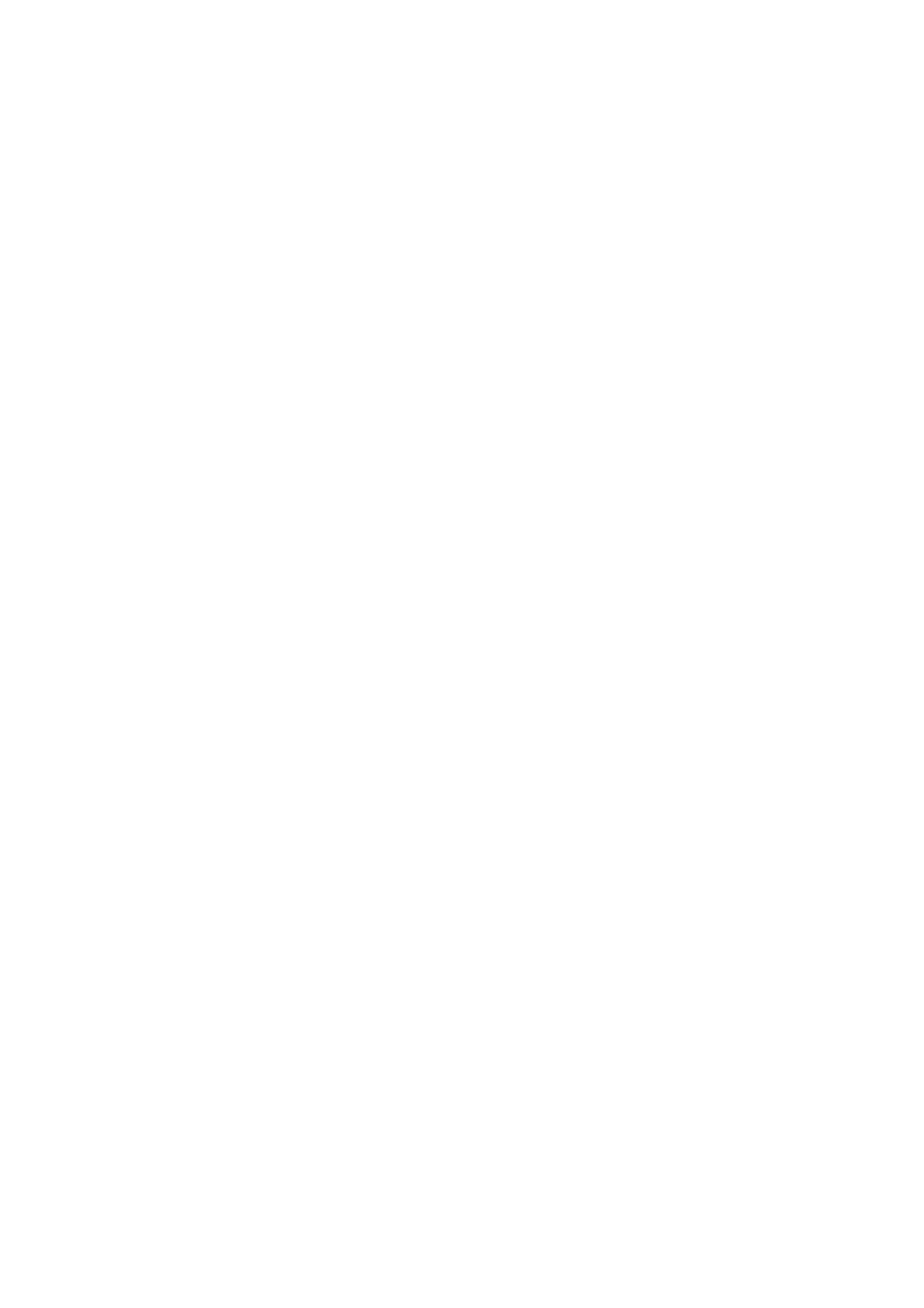# **Acknowledgments**

This report was written and prepared by staff of the SAAP National Data Collection Agency (NDCA) at the Australian Institute of Health and Welfare: Justin Griffin, Rose Karmel, Gloria Jackson, Colin Farlow, Anne Giovanetti, Melinda Hecker, Meg Carroll, Athena Pawlowski, Stirling Lewis, Qasim Shah and Tony Mackinnon. It substantially follows the format of the third series of SAAP NDCA reports.

The contribution of Geri Bryant-Badham, who joined the team for a number of weeks during the drafting and production of these reports, is also acknowledged and appreciated. Toni Stepniak and Fiona Holland provided essential data entry services to the project team and are thanked for their work. Furthermore without the efforts of Neil Angel, Paul Halliday, Kay Grzadka and Natalie Sugden, who ensured that the data was processed, this report would not have been possible.

Staff of the NDCA also acknowledge the support of a number of other people, including members of the SAAP Data and Research Advisory Committee and the Commonwealth Department of Family and Community Services who provided helpful comments on the reports. Amanda Nobbs helped with the publication of the report.

Finally, the authors acknowledge the vital role played by data providers. This report draws together a large amount of statistical material and could not have been produced without the efforts and cooperation of SAAP service providers and clients, who provided client and service information, and the Northern Territory department of Territory Health Services, which provided administrative data.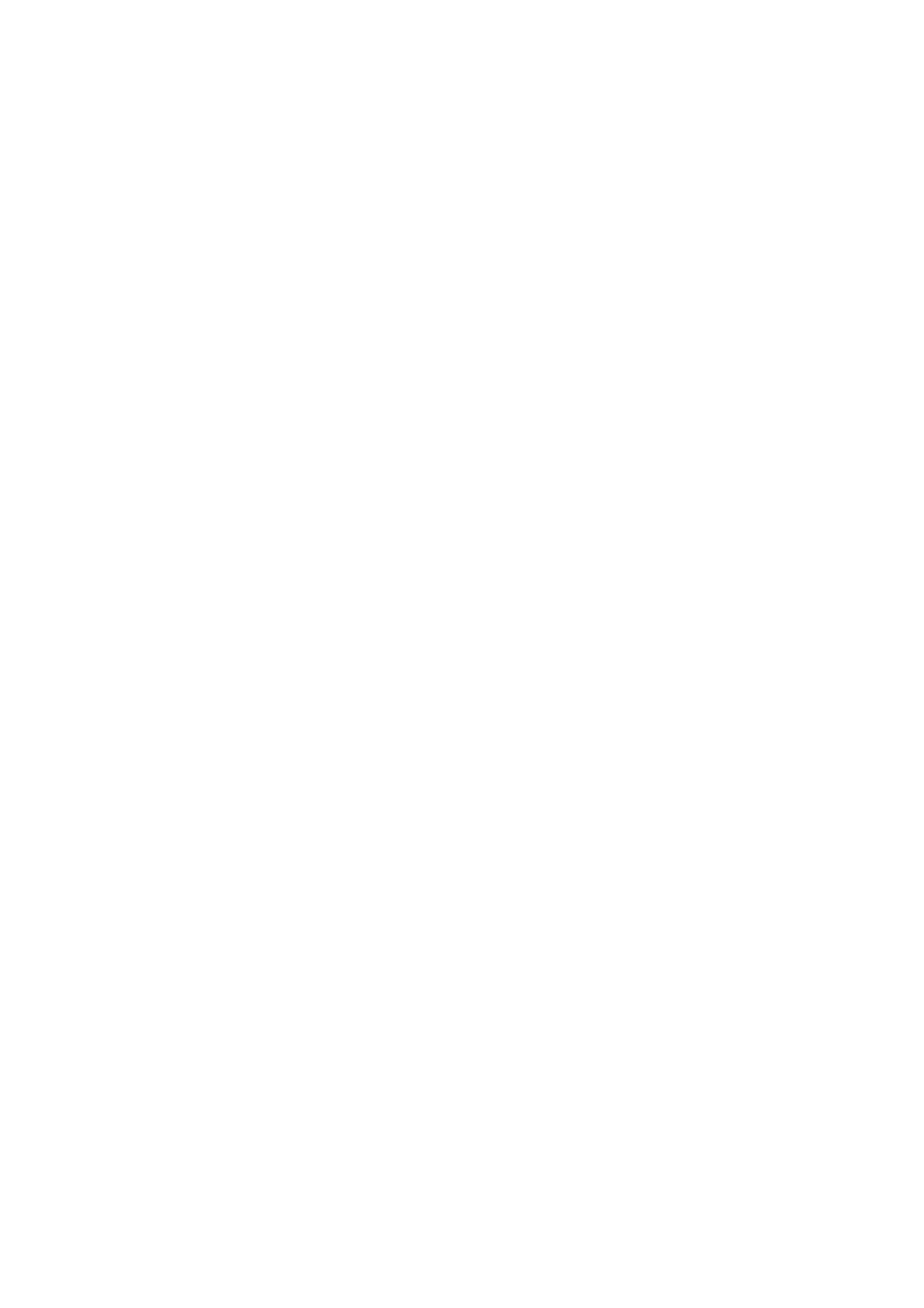# **Glossary**

| Accompanying<br>child | A person aged under 18 years who receives support or supported<br>accommodation from a SAAP agency and whose parent or<br>guardian is a client of the same SAAP agency.                                                                                                                                                                                                                                              |  |  |
|-----------------------|----------------------------------------------------------------------------------------------------------------------------------------------------------------------------------------------------------------------------------------------------------------------------------------------------------------------------------------------------------------------------------------------------------------------|--|--|
| Agency                | An organisation or establishment which receives a specified<br>amount of SAAP funds to provide services.                                                                                                                                                                                                                                                                                                             |  |  |
| Alpha code            | A predetermined combination of letters from a client's name,<br>together with a letter designating the client's gender. A valid<br>alpha code is a legitimate alpha code joined to the client's<br>reported year of birth and encrypted to create a unique client<br>indicator. This is used to combine data from more than one<br>support period without requiring the actual name of the client to<br>be recorded. |  |  |
| Case                  | A support period provided to a SAAP client. The terms 'case' and<br>'support period' are used interchangeably in this report.                                                                                                                                                                                                                                                                                        |  |  |
| Casual client         | A person who:                                                                                                                                                                                                                                                                                                                                                                                                        |  |  |
|                       | receives assistance from a SAAP agency for less than one<br>hour on a given day; and                                                                                                                                                                                                                                                                                                                                 |  |  |
|                       | does not establish an ongoing support relationship with the<br>٠<br>SAAP agency.                                                                                                                                                                                                                                                                                                                                     |  |  |
|                       | A casual client may receive one-off assistance from a SAAP<br>agency on one or more occasions.                                                                                                                                                                                                                                                                                                                       |  |  |
| Client                | A person aged 18 years or older, or a person of any age not<br>accompanied by a parent or guardian, who:                                                                                                                                                                                                                                                                                                             |  |  |
|                       | receives support or assistance from a SAAP agency which<br>entails generally one hour or more of a worker's time,<br>either with that client directly or on behalf of that client, on<br>a given day; or                                                                                                                                                                                                             |  |  |
|                       | is accommodated by a SAAP agency; or                                                                                                                                                                                                                                                                                                                                                                                 |  |  |
|                       | enters into an ongoing support relationship with a SAAP<br>agency.                                                                                                                                                                                                                                                                                                                                                   |  |  |
| <b>DRAC</b>           | Data and Research Advisory Committee. DRAC is an advisory<br>the National SAAP Coordination<br>to<br>committee<br>and<br>Development Committee.                                                                                                                                                                                                                                                                      |  |  |
| DV                    | Domestic violence.                                                                                                                                                                                                                                                                                                                                                                                                   |  |  |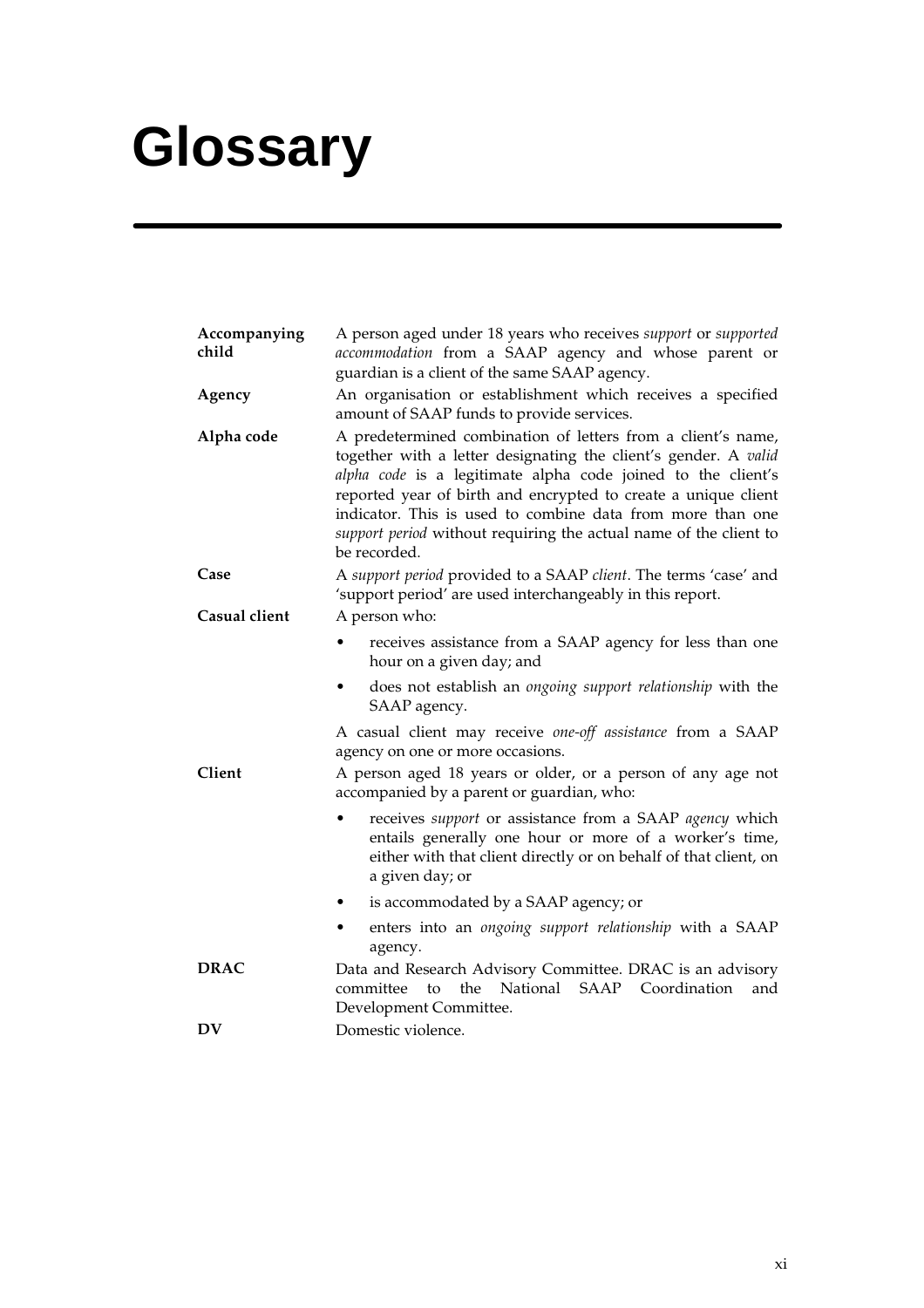| Homeless<br>person                 | A person who does not have access to safe, secure and adequate<br>housing. A person is considered not to have access to safe,<br>secure and adequate housing if the only housing to which the<br>person has access:                                       |
|------------------------------------|-----------------------------------------------------------------------------------------------------------------------------------------------------------------------------------------------------------------------------------------------------------|
|                                    | damages, or is likely to damage, the person's health; or                                                                                                                                                                                                  |
|                                    | threatens the person's safety; or<br>٠                                                                                                                                                                                                                    |
|                                    | marginalises the person through failing to provide access<br>to:                                                                                                                                                                                          |
|                                    | adequate personal amenities; or<br>-                                                                                                                                                                                                                      |
|                                    | the economic and social supports that a home<br>normally affords; or                                                                                                                                                                                      |
|                                    | places the person in circumstances which threaten or<br>adversely affect the adequacy, safety, security and<br>affordability of that housing; or                                                                                                          |
|                                    | has no security of tenure; that is, the person has no legal<br>right to continued occupation of their home.                                                                                                                                               |
|                                    | A person is also considered homeless if he or she is living in<br>accommodation provided by a SAAP agency or some other<br>form of emergency accommodation.                                                                                               |
| <b>NDCA</b>                        | National Data Collection Agency. The Australian Institute of<br>Health and Welfare performs the role of this agency under<br>contract with the Commonwealth Department of Health and<br>Family Services.                                                  |
| <b>NILF</b>                        | Not in the labour force.                                                                                                                                                                                                                                  |
| Occasion of<br>support             | See support period.                                                                                                                                                                                                                                       |
| One-off<br>assistance              | Assistance provided to a person who is not a <i>client</i> . It might<br>include the provision of a meal, a shower, transport, money,<br>clothing, telephone advice, information or a referral.                                                           |
| Ongoing<br>support<br>relationship | A relationship between a SAAP agency and a person whereby<br>some assistance has been provided to that person and it is<br>agreed that future contact will occur between the person and<br>the agency for the purpose of providing additional assistance. |
|                                    | Future contact can be assumed if:                                                                                                                                                                                                                         |
|                                    | a definite appointment has been made with the person to<br>٠<br>work through particular problems or issues; or                                                                                                                                            |
|                                    | an agreement has been reached with the person to work<br>through particular problems or issues even if a specific<br>appointment has not been made.                                                                                                       |
|                                    | An invitation to return to the agency if the need arises does not<br>constitute an ongoing support relationship. Rather, it should<br>simply be seen as an offer to enter into a new support period or to<br>provide assistance at some future time.      |
|                                    | This definition is used to establish whether a person is<br>considered a <i>client</i> for the purposes of the National Data<br>Collection.                                                                                                               |
| Record                             | A unit of analysis. In any particular situation, it may refer to a<br>client, an occasion of support, an instance of unmet demand, a<br>request for one-off assistance, etc.                                                                              |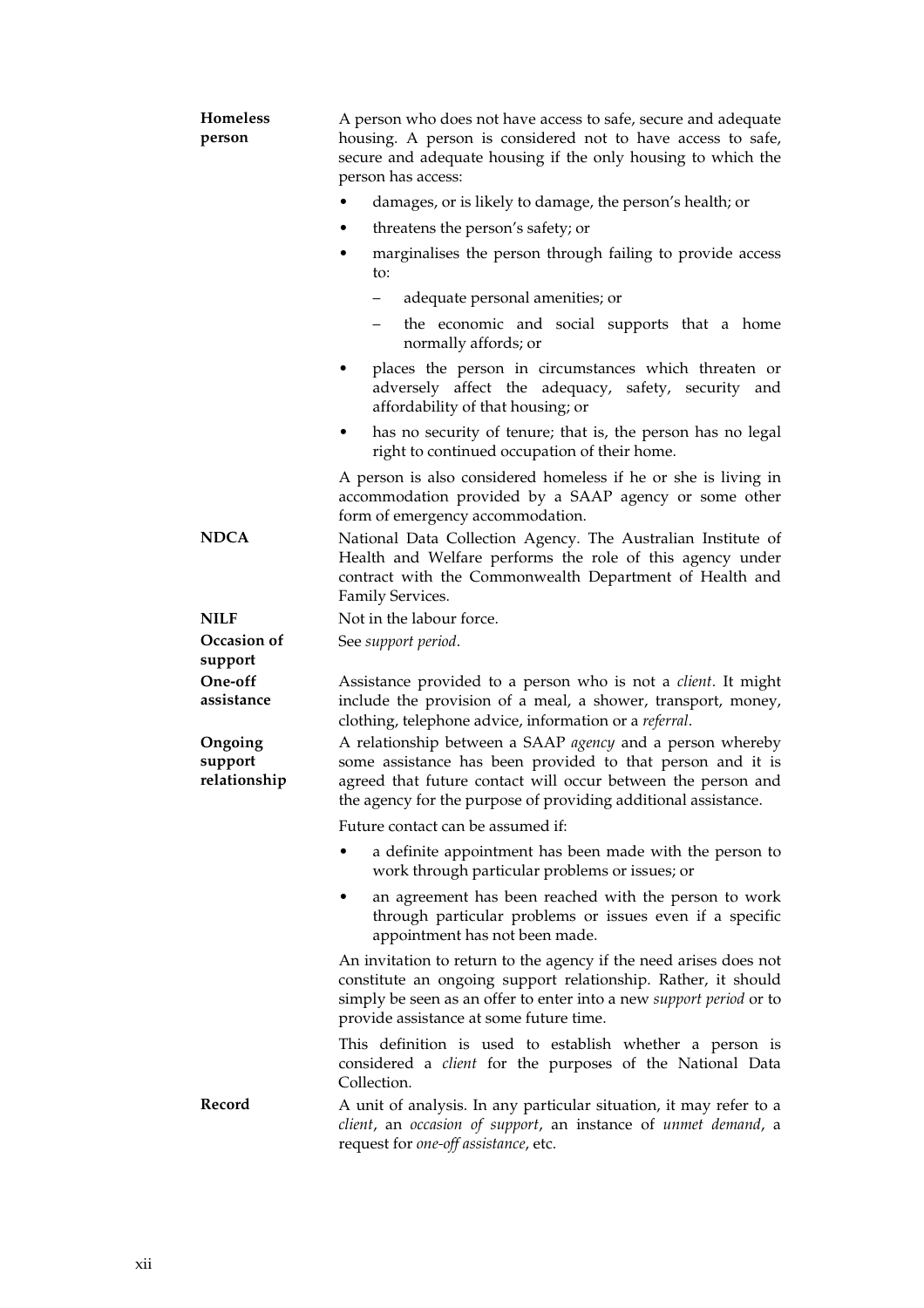| Referral                   | For the purposes of the National Data Collection, a formal<br>referral process-not simply the provision of information. A<br>(formal) referral occurs when a SAAP agency contacts another<br>agency and that agency accepts the person concerned for an<br>appointment or interview. A referral has not been provided if<br>the person is not accepted for an appointment or interview.                                                                                                                                                                                          |
|----------------------------|----------------------------------------------------------------------------------------------------------------------------------------------------------------------------------------------------------------------------------------------------------------------------------------------------------------------------------------------------------------------------------------------------------------------------------------------------------------------------------------------------------------------------------------------------------------------------------|
| <b>SAAP</b>                | Supported Accommodation Assistance Program.                                                                                                                                                                                                                                                                                                                                                                                                                                                                                                                                      |
| Support                    | Assistance, other than supported accommodation, provided to a<br>client as part of an ongoing support relationship between a SAAP<br>agency and the client. For the purposes of the National Data<br>Collection, support also includes contact with, or work on<br>behalf of, a client for generally more than one hour on a given<br>day. Support may be provided to the client individually or in<br>group sessions. A person whose request for support or<br>supported accommodation is not met may receive one-off<br>assistance but, by definition, cannot receive support. |
| Support period             | An occasion of support provided to a SAAP client. A support<br>period commences when a client begins to receive support from<br>a SAAP agency. The support period is considered to finish<br>when:                                                                                                                                                                                                                                                                                                                                                                               |
|                            | the client ends the relationship with the agency; or                                                                                                                                                                                                                                                                                                                                                                                                                                                                                                                             |
|                            | the agency ends the relationship with the client.                                                                                                                                                                                                                                                                                                                                                                                                                                                                                                                                |
|                            | If it is not clear whether the agency or the client has ended the<br>relationship, the support period is assumed to have ended if no<br>assistance has been provided to the client for a period of one<br>month. In such a case, the date the support period ended is one<br>month after the last contact with the client.                                                                                                                                                                                                                                                       |
| Supported<br>accommodation | Accommodation paid for or provided directly by a SAAP<br>agency. The accommodation may be provided at the agency, or<br>may be purchased using SAAP funds-at a motel, for example.                                                                                                                                                                                                                                                                                                                                                                                               |
| Symbols                    |                                                                                                                                                                                                                                                                                                                                                                                                                                                                                                                                                                                  |
|                            | When used in table, means not applicable.<br>When used in table, means nil or rounded to zero (including<br>null cells).                                                                                                                                                                                                                                                                                                                                                                                                                                                         |
| Unmet demand               | Unmet demand occurs when a person requests—but does not<br>receive—support or supported accommodation. That is, the person<br>wishes to become a <i>client</i> of a SAAP agency but is not accepted,<br>or the person does not accept the agency's offer of support or<br>supported accommodation.                                                                                                                                                                                                                                                                               |
|                            | Reasons for not meeting such requests for assistance may<br>include:                                                                                                                                                                                                                                                                                                                                                                                                                                                                                                             |
|                            | insufficient capacity at the agency;                                                                                                                                                                                                                                                                                                                                                                                                                                                                                                                                             |
|                            | the person not being within the agency's target group;                                                                                                                                                                                                                                                                                                                                                                                                                                                                                                                           |
|                            | the agency not having appropriate facilities to cater for<br>special needs; and                                                                                                                                                                                                                                                                                                                                                                                                                                                                                                  |
|                            | the agency being unable to offer the specific services<br>requested by the person.                                                                                                                                                                                                                                                                                                                                                                                                                                                                                               |
|                            |                                                                                                                                                                                                                                                                                                                                                                                                                                                                                                                                                                                  |
|                            | person whose request for support or<br>Α<br>supported<br>accommodation cannot be fulfilled may be given one-off<br>assistance, such as information or a referral. Such a person would<br>be a casual client, but not a client, of the agency.                                                                                                                                                                                                                                                                                                                                    |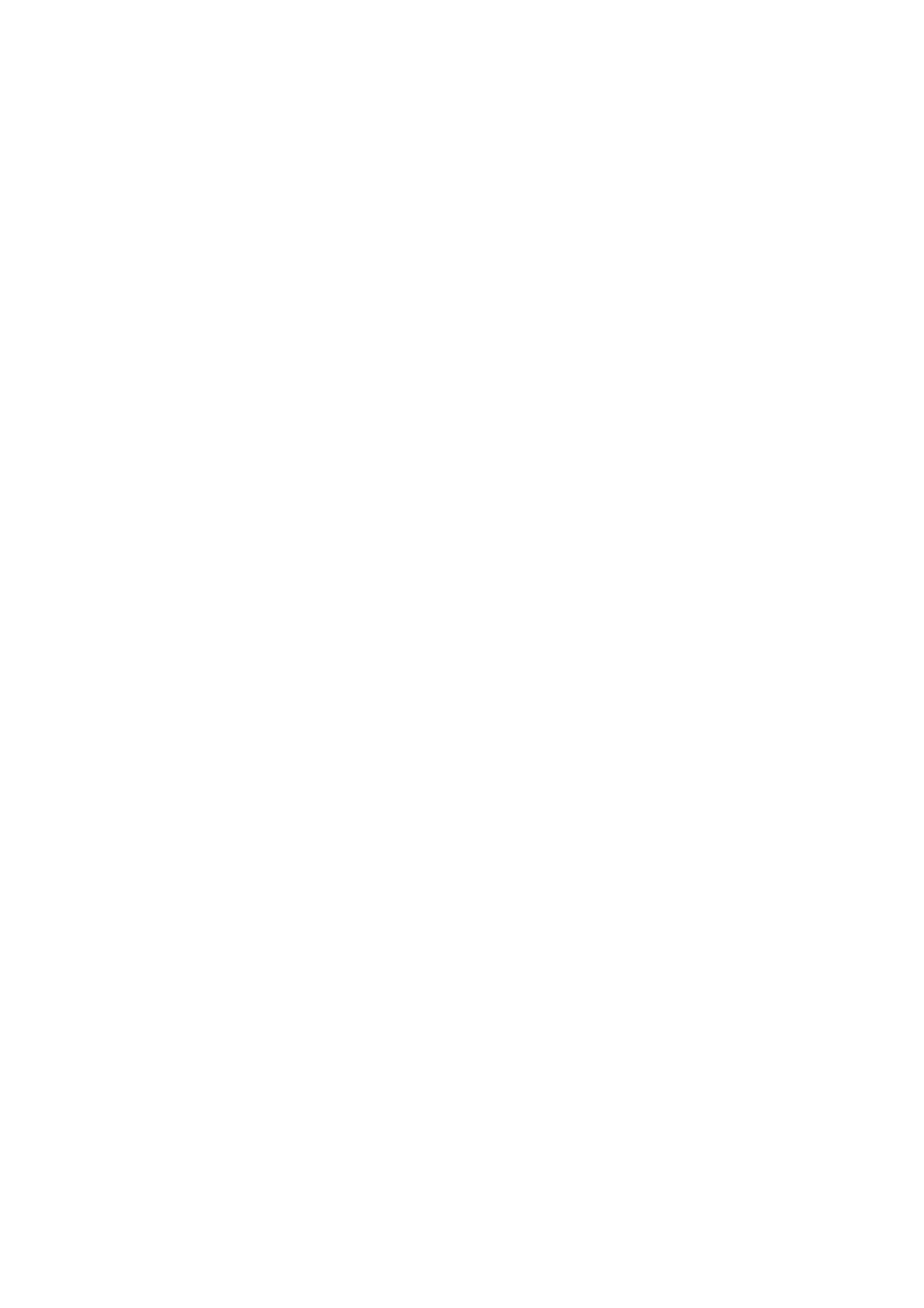# **Executive summary**

This report presents the findings from the analysis of four components of the 1998–99 SAAP National Data Collection:

- the Client Collection, between 1 July 1998 and 30 June 1999, which consists of information about all clients receiving support through the Supported Accommodation Assistance Program (SAAP);
- the Administrative Data Collection, which consists of general information about SAAP agencies;
- the Unmet Demand Collection, which measures unmet demand for SAAP services (conducted 12-25 November 1998); and
- the Casual Client Collection, a special issue survey which elicits information about one-off assistance provided to homeless people (conducted 20 May–2 June 1999).

The report was prepared by the SAAP National Data Collection Agency at the Australian Institute of Health and Welfare.

The Australian Institute of Health and Welfare has developed an adjustment scheme which allows for incomplete coverage in the Client Collection. It adjusts estimates to allow for agency non-participation, for client refusal to provide complete information for support periods, for clients who give valid consent for some support periods but not for others, and for clients who do not give consent in any of their periods of support. For the first time, the data provided in this report have been weighted to take account of these factors. The client support period data in this report are therefore not comparable to those published in previous annual reports. Chapter 7 provides comparable client and support period data for the three full years of the National Data Collection. Data from the other Collections have not been adjusted for incomplete coverage.

## **PART A: Current period analysis**

#### **SAAP agencies**

Funding for the 31 SAAP agencies operating in the Northern Territory as at 30 June 1999 was provided jointly by the Commonwealth and Northern Territory governments. In the 1998–99 financial year, the total recurrent allocation under SAAP in the Northern Territory was \$5,082,183.

Over three-quarters (77%) of agencies were located in the North region, and the remaining 23% were in the South region. The main models of service delivery were crisis or short-term accommodation (42%), medium- to long-term accommodation (29%) and agencies providing day support or outreach support (13%) (Table 2.1).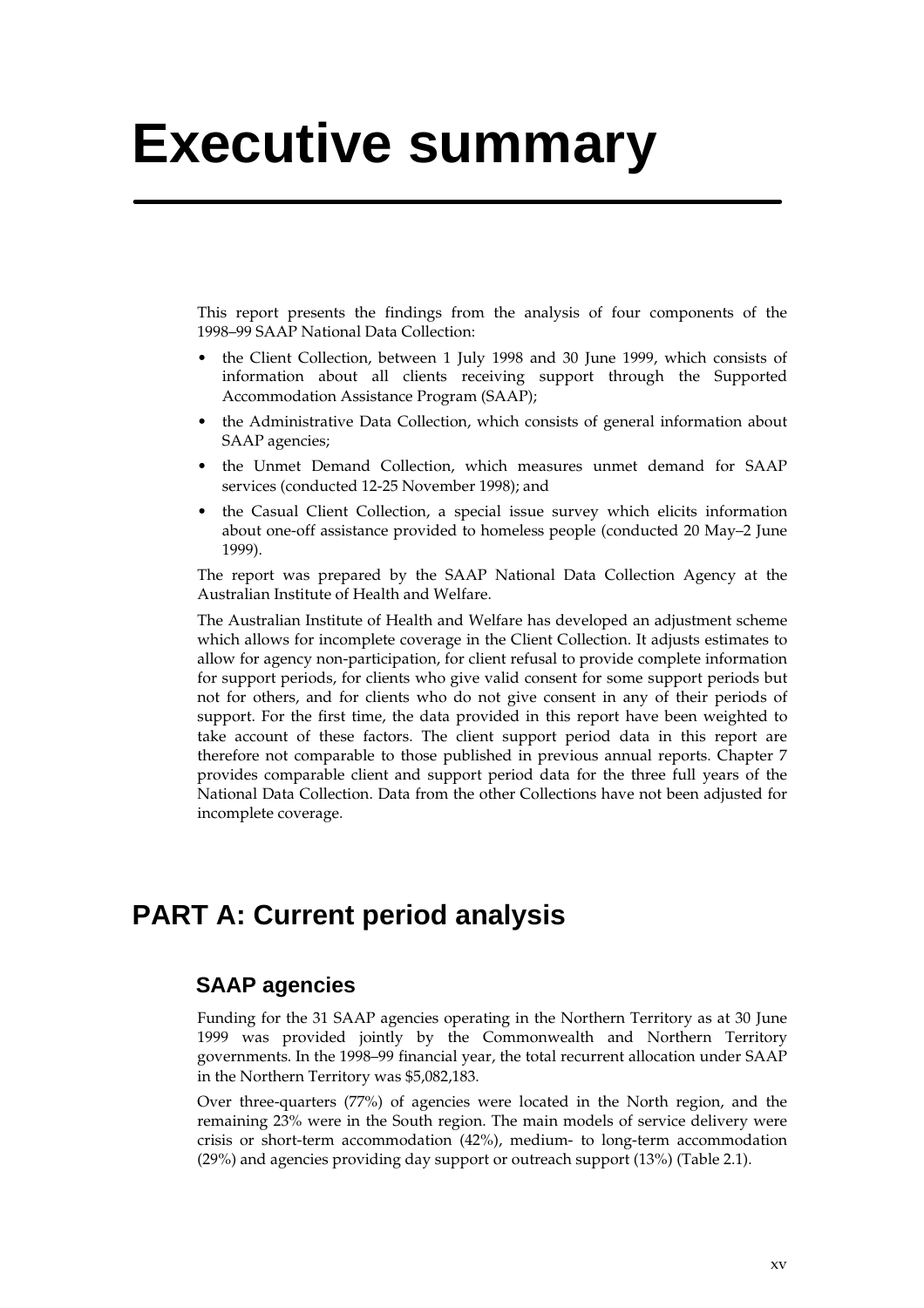### **SAAP clients**

Estimates based on data received from SAAP agencies indicate that approximately 3,250 clients were provided with support or supported accommodation through SAAP in the Northern Territory in 1998–99 (Table 3.1). This figure excludes accompanying children and relates only to those clients who received assistance of generally more than one hour's duration.

SAAP agencies provided support to more female clients (57%) than male clients (43%) (Table 3.1). Clients aged 15-19 years were the single largest age grouping, accounting for 20% of all clients. The average age of clients was 28 years for female clients, and 33 years for male clients.

The *1996 Census of Population and Housing* (ABS 1998) indicates that Indigenous Australians make up 24% of the Northern Territory population, and people living in the Territory who were born in non-English-speaking countries constitute 8% of the total population. However, these proportions were somewhat different among SAAP clients in the Northern Territory: Indigenous Australians comprised 46% and people from non-English-speaking backgrounds comprised 4% (Table 3.2). People from other English-speaking backgrounds made up the remaining 51% of SAAP clients.

Of the 3,250 clients supported by SAAP agencies during 1998–99, 2,350 (72%) received supported accommodation (Table 3.3). The majority of accommodated clients (95%) received crisis or short-term accommodation and 7% received mediumto long-term accommodation.

### **SAAP support periods**

Participating agencies reported 5,600 occasions of support in the Northern Territory in 1998–99 (Table 4.1). Agencies targeting women escaping domestic violence provided 30% of support periods followed by agencies targeting young people (27%) and single men's agencies (26%). There were variations between regions in service provision by target group.

The amount of assistance provided varies from day to day. For example, it is estimated on 15 August 1998 there were 350 support periods for clients, while on 15 June 1999 SAAP agencies were involved with 250 support periods (Table 4.2). These figures exclude accompanying children. The majority of SAAP clients (80%) did not have accompanying children when they received support or were accommodated by agencies (Table 4.5).

The proportion of support periods that were for Indigenous Australians or non-English-speaking backgrounds varied across regions (Table 4.6). For example, the percentage support periods that were for Indigenous Australians was as high as 69% in the Northern region, compared to only 35% in the Southern region.

Clients accessed services through self-referral or were told of services by family or friends in 62% of all support periods (Table 4.10). In 11% of cases, clients were referred to services by another SAAP agency or other non-government agencies.

Women gave domestic violence as the main reason for seeking assistance in 39% of cases (Table 4.11). Men most frequently reported financial difficulty (42%) and family or relationship breakdown (11%) as their main reasons for seeking help.

Clients in 41% of cases reported that the duration of their current period of homelessness was two weeks or less (Table 4.13). A further 10% were homeless for between four and 26 weeks and clients were at imminent risk of homelessness in 26% of cases. A significant proportion of support periods (12%) were provided to clients who had been homeless for over one year. This pattern varied across age groups.

In the majority of cases (78%), clients were receiving government payments before receiving support from SAAP agencies (Table 4.14). Many clients (in 13% of cases)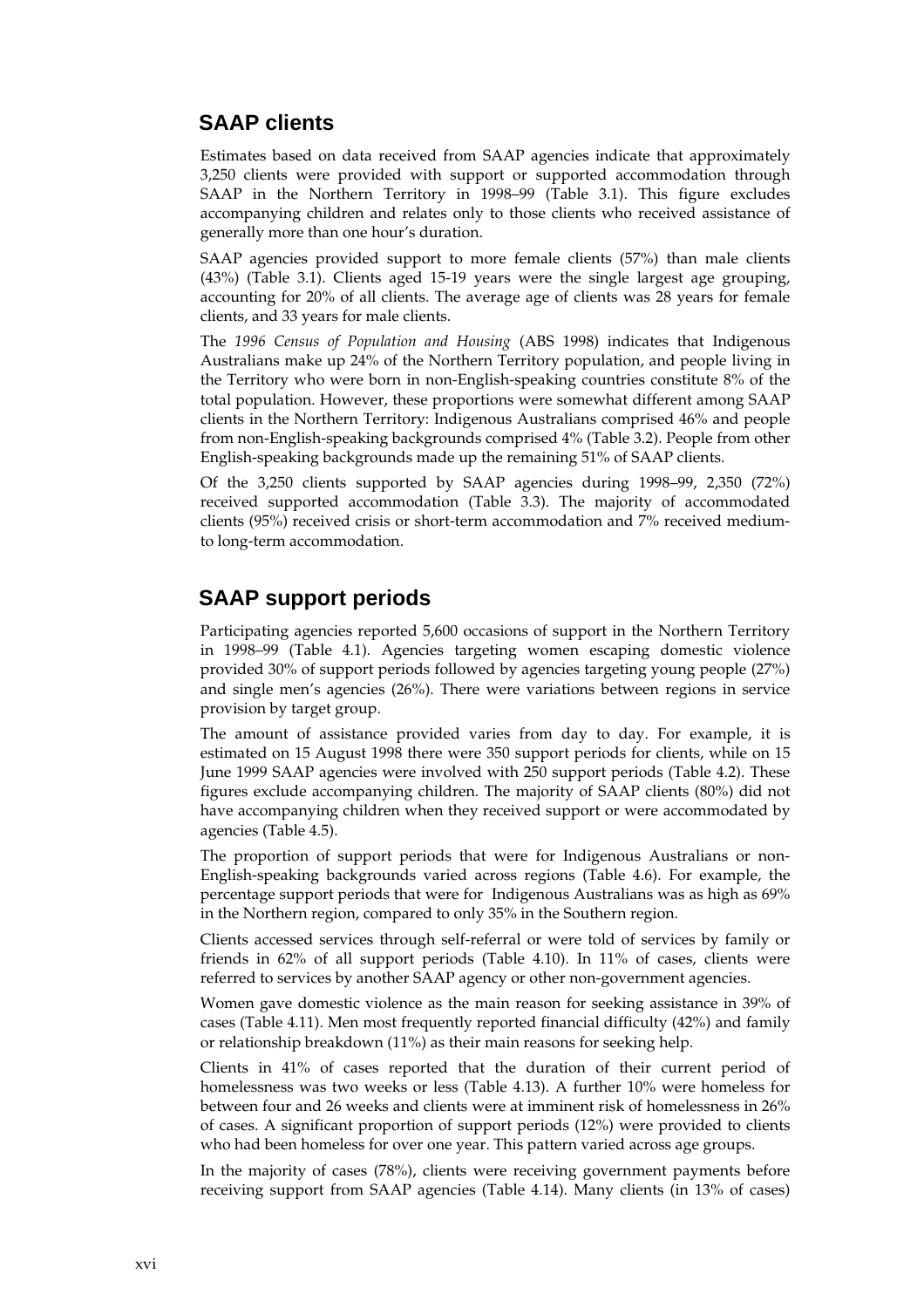reported having no income immediately before receiving support. This figure was much higher for young people – 81% of cases where clients were aged under 15 years and 31% of cases involving clients aged 15-19 years.

Clients in 11% of support periods reported being employed on either a full-time or part-time basis before receiving support, while an additional 4% were employed on a casual basis (Table 4.15). Clients in 43% of cases were not in the labour force before receiving support and 43% were unemployed and looking for work. Clients in 6% of cases were studying at primary or secondary school before support and 4% were studying at post–secondary level or engaged in employment training (Table 4.16).

Prior to receiving support at SAAP agencies, the main forms of accommodation for clients were in the private rental market (21% of support periods), public housing (18%) and SAAP or Crisis Accommodation Program (CAP) funded accommodation (15%) (Table 4.19). In 19% of cases, clients reported that they had no shelter at all and had been living in a car, tent, park, squat or on the streets before seeking assistance.

The most frequently reported needs of SAAP clients were for advice or information (reported in 74% of support periods), SAAP/CAP accommodation (74%) and meals (67%) (Table 4.22). Laundry or shower facilities and recreation were also often needed, reported in 65% and 52% of cases respectively. Assistance to obtain shortterm accommodation was needed in 14% of cases and assistance to obtain independent housing in 17% of cases. This pattern varied across agency target groups and age groups (Tables 4.22 and 4.23).

#### **SAAP services and unmet demand**

Information was provided in more support periods (74%) than any other category of support (Table 5.1). Meals (67%) and laundry or shower facilities (65%) and were also provided in the majority of cases. Retrieval or storage of personal belongings (27%) was also common.

Almost two-thirds (62%) of support periods in Northern Territory were for a duration of seven days or less, with the largest proportion (33%) lasting between one and three days. There were relatively few support periods lasting longer than 13 weeks (5%) (Table 5.11).

Among support periods in which accommodation was provided by crisis or shortterm accommodation agencies, 71% had accommodation periods of one week or less (Table 5.22). Conversely, two thirds (66%) of support periods in which accommodation was provided by medium- to long-term accommodation agencies involved accommodation periods of over four weeks.

When support services cannot be provided directly by a SAAP agency, clients may be referred to other (often more specialised) agencies. Across the State, at least 3,800 referrals were made on behalf of SAAP clients during the year (Table 5.23). More referrals were made for health or medical services (13%) and financial assistance/material aid (10%) than for other purposes. Agencies' referral patterns differed according to their service delivery model, target group and region (Tables 5.23-25). Referrals for each type of support may have been made on more than one occasion. However, in each support period, only one referral for each support type is enumerated in the National Data Collection; therefore, the total number of referrals may be higher.

The large majority (95%) of needs identified by existing SAAP clients were met either through direct provision or referral (Table 5.29). Some 84% of the 41,450 needs identified during the year were met by agencies directly providing services to clients. An additional 7% were met through referrals and 5% were met through a combination of direct services and referrals. Five percent of needs were not met. Proportionately, needs for specialist services (16%) were more frequently unmet.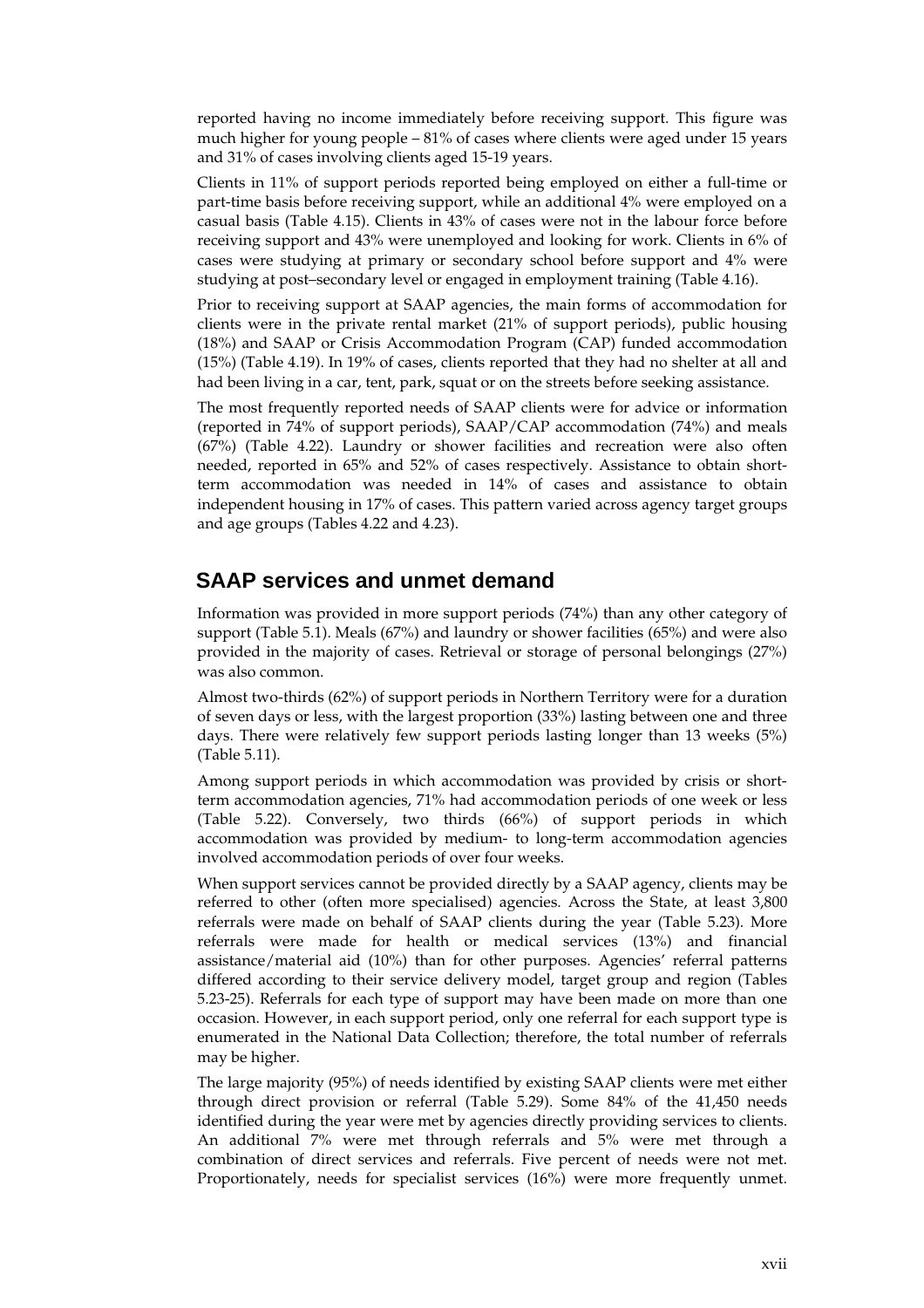Drug or alcohol support or rehabilitation constituted 5% of unmet requests, the highest of any support type (Table 5.30).

Among accompanying children, 91% of identified needs were met—66% of needs of children were met by agencies directly providing services; 16% were met through referrals; and 9% were met through a combination of direct services and referrals (Table 5.33).

The number of *valid* unmet requests recorded during the Unmet Demand Collection was 90. (See *unmet requests for support or accommodation* in Appendix 1 for a definition of valid requests). If this were replicated throughout the year, an estimated 2,290 unmet requests for support or supported accommodation would have occurred during 1998–99. It must be emphasised that this figure does not represent actual people, as a person can make requests on more than one occasion and to more than one SAAP agency. Research into estimates of unmet demand has shown that it is not valid to present *annual* estimates of the number of *people* who wanted to become SAAP clients but who could not. However, it is estimated that 90 people made valid, but unmet, requests for support or accommodation across the Northern Territory in the period 12-25 November 1998 (AIHW 2000:163) This was higher than the comparable figure in 1997 (50).

The majority of potential clients sought crisis or short-term accommodation (80%) (Table 5.37). A further 19% sought medium- to long-term accommodation and 2% requested support without accommodation. An equal number of male and female potential clients were unable to be supported (Table 5.39).

Analysis of the reasons why potential clients could not be supported is limited here to the first 'appropriate' request (that is, requests that were made at agencies with the relevant target group and service model, excluding those in which individuals refused an offer of assistance) made by each individual. Overall, the reason most frequently recorded by agencies for not meeting requests for assistance was that insufficient accommodation was available (78% of all unmet requests) (Table 5.42). Insufficient staff, facilities for cultural needs not available, and facilities for disability needs not available were each recorded as the main reason for non-assistance in 2% of cases.

It is important to note that people who do not receive the requested support or accommodation often receive some level of one-off assistance. It is estimated that over 8,900 instances of one-off assistance were provided to people making unsuccessful requests for ongoing support or accommodation in 1998–99 (Table 5.52). This one-off assistance was primarily in the form of information (75%) and emotional support (38%). In a small proportion of cases (16%) recorded during the Unmet Demand Collection period, the people seeking support or accommodation received no assistance at all.

In addition to the level of one-off assistance provided to people seeking ongoing support or accommodation, it is estimated that over 11,700 instances of one-off assistance were provided in 1998–99 to over 5,600 families or individuals who did not seek to become SAAP clients (Table 5.57). Information was the most common form of one-off assistance provided—in 58% of cases. Financial/material aid (41%) and emotional support (39%) were other frequently provided forms of one-off assistance. Patterns in the provision of one-off assistance differed across regions and variations were also evident according to agencies' target group and service delivery model (Tables 5.64–5.66).

#### **Circumstances of SAAP clients after support**

SAAP clients in the Northern Territory who did not have an income previously had obtained one by the end of their support period in 3% of cases, and clients in 9% of cases had no income both before and after receiving support (Table 6.1). An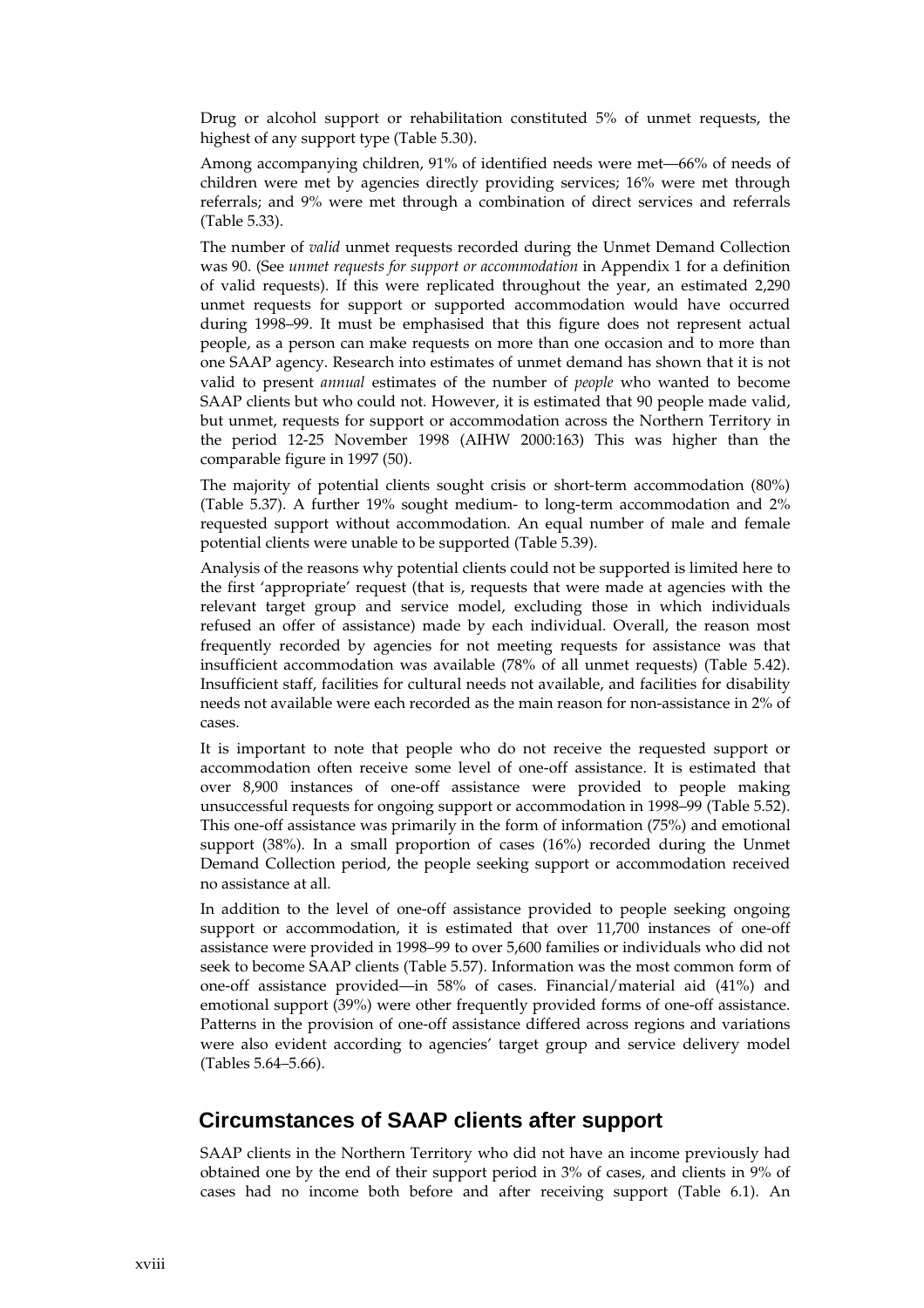improvement in income status over the support period was more likely to occur when the support period was longer (Table 6.7).

At the conclusion of 78% of support periods, clients were living in housing that could be characterised as 'independent' (Table 6.9). (See Appendix 1 for details of how independent and dependent housing have been defined.) In comparison, clients had been living in independent housing before support in 61% of all support periods (see Chapter 4—Table 4.19). After receiving support, clients in 27% of cases lived in private rental accommodation and in public housing in 25% of cases. In 22% of cases, clients were not living in independent housing, including 8% of support periods in which clients were housed in SAAP accommodation. Housing outcomes varied between the two regions and also according to the service delivery model and target group of different agencies (Tables 6.9–6.11) Variations also occurred across cultural groups (Table 6.14).

Following 3% of support periods, previously unemployed clients had obtained fulltime or part-time work and, in an additional 3% of cases, clients were working on a casual basis (Table 6.17). The proportion of cases in which clients found work varied across regions and also according to agencies' service delivery model and target group (Tables 6.17–6.19). Only a small minority of support periods involved clients who were students or trainees prior to receiving assistance (see chapter 4). Of clients who were students before receiving support, 62% were still studying immediately after receiving support (Table 6.25).

Clients who were not students before receiving support undertook studies or employment training after receiving assistance in 1% of cases (Table 6.32). The comparable figure was higher for clients aged 15-19 years (2%) (Table 6.35). Clients who were not students before support undertook studies or employment training in a higher proportion of cases where support was provided for longer periods (Table 6.38).

## **PART B: Longitudinal analysis**

### **Client re-entry into SAAP**

The majority of clients (57%) accessed the program only once; 19% were supported on two separate occasions; 10% received three support periods; and just 6% of clients returned to SAAP at least six times during the year (Table 7.5).

### **Comparison of reporting periods**

Three financial years are compared—1996–97, 1997–98 and 1998–99. To facilitate making comparisons, data for each of these periods have been adjusted to account for agency non-participation and client non-consent. In the Northern Territory agency participation increased from 93% in 1996–97 to 100% in 1997-98 and remained at full participation for 1998–99 (Table 7.7). The proportion of forms returned with consent and a valid alpha code rose from 57% in 1996–97 to 66% in 1997–98 and up to 74% in 1998–99.

During the 1998–99 financial year 5,600 support periods were provided, slightly more than the 5,500 estimated for the previous financial year and more again than the 4,850 support periods for 1996–97 (Table 7.8). The number of clients provided with assistance in the three years showed a similar pattern, rising from 2,550 in 1996–97 to 3,050 in 1997–98, and to 3,300 in 1998–99. The number of accompanying children visits rose from 1,850 in 1996–97 to 2,350 in 1997–98, decreasing in 1998–99 to 2,200 (Table 7.12).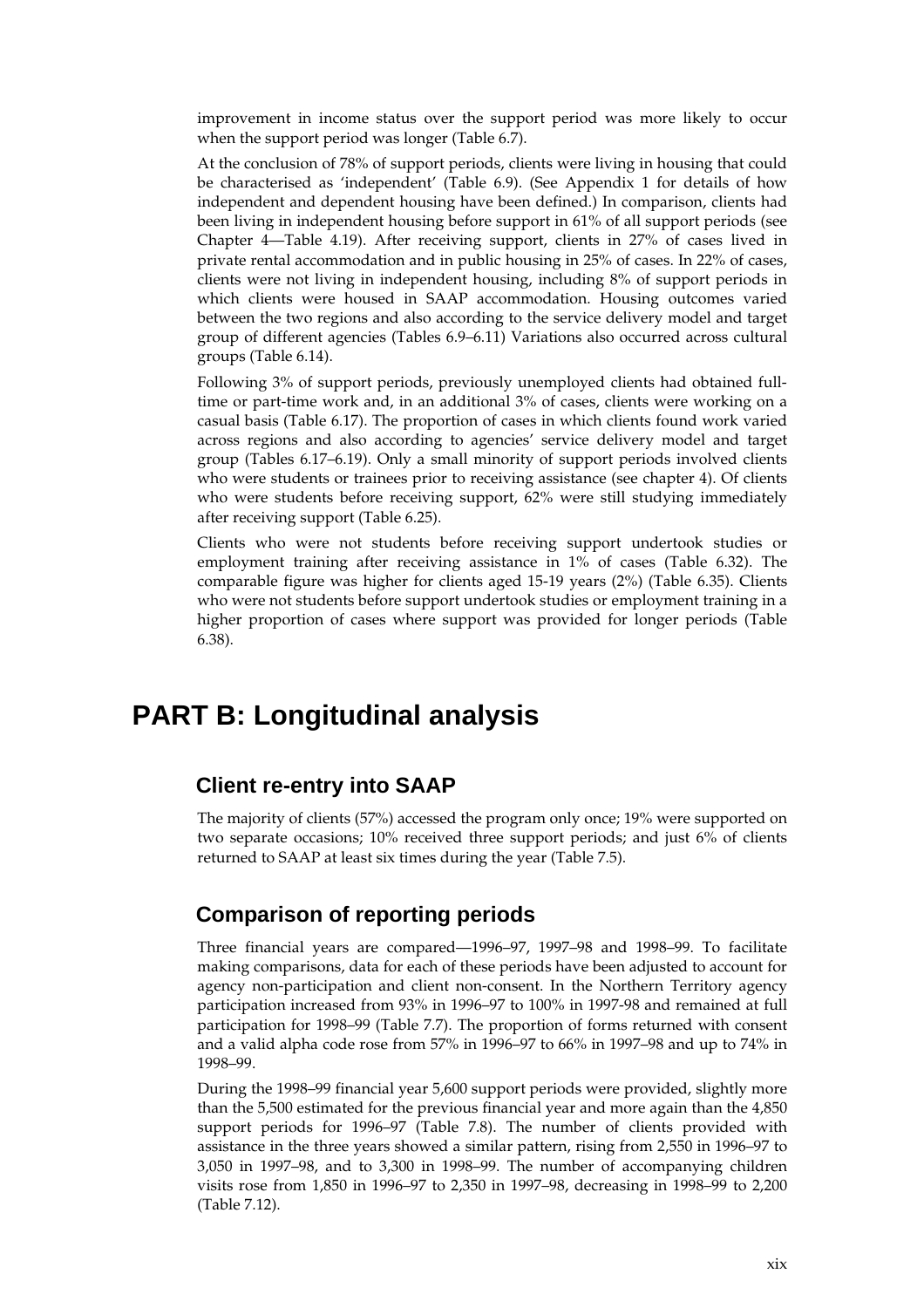There was some variation in the demographic characteristics of the client population and service usage patterns between 1996–97 and 1998–99. One of the more significant was a shift in duration of support from short to longer support periods. Support periods that lasted less than 4 days decreased from 56% of support periods in the first year to 48% in the third, while support periods of between 1 and 4 weeks accounted for 14% of support periods in 1996–97 but 22% in 1998–99 (Table 7.13).

Across the three periods there was a considerable increase in the proportion of support periods in which a support plan was in place—up from 29% of support periods in 1996–97 to 68% in 1998–99 (Table 7.16).

For the Northern Territory, the estimated numbers of people who made unsuccessful requests for SAAP support or accommodation during the two-week Unmet Demand Collection rose between the 1997 and 1998 surveys—50 in the period 13–26 November 1997 compared with 90 in the period 12–25 November 1998.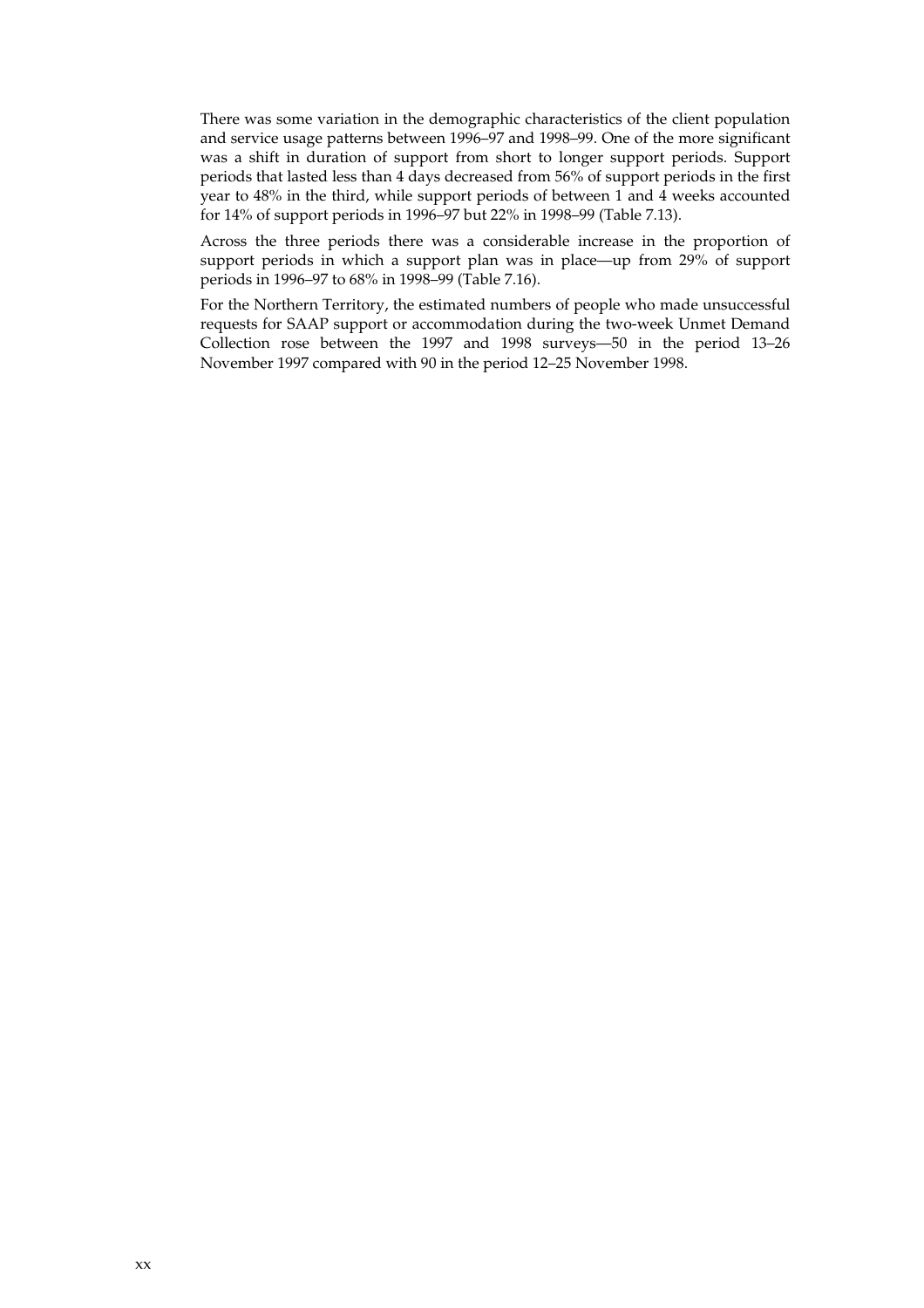# **1 Introduction**

## **1.1 The Supported Accommodation Assistance Program**

The Supported Accommodation Assistance Program (SAAP) was established in 1985 to consolidate a number of Commonwealth, State and Territory government programs assisting people who are homeless, including women and children escaping domestic violence.

The current program, governed by the *Supported Accommodation Assistance Act 1994*, specifies that the overall aim of SAAP is to provide transitional supported accommodation and related support services to help homeless people achieve the maximum possible degree of self-reliance and independence.

Some 1,206 non-government, community or local government organisations were funded nationally under the program in 1998-99, 31 of them in the Northern Territory (Table 2.5).<sup>1</sup> Organisations providing SAAP services range from small stand-alone agencies with single outlets to larger auspice bodies with multiple outlets. They provide accommodation and support services to a range of groups: families, single men, single women, young people, and women and children escaping domestic violence.

## **1.2 Background to the SAAP National Data Collection**

A range of data collection practices had existed at the Commonwealth and State and Territory levels before the National Data Collection was developed. The 1993 national evaluation of SAAP highlighted the need for more effective data collection, analysis and reporting to assist in achieving the aims of the program. The evaluation report *Moving Forward* (Lindsay 1993) strongly recommended a new approach to data collection.

Following the evaluation, a senior officials group representing the Commonwealth, State and Territory departments with administrative responsibility for the program was established to develop strategic directions for the period of the new SAAP Agreement. This group, known as the SAAP National Coordination and Development Committee, also emphasised the need for better data to inform policy, planning and service delivery.

A Data and Research Advisory Committee (DRAC) was established as a subcommittee of the Coordination and Development Committee and was asked to develop a comprehensive information strategy for SAAP. The DRAC met for the first time in mid-1994 and comprised members from Commonwealth, State and Territory departments, representatives of community sector organisations and two advisers with expertise in data collection and research. The committee developed a core set of data items for SAAP. In November–December 1994, an initial feasibility study or pilot of the

 $\overline{a}$ 

<sup>1</sup> This figure represents agencies funded for some part of the reporting period and may not be consistent with the number of agencies funded at the end of the financial year (see Chapter 2).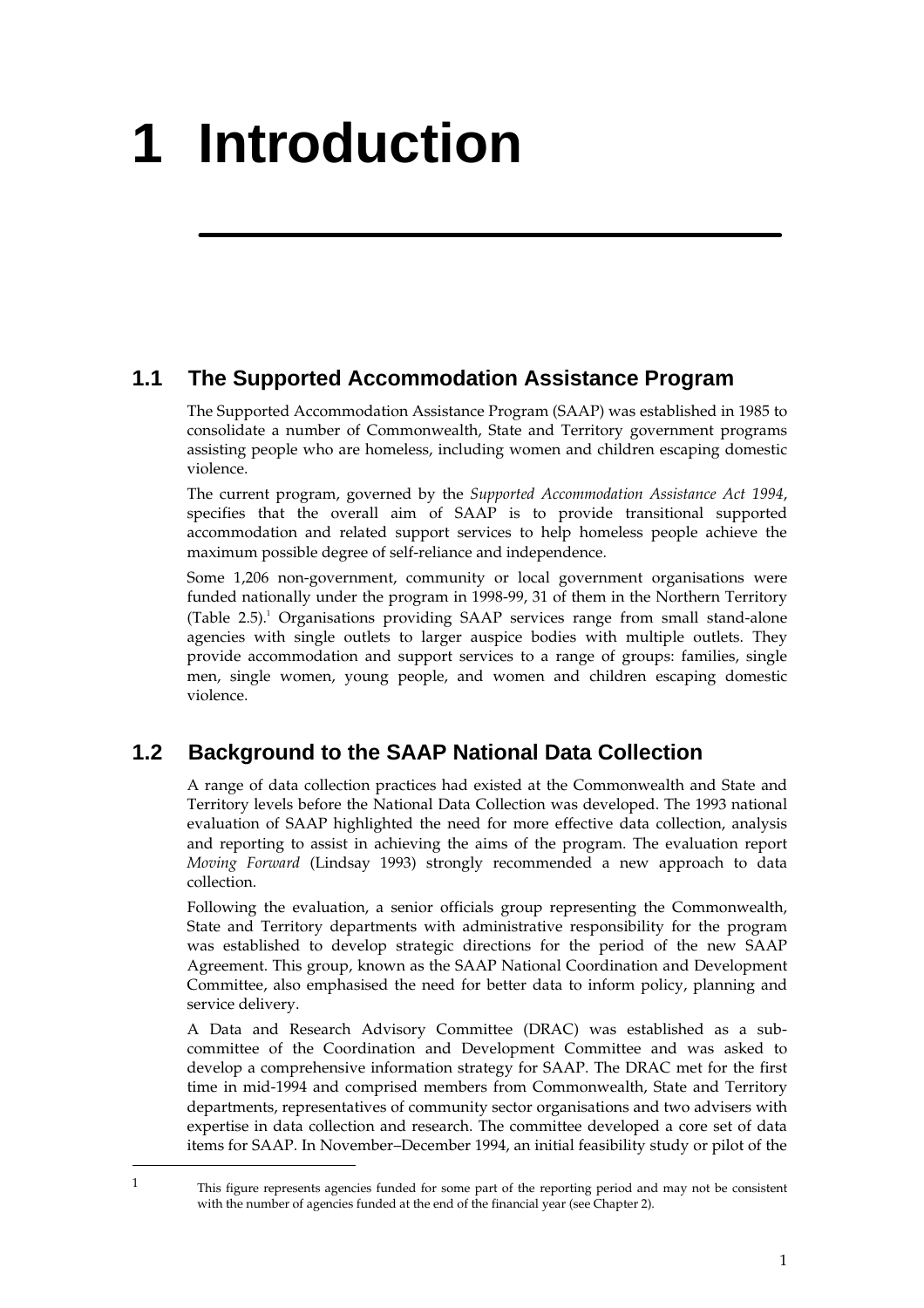National Data Collection was conducted, involving some 15% of SAAP agencies across Australia.

Following the pilot, further development work was undertaken. In July 1995, expressions of interest were sought from organisations willing to undertake the role of the SAAP National Data Collection Agency (NDCA) for three years. The Australian Institute of Health and Welfare's tender was accepted and the Institute commenced work on the project in September 1995. This is the third full year in which the National Data Collection has been conducted.

#### **1.3 SAAP National Data Collection**

The National Data Collection consists of distinct components, each of which can be thought of as separate collections. Currently, five components exist: the Client Collection; the Administrative Data Collection; the Unmet Demand Collection; the Casual Client Collection; and Special Issue Collections.

The Client Collection is the main component. It consists of information about all clients receiving support under SAAP of more than one hour's duration. Data are collected by service providers during, or immediately following, contact with clients and are then forwarded to the NDCA after clients' support periods have ended (that is, when a client leaves an accommodation agency or when an occasion of support has ended), and at the end of the reporting period (30 June and 31 December) for ongoing clients. Data collected include basic socio-demographic information and the services required by and provided to each client. The collection enables an examination of client outcomes by eliciting information about each client's situation before and after receiving SAAP services. A full-scale trial of the Client Collection involving all agencies across Australia commenced in March 1996 and the collection proper began on 1 July 1996. The collection has continued, with some refinements to the data items introduced in July each year.

The Administrative Data Collection consists of general information about the agencies providing accommodation and support services to people who are homeless. Information on the 31 agencies located in the Northern Territory is provided to the NDCA by Territory Health Services.

The Unmet Demand Collection operates over a two-week period, once a year. It measures the level of unmet demand for SAAP services by collecting information about the number of requests for support or accommodation at SAAP agencies that are not provided, for whatever reason.

The two-week Casual Client Collection is conducted annually in May–June to elicit information about short-term or one-off assistance provided to homeless people.

There is also provision in the National Data Collection for a limited number of special issues surveys. These are conducted to obtain information on a particular matter for a limited period of time and are an adjunct to the Client Collection. The Casual Client Collection was the first of these surveys. The second, the Accompanying Children in SAAP Collection, was conducted in May–June 1998 and is the subject of a separate report to be released mid-2000. A third collection on SAAP clients with no, or very little income, has recently being developed. It will be conducted in May and June 2000.

#### **1.4 Participation in the National Data Collection**

To ensure that data collected accurately reflect the work conducted under the auspices of the program, it is important that a high level of participation of funded agencies in the National Data Collection is obtained.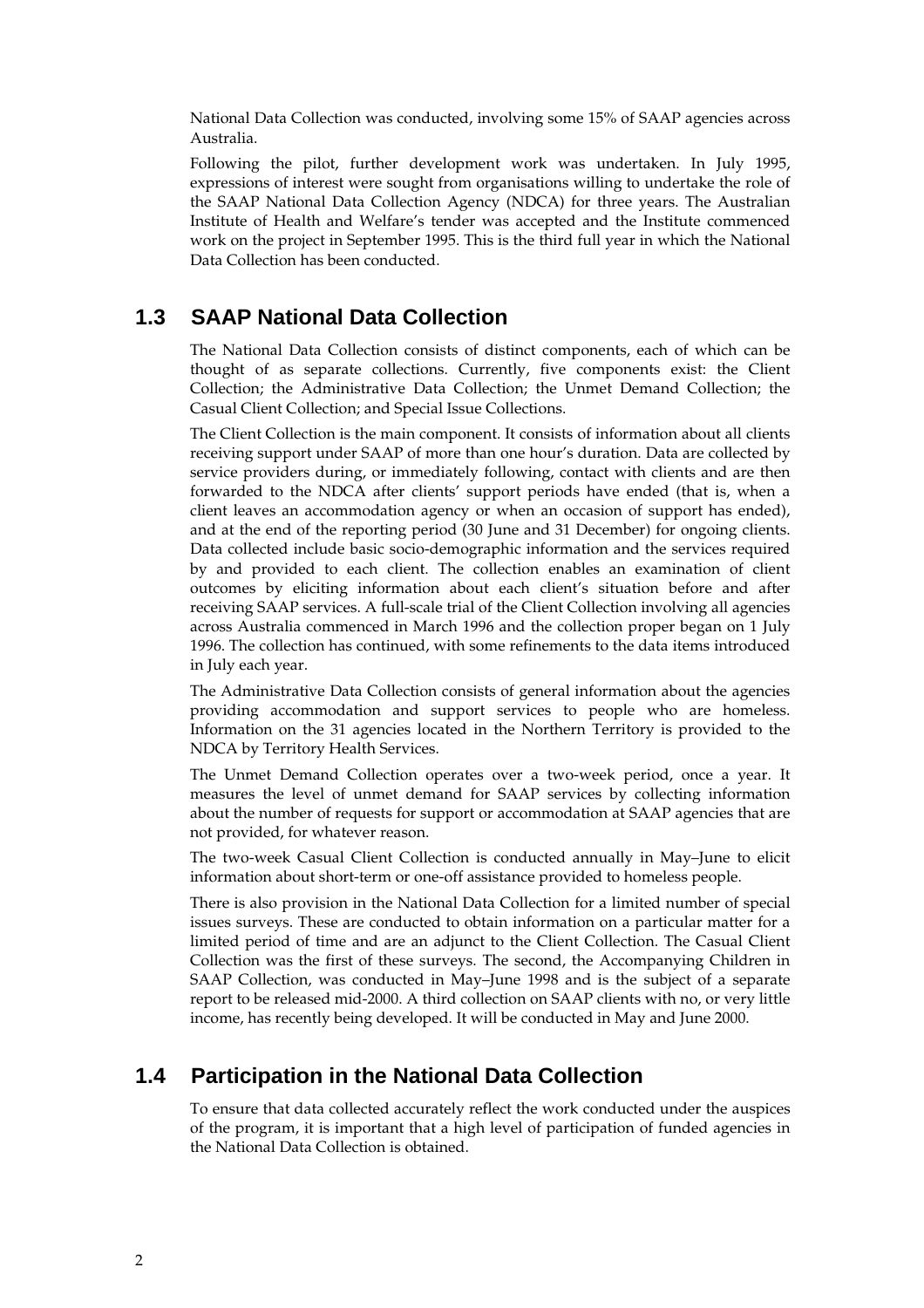#### **Client Collection**

Overall, the participation rate for the Client Collection has been very satisfactory. Not all agencies are 'in scope' of the Client Collection—some provide one-off or casual assistance only and so do not complete client forms. Others are funded to support and assist the functions of other SAAP agencies. They do not provide services directly to homeless people. There was one 'out of scope' agency in the Northern Territory during 1998–99. For the second year in a row all of the remaining 30 agencies returned client forms during the 1998–99 reporting period (Table 1.1 and Table 7.7).

As all 'in-scope' agencies participated in the collection, the participation rate does not vary by region (see Appendix 1 for an explanation of regions used in the report), primary target group or service delivery model (Table 1.1).

In assessing the quality of data in any collection, it is important to consider not only overall participation rates but also the degree to which data collection forms returned are complete. All data collections and surveys invariably have some missing data—this does not necessarily undermine the validity or reliability of information obtained, however, high levels of non-response to particular questions mean that some caution should be taken when interpreting data, because results may not fully reflect the entire population.

In this context it should be noted that the protocols established for the National Data Collection require that 'SAAP clients provide information in a climate of informed consent…' (*SAAP Data and Research Resource Folder*, July 1996). If clients' consent is not obtained, only a limited number of questions may be completed on data collection forms, and an 'alpha code' is not recorded. Alpha codes are used to create a linkage key, which allows data collected on separate occasions from the same client to be combined without identifying the clients. Thus alpha codes allow enumeration of actual *clients* in addition to occasions of support.

Across the Territory, consent was obtained from clients in 85% of support periods (Table 1.1). Consent rates were slightly higher in the South region (87%) than in the North region (83%). They also varied according to agencies' target group. While consent was obtained in 95% of cases at single men's agencies it was only obtained in 77% of occasions of support at agencies targeting women escaping domestic violence. Perhaps not surprisingly, the consent rate at day support and outreach agencies was relatively low (72%) compared with other service delivery models. Medium- to longterm accommodation agencies for example had a consent rate of 90%.

Importantly, while consent was obtained in 85% of support periods, both consent and a valid alpha code were given in only 74% (Table 1.1). This difference was particularly marked in agencies targeting women escaping domestic violence: 77% of support periods in these agencies had consent while only 46% had both consent and a valid alpha code, or valid consent.

#### **Adjusting for non-participation and non-consent in the Client Collection**

The simplest way of adjusting for non-participation and non-consent is to scale up estimates at the total level. This assumes that, on average, the demographic characteristics and circumstances of people are the same irrespective of whether or not consent was obtained in a support period. This was the adjustment technique adopted for estimating the total number of clients in previous series of this report. There may, however, be some differences between the profiles of support periods with and without consent. Consequently, distributions based only on support periods with consent may be different to those that would have been obtained if consent had been provided in 100% of cases (see Appendix 2). The varying consent rates by primary target group and service delivery model (see Table 1.1) suggest that there are differences between support periods with and without consent. The Australian Institute of Health and Welfare has therefore developed an adjustment scheme, which allows for differences between support periods with consent and those without. It also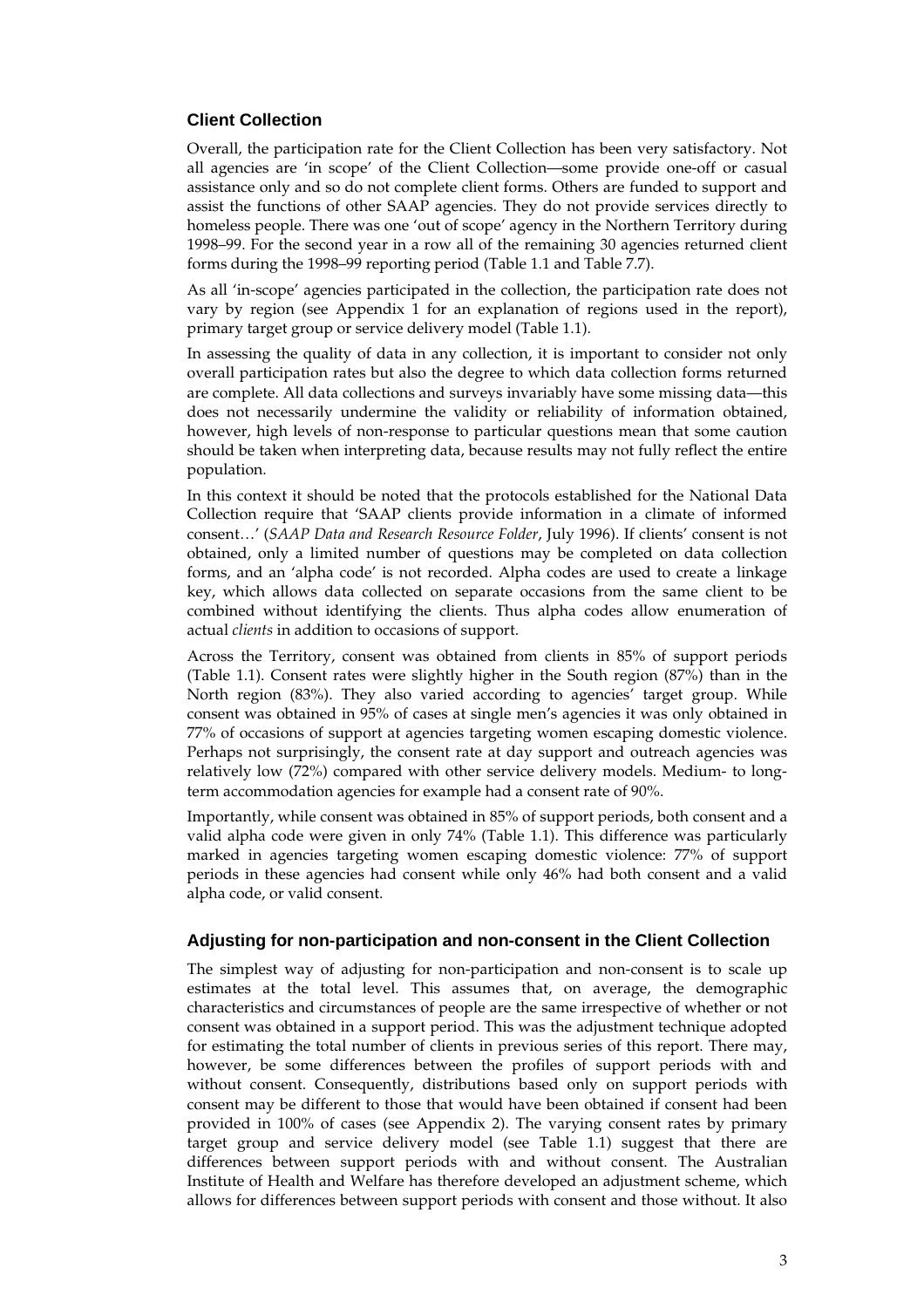adjusts estimates to allow for agency non-participation, for clients who give valid consent for some support periods but not for others (referred to as mixed consent), and for clients who do not give consent in any of their periods of support. The scheme is outlined below.

There is no strictly objective method that can be applied to the data from the Client Collection to adjust estimates for incomplete response. Karmel (1999:22, 25) describes the statistical assumptions underlying the adjustment scheme developed by the Australian Institute of Health and Welfare. It has the following features.

- The collection is divided into specified groups, or strata. Within these strata it is assumed that support periods with valid consent (that is, with consent and a valid alpha code), represent support periods without valid consent. This means that the characteristics of support periods within each stratum are assumed not to depend on whether or not valid consent was obtained. These strata are defined in terms of characteristics available for all support periods in participating agencies.
- Within each State and Territory, it is assumed that, on average, participating and non-participating agencies provide a similar volume and profile of support.
- Some clients have mixed consent. Assumptions about the extent and nature of mixed consent are made to estimate the number of clients and the average number of support periods per client. Adjustments are made for clients with mixed consent within sub-groups.2 They are derived using simulation techniques and by-product data from the Client Collection.
- For support periods two weights for adjusting estimates are derived:
	- ¾ a *non-participation weight*. A range of information is available for all support periods in participating agencies. Estimates using these data are adjusted only for agency non-participation.
	- ¾ a *full non-participation non-consent weight*. For estimates using data that require consent, weights that adjust for both agency non-participation and client nonconsent are used.

It is possible for these two weighting schemes to give slightly different estimates for the same item. Since estimates derived using the non-participation weights are based on a much larger sample of support periods than those using the full non-participation non-consent weights, the former (where available) are preferred because of their greater accuracy.

- For clients, only one weight is derived since valid consent is required to derive these estimates.
- A non-participation weight is derived for each support period in participating agencies, and a full non-participation non-consent weight is derived for each support period with valid consent. A client weight is derived for each client with at least one support period with valid consent. Estimates of totals are then found by summing the relevant weights for each support period or client with the characteristics of interest.
- In estimates of numbers of clients, inaccuracies caused by identical linkage keys for a small number of clients and changing linkage key information for the same client are not considered in the adjustment scheme.

Table 7.8 in this report provides estimates of clients and support periods derived from this new adjustment methodology for the three full years the collection has been

 $\overline{a}$ 

<sup>2</sup> The method used to adjust for mixed client consent was refined for 1998–99. For 1998–99, as described in Karmel 1999, the number of support periods without consent that were for clients who consented at some stage is derived within fine sub-groups. However, the number of clients with mixed consent to whom these support periods related, is derived by gender only. Estimates for 1996–97 and 1997–98 in Chapter 7 are based on the procedures presented in Karmel 1999.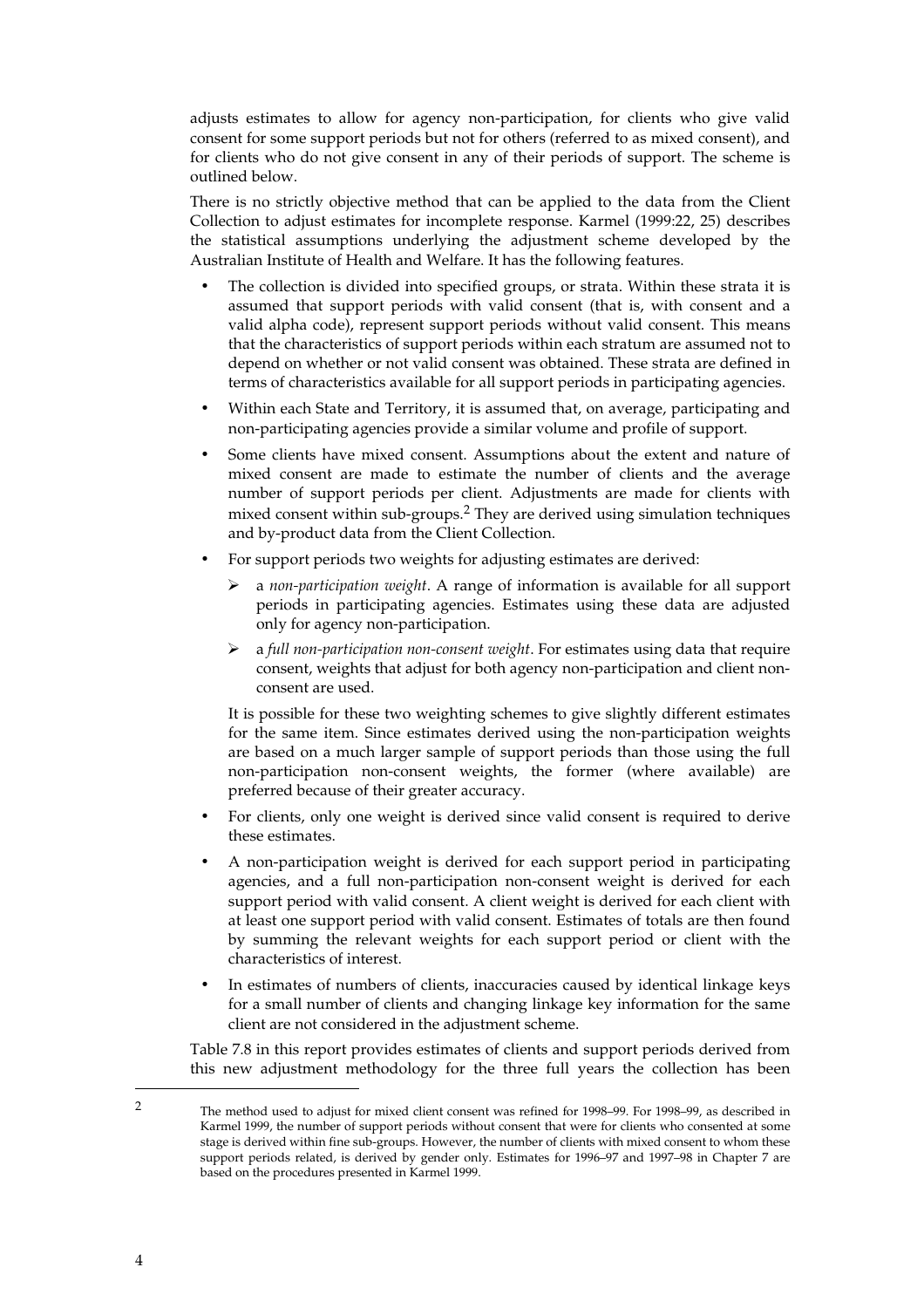conducted. To allow comparisons with previously published data, the estimates given in the 1996–97 and 1997–98 reports are also given.

Elsewhere in this report, all Territory-wide estimates obtained using data from the Client Collection have been adjusted using the scheme outlined above. However, the weights are not applicable to regional data. Consequently all regional estimates are still unweighted, that is they have not been adjusted for either agency non-participation or client non-consent. Notes to the tables indicate which weights have been used; that is whether a non-participation weight, a full non-participation non-consent weight, or no weight has been used. Methods for adjusting the other collections in the National Data Collection for non-response have not yet been developed, so unadjusted figures are presented.

#### **High volume agencies**

It should also be noted that at 30 June 1999 one participating SAAP agency was classified as a solely 'high-volume' agency. This agency, characterised by having a high client turnover, completed a data collection form designed specifically for its use. It contained only a subset of Client Collection data items. There were 801 high-volume forms returned during the reporting period. These records are excluded from tables which present data items not included on the high-volume form.

#### **Unmet Demand Collection**

The participation rate for the Unmet Demand Collection was lower than the rate for the Client Collection—across the Territory, 93% of agencies returned forms following the two-week collection period, 12–25 November 1998 (Figure 1.1). This was an improvement on the previous year, when the rate was 87%. The South region had 86% participation while 96% of agencies in the North region participated in this collection.



Although participation rates also varied across target groups (ranging from 80% to 100%) and service delivery models (ranging from 67% to 100%), the numbers of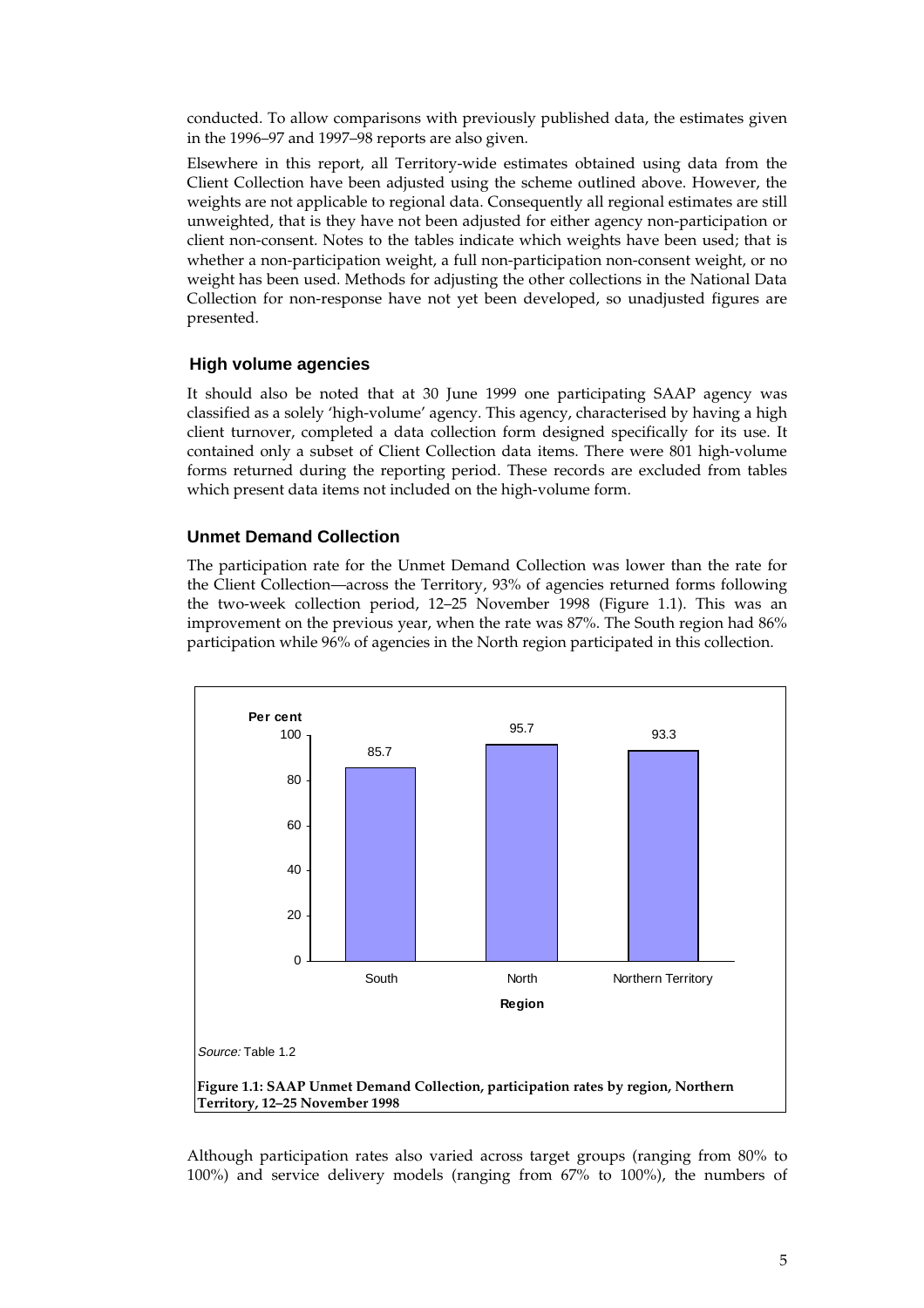agencies on which these percentages are based are too small to consider these differences significant (Table 1.2).

It is not known whether agencies that did not participate received requests they could not meet. Consequently, it is possible that findings from this collection may understate the true extent of unmet demand.

#### **Casual Client Collection**

The participation rate for the Casual Client Collection was reasonably high—for the Territory as a whole, 80% of agencies returned casual client forms following the twoweek collection period 20 May to 2 June 1999 (Table 1.3). This was the same as the participation rate for the previous year. Again, although participation rates also varied across target groups and service delivery models, the numbers of agencies on which these percentages are based are too small to consider these differences significant (Table 1.3).

#### **1.5 Interpretation of analyses**

As well as noting the above discussion about participation rates, accurate interpretation of the analyses presented here requires an understanding of the particular concepts and terms used in the National Data Collection.

To assist the reader, a glossary of terms has been included at the beginning of this report. In addition, readers are encouraged to consult the NDCA data interpretation manual and the NDCA collectors' manual—both contain important information that can aid in the use and interpretation of the data presented here. A data dictionary for the National Data Collection is included as part of the *SAAP Data and Research Resource Folder* which can be obtained from the Commonwealth Department of Family and Community Services.

Additionally, important information about the measurement of concepts and the counting rules used in the analysis in this report is presented in Appendix 1.

#### **1.6 Variation from Series 3 reports**

Analyses presented in this report may not be comparable with those presented in the Series 3 reports (1997–98). The following changes have been incorporated into this report:

- The number and profile of agencies has changed due to the amalgamation or splitting of agencies, the opening of new agencies or the reclassification of service delivery model or target group. These changes are determined by State and Territory departments.
- Unless indicated otherwise, estimates derived from the Client Collection have been adjusted for agency non-participation and, where necessary, client nonconsent (see explanation above). In previous annual reports unadjusted data have been presented, except for estimates of the number of SAAP clients where a simple weighting system (for non-consent only) was used.
- In general, numbers from the Client and Casual Client Collections have been rounded to the nearest 50. Numbers of potential clients from the Unmet Demand Collection have been rounded to the nearest 10, while estimates casual client contacts by these potential clients have been rounded to the nearest 50.
- Estimates of clients within regions by ethnicity and by average number of accompanying children per support period (Tables 3.2 and 3.4 in Series 3) are no longer published in Chapter 3. Rather, corresponding estimates of support periods within regions are given in Chapter 4.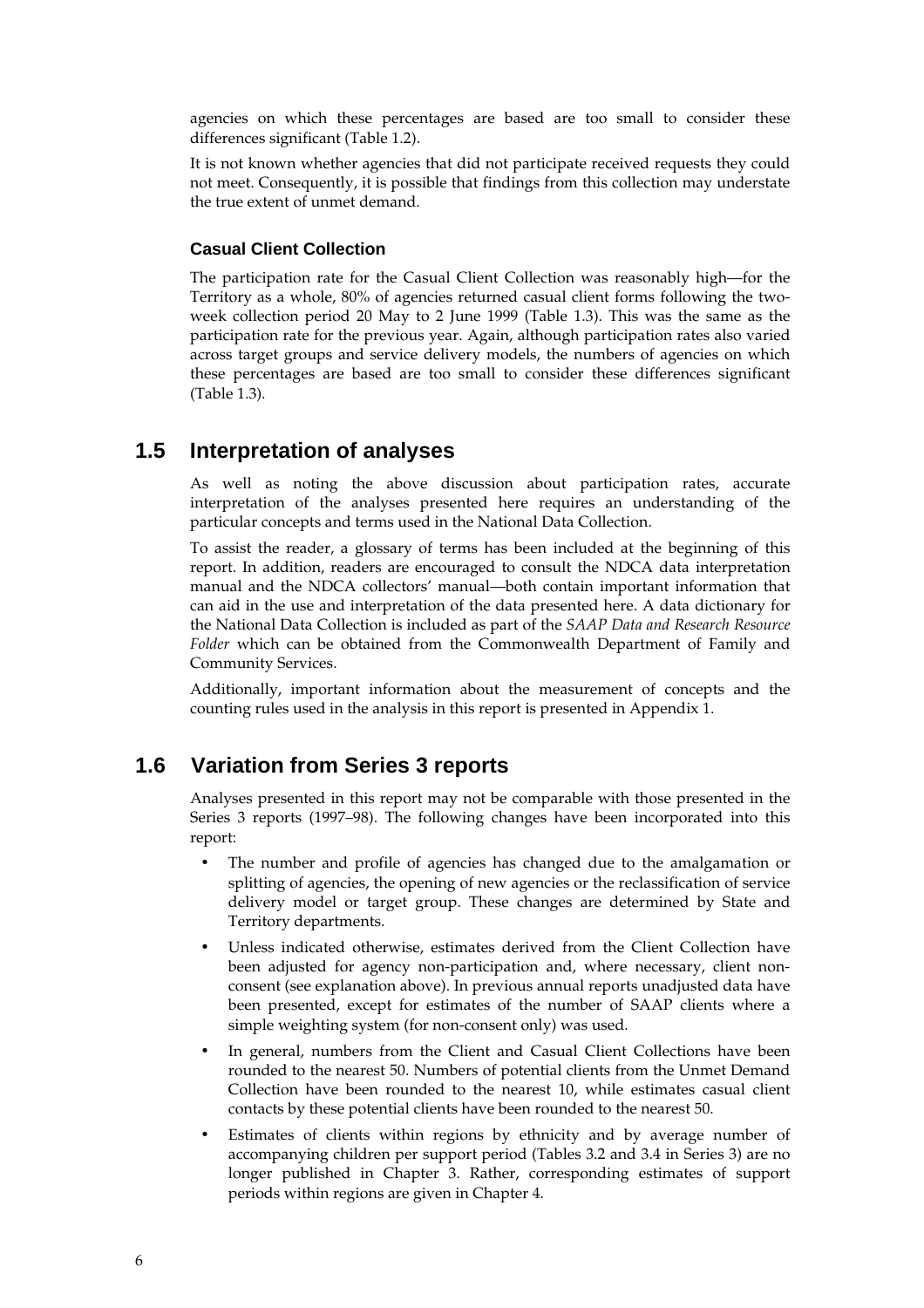- Chapter 7 now reports on three years' data. Consequently, the presentation of the tables has changed.
- The Unmet Demand Collection included two new questions (Questions 6 and 8 see Appendix 5), which have been included in the analysis of unmet demand in Chapter 5.
- The calculation of unmet demand has been refined to ensure consistent calculation across years. The method of calculating 'Potential clients unable to be supported' is described in Appendix 1. The revised calculations for November 1997 and November 1998 are included in Appendix 4.
- Following consultation with government and community stakeholders, the discussion associated with individual tables has been reduced in Chapters 2 to 6 and Appendix 3.
- Appendix 4 presents revised versions of tables included in the previous year's report.
- For the first time, copies of forms used in the 1998–99 collection are included in the report (see Appendix 5).

#### **1.7 Structure and content of the report**

Data in this report relate to the financial year ending 30 June 1999. Although most tables include information about both completed and ongoing support periods, analysis of duration of support and accommodation, and data items relating to client circumstances after support are necessarily limited to completed support periods only.

Following this introductory chapter, analyses for the reporting period are provided in Part A and some longitudinal analyses are provided in Part B. Part C comprises information used to calculate performance indicators established by the DRAC. Frequency distributions for all variables and regional tables are available in electronic format on request.

Part A has been divided into five chapters. Details of the number and distribution of SAAP agencies, and resources allocated under SAAP, are provided in Chapter 2. The characteristics of individual SAAP clients are examined in Chapter 3 and analyses of support periods (occasions of support) are presented in Chapter 4. The services provided to clients by agencies and unmet demand for services are examined in Chapter 5 and the circumstances of SAAP clients after support are reported in the final chapter of Part A (Chapter 6). Chapters in Parts A and B contain a descriptive account of major findings, as well as the graphical presentation of data. Detailed tables follow the discussion in each chapter.

There are five appendices in this report. Appendix 1 details the counting rules used in analyses contained in the report. Appendix 2 provides more details on consent rates and data on how the new weighting system affects major descriptive variables such as gender, ethnicity and age. Information about the circumstances after support of certain subgroups of SAAP clients is presented in Appendix 3, and Appendix 4 contains revisions to data contained in the previous series' reports. Copies of the forms used in the collection are shown in Appendix 5.

Occasionally it is necessary for data to be grouped to protect confidentiality. In this report, at least two in-scope agencies are required in each region, target group or service delivery model category. For example, if only one single men's agency exists in the Territory its information would be grouped with another target group. The groupings used are indicated in affected tables. This practice has been adopted to prevent the identification of the agency concerned and, potentially, of their clients.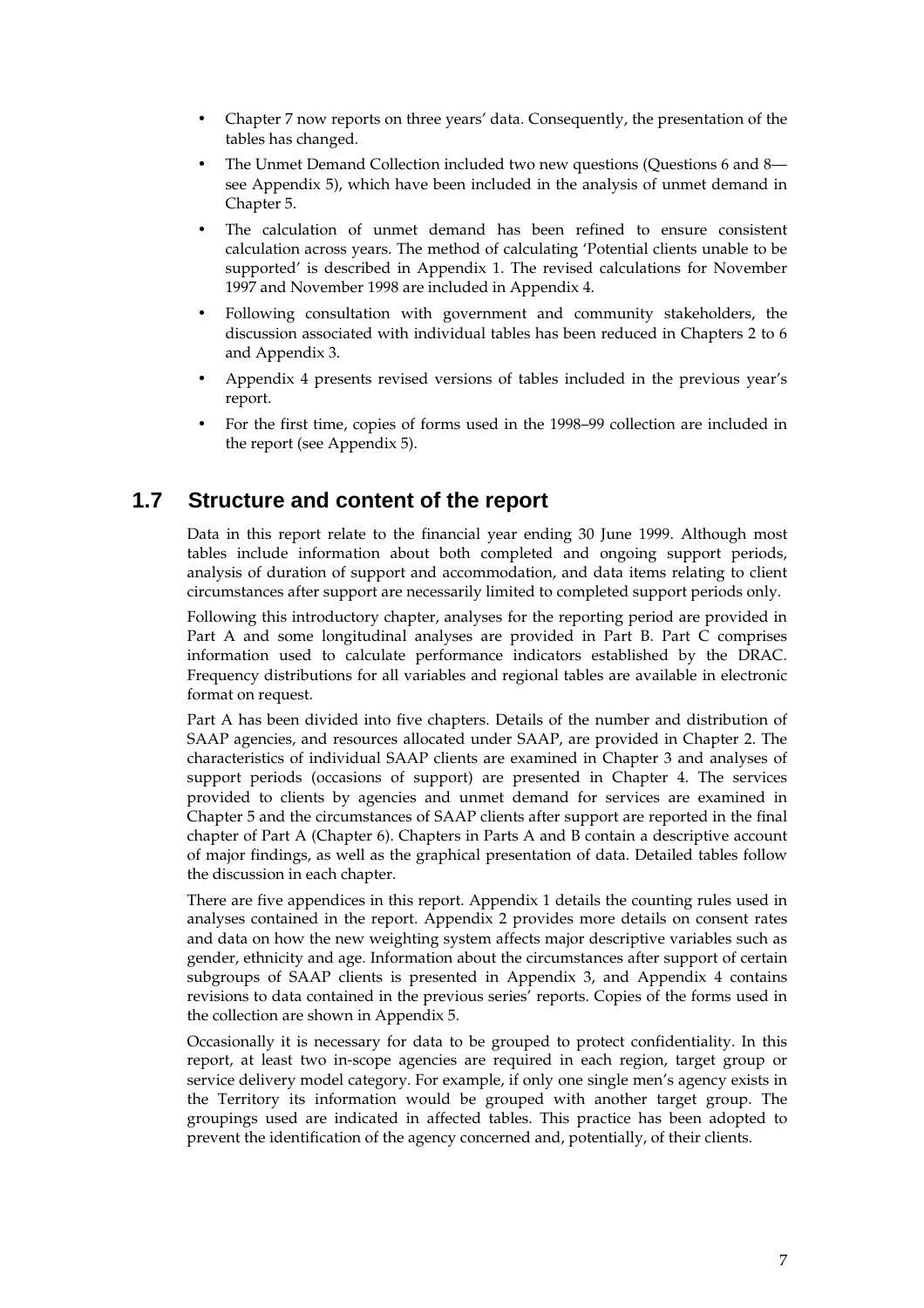## **1.8 Detailed tables**

**Table 1.1: SAAP Client Collection, participation rates and forms returned with informed consent and valid alpha codes by region, primary target group and service delivery model, Northern Territory, 1998–99**

|                                                  |                 |                              |       | <b>Forms returned</b> |                         |
|--------------------------------------------------|-----------------|------------------------------|-------|-----------------------|-------------------------|
|                                                  | <b>Agencies</b> | Participation<br>rate $(\%)$ | Total | <b>Consent</b><br>(%) | Valid alpha<br>code (%) |
| Region                                           |                 |                              |       |                       |                         |
| South                                            | $\overline{7}$  | 100                          | 1,903 | 86.9                  | 67.6                    |
| North                                            | 23              | 100                          | 3,719 | 83.3                  | 76.7                    |
| Primary target group                             |                 |                              |       |                       |                         |
| Young people                                     | 9               | 100                          | 1,493 | 84.9                  | 83.1                    |
| Single men                                       | 5               | 100                          | 1,475 | 95.4                  | 94.2                    |
| Women escaping DV                                | 5               | 100                          | 1,674 | 77.4                  | 46.1                    |
| Cross/multiple/general/families/sin<br>gle women | 11              | 100                          | 980   | 79.8                  | 75.1                    |
| Service delivery model                           |                 |                              |       |                       |                         |
| Crisis/short-term accommodation                  | 13              | 100                          | 2,990 | 81.0                  | 67.6                    |
| Medium/long-term accommodation                   | 9               | 100                          | 1.009 | 89.5                  | 87.7                    |
| Day Support/outreach support                     | 5               | 100                          | 533   | 71.5                  | 64.7                    |
| Multiple/agency support                          | 3               | 100                          | 1,090 | 95.9                  | 81.3                    |
| <b>Northern Territory</b>                        | 30              | 100                          | 5,622 | 84.5                  | 73.6                    |

Notes

1. Based on forms returned from agencies 'in scope' for the Client Collection during 1998–99.

2. Agencies refers to the number of agencies that should have been participating in the reference period.

3. Valid alpha code here refers to all forms with a valid alpha code that were completed with consent (see glossary). Source: SAAP NDCA Administrative Data and Client Collections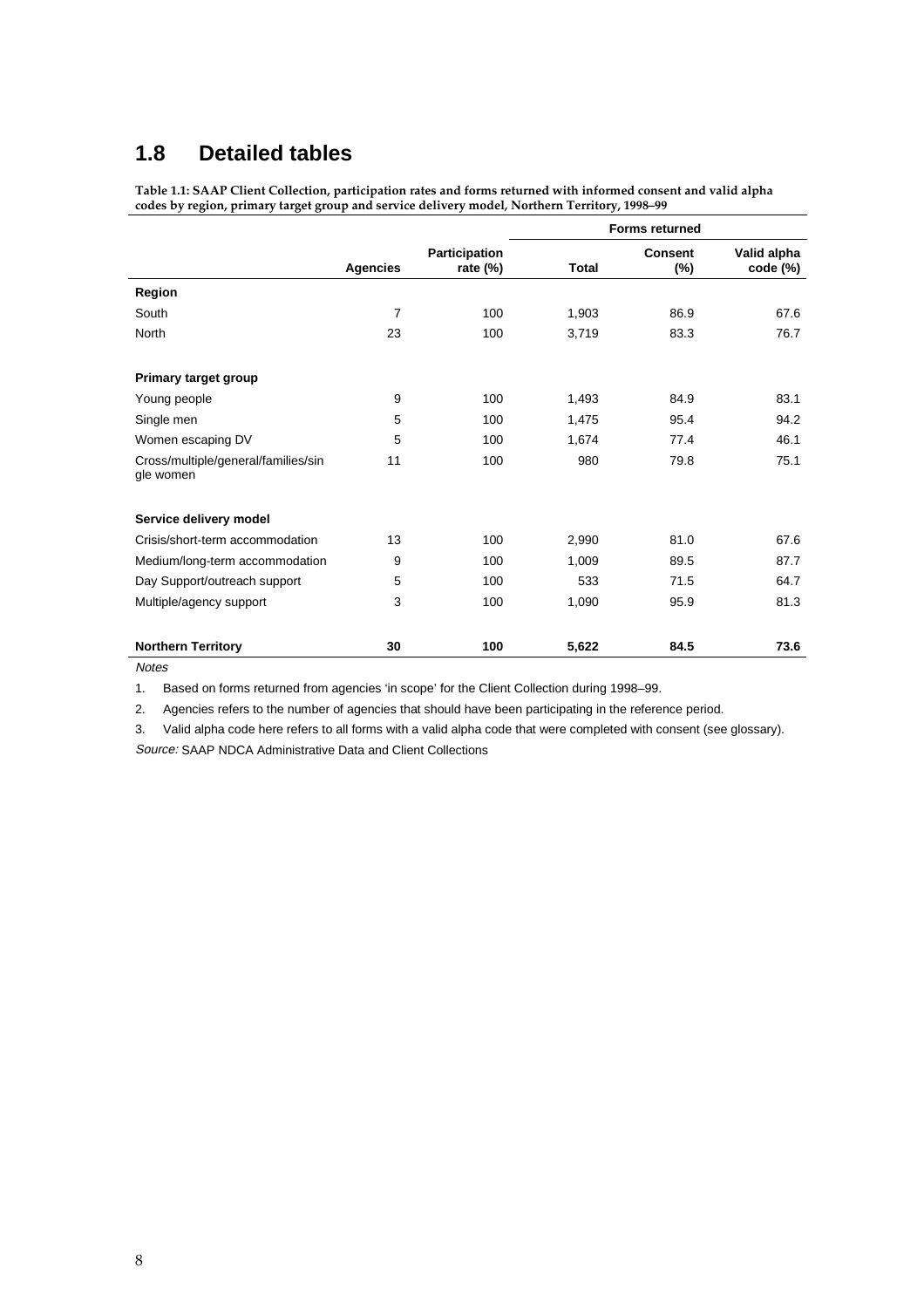|                                        |                 | Participation | <b>Forms</b> |
|----------------------------------------|-----------------|---------------|--------------|
|                                        | <b>Agencies</b> | rate $(\%)$   | returned     |
| Region                                 |                 |               |              |
| South                                  | 7               | 85.7          | 29           |
| North                                  | 23              | 95.7          | 125          |
| Primary target group                   |                 |               |              |
| Young people                           | 9               | 100.0         | 44           |
| Single men                             | 5               | 100.0         | 25           |
| Women escaping DV                      | 5               | 80.0          | 29           |
| Cross/multiple/general/families/single |                 |               |              |
| women                                  | 11              | 90.9          | 56           |
| Service delivery model                 |                 |               |              |
| Crisis/short-term accommodation        | 13              | 92.3          | 43           |
| Medium/long-term accommodation         | 9               | 100.0         | 70           |
| Day Support/outreach support           | 5               | 100.0         | 10           |
| Multiple/agency support                | 3               | 66.7          | 31           |
| <b>Northern Territory</b>              | 30              | 93.3          | 154          |

**Table 1.2: SAAP Unmet Demand Collection, participation rates and forms returned by region, primary target group and service delivery model, Northern Territory, 12–25 November 1998**

Note: Agencies refers to the number of agencies that should have been participating in the reference period.

Source: SAAP NDCA Administrative Data and Unmet Demand Collections

**Table 1.3: SAAP Casual Client Collection, participation rates and forms returned by region, primary target group and service delivery model, Northern Territory, 20 May–2 June 1999**

|                                                 | <b>Agencies</b> | Participation<br>rate $(\%)$ | <b>Records</b><br>returned |
|-------------------------------------------------|-----------------|------------------------------|----------------------------|
| Region                                          |                 |                              |                            |
| South                                           | 7               | 71.4                         | 24                         |
| North                                           | 23              | 82.6                         | 191                        |
| Primary target group                            |                 |                              |                            |
| Young people                                    | 9               | 77.8                         | 25                         |
| Single men                                      | 5               | 80.0                         | 9                          |
| Women escaping DV                               | 5               | 100.0                        | 64                         |
| Cross/multiple/general/families/single<br>women | 11              | 72.7                         | 117                        |
| Service delivery model                          |                 |                              |                            |
| Crisis/short-term accommodation                 | 13              | 76.9                         | 54                         |
| Medium/long-term accommodation                  | 9               | 88.9                         | 64                         |
| Day Support/outreach support                    | 5               | 60.0                         | 65                         |
| Multiple/agency support                         | 3               | 100.0                        | 32                         |
| <b>Northern Territory</b>                       | 30              | 80.0                         | 215                        |

Note: Agencies refers to the number of agencies that should have been participating in the reference period.

Source: SAAP NDCA Administrative Data and Casual Client Collections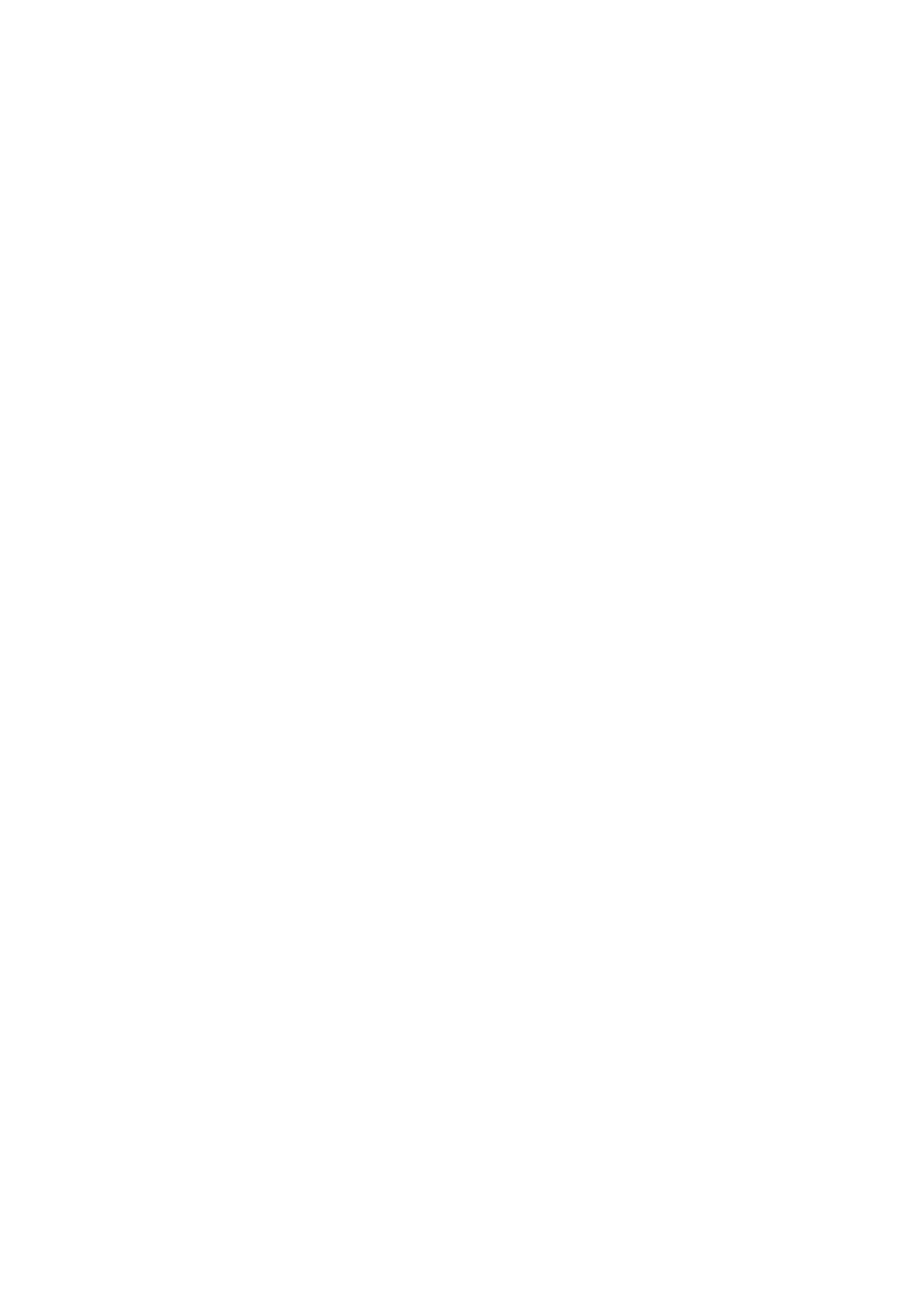# **Current period analysis**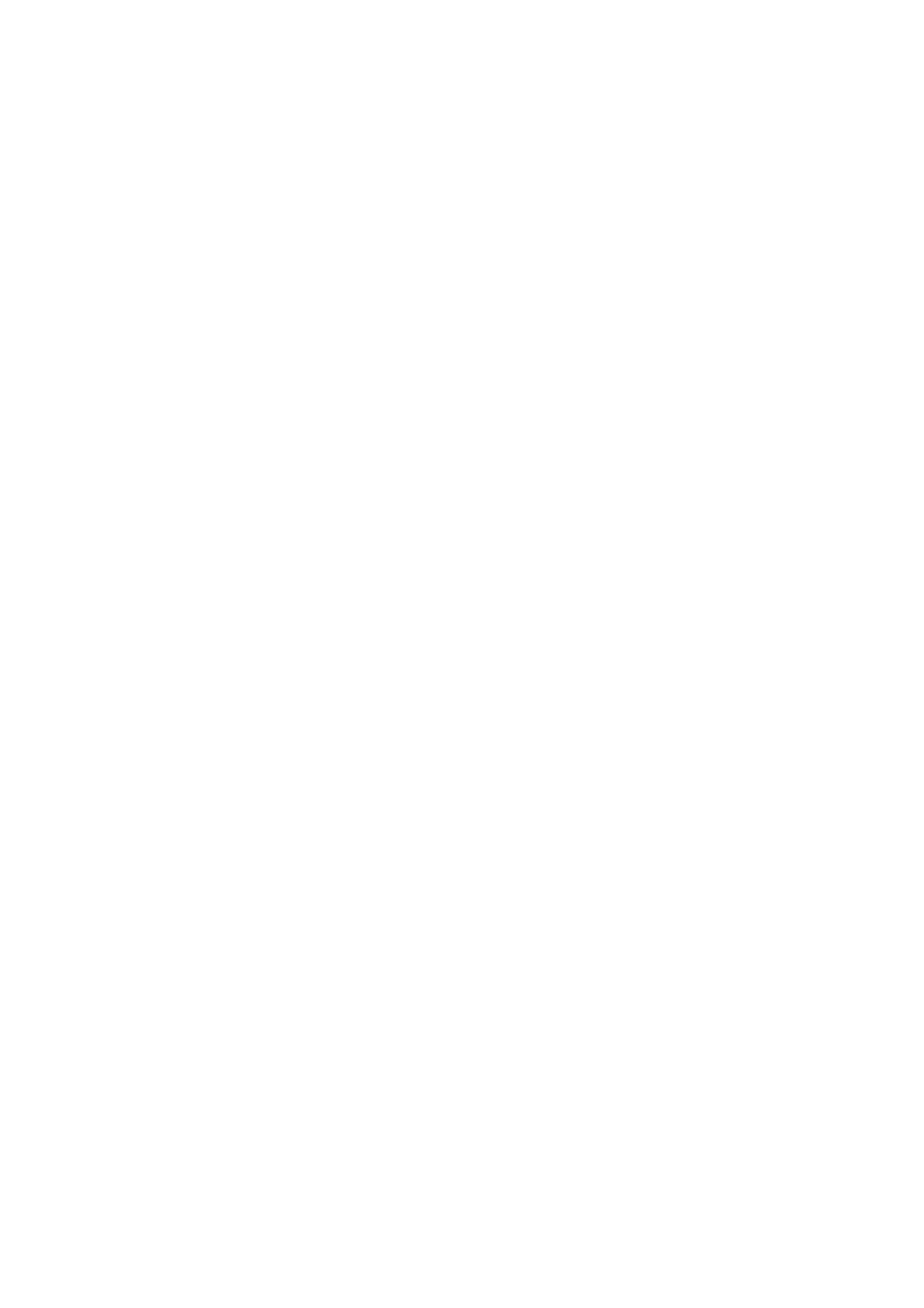# **2 SAAP agencies**

Funding for the 31 SAAP agencies operating in the Northern Territory as at 30 June 1999 is provided jointly by the Commonwealth and Northern Territory governments. Details about these agencies are forwarded to the NDCA by Territory Health Services, the department that administers SAAP in the Northern Territory.

The information provided for the Administrative Data Collection includes the client target group of each agency and its principal activity or mode of delivering services, together with details of funding and staffing capacity where these are available. This chapter analyses information from the Administrative Data Collection to present an overview of the types of agencies funded under SAAP and the resources allocated to assisting those who are homeless and/or in crisis.

### **2.1 Agency Characteristics**

Descriptive information about active SAAP agencies at 30 June 1999 is presented in Tables 2.1 – 2.4. It should be noted that agencies' service delivery models and target groups are subject to change from year to year. It is difficult, therefore, to compare the distribution of agency characteristics with that presented in previous reports. Numbers, therefore, may not be consistent with information presented in Chapter 1 (which necessarily included all agencies active during the reporting period in the assessment of participation rates). Tables 2.5 – 2.8 report on the funding and capacity of SAAP agencies and include all agencies funded during the financial year.

Six categories are used for classifying agencies according to their service delivery model: crisis or short-term accommodation; medium- to long-term accommodation; day support; outreach support; agency support; and multiple service delivery model. The outreach support model is used to describe those agencies that provide support away from the physical setting of the agency. Further information about agency classifications is contained in Appendix 1.

Over three-quarters (77%) of agencies were located in the North region, and the remaining 23% were in the South region. The main models of service delivery were crisis or short-term accommodation (42%), medium- to long-term accommodation (29%) and agencies providing outreach support (13%).

An agency's primary client target group may be one of the following: young people; single men only; single women only; families; women escaping domestic violence; or cross target, multiple target or general clients. An agency may also have a secondary client target group of Indigenous Australians.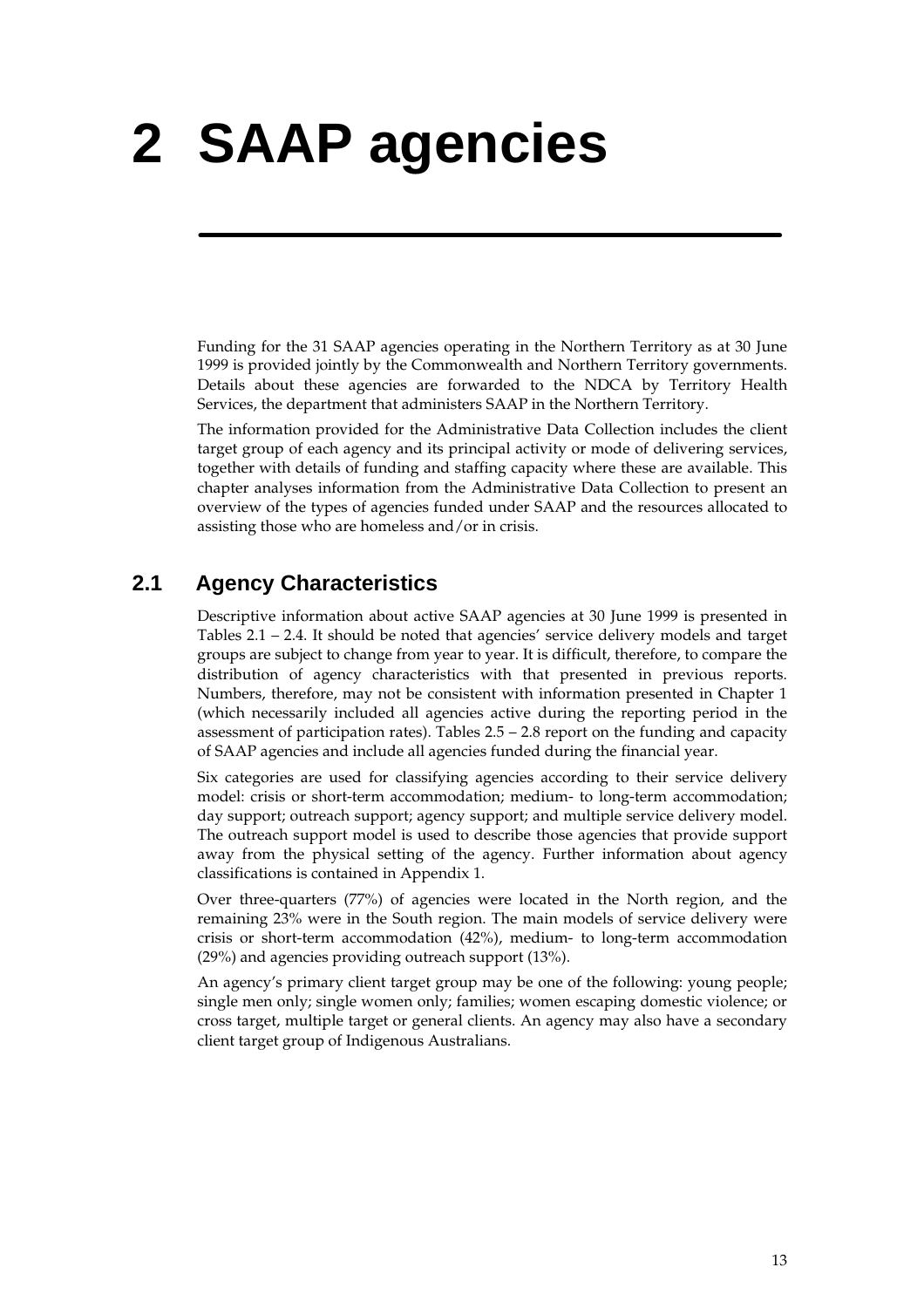## **2.2 Funding**

Data provided by Territory Health Services indicate that the total recurrent 1998–99 allocation under SAAP in the Northern Territory was \$5,082,183. Additional funds may have been allocated on a non-recurrent basis. Non-recurrent funding is not collected under the National Data Collection and so is not included in this report. Of this amount, \$4,955,186 represented recurrent allocations to SAAP agencies and the remaining \$126,997 was allocated for other purposes such as administration, training, research and evaluation.

Data representing the recurrent amount of money allocated to an agency were provided to the NDCA once, at the end of the financial year. This amount was adjusted for agencies that were expected to be active for the full financial year but were not. Information pertaining to the recurrent funding of SAAP agencies includes all agencies that received funds and operated for some part of the 1998–99 financial year. Thus, numbers of agencies may not be consistent with those in Tables 2.1 to 2.4. Table 2.5 reports recurrent allocations to SAAP agencies by service delivery model. The total SAAP recurrent allocation to an agency refers to SAAP funds relating to salary costs and operating costs. A zero amount would be recorded for this data item for agencies solely in receipt of a non-recurrent grant.

Allocations vary by the service delivery model and primary target group of agencies (Tables 2.5 and 2.6). This, along with the number of agencies, affects the regional allocations (Tables 2.7 and 2.8).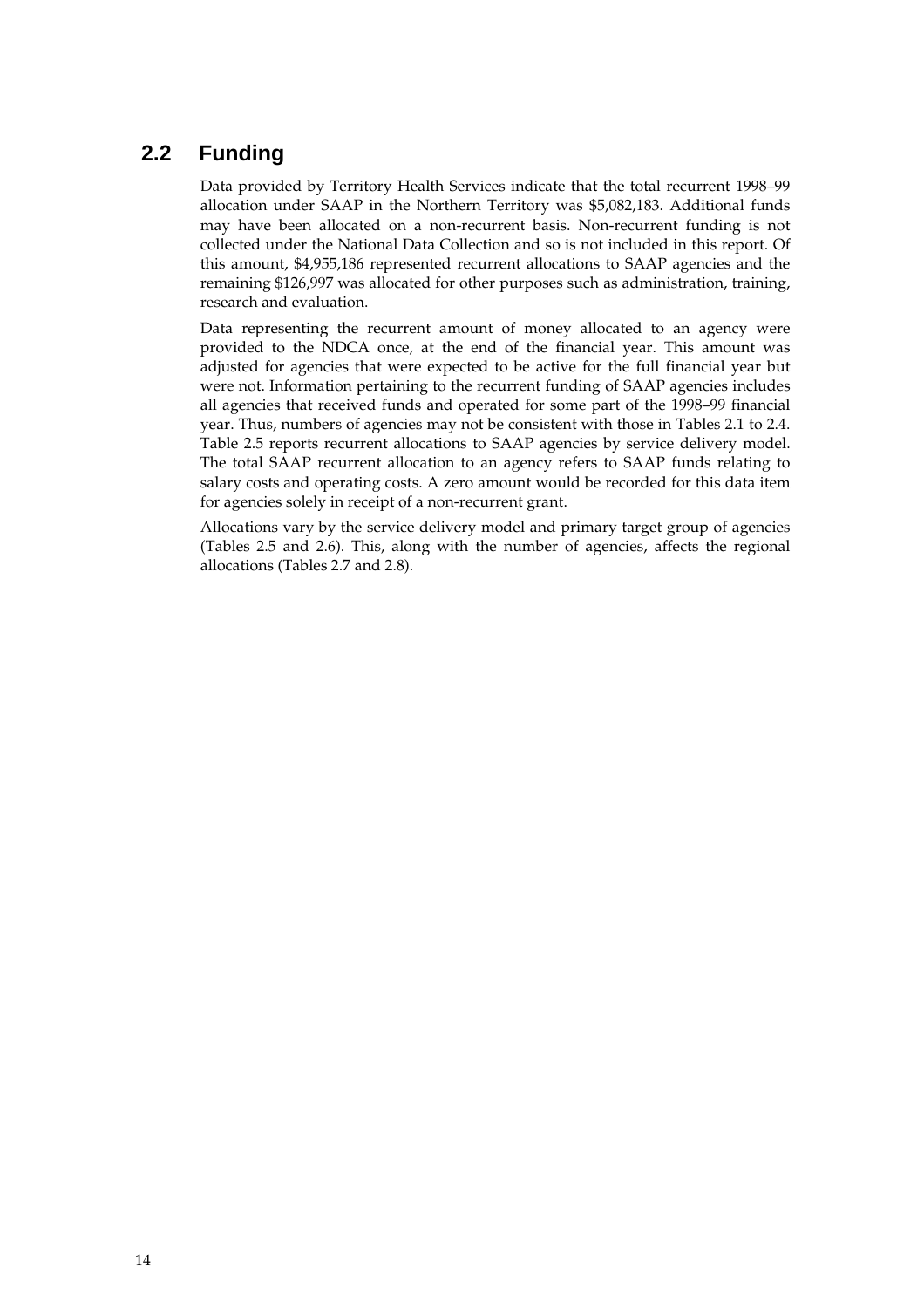## **2.3 Key charts**



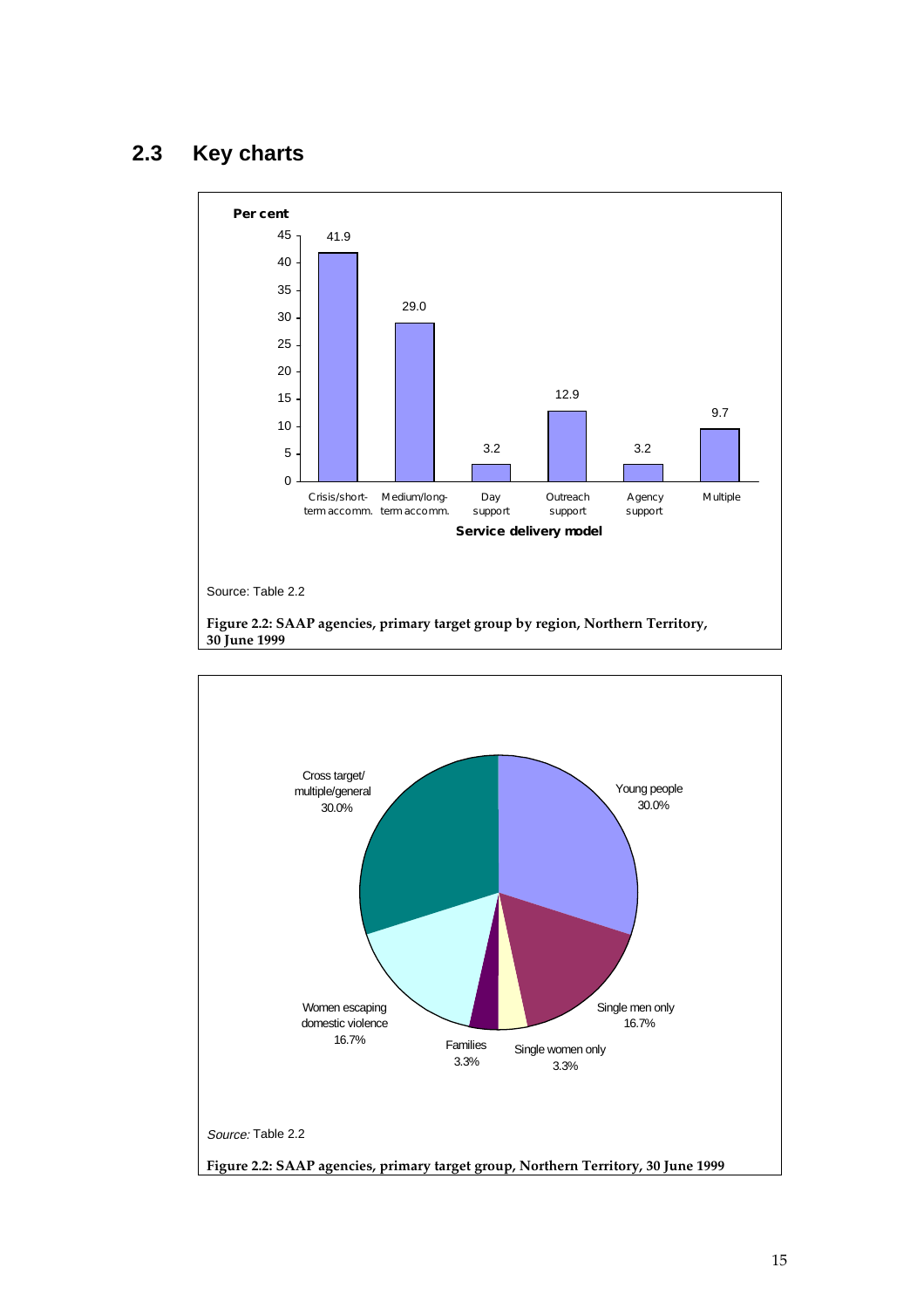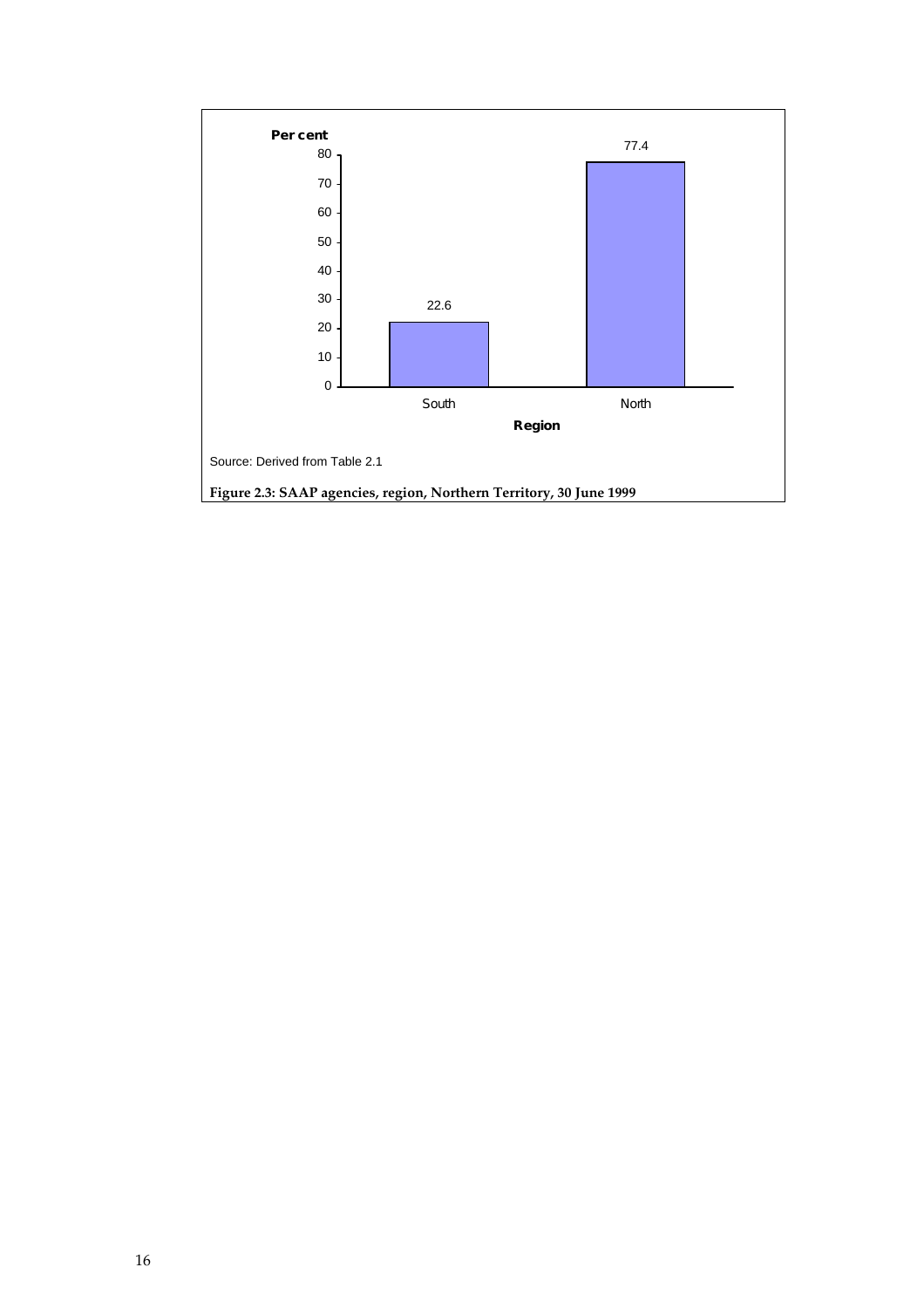# **2.4 Detailed tables**

## **2.4.1 Agency characteristics**

#### **Table 2.1: SAAP agencies, service delivery model by region, Northern Territory, 30 June 1999 (%)**

| Service delivery model          | South | <b>North</b> | NΤ    |
|---------------------------------|-------|--------------|-------|
| Crisis/short-term accommodation | 57.1  | 37.5         | 41.9  |
| Medium/long-term accommodation  | 28.6  | 29.2         | 29.0  |
| Day Support/outreach support    | 14.3  | 16.7         | 16.1  |
| Multiple/agency support         | --    | 16.7         | 12.9  |
| Total                           | 100.0 | 100.0        | 100.0 |
| <b>Total number</b>             | 7     | 24           | 31    |

Source: SAAP NDCA Administrative Data Collection

**Table 2.2: SAAP agencies, primary target group by region, Northern Territory, 30 June 1999 (%)**

| Primary target group                            | South | <b>North</b> | NΤ    |
|-------------------------------------------------|-------|--------------|-------|
| Young people                                    | 42.9  | 29.2         | 32.3  |
| Single men                                      |       | 20.8         | 16.1  |
| Women escaping DV                               | 28.6  | 12.5         | 16.1  |
| Cross/multiple/general/families/single<br>women | 28.6  | 37.5         | 35.5  |
| Total                                           | 100.0 | 100.0        | 100.0 |
| <b>Total number</b>                             | 7     | 24           | 31    |

Source: SAAP NDCA Administrative Data Collection

#### **Table 2.3: SAAP agencies, secondary target group by region, Northern Territory, 30 June 1999 (%)**

| Secondary target group    | South | North | NΤ    |
|---------------------------|-------|-------|-------|
| Indigenous Australians    |       | 4.2   | 3.2   |
| No secondary target group | 100.0 | 95.8  | 96.8  |
| Total                     | 100.0 | 100.0 | 100.0 |
| <b>Total number</b>       |       | 24    | 31    |

Source: SAAP NDCA Administrative Data Collection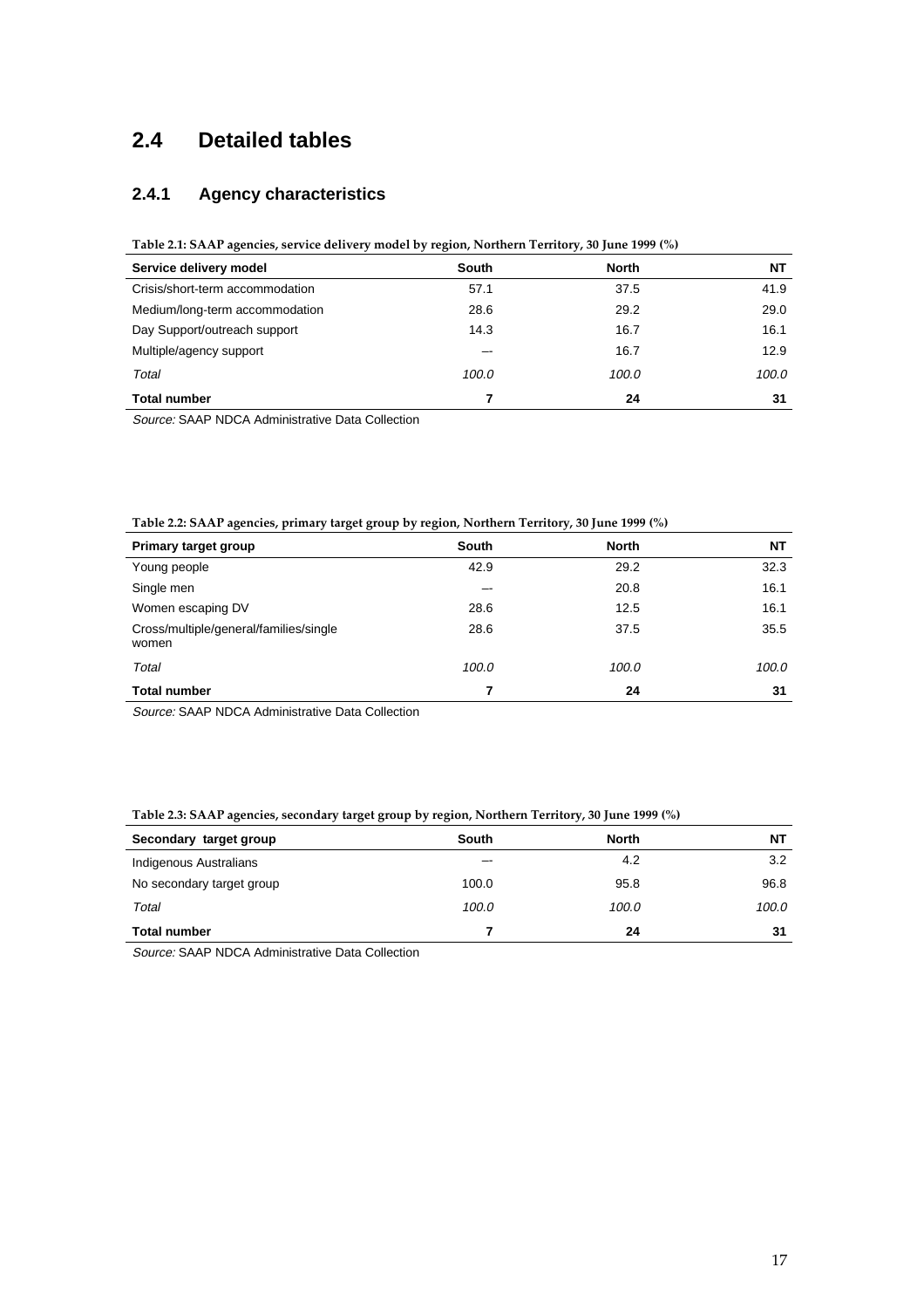|  |  | Table 2.4: SAAP agencies, service delivery model by primary target group, Northern Territory, 30 June 1999 (%) |
|--|--|----------------------------------------------------------------------------------------------------------------|
|  |  |                                                                                                                |

|                                   | Young  | <b>Single</b><br>men | Women<br>escaping | Cross target/ multiple/<br>general/ families/ single |       |
|-----------------------------------|--------|----------------------|-------------------|------------------------------------------------------|-------|
| Service delivery model            | people | only                 | DV                | women only                                           | Total |
| Crisis/short-term accommodation   | 20.0   | 60.0                 | 80.0              | 36.4                                                 | 41.9  |
| Medium/long-term<br>accommodation | 40.0   | 20.0                 | ---               | 36.4                                                 | 29.0  |
| Day Support/outreach support      | 30.0   | ---                  | ---               | 18.2                                                 | 16.1  |
| Multiple/agency support           | 10.0   | 20.0                 | 20.0              | 9.1                                                  | 12.9  |
| Total                             | 100.0  | 100.0                | 100.0             | 100.0                                                | 100.0 |
| <b>Total number</b>               | 10     | 5                    | 5                 | 11                                                   | 31    |

Source: SAAP NDCA Administrative Data Collection

## **2.4.2 Funding**

**Table 2.5: SAAP agencies and recurrent allocations, service delivery model by funding and average cost per agency, Northern Territory, 1998–99**

| Service delivery model          | Number of<br>agencies | Funding (\$) | Average cost<br>per agency (\$) |
|---------------------------------|-----------------------|--------------|---------------------------------|
| Crisis/short-term accommodation | 13                    | 2,423,803    | 186,446                         |
| Medium/long-term accommodation  | 9                     | 941.260      | 104,584                         |
| Day Support/outreach support    | 6                     | 748,573      | 124,762                         |
| Multiple/agency support         | 3                     | 841.550      | 280,517                         |
| <b>Total number</b>             | 31                    | 4,955,186    | 159,845                         |

Source: SAAP NDCA Administrative Data Collection

**Table 2.6: SAAP agencies and recurrent allocations, primary target group by funding and average cost per agency, Northern Territory, 1998–99**

| <b>Primary target group</b>                        | Number of<br>agencies | Funding (\$) | Average cost<br>per agency (\$) |
|----------------------------------------------------|-----------------------|--------------|---------------------------------|
| Young people                                       | 10                    | 1,461,916    | 146,192                         |
| Single men                                         | 7                     | 1,059,570    | 151,367                         |
| Women escaping DV                                  | 5                     | 1,585,810    | 317,162                         |
| Cross/ multiple/ general/<br>families/single women | 9                     | 847.890      | 94.210                          |
| <b>Total</b>                                       | 31                    | 4,955,186    | 159,845                         |

Source: SAAP NDCA Administrative Data Collection

| Table 2.7: SAAP recurrent allocations, service delivery model by region, Northern Territory, 1998-99 (%) |  |  |  |
|----------------------------------------------------------------------------------------------------------|--|--|--|
|                                                                                                          |  |  |  |

| Twice the commutation and activity defined $\theta$ in the $\theta$ is a contribution of $\theta$ is $\theta$ and $\theta$ |         |              |           |  |  |
|----------------------------------------------------------------------------------------------------------------------------|---------|--------------|-----------|--|--|
| Service delivery model                                                                                                     | South   | <b>North</b> | <b>NT</b> |  |  |
| Crisis/short-term accommodation                                                                                            | 73.5    | 40.0         | 48.9      |  |  |
| Medium/long-term accommodation                                                                                             | 18.0    | 19.4         | 19.0      |  |  |
| Day Support/outreach support                                                                                               | 8.5     | 15.8         | 13.8      |  |  |
| Multiple/agency support                                                                                                    | $- - -$ | 24.9         | 18.3      |  |  |
| Total                                                                                                                      | 100.0   | 100.0        | 100.0     |  |  |
| <b>Total recurrent</b><br>allocation (\$'000)                                                                              | 1.315.4 | 3,639.8      | 4,955.2   |  |  |

Source: SAAP NDCA Administrative Data Collection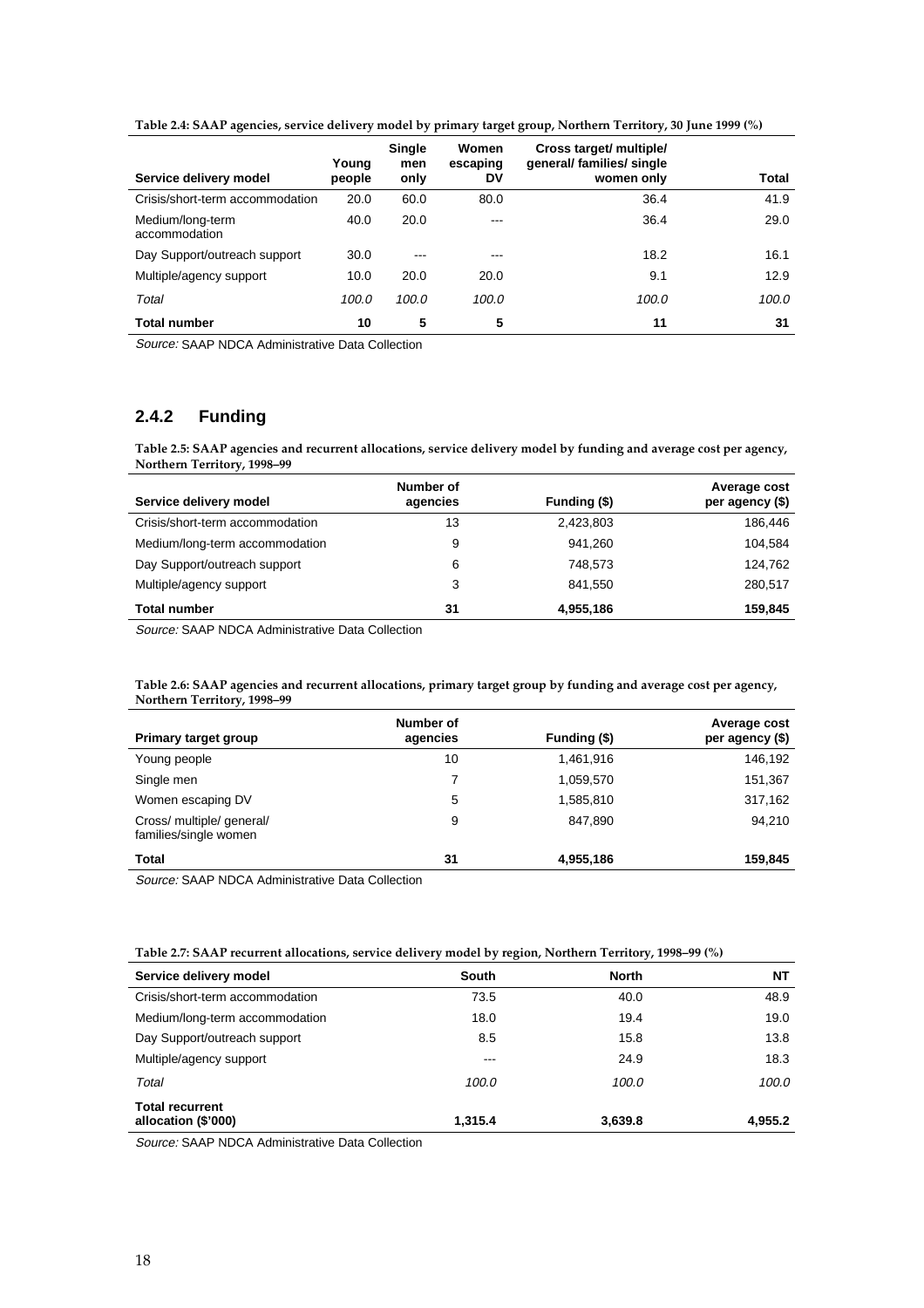| Service delivery model                             | South   | North   | NΤ      |
|----------------------------------------------------|---------|---------|---------|
| Young people                                       | 37.3    | 26.7    | 29.5    |
| Single men                                         |         | 20.1    | 14.8    |
| Women escaping DV                                  | 15.5    | 26.7    | 23.7    |
| Cross/ multiple/ general/<br>families/single women | 47.2    | 26.5    | 32.0    |
| <b>Total recurrent</b><br>allocation (\$'000)      | 1.315.4 | 3,639.8 | 4,955.2 |
| Source: SAAP NDCA Administrative Data Collection   |         |         |         |

| Table 2.8: SAAP recurrent allocations, primary target group by region, Northern Territory, 1998-99 (%) |  |  |
|--------------------------------------------------------------------------------------------------------|--|--|
|                                                                                                        |  |  |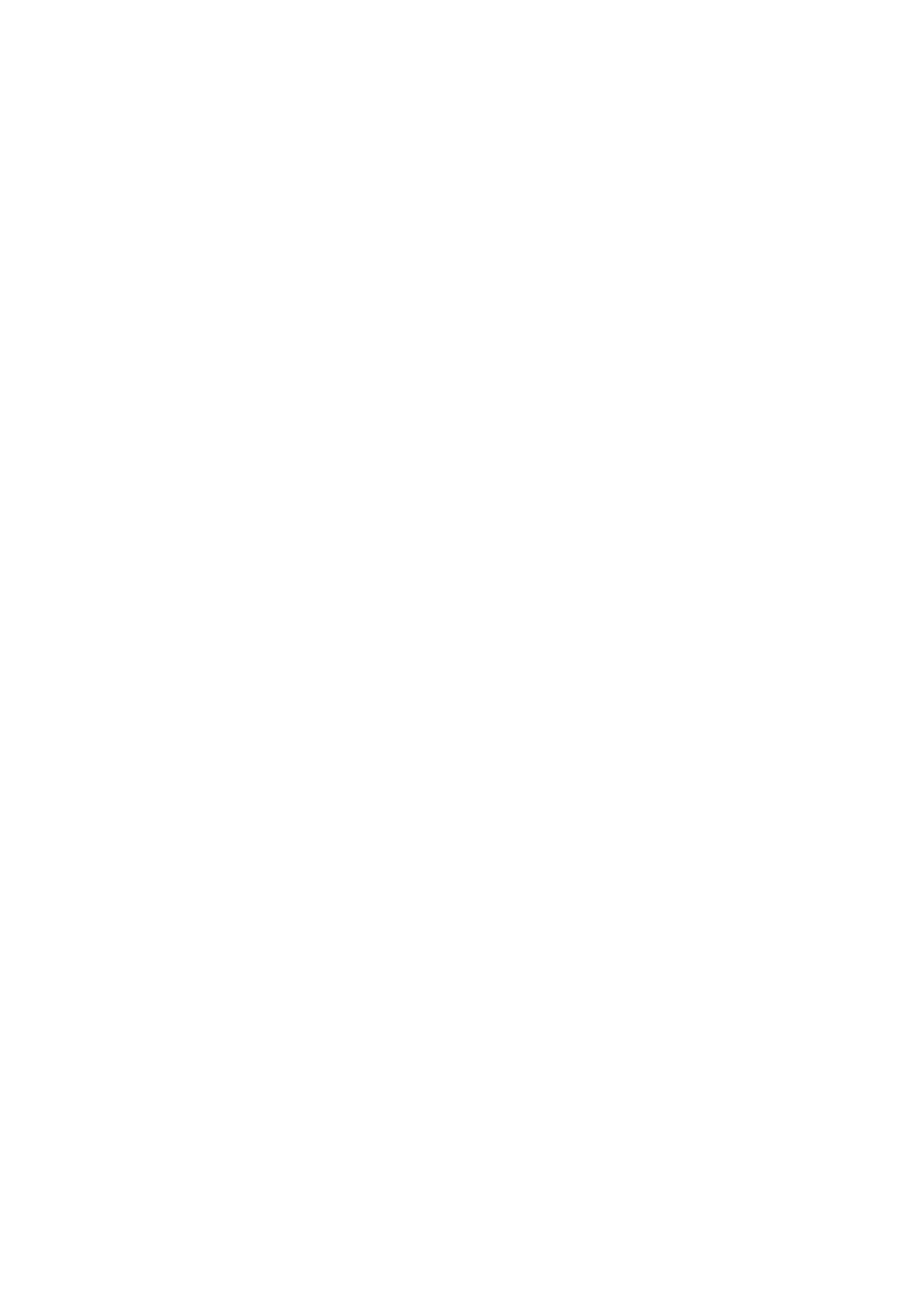To contain the administrative workload on the part of SAAP service providers, the SAAP National Data Collection distinguishes between *clients* and *casual clients* (see Glossary at the beginning of this report). The Client Collection provides considerable information about the characteristics of clients who receive support for one hour or more or supported accommodation under SAAP and this chapter focuses on information from that collection. Assistance provided to casual clients is outlined in Chapter 5.

During the 1998–99 financial year, it is estimated that SAAP agencies in the Northern Territory provided 5,600 occasions of support (Table 5.1). However, this number exceeds the number of actual clients supported under the program because an individual person may receive support or supported accommodation on more than one occasion from one or more SAAP agencies.

The use of an alpha code in the National Data Collection enables a distinction to be made between individuals (the focus of this chapter) and the occasions of support they receive (Chapter 4). Unfortunately, only 74% of forms returned contained valid alpha codes. As such, even though 100% of agencies 'in scope' of the SAAP National Data Collection in the Northern Territory participated in the collection, the exact number of clients assisted under the program is not known. It is, however, possible to estimate the number of SAAP clients using adjustment techniques. The method for adjusting the SAAP data to account for missing alpha codes and the non-participating agencies is described in Chapter 1.

The tables in this chapter show the characteristics of individual clients. Data regarding the repeat use of SAAP services by clients are included in Part B of this report.

# **3.1 Overview**

The estimate of the number of clients provided with support or supported accommodation under SAAP, using the data adjustment methodology described in Chapter 1, is 3,250. It should be noted that this figure excludes children accompanying SAAP clients and relates only to those clients who received assistance of generally more than one hour's duration (see Glossary for the definition of *client* in the National Data Collection).

SAAP agencies provided support to more female clients (57%) than male clients (43%) (Table 3.1). Clients aged 15-19 years were the single largest age grouping, accounting for 20% of all clients. The average age of female clients was 28 years, and 33 years for male clients.

The *1996 Census of Population and Housing* (ABS 1998) indicates that Indigenous Australians make up 24% of the Northern Territory population, and people living in the Territory who were born in non-English-speaking countries constitute 8% of the total population. However, these proportions were somewhat different among SAAP clients in the Northern Territory: Indigenous Australians comprised 46% and people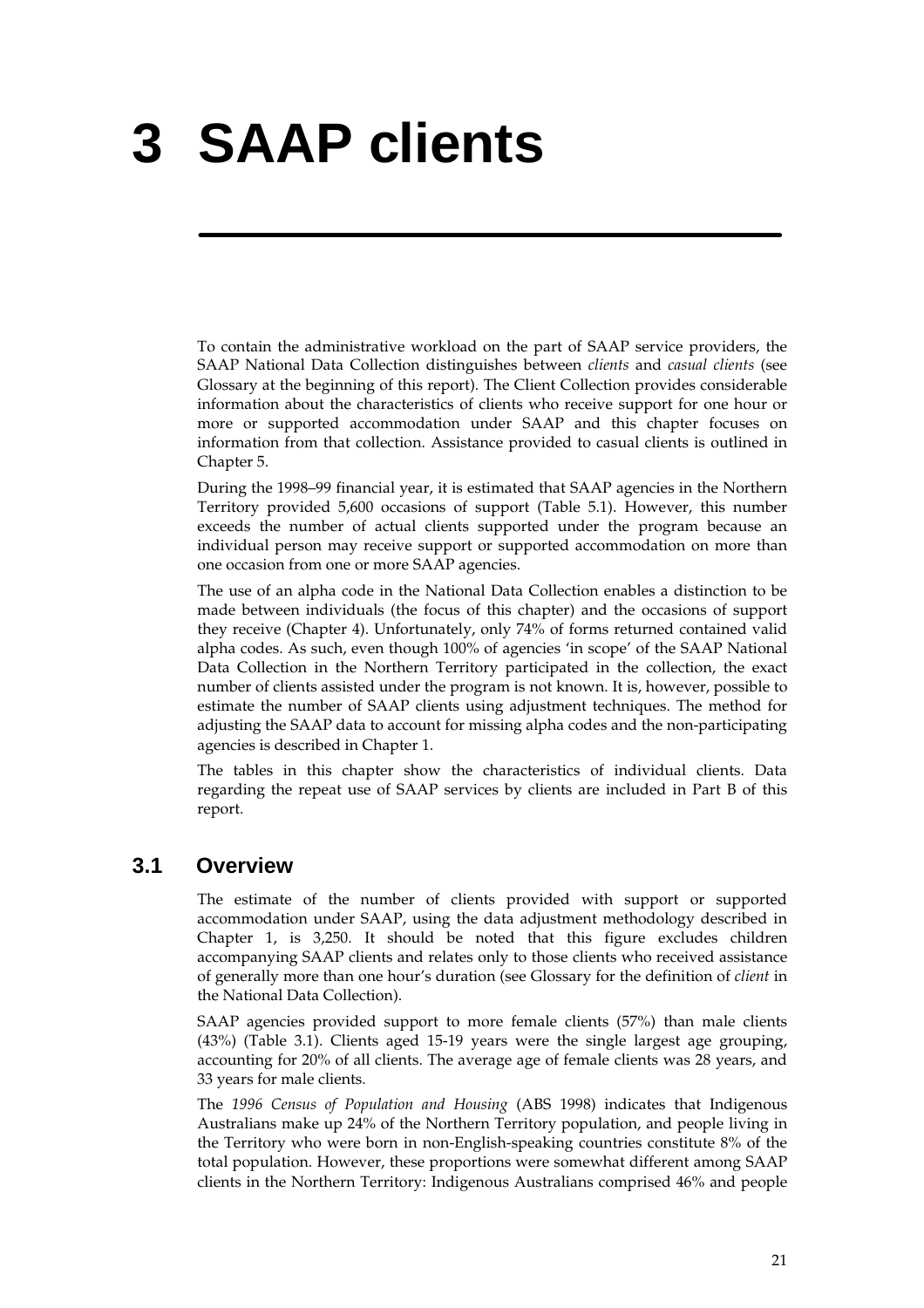from non-English-speaking backgrounds comprised 4% (Table 3.2). People from other English-speaking backgrounds constituted the remaining 51% of SAAP clients.

Of the 3,250 clients supported by SAAP agencies during 1998–99, 2,350 (72%) received supported accommodation (Table 3.3). The majority of accommodated clients (95%) received crisis or short-term accommodation and 7% received mediumto long-term accommodation.

A comparison of the age–gender distribution of clients and the age–gender distribution based on support periods (Figure 4.2) reveals that men aged over 25 years exhibit higher rates of repeat use of SAAP services than do other clients.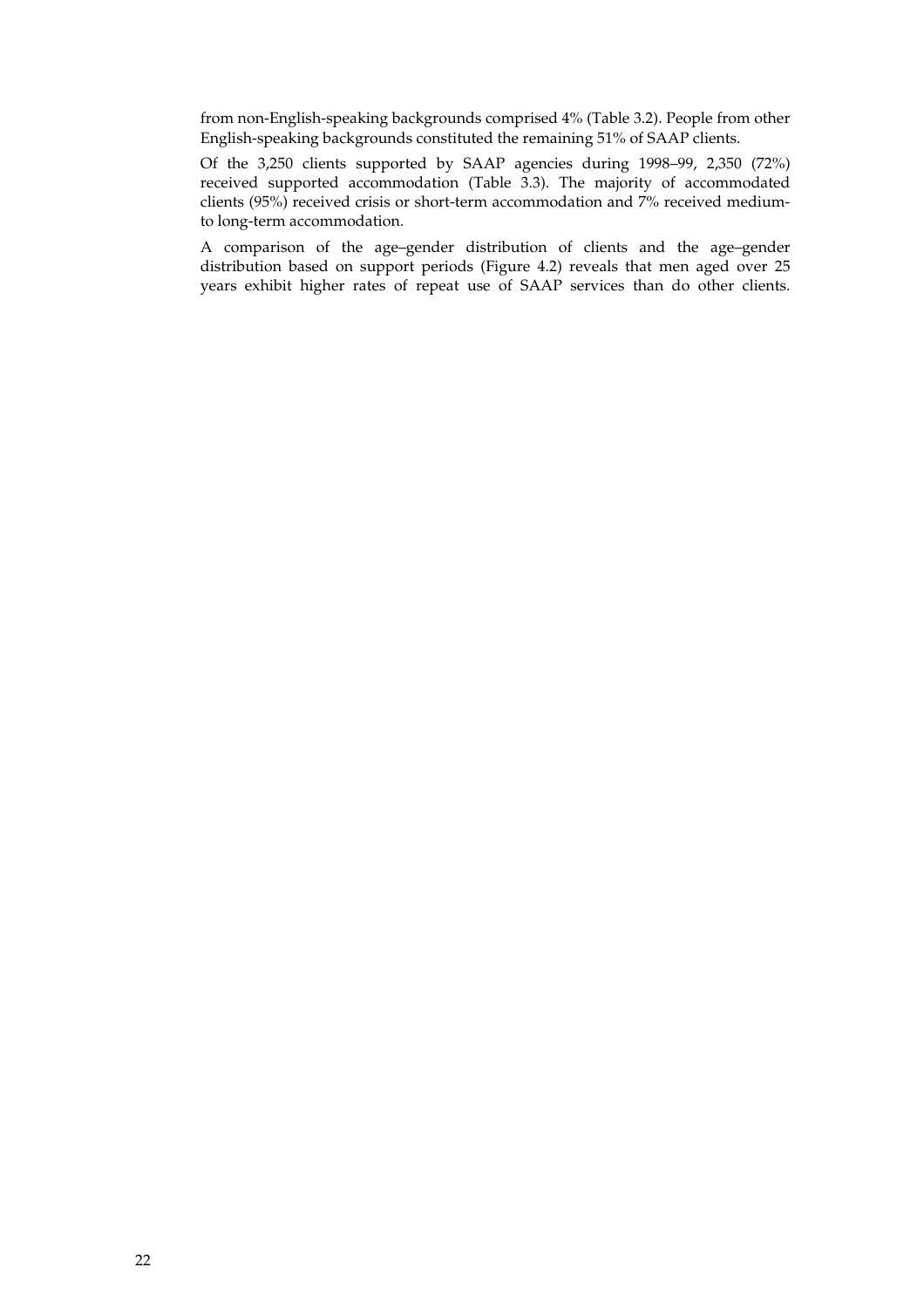# **3.2 Key charts**

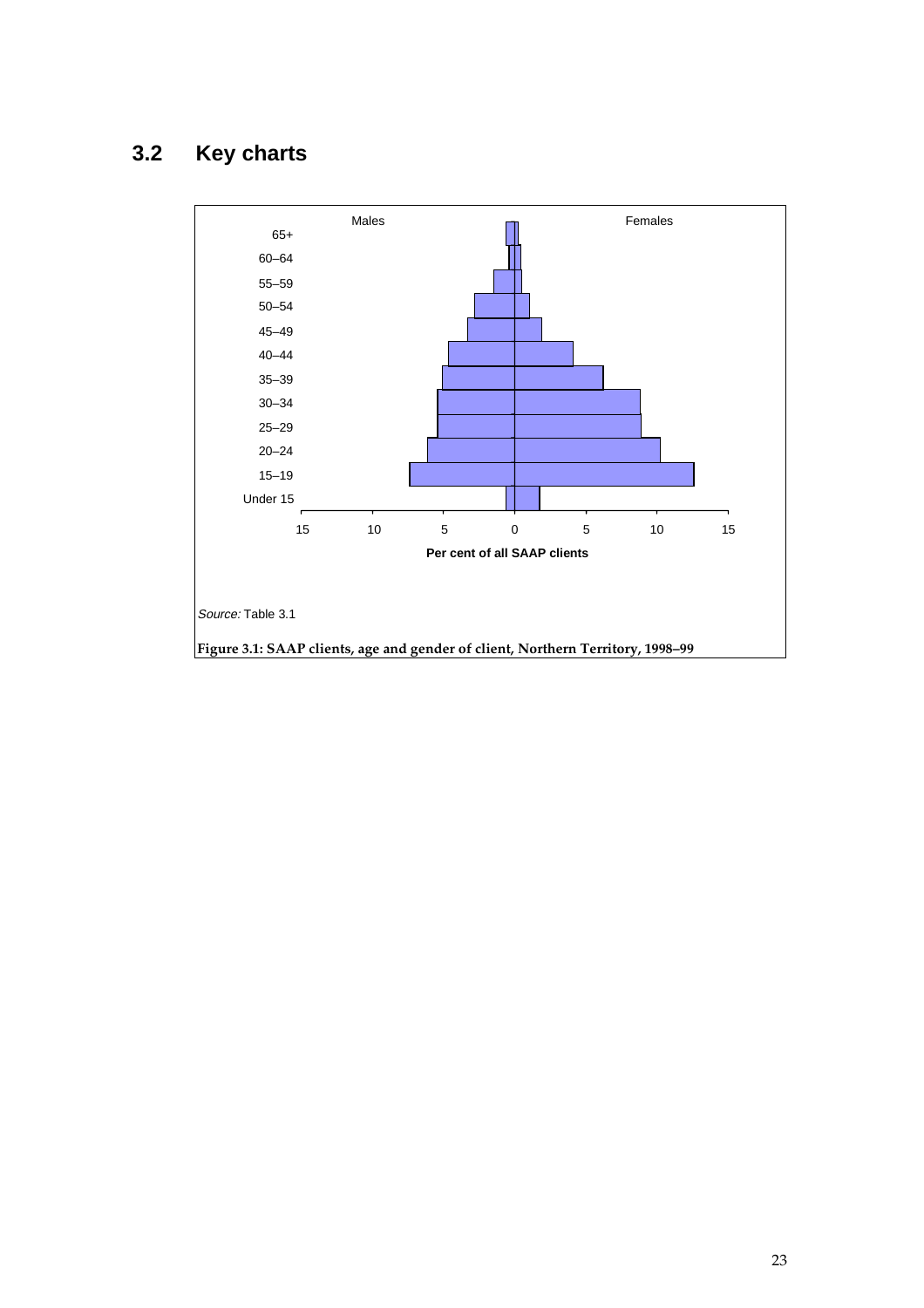# **3.3 Detailed tables**

|                     | Percentage of total population |       | Percentage of gender group |       |       |
|---------------------|--------------------------------|-------|----------------------------|-------|-------|
| Age                 | Female                         | Male  | Female                     | Male  | Total |
| Under 15 years      | 1.7                            | 0.6   | 3.0                        | 1.3   | 2.3   |
| $15-19$ years       | 12.6                           | 7.4   | 22.3                       | 17.2  | 20.1  |
| $20 - 24$ years     | 10.2                           | 6.1   | 18.1                       | 14.1  | 16.4  |
| $25 - 29$ years     | 8.9                            | 5.4   | 15.7                       | 12.5  | 14.3  |
| $30 - 34$ years     | 8.8                            | 5.4   | 15.5                       | 12.5  | 14.2  |
| $35 - 39$ years     | 6.2                            | 5.1   | 11.0                       | 11.9  | 11.4  |
| 40-44 years         | 4.1                            | 4.6   | 7.3                        | 10.5  | 8.7   |
| $45 - 49$ years     | 1.9                            | 3.3   | 3.3                        | 7.6   | 5.2   |
| 50-54 years         | 1.0                            | 2.8   | 1.8                        | 6.4   | 3.8   |
| 55-59 years         | 0.5                            | 1.5   | 0.9                        | 3.5   | 2.0   |
| $60 - 64$ years     | 0.4                            | 0.4   | 0.8                        | 1.0   | 0.9   |
| 65 years and over   | 0.2                            | 0.6   | 0.4                        | 1.4   | 0.8   |
| Total               | 56.7                           | 43.3  | 100.0                      | 100.0 | 100.0 |
| <b>Total number</b> | 1,850                          | 1,400 | 1,850                      | 1,400 | 3,250 |

**Table 3.1: SAAP clients, age of client by gender, Northern Territory, 1998–99 (%)**

**Notes** 

1. Number excluded due to errors (weighted): 1

2. Number excluded due to omissions (weighted): 22

3. Percentages are based on valid values only.

4. Components may not add to totals due to rounding.

5. Figures have been weighted to adjust for client non-consent.

6. This table includes all those clients that ever visited Northern Territory. In the 1998-99 National Annual Report estimates of the number of clients by State and Territory are based on the State or Territory first visited by clients (estimated at 3,000 clients).

Source: SAAP NDCA Client Collection

| <b>Ethnicity</b>                | Female | Male  | Total |
|---------------------------------|--------|-------|-------|
| Indigenous Australian           | 65.9   | 19.8  | 45.5  |
| Non-English-speaking background | 2.2    | 6.0   | 3.9   |
| Other                           | 31.9   | 74.2  | 50.6  |
| Total                           | 100.0  | 100.0 | 100.0 |
| <b>Total number</b>             | 1,750  | 1,400 | 3,150 |

#### **Notes**

1. Number excluded due to errors (weighted): 1

- 2. Number excluded due to omissions (weighted): 110
- 3. Percentages are based on valid values only.
- 4. Components may not add to totals due to rounding.
- 5. Figures have been weighted to adjust for client non-consent.
- 6. This table includes all those clients that ever visited Northern Territory. In the 1998-99 National Annual Report estimates of the number of clients by State and Territory are based on the State or Territory first visited by clients (estimated at 3,000 clients).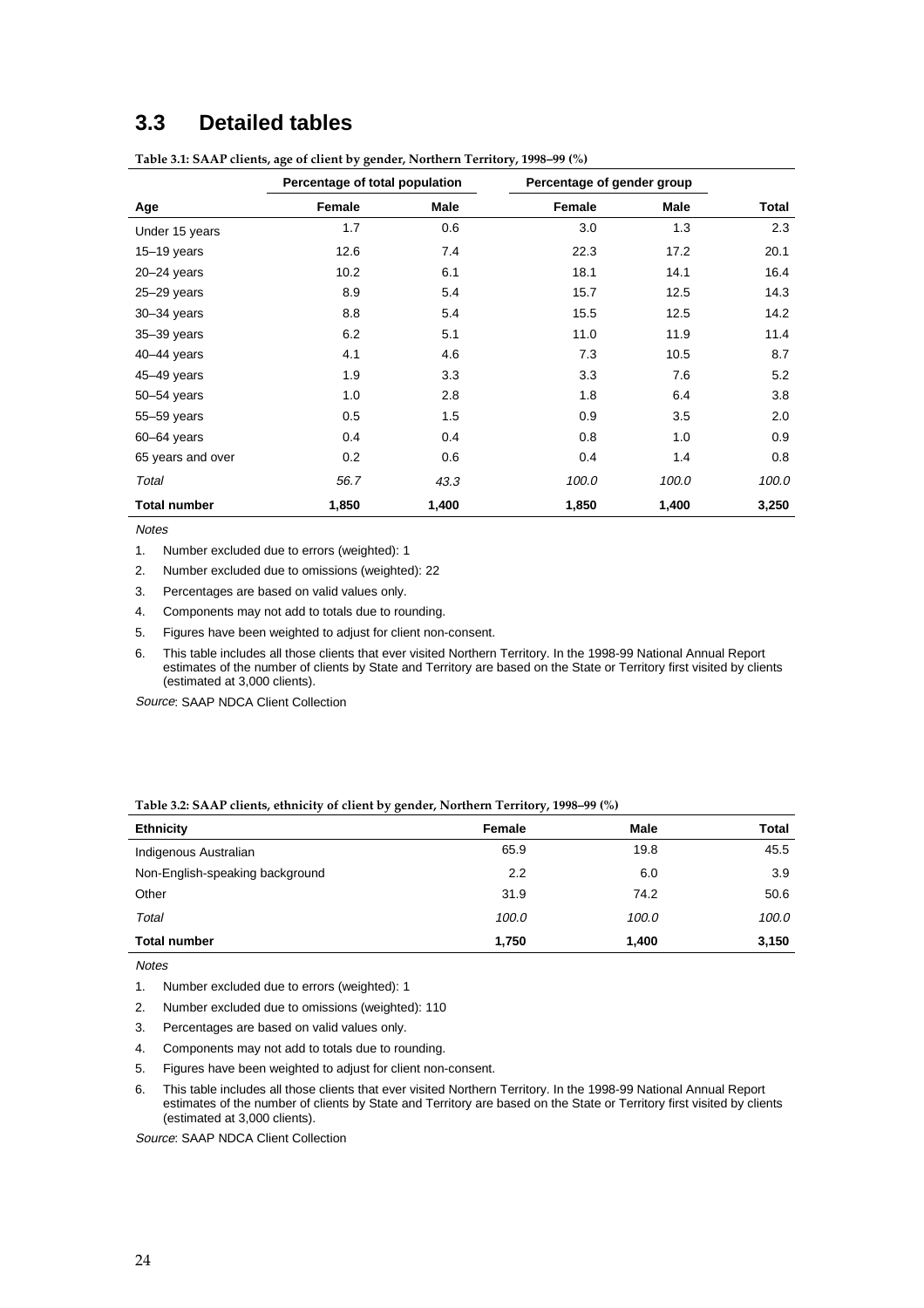| Table 3.3: Accommodated clients, accommodation provided by gender of client, Northern Territory, 1998–99 (%) |
|--------------------------------------------------------------------------------------------------------------|
|                                                                                                              |

| <b>Accommodation type</b>            | Female | Male  | Total |
|--------------------------------------|--------|-------|-------|
| Crisis/short-term accommodation      | 95.3   | 94.3  | 94.8  |
| Medium/long-term accommodation       | 4.7    | 9.3   | 6.9   |
| SAAP arranged/paid for accommodation | 0.8    | ---   | 0.4   |
| <b>Total number</b>                  | 1.200  | 1.150 | 2,350 |

1. Number excluded due to errors (weighted): 1

2. Number excluded due to omissions (weighted): 104

3. Excludes high-volume records as not all items were included on high-volume form.

4. Percentages are based on valid values only.

5. Components may not add to totals due to rounding.

6. Clients were able to be provided with more than one type of accommodation so percentages do not total 100.

7. Figures have been weighted to adjust for client non-consent.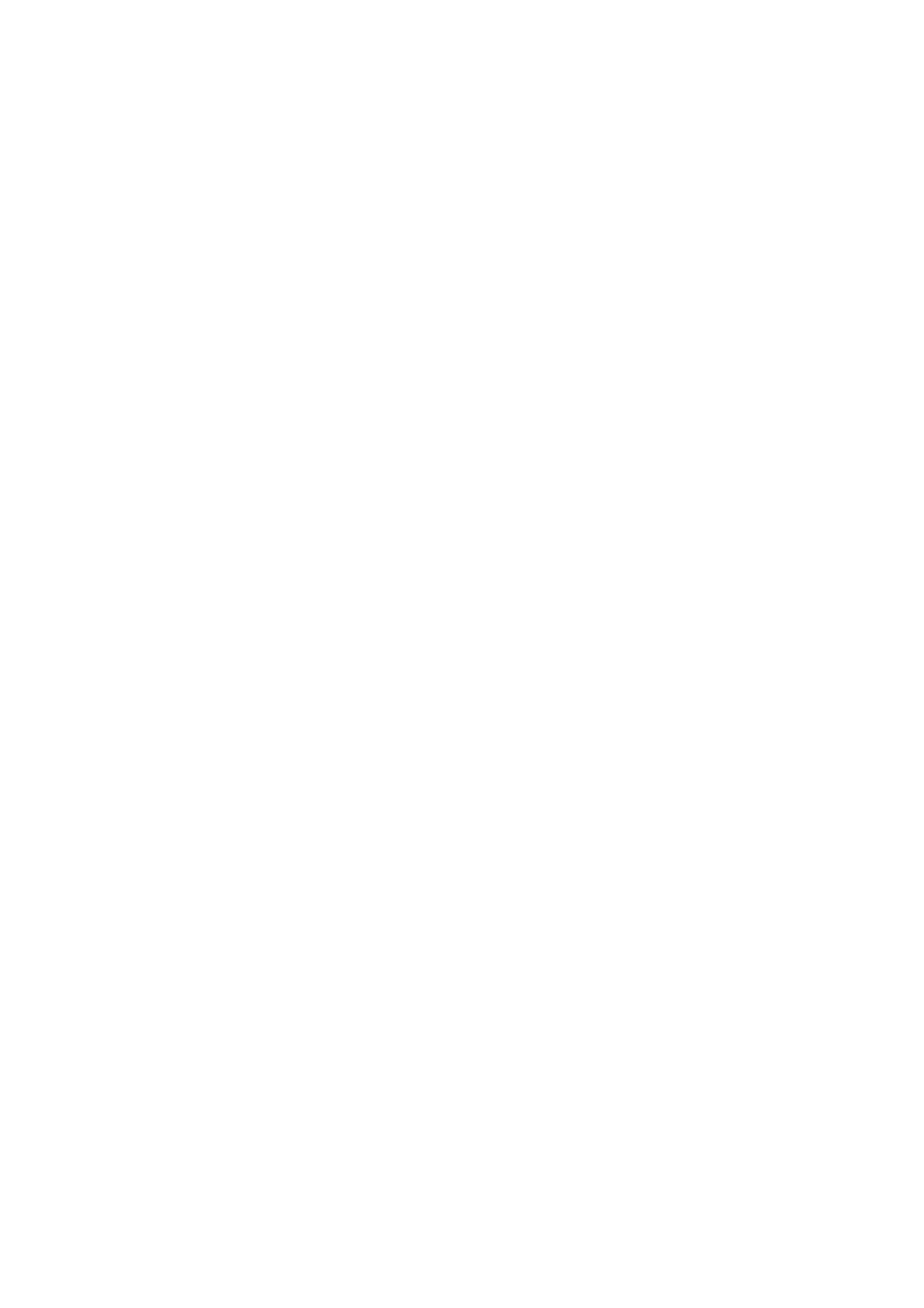# **4 SAAP support periods**

As indicated in Chapter 3, *clients* of SAAP agencies may receive support on more than one occasion—either from the same SAAP agency or from different SAAP agencies. Each occasion of support is defined as a *support period,* which may be as short as one hour or may extend over several years (see Glossary at the beginning of this report). The previous chapter focused on individual clients; in this chapter, data refer to the number of support periods provided to clients by participating SAAP agencies.

It should be noted that short-term (generally taking less than one hour) or one-off assistance provided to individuals does not constitute a support period. Thus, an individual who is provided with a food voucher and who does not establish an *ongoing support relationship* with the agency for example, is considered a *casual client* and will not be included here (see Glossary). The provision of such assistance is detailed in Chapter 5.

The current chapter provides an overview of the total number of support periods provided within the twelve months from July 1998 to June 1999—this number is, of course, larger than the number of discrete clients (see Chapter 3). The characteristics of clients for all occasions of support are also presented here, along with their needs and circumstances before their support periods.

# **4.1 Overview**

Participating agencies reported 5,600 occasions of support in the Northern Territory in 1998–99 (Table 4.1). Agencies targeting women escaping domestic violence provided 30% of support periods, followed by agencies targeting young people (27%) and single men's agencies (26%). There were variations between regions in service provision by target group.

The amount of assistance provided varies from day to day. For example, it is estimated on 15 August 1998 there were 350 support periods for clients, while on 15 June 1999 SAAP agencies were involved with 250 support periods (Table 4.2).

These figures exclude accompanying children. The current methodology of the National Data Collection does not allow the total number of accompanying children to be calculated. This would require an alpha code for each child to be recorded. As a result, Tables in Chapter 4 are limited to analysing the proportion of SAAP clients who seek assistance for themselves and their children. The majority of SAAP clients (80%) did not have accompanying children when they received support or were accommodated by agencies (Table 4.4).

The DRAC and the NDCA are investigating alternative options to estimate the number of children supported under SAAP. Accompanying children were the subject of a special collection conducted in May–June 1998. The results of this survey are to be released in mid-2000.

The proportion of support periods that were for clients who were of Indigenous Australian or non-English-speaking backgrounds varied across regions (Table 4.6). For example, the percentage of support periods that were for clients of Indigenous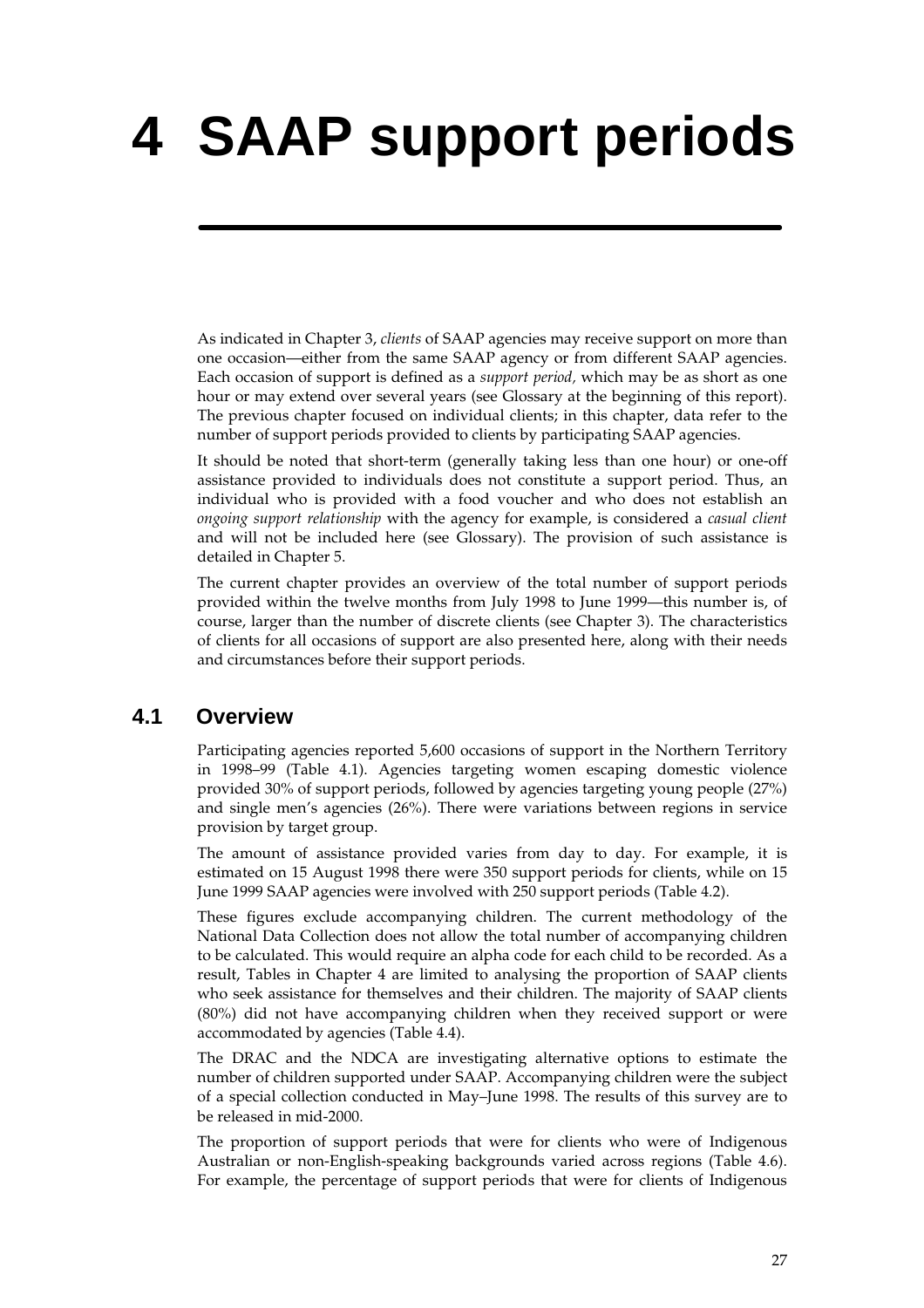Australian background was as high as 69% in the Northern region, compared to only 35% in the Southern region.

Clients accessed services through self-referral or were told of services by family or friends in 62% of all support periods (Table 4.10). In 11% of cases, clients were referred to services by another SAAP agency or other non-government agencies.

Women gave domestic violence as the main reason for seeking assistance in 39% of cases (Table 4.11). Men most frequently reported financial difficulty (42%) and family or relationship breakdown (11%) as their main reasons for seeking help.

Clients in 41% of cases reported that the duration of their current period of homelessness was two weeks or less (Table 4.13). A further 10% were homeless for between four and 26 weeks and clients were at imminent risk of homelessness in 26% of cases. A significant proportion of support periods (12%) were provided to clients who had been homeless for over one year. This pattern varied across age groups.

In the majority of cases (78%), clients were receiving government payments before receiving support from SAAP agencies (Table 4.14). Many clients (in 13% of cases) reported having no income immediately before receiving support. This figure was much higher for young people – 81% of cases where clients were aged under 15 years and 31% of cases involving clients aged 15-19 years.

Clients in 11% of support periods reported being employed on either a full-time or part-time basis before receiving support, while an additional 4% were employed on a casual basis (Table 4.15). Clients in 43% of cases were not in the labour force before receiving support and 43% were unemployed and looking for work. Clients in 6% of cases were studying at primary or secondary school before support and 4% were studying at post–secondary level or engaged in employment training (Table 4.16).

Prior to receiving support at SAAP agencies, the main forms of accommodation for clients were private rental (21% of support periods), public housing (18%) and SAAP or Crisis Accommodation Program (CAP) funded accommodation (15%) (Table 4.19). In 19% of cases, clients reported that they had no shelter at all and had been living in a car, tent, park, squat or on the streets, before seeking assistance.

The most frequently reported needs of SAAP clients were for advice or information (reported in 74% of support periods), SAAP/CAP accommodation (74%) and meals (67%) (Table 4.22). Laundry or shower facilities and recreation were also often needed, reported in 65% and 52% of cases respectively. Assistance to obtain independent housing was needed in 17% of cases and assistance to obtain short-term accommodation was needed in 14% of cases. This pattern varied across agency target groups and age groups (Tables 4.22 and 4.23).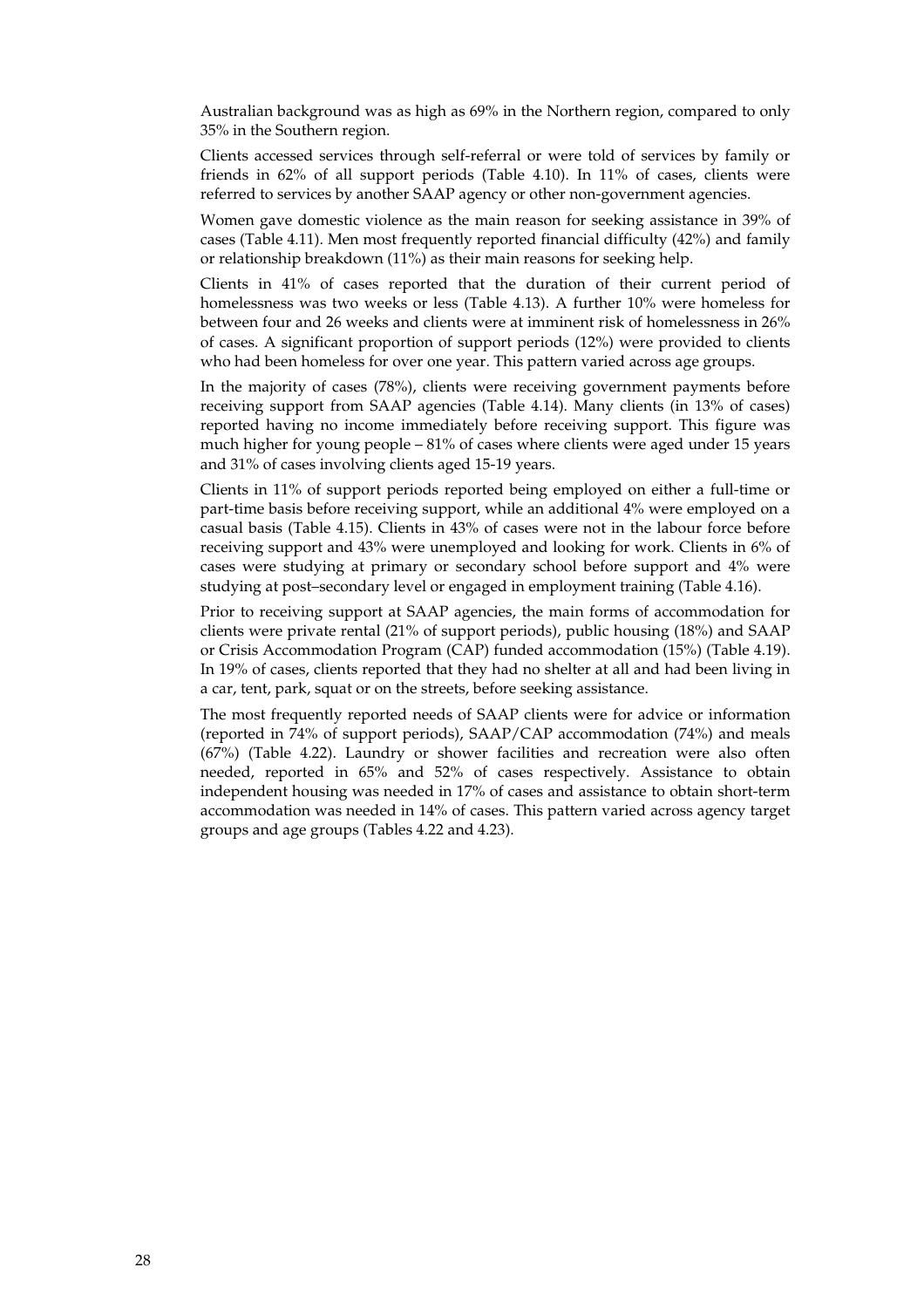# **4.2 Key charts**



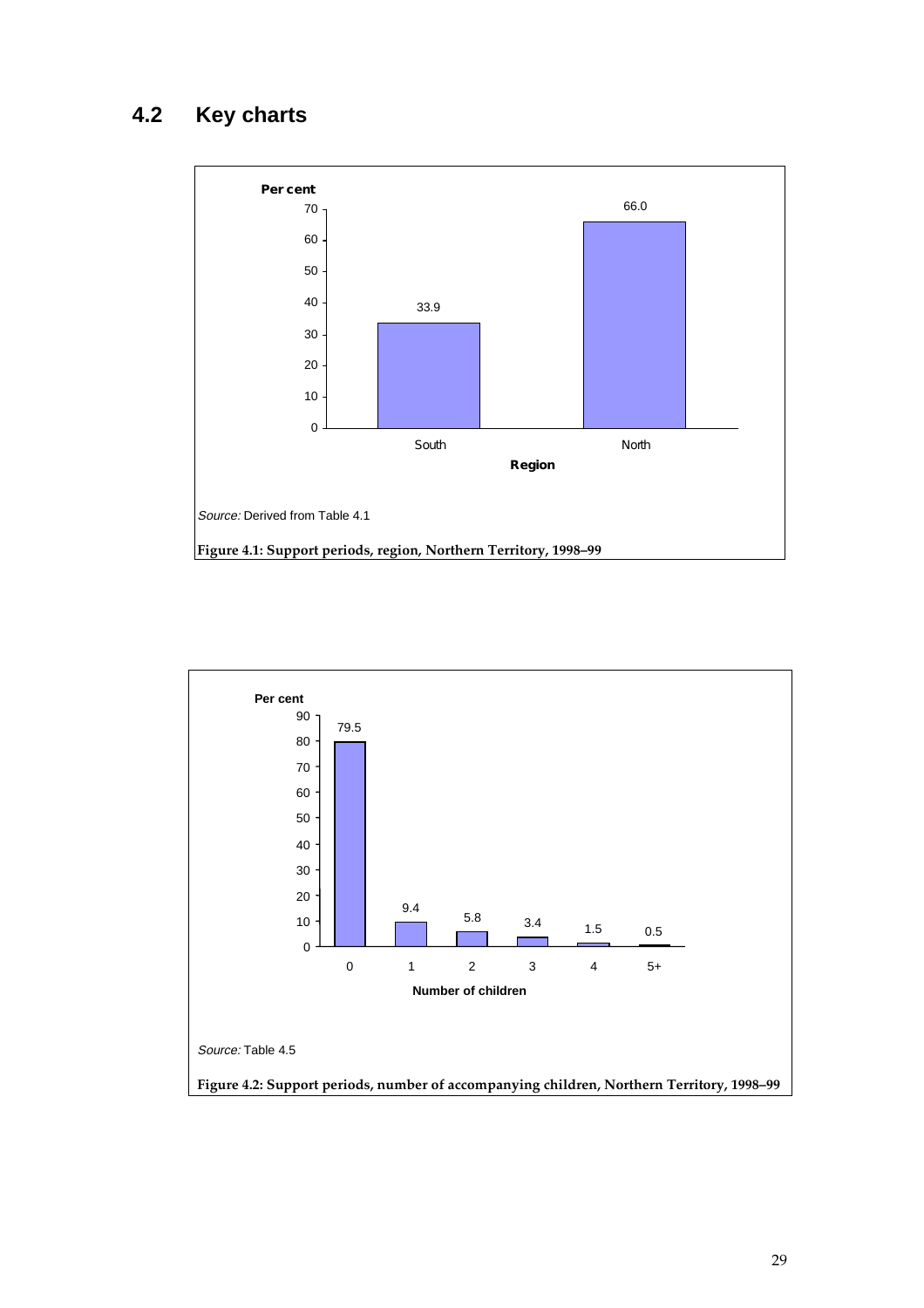

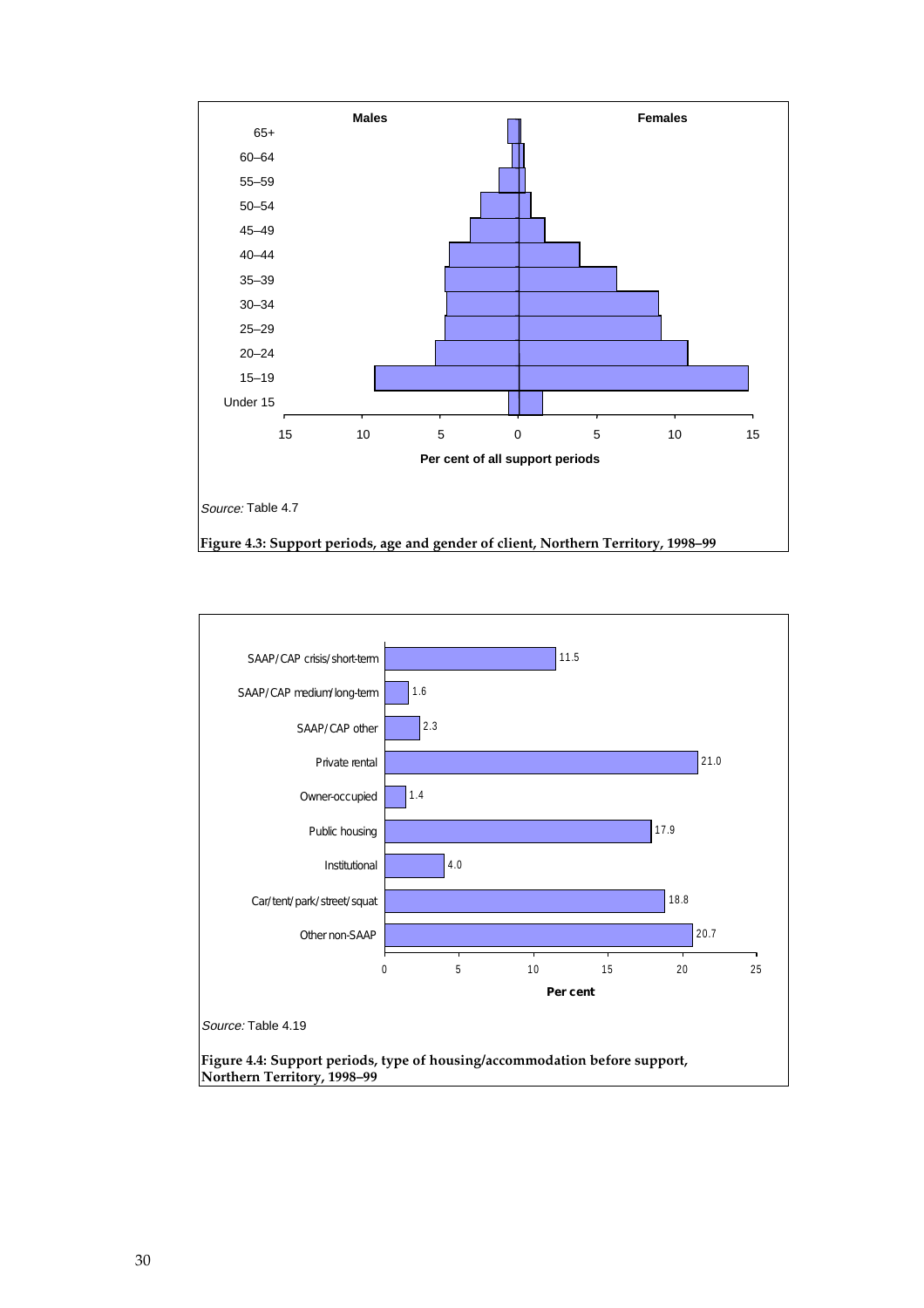# **4.3 Detailed tables**

| . .<br>. .                                       | ັ<br>ັ<br>ັ | . .          |       |
|--------------------------------------------------|-------------|--------------|-------|
| Primary target group                             | South       | <b>North</b> | NΤ    |
| Young people                                     | 57.9        | 10.5         | 26.6  |
| Single men                                       | --          | 39.7         | 26.2  |
| Women escaping DV                                | 37.8        | 25.7         | 29.8  |
| Cross/multiple/general/families<br>/single women | 4.3         | 24.1         | 17.4  |
| Total                                            | 100.0       | 100.0        | 100.0 |
| <b>Total number</b>                              | 1,900       | 3,700        | 5,600 |

**Table 4.1: Support periods, primary target group by region, Northern Territory, 1998–99 (%)**

Notes

1. Number excluded due to errors (unweighted): 0

2. Number excluded due to omissions (unweighted): 0

3. Percentages are based on valid values only.

4. Components may not add to totals due to rounding.

Source: SAAP NDCA Client and Administrative Data Collections

| Table 4.2: Support periods, on the 15 <sup>th</sup> of the month, by month, Northern Territory, 1998–99 (%) |  |
|-------------------------------------------------------------------------------------------------------------|--|
|-------------------------------------------------------------------------------------------------------------|--|

| Date               | <b>Support periods</b> |
|--------------------|------------------------|
| July 15, 1998      | 300                    |
| August 15, 1998    | 350                    |
| September 15, 1998 | 350                    |
| October 15, 1998   | 350                    |
| November 15, 1998  | 350                    |
| December 15, 1998  | 350                    |
| January 15, 1999   | 300                    |
| February 15, 1999  | 350                    |
| March 15, 1999     | 350                    |
| April 15, 1999     | 350                    |
| May 15, 1999       | 300                    |
| June 15, 1999      | 250                    |

Notes

1. Number excluded due to errors (weighted): 0

2. Number excluded due to omissions (weighted): 0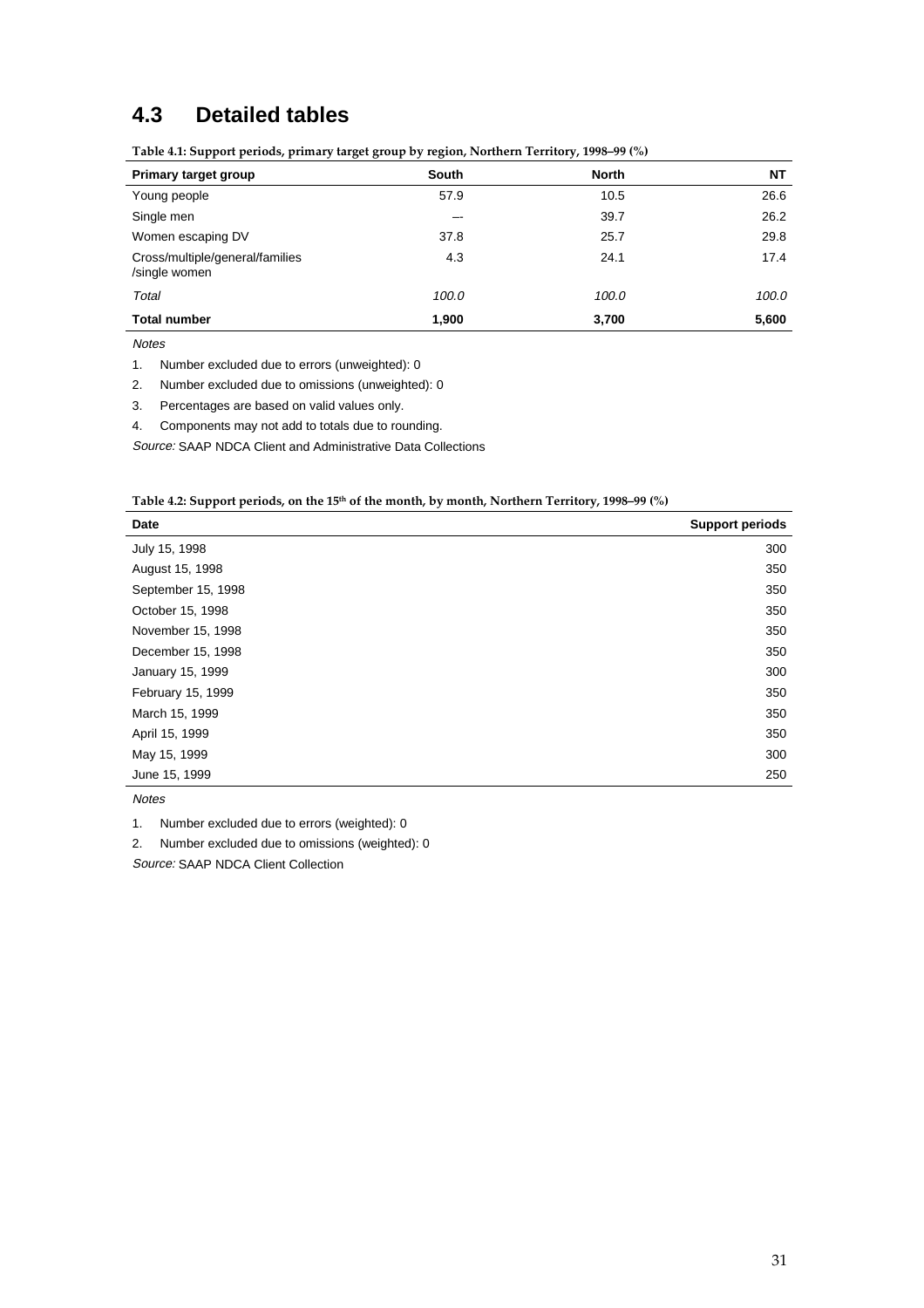# **4.3.1 Client characteristics**

| <b>Presenting unit</b>     | South | <b>North</b> | <b>NT</b> |
|----------------------------|-------|--------------|-----------|
| Person alone               | 77.9  | 72.7         | 74.5      |
| Couple without<br>children | 1.2   | 2.1          | 1.8       |
| Person with children       | 18.8  | 21.5         | 20.6      |
| Couple with children       | 1.3   | 3.1          | 2.5       |
| Other                      | 0.7   | 0.7          | 0.7       |
| Total                      | 100.0 | 100.0        | 100.0     |
| <b>Total number</b>        | 1,900 | 3,700        | 5,550     |

**Table 4.3: Support periods, presenting unit by region, Northern Territory, 1998–99 (%)**

Notes

1. Number excluded due to errors (unweighted): 6

2. Number excluded due to omissions (unweighted): 44

3. Percentages are based on valid values only.

4. Components may not add to totals due to rounding.

Source: SAAP NDCA Client and Administrative Data Collections

| Table 4.4: Support periods, number of accompanying children per support period by region, Northern Territory, |  |
|---------------------------------------------------------------------------------------------------------------|--|
| 1998–99 $(\%)$                                                                                                |  |

| Number of children  | South | <b>North</b> | NT    |
|---------------------|-------|--------------|-------|
| No children         | 82.2  | 78.1         | 79.5  |
| 1 child             | 9.8   | 9.2          | 9.4   |
| 2 children          | 4.3   | 6.6          | 5.8   |
| 3 children          | 2.7   | 3.7          | 3.4   |
| 4 children          | 1     | 1.8          | 1.5   |
| 5 or more children  | 0.1   | 0.7          | 0.5   |
| Total               | 100.0 | 100.0        | 100.0 |
| <b>Total number</b> | 1850  | 3650         | 5500  |

**Notes** 

1. Number excluded due to errors (unweighted): 0

2. Number excluded due to omissions (unweighted): 406

3. Percentages are based on valid values only.

4. Components may not add to totals due to rounding.

Source: SAAP NDCA Client and Administrative Data Collections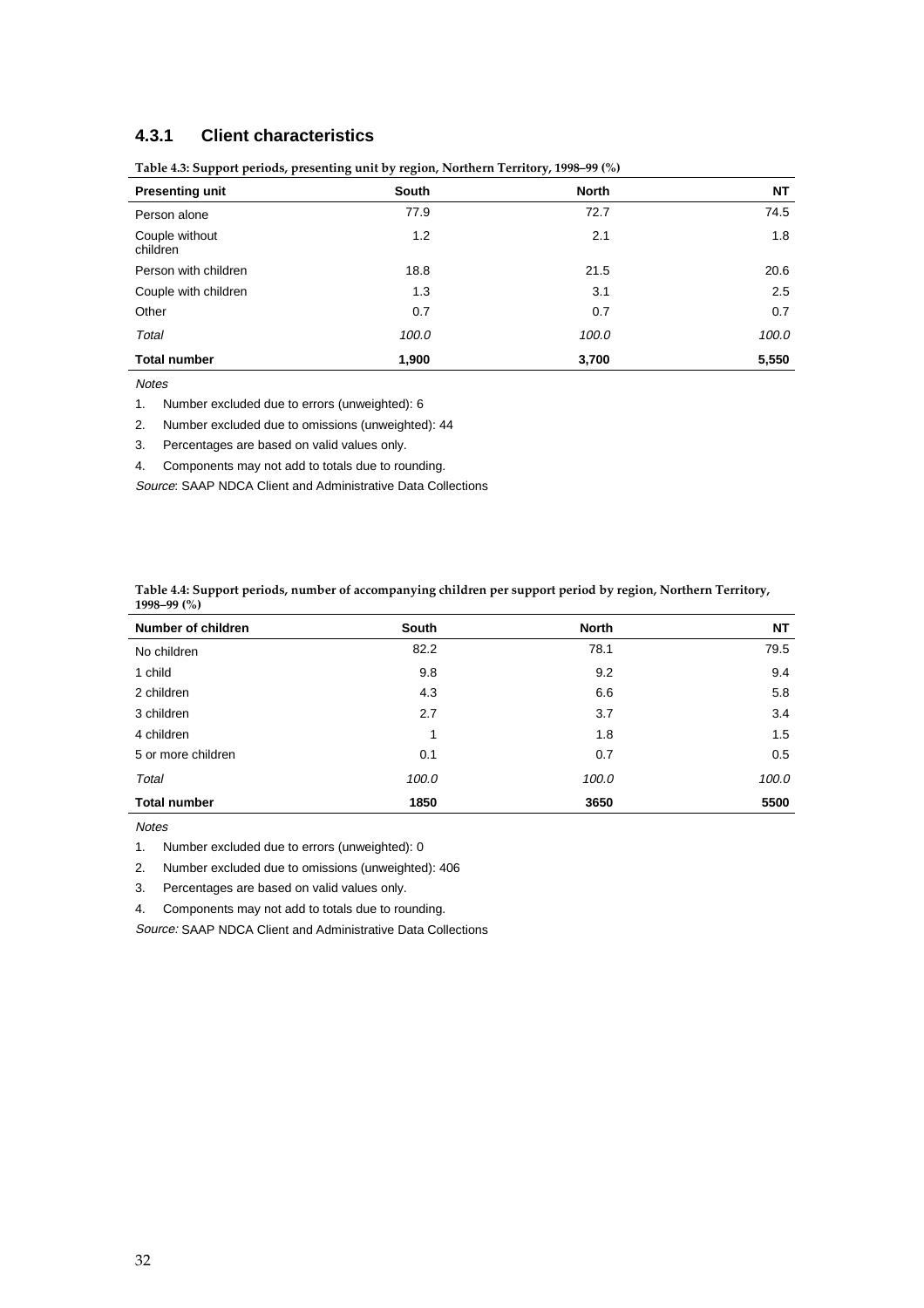| Age group                     | <b>South</b> | <b>North</b> | NΤ    |
|-------------------------------|--------------|--------------|-------|
| $0 - 4$ years                 | 57.5         | 50.5         | 52.3  |
| 5-12 years                    | 37.3         | 40.3         | 39.5  |
| $13 - 15$ years               | 4.0          | 6.7          | 6.0   |
| $16 - 17$ years               | 1.2          | 2.5          | 2.1   |
| Total                         | 100.0        | 100.0        | 100.0 |
| <b>Number of child visits</b> | 550          | 1,650        | 2,200 |

**Table 4.5: Accompanying children in support periods, age of accompanying child by region, Northern Territory, 1998–99 (%)**

**Notes** 

1. Number excluded due to errors (unweighted): 97

2. Number excluded due to omissions (unweighted): 36

3. Percentages are based on valid values only.

4. Components may not add to totals due to rounding.

5. An accompanying child may be counted in more than one support period and so the total number does not equal the actual number of accompanying children assisted.

Source: SAAP NDCA Client and Administrative Data Collections

#### **Table 4.6: Support periods, ethnicity of client by region, Northern Territory, 1998–99 (%)**

| <b>Ethnicity</b>                    | South | <b>North</b> | <b>NT</b> |
|-------------------------------------|-------|--------------|-----------|
| Indigenous Australian               | 69.2  | 34.9         | 46.9      |
| Non-English-<br>speaking background | 0.6   | 5.7          | 3.9       |
| Other                               | 30.2  | 59.4         | 49.1      |
| Total                               | 100.0 | 100.0        | 100.0     |

**Notes** 

1. Number excluded due to errors (unweighted): 0

2. Number excluded due to omissions (unweighted): 166

- 3. Number of records excluded because consent was not obtained: 870
- 4. Percentages are based on valid values only.
- 5. Components may not add to totals due to rounding.
- 6. Table based on only those records with consent. Estimates have not been adjusted for client non-consent. 4,600 records contributed to this table.

Source: SAAP NDCA Client and Administrative Data Collections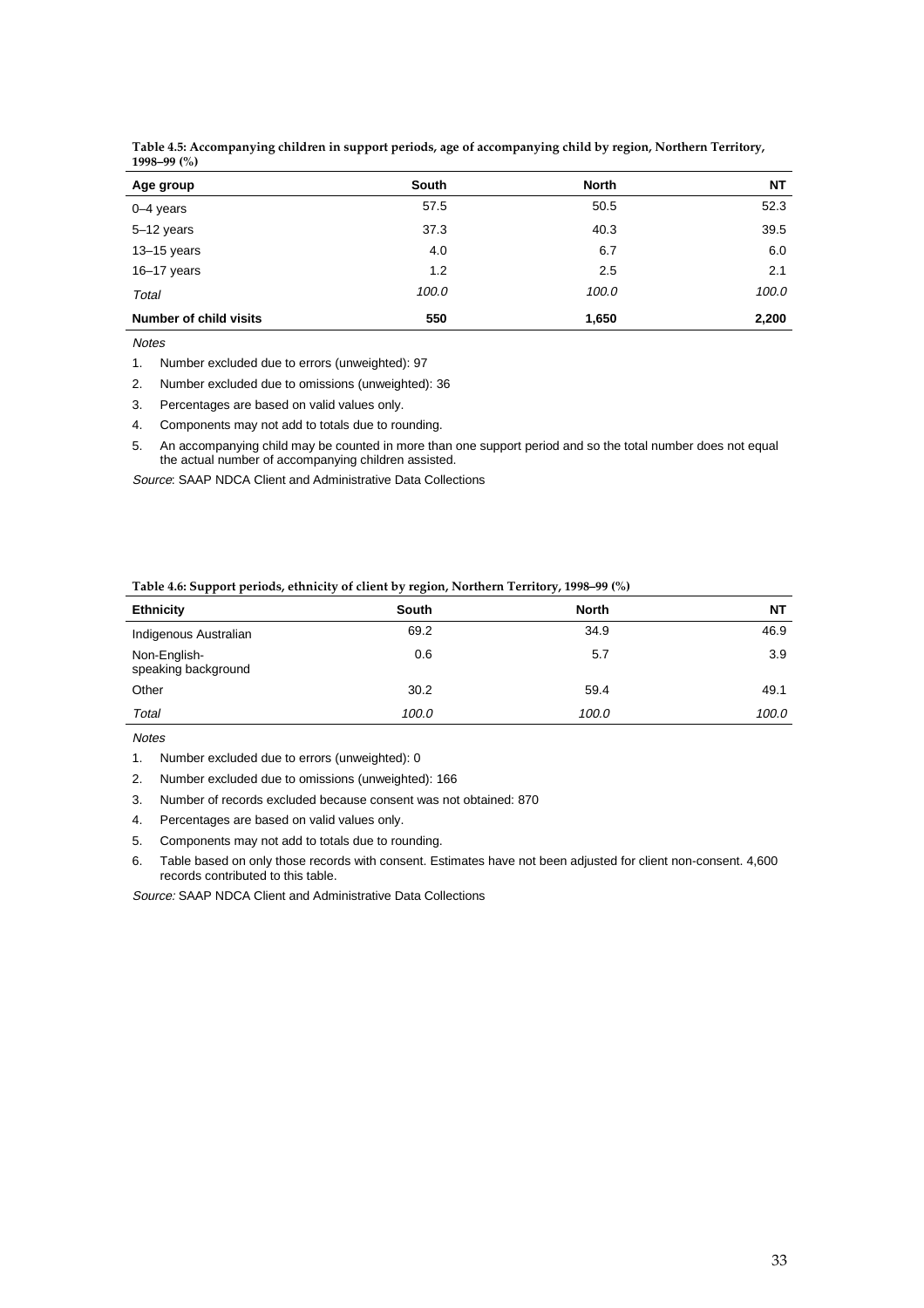|                     | Percentage of total population |             |        | Percentage of gender group |              |  |  |
|---------------------|--------------------------------|-------------|--------|----------------------------|--------------|--|--|
| Age                 | Female                         | <b>Male</b> | Female | <b>Male</b>                | <b>Total</b> |  |  |
| Under 15 years      | 1.5                            | 0.6         | 2.6    | 1.3                        | 2.1          |  |  |
| $15-19$ years       | 14.7                           | 9.2         | 25.0   | 22.3                       | 23.9         |  |  |
| $20 - 24$ years     | 10.8                           | 5.3         | 18.4   | 12.8                       | 16.1         |  |  |
| 25-29 years         | 9.1                            | 4.7         | 15.5   | 11.5                       | 13.9         |  |  |
| $30 - 34$ years     | 9.0                            | 4.6         | 15.4   | 11.2                       | 13.7         |  |  |
| $35 - 39$ years     | 6.3                            | 4.7         | 10.8   | 11.5                       | 11.1         |  |  |
| $40-44$ years       | 3.9                            | 4.4         | 6.7    | 10.7                       | 8.3          |  |  |
| 45-49 years         | 1.7                            | 3.1         | 2.9    | 7.5                        | 4.8          |  |  |
| 50-54 years         | 0.8                            | 2.4         | 1.4    | 5.8                        | 3.2          |  |  |
| 55-59 years         | 0.4                            | 1.2         | 0.6    | 3.0                        | 1.6          |  |  |
| 60-64 years         | 0.3                            | 0.4         | 0.5    | 0.9                        | 0.6          |  |  |
| 65 years and over   | 0.1                            | 0.7         | 0.2    | 1.6                        | 0.8          |  |  |
| Total               | 58.7                           | 41.3        | 100.0  | 100.0                      | 100.0        |  |  |
| <b>Total number</b> | 3,300                          | 2,300       | 3,300  | 2,300                      | 5,600        |  |  |

**Table 4.7: Support periods, age of client by gender, Northern Territory, 1998–99 (%)**

1. Number excluded due to errors (weighted): 1

2. Number excluded due to omissions (weighted): 31

3. Percentages are based on valid values only.

4. Components may not add to totals due to rounding.

5. Figures have been weighted to adjust for client non-consent.

Source: SAAP NDCA Client Collection

| Table 4.0: Support perious, ethnicity of chem by genuer, inditiem Territory, 1990–99 (70) |        |       |       |  |  |  |  |
|-------------------------------------------------------------------------------------------|--------|-------|-------|--|--|--|--|
| <b>Ethnicity</b>                                                                          | Female | Male  | Total |  |  |  |  |
| Indigenous Australian                                                                     | 71.2   | 21.1  | 50.2  |  |  |  |  |
| Non-English-speaking background                                                           | 1.9    | 5.6   | 3.5   |  |  |  |  |
| Other                                                                                     | 26.9   | 73.3  | 46.3  |  |  |  |  |
| Total                                                                                     | 100.0  | 100.0 | 100.0 |  |  |  |  |
| <b>Total number</b>                                                                       | 3.150  | 2,300 | 5,450 |  |  |  |  |

## **Table 4.8: Support periods, ethnicity of client by gender, Northern Territory, 1998–99 (%)**

**Notes** 

1. Number excluded due to errors (weighted): 1

2. Number excluded due to omissions (weighted): 189

3. Percentages are based on valid values only.

4. Components may not add to totals due to rounding.

5. Figures have been weighted to adjust for client non-consent.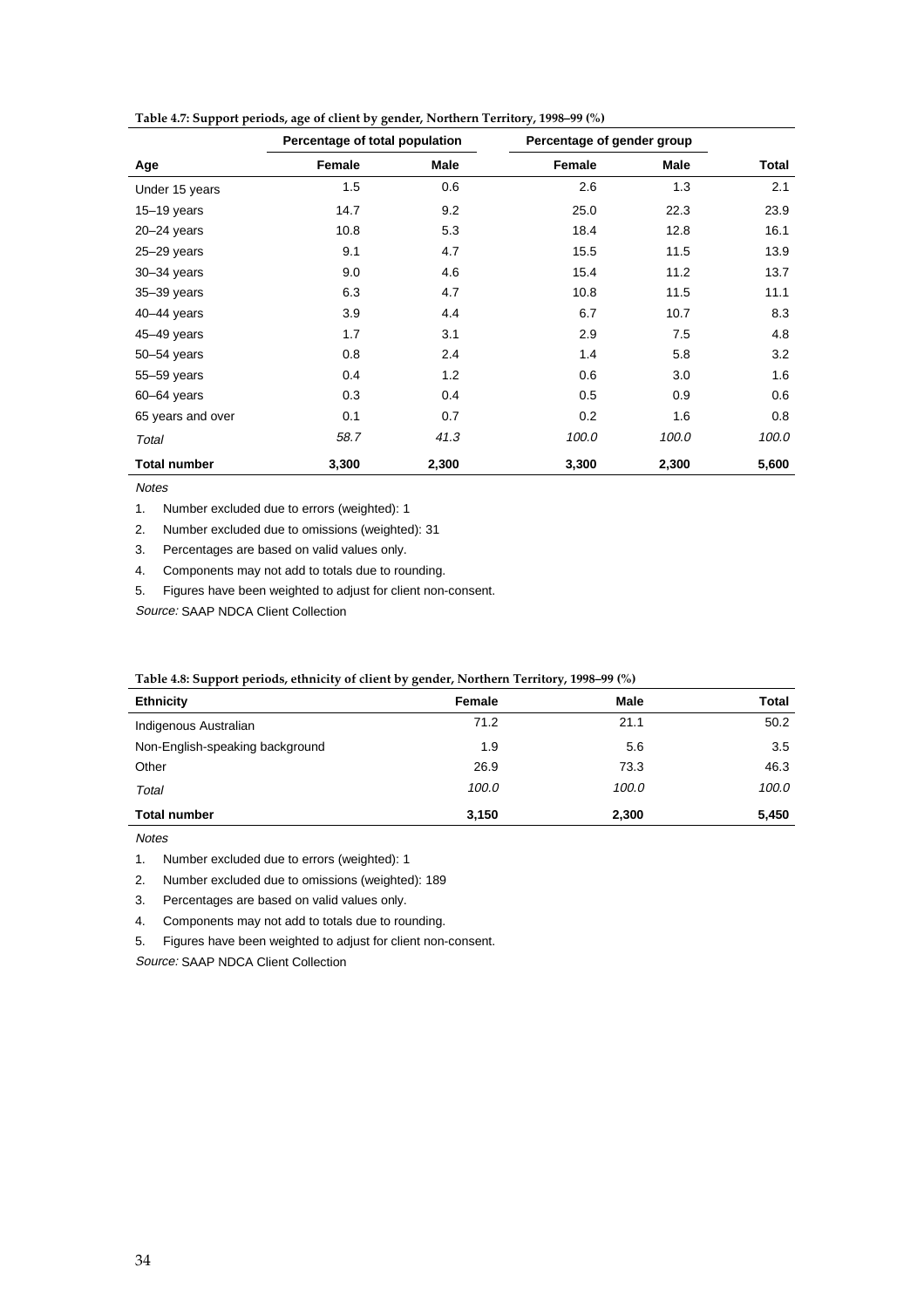**Table 4.9: Support periods, ethnicity of client by primary target group, Northern Territory, 1998–99 (%)**

| <b>Ethnicity</b>                    | Young<br>people | Single<br>men<br>only | Women<br>escaping<br>DV | Cross target/ multiple/<br>general/ families/ single<br>women only | Total |
|-------------------------------------|-----------------|-----------------------|-------------------------|--------------------------------------------------------------------|-------|
| Indigenous Australian               | 52.1            | 11.4                  | 88.6                    | 41.8                                                               | 50.1  |
| Non-English-<br>speaking background | 1.2             | 7.6                   | 1.9                     | 3.3                                                                | 3.5   |
| Other                               | 46.7            | 81.1                  | 9.5                     | 54.9                                                               | 46.4  |
| Total                               | 100.0           | 100.0                 | 100.0                   | 100.0                                                              | 100.0 |
| <b>Total number</b>                 | 1.450           | 1.450                 | 1,600                   | 950                                                                | 5,500 |

1. Number excluded due to errors (weighted): 0

2. Number excluded due to omissions (weighted): 172

3. Percentages are based on valid values only.

4. Components may not add to total due to rounding.

5. Figures have been weighted to adjust for client non-consent.

Source: SAAP NDCA Client and Administrative Data Collections

## **4.3.2 Client circumstances**

**Table 4.10: Support periods, source of referral/information by primary target group, Northern Territory, 1998–99 (%)**

| Source of referral/                     | Young  | Single<br>men | Women<br>escaping | Cross target/ multiple/<br>general/ families/ single |       |
|-----------------------------------------|--------|---------------|-------------------|------------------------------------------------------|-------|
| information                             | people | only          | DV                | women only                                           | Total |
| Self                                    | 72.3   | 68.0          | 44.5              | 31.6                                                 | 54.0  |
| Family                                  | 2.2    | 0.8           | 4.8               | 3.3                                                  | 3.1   |
| Friends                                 | 8.4    | 5.7           | 2.3               | 4.7                                                  | 5.2   |
| School/Other educational<br>institution | 2.4    | 0.3           | 0.1               | 1.1                                                  | 1.1   |
| Community services department           | 1.2    | 2.4           | 5.7               | 5.4                                                  | 3.8   |
| Police/legal unit                       | 0.9    | 1.2           | 16.7              | 9.2                                                  | 8.1   |
| Prison/correction institution           | 0.3    | 0.8           | 0.5               | 0.3                                                  | 0.5   |
| Hospital/health/medical services        | 0.3    | 2.6           | 11.0              | 10.7                                                 | 6.4   |
| Psychiatric unit                        | --     | 0.3           | 0.1               | 0.9                                                  | 0.2   |
| Telephone/crisis referral agency        | 0.2    | 0.6           | 1.5               | 1.0                                                  | 0.8   |
| Other SAAP agency                       | 4.1    | 5.6           | 2.9               | 11.2                                                 | 5.3   |
| Other government department             | 4.9    | 7.1           | 2.9               | 11.5                                                 | 5.8   |
| Other non-government<br>organisation    | 2.7    | 4.8           | 7.0               | 9.2                                                  | 5.8   |
| Total                                   | 100.0  | 100.0         | 100.0             | 100.0                                                | 100.0 |
| <b>Total number</b>                     | 1,500  | 650           | 1,650             | 950                                                  | 4,750 |

Notes

1. Number excluded due to errors (weighted): 23

2. Number excluded due to omissions (weighted): 66

3. Excludes high-volume records as not all items were included on high-volume form.

4. Percentages are based on valid values only.

5. Components may not add to totals due to rounding.

Source: SAAP NDCA Client and Administrative Data Collections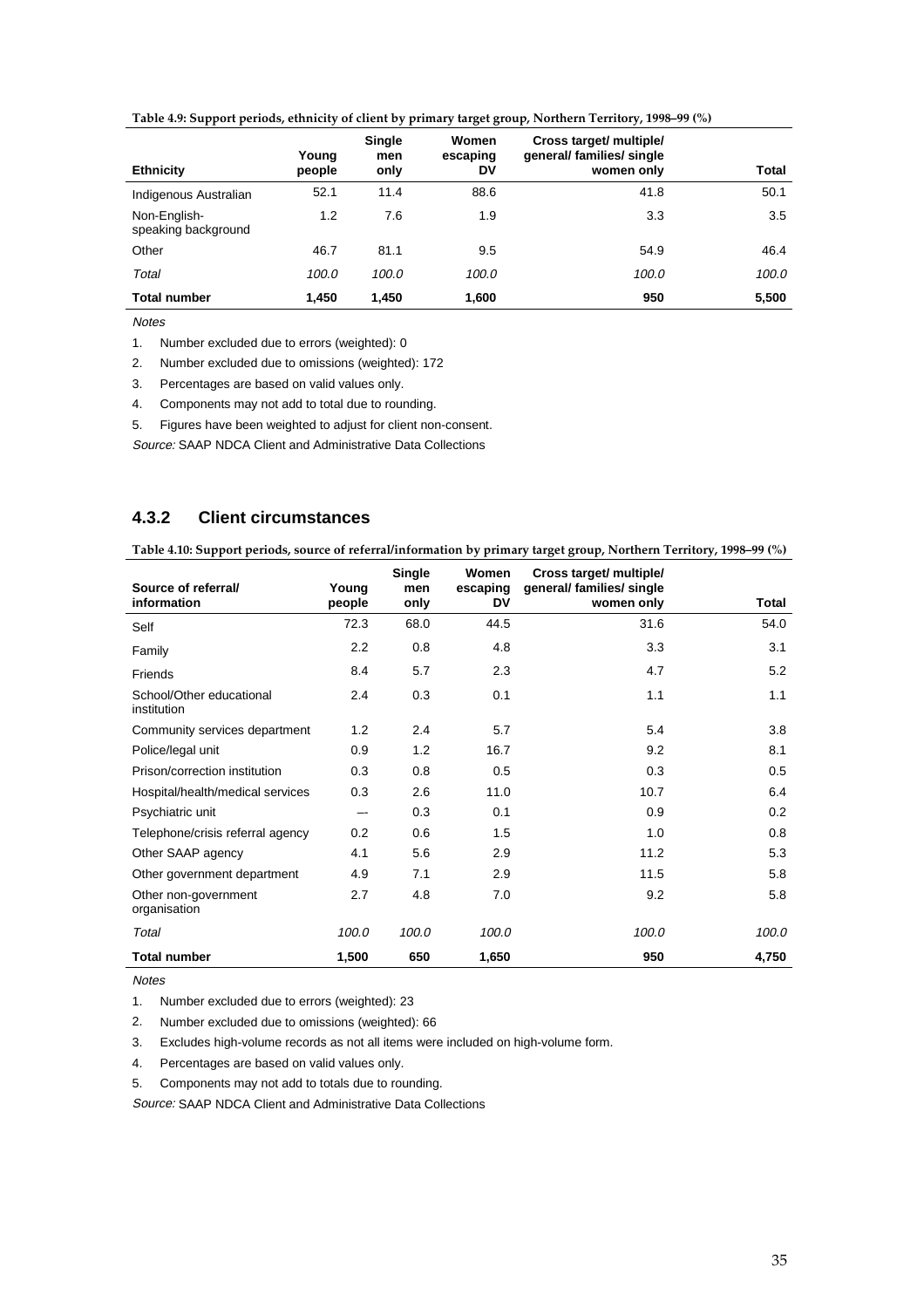| Main reason for seeking assistance                 | Female | Male  | Total            |
|----------------------------------------------------|--------|-------|------------------|
| Usual accommodation unavailable                    | 3.2    | 6.8   | 4.3              |
| Time out from family/Other situation               | 7.3    | 5.4   | 6.7              |
| Relationship/family breakdown                      | 8.0    | 10.8  | 8.9              |
| Interpersonal conflicts                            | 2.4    | 1.7   | $2.2\phantom{0}$ |
| Physical/emotional abuse                           | 8.7    | 1.3   | 6.4              |
| Domestic violence                                  | 39.2   | 0.9   | 27.1             |
| Sexual abuse                                       | 4.7    | 0.2   | 3.3              |
| Financial difficulty                               | 9.2    | 41.6  | 19.5             |
| Eviction/previous accommodation ended              | 3.5    | 5.5   | 4.1              |
| Drug/alcohol/substance abuse                       | 1.7    | 4.8   | 2.7              |
| Emergency accommodation ended                      | 0.4    | 0.6   | 0.5              |
| Recently left institution                          | 0.4    | 1.3   | 0.7              |
| Psychiatric illness                                | 0.3    | 0.5   | 0.3              |
| Recent arrival to area with no means of<br>support | 2.9    | 7.4   | 4.3              |
| Itinerant                                          | 1.6    | 3.1   | 2.1              |
| Other                                              | 6.4    | 8.0   | 6.9              |
| Total                                              | 100.0  | 100.0 | 100.0            |
| <b>Total number</b>                                | 3,100  | 1,450 | 4,500            |

**Table 4.11: Support periods, main reason for seeking assistance by gender of client, Northern Territory, 1998–99 (%)**

1. Number excluded due to errors (weighted): 38

2. Number excluded due to omissions (weighted): 279

3. Excludes high-volume records as not all items were included on high-volume form.

4. Percentages are based on valid values only.

5. Components may not add to totals due to rounding.

6. Figures have been weighted to adjust for client non-consent.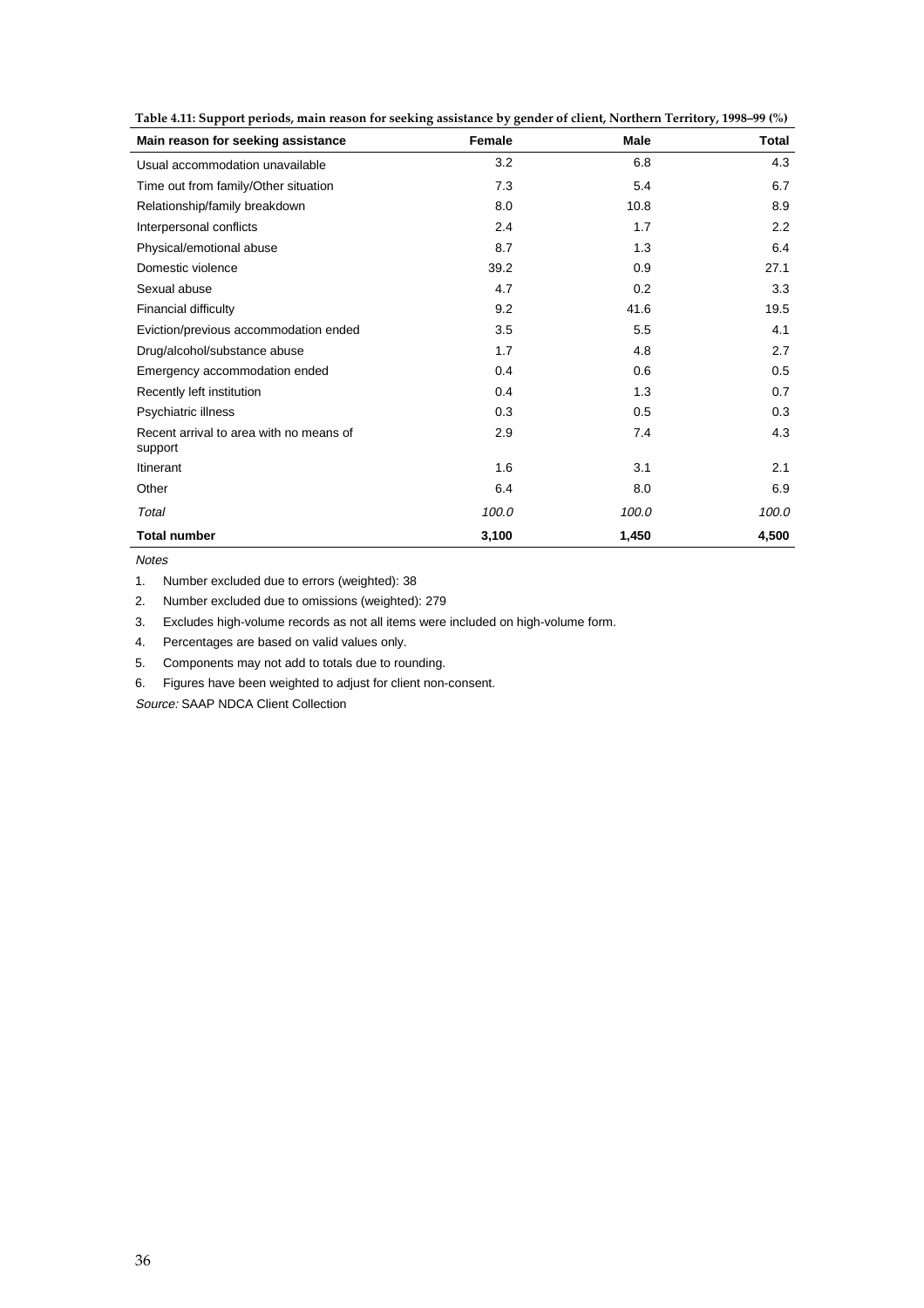| Table 4.12: Support periods, main reason for seeking assistance by primary target group, Northern Territory, |  |
|--------------------------------------------------------------------------------------------------------------|--|
| 1998–99 $(\%)$                                                                                               |  |

| Main reason for<br>seeking assistance              | Young<br>people | Single<br>men<br>only | Women<br>escaping<br>DV | Cross target/ multiple/<br>general/ families/ single<br>women only | <b>Total</b> |
|----------------------------------------------------|-----------------|-----------------------|-------------------------|--------------------------------------------------------------------|--------------|
| Usual accommodation<br>unavailable                 | 2.4             | 12.7                  | 2.8                     | 3.6                                                                | 4.3          |
| Time out from family/Other<br>situation            | 8.8             | 3.1                   | 6.5                     | 6.5                                                                | 6.7          |
| Relationship/family breakdown                      | 21.0            | 4.2                   | 2.1                     | 6.1                                                                | 8.9          |
| Interpersonal conflicts                            | 3.3             | 1.7                   | 1.8                     | 1.4                                                                | 2.1          |
| Physical/emotional abuse                           | 4.3             | 0.4                   | 13.4                    | 1.7                                                                | 6.4          |
| Domestic violence                                  | 6.3             | 0.2                   | 59.3                    | 22.8                                                               | 27.2         |
| Sexual abuse                                       | 1.5             |                       | 1.0                     | 12.4                                                               | 3.4          |
| <b>Financial difficulty</b>                        | 27.6            | 52.2                  | 1.7                     | 14.8                                                               | 19.5         |
| Eviction/previous accommodation<br>ended           | 5.2             | 3.4                   | 2.2                     | 6.1                                                                | 4.1          |
| Drug/alcohol/substance abuse                       | 1.3             | 2.9                   | 0.8                     | 7.7                                                                | 2.7          |
| Emergency accommodation<br>ended                   | 0.7             | 0.8                   | 0.1                     | 0.4                                                                | 0.5          |
| Recently left institution                          | 0.4             | 1.4                   | 0.3                     | 1.2                                                                | 0.7          |
| Psychiatric illness                                | 0.4             | 0.2                   | 0.0                     | 1.0                                                                | 0.3          |
| Recent arrival to area with no<br>means of support | 1.7             | 11.2                  | 2.6                     | 5.9                                                                | 4.3          |
| Itinerant                                          | 2.6             | 3.3                   | 1.0                     | 2.3                                                                | 2.1          |
| Other                                              | 12.4            | 2.3                   | 4.5                     | 6.0                                                                | 6.9          |
| Total                                              | 100.0           | 100.0                 | 100.0                   | 100.0                                                              | 100.0        |
| <b>Total number</b>                                | 1,350           | 650                   | 1,600                   | 950                                                                | 4,550        |

1. Number excluded due to errors (weighted): 38

2. Number excluded due to omissions (weighted):259

3. Excludes high-volume records as not all items were included on high-volume form.

4. Percentages are based on valid values only.

5. Components may not add to totals due to rounding.

6. Figures have been weighted to adjust for client non-consent.

Source: SAAP NDCA Client and Administrative Data Collections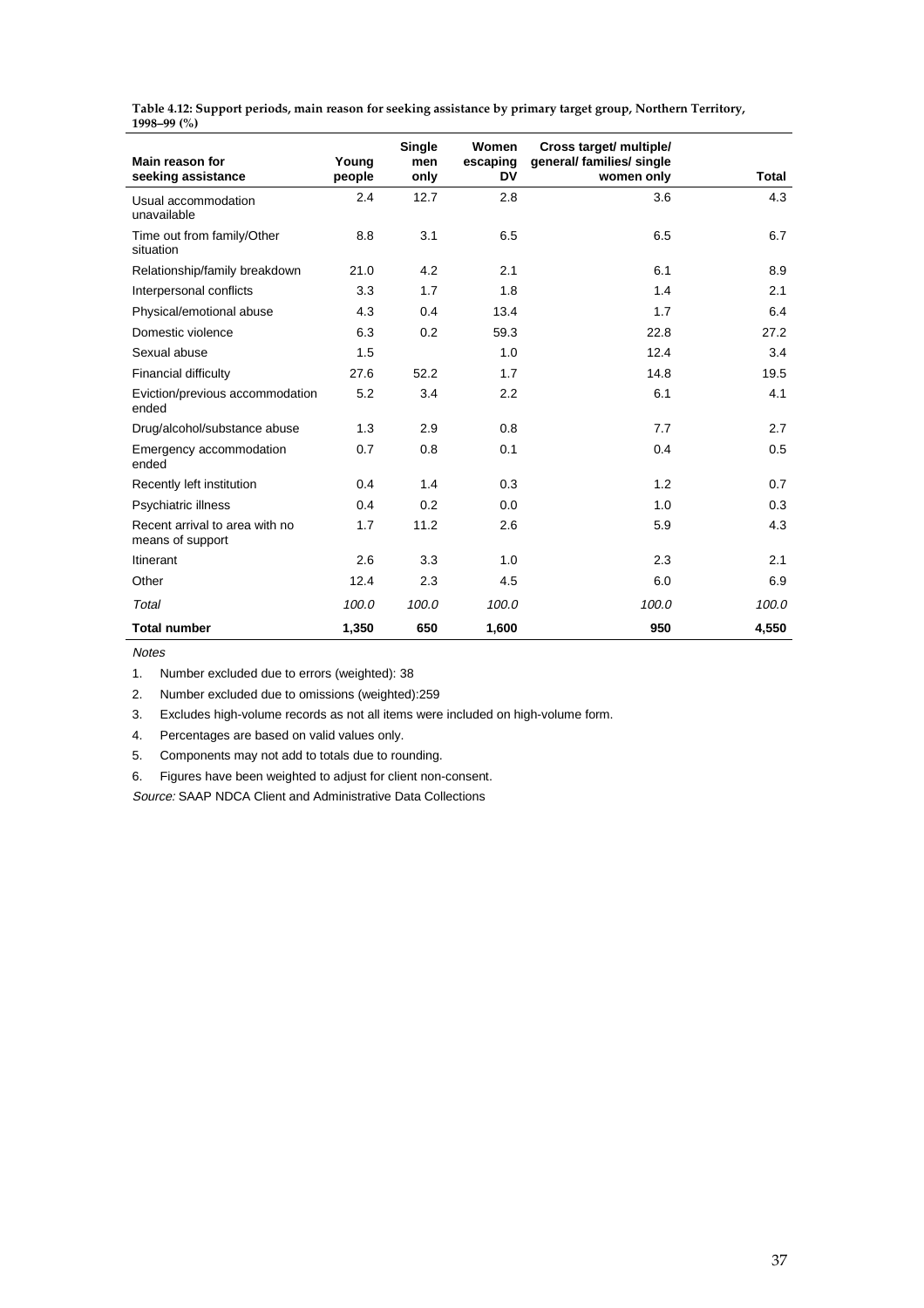**Table 4.13: Support periods, duration of current homelessness by age of client, Northern Territory, 1998–99 (%)**

| <b>Duration of current</b><br>homelessness | <b>Under</b><br>15 years | $15 - 19$<br>years | $20 - 24$<br>years | $25 - 44$<br>years | $45 - 64$<br>years | 65 years<br>and over | Total |
|--------------------------------------------|--------------------------|--------------------|--------------------|--------------------|--------------------|----------------------|-------|
| $0 - 2$ weeks                              | 17.5                     | 25.1               | 45.4               | 48.3               | 41.2               | 41.0                 | 40.8  |
| >2-4 weeks                                 | 6.4                      | 6.6                | 8.0                | 8.0                | 5.7                | 4.5                  | 7.4   |
| $>4-26$ weeks                              | 2.3                      | 11.6               | 9.1                | 9.1                | 9.8                | 3.7                  | 9.6   |
| $>26-52$ weeks                             | 9.4                      | 8.0                | 2.2                | 3.0                | 2.1                | --                   | 4.1   |
| $>52-104$ weeks                            | 22.9                     | 9.4                | 2.8                | 2.6                | 2.4                | --                   | 4.7   |
| >104 weeks                                 | 14.3                     | 11.8               | 5.3                | 5.6                | 3.1                | 6.8                  | 7.1   |
| At imminent risk                           | 27.2                     | 27.5               | 27.2               | 23.4               | 35.6               | 44.0                 | 26.3  |
| Total                                      | 100.0                    | 100.0              | 100.0              | 100.0              | 100.0              | 100.0                | 100.0 |
| <b>Total number</b>                        | 50                       | 750                | 450                | 1,500              | 250                | 50                   | 3,050 |

1. Number excluded due to errors (weighted): 0

2. Number excluded due to omissions (weighted): 2,591

3. Excludes high-volume records as not all items were included on high-volume form.

- 4. Percentages are based on valid values only.
- 5. Components may not add to totals due to rounding.
- 6. Figures have been weighted to adjust for client non-consent.

Source: SAAP NDCA Client Collection

**Table 4.14: Support periods, primary source of income before support by age of client, Northern Territory, 1998–99 (%)**

| <b>Primary income</b><br>source before support | Under<br>15 years | $15 - 19$<br>vears | $20 - 24$<br>years | $25 - 44$<br>vears | $45 - 64$<br>years | 65 years<br>and over | Total |
|------------------------------------------------|-------------------|--------------------|--------------------|--------------------|--------------------|----------------------|-------|
| No income                                      | 80.6              | 30.9               | 5.3                | 4.9                | 5.3                |                      | 12.7  |
| Government payments                            | 17.3              | 59.4               | 85.8               | 85.4               | 85.9               | 97.6                 | 78.1  |
| Other income                                   | 2.1               | 9.7                | 8.8                | 9.6                | 8.8                | 2.4                  | 9.2   |
| Total                                          | 100.0             | 100.0              | 100.0              | 100.0              | 100.0              | 100.0                | 100.0 |
| <b>Total number</b>                            | 100               | 1.250              | 850                | 2.500              | 550                | 50                   | 5.350 |

Notes

1. Number excluded due to errors (weighted): 63

2. Number excluded due to omissions (weighted): 260

3. Percentages are based on valid values only.

4. Components may not add to totals due to rounding.

5. Figures have been weighted to adjust for client non-consent.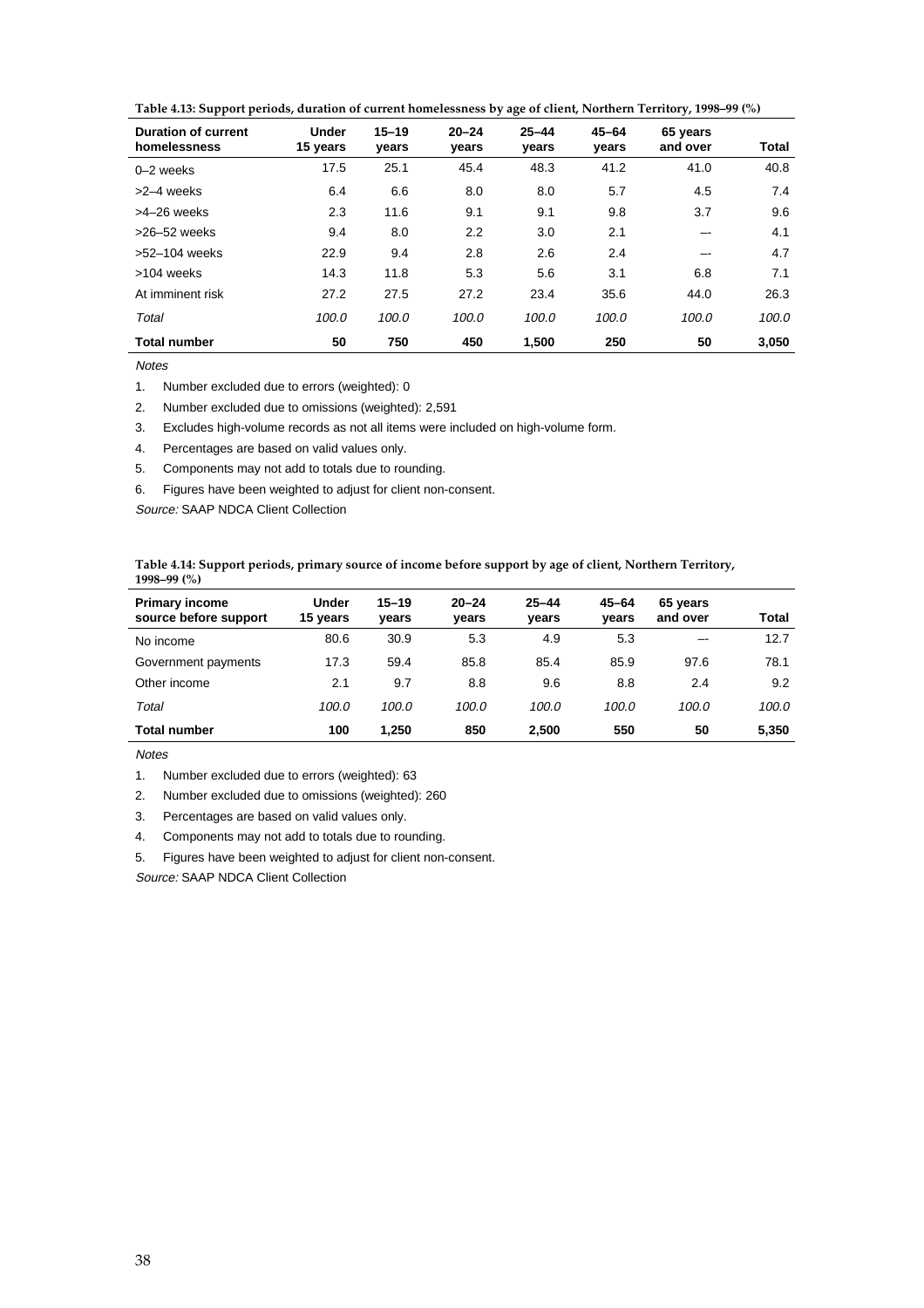| Labour force status<br>before support | <b>Under</b><br>15 years | $15 - 19$<br>years | $20 - 24$<br>years | $25 - 44$<br>years | $45 - 64$<br>years | 65 years<br>and over | <b>Total</b> |
|---------------------------------------|--------------------------|--------------------|--------------------|--------------------|--------------------|----------------------|--------------|
| Employed full time                    |                          | 5.2                | 5.1                | 7.8                | 7.0                | --                   | 6.3          |
| Employed part time                    | --                       | 3.1                | 5.0                | 5.2                | 2.0                | --                   | 4.2          |
| Employed on casual basis              | 1.0                      | 4.3                | 3.9                | 3.2                | 3.6                | --                   | 3.6          |
| Unemployed                            | 19.9                     | 55.8               | 43.3               | 38.3               | 32.3               | --                   | 42.8         |
| Not in labour force                   | 79.0                     | 31.6               | 42.7               | 45.4               | 55.1               | 100.0                | 43.2         |
| Total                                 | 100.0                    | 100.0              | 100.0              | 100.0              | 100.0              | 100.0                | 100.0        |
| <b>Total number</b>                   | 100                      | 1,250              | 750                | 2,000              | 400                | 50                   | 4,550        |

**Table 4.15: Support periods, labour force status before support by age of client, Northern Territory, 1998–99 (%)**

1. Number excluded due to errors (weighted): 5

2. Number excluded due to omissions (weighted): 272

3. Excludes high-volume records as not all items were included on high-volume form.

4. Percentages are based on valid values only.

5. Components may not add to totals due to rounding.

6. Figures have been weighted to adjust for client non-consent.

Source: SAAP NDCA Client Collection

| <b>Student status</b><br>before support        | <b>Under</b><br>15 years | $15 - 19$<br>vears | $20 - 24$<br>years | $25 - 44$<br>years | $45 - 64$<br>vears | 65 years<br>and over | Total |
|------------------------------------------------|--------------------------|--------------------|--------------------|--------------------|--------------------|----------------------|-------|
| Not a student                                  | 60.0                     | 79.6               | 95.5               | 96.0               | 96.8               | 100.0                | 90.6  |
| Primary/secondary school<br>student            | 37.7                     | 15.1               | 1.3                | 0.3                |                    | --                   | 5.5   |
| Post-secondary student/<br>employment training | 2.2                      | 5.3                | 3.3                | 3.7                | 3.2                | --                   | 4.0   |
| Total                                          | 100.0                    | 100.0              | 100.0              | 100.0              | 100.0              | 100.0                | 100.0 |
| <b>Total number</b>                            | 100                      | 1.250              | 750                | 1.950              | 400                | 50                   | 4,500 |

Notes

1. Number excluded due to errors (weighted): 0

2. Number excluded due to omissions (weighted): 354

3. Excludes high-volume records as not all items were included on high-volume form.

4. Percentages are based on valid values only.

5. Components may not add to totals due to rounding.

6. Figures have been weighted to adjust for client non-consent.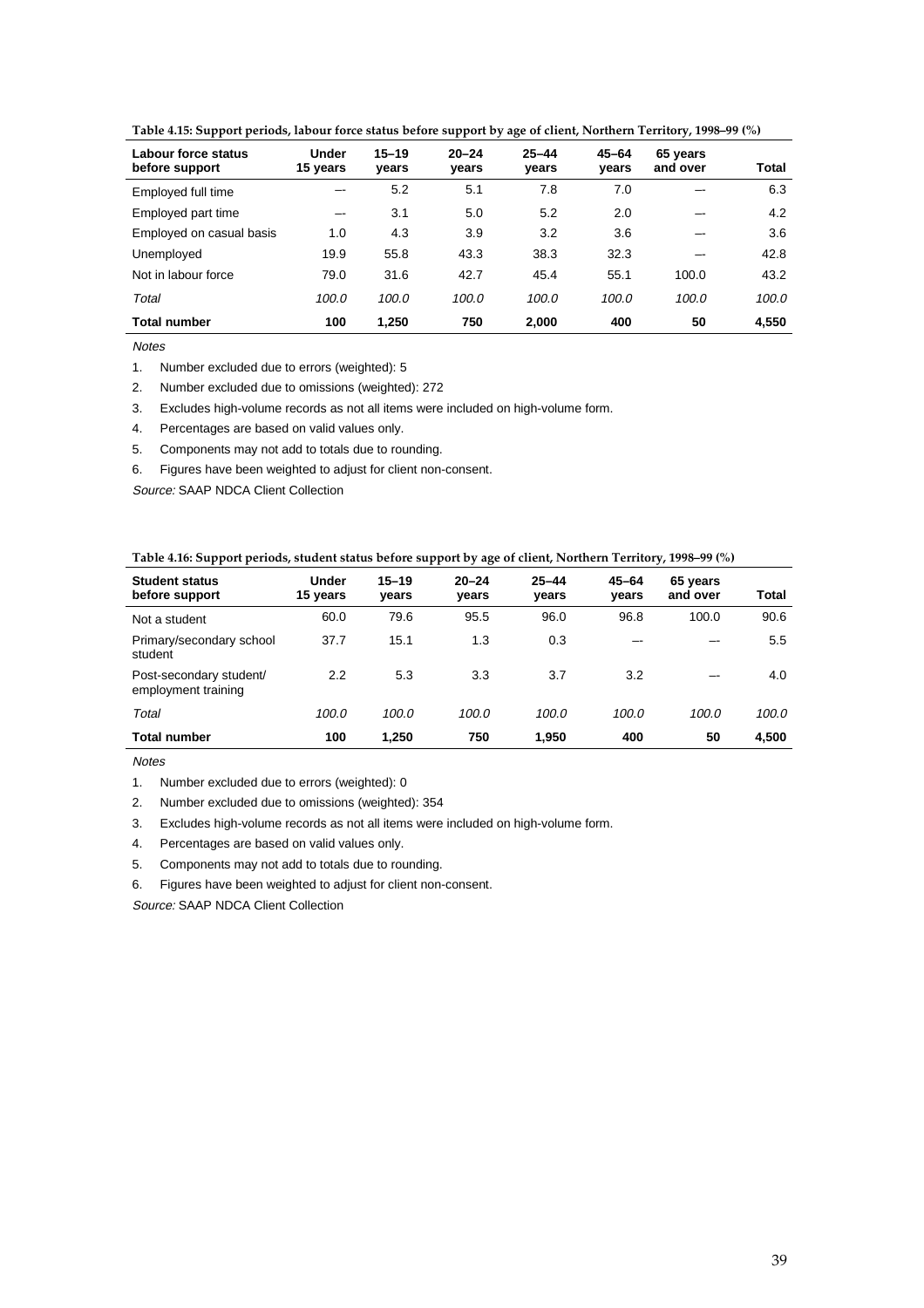**Table 4.17: Support periods, living situation before support by gender of client, Northern Territory, 1998–99 (%)**

| Living situation before support     | Female | Male  | Total |
|-------------------------------------|--------|-------|-------|
| With one or both parents            | 9.1    | 9.2   | 9.1   |
| With relative/friend long term      | 10.5   | 5.3   | 8.8   |
| With relative/friend short term     | 20.9   | 20.6  | 20.8  |
| With partner, with/without children | 31.9   | 7.5   | 24.1  |
| Alone or with children              | 13.8   | 39.1  | 22.0  |
| Other                               | 13.8   | 18.3  | 15.2  |
| Total                               | 100.0  | 100.0 | 100.0 |
| <b>Total number</b>                 | 3,150  | 1,500 | 4,600 |

- 1. Number excluded due to errors (weighted): 26
- 2. Number excluded due to omissions (weighted): 199
- 3. Excludes high-volume records as not all items were included on high-volume form.
- 4. Percentages are based on valid values only.
- 5. Components may not add to totals due to rounding.
- 6. Figures have been weighted to adjust for client non-consent.

Source: SAAP NDCA Client Collection

| Table 4.18: Support periods, living situation before support by age of client, Northern Territory, 1998-99 (%) |  |  |
|----------------------------------------------------------------------------------------------------------------|--|--|

| <b>Living situation</b><br>before support | <b>Under</b><br>15 years | $15 - 19$<br>years | $20 - 24$<br>years | $25 - 44$<br>years | $45 - 64$<br>vears | 65 years<br>and over | Total |
|-------------------------------------------|--------------------------|--------------------|--------------------|--------------------|--------------------|----------------------|-------|
| With one or both parents                  | 24.5                     | 20.4               | 9.3                | 2.7                | 1.6                |                      | 9.1   |
| With relative/friend long term            | 17.1                     | 8.8                | 8.8                | 9.2                | 4.7                | 3.7                  | 8.8   |
| With relative/friend short term           | 34.1                     | 32.0               | 21.4               | 15.2               | 9.8                | 9.7                  | 20.8  |
| With partner, with/without<br>children    | 9.1                      | 8.0                | 28.7               | 34.1               | 21.0               | 13.3                 | 24.2  |
| Alone or with children                    | 2.1                      | 6.2                | 18.6               | 27.2               | 54.3               | 58.6                 | 21.9  |
| Other                                     | 13.1                     | 24.6               | 13.2               | 11.6               | 8.6                | 14.8                 | 15.2  |
| Total                                     | 100.0                    | 100.0              | 100.0              | 100.0              | 100.0              | 100.0                | 100.0 |
| <b>Total number</b>                       | 100                      | 1,250              | 800                | 2.050              | 400                | 50                   | 4,650 |

Notes

- 1. Number excluded due to errors (weighted): 25
- 2. Number excluded due to omissions (weighted): 186
- 3. Excludes high-volume records as not all items were included on high-volume form.
- 4. Percentages are based on valid values only.
- 5. Components may not add to totals due to rounding.
- 6. Figures have been weighted to adjust for client non-consent.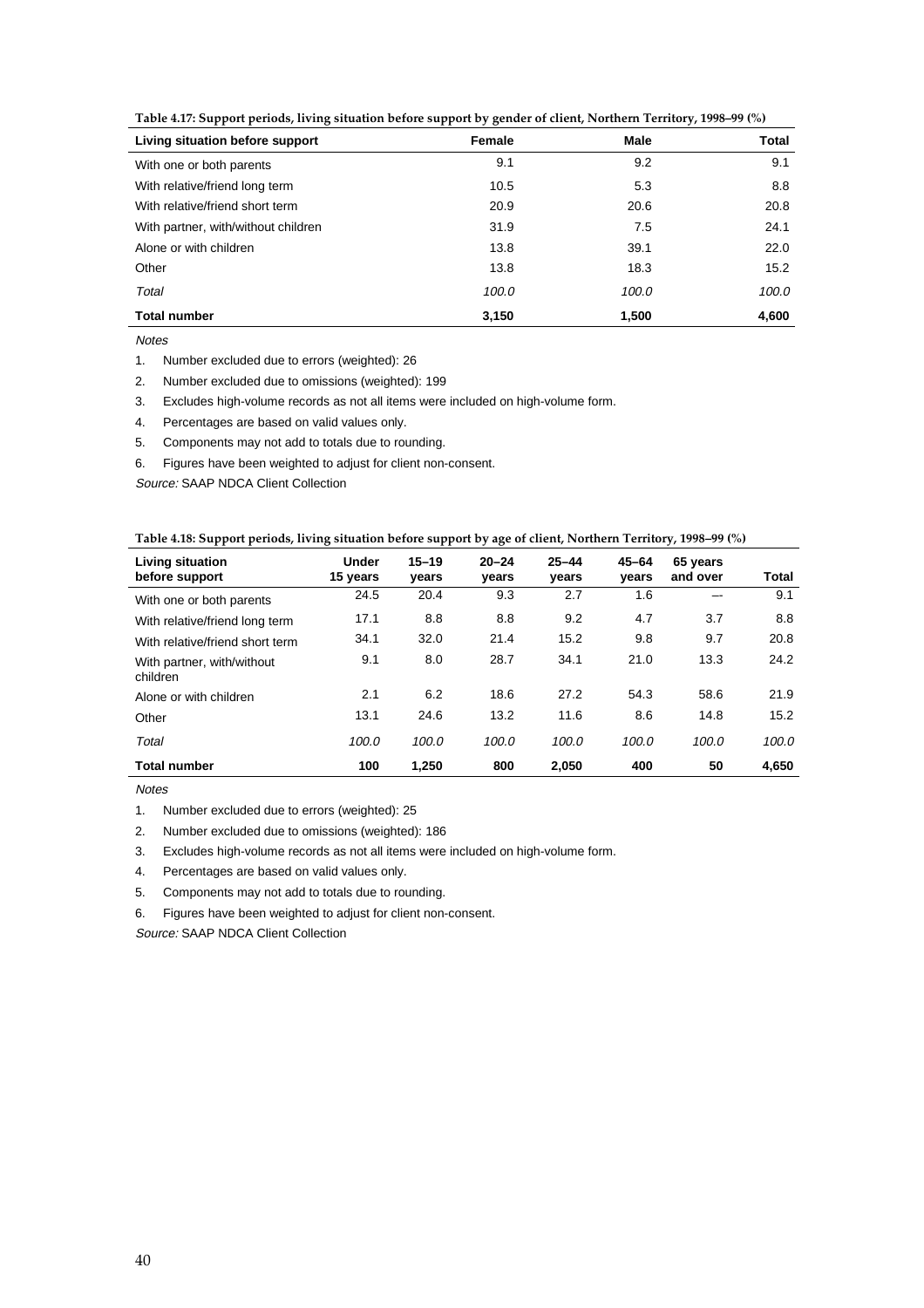**Table 4.19: Support periods, type of housing/accommodation before support by region, Northern Territory, 1998–99 (%)**

| Type of housing/accommodation before<br>support | South | <b>North</b> | NT    |
|-------------------------------------------------|-------|--------------|-------|
| <b>SAAP/CAP funded accommodation</b>            |       |              |       |
| Crisis/short-term accommodation                 | 7.2   | 13.9         | 11.5  |
| Medium/long-term accommodation                  | 2.8   | 0.9          | 1.6   |
| Other                                           | 1.5   | 2.8          | 2.3   |
| Non-SAAP housing/accommodation                  |       |              |       |
| Non-SAAP emergency accommodation                | 1.7   | 0.4          | 0.8   |
| Private rental                                  | 15.3  | 24.0         | 21.0  |
| Owner-occupied                                  | 0.2   | 2.0          | 1.4   |
| Public housing                                  | 20.7  | 16.4         | 17.9  |
| Institutional                                   | 1.2   | 5.6          | 4.0   |
| Living in a car/tent/park/street/squat          | 11.2  | 22.8         | 18.8  |
| Other non-SAAP accommodation                    | 38.2  | 11.3         | 20.7  |
| Total                                           | 100.0 | 100.0        | 100.0 |

Notes

1. Number excluded due to errors (unweighted): 28

2. Number excluded due to omissions (unweighted): 228

3. Number of records excluded because consent was not obtained: 870

4. Percentages are based on valid values only.

5. Components may not add to totals due to rounding.

6. Table based on only those records with consent. Estimates have not been adjusted for client non-consent. 4,500 records contributed to this table.

Source: SAAP NDCA Client and Administrative Data Collections

| Table 4.20: Support periods, type of housing/accommodation before support by gender of client, |
|------------------------------------------------------------------------------------------------|
| Northern Territory, 1998–99 (%)                                                                |

| Type of housing/accommodation before support | Female | Male  | Total |
|----------------------------------------------|--------|-------|-------|
| <b>SAAP/CAP funded accommodation</b>         |        |       |       |
| Crisis/short-term accommodation              | 4.5    | 18.0  | 10.2  |
| Medium/long-term accommodation               | 1.3    | 2.1   | 1.6   |
| Other                                        | 2.3    | 2.5   | 2.4   |
| Non-SAAP housing/accommodation               |        |       |       |
| Non-SAAP emergency accommodation             | 1.1    | 0.5   | 0.9   |
| Private rental                               | 19.9   | 20.1  | 20.0  |
| Owner-occupied                               | 2.4    | 0.3   | 1.5   |
| Public housing                               | 31.4   | 3.4   | 19.6  |
| Institutional                                | 2.5    | 6.3   | 4.1   |
| Living in a car/tent/park/street/squat       | 10.0   | 29.9  | 18.4  |
| Other non-SAAP accommodation                 | 24.7   | 16.8  | 21.4  |
| Total                                        | 100.0  | 100.0 | 100.0 |
| <b>Total number</b>                          | 3,050  | 2,250 | 5,350 |

Notes

1. Number excluded due to errors (weighted): 13

2. Number excluded due to omissions (weighted): 299

3. Percentages are based on valid values only.

4. Components may not add to totals due to rounding.

5. Figures have been weighted to adjust for client non-consent.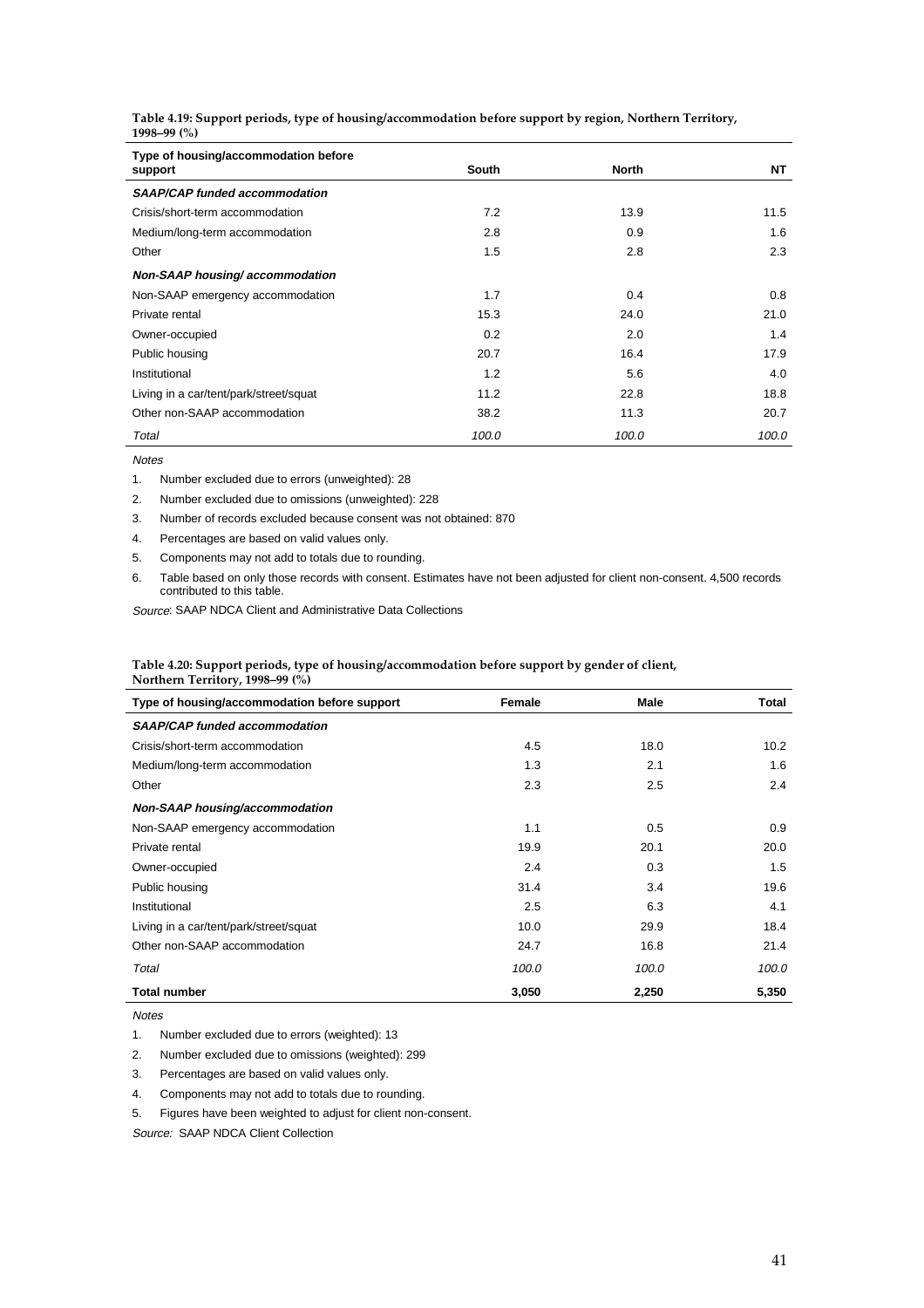| Table 4.21: Support periods, type of housing/accommodation before support by age of client, Northern Territory, |  |
|-----------------------------------------------------------------------------------------------------------------|--|
| 1998–99 $(\%)$                                                                                                  |  |

| Type of housing/accommodation<br>before support | <b>Under</b><br>15 years | $15 - 19$<br>years | $20 - 24$<br>years | $25 - 44$<br>years | $45 - 64$<br>years | 65 years<br>and over | Total |
|-------------------------------------------------|--------------------------|--------------------|--------------------|--------------------|--------------------|----------------------|-------|
| <b>SAAP/CAP funded accommodation</b>            |                          |                    |                    |                    |                    |                      |       |
| Crisis/short-term accommodation                 | 1.1                      | 11.3               | 6.0                | 9.8                | 18.0               | 12.8                 | 10.2  |
| Medium/long-term accommodation                  | --                       | 4.4                | 1.4                | 0.5                | 0.5                | 2.4                  | 1.6   |
| Other                                           | 1.1                      | 2.1                | 1.7                | 2.6                | 3.7                | 2.5                  | 2.4   |
| Non-SAAP housing/accommodation                  |                          |                    |                    |                    |                    |                      |       |
| Non-SAAP emergency accommodation                | 4.5                      | 2.0                | 0.8                | 0.4                | 0.2                |                      | 0.9   |
| Private rental                                  | 11.5                     | 19.7               | 24.9               | 17.3               | 25.8               | 35.4                 | 20.0  |
| Owner-occupied                                  |                          | --                 | 0.4                | 2.5                | 2.2                | 8.4                  | 1.5   |
| Public housing                                  | 6.7                      | 6.4                | 26.4               | 27.3               | 7.6                | 8.5                  | 19.6  |
| Institutional                                   | 1.2                      | 2.1                | 3.6                | 4.8                | 5.8                | 14.4                 | 4.1   |
| Living in a car/tent/park/street/squat          | 12.9                     | 9.7                | 17.9               | 21.6               | 25.7               | 13.2                 | 18.4  |
| Other non-SAAP accommodation                    | 61.0                     | 42.2               | 17.0               | 13.2               | 10.5               | 2.4                  | 21.3  |
| Total                                           | 100.0                    | 100.0              | 100.0              | 100.0              | 100.0              | 100.0                | 100.0 |
| <b>Total number</b>                             | 100                      | 1,250              | 850                | 2,500              | 550                | 50                   | 5,350 |

1. Number excluded due to errors (weighted): 18

2. Number excluded due to omissions (weighted): 284

3. Percentages are based on valid values only.

4. Components may not add to totals due to rounding.

5. Figures have been weighted to adjust for client non-consent.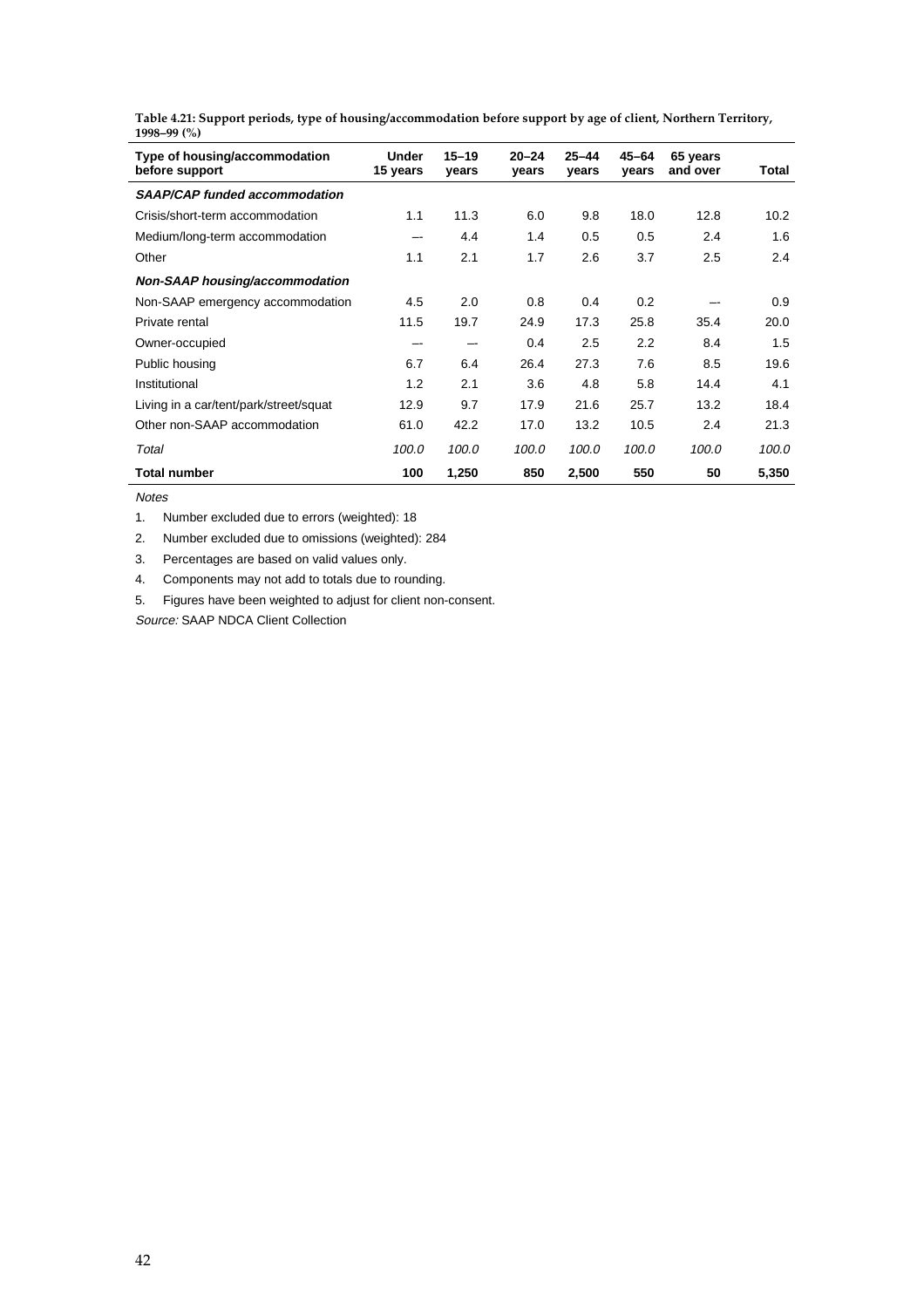# **4.3.3 Client needs**

**Table 4.22: Support periods, support services needed by primary target group, Northern Territory, 1998–99 (%)**

| <b>Support services needed</b>                               | Young<br>people | Single<br>men<br>only | Women<br>escaping DV | Cross target/ multiple/<br>general/ families/<br>single women only | <b>Total</b> |
|--------------------------------------------------------------|-----------------|-----------------------|----------------------|--------------------------------------------------------------------|--------------|
| Housing/accommodation                                        |                 |                       |                      |                                                                    |              |
| SAAP/CAP accommodation                                       | 37.5            | 99.2                  | 87.3                 | 68.2                                                               | 73.8         |
| Assistance to obtain short-term accommodation                | 23.3            | 12.5                  | 9.3                  | 12.1                                                               | 14.4         |
| Assistance to obtain independent housing                     | 31.3            | 1.9                   | 11.9                 | 27.6                                                               | 17.2         |
| Subtotal                                                     | 54.0            | 99.1                  | 88.6                 | 77.9                                                               | 80.3         |
| <b>Financial/employment</b>                                  |                 |                       |                      |                                                                    |              |
| Assistance to obtain government<br>benefit/pension/allowance | 21.5            | 1.0                   | 8.0                  | 10.3                                                               | 10.1         |
| Employment/training assistance                               | 22.3            | 1.8                   | 0.9                  | 5.2                                                                | 7.6          |
| Financial assistance/material aid                            | 62.5            | 47.0                  | 58.3                 | 33.0                                                               | 52.0         |
| Financial counselling                                        | 27.8            | 1.6                   | 2.5                  | 20.2                                                               | 12.2         |
| Subtotal                                                     | 74.3            | 48.4                  | 58.2                 | 42.1                                                               | 57.1         |
| Counselling                                                  |                 |                       |                      |                                                                    |              |
| Incest/sexual abuse counselling                              | 4.6             | 0.1                   | 2.2                  | 13.7                                                               | 4.3          |
| Domestic violence counselling                                | 12.3            | 0.7                   | 16.4                 | 20.5                                                               | 11.9         |
| Family/relationship counselling and support                  | 30.6            | 2.5                   | 5.6                  | 29.0                                                               | 15.6         |
| Emotional support/Other counselling                          | 62.9            | 28.9                  | 67.3                 | 48.7                                                               | 52.7         |
| Subtotal                                                     | 66.4            | 29.4                  | 67.3                 | 64.6                                                               | 56.7         |
| General support/advocacy                                     |                 |                       |                      |                                                                    |              |
| Living skills/personal development                           | 49.2            | 8.2                   | 18.7                 | 18.2                                                               | 24.0         |
| Assistance with legal issues/court support                   | 18.3            | 1.2                   | 24.4                 | 13.9                                                               | 14.8         |
| Advice/information                                           | 78.0            | 70.0                  | 84.6                 | 55.0                                                               | 73.8         |
| Retrieval/storage/removal of personal<br>belongings          | 13.9            | 64.5                  | 18.9                 | 9.6                                                                | 28.0         |
| Advocacy/liaison on behalf of client                         | 48.3            | 2.9                   | 47.9                 | 36.8                                                               | 34.1         |
| Subtotal                                                     | 83.8            | 73.6                  | 86.9                 | 65.4                                                               | 78.9         |
| <b>Specialist services</b>                                   |                 |                       |                      |                                                                    |              |
| Psychological services                                       | 4.9             | 1.0                   | 0.9                  | 7.5                                                                | 3.1          |
| Psychiatric services                                         | 1.6             | 1.0                   | 0.6                  | 3.2                                                                | 1.4          |
| Pregnancy support                                            | 4.5             | 0.1                   | 2.3                  | 1.2                                                                | 2.1          |
| Family planning support                                      | 3.7             | 0.1                   | 1.4                  | 0.5                                                                | 1.5          |
| Drug/alcohol support/rehabilitation                          | 12.0            | 8.4                   | 4.5                  | 10.2                                                               | 8.5          |
| Physical disability services                                 | 0.8             | 0.3                   | 0.3                  | 2.1                                                                | 0.7          |
| Intellectual disability services                             | 0.4             | 0.1                   | 0.4                  | 0.4                                                                | 0.3          |
| Culturally appropriate support                               | 43.0            | 47.2                  | 57.5                 | 16.9                                                               | 43.7         |
| Interpreter services                                         | $0.7\,$         | 0.2                   | 1.6                  | $1.3$                                                              | $0.9\,$      |
| Health/medical services                                      | 23.2            | 8.8                   | 38.1                 | 22.0                                                               | 23.5         |
| Subtotal                                                     | 56.6            | 55.0                  | 69.0                 | 41.0                                                               | 57.2         |
| Other support                                                |                 |                       |                      |                                                                    |              |
| Meals                                                        | 32.9            | 98.8                  | 82.5                 | 47.6                                                               | 67.4         |
| Laundry/shower facilities                                    | 23.9            | 99.7                  | 82.9                 | 43.9                                                               | 64.7         |
| Recreation                                                   | 30.8            | 88.8                  | 60.3                 | 12.4                                                               | 51.6         |
| Transport                                                    | 46.9            | 11.8                  | 83.6                 | 35.9                                                               | 46.3         |
| Brokerage services                                           | 1.4             | 0.2                   | 0.9                  | 1.1                                                                | 0.9          |
| Other                                                        | 5.6             | 0.1                   | 1.9                  | 2.3                                                                | $2.5\,$      |
| Subtotal                                                     | 56.6            | 99.7                  | 89.5                 | 66.6                                                               | 79.5         |
| <b>Total number</b>                                          | 1,500           | 1,450                 | 1,600                | 950                                                                | 5,550        |

Notes<br>1. N 1. Number excluded due to errors (weighted): 0

2. Number excluded due to omissions (weighted): 89

3. Percentages are based on valid values only.

4. Clients may have needed multiple services so percentages do not total 100.

Source: SAAP NDCA Client and Administrative Data Collections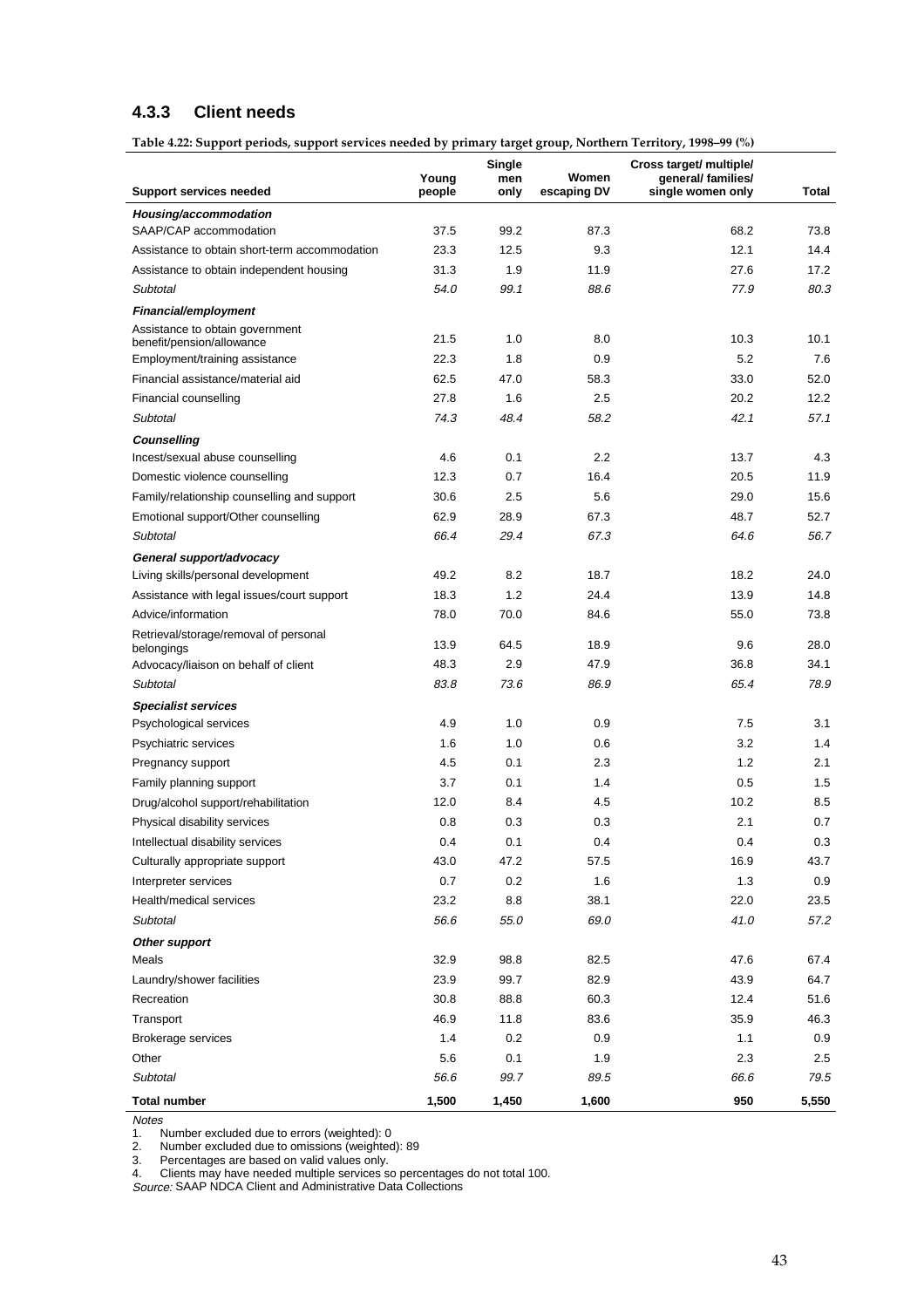| Table 4.23: Support periods, support services needed by age of client, Northern Territory, 1998-99 (%) |  |  |
|--------------------------------------------------------------------------------------------------------|--|--|
|                                                                                                        |  |  |

| on pendas, support services necueu by age or enem, romment remiory,<br><b>Support services needed</b> | Under<br>15 years | $15 - 19$<br>years | 20–24<br>years | 25–44<br>years | 45–64<br>years | 65 years<br>and over | Total        |
|-------------------------------------------------------------------------------------------------------|-------------------|--------------------|----------------|----------------|----------------|----------------------|--------------|
| Housing/accommodation                                                                                 |                   |                    |                |                |                |                      |              |
| SAAP/CAP accommodation                                                                                | 27.7              | 52.4               | 72.2           | 86.4           | 91.5           | 90.5                 | 75.2         |
| Assistance to obtain short-term<br>accommodation                                                      | 24.1              | 24.6               | 10.4           | 12.3           | 10.6           | 5.4                  | 15.0         |
| Assistance to obtain independent housing                                                              | 6.9               | 31.7               | 18.3           | 12.8           | 8.5            | 22.2                 | 17.7         |
| Subtotal                                                                                              | 47.0              | 65.3               | 79.8           | 89.8           | 91.4           | 87.6                 | 81.6         |
| Financial/employment                                                                                  |                   |                    |                |                |                |                      |              |
| Assistance to obtain government<br>benefit/pension/allowance                                          | 8.3               | 25.2               | 8.2            | 8.3            | 3.5            | 2.4                  | 11.8         |
| Employment/training assistance                                                                        | 9.2               | 24.9               | 5.6            | 2.4            | 2.1            | --                   | 8.5          |
| Financial assistance/material aid                                                                     | 48.0              | 61.7               | 68.4           | 58.3           | 45.9           | 14.5                 | 58.9         |
| Financial counselling                                                                                 | 8.9               | 28.0               | 14.5           | 7.8            | 4.6            |                      | 13.4         |
| Subtotal                                                                                              | 50.1              | 75.7               | 71.3           | 61.0           | 49.0           | 15.8                 | 64.4         |
| Counselling                                                                                           |                   |                    |                |                |                |                      |              |
| Incest/sexual abuse counselling                                                                       | 13.4              | 5.6                | 2.4            | 4.0            | 3.5            | --                   | 4.3          |
| Domestic violence counselling                                                                         | 13.2              | 11.7               | 11.0           | 15.2           | 7.1            | 10.0                 | 12.8         |
| Family/relationship counselling and support                                                           | 43.4              | 31.3               | 12.2           | 11.8           | 9.6            | 7.9                  | 17.0         |
| Emotional support/Other counselling                                                                   | 79.3              | 67.4               | 59.8           | 56.3           | 40.4           | 26.9                 | 58.2         |
| <b>Subtotal</b>                                                                                       | 82.3              | 71.0               | 61.5           | 59.0           | 44.3           | 27.6                 | 61.0         |
|                                                                                                       |                   |                    |                |                |                |                      |              |
| General support/advocacy<br>Living skills/personal development                                        | 47.2              | 49.5               | 22.9           | 14.3           | 14.8           | 19.9                 | 25.0         |
| Assistance with legal issues/court support                                                            | 25.9              | 21.2               | 14.9           | 15.0           | 5.8            | 9.5                  | 15.7         |
| Advice/information                                                                                    | 75.7              | 84.3               | 74.6           | 75.8           | 69.5           | 54.1                 | 76.8         |
|                                                                                                       |                   |                    |                |                |                |                      |              |
| Retrieval/storage/removal of personal<br>belongings<br>Advocacy/liaison on behalf of client           | 12.6<br>51.9      | 18.3<br>51.1       | 25.1<br>39.8   | 35.4<br>38.5   | 46.8<br>17.0   | 32.5<br>27.2         | 30.2<br>39.8 |
| Subtotal                                                                                              | 89.9              | 88.5               | 79.8           | 80.5           | 73.6           | 61.1                 | 81.7         |
|                                                                                                       |                   |                    |                |                |                |                      |              |
| <b>Specialist services</b>                                                                            |                   |                    |                |                |                |                      |              |
| Psychological services                                                                                | 4.8               | 4.2                | 3.4            | 3.0            | 1.6            |                      | 3.2          |
| Psychiatric services                                                                                  | 2.0               | 0.4                | 2.4            | 1.3            | 3.8            | 2.9                  | 1.6          |
| Pregnancy support                                                                                     | 3.1               | 4.0                | 3.4            | 1.4            |                | — <b>—</b>           | 2.2          |
| Family planning support                                                                               | 2.0               | 3.9                | 2.6            | 0.8            | --             | --                   | 1.8          |
| Drug/alcohol support/rehabilitation                                                                   | 13.3              | 12.6               | 5.4            | 10.4           | 8.8            | 2.5                  | 10.0         |
| Physical disability services                                                                          | 1.0               | 0.3                | 1.3            | 0.8            | 2.4            | 0.0                  | 0.9          |
| Intellectual disability services                                                                      |                   | 0.4                | 1.4            | 0.1            | 0.6            | 2.4                  | 0.4          |
| Culturally appropriate support                                                                        | 61.1              | 49.5               | 48.1           | 51.7           | 39.1           | 15.0                 | 49.2         |
| Interpreter services                                                                                  | 3.5               | 0.4                | 1.0            | 0.8            | 1.1            | --                   | 0.8          |
| Health/medical services                                                                               | 24.2              | 24.4               | 23.6           | 24.8           | 22.8           | 34.0                 | 24.4         |
| Subtotal                                                                                              | 74.6              | 62.0               | 60.9           | 63.2           | 55.5           | 48.3                 | 61.9         |
| Other support                                                                                         |                   |                    |                |                |                |                      |              |
| Meals                                                                                                 | 30.0              | 44.6               | 67.6           | 81.4           | 84.8           | 84.6                 | 69.6         |
| Laundry/shower facilities                                                                             | 20.9              | 36.6               | 65.0           | 81.9           | 88.1           | 82.9                 | 67.6         |
| Recreation                                                                                            | 23.1              | 37.3               | 47.8           | 57.4           | 65.9           | 69.0                 | 51.2         |
| Transport                                                                                             | 49.5              | 52.3               | 47.9           | 49.5           | 32.8           | 35.4                 | 48.1         |
| <b>Brokerage services</b>                                                                             | $0.8\,$           | 1.5                | 1.0            | 0.5            | 0.2            | —-                   | 0.8          |
| Other                                                                                                 | 9.9               | $5.2\,$            | 3.2            | 1.4            | 1.0            | 3.2                  | 2.7          |
| Subtotal                                                                                              | 63.2              | 65.3               | 76.8           | 89.0           | 92.0           | 87.8                 | 81.1         |
| <b>Total number</b>                                                                                   | 100               | 1,350              | 900            | 2,600          | 550            | 50                   | 5,550        |

1. Number excluded due to errors (weighted): 0

2. Number excluded due to omissions (weighted): 100

3. Percentages are based on valid values only.

4. Clients may have needed multiple services so percentages do not total 100.

5. Figures have been weighted to adjust for client non-consent.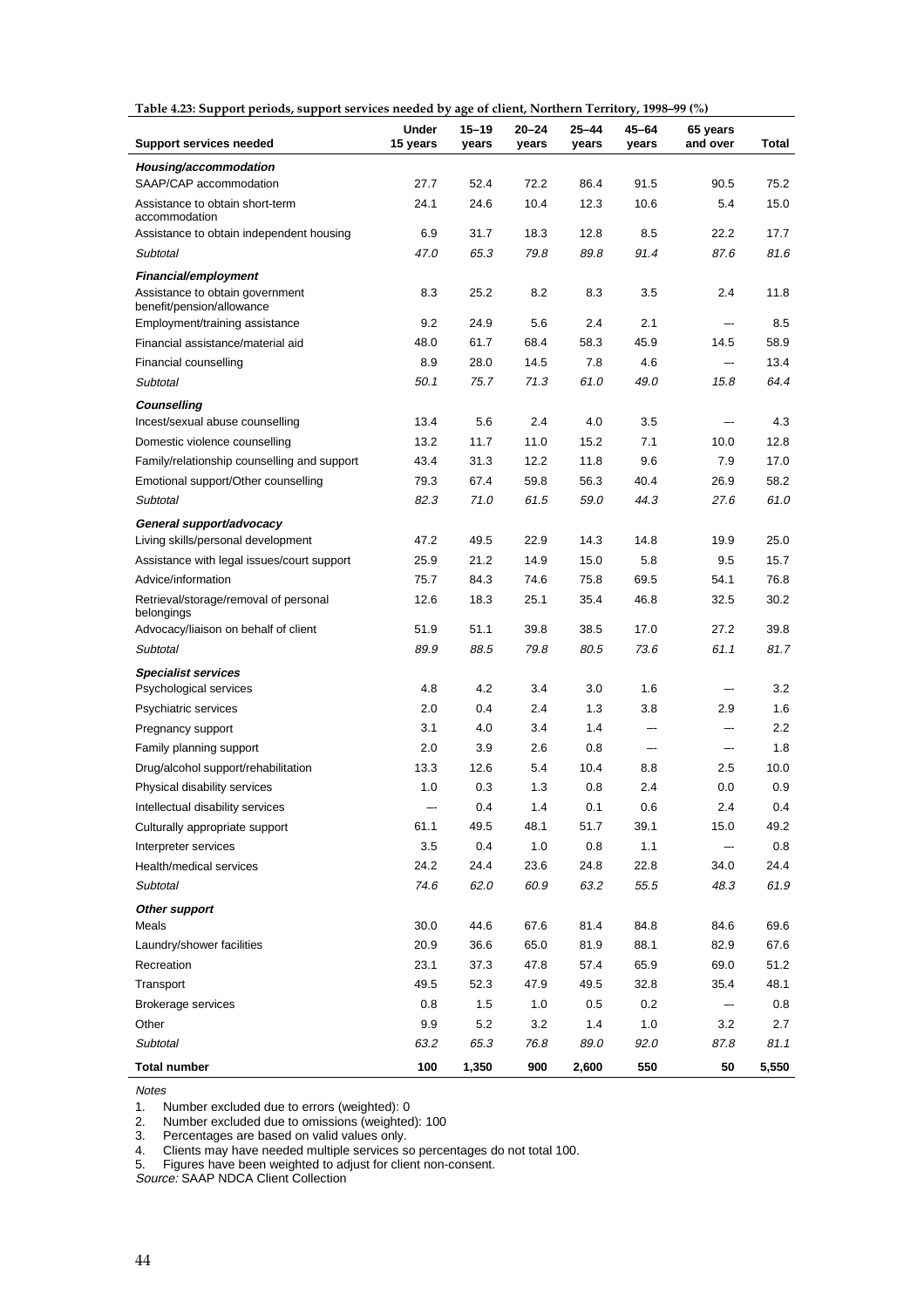|  |  | Table 4.24: Support periods, support services needed by ethnicity of client, Northern Territory, 1998–99 (%) |
|--|--|--------------------------------------------------------------------------------------------------------------|
|  |  |                                                                                                              |

| <b>Support services needed</b>                               | Indigenous<br>Australian | Non-English-<br>speaking<br>background | Other | <b>Total</b> |
|--------------------------------------------------------------|--------------------------|----------------------------------------|-------|--------------|
| Housing/accommodation                                        |                          |                                        |       |              |
| SAAP/CAP accommodation                                       | 73.8                     | 88.1                                   | 75.8  | 75.2         |
| Assistance to obtain short-term accommodation                | 12.4                     | 16.8                                   | 17.1  | 14.8         |
| Assistance to obtain independent housing                     | 14.0                     | 20.4                                   | 20.5  | 17.3         |
| Subtotal                                                     | 78.4                     | 93.4                                   | 83.6  | 81.3         |
| Financial/employment                                         |                          |                                        |       |              |
| Assistance to obtain government<br>benefit/pension/allowance | 12.2                     | 15.0                                   | 10.5  | 11.5         |
| Employment/training assistance                               | 6.6                      | 10.0                                   | 10.4  | 8.5          |
| Financial assistance/material aid                            | 68.4                     | 50.6                                   | 49.5  | 58.9         |
| Financial counselling                                        | 10.9                     | 9.9                                    | 16.3  | 13.4         |
| Subtotal                                                     | 72.2                     | 55.7                                   | 56.3  | 64.2         |
| Counselling                                                  |                          |                                        |       |              |
| Incest/sexual abuse counselling                              | 3.2                      | 0.6                                    | 5.3   | 4.1          |
| Domestic violence counselling                                | 15.9                     | 12.9                                   | 8.6   | 12.4         |
| Family/relationship counselling and support                  | 16.3                     | 17.5                                   | 17.6  | 16.9         |
| Emotional support/Other counselling                          | 68.8                     | 41.0                                   | 47.8  | 58.0         |
| Subtotal                                                     | 69.9                     | 42.5                                   | 51.8  | 60.6         |
| General support/advocacy                                     |                          |                                        |       |              |
| Living skills/personal development                           | 27.1                     | 14.3                                   | 23.9  | 25.1         |
| Assistance with legal issues/court support                   | 19.9                     | 15.1                                   | 10.8  | 15.5         |
| Advice/information                                           | 80.3                     | 73.6                                   | 74.0  | 77.1         |
| Retrieval/storage/removal of personal belongings             | 20.1                     | 48.9                                   | 40.3  | 30.6         |
| Advocacy/liaison on behalf of client                         | 52.2                     | 26.2                                   | 26.8  | 39.4         |
| Subtotal                                                     | 84.5                     | 77.5                                   | 79.0  | 81.7         |
| <b>Specialist services</b>                                   |                          |                                        |       |              |
| Psychological services                                       | 2.1                      | 1.1                                    | 4.5   | 3.2          |
| Psychiatric services                                         | 0.9                      |                                        | 2.2   | 1.4          |
| Pregnancy support                                            | 2.6                      | 2.5                                    | 1.8   | $2.2\,$      |
| Family planning support                                      | 1.9                      | 1.8                                    | 1.7   | 1.8          |
| Drug/alcohol support/rehabilitation                          | 10.1                     | 6.8                                    | 10.1  | 10.0         |
| Physical disability services                                 | 1.0                      | 0.7                                    | 0.9   | 0.9          |
| Intellectual disability services                             | 0.4                      | 1.2                                    | 0.4   | 0.4          |
| Culturally appropriate support                               | 69.7                     | 42.7                                   | 28.4  | 49.4         |
| Interpreter services                                         | 0.6                      | 4.0                                    | 0.2   | 0.5          |
| Health/medical services                                      | 31.7                     | 11.4                                   | 16.9  | 24.0         |
| Subtotal                                                     | 75.5                     | 53.8                                   | 47.7  | 61.8         |
| Other support                                                |                          |                                        |       |              |
| Meals                                                        | 73.4                     | 75.4                                   | 65.0  | 69.5         |
| Laundry/shower facilities                                    | 71.2                     | 72.1                                   | 63.7  | 67.7         |
| Recreation                                                   | 48.0                     | 60.6                                   | 54.8  | 51.7         |
| Transport                                                    | 65.9                     | 30.6                                   | 29.9  | 47.8         |
| <b>Brokerage services</b>                                    | 0.7                      |                                        | 1.0   | 0.8          |
| Other                                                        | 3.0                      | 1.3                                    | 2.7   | 2.8          |
| Subtotal                                                     | 82.0                     | 88.3                                   | 79.7  | 81.1         |
| <b>Total number</b>                                          | 2,650                    | 200                                    | 2,550 | 5,400        |

1. Number excluded due to errors (weighted): 0

2. Number excluded due to omissions (weighted): 265

3. Percentages are based on valid values only.

4. Clients may have needed multiple services so percentages do not total 100.

<sup>5.</sup> Figures have been weighted to adjust for client non-consent.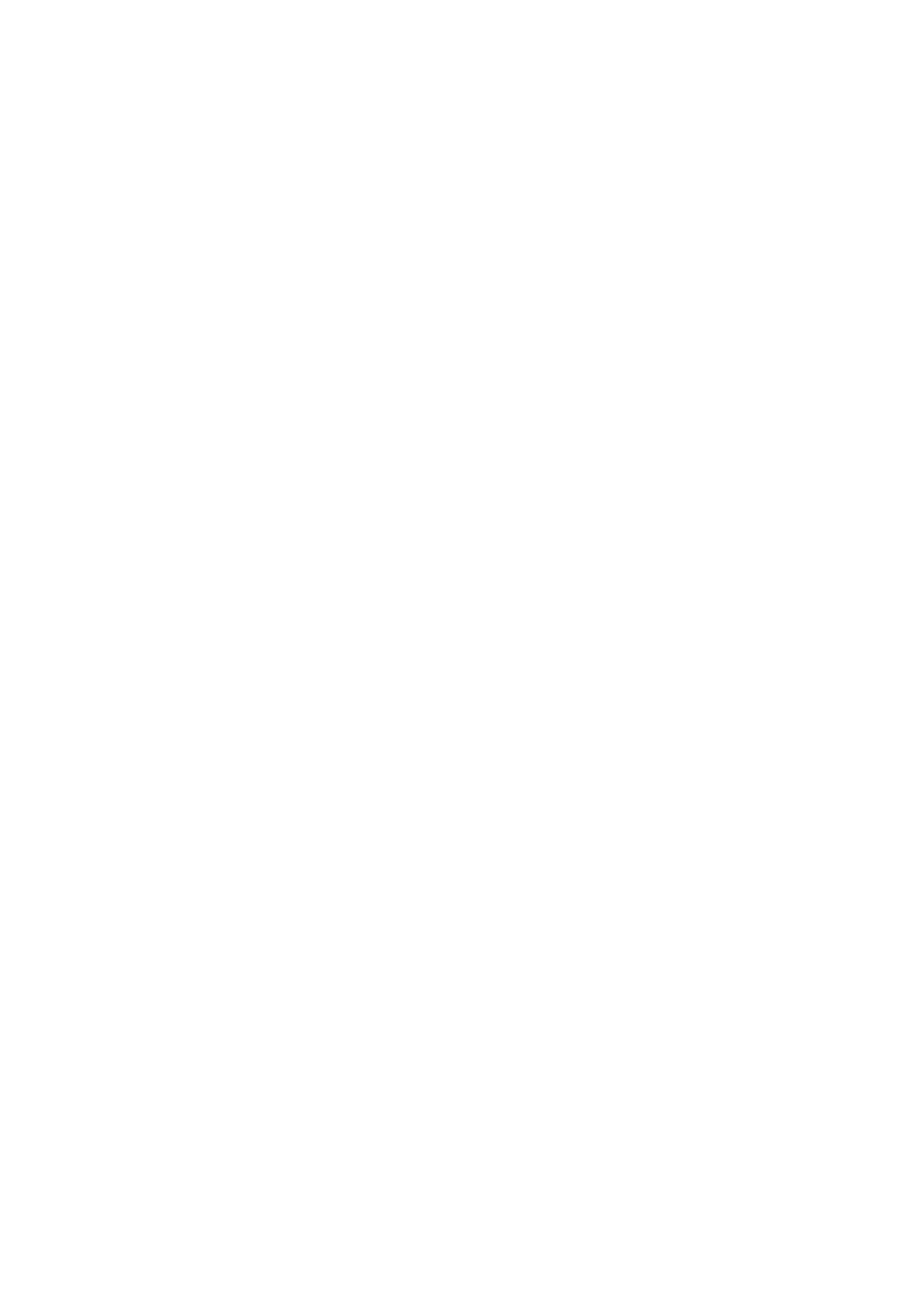# **5 SAAP services and unmet demand**

Reflecting the diverse nature of client needs, the range of services provided by funded agencies to people who are homeless or at imminent risk of becoming homeless is considerable. Support may include the provision of supported accommodation (in which clients are offered support services while accommodated in SAAP owned, managed or funded housing), for example, or a range of support services generally provided on an ongoing basis to clients who are not in SAAP housing. Such support may be provided in the context of an agreed case management or support plan, or may be intensive and short-lived for clients in extreme crisis. Conversely, services provided to people who are homeless or at imminent risk of homelessness may be casual in nature—an instance of assistance that is not part of an ongoing support period, such as the provision of a meal.

This chapter provides information on the prevalence and nature of support provided to SAAP clients and their accompanying children; the duration of support and accommodation for clients; and, the extent of case management in SAAP. If an agency is unable to support a client, it may refer the client elsewhere for assistance; such referrals are outlined in Tables 5.23–5.25. Information is contained in Tables 5.29–5.32 about people who requested support or accommodation but who were not provided with the required services. Finally, the extent of one-off assistance provided to casual clients, including those who unsuccessfully requested more intensive support or accommodation, is examined.

# **5.1 Support provided – Summary**

The Client Collection form specifies 31 distinct types of support and allows agencies to record other types of support not listed on the client form. Tables relating to support services list each of the 31 distinct types separately; however, subtotals are provided for six higher order groupings of support services to aid data interpretation. Supported accommodation was provided either directly at SAAP agencies or through other arrangements organised or paid for by agencies (for example, at hotels or hostels) in 73% of support periods in the Northern Territory (Table 5.1).

SAAP/CAP accommodation was provided in more support periods (73%) than any other category of support (Table 5.1). Laundry or shower facilities (65%) and meals (67%) were also provided in the majority of cases. The provision of information (74%) and retrieval or storage of personal belongings (27%) was also common.

Support services provided to children accompanying clients have been categorised into four groups: counselling; child care and liaison with schools or kindergartens; support regarding access arrangements; and 'other' support services. Child care or related services were provided in 1% of all support periods (including those to clients not accompanied by children), and counselling in 2% of cases (Table 5.26). 20% of clients had children with them when they received support or accommodation.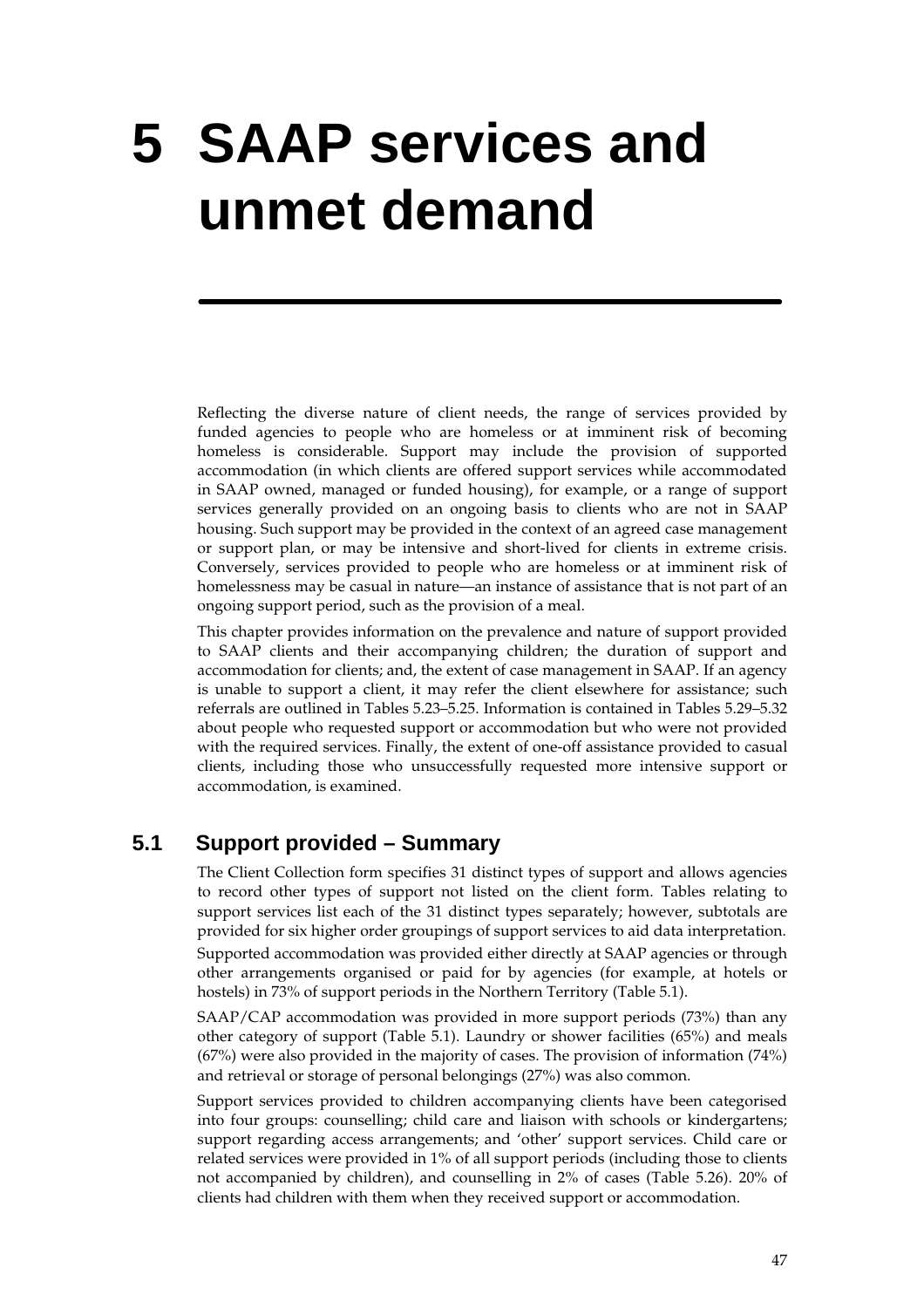The provision of support services to accompanying children in SAAP appears artificially low in these figures for two reasons. Firstly, the percentages reported here are based on all support periods, including those in which children were not present. Secondly, the Client Collection form records only whether a particular service was provided in each support period and so does not enumerate the provision of support to each child. It is anticipated that these problems will be overcome for future reports. There are also a significant number of children receiving support or accommodation from SAAP agencies who are not accompanied by an adult—analysis on these children is included in the general analysis of support periods and clients and is not included here. Services to children in SAAP were a specific focus of a special collection conducted in May–June 1998 and are the subject of a separate report, due for release mid–2000.

Given the increased national emphasis on case management in SAAP, it is interesting to note that clients agreed to the adoption of a support plan in 68% of support periods (Table 5.8). They did not agree to a plan in 11% of cases and it was not considered appropriate in 21% of cases.

Two-thirds (62%) of support periods in Northern Territory were for a duration of seven days or less, with the largest proportion (33%) lasting between one and three days. There were relatively few support periods lasting longer than 13 weeks (5%) (Table 5.12).

Among support periods in which accommodation was provided by crisis or shortterm accommodation agencies, 28% had accommodation periods of one week or less (Table 5.22). Conversely, more than half (66%) of support periods in which accommodation was provided by medium- to long-term accommodation agencies involved accommodation periods of over four weeks.

When support services cannot be provided directly by a SAAP agency, clients may be referred to other (often more specialised) agencies. Across the State, at least 3,800 referrals were made on behalf of SAAP clients during the year (Table 5.23). More referrals were made for health or medical services (13%) and financial assistance/material aid (10%) than for other purposes. Agencies' referral patterns differed according to their service delivery model, target group and region (Tables 5.23-25). Referrals for each type of support may have been made on more than one occasion. However, in each support period, only one referral for each support type is enumerated in the National Data Collection; therefore, the total number of referrals may be higher.

Referrals made on behalf of accompanying children were relatively infrequent when considered as a proportion of all support periods. However, as many as 4,800 referrals for support for children were made across the State during the year (Table 5.26). Referrals for each type of support may have been made on more than one occasion and for more than one child. In each support period, only one referral for each support type is enumerated in the National Data Collection, regardless of the number of children referred. Therefore, the number of referrals for support for children may be higher.

Among accompanying children, 91% of identified needs were met—66% of needs of children were met by agencies directly providing services; 16% were met through referrals; and 9% were met through a combination of direct services and referrals (Table 5.37). Overall, unmet needs constituted 9% of the 850 needs reported, and the proportion was a little higher in the case of counselling (11%).

# **5.2 Met and unmet demand**

Unmet demand arises when the particular needs of existing clients and their accompanying children cannot be met either by the direct provision of services by SAAP agencies or through referrals to other agencies. (It should be noted that data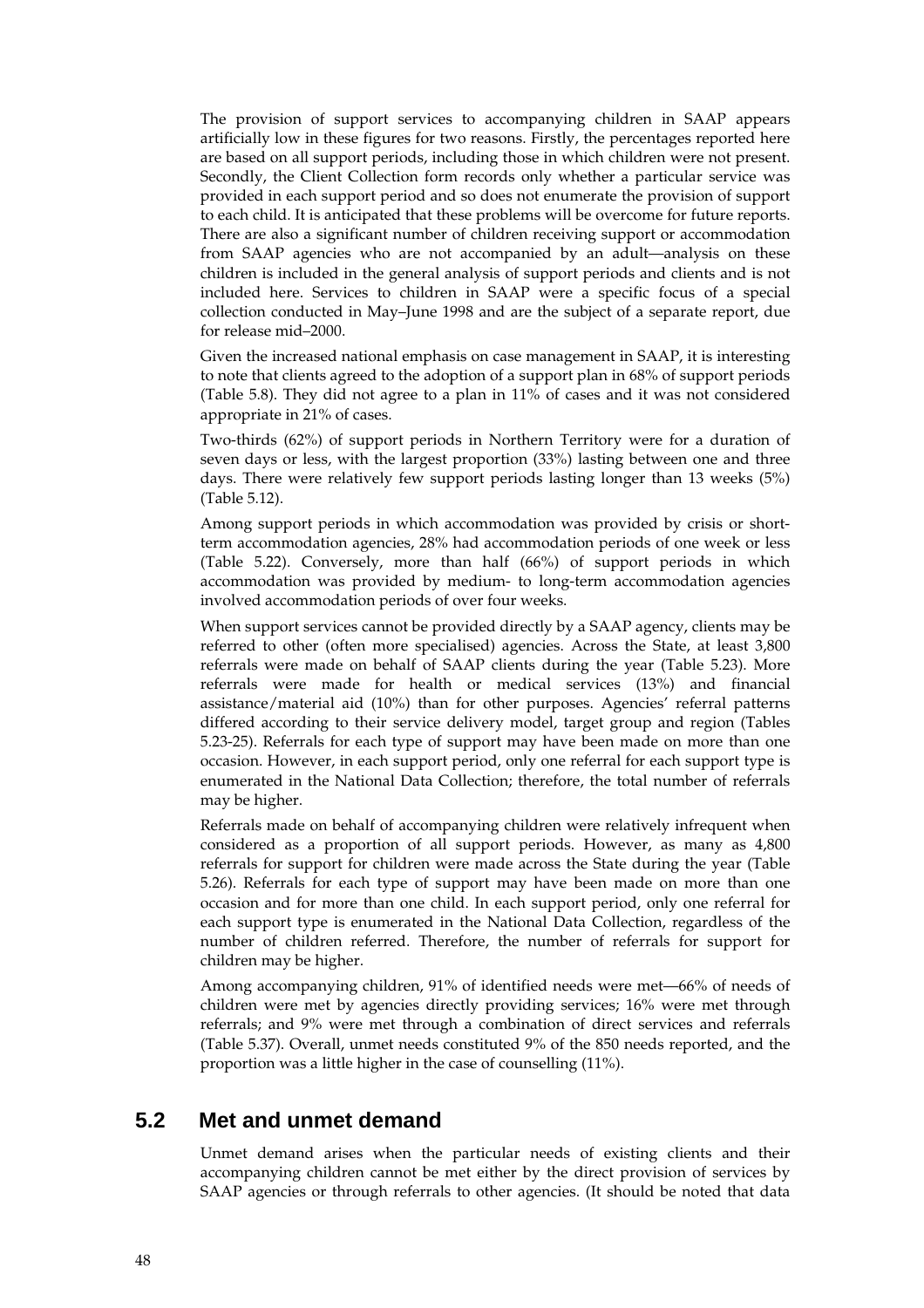about the final outcome of referrals are not collected. It is assumed that clients' needs are met through the referral process, but this may not always be the case.)

Unmet demand also stems from an inability to provide supported accommodation or support alone to all homeless people who request such assistance—not all those who wish to become clients of SAAP can be accepted as clients. Analyses of both types of unmet demand are presented here separately.

## **5.2.1 Unmet demand—SAAP clients**

The large majority (95%) of needs identified by existing SAAP clients were met either through direct provision or referral (Table 5.29). Some 84% of the 41,450 needs identified during the year were met by agencies directly providing services to clients. An additional 7% were met through referrals and 5% were met through a combination of direct services and referrals. Five per cent of needs were not met. Proportionately, needs for specialist services (16%) were more frequently unmet. Drug or alcohol support or rehabilitation constituted 5% of unmet requests, the highest of any support type (Table 5.30).

Among accompanying children, 91% of identified needs were met—66% of needs of children were met by agencies directly providing services; 16% were met through referrals; and 9% were met through a combination of direct services and referrals (Table 5.33).

## **5.2.2 Unmet demand—potential clients**

 $\overline{a}$ 

As noted previously, unmet demand also occurs when a homeless person is not accepted as a client of a SAAP agency. The two-week Unmet Demand Collection is conducted annually to gather information on this group—in 1998–99, the collection was held during 12–25 November 1998. All SAAP agencies are asked to record each unsuccessful request for SAAP support or accommodation during the specified fortnight—a form is completed for each person aged 18 years or older and children aged under 18 years who are not accompanied by a parent or guardian.

Over the collection period, agencies across the Northern Territory reported 150 requests that were not met (Table 1.2). However, as estimates of unmet demand should measure the capacity of SAAP to meet expressed need, calculations of unmet demand should exclude instances in which an individual refuses an offer of support or was inappropriately referred to an agency (for example, where the individual concerned does not fall within the agency's target group). The number of *valid* unmet requests recorded during the Unmet Demand Collection was 90. (See *unmet requests for support or accommodation* in Appendix 1 for a definition of valid requests.) If this were replicated throughout the year, an estimated 2,290 unmet requests for support or supported accommodation would have occurred during 1998–99.<sup>3</sup> This figure does not represent actual people as a person can make requests on more than one occasion and to more than one SAAP agency.

There are several methodological difficulties in estimating the number of people who request support or accommodation from SAAP agencies but who, for various reasons, are not provided with that assistance. These difficulties primarily exist for the reasons that a linkage key (the alpha code) is not universally collected in the Unmet Demand Collection and because data are only collected for a two-week period. Significantly, although the alpha code was initially defined as a required item in the Unmet Demand Collection, SAAP agencies reported considerable difficulty in its collection during the collection's pilot test. In 1998, the alpha code was included as an optional data item; however, nationally only 31% of forms returned by agencies

<sup>3</sup> Unmet requests reported in Series 3 reports were not limited to valid requests—figures reported here are not comparable with those reported in previous reports. The comparable number of unmet valid requests during the 1997 Unmet Demand Collection was 50 and the full-year estimate for 1997–98 was 1,300.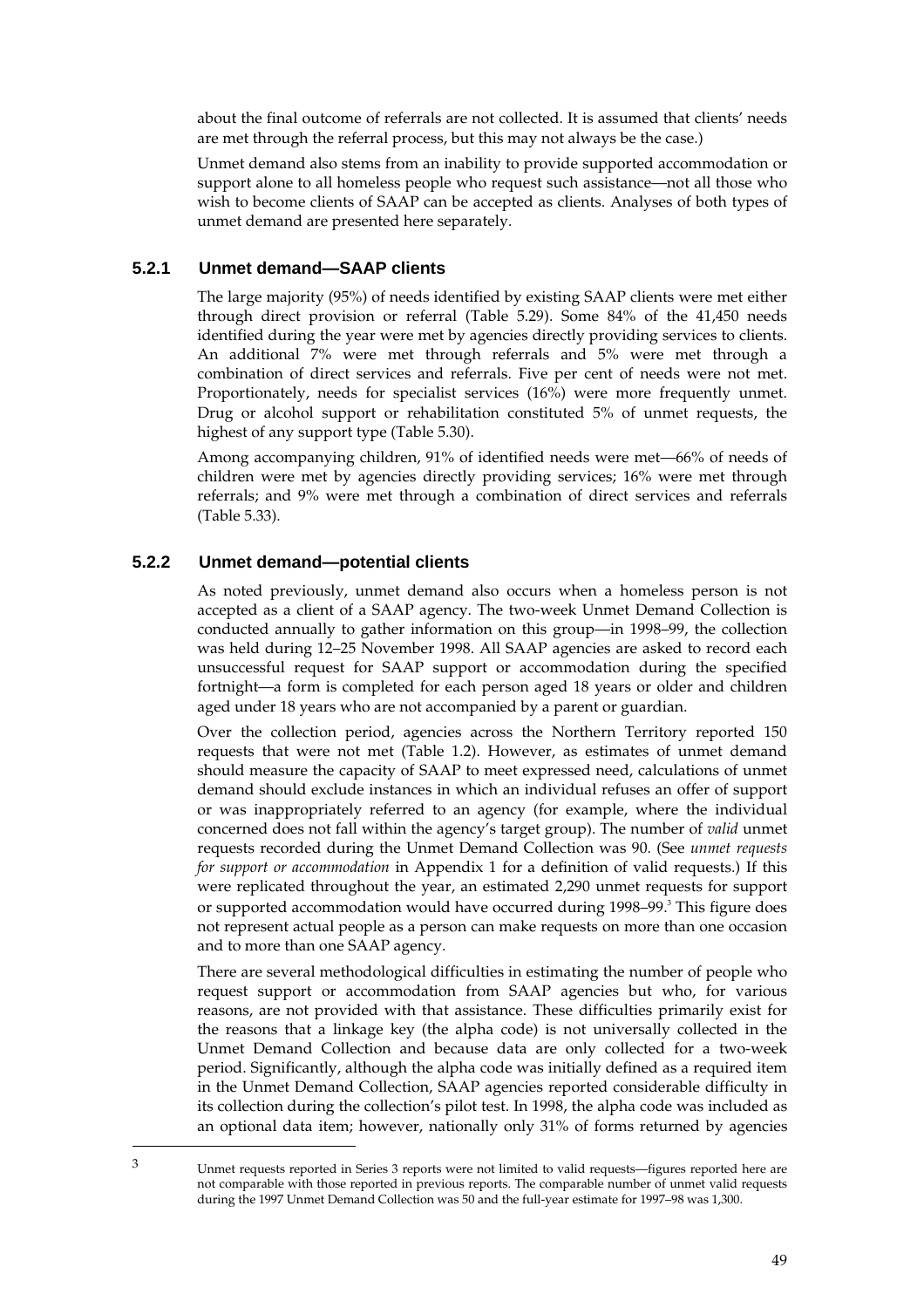contained a valid alpha code. A detailed discussion is beyond the scope of this report; technical information about these difficulties is available from the NDCA on request. However, several key issues are noteworthy.

Firstly, an unknown proportion of people who make an unsuccessful request for support or accommodation may subsequently receive ongoing support or accommodation from a SAAP agency, quite possibly soon after the initial request. Alternatively they may have their needs met by other means and no longer require SAAP assistance (see Figure 5.6). This gives rise to two problems—estimates obtained from the collection may overstate the actual level of unmet demand, and the potential for an individual to be included in both the Client and Unmet Demand collections (and an inability to identify the magnitude of this overlap) prevents the calculation of a reliable and accurate unmet demand rate.



Secondly, attempts to count *people* (rather than *requests*) without the use of a linkage key are problematic. From the Unmet Demand Collection, it is possible to identify requests from people who have not previously made a request for the same service at a SAAP agency during the two-week collection period. By counting only the first request made by each person during the period, an estimate of the number of people requesting support or accommodation over the fortnight can be obtained. However, as noted above, only valid requests should be considered. The need to exclude both subsequent requests and requests which were not valid instances of unmet demand poses further problems. An adjustment method has been developed to overcome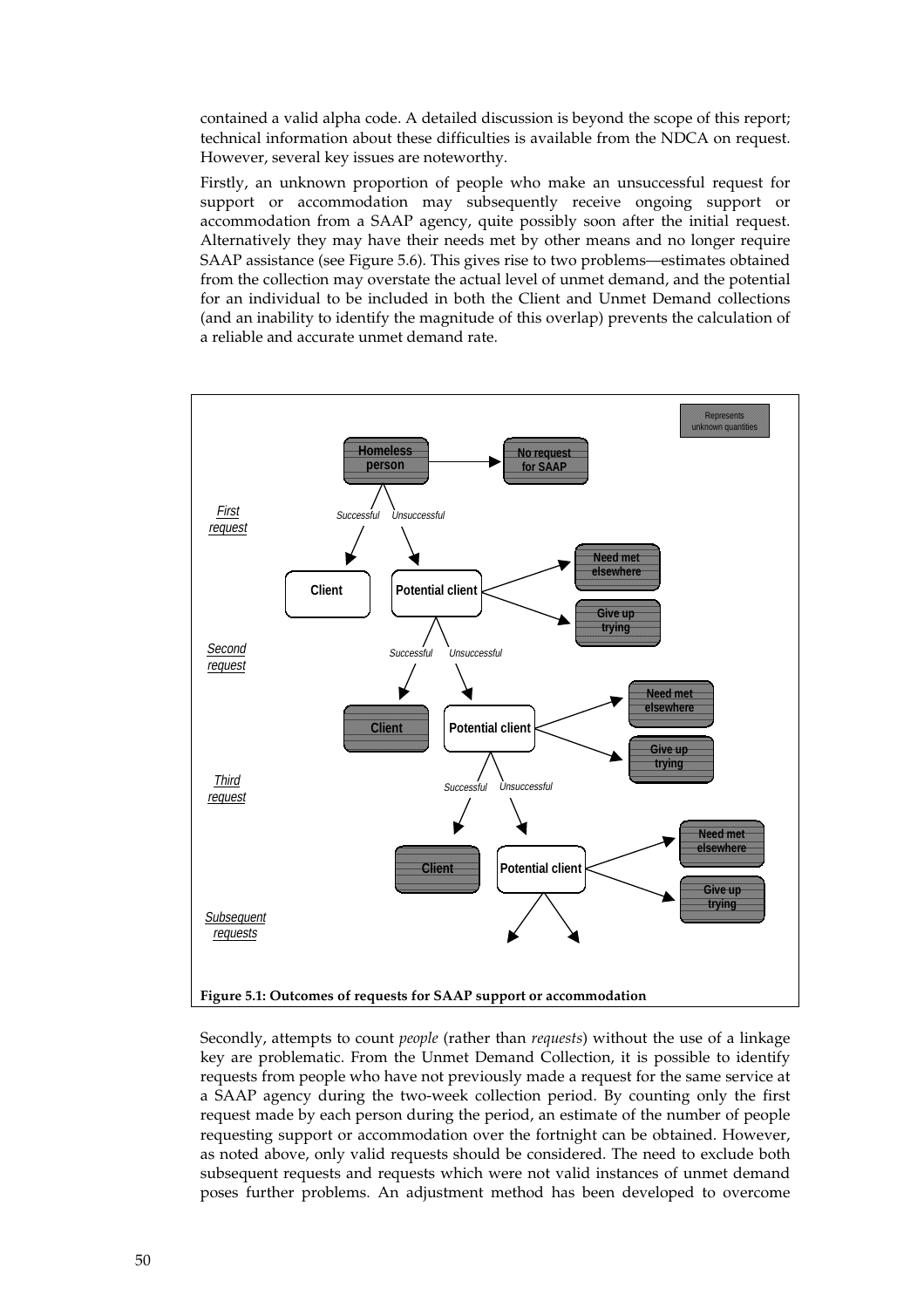these problems and estimates can be made of the number of individuals, at a State/Territory or national level, whose valid requests were not met during the twoweek period. However, it should be noted that the resulting figures will overestimate the number of people involved to the extent that people make requests for different services on different approaches to SAAP agencies within the collection period. No reliable adjustment method has been identified as yet to enable disaggregation by individual or agency characteristics.

Finally, pro-rating the number of potential clients from the two-week collection period to a full year is invalid. A potential client who makes an unsuccessful request for support may also request support or accommodation outside of this two-week period—either for the same need or a different need. A simple extrapolation to obtain the number of clients in a year would result in an inflated estimate to the extent that multiple requests are made—for example, an individual making a request each fortnight would be counted as 26 individuals if the two-week estimate were multiplied by 26 to give an annual estimate. The extent of this inflation depends on the length of the collection period—the shorter the collection period, the stronger the upward bias in the estimates of potential clients. Therefore, it is not possible to estimate the number of potential clients in a given year based on data from the twoweek Unmet Demand Collection.

As a result, it is currently only possible to estimate the number of people in the Northern Territory who could not be supported or accommodated by SAAP agencies in the two-week collection period—during 12–25 November 1998, an estimated 90 potential clients (those who make an 'appropriate' request for support or accommodation but are not provided with the requested assistance) were unable to be supported by SAAP agencies at the time they made their request for assistance.<sup>4</sup>

The methodological issues discussed above will need to be addressed for the development of a suitable methodology to estimate reliably the number of potential clients unable to be assisted under the program. Solutions to some of these methodological issues may require changes to the collection instrument but it is hoped that more comprehensive use of the linkage key (alpha code) in the future will enable the compilation of a more complete picture of unmet demand for SAAP services. In the mean time, only limited information can be obtained from the collection about potential clients and this is reported below.

The Unmet Demand Collection contains information about the characteristics of people who made an unmet request for support and accommodation. This information is analysed for those whose first request during the collection period was made at an appropriate agency and who did not refuse an offer of SAAP support or accommodation.

The majority of potential clients sought crisis or short-term accommodation (80%) (Table 5.37). A further 19% sought medium- to long-term accommodation and 2% requested support without accommodation. There were an equal number of male and female potential clients who were unable to be supported (Table 5.39). Overall, the reason most frequently recorded by agencies for not meeting requests for assistance was that insufficient accommodation was available (78% of all unmet requests) (Table 5.42). Insufficient staff, facilities for cultural needs not available, and facilities for disability needs not available were each recorded as the main reason for nonassistance in 2% of cases.

Analysis of the reasons why potential clients could not be supported is limited here to the first 'appropriate' request (that is, requests that were made at agencies with the

 $\overline{a}$ 

51

<sup>4</sup> Refer to Appendix 1 for the methodology used to derive this figure. This method of estimating potential clients is a departure from Series 2 reports and readers should note that figures reported here are not comparable with those reported in previous reports. The comparable number of potential clients recorded during the 1997 Unmet Demand Collection was 50.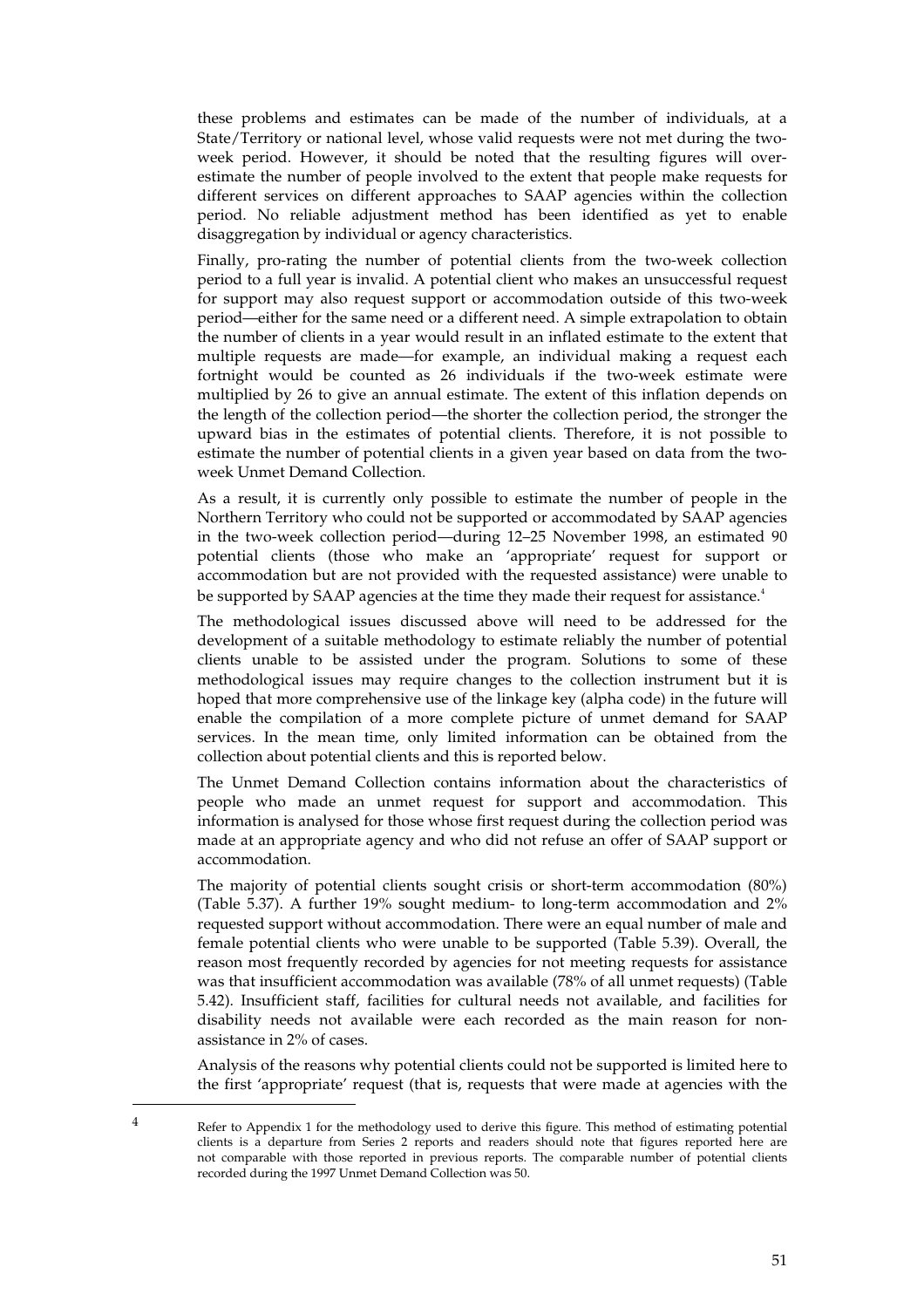relevant target group and service model, excluding those in which individuals refused an offer of assistance) made by each individual.

# **5.3 One-off assistance**

In addition to ongoing support, SAAP agencies also provide one-off assistance to homeless people, including those who do not become clients at the time they request support or accommodation. One-off assistance includes the provision of a meal, a shower, transport, clothing, information and the like. A distinction is made in the National Data Collection between such one-off assistance, which takes less than one hour of a worker's time, and support, which requires a greater time commitment and which is normally provided as part of an ongoing support relationship. Recipients of one-off assistance are referred to as *casual clients* (see Glossary) under the National Data Collection.

# **5.3.1 Unmet Demand Collection**

During the two-week Unmet Demand Collection held 12–25 November 1998, SAAP workers recorded details of one-off assistance given to people who requested support or accommodation but who were not provided with these services. It is important to note that people who do not receive the requested support or accommodation often receive some level of one-off assistance.

It is important to note that people who do not receive the requested support or accommodation often receive some level of one-off assistance. It is estimated that over 8,900 instances of one-off assistance were provided to people making unsuccessful requests for ongoing support or accommodation in 1998–99 (Table 5.52). This one-off assistance was primarily in the form of information (58%) and emotional support (39%). In a small proportion of cases (5%) recorded during the Unmet Demand Collection period, the people seeking support or accommodation received no assistance at all.

## **5.3.2 Casual Client Collection**

The Casual Client Collection was held between 20 May and 2 June 1999 to obtain information about the provision of one-off assistance to people. It should be noted that the methodology for the Casual Client Collection differed from that of the Unmet Demand Collection—the former obtained information about services provided to each family group whereas the latter collected information about services provided to each adult. As a result, estimates derived from the Casual Client Collection may understate the actual level of service provision.

During that fortnight, agencies reported providing one-off assistance to 215 casual client contacts, which, if weighted to estimate a yearly figure, would equate to 5,600 contacts. It is estimated from this that over 11,700 instances of one-off assistance were provided during 1998–99 to casual clients.

Information was the most common form of one-off assistance provided—in 58% of cases. Financial/material aid (41%) and emotional support (39%) were other frequently provided forms of one-off assistance. Patterns in the provision of one-off assistance differed across regions and variations were also evident according to agencies' target group and service delivery model (Tables 5.64–5.66).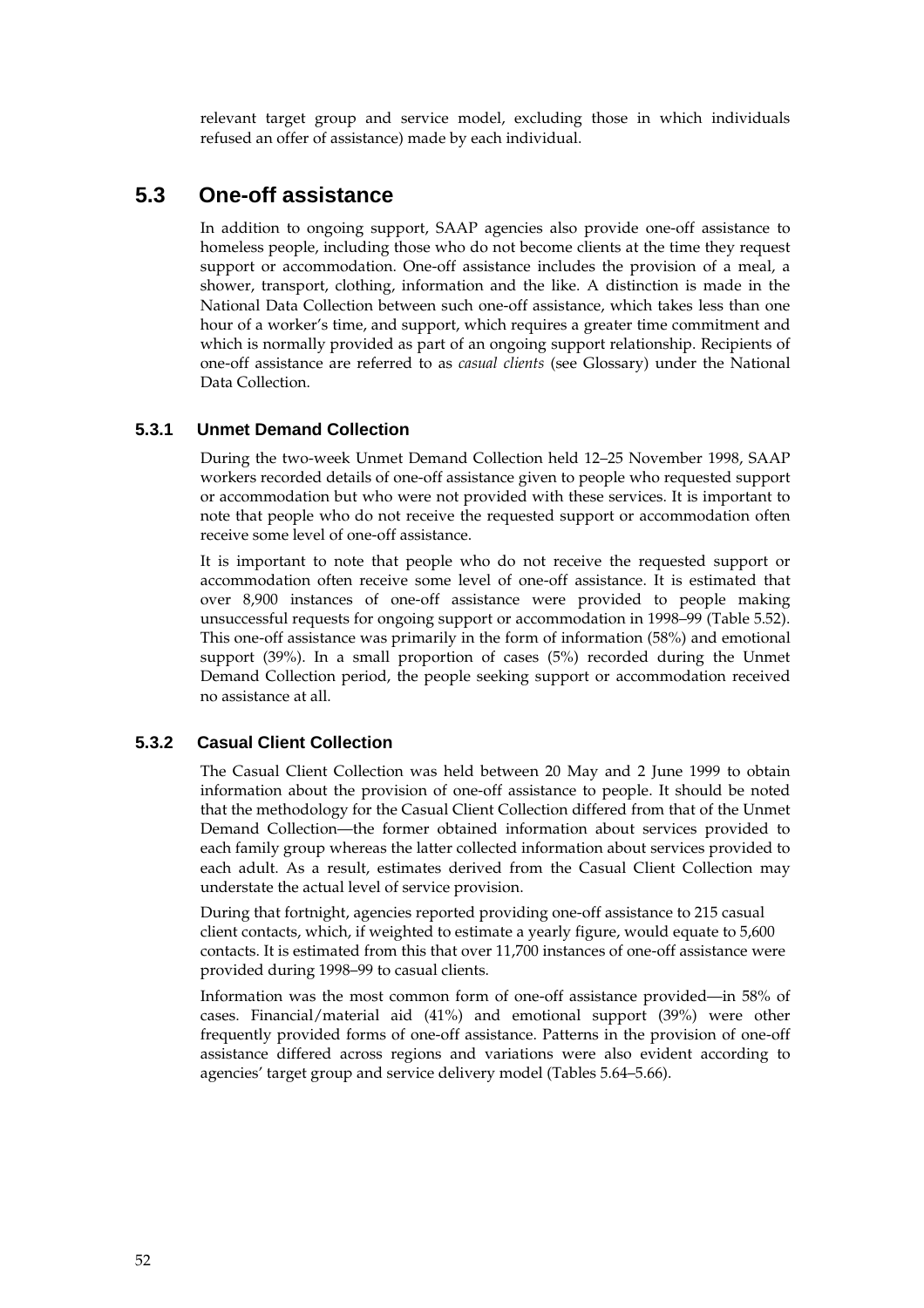# **5.4 Key charts**



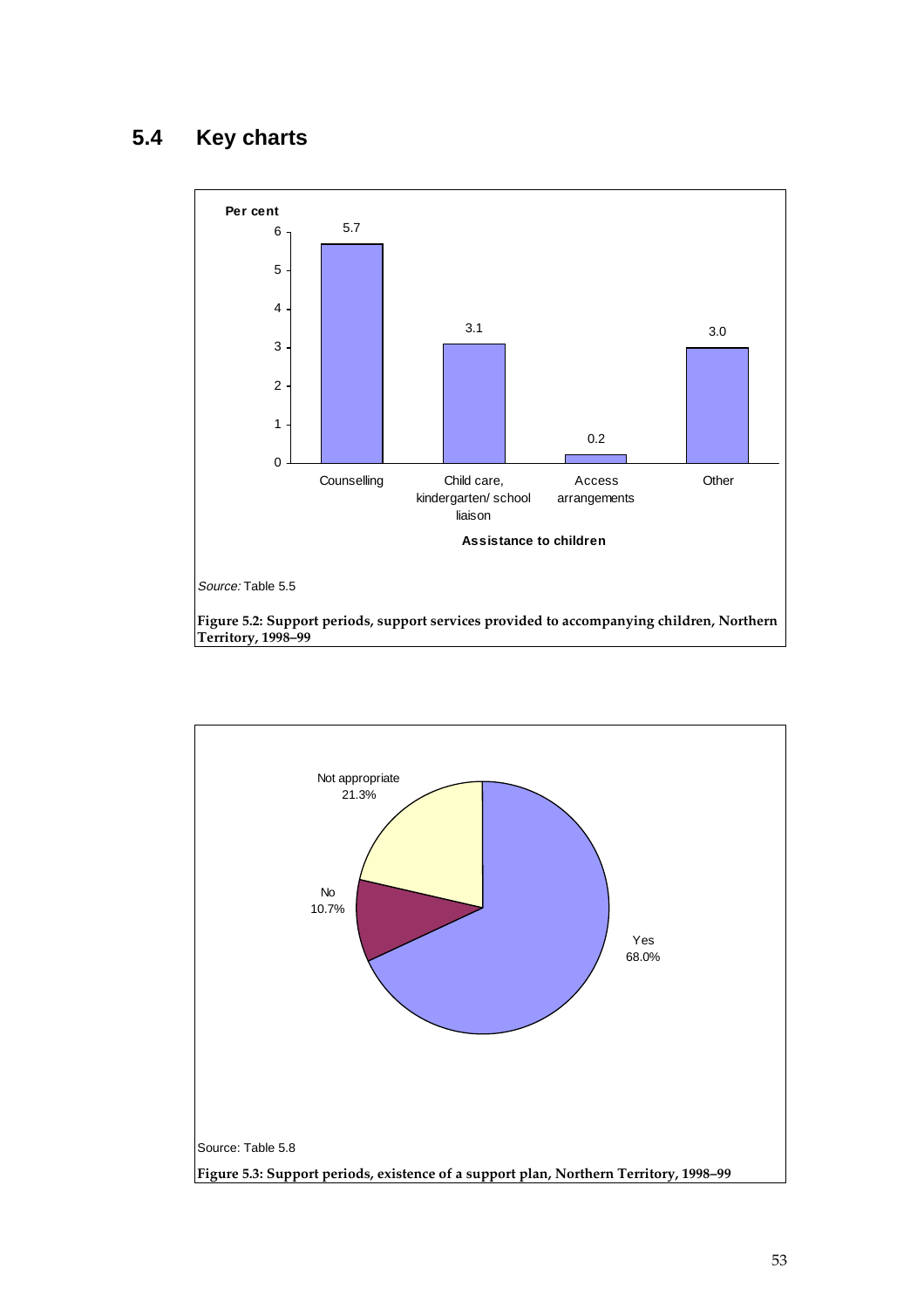

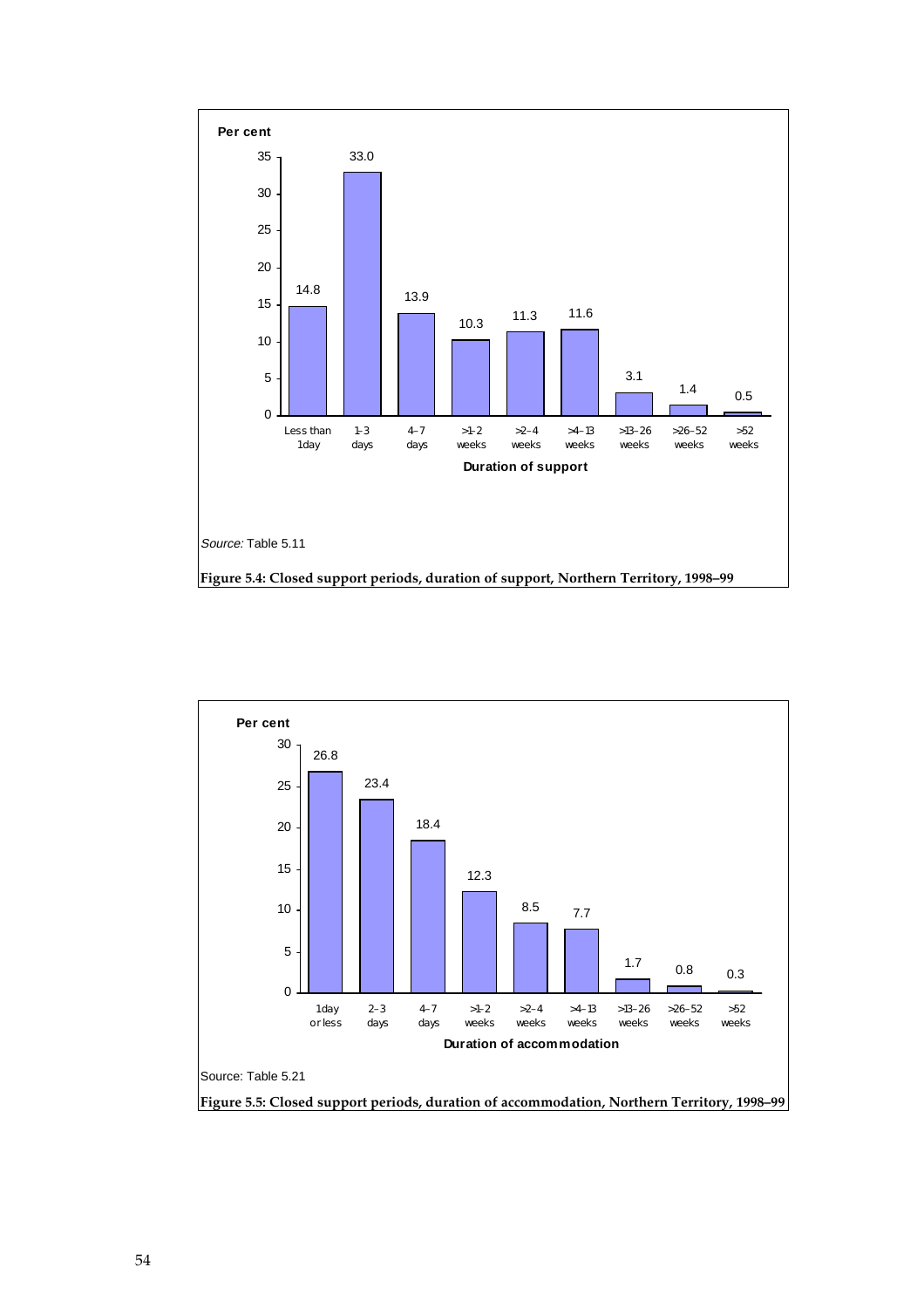

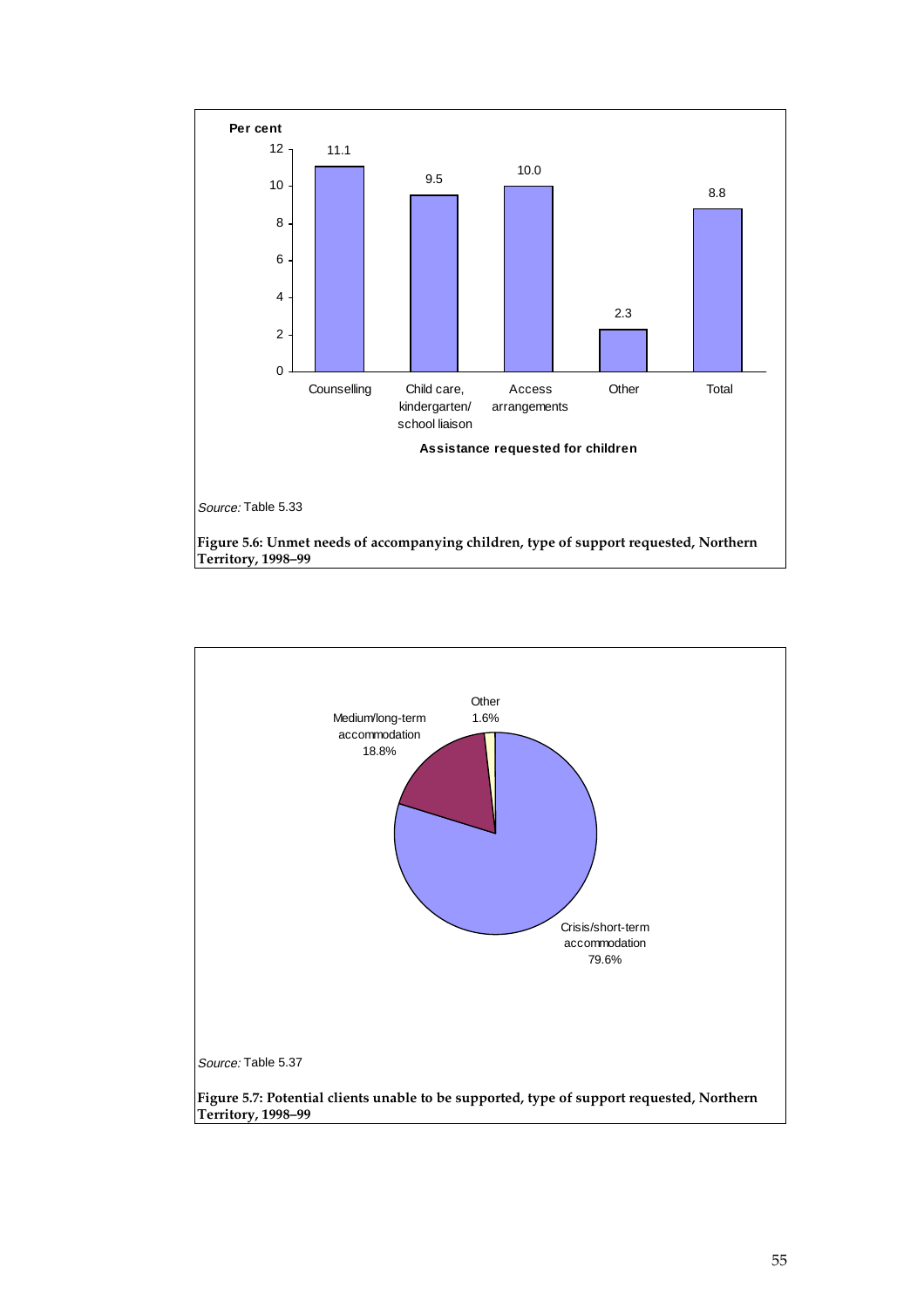

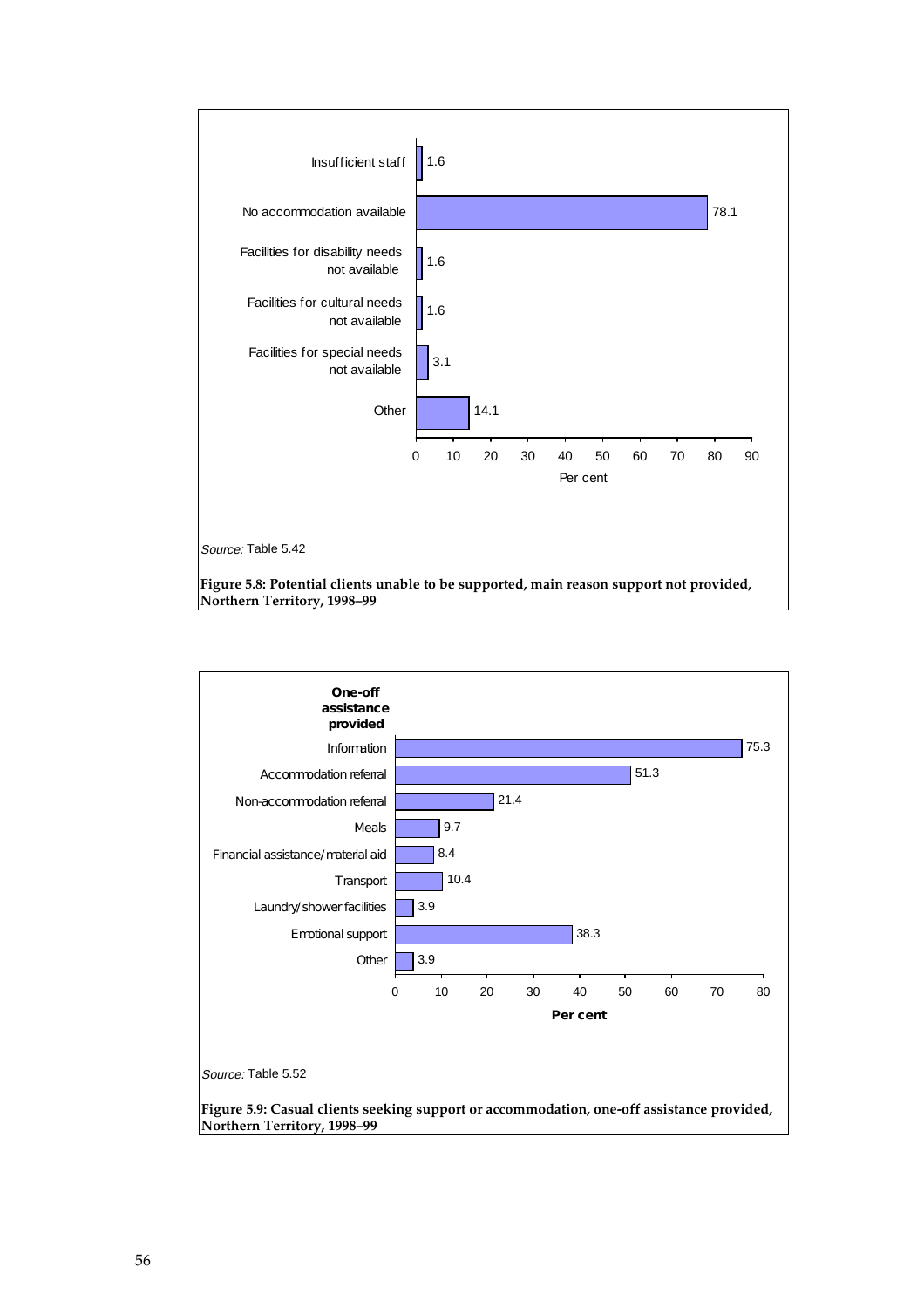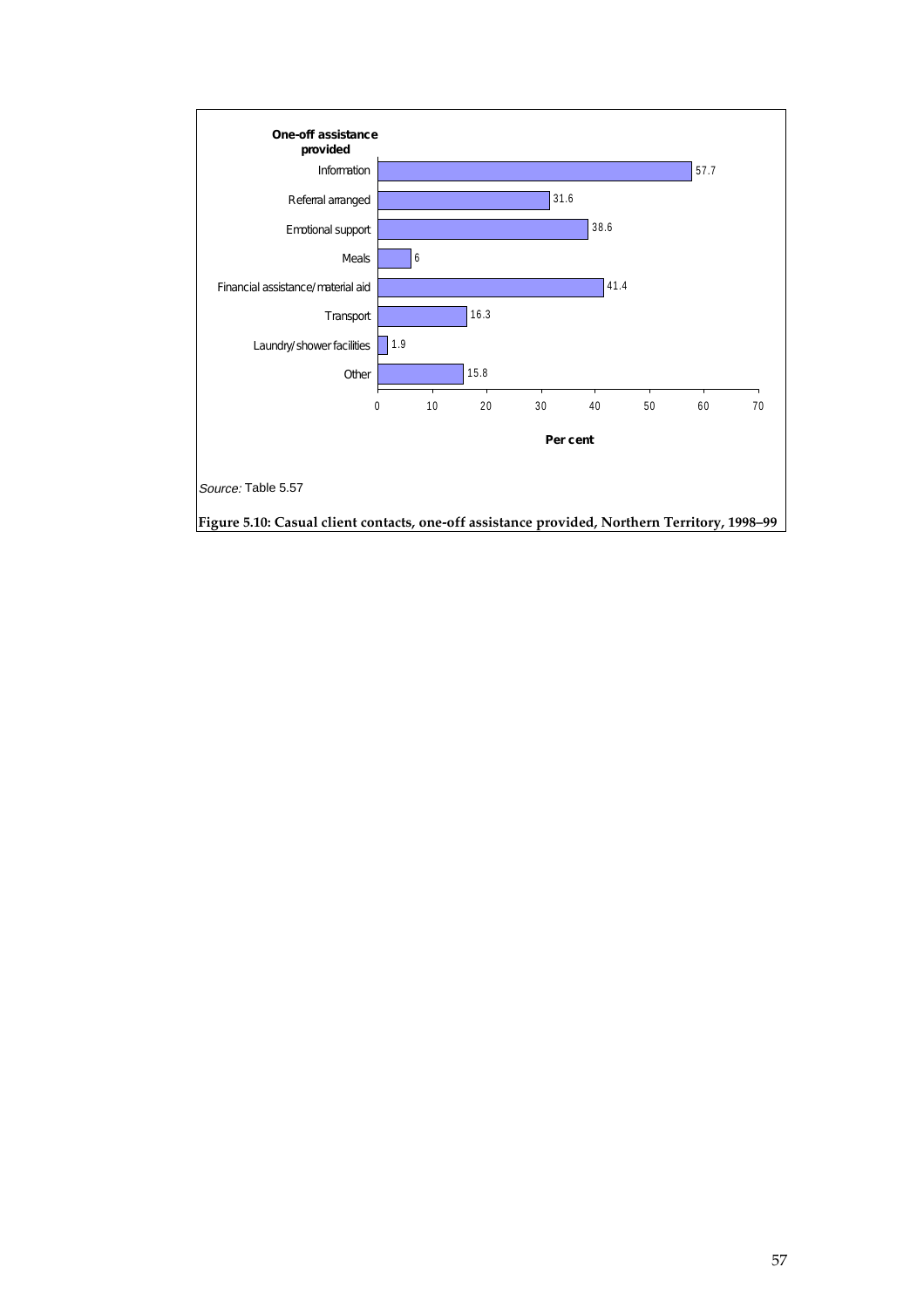# **5.5 Detailed tables**

# **5.5.1 Support provided to clients**

**Table 5.1: Support periods, support services provided to client by region, Northern Territory, 1998-99 (%)**

| <b>Support services provided</b>                             | <b>South</b> | <b>North</b> | NT    |
|--------------------------------------------------------------|--------------|--------------|-------|
| Housing/accommodation                                        |              |              |       |
| SAAP/CAP accommodation                                       | 53.4         | 82.1         | 72.6  |
| Assistance to obtain short-term<br>accommodation             | 9.4          | 8.7          | 9.0   |
| Assistance to obtain independent housing                     | 9.7          | 10.4         | 10.2  |
| Subtotal                                                     | 58.2         | 86.7         | 77.1  |
| Financial/employment                                         |              |              |       |
| Assistance to obtain government<br>benefit/pension/allowance | 9.5          | 5.7          | 7.0   |
| Employment/training assistance                               | 7.3          | 1.5          | 3.4   |
| Financial assistance/material aid                            | 28.5         | 50.0         | 42.8  |
| Financial counselling                                        | 16.0         | 7.3          | 10.2  |
| Subtotal                                                     | 43.2         | 53.2         | 49.9  |
| Counselling                                                  |              |              |       |
| Incest/sexual abuse counselling                              | 1.3          | 3.8          | 3.0   |
| Domestic violence counselling                                | 10.0         | 5.3          | 6.8   |
| Family/relationship counselling and support                  | 17.8         | 8.5          | 11.6  |
| Emotional support/Other counselling                          | 62.8         | 44.3         | 50.4  |
| Subtotal                                                     | 63.1         | 47.3         | 52.7  |
| General support/advocacy                                     |              |              |       |
| Living skills/personal development                           | 46.2         | 9.1          | 21.4  |
| Assistance with legal issues/court support                   | 15.3         | 7.8          | 10.3  |
| Advice/information                                           | 77.4         | 71.7         | 73.6  |
| Retrieval/storage/removal of personal<br>belongings          | 12.9         | 34.5         | 27.4  |
| Advocacy/liaison on behalf of client                         | 38.1         | 30.5         | 33.1  |
| Subtotal                                                     | 82.5         | 75.9         | 78.1  |
| <b>Specialist services</b>                                   |              |              |       |
| Psychological services                                       | 1.4          | 1.5          | 1.5   |
| Psychiatric services                                         | 0.3          | 0.4          | 0.4   |
| Pregnancy support                                            | 1.9          | 1.2          | 1.4   |
| Family planning support                                      | 2.1          | 0.6          | 1.1   |
| Drug/alcohol support/rehabilitation                          | 7.0          | 4.5          | 5.3   |
| Physical disability services                                 | 0.4          | 0.2          | 0.3   |
| Intellectual disability services                             | 0.2          | 0.1          | 0.1   |
| Culturally appropriate support                               | 54.8         | 34.9         | 41.5  |
| Interpreter services                                         | 0.4          | 0.6          | 0.5   |
| Health/medical services                                      | 24.3         | 6.7          | 12.5  |
| Subtotal                                                     | 60.7         | 43.2         | 49.2  |
| <b>Other support</b>                                         |              |              |       |
| Meals                                                        | 58.3         | 71.8         | 67.3  |
| Laundry/shower facilities                                    | 53.5         | 70.0         | 64.6  |
| Recreation                                                   | 50.9         | 49.9         | 50.2  |
| Transport                                                    | 59.1         | 35.7         | 43.4  |
| <b>Brokerage services</b>                                    | 0.4          | 0.9          | 0.7   |
| Other                                                        | 4.1          | 0.9          | 2.0   |
| Subtotal                                                     | 68.1         | 83.9         | 78.6  |
| <b>Total number</b>                                          | 1,900        | 3,700        | 5,600 |

**Notes** 

1. Number excluded due to errors (unweighted): 0<br>2. Number excluded due to omissions (unweighted<br>3. Percentages are based on valid values only.

2. Number excluded due to omissions (unweighted): 0

3. Percentages are based on valid values only.

4. Clients were able to receive multiple services so percentages do not total 100.

5. Components may not add to totals due to rounding.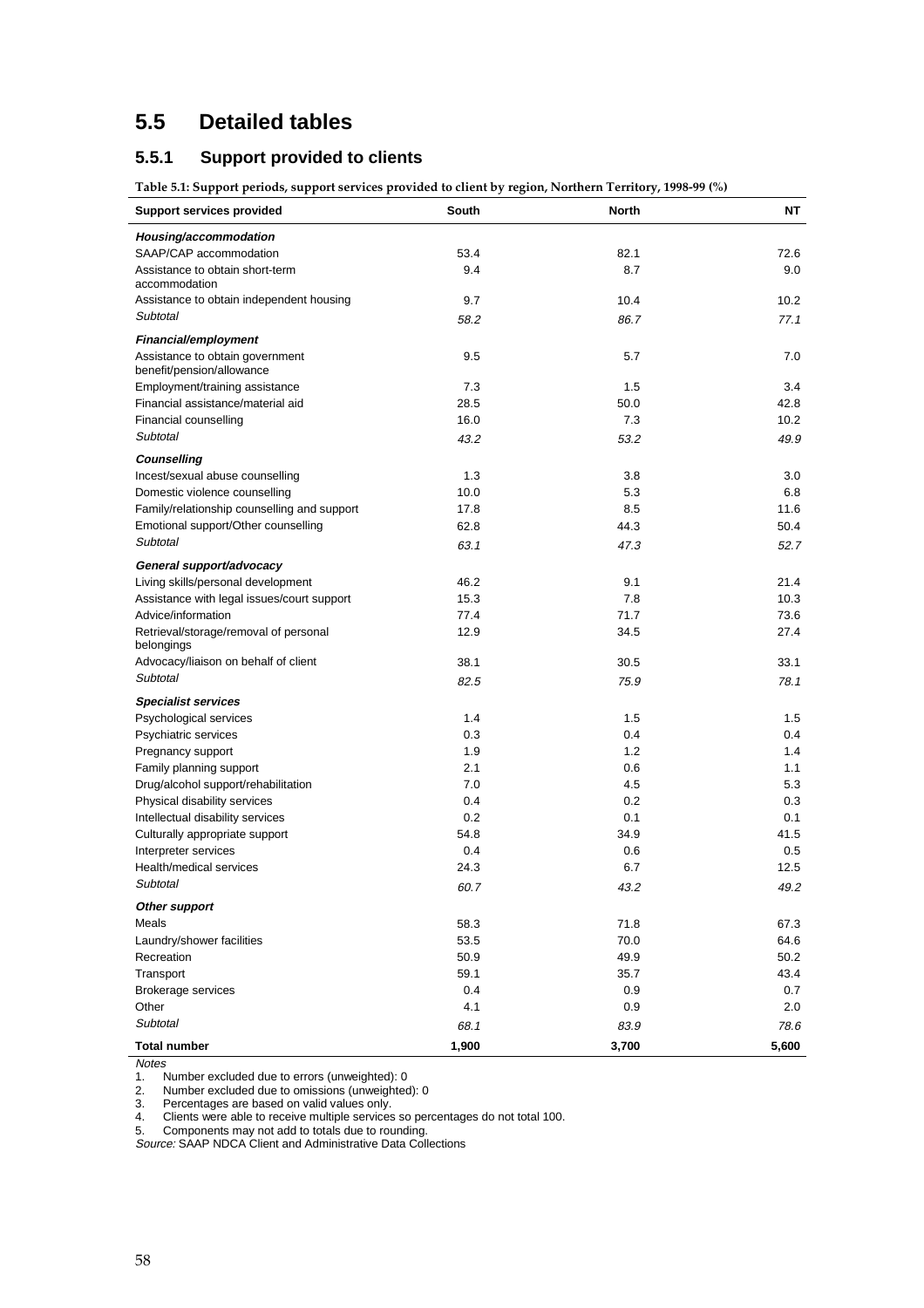**Table 5.2: Support periods, support services provided to client by service delivery model, Northern Territory, 1998–99 (%)**

| <b>Support services provided</b>                             | Crisis/<br>short-term<br>accommodation | Medium/<br>long-term<br>accommodation | Day support/<br>outreach<br>support | Multiple/<br>agency<br>support | <b>Total</b> |
|--------------------------------------------------------------|----------------------------------------|---------------------------------------|-------------------------------------|--------------------------------|--------------|
|                                                              |                                        |                                       |                                     |                                |              |
| Housing/accommodation                                        | 91.3                                   | 26.8                                  |                                     |                                |              |
| SAAP/CAP accommodation<br>Assistance to obtain short-term    | 7.9                                    | 11.8                                  | 13.0<br>12.6                        | 93.4<br>7.4                    | 72.6<br>9.0  |
| accommodation                                                |                                        |                                       |                                     |                                |              |
| Assistance to obtain independent<br>housing                  | 5.6                                    | 19.6                                  | 16.0                                | 10.9                           | 10.2         |
| <b>Subtotal</b>                                              | 90.0                                   | 44.1                                  | 28.9                                | 95.6                           | 77.1         |
| Financial/employment                                         |                                        |                                       |                                     |                                |              |
| Assistance to obtain government<br>benefit/pension/allowance | 5.1                                    | 15.8                                  | 7.1                                 | 3.9                            | 7.0          |
| Employment/training assistance                               | 2.7                                    | 6.6                                   | 7.1                                 | 0.6                            | 3.4          |
| Financial assistance/material aid                            | 38.7                                   | 31.1                                  | 39.1                                | 66.5                           | 42.8         |
| Financial counselling                                        | 3.3                                    | 31.5                                  | 22.5                                | 3.0                            | 10.2         |
| Subtotal                                                     | 41.2                                   | 53.7                                  | 51.0                                | 69.5                           | 49.9         |
| <b>Counselling</b>                                           |                                        |                                       |                                     |                                |              |
| Incest/sexual abuse counselling                              | 0.4                                    | 2.3                                   | 24.0                                | 0.5                            | 3.0          |
| Domestic violence counselling                                | 7.7                                    | 10.0                                  | 4.8                                 | 2.6                            | 6.8          |
| Family/relationship counselling and<br>support               | 8.8                                    | 28.7                                  | 15.8                                | 1.0                            | 11.6         |
| Emotional support/Other counselling                          | 44.8                                   | 67.7                                  | 48.3                                | 50.3                           | 50.4         |
| Subtotal                                                     | 45.6                                   | 71.4                                  | 61.9                                | 50.4                           | 52.7         |
| General support/advocacy                                     |                                        |                                       |                                     |                                |              |
| Living skills/personal development                           | 20.5                                   | 43.0                                  | 22.7                                | 3.2                            | 21.4         |
| Assistance with legal issues/court<br>support                | 10.6                                   | 10.7                                  | 9.0                                 | 9.7                            | 10.3         |
| Advice/information                                           | 64.5                                   | 82.8                                  | 63.2                                | 94.7                           | 73.6         |
| Retrieval/storage/removal of personal<br>belongings          | 18.0                                   | 12.6                                  | 3.2                                 | 77.8                           | 27.4         |
| Advocacy/liaison on behalf of client                         | 29.0                                   | 60.8                                  | 35.1                                | 17.2                           | 33.1         |
| Subtotal                                                     | 69.7                                   | 87.7                                  | 70.2                                | 96.4                           | 78.1         |
| <b>Specialist services</b>                                   |                                        |                                       |                                     |                                |              |
| Psychological services                                       | 0.2                                    | 5.2                                   | 3.6                                 | 0.3                            | 1.5          |
| Psychiatric services                                         | 0.2                                    | 1.0                                   | 0.6                                 | 0.1                            | 0.4          |
| Pregnancy support                                            | 0.9                                    | 3.4                                   | 1.9                                 | 0.6                            | 1.4          |
| Family planning support                                      | 1.3                                    | 1.9                                   | 0.6                                 | 0.1                            | 1.1          |
| Drug/alcohol support/rehabilitation                          | 4.2                                    | 6.7                                   | 1.0                                 | 9.3                            | 5.3          |
| Physical disability services                                 | 0.2                                    | 0.5                                   | 0.6                                 | 0.1                            | 0.3          |
| Intellectual disability services                             | 0.1                                    | 0.2                                   | 0.0                                 | 0.1                            | 0.1          |
| Culturally appropriate support<br>Interpreter services       | 46.5<br>0.4                            | 20.1<br>0.6                           | 21.9                                | 57.4<br>1.0                    | 41.5         |
| Health/medical services                                      | 17.1                                   | 11.9                                  | 0.2<br>4.6                          | 4.7                            | 0.5<br>12.5  |
| Subtotal                                                     |                                        |                                       |                                     |                                |              |
|                                                              | 51.5                                   | 37.0                                  | 25.5                                | 65.6                           | 49.2         |
| Other support                                                |                                        |                                       |                                     |                                |              |
| Meals                                                        | 91.8                                   | 20.2                                  | 4.0                                 | 75.8                           | 67.3         |
| Laundry/shower facilities<br>Recreation                      | 86.8<br>59.0                           | 13.4<br>20.6                          | 3.2<br>1.5                          | 81.8<br>77.6                   | 64.6<br>50.2 |
| Transport                                                    | 57.7                                   | 39.3                                  | 12.6                                | 23.8                           | 43.4         |
| <b>Brokerage services</b>                                    | 0.3                                    | 2.3                                   | 0.0                                 | 0.7                            | 0.7          |
| Other                                                        | $1.2$                                  | 5.7                                   | 0.4                                 | 1.3                            | 2.0          |
| Subtotal                                                     | 94.5                                   | 47.2                                  | 15.4                                | 94.8                           | 78.6         |
| <b>Total number</b>                                          | 3,000                                  | 1,000                                 | 550                                 | 1,100                          | 5,600        |

Notes

1. Number excluded due to errors (weighted): 0

2. Number excluded due to omissions (weighted): 0

3. Percentages are based on valid values only.

4. Clients were able to receive multiple services so percentages do not total 100.

5. Components may not add to totals due to rounding.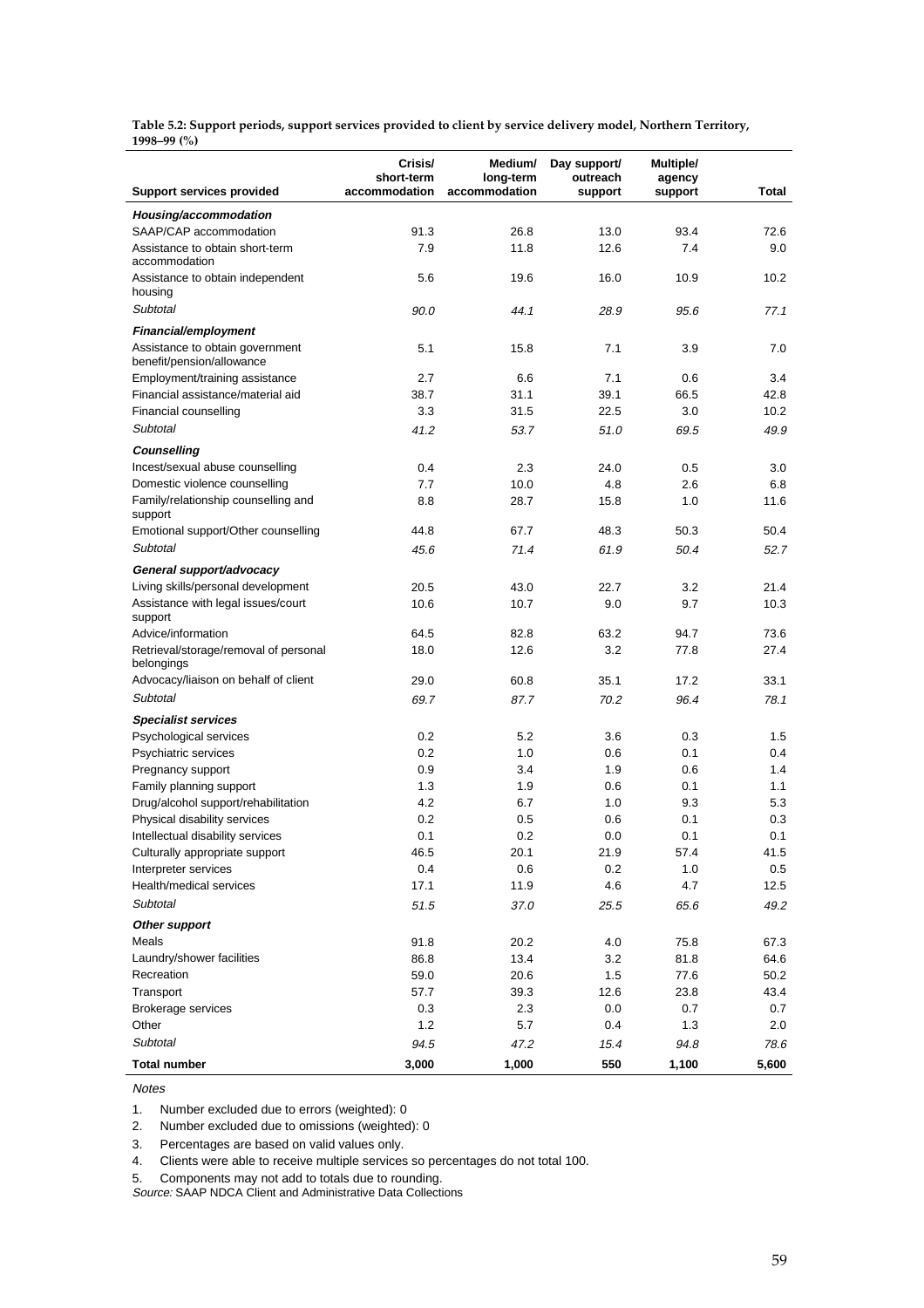**Table 5.3: Support periods, support services provided to client by primary target group, Northern Territory, 1998-99 (%)**

| Housing/accommodation<br>SAAP/CAP accommodation<br>94.4<br>26.1<br>99.7<br>66.3<br>72.6<br>Assistance to obtain short-term<br>5.6<br>8.1<br>6.4<br>9.0<br>15.0<br>accommodation<br>Assistance to obtain independent<br>15.6<br>0.8<br>10.5<br>15.4<br>10.2<br>housing<br>Subtotal<br>99.5<br>92.8<br>38.3<br>75.5<br>77.1<br>Financial/employment<br>Assistance to obtain government<br>12.9<br>0.9<br>6.8<br>7.6<br>7.0<br>benefit/pension/allowance<br>Employment/training assistance<br>10.1<br>1.0<br>0.7<br>1.4<br>3.4<br>Financial assistance/material aid<br>57.9<br>34.3<br>46.2<br>25.7<br>42.8<br>Financial counselling<br>17.2<br>24.3<br>1.4<br>1.1<br>10.2<br>Subtotal<br>54.8<br>47.1<br>49.9<br>57.7<br>33.1<br><b>Counselling</b><br>Incest/sexual abuse counselling<br>0.1<br>12.4<br>2.5<br>0.4<br>3.0<br>Domestic violence counselling<br>9.8<br>9.3<br>0.1<br>8.3<br>6.8<br>20.9<br>Family/relationship counselling and<br>23.7<br>1.5<br>4.0<br>11.6<br>support<br>28.1<br>Emotional support/Other counselling<br>59.5<br>66.3<br>44.0<br>50.4<br>Subtotal<br>65.5<br>62.7<br>28.2<br>52.2<br>52.7<br>General support/advocacy<br>Living skills/personal development<br>45.8<br>5.9<br>18.1<br>13.3<br>21.4<br>1.0<br>5.8<br>Assistance with legal issues/court<br>12.8<br>19.2<br>10.3<br>support<br>Advice/information<br>76.7<br>69.7<br>86.1<br>54.2<br>73.6<br>Retrieval/storage/removal of personal<br>13.2<br>64.4<br>17.8<br>8.7<br>27.4<br>belongings<br>Advocacy/liaison on behalf of client<br>46.0<br>2.9<br>47.1<br>35.8<br>33.1<br>Subtotal<br>82.9<br>73.7<br>88.6<br>59.7<br>78.1<br><b>Specialist services</b><br>Psychological services<br>1.8<br>0.2<br>0.3<br>4.7<br>1.5<br>Psychiatric services<br>0.3<br>0.7<br>0.3<br>0.0<br>0.4<br>3.0<br>0.0<br>1.6<br>0.7<br>1.4<br>Pregnancy support<br>Family planning support<br>2.8<br>0.0<br>1.2<br>0.1<br>1.1<br>7.2<br>Drug/alcohol support/rehabilitation<br>5.9<br>3.0<br>5.4<br>5.3<br>Physical disability services<br>0.2<br>0.5<br>0.3<br>0.1<br>0.3<br>0.1<br>0.1<br>0.2<br>0.0<br>0.1<br>Intellectual disability services<br>Culturally appropriate support<br>42.1<br>41.8<br>57.2<br>14.3<br>41.5<br>$1.0$<br>Interpreter services<br>0.3<br>0.3<br>0.5<br>0.5<br>Health/medical services<br>25.0<br>11.4<br>6.6<br>2.8<br>12.5<br>Subtotal<br>48.5<br>64.3<br>48.4<br>25.4<br>49.2<br>Other support<br>Meals<br>30.3<br>98.1<br>86.0<br>46.2<br>67.3<br>Laundry/shower facilities<br>86.0<br>21.0<br>99.0<br>43.3<br>64.6<br>Recreation<br>28.5<br>88.0<br>58.8<br>12.0<br>50.2<br>Transport<br>43.1<br>11.3<br>78.7<br>34.2<br>43.4<br><b>Brokerage services</b><br>0.9<br>0.3<br>0.7<br>1.2<br>0.7<br>Other<br>4.5<br>0.1<br>1.4<br>1.8<br>2.0<br>Subtotal<br>51.4<br>99.3<br>92.4<br>65.1<br>78.6 | Support services provided | Young<br>people | Single<br>men<br>only | Women<br>escaping DV | Cross target/ multiple/<br>general/ families/ single<br>women only | Total |
|------------------------------------------------------------------------------------------------------------------------------------------------------------------------------------------------------------------------------------------------------------------------------------------------------------------------------------------------------------------------------------------------------------------------------------------------------------------------------------------------------------------------------------------------------------------------------------------------------------------------------------------------------------------------------------------------------------------------------------------------------------------------------------------------------------------------------------------------------------------------------------------------------------------------------------------------------------------------------------------------------------------------------------------------------------------------------------------------------------------------------------------------------------------------------------------------------------------------------------------------------------------------------------------------------------------------------------------------------------------------------------------------------------------------------------------------------------------------------------------------------------------------------------------------------------------------------------------------------------------------------------------------------------------------------------------------------------------------------------------------------------------------------------------------------------------------------------------------------------------------------------------------------------------------------------------------------------------------------------------------------------------------------------------------------------------------------------------------------------------------------------------------------------------------------------------------------------------------------------------------------------------------------------------------------------------------------------------------------------------------------------------------------------------------------------------------------------------------------------------------------------------------------------------------------------------------------------------------------------------------------------------------------------------------------------------------------------------------------------------------------------------------------------------------------|---------------------------|-----------------|-----------------------|----------------------|--------------------------------------------------------------------|-------|
|                                                                                                                                                                                                                                                                                                                                                                                                                                                                                                                                                                                                                                                                                                                                                                                                                                                                                                                                                                                                                                                                                                                                                                                                                                                                                                                                                                                                                                                                                                                                                                                                                                                                                                                                                                                                                                                                                                                                                                                                                                                                                                                                                                                                                                                                                                                                                                                                                                                                                                                                                                                                                                                                                                                                                                                                      |                           |                 |                       |                      |                                                                    |       |
|                                                                                                                                                                                                                                                                                                                                                                                                                                                                                                                                                                                                                                                                                                                                                                                                                                                                                                                                                                                                                                                                                                                                                                                                                                                                                                                                                                                                                                                                                                                                                                                                                                                                                                                                                                                                                                                                                                                                                                                                                                                                                                                                                                                                                                                                                                                                                                                                                                                                                                                                                                                                                                                                                                                                                                                                      |                           |                 |                       |                      |                                                                    |       |
|                                                                                                                                                                                                                                                                                                                                                                                                                                                                                                                                                                                                                                                                                                                                                                                                                                                                                                                                                                                                                                                                                                                                                                                                                                                                                                                                                                                                                                                                                                                                                                                                                                                                                                                                                                                                                                                                                                                                                                                                                                                                                                                                                                                                                                                                                                                                                                                                                                                                                                                                                                                                                                                                                                                                                                                                      |                           |                 |                       |                      |                                                                    |       |
|                                                                                                                                                                                                                                                                                                                                                                                                                                                                                                                                                                                                                                                                                                                                                                                                                                                                                                                                                                                                                                                                                                                                                                                                                                                                                                                                                                                                                                                                                                                                                                                                                                                                                                                                                                                                                                                                                                                                                                                                                                                                                                                                                                                                                                                                                                                                                                                                                                                                                                                                                                                                                                                                                                                                                                                                      |                           |                 |                       |                      |                                                                    |       |
|                                                                                                                                                                                                                                                                                                                                                                                                                                                                                                                                                                                                                                                                                                                                                                                                                                                                                                                                                                                                                                                                                                                                                                                                                                                                                                                                                                                                                                                                                                                                                                                                                                                                                                                                                                                                                                                                                                                                                                                                                                                                                                                                                                                                                                                                                                                                                                                                                                                                                                                                                                                                                                                                                                                                                                                                      |                           |                 |                       |                      |                                                                    |       |
|                                                                                                                                                                                                                                                                                                                                                                                                                                                                                                                                                                                                                                                                                                                                                                                                                                                                                                                                                                                                                                                                                                                                                                                                                                                                                                                                                                                                                                                                                                                                                                                                                                                                                                                                                                                                                                                                                                                                                                                                                                                                                                                                                                                                                                                                                                                                                                                                                                                                                                                                                                                                                                                                                                                                                                                                      |                           |                 |                       |                      |                                                                    |       |
|                                                                                                                                                                                                                                                                                                                                                                                                                                                                                                                                                                                                                                                                                                                                                                                                                                                                                                                                                                                                                                                                                                                                                                                                                                                                                                                                                                                                                                                                                                                                                                                                                                                                                                                                                                                                                                                                                                                                                                                                                                                                                                                                                                                                                                                                                                                                                                                                                                                                                                                                                                                                                                                                                                                                                                                                      |                           |                 |                       |                      |                                                                    |       |
|                                                                                                                                                                                                                                                                                                                                                                                                                                                                                                                                                                                                                                                                                                                                                                                                                                                                                                                                                                                                                                                                                                                                                                                                                                                                                                                                                                                                                                                                                                                                                                                                                                                                                                                                                                                                                                                                                                                                                                                                                                                                                                                                                                                                                                                                                                                                                                                                                                                                                                                                                                                                                                                                                                                                                                                                      |                           |                 |                       |                      |                                                                    |       |
|                                                                                                                                                                                                                                                                                                                                                                                                                                                                                                                                                                                                                                                                                                                                                                                                                                                                                                                                                                                                                                                                                                                                                                                                                                                                                                                                                                                                                                                                                                                                                                                                                                                                                                                                                                                                                                                                                                                                                                                                                                                                                                                                                                                                                                                                                                                                                                                                                                                                                                                                                                                                                                                                                                                                                                                                      |                           |                 |                       |                      |                                                                    |       |
|                                                                                                                                                                                                                                                                                                                                                                                                                                                                                                                                                                                                                                                                                                                                                                                                                                                                                                                                                                                                                                                                                                                                                                                                                                                                                                                                                                                                                                                                                                                                                                                                                                                                                                                                                                                                                                                                                                                                                                                                                                                                                                                                                                                                                                                                                                                                                                                                                                                                                                                                                                                                                                                                                                                                                                                                      |                           |                 |                       |                      |                                                                    |       |
|                                                                                                                                                                                                                                                                                                                                                                                                                                                                                                                                                                                                                                                                                                                                                                                                                                                                                                                                                                                                                                                                                                                                                                                                                                                                                                                                                                                                                                                                                                                                                                                                                                                                                                                                                                                                                                                                                                                                                                                                                                                                                                                                                                                                                                                                                                                                                                                                                                                                                                                                                                                                                                                                                                                                                                                                      |                           |                 |                       |                      |                                                                    |       |
|                                                                                                                                                                                                                                                                                                                                                                                                                                                                                                                                                                                                                                                                                                                                                                                                                                                                                                                                                                                                                                                                                                                                                                                                                                                                                                                                                                                                                                                                                                                                                                                                                                                                                                                                                                                                                                                                                                                                                                                                                                                                                                                                                                                                                                                                                                                                                                                                                                                                                                                                                                                                                                                                                                                                                                                                      |                           |                 |                       |                      |                                                                    |       |
|                                                                                                                                                                                                                                                                                                                                                                                                                                                                                                                                                                                                                                                                                                                                                                                                                                                                                                                                                                                                                                                                                                                                                                                                                                                                                                                                                                                                                                                                                                                                                                                                                                                                                                                                                                                                                                                                                                                                                                                                                                                                                                                                                                                                                                                                                                                                                                                                                                                                                                                                                                                                                                                                                                                                                                                                      |                           |                 |                       |                      |                                                                    |       |
|                                                                                                                                                                                                                                                                                                                                                                                                                                                                                                                                                                                                                                                                                                                                                                                                                                                                                                                                                                                                                                                                                                                                                                                                                                                                                                                                                                                                                                                                                                                                                                                                                                                                                                                                                                                                                                                                                                                                                                                                                                                                                                                                                                                                                                                                                                                                                                                                                                                                                                                                                                                                                                                                                                                                                                                                      |                           |                 |                       |                      |                                                                    |       |
|                                                                                                                                                                                                                                                                                                                                                                                                                                                                                                                                                                                                                                                                                                                                                                                                                                                                                                                                                                                                                                                                                                                                                                                                                                                                                                                                                                                                                                                                                                                                                                                                                                                                                                                                                                                                                                                                                                                                                                                                                                                                                                                                                                                                                                                                                                                                                                                                                                                                                                                                                                                                                                                                                                                                                                                                      |                           |                 |                       |                      |                                                                    |       |
|                                                                                                                                                                                                                                                                                                                                                                                                                                                                                                                                                                                                                                                                                                                                                                                                                                                                                                                                                                                                                                                                                                                                                                                                                                                                                                                                                                                                                                                                                                                                                                                                                                                                                                                                                                                                                                                                                                                                                                                                                                                                                                                                                                                                                                                                                                                                                                                                                                                                                                                                                                                                                                                                                                                                                                                                      |                           |                 |                       |                      |                                                                    |       |
|                                                                                                                                                                                                                                                                                                                                                                                                                                                                                                                                                                                                                                                                                                                                                                                                                                                                                                                                                                                                                                                                                                                                                                                                                                                                                                                                                                                                                                                                                                                                                                                                                                                                                                                                                                                                                                                                                                                                                                                                                                                                                                                                                                                                                                                                                                                                                                                                                                                                                                                                                                                                                                                                                                                                                                                                      |                           |                 |                       |                      |                                                                    |       |
|                                                                                                                                                                                                                                                                                                                                                                                                                                                                                                                                                                                                                                                                                                                                                                                                                                                                                                                                                                                                                                                                                                                                                                                                                                                                                                                                                                                                                                                                                                                                                                                                                                                                                                                                                                                                                                                                                                                                                                                                                                                                                                                                                                                                                                                                                                                                                                                                                                                                                                                                                                                                                                                                                                                                                                                                      |                           |                 |                       |                      |                                                                    |       |
|                                                                                                                                                                                                                                                                                                                                                                                                                                                                                                                                                                                                                                                                                                                                                                                                                                                                                                                                                                                                                                                                                                                                                                                                                                                                                                                                                                                                                                                                                                                                                                                                                                                                                                                                                                                                                                                                                                                                                                                                                                                                                                                                                                                                                                                                                                                                                                                                                                                                                                                                                                                                                                                                                                                                                                                                      |                           |                 |                       |                      |                                                                    |       |
|                                                                                                                                                                                                                                                                                                                                                                                                                                                                                                                                                                                                                                                                                                                                                                                                                                                                                                                                                                                                                                                                                                                                                                                                                                                                                                                                                                                                                                                                                                                                                                                                                                                                                                                                                                                                                                                                                                                                                                                                                                                                                                                                                                                                                                                                                                                                                                                                                                                                                                                                                                                                                                                                                                                                                                                                      |                           |                 |                       |                      |                                                                    |       |
|                                                                                                                                                                                                                                                                                                                                                                                                                                                                                                                                                                                                                                                                                                                                                                                                                                                                                                                                                                                                                                                                                                                                                                                                                                                                                                                                                                                                                                                                                                                                                                                                                                                                                                                                                                                                                                                                                                                                                                                                                                                                                                                                                                                                                                                                                                                                                                                                                                                                                                                                                                                                                                                                                                                                                                                                      |                           |                 |                       |                      |                                                                    |       |
|                                                                                                                                                                                                                                                                                                                                                                                                                                                                                                                                                                                                                                                                                                                                                                                                                                                                                                                                                                                                                                                                                                                                                                                                                                                                                                                                                                                                                                                                                                                                                                                                                                                                                                                                                                                                                                                                                                                                                                                                                                                                                                                                                                                                                                                                                                                                                                                                                                                                                                                                                                                                                                                                                                                                                                                                      |                           |                 |                       |                      |                                                                    |       |
|                                                                                                                                                                                                                                                                                                                                                                                                                                                                                                                                                                                                                                                                                                                                                                                                                                                                                                                                                                                                                                                                                                                                                                                                                                                                                                                                                                                                                                                                                                                                                                                                                                                                                                                                                                                                                                                                                                                                                                                                                                                                                                                                                                                                                                                                                                                                                                                                                                                                                                                                                                                                                                                                                                                                                                                                      |                           |                 |                       |                      |                                                                    |       |
|                                                                                                                                                                                                                                                                                                                                                                                                                                                                                                                                                                                                                                                                                                                                                                                                                                                                                                                                                                                                                                                                                                                                                                                                                                                                                                                                                                                                                                                                                                                                                                                                                                                                                                                                                                                                                                                                                                                                                                                                                                                                                                                                                                                                                                                                                                                                                                                                                                                                                                                                                                                                                                                                                                                                                                                                      |                           |                 |                       |                      |                                                                    |       |
|                                                                                                                                                                                                                                                                                                                                                                                                                                                                                                                                                                                                                                                                                                                                                                                                                                                                                                                                                                                                                                                                                                                                                                                                                                                                                                                                                                                                                                                                                                                                                                                                                                                                                                                                                                                                                                                                                                                                                                                                                                                                                                                                                                                                                                                                                                                                                                                                                                                                                                                                                                                                                                                                                                                                                                                                      |                           |                 |                       |                      |                                                                    |       |
|                                                                                                                                                                                                                                                                                                                                                                                                                                                                                                                                                                                                                                                                                                                                                                                                                                                                                                                                                                                                                                                                                                                                                                                                                                                                                                                                                                                                                                                                                                                                                                                                                                                                                                                                                                                                                                                                                                                                                                                                                                                                                                                                                                                                                                                                                                                                                                                                                                                                                                                                                                                                                                                                                                                                                                                                      |                           |                 |                       |                      |                                                                    |       |
|                                                                                                                                                                                                                                                                                                                                                                                                                                                                                                                                                                                                                                                                                                                                                                                                                                                                                                                                                                                                                                                                                                                                                                                                                                                                                                                                                                                                                                                                                                                                                                                                                                                                                                                                                                                                                                                                                                                                                                                                                                                                                                                                                                                                                                                                                                                                                                                                                                                                                                                                                                                                                                                                                                                                                                                                      |                           |                 |                       |                      |                                                                    |       |
|                                                                                                                                                                                                                                                                                                                                                                                                                                                                                                                                                                                                                                                                                                                                                                                                                                                                                                                                                                                                                                                                                                                                                                                                                                                                                                                                                                                                                                                                                                                                                                                                                                                                                                                                                                                                                                                                                                                                                                                                                                                                                                                                                                                                                                                                                                                                                                                                                                                                                                                                                                                                                                                                                                                                                                                                      |                           |                 |                       |                      |                                                                    |       |
|                                                                                                                                                                                                                                                                                                                                                                                                                                                                                                                                                                                                                                                                                                                                                                                                                                                                                                                                                                                                                                                                                                                                                                                                                                                                                                                                                                                                                                                                                                                                                                                                                                                                                                                                                                                                                                                                                                                                                                                                                                                                                                                                                                                                                                                                                                                                                                                                                                                                                                                                                                                                                                                                                                                                                                                                      |                           |                 |                       |                      |                                                                    |       |
|                                                                                                                                                                                                                                                                                                                                                                                                                                                                                                                                                                                                                                                                                                                                                                                                                                                                                                                                                                                                                                                                                                                                                                                                                                                                                                                                                                                                                                                                                                                                                                                                                                                                                                                                                                                                                                                                                                                                                                                                                                                                                                                                                                                                                                                                                                                                                                                                                                                                                                                                                                                                                                                                                                                                                                                                      |                           |                 |                       |                      |                                                                    |       |
|                                                                                                                                                                                                                                                                                                                                                                                                                                                                                                                                                                                                                                                                                                                                                                                                                                                                                                                                                                                                                                                                                                                                                                                                                                                                                                                                                                                                                                                                                                                                                                                                                                                                                                                                                                                                                                                                                                                                                                                                                                                                                                                                                                                                                                                                                                                                                                                                                                                                                                                                                                                                                                                                                                                                                                                                      |                           |                 |                       |                      |                                                                    |       |
|                                                                                                                                                                                                                                                                                                                                                                                                                                                                                                                                                                                                                                                                                                                                                                                                                                                                                                                                                                                                                                                                                                                                                                                                                                                                                                                                                                                                                                                                                                                                                                                                                                                                                                                                                                                                                                                                                                                                                                                                                                                                                                                                                                                                                                                                                                                                                                                                                                                                                                                                                                                                                                                                                                                                                                                                      |                           |                 |                       |                      |                                                                    |       |
|                                                                                                                                                                                                                                                                                                                                                                                                                                                                                                                                                                                                                                                                                                                                                                                                                                                                                                                                                                                                                                                                                                                                                                                                                                                                                                                                                                                                                                                                                                                                                                                                                                                                                                                                                                                                                                                                                                                                                                                                                                                                                                                                                                                                                                                                                                                                                                                                                                                                                                                                                                                                                                                                                                                                                                                                      |                           |                 |                       |                      |                                                                    |       |
|                                                                                                                                                                                                                                                                                                                                                                                                                                                                                                                                                                                                                                                                                                                                                                                                                                                                                                                                                                                                                                                                                                                                                                                                                                                                                                                                                                                                                                                                                                                                                                                                                                                                                                                                                                                                                                                                                                                                                                                                                                                                                                                                                                                                                                                                                                                                                                                                                                                                                                                                                                                                                                                                                                                                                                                                      |                           |                 |                       |                      |                                                                    |       |
|                                                                                                                                                                                                                                                                                                                                                                                                                                                                                                                                                                                                                                                                                                                                                                                                                                                                                                                                                                                                                                                                                                                                                                                                                                                                                                                                                                                                                                                                                                                                                                                                                                                                                                                                                                                                                                                                                                                                                                                                                                                                                                                                                                                                                                                                                                                                                                                                                                                                                                                                                                                                                                                                                                                                                                                                      |                           |                 |                       |                      |                                                                    |       |
|                                                                                                                                                                                                                                                                                                                                                                                                                                                                                                                                                                                                                                                                                                                                                                                                                                                                                                                                                                                                                                                                                                                                                                                                                                                                                                                                                                                                                                                                                                                                                                                                                                                                                                                                                                                                                                                                                                                                                                                                                                                                                                                                                                                                                                                                                                                                                                                                                                                                                                                                                                                                                                                                                                                                                                                                      |                           |                 |                       |                      |                                                                    |       |
|                                                                                                                                                                                                                                                                                                                                                                                                                                                                                                                                                                                                                                                                                                                                                                                                                                                                                                                                                                                                                                                                                                                                                                                                                                                                                                                                                                                                                                                                                                                                                                                                                                                                                                                                                                                                                                                                                                                                                                                                                                                                                                                                                                                                                                                                                                                                                                                                                                                                                                                                                                                                                                                                                                                                                                                                      |                           |                 |                       |                      |                                                                    |       |
|                                                                                                                                                                                                                                                                                                                                                                                                                                                                                                                                                                                                                                                                                                                                                                                                                                                                                                                                                                                                                                                                                                                                                                                                                                                                                                                                                                                                                                                                                                                                                                                                                                                                                                                                                                                                                                                                                                                                                                                                                                                                                                                                                                                                                                                                                                                                                                                                                                                                                                                                                                                                                                                                                                                                                                                                      |                           |                 |                       |                      |                                                                    |       |
|                                                                                                                                                                                                                                                                                                                                                                                                                                                                                                                                                                                                                                                                                                                                                                                                                                                                                                                                                                                                                                                                                                                                                                                                                                                                                                                                                                                                                                                                                                                                                                                                                                                                                                                                                                                                                                                                                                                                                                                                                                                                                                                                                                                                                                                                                                                                                                                                                                                                                                                                                                                                                                                                                                                                                                                                      |                           |                 |                       |                      |                                                                    |       |
|                                                                                                                                                                                                                                                                                                                                                                                                                                                                                                                                                                                                                                                                                                                                                                                                                                                                                                                                                                                                                                                                                                                                                                                                                                                                                                                                                                                                                                                                                                                                                                                                                                                                                                                                                                                                                                                                                                                                                                                                                                                                                                                                                                                                                                                                                                                                                                                                                                                                                                                                                                                                                                                                                                                                                                                                      |                           |                 |                       |                      |                                                                    |       |
|                                                                                                                                                                                                                                                                                                                                                                                                                                                                                                                                                                                                                                                                                                                                                                                                                                                                                                                                                                                                                                                                                                                                                                                                                                                                                                                                                                                                                                                                                                                                                                                                                                                                                                                                                                                                                                                                                                                                                                                                                                                                                                                                                                                                                                                                                                                                                                                                                                                                                                                                                                                                                                                                                                                                                                                                      |                           |                 |                       |                      |                                                                    |       |
|                                                                                                                                                                                                                                                                                                                                                                                                                                                                                                                                                                                                                                                                                                                                                                                                                                                                                                                                                                                                                                                                                                                                                                                                                                                                                                                                                                                                                                                                                                                                                                                                                                                                                                                                                                                                                                                                                                                                                                                                                                                                                                                                                                                                                                                                                                                                                                                                                                                                                                                                                                                                                                                                                                                                                                                                      |                           |                 |                       |                      |                                                                    |       |
|                                                                                                                                                                                                                                                                                                                                                                                                                                                                                                                                                                                                                                                                                                                                                                                                                                                                                                                                                                                                                                                                                                                                                                                                                                                                                                                                                                                                                                                                                                                                                                                                                                                                                                                                                                                                                                                                                                                                                                                                                                                                                                                                                                                                                                                                                                                                                                                                                                                                                                                                                                                                                                                                                                                                                                                                      |                           |                 |                       |                      |                                                                    |       |
|                                                                                                                                                                                                                                                                                                                                                                                                                                                                                                                                                                                                                                                                                                                                                                                                                                                                                                                                                                                                                                                                                                                                                                                                                                                                                                                                                                                                                                                                                                                                                                                                                                                                                                                                                                                                                                                                                                                                                                                                                                                                                                                                                                                                                                                                                                                                                                                                                                                                                                                                                                                                                                                                                                                                                                                                      |                           |                 |                       |                      |                                                                    |       |
|                                                                                                                                                                                                                                                                                                                                                                                                                                                                                                                                                                                                                                                                                                                                                                                                                                                                                                                                                                                                                                                                                                                                                                                                                                                                                                                                                                                                                                                                                                                                                                                                                                                                                                                                                                                                                                                                                                                                                                                                                                                                                                                                                                                                                                                                                                                                                                                                                                                                                                                                                                                                                                                                                                                                                                                                      |                           |                 |                       |                      |                                                                    |       |
|                                                                                                                                                                                                                                                                                                                                                                                                                                                                                                                                                                                                                                                                                                                                                                                                                                                                                                                                                                                                                                                                                                                                                                                                                                                                                                                                                                                                                                                                                                                                                                                                                                                                                                                                                                                                                                                                                                                                                                                                                                                                                                                                                                                                                                                                                                                                                                                                                                                                                                                                                                                                                                                                                                                                                                                                      | <b>Total number</b>       | 1,500           | 1,500                 | 1,650                | 1,000                                                              | 5,600 |

Notes

1. Number excluded due to errors (weighted): 0

2. Number excluded due to omissions (weighted): 0

3. Percentages are based on valid values only.

4. Clients were able to receive multiple services so percentages do not total 100.

5. Components may not add to totals due to rounding.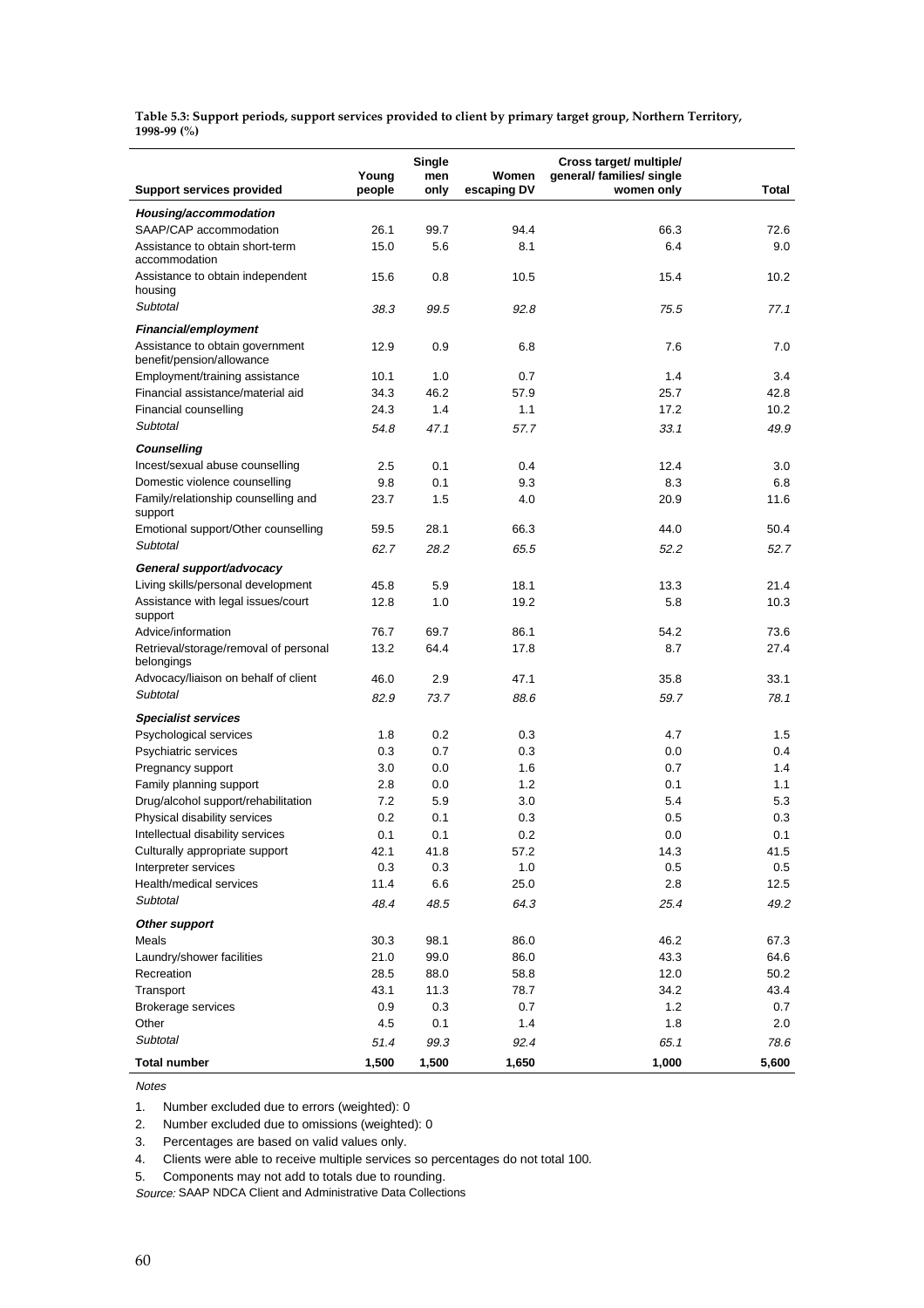| Table 5.4: Support periods, support services provided to client by age of client, Northern Territory, 1998-99 (%) |  |  |  |  |  |  |  |  |  |  |  |  |
|-------------------------------------------------------------------------------------------------------------------|--|--|--|--|--|--|--|--|--|--|--|--|
|-------------------------------------------------------------------------------------------------------------------|--|--|--|--|--|--|--|--|--|--|--|--|

| <b>Support services provided</b>                             | Under<br>15 years | $15 - 19$<br>years | 20-24<br>years | $25 - 44$<br>years | 45-64<br>years | 65 years<br>and over | <b>Total</b> |
|--------------------------------------------------------------|-------------------|--------------------|----------------|--------------------|----------------|----------------------|--------------|
| Housing/accommodation                                        |                   |                    |                |                    |                |                      |              |
| SAAP/CAP accommodation                                       | 17.8              | 38.2               | 71.8           | 88.7               | 92.8           | 90.5                 | 72.7         |
| Assistance to obtain short-term<br>accommodation             | 13.1              | 16.6               | 7.4            | 7.9                | 7.8            | 2.4                  | 10.0         |
| Assistance to obtain independent<br>housing                  | 6.0               | 16.0               | 12.0           | 9.4                | 5.0            | 12.7                 | 10.9         |
| Subtotal                                                     | 31.1              | 49.7               | 76.7           | 90.9               | 92.5           | 87.6                 | 77.6         |
| Financial/employment                                         |                   |                    |                |                    |                |                      |              |
| Assistance to obtain government<br>benefit/pension/allowance | 6.1               | 15.2               | 6.0            | 6.8                | 3.0            | 2.4                  | 8.3          |
| Employment/training assistance                               | 6.0               | 11.3               | 2.3            | 1.2                | 1.1            | 0.0                  | 3.9          |
| Financial assistance/material aid                            | 17.8              | 37.6               | 54.3           | 56.8               | 44.8           | 10.0                 | 49.3         |
| Financial counselling                                        | 8.9               | 24.8               | 13.4           | 6.2                | 4.2            | 0.0                  | 11.6         |
| Subtotal                                                     | 26.9              | 58.3               | 62.5           | 58.7               | 46.3           | 11.6                 | 56.9         |
| Counselling                                                  |                   |                    |                |                    |                |                      |              |
| Incest/sexual abuse counselling                              | 7.2               | 3.7                | 2.0            | 3.2                | 2.4            | 0.0                  | 3.1          |
| Domestic violence counselling                                | 12.0              | 8.9                | 8.4            | 8.4                | 1.9            | 2.9                  | 7.9          |
| Family/relationship counselling and<br>support               | 35.4              | 24.5               | 9.6            | 9.1                | 6.4            | 5.4                  | 13.1         |
| Emotional support/Other counselling                          | 78.4              | 63.6               | 57.9           | 55.0               | 40.0           | 19.9                 | 56.2         |
| Subtotal                                                     | 80.3              | 66.9               | 58.7           | 56.0               | 40.7           | 18.7                 | 57.7         |
| General support/advocacy                                     |                   |                    |                |                    |                |                      |              |
| Living skills/personal development                           | 45.2              | 45.3               | 20.3           | 11.7               | 13.5           | 19.9                 | 22.2         |
| Assistance with legal issues/court                           | 17.9              | 15.0               | 9.7            | 10.3               | 3.7            | 5.0                  | 10.8         |
| support                                                      |                   |                    |                |                    |                |                      |              |
| Advice/information                                           | 75.7              | 83.0               | 74.3           | 76.8               | 68.1           | 54.1                 | 76.8         |
| Retrieval/storage/removal of personal<br>belongings          | 12.6              | 17.4               | 24.4           | 34.8               | 46.8           | 32.5                 | 29.6         |
| Advocacy/liaison on behalf of client                         | 50.8              | 49.1               | 38.7           | 38.1               | 16.6           | 24.3                 | 38.8         |
| Subtotal                                                     | 89.9              | 87.7               | 79.2           | 80.3               | 72.4           | 61.1                 | 81.1         |
| <b>Specialist services</b>                                   |                   |                    |                |                    |                |                      |              |
| Psychological services                                       | 2.6               | 1.5                | 1.2            | 1.6                | 1.1            | 0.0                  | 1.5          |
| Psychiatric services                                         | 0.0               | 0.0                | 0.8            | 0.3                | 1.2            | 0.0                  | 0.4          |
| Pregnancy support                                            | 2.1               | 2.5                | 2.0            | 0.9                | 0.0            | 0.0                  | 1.4          |
| Family planning support                                      | 0.0               | 3.1                | 1.9            | 0.6                | 0.0            | 0.0                  | 1.3          |
| Drug/alcohol support/rehabilitation                          | 10.3              | 7.3                | 3.8            | 6.3                | 6.9            | 2.5                  | 6.3          |
| Physical disability services                                 | 1.0               | 0.1                | 0.4            | 0.4                | 0.8            | 0.0                  | 0.4          |
| Intellectual disability services                             | 0.0               | 0.0                | 0.4            | 0.0                | 0.4            | 2.4                  | 0.1          |
| Culturally appropriate support                               | 60.1              | 48.5               | 47.4           | 49.1               | 35.4           | 7.5                  | 47.2         |
| Interpreter services                                         | 3.5               | 0.1                | 0.4            | 0.6                | 0.4            | 0.0                  | 0.5          |
| Health/medical services                                      | 8.2               | 12.1               | 10.6           | 9.5                | 9.9            | 22.3                 | 10.4         |
| Subtotal                                                     | 65.6              | 54.4               | 52.1           | 54.8               | 45.0           | 30.2                 | 53.3         |
| Other support                                                |                   |                    |                |                    |                |                      |              |
| Meals                                                        | 24.9              | 42.3               | 67.6           | 82.0               | 82.8           | 81.7                 | 69.0         |
| Laundry/shower facilities                                    | 17.0              | 33.5               | 64.3           | 82.2               | 87.6           | 82.9                 | 66.7         |
| Recreation                                                   | 18.3              | 34.4               | 45.6           | 56.6               | 64.7           | 69.0                 | 49.6         |
| Transport                                                    | 44.4              | 48.2               | 45.1           | 45.8               | 32.3           | 30.9                 | 44.7         |
| <b>Brokerage services</b><br>Other                           | 0.8               | 1.0                | 1.0            | 0.5                | 0.2            | 0.0                  | 0.7          |
| Subtotal                                                     | 7.9               | 4.3                | 2.0            | 1.2                | 1.0            | 3.2                  | 2.2          |
|                                                              | 57.1              | 61.8               | 75.1           | 89.0               | 91.0           | 87.8                 | 79.8         |
| <b>Total number</b>                                          | 100               | 1,350              | 900            | 2,650              | 600            | 50                   | 5,650        |

Notes

1. Number excluded due to errors (weighted): 6

2. Number excluded due to omissions (weighted): 6

3. Percentages are based on valid values only.

4. Clients were able to receive multiple services so percentages do not total 100.

5. Components may not add to totals due to rounding.

6. Figures have been weighted to adjust for agency client non-consent.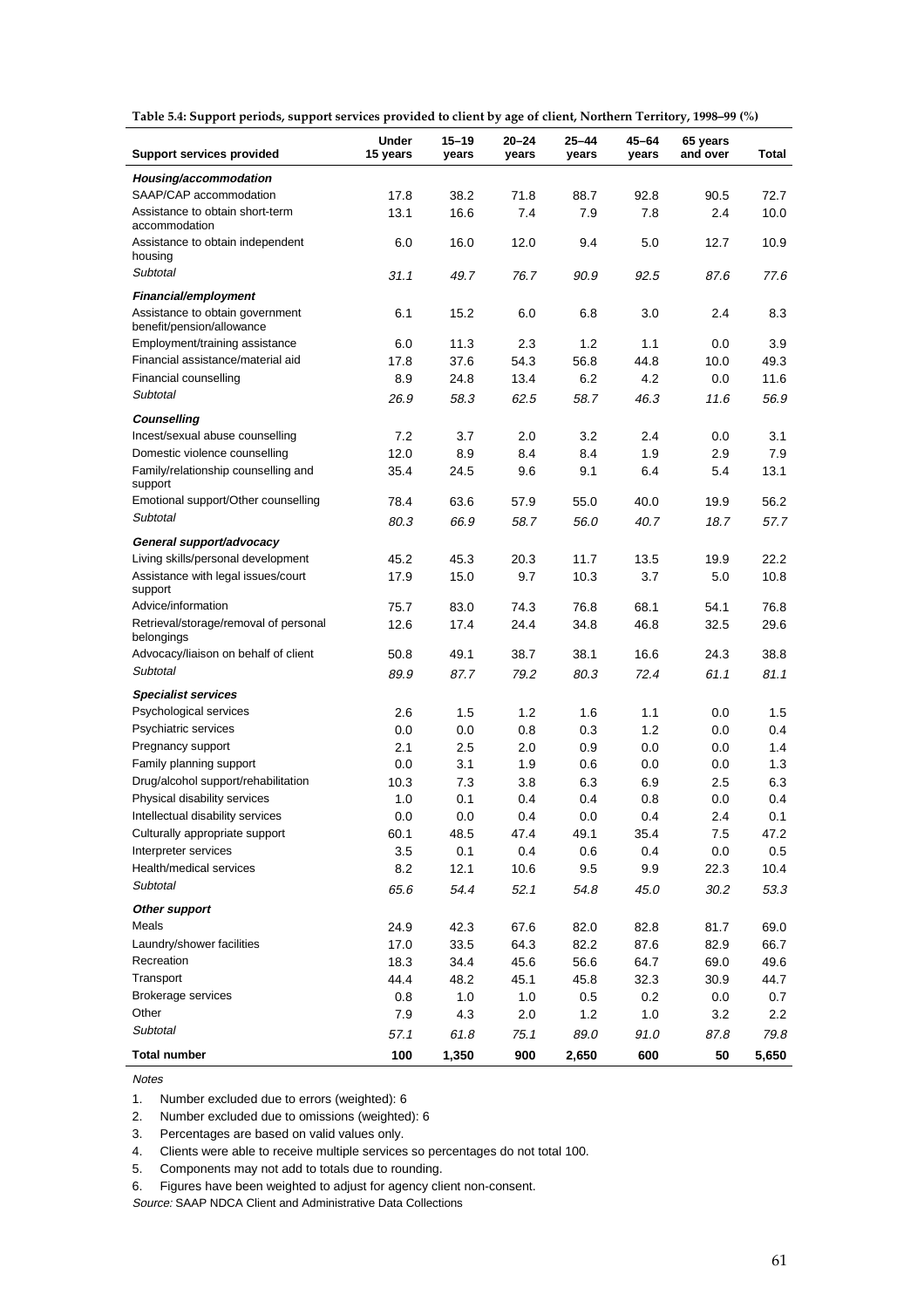## **5.5.2 Support provided to accompanying children**

**Table 5.5: Support periods, support services provided to accompanying children by region, Northern Territory, 1998–99 (%)**

| Support services provided to children   | South | <b>North</b> | NΤ               |
|-----------------------------------------|-------|--------------|------------------|
| Counselling                             | 7.4   | 4.7          | 5.7              |
| Child care, kindergarten/school liaison | 2.2   | 3.6          | 3.1              |
| Access arrangements                     | 0.1   | 0.2          | 0.2 <sub>0</sub> |
| Other                                   | 2.7   | 3.3          | 3.0              |
| <b>Total number</b>                     | 1,900 | 2.900        | 4,800            |

**Notes** 

- 1. Number excluded due to errors (unweighted): 0
- 2. Number excluded due to omissions (unweighted): 0
- 3. Excludes high-volume records as not all items were included on high-volume form.
- 4. Percentages are based on valid values only.
- 5. Accompanying children were able to receive multiple services so percentages do not total 100.
- 6. Components may not add to totals due to rounding.

Source: SAAP NDCA Client and Administrative Data Collections

**Table 5.6: Support periods, support services provided to accompanying children by service delivery model, Northern Territory, 1998–99 (%)**

| <b>Support services</b><br>provided to<br>accompanying children | Crisis/<br>short-term<br>accommodation | Medium/<br>long-term<br>accommodation | Day support/<br>outreach<br>support | Multiple/<br>agency<br>support | Total |
|-----------------------------------------------------------------|----------------------------------------|---------------------------------------|-------------------------------------|--------------------------------|-------|
| Counselling                                                     | 5.8                                    | 4.9                                   | 0.8                                 | 16.9                           | 5.7   |
| Child care, kindergarten/<br>school liaison                     | 3.6                                    | 1.0                                   | 0.0                                 | 10.0                           | 3.1   |
| Access arrangements                                             | 0.1                                    | 0.1                                   | 0.0                                 | 1.4                            | 0.2   |
| Other                                                           | 4.4                                    | 0.5                                   | 0.6                                 | 2.4                            | 3.0   |
| <b>Total number</b>                                             | 3,000                                  | 1.000                                 | 550                                 | 300                            | 4,800 |

**Notes** 

- 2. Number excluded due to omissions (weighted): 0
- 3. Excludes high-volume records as not all items were included on high-volume form.
- 4. Percentages are based on valid values only.
- 5. Accompanying children were able to receive multiple services so percentages do not total 100.
- 6. Components may not add to totals due to rounding.

<sup>1.</sup> Number excluded due to errors (weighted): 0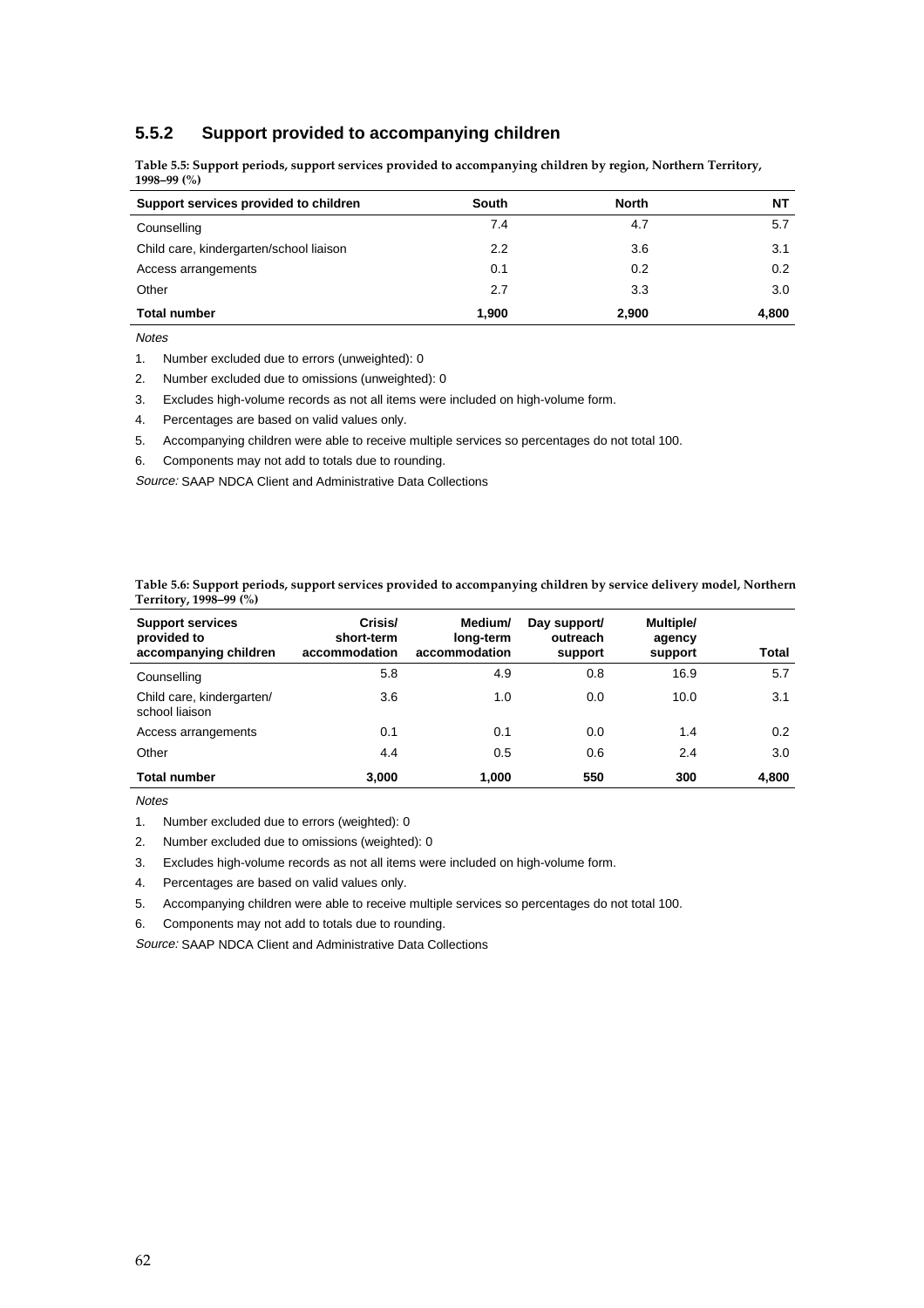| <u>.</u>                                                        |                 |                              |                         |                                                                    |       |
|-----------------------------------------------------------------|-----------------|------------------------------|-------------------------|--------------------------------------------------------------------|-------|
| <b>Support services</b><br>provided to<br>accompanying children | Young<br>people | <b>Single</b><br>men<br>only | Women<br>escaping<br>DV | Cross target/ multiple/<br>general/ families/ single<br>women only | Total |
| Counselling                                                     | 1.5             | 0.0                          | 12.2                    | 5.0                                                                | 5.7   |
| Child care, kindergarten/<br>school liaison                     | 0.3             | 0.0                          | 8.1                     | 0.8                                                                | 3.1   |
| Access arrangements                                             | 0.1             | 0.0                          | 0.4                     | 0.1                                                                | 0.2   |
| Other                                                           | 0.5             | 0.0                          | 7.7                     | 1.0                                                                | 3.0   |
| <b>Total number</b>                                             | 1.500           | 700                          | 1.650                   | 1.000                                                              | 4.800 |

**Table 5.7: Support periods, support services provided to accompanying children by primary target group, Northern Territory, 1998–99 (%)**

**Notes** 

1. Number excluded due to errors (weighted): 0

2. Number excluded due to omissions (weighted): 0

3. Excludes high-volume records as not all items were included on high-volume form.

4. Percentages are based on valid values only.

5. Accompanying children were able to receive multiple services so percentages do not total 100.

6. Components may not add to totals due to rounding.

Source: SAAP NDCA Client and Administrative Data Collections

## **5.5.3 Case management/support plans**

**Table 5.8: Support periods, existence of a support plan by region, Northern Territory, 1998–99 (%)**

| <b>Existence of support plan</b> | South | <b>North</b> | NΤ    |
|----------------------------------|-------|--------------|-------|
| Support plan                     | 77.6  | 61.8         | 68.0  |
| No support plan                  | 3.4   | 15.4         | 10.7  |
| Not appropriate                  | 18.9  | 22.8         | 21.3  |
| Total                            | 100.0 | 100.0        | 100.0 |
| <b>Total number</b>              | 1,850 | 2,850        | 4,700 |

**Notes** 

1. Number excluded due to errors (unweighted): 7

2. Number excluded due to omissions (unweighted): 139

3. Excludes high-volume records as not all items were included on high-volume form.

4. Percentages are based on valid values only.

5. Components may not add to totals due to rounding.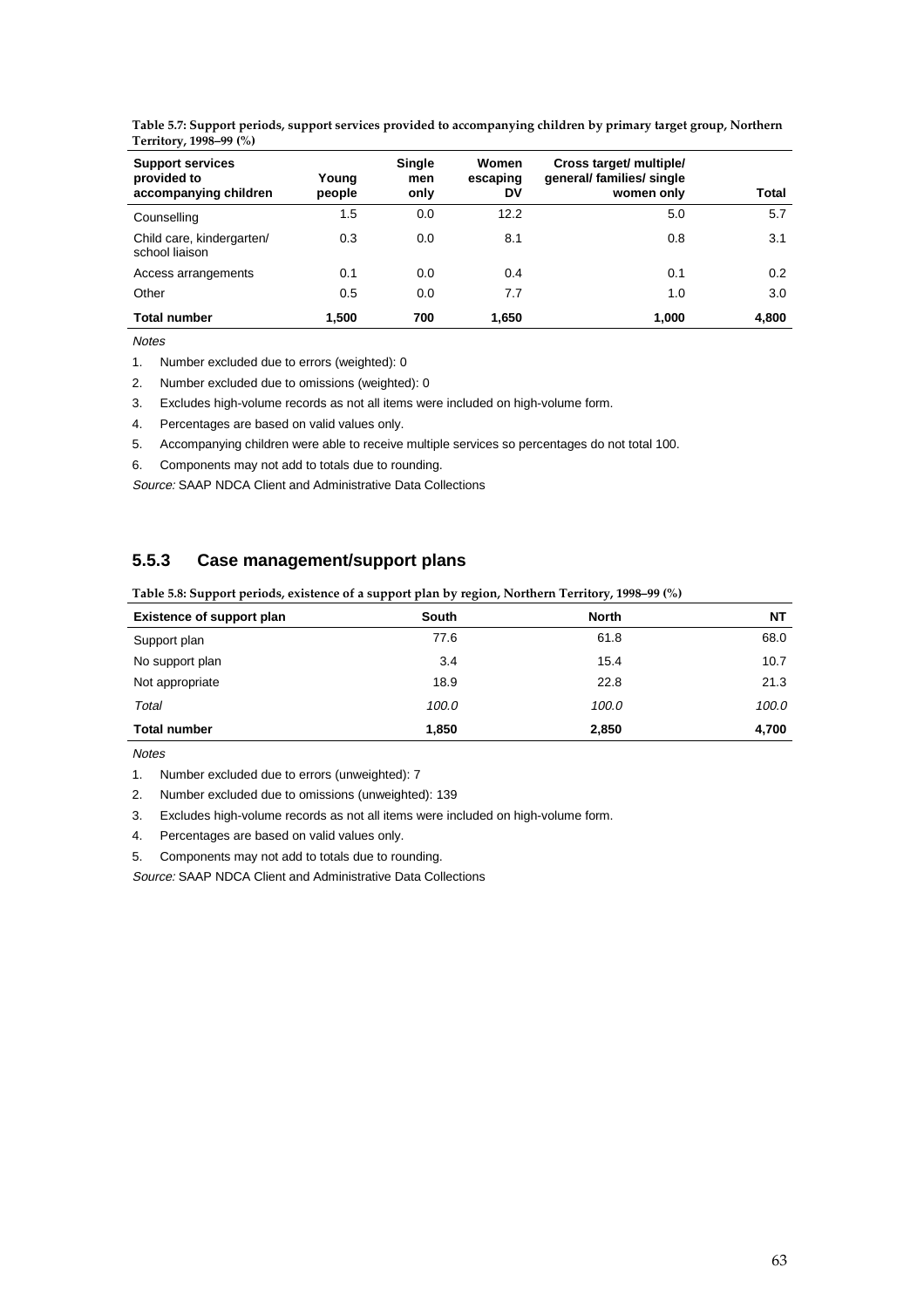| <b>Existence of</b><br>support plan | Crisis/<br>short-term<br>accommodation | Medium/<br>long-term<br>accommodation | Day support/<br>outreach<br>support | Multiple/<br>agency<br>support | Total |
|-------------------------------------|----------------------------------------|---------------------------------------|-------------------------------------|--------------------------------|-------|
| Support plan                        | 62.9                                   | 81.5                                  | 64.0                                | 80.6                           | 68.0  |
| No support plan                     | 14.8                                   | 3.2                                   | 4.1                                 | 7.5                            | 10.7  |
| Not appropriate                     | 22.3                                   | 15.2                                  | 31.9                                | 11.8                           | 21.3  |
| Total                               | 100.0                                  | 100.0                                 | 100.0                               | 100.0                          | 100.0 |
| <b>Total number</b>                 | 2.900                                  | 1.000                                 | 500                                 | 300                            | 4.700 |

**Table 5.9: Support periods, existence of a support plan by service delivery model, Northern Territory, 1998–99 (%)**

**Notes** 

1. Number excluded due to errors (weighted): 7

2. Number excluded due to omissions (weighted): 139

3. Excludes high-volume records as not all items were included on high-volume form.

4. Percentages are based on valid values only.

5. Components may not add to totals due to rounding.

Source: SAAP NDCA Client and Administrative Data Collections

#### **Table 5.10: Support periods, existence of a support plan by primary target group, Northern Territory, 1998–99 (%)**

| <b>Existence of</b><br>support plan | Young<br>people | Single<br>men only | Women<br>escaping<br>DV | Cross target/<br>multiple/<br>general/ families/<br>single women only | Total |
|-------------------------------------|-----------------|--------------------|-------------------------|-----------------------------------------------------------------------|-------|
| Support plan                        | 72.2            | 45.7               | 79.7                    | 56.8                                                                  | 68.0  |
| No support plan                     | 3.6             | 35.7               | 7.0                     | 10.7                                                                  | 10.7  |
| Not appropriate                     | 24.2            | 18.6               | 13.3                    | 32.4                                                                  | 21.3  |
| Total                               | 100.0           | 100.0              | 100.0                   | 100.0                                                                 | 100.0 |
| <b>Total number</b>                 | 1.450           | 650                | 1,650                   | 950                                                                   | 4,700 |

**Notes** 

1. Number excluded due to errors (weighted): 7

2. Number excluded due to omissions (weighted): 139

3. Excludes high-volume records as not all items were included on high-volume form.

4. Percentages are based on valid values only.

5. Components may not add to totals due to rounding.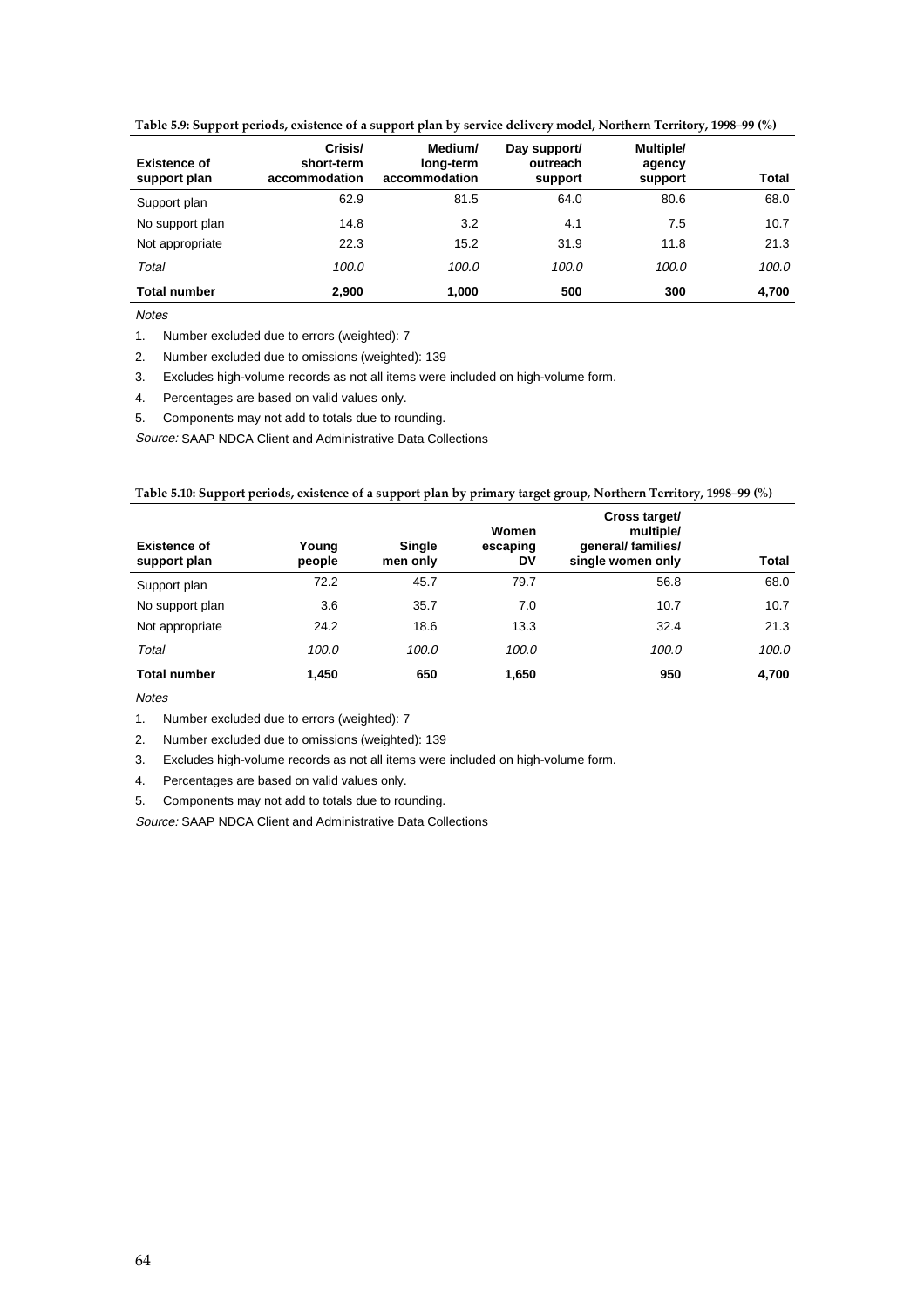### **5.5.4 Duration of support**

| <b>Duration of support</b> | <b>South</b> | <b>North</b> | <b>NT</b> |
|----------------------------|--------------|--------------|-----------|
| Less than 1 day            | 26.7         | 8.5          | 14.8      |
| $1 - 3$ days               | 27.3         | 36.1         | 33.0      |
| 4-7 days                   | 13.1         | 14.3         | 13.9      |
| $>1-2$ weeks               | 10.0         | 10.5         | 10.3      |
| >2-4 weeks                 | 17.0         | 8.3          | 11.3      |
| >4-13 weeks                | 5.4          | 14.9         | 11.6      |
| $>13-26$ weeks             | 0.3          | 4.5          | 3.1       |
| $>26-52$ weeks             | 0.1          | 2.1          | 1.4       |
| >52 weeks                  | 0.1          | 0.8          | 0.5       |
| Total                      | 100.0        | 100.0        | 100.0     |
| <b>Total number</b>        | 1,900        | 3,500        | 5,400     |

**Table 5.11: Closed support periods, duration of support by region, Northern Territory, 1998–99 (%)**

**Notes** 

1. Number excluded due to errors (unweighted): 0

2. Number excluded due to omissions (unweighted): 6

3. Percentages are based on valid values only.

4. Components may not add to totals due to rounding.

Source: SAAP NDCA Client and Administrative Data Collections

| Table 5.12: Closed support periods, duration of support by service delivery model, Northern Territory, 1998-99 (%) |  |  |
|--------------------------------------------------------------------------------------------------------------------|--|--|
|                                                                                                                    |  |  |

| Duration of<br>support | Crisis/<br>short-term<br>accommodation | Medium/<br>long-term<br>accommodation | Day support/<br>outreach<br>support | Multiple/<br>agency support | Total |
|------------------------|----------------------------------------|---------------------------------------|-------------------------------------|-----------------------------|-------|
| Less than 1 day        | 12.7                                   | 18.7                                  | 41.0                                | 5.1                         | 14.8  |
| $1 - 3$ days           | 44.4                                   | 5.0                                   | 4.6                                 | 39.6                        | 33.0  |
| 4-7 days               | 18.6                                   | 4.6                                   | 2.6                                 | 14.4                        | 13.9  |
| $>1-2$ weeks           | 11.0                                   | 7.7                                   | 5.2                                 | 13.1                        | 10.3  |
| >2-4 weeks             | 7.8                                    | 22.0                                  | 17.4                                | 8.9                         | 11.3  |
| >4-13 weeks            | 4.5                                    | 25.9                                  | 18.0                                | 15.5                        | 11.6  |
| $>13-26$ weeks         | 0.6                                    | 9.6                                   | 6.2                                 | 2.6                         | 3.1   |
| $>26-52$ weeks         | 0.2                                    | 4.9                                   | 3.8                                 | 0.8                         | 1.4   |
| >52 weeks              | 0.2                                    | 1.6                                   | 1.2                                 | 0.2                         | 0.5   |
| Total                  | 100.0                                  | 100.0                                 | 100.0                               | 100.0                       | 100.0 |
| <b>Total number</b>    | 2,900                                  | 950                                   | 500                                 | 1,050                       | 5,400 |

Notes

1. Number excluded due to errors (weighted): 0

2. Number excluded due to omissions (weighted): 6

3. Percentages are based on valid values only.

4. Components may not add to totals due to rounding.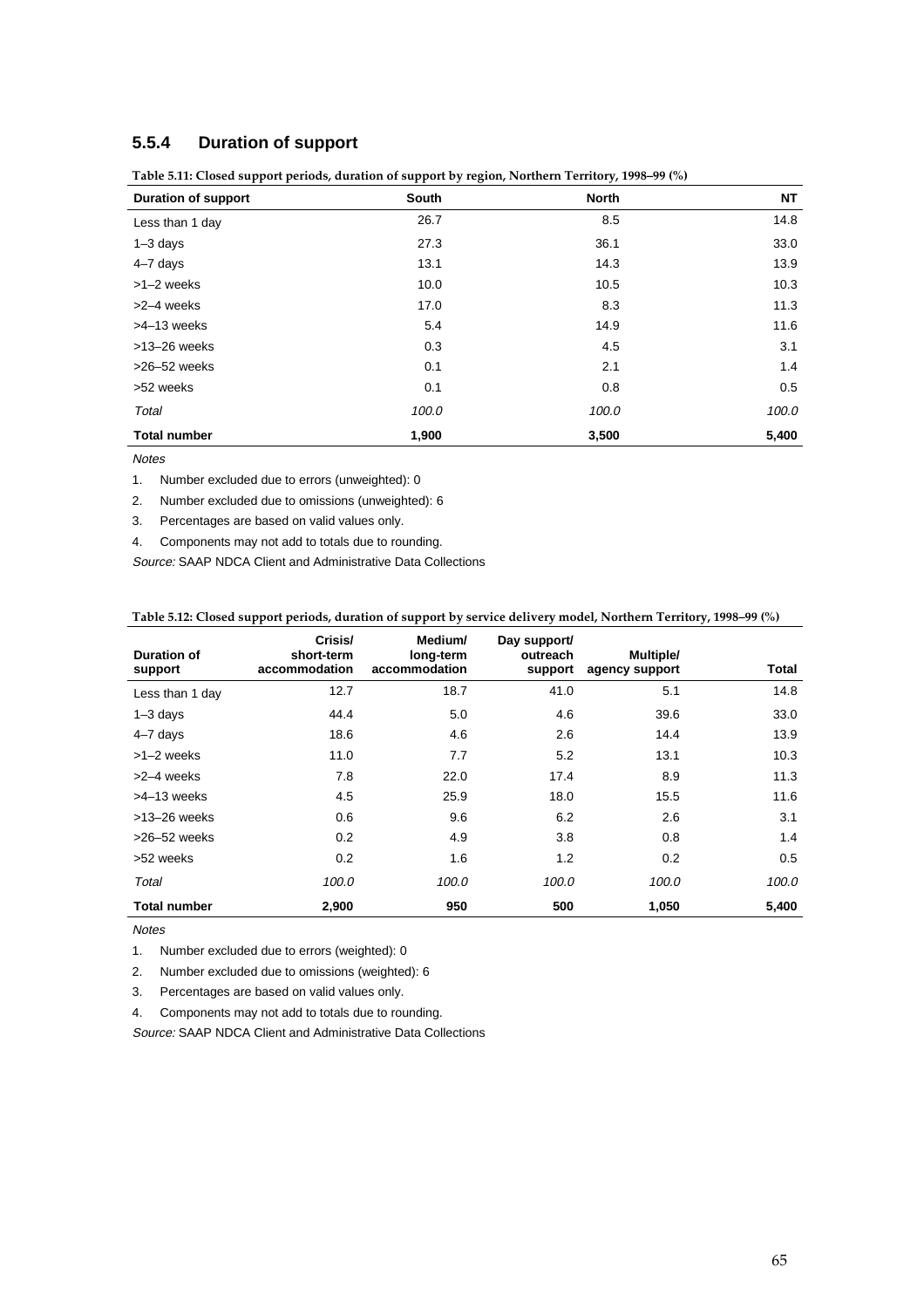| Duration of         | Young  | Single<br>men | Women<br>escaping | Cross target/ multiple/<br>general/ families/ single |       |
|---------------------|--------|---------------|-------------------|------------------------------------------------------|-------|
| support             | people | only          | DV                | women only                                           | Total |
| Less than 1 day     | 36.0   | 3.5           | 6.2               | 15.0                                                 | 14.8  |
| $1 - 3$ days        | 11.1   | 45.8          | 45.4              | 25.1                                                 | 33.0  |
| 4-7 days            | 7.3    | 15.4          | 19.3              | 12.2                                                 | 13.9  |
| >1-2 weeks          | 7.9    | 13.5          | 10.8              | 8.3                                                  | 10.3  |
| >2-4 weeks          | 19.5   | 9.9           | 7.7               | 7.5                                                  | 11.3  |
| >4-13 weeks         | 12.3   | 8.9           | 8.8               | 19.3                                                 | 11.6  |
| $>13-26$ weeks      | 3.5    | 1.6           | 1.5               | 7.4                                                  | 3.1   |
| $>26-52$ weeks      | 1.9    | 0.7           | 0.3               | 3.8                                                  | 1.4   |
| >52 weeks           | 0.4    | 0.7           | 0.1               | 1.3                                                  | 0.5   |
| Total               | 100.0  | 100.0         | 100.0             | 100.0                                                | 100.0 |
| <b>Total number</b> | 1,400  | 1,400         | 1,600             | 950                                                  | 5,400 |

#### **Table 5.13: Closed support periods, duration of support by primary target group, Northern Territory, 1998–99 (%)**

**Notes** 

1. Number excluded due to errors (weighted): 0

2. Number excluded due to omissions (weighted): 6

3. Percentages are based on valid values only.

4. Components may not add to totals due to rounding.

Source: SAAP NDCA Client and Administrative Data Collections

| (%) Table 5.14: Closed support periods, duration of support by gender of client, Northern Territory, 1998–99 |        |      |       |  |  |
|--------------------------------------------------------------------------------------------------------------|--------|------|-------|--|--|
| <b>Duration of support</b>                                                                                   | Female | Male | Total |  |  |
| Less than 1 day                                                                                              | 16.3   | 11.5 | 14.3  |  |  |
| $1 - 3$ days                                                                                                 | 32.4   | 33.8 | 33.0  |  |  |
| 4–7 days                                                                                                     | 14.1   | 14.1 | 14.1  |  |  |
| >1-2 weeks                                                                                                   | 9.3    | 11.9 | 10.3  |  |  |

>2–4 weeks 10.7 12.5 11.4 >4–13 weeks 11.6 11.7 11.6 >13–26 weeks 3.5 2.5 3.1 >26–52 weeks 1.6 1.3 1.5 >52 weeks 0.5 0.7 0.6 Total 100.0 100.0 100.0 **Total number 3,100 2,200 5,250**

| Table 5.14: Closed support periods, duration of support by gender of client, Northern Territory, 1998-99 (%) |  |  |
|--------------------------------------------------------------------------------------------------------------|--|--|
|                                                                                                              |  |  |

Notes

1. Number excluded due to errors (weighted): 2

2. Number excluded due to omissions (weighted): 127

3. Percentages are based on valid values only.

4. Components may not add to totals due to rounding.

Source: SAAP NDCA Client Collection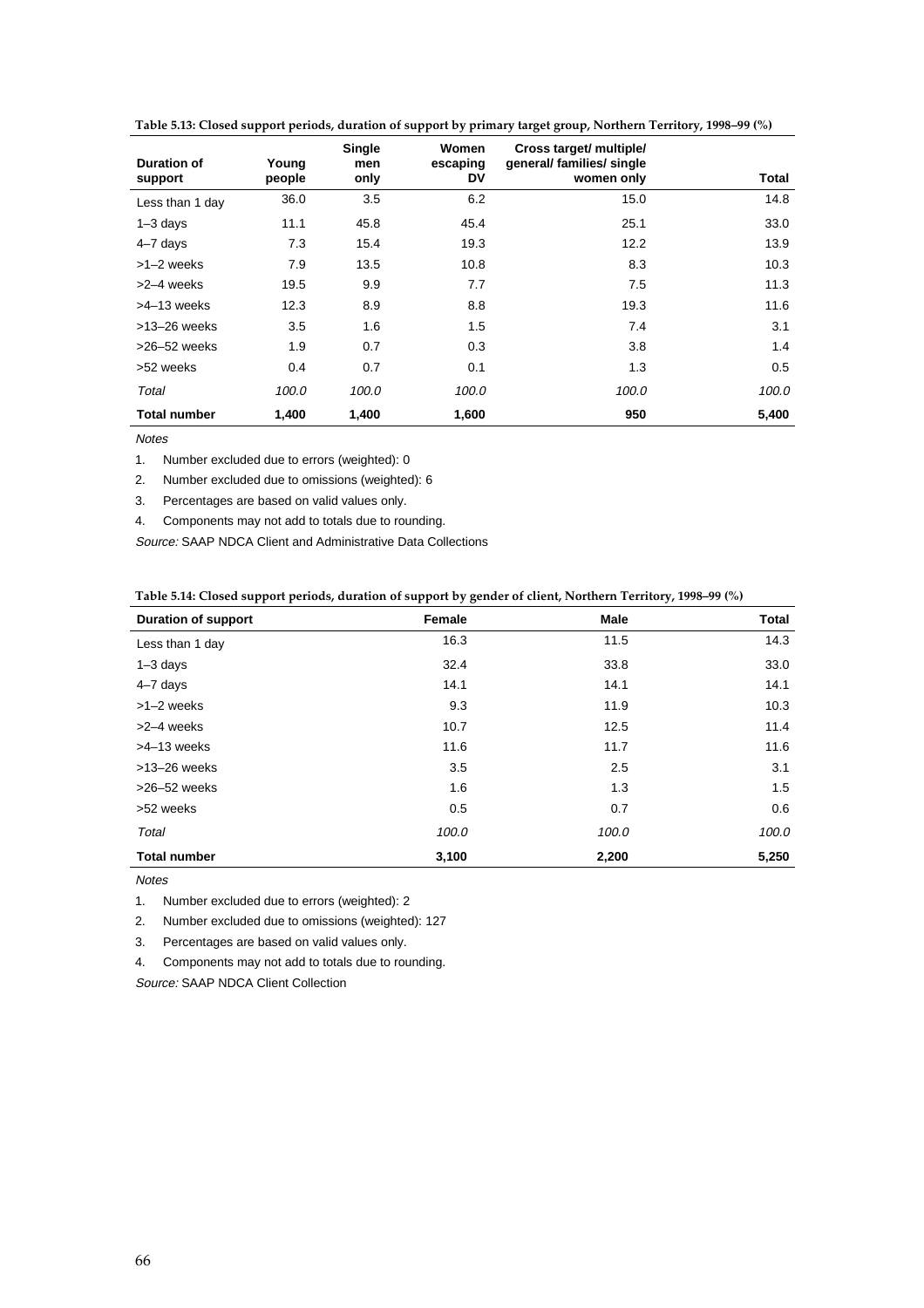| Table 5.15: Closed support periods, duration of support by age of client, Northern Territory, 1998-99 (%) |
|-----------------------------------------------------------------------------------------------------------|
|                                                                                                           |

| <b>Duration of support</b> | Under 15<br>vears | $15 - 19$<br>years | $20 - 24$<br>years | $25 - 44$<br>years | $45 - 64$<br>years | 65 years<br>and over | <b>Total</b> |
|----------------------------|-------------------|--------------------|--------------------|--------------------|--------------------|----------------------|--------------|
| Less than 1 day            | 28.2              | 31.3               | 16.7               | 6.8                | 5.9                | 3.6                  | 14.6         |
| $1 - 3$ days               | 8.3               | 16.9               | 34.0               | 41.5               | 32.6               | 24.7                 | 32.7         |
| 4-7 days                   | 3.9               | 8.7                | 14.3               | 16.1               | 17.2               | 10.0                 | 13.8         |
| >1-2 weeks                 | 15.7              | 8.6                | 10.8               | 11.2               | 13.0               | 20.3                 | 10.8         |
| >2-4 weeks                 | 21.7              | 19.1               | 12.1               | 8.2                | 11.2               | 16.5                 | 12.1         |
| >4-13 weeks                | 15.0              | 11.1               | 8.1                | 11.3               | 14.6               | 17.5                 | 11.2         |
| $>13-26$ weeks             | 3.1               | 2.9                | 2.1                | 3.0                | 2.6                | 3.6                  | 2.8          |
| $>26-52$ weeks             | 3.0               | 1.0                | 1.3                | 1.4                | 1.8                | 0.0                  | 1.3          |
| >52 weeks                  | 1.0               | 0.4                | 0.4                | 0.5                | 1.2                | 3.6                  | 0.6          |
| Total                      | 100.0             | 100.0              | 100.0              | 100.0              | 100.0              | 100.0                | 100.0        |
| <b>Total number</b>        | 100               | 1,300              | 900                | 2,550              | 550                | 50                   | 5,450        |

Notes

1. Number excluded due to errors (weighted): 0

2. Number excluded due to omissions (weighted): 12

3. Percentages are based on valid values only.

4. Components may not add to totals due to rounding.

5. Figures have been weighted to adjust for client non-consent.

Source: SAAP NDCA Client Collection

| Table 5.16: Closed support periods, duration of support by presenting unit of client, Northern Territory, 1998-99 (%) |  |  |  |
|-----------------------------------------------------------------------------------------------------------------------|--|--|--|
|                                                                                                                       |  |  |  |

|                            | Person | Couple<br>without | Person<br>with | Couple<br>with |       |       |
|----------------------------|--------|-------------------|----------------|----------------|-------|-------|
| <b>Duration of support</b> | alone  | children          | children       | children       | Other | Total |
| Less than 1 day            | 16.8   | 9.9               | 8.5            | 6.2            | 22.2  | 14.8  |
| $1 - 3$ days               | 34.0   | 19.8              | 32.8           | 13.2           | 41.7  | 33.1  |
| 4-7 days                   | 13.9   | 11.0              | 15.5           | 8.5            | 0.0   | 13.9  |
| $>1-2$ weeks               | 10.6   | 13.2              | 9.7            | 7.8            | 5.6   | 10.3  |
| >2-4 weeks                 | 11.8   | 13.2              | 9.4            | 9.3            | 8.3   | 11.3  |
| >4-13 weeks                | 9.3    | 25.3              | 16.7           | 29.5           | 8.3   | 11.5  |
| $>13-26$ weeks             | 2.1    | 4.4               | 5.0            | 13.2           | 11.1  | 3.1   |
| $>26-52$ weeks             | 1.0    | 2.2               | 1.9            | 10.9           | 0.0   | 1.4   |
| >52 weeks                  | 0.5    | 1.1               | 0.5            | 1.6            | 2.8   | 0.5   |
| Total                      | 100.0  | 100.0             | 100.0          | 100.0          | 100.0 | 100.0 |
| <b>Total number</b>        | 4,000  | 100               | 1,100          | 150            | 50    | 5,350 |

**Notes** 

1. Number excluded due to errors (weighted): 4

2. Number excluded due to omissions (weighted): 49

3. Percentages are based on valid values only.

4. Components may not add to totals due to rounding. Source: SAAP NDCA Client Collection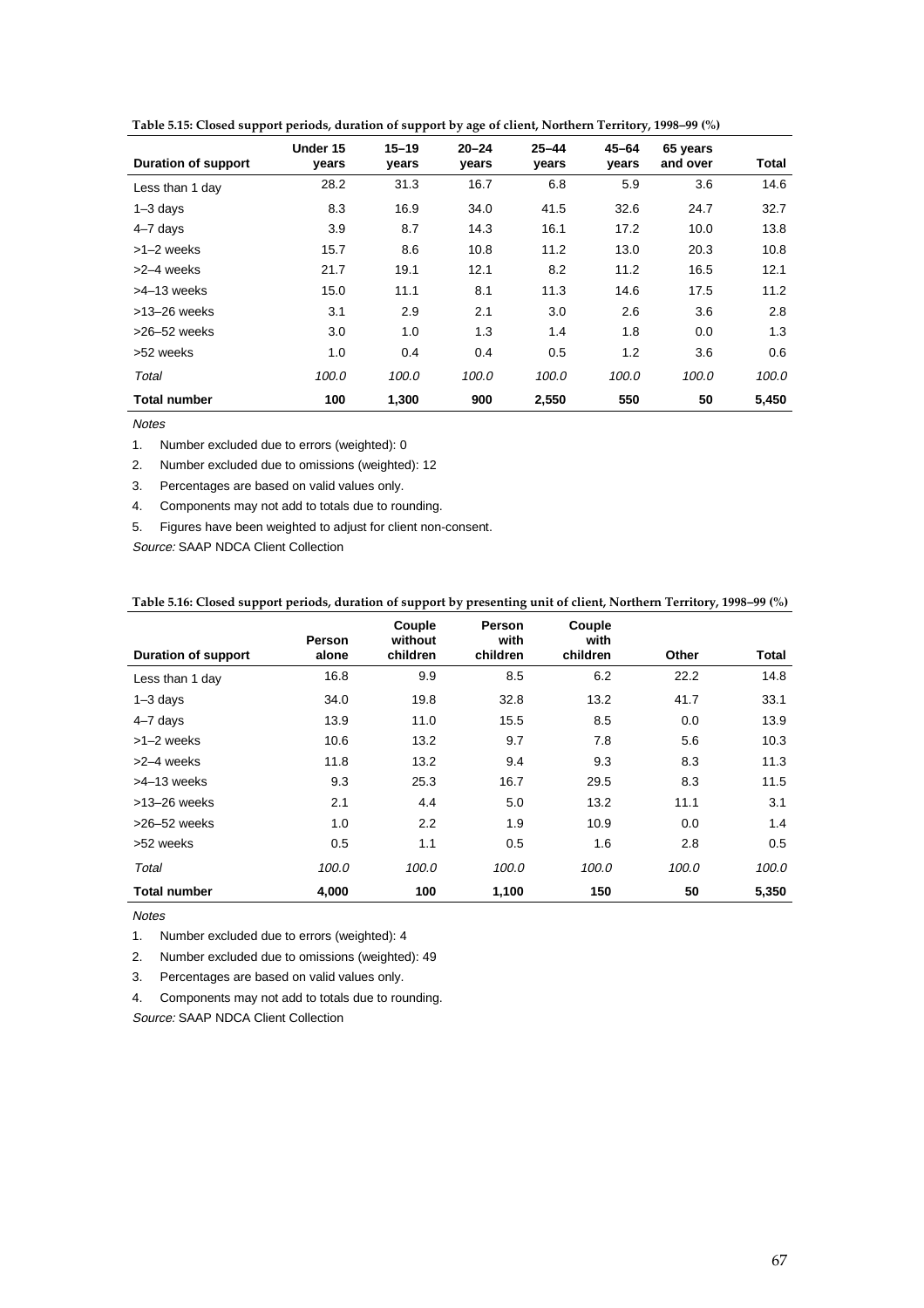|                            |                                 | Non-English-           |       |       |
|----------------------------|---------------------------------|------------------------|-------|-------|
| <b>Duration of support</b> | Indigenous<br><b>Australian</b> | speaking<br>background | Other | Total |
| Less than 1 day            | 15.1                            | 1.8                    | 14.9  | 14.6  |
| $1 - 3$ days               | 37.7                            | 38.2                   | 27.3  | 33.0  |
| $4 - 7$ days               | 15.1                            | 14.3                   | 12.4  | 13.8  |
| >1-2 weeks                 | 11.1                            | 8.2                    | 10.7  | 10.8  |
| >2-4 weeks                 | 12.2                            | 10.1                   | 12.1  | 12.1  |
| >4-13 weeks                | 6.7                             | 22.5                   | 15.2  | 11.1  |
| $>13-26$ weeks             | 1.6                             | 2.2                    | 4.2   | 2.8   |
| $>26-52$ weeks             | 0.4                             | 1.4                    | 2.3   | 1.3   |
| >52 weeks                  | 0.1                             | 1.3                    | 1.0   | 0.6   |
| <b>Total</b>               | 100.0                           | 100.0                  | 100.0 | 100.0 |
| <b>Total number</b>        | 2,700                           | 150                    | 2,400 | 5,300 |

| Table 5.17: Closed support periods, duration of support by ethnicity of client, Northern Territory, 1998-99 (%) |  |  |
|-----------------------------------------------------------------------------------------------------------------|--|--|
|                                                                                                                 |  |  |

#### **Notes**

1. Number excluded due to errors (weighted): 0

2. Number excluded due to omissions (weighted): 171

3. Percentages are based on valid values only.

4. Components may not add to totals due to rounding.

5. Figures have been weighted to adjust for client non-consent.

Source: SAAP NDCA Client Collection

|                | Table 5.18: Closed support periods, existence of a support plan by duration of support, Northern Territory, |  |
|----------------|-------------------------------------------------------------------------------------------------------------|--|
| 1998–99 $(\%)$ |                                                                                                             |  |

| <b>Existence of</b><br>support plan | Less than<br>1 dav | $1 - 3$<br>days | $4 - 7$<br>days | $>1-2$<br>weeks | $>2-4$<br>weeks | $>4-13$<br>weeks | $>13-26$<br>weeks | $>26-52$<br>weeks | >52<br>weeks | Total |
|-------------------------------------|--------------------|-----------------|-----------------|-----------------|-----------------|------------------|-------------------|-------------------|--------------|-------|
| Support plan                        | 40.0               | 62.0            | 77.6            | 80.0            | 85.4            | 79.9             | 74.4              | 73.3              | 75.9         | 68.0  |
| No support plan                     | 6.8                | 16.7            | 11.0            | 8.8             | 6.1             | 8.5              | 5.6               | 5.3               | 6.9          | 10.6  |
| Not appropriate                     | 53.2               | 21.3            | 11.5            | 11.2            | 8.5             | 11.7             | 20.0              | 21.3              | 17.2         | 21.4  |
| Total                               | 100.0              | 100.0           | 100.0           | 100.0           | 100.0           | 100.0            | 100.0             | 100.0             | 100.0        | 100.0 |
| <b>Total number</b>                 | 750                | 1.350           | 600             | 400             | 550             | 550              | 150               | 100               | 50           | 4.450 |

Notes

1. Number excluded due to errors (weighted): 7

2. Number excluded due to omissions (weighted): 135

3. Excludes high-volume records as not all items were included on high-volume form.

4. Percentages are based on valid values only.

5. Components may not add to totals due to rounding.

Source: SAAP NDCA Client Collection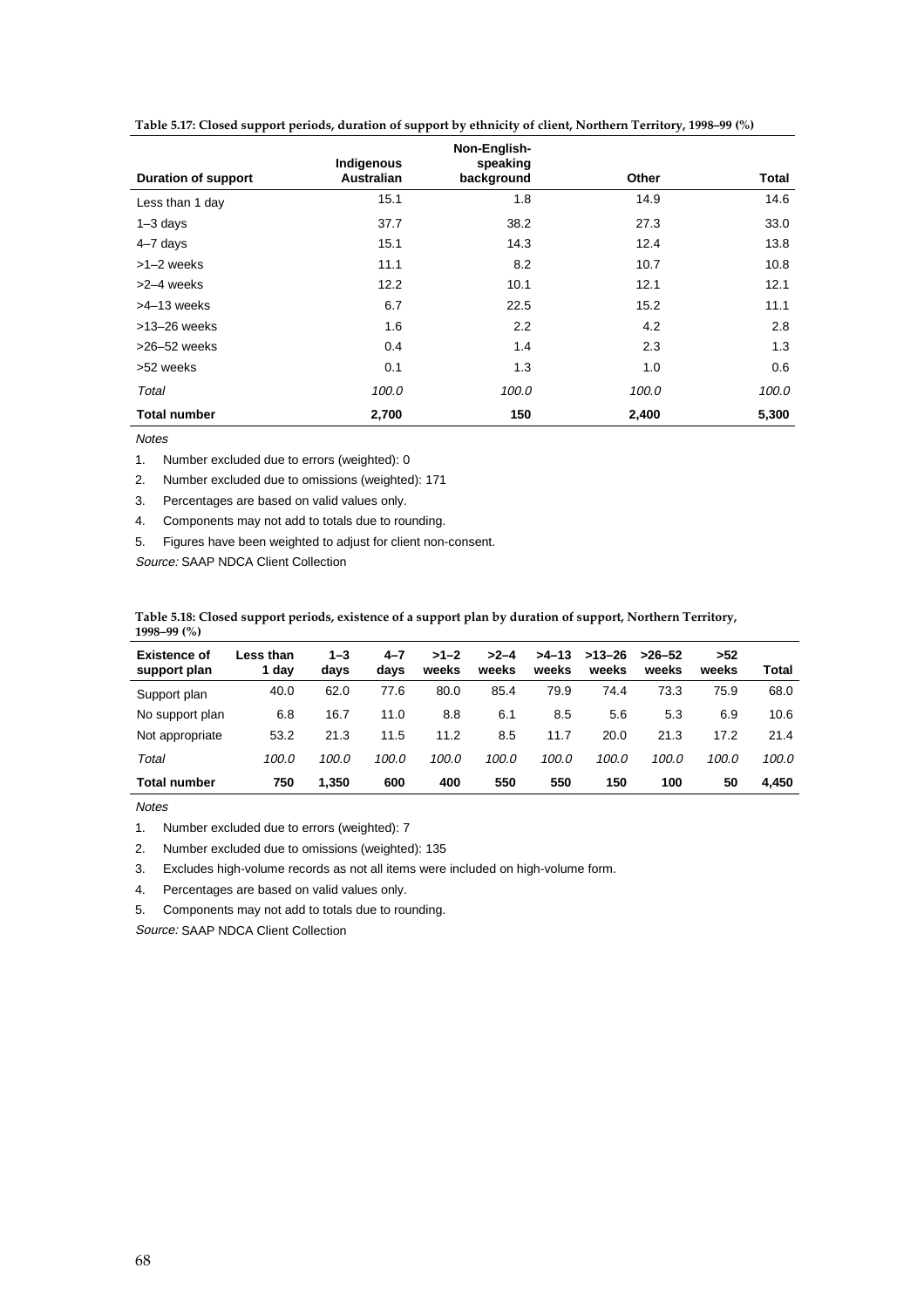### **5.5.5 Accommodation provided**

**Table 5.19: Support periods in which clients were accommodated, accommodation provided by region, Northern Territory, 1998–99 (%)**

| <b>Accommodation type</b>       | South | <b>North</b> | ΝT    |
|---------------------------------|-------|--------------|-------|
| Crisis/short-term accommodation | 98.3  | 93.8         | 94.8  |
| Medium/long-term accommodation  | 1.8   | 5.8          | 4.9   |
| Other SAAP                      | 0.0   | 0.9          | 0.7   |
| <b>Total number</b>             | 900   | 2.950        | 3,800 |

**Notes** 

1. Number excluded due to errors (unweighted): 0

2. Number excluded due to omissions (unweighted): 197

3. Percentages are based on valid values only.

4. Clients were able to be accommodated on more than one occasion in each support period so percentages do not total 100.

5. Components may not add to totals due to rounding.

Source: SAAP NDCA Client and Administrative Data Collections

**Table 5.20: Support periods in which clients were accommodated, accommodation provided by primary target group, Northern Territory, 1998–99 (%)**

| <b>Accommodation type</b>          | Young<br>people | Single<br>men<br>only | Women<br>escaping<br>DV | Cross target/ multiple/<br>general/ families/ single<br>women only | Total |
|------------------------------------|-----------------|-----------------------|-------------------------|--------------------------------------------------------------------|-------|
| Crisis/short-term<br>accommodation | 78.5            | 97.4                  | 98.4                    | 89.1                                                               | 94.8  |
| Medium/long-term<br>accommodation  | 21.5            | 2.7                   | 1.5                     | 9.5                                                                | 4.9   |
| Other SAAP                         | 0.0             | 0.0                   | 1.1                     | 1.4                                                                | 0.7   |
| <b>Total number</b>                | 300             | 1.400                 | 1,450                   | 600                                                                | 3,800 |

**Notes** 

1. Number excluded due to errors (weighted): 0

2. Number excluded due to omissions (weighted): 197

3. Percentages are based on valid values only.

4. Clients were able to be accommodated on more than one occasion in each support period so percentages do not total 100.

5. Components may not add to totals due to rounding.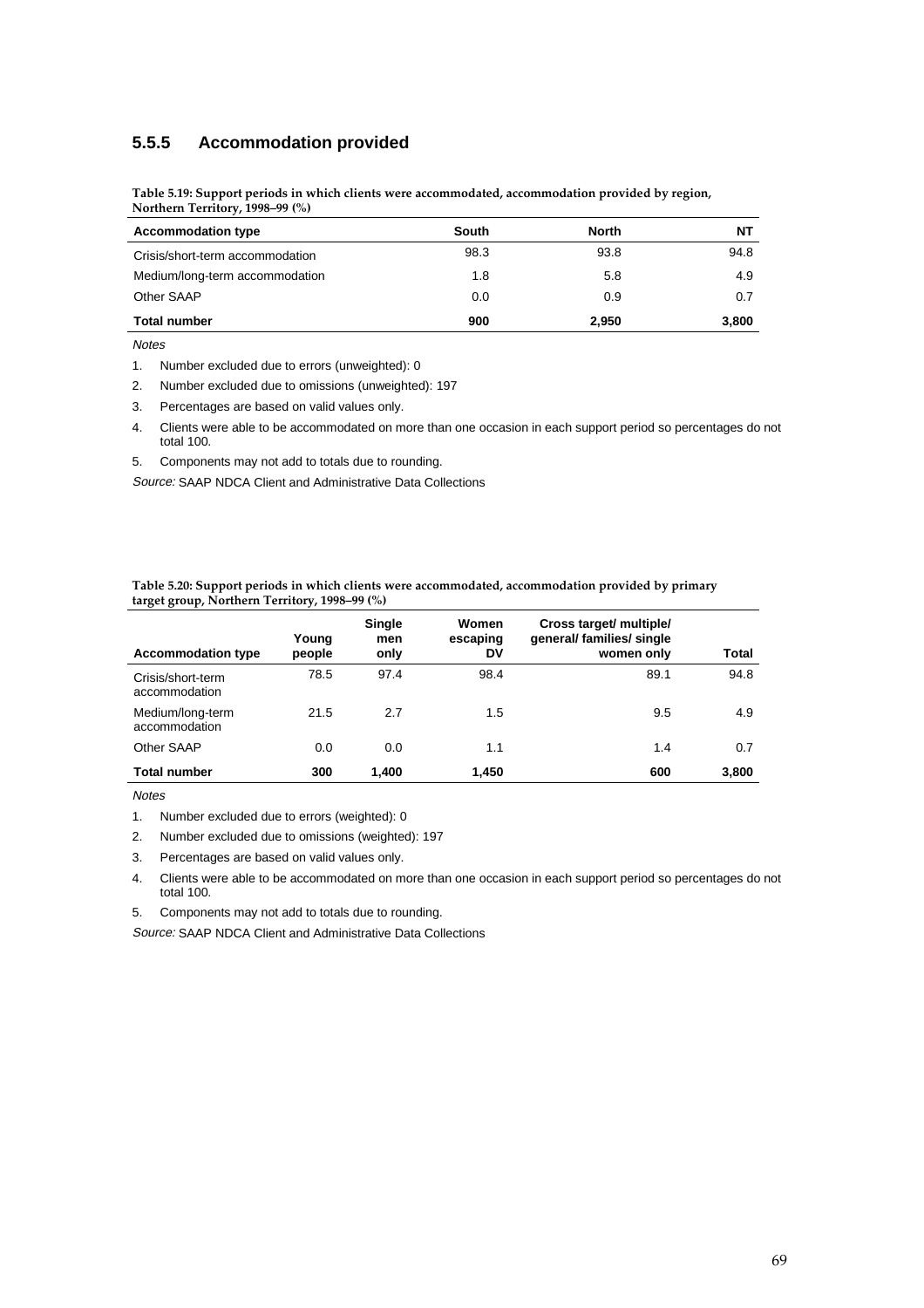| <b>Duration of accommodation</b> | <b>South</b> | <b>North</b> | <b>NT</b> |
|----------------------------------|--------------|--------------|-----------|
| 1 day or less                    | 29.3         | 26.0         | 26.8      |
| $2 - 3$ days                     | 24.9         | 23.0         | 23.4      |
| 4-7 days                         | 22.3         | 17.2         | 18.4      |
| >1-2 weeks                       | 13.1         | 12.0         | 12.3      |
| >2-4 weeks                       | 7.8          | 8.7          | 8.5       |
| >4-13 weeks                      | 2.5          | 9.3          | 7.7       |
| $>13-26$ weeks                   | 0.1          | 2.2          | 1.7       |
| $>26-52$ weeks                   | 0.0          | 1.1          | 0.8       |
| >52 weeks                        | 0.0          | 0.4          | 0.3       |
| Total                            | 100.0        | 100.0        | 100.0     |
| <b>Total number</b>              | 850          | 2,800        | 3,650     |

**Table 5.21: Closed support periods in which clients were accommodated, duration of accommodation by region, Northern Territory, 1998–99 (%)**

**Notes** 

1. Number excluded due to errors (unweighted): 12

2. Number excluded due to omissions (unweighted): 197

3. Percentages are based on valid values only.

4. Components may not add to totals due to rounding.

Source: SAAP NDCA Client and Administrative Data Collections

| Table 5.22: Support periods in which clients were accommodated, duration of accommodation by accommodation |  |
|------------------------------------------------------------------------------------------------------------|--|
| provided, Northern Territory, 1998–99 (%)                                                                  |  |

| <b>Duration of</b><br>accommodation | Crisis/short-term<br>accommodation | Medium/long-term<br>accommodation | Other<br><b>SAAP</b> | Total |
|-------------------------------------|------------------------------------|-----------------------------------|----------------------|-------|
| 1 day or less                       | 27.7                               | 2.1                               | 8.7                  | 26.7  |
| $2 - 3$ days                        | 24.3                               | 1.4                               | 4.3                  | 23.4  |
| 4-7 days                            | 18.8                               | 6.4                               | 4.3                  | 18.4  |
| >1-2 weeks                          | 12.4                               | 9.3                               | 8.7                  | 12.3  |
| >2-4 weeks                          | 8.1                                | 15.0                              | 17.4                 | 8.4   |
| >4-13 weeks                         | 7.0                                | 28.6                              | 43.5                 | 7.8   |
| $>13-26$ weeks                      | 1.1                                | 18.6                              | 13.0                 | 1.8   |
| $>26-52$ weeks                      | 0.5                                | 11.4                              |                      | 0.9   |
| >52 weeks                           | 0.1                                | 7.1                               | ٠                    | 0.3   |
| <b>Total number</b>                 | 3,500                              | 100                               | 0                    | 3,700 |

**Notes** 

1. Number excluded due to errors (weighted): 12

2. Number excluded due to omissions (weighted): 349

3. Percentages are based on valid values only.

4. Clients were able to be accommodated on more than one occasion in each support period so percentages do not total 100.

5. Components may not add to totals due to rounding.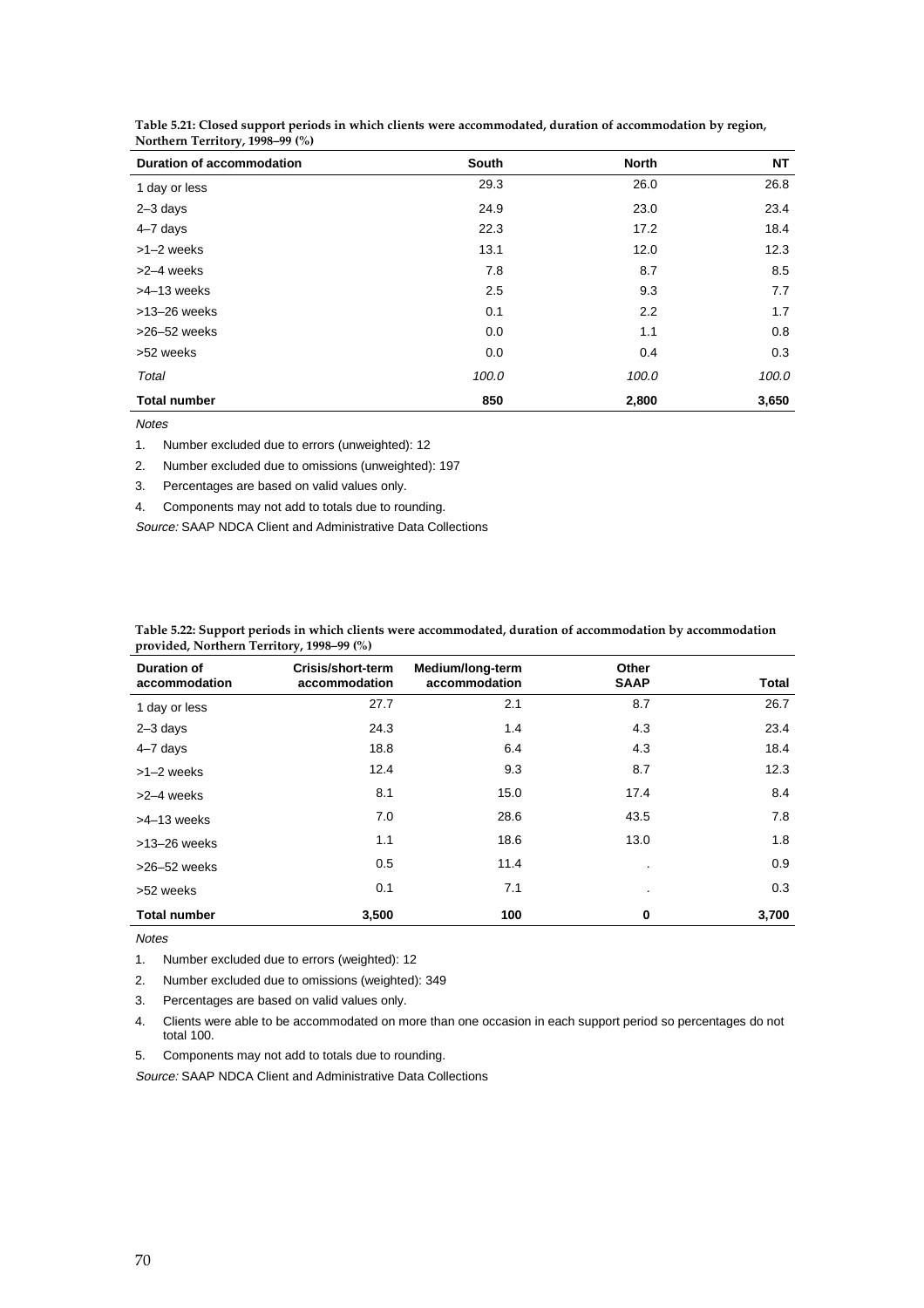# **5.5.6 Support services for clients referred**

**Table 5.23: Support periods, support services referred by region, Northern Territory, 1998–99 (%)**

| Support services referred                                    | South   | <b>North</b> | NΤ    |
|--------------------------------------------------------------|---------|--------------|-------|
| Housing/accommodation                                        |         |              |       |
| SAAP/CAP accommodation                                       | 6.7     | 3.3          | 4.4   |
| Assistance to obtain short-term accommodation                | 5.0     | 4.9          | 4.9   |
| Assistance to obtain independent housing                     | 7.7     | 4.4          | 5.5   |
| Subtotal                                                     | 15.7    | 10.6         | 12.3  |
| <b>Financial/employment</b>                                  |         |              |       |
| Assistance to obtain government<br>benefit/pension/allowance | 6.2     | 2.5          | 3.7   |
| Employment/training assistance                               | 6.4     | 1.4          | 3.1   |
| Financial assistance/material aid                            | 23.9    | 3.0          | 10.0  |
| Financial counselling                                        | 0.4     | 1.6          | 1.2   |
| Subtotal                                                     | 27.7    | 7.4          | 14.3  |
| <b>Counselling</b>                                           |         |              |       |
| Incest/sexual abuse counselling                              | 1.1     | 1.1          | 1.1   |
| Domestic violence counselling                                | 3.2     | 5.9          | 5.0   |
| Family/relationship counselling and support                  | 2.2     | 2.9          | 2.7   |
| Emotional support/Other counselling                          | 2.3     | 1.8          | 2.0   |
| Subtotal                                                     | 6.6     | 9.7          | 8.7   |
| General support/advocacy                                     |         |              |       |
| Living skills/personal development                           | 1.2     | 1.1          | 1.1   |
| Assistance with legal issues/court support                   | 8.3     | 4.4          | 5.7   |
| Advice/information                                           | 2.4     | 2.2          | 2.3   |
| Retrieval/storage/removal of personal belongings             | 0.5     | 0.7          | 0.7   |
| Advocacy/liaison on behalf of client                         | 3.3     | 2.0          | 2.5   |
| <b>Subtotal</b>                                              | 12.9    | 8.0          | 9.7   |
|                                                              |         |              |       |
| <b>Specialist services</b>                                   |         |              |       |
| Psychological services                                       | 2.9     | 1.2          | 1.8   |
| Psychiatric services                                         | 0.8     | 1.3          | 1.1   |
| Pregnancy support                                            | 1.4     | 0.6          | 0.8   |
| Family planning support                                      | 1.2     | 0.5          | 0.7   |
| Drug/alcohol support/rehabilitation                          | 3.1     | 2.5          | 2.7   |
| Physical disability services                                 | 0.5     | 0.6          | 0.6   |
| Intellectual disability services                             | 0.2     | 0.2          | 0.2   |
| Culturally appropriate support                               | 0.8     | 2.7          | 2.1   |
| Interpreter services<br>Health/medical services              | 0.3     | 0.6          | 0.5   |
| Subtotal                                                     | 14.7    | 12.4         | 13.1  |
|                                                              | 18.9    | 17.8         | 18.2  |
| Other support                                                |         |              |       |
| Meals                                                        | 2.9     | 0.5          | 1.3   |
| Laundry/shower facilities                                    | $2.5\,$ | 0.2          | $1.0$ |
| Recreation                                                   | 2.0     | 0.1          | 0.7   |
| Transport                                                    | 3.8     | 3.1          | 3.3   |
| <b>Brokerage services</b>                                    | 0.0     | 0.1          | 0.1   |
| Other                                                        | 1.1     | 0.5          | 0.7   |
| Subtotal                                                     | 5.5     | 4.2          | 4.6   |
| <b>Total number</b>                                          | 1,900   | 3,700        | 5,600 |

Notes

1. Number excluded due to errors (unweighted): 0

2. Number excluded due to omissions (unweighted): 0

3. Percentages are based on valid values only.

4. Components may not add to totals due to rounding.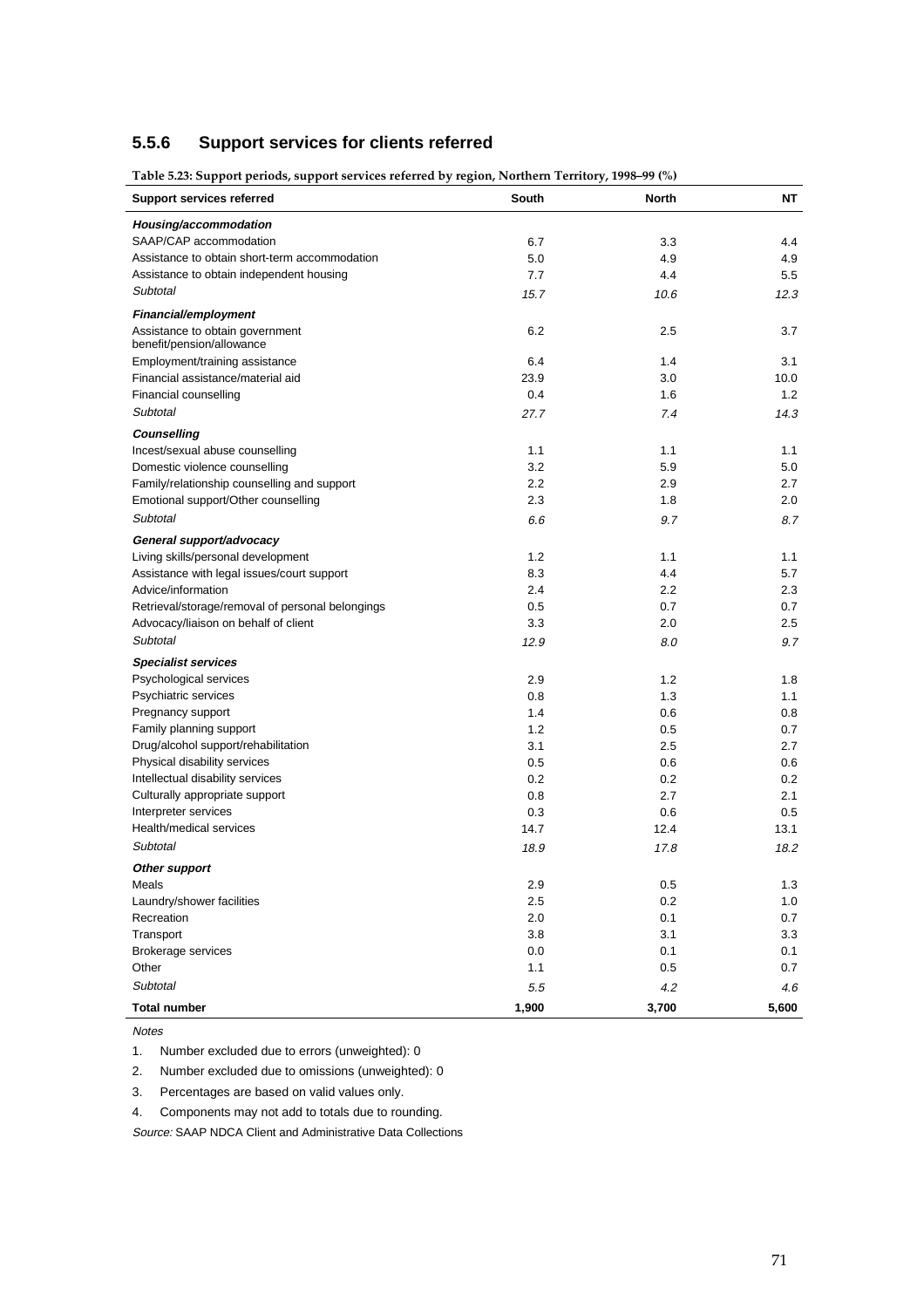| Table 5.24: Support periods, support services referred by service delivery model, Northern Territory, 1998-99 (%) |  |  |
|-------------------------------------------------------------------------------------------------------------------|--|--|
|                                                                                                                   |  |  |

| <b>Support services referred</b>                             | Crisis/<br>short-term<br>accommodation | Medium/<br>long-term<br>accommodation | Day support/<br>outreach<br>support | Multiple/<br>agency<br>support | <b>Total</b> |
|--------------------------------------------------------------|----------------------------------------|---------------------------------------|-------------------------------------|--------------------------------|--------------|
|                                                              |                                        |                                       |                                     |                                |              |
| Housing/accommodation<br>SAAP/CAP accommodation              |                                        |                                       |                                     |                                |              |
| Assistance to obtain short-term                              | 1.4<br>$2.2\,$                         | 15.9                                  | 4.4<br>4.4                          | 1.8                            | 4.4<br>4.9   |
| accommodation                                                |                                        | 8.3                                   |                                     | 9.5                            |              |
| Assistance to obtain independent housing                     | 3.8                                    | 13.2                                  | 8.0                                 | 1.6                            | 5.5          |
| Subtotal                                                     | 6.3                                    | 29.0                                  | 14.4                                | 12.4                           | 12.3         |
| Financial/employment                                         |                                        |                                       |                                     |                                |              |
| Assistance to obtain government<br>benefit/pension/allowance | 2.3                                    | 10.2                                  | 6.7                                 | 0.2                            | 3.7          |
| Employment/training assistance                               | 0.4                                    | 13.2                                  | 3.8                                 | 0.4                            | 3.1          |
| Financial assistance/material aid                            | 2.5                                    | 29.7                                  | 31.9                                | 1.0                            | 10.0         |
| Financial counselling                                        | 0.5                                    | 2.8                                   | 1.5                                 | 1.5                            | 1.2          |
| Subtotal                                                     | 5.1                                    | 42.4                                  | 35.8                                | 2.9                            | 14.3         |
| Counselling                                                  |                                        |                                       |                                     |                                |              |
| Incest/sexual abuse counselling                              | 0.4                                    | 2.4                                   | 1.7                                 | 1.6                            | 1.1          |
| Domestic violence counselling                                | 5.6                                    | 3.9                                   | 3.8                                 | 5.2                            | 5.0          |
| Family/relationship counselling and support                  | 1.4                                    | 5.8                                   | 6.3                                 | 1.6                            | 2.7          |
| Emotional support/Other counselling                          | 1.1                                    | 3.9                                   | 5.2                                 | 1.1                            | 2.0          |
| Subtotal                                                     | 7.3                                    | 12.0                                  | 11.8                                | 7.9                            | 8.7          |
| General support/advocacy                                     |                                        |                                       |                                     |                                |              |
| Living skills/personal development                           | 0.2                                    | 2.2                                   | 3.1                                 | 1.7                            | 1.1          |
| Assistance with legal issues/court support                   | 5.8                                    | 9.4                                   | 8.4                                 | 0.6                            | 5.7          |
| Advice/information                                           | 1.5                                    | 6.4                                   | 2.1                                 | 0.6                            | 2.3          |
| Retrieval/storage/removal of personal<br>belongings          | 0.7                                    | 1.1                                   | 0.4                                 | 0.3                            | 0.7          |
| Advocacy/liaison on behalf of client                         | 1.5                                    | 8.0                                   | 1.9                                 | 0.2                            | 2.5          |
| Subtotal                                                     | 7.8                                    | 20.6                                  | 12.6                                | 3.1                            | 9.7          |
| Specialist services                                          |                                        |                                       |                                     |                                |              |
| Psychological services                                       | 0.7                                    | 4.1                                   | 4.0                                 | 1.6                            | 1.8          |
| Psychiatric services                                         | 0.4                                    | 1.7                                   | 3.2                                 | 1.4                            | 1.1          |
| Pregnancy support                                            | 0.2                                    | 2.8                                   | 1.0                                 | 0.6                            | 0.8          |
| Family planning support                                      | 0.5                                    | 2.0                                   | 0.4                                 | 0.2                            | 0.7          |
| Drug/alcohol support/rehabilitation                          | 2.4                                    | 2.9                                   | 3.2                                 | 3.1                            | 2.7          |
| Physical disability services                                 | 0.2                                    | 2.0                                   | 0.8                                 | 0.0                            | 0.6          |
| Intellectual disability services                             | 0.1                                    | 0.5                                   | 0.2                                 | 0.2                            | 0.2          |
| Culturally appropriate support                               | 0.5                                    | 1.9                                   | 0.6                                 | 7.2                            | 2.1          |
| Interpreter services                                         | 0.4                                    | 0.9                                   | 0.2                                 | 0.5                            | 0.5          |
| Health/medical services                                      | 14.0                                   | 21.9                                  | 9.2                                 | 4.6                            | 13.1         |
| Subtotal                                                     | 16.0                                   | 27.7                                  | 16.3                                | 16.3                           | 18.2         |
| Other support                                                |                                        |                                       |                                     |                                |              |
| Meals                                                        | 0.8                                    | 2.6                                   | 4.6                                 | 0.1                            | 1.3          |
| Laundry/shower facilities                                    | 0.4                                    | 2.2                                   | 3.8                                 | 0.0                            | 1.0          |
| Recreation                                                   | 0.3                                    | 1.3                                   | 3.2                                 | 0.1                            | 0.7          |
| Transport                                                    | 4.1                                    | 3.0                                   | 5.5                                 | 0.6                            | 3.3          |
| Brokerage services                                           | 0.0                                    | 0.3                                   | 0.0                                 | 0.0                            | 0.1          |
| Other                                                        | 0.3                                    | 2.2                                   | 0.0                                 | 0.7                            | 0.7          |
| Subtotal                                                     | 4.7                                    | 6.6                                   | 6.4                                 | 1.6                            | 4.6          |
| <b>Total number</b>                                          | 3,000                                  | 1,000                                 | 550                                 | 1,100                          | 5,600        |

Notes

1. Number excluded due to errors (weighted): 0

2. Number excluded due to omissions (weighted): 0

3. Percentages are based on valid values only.

4. Clients were able to receive multiple referrals so percentages do not total 100.

5. Components may not add to totals due to rounding.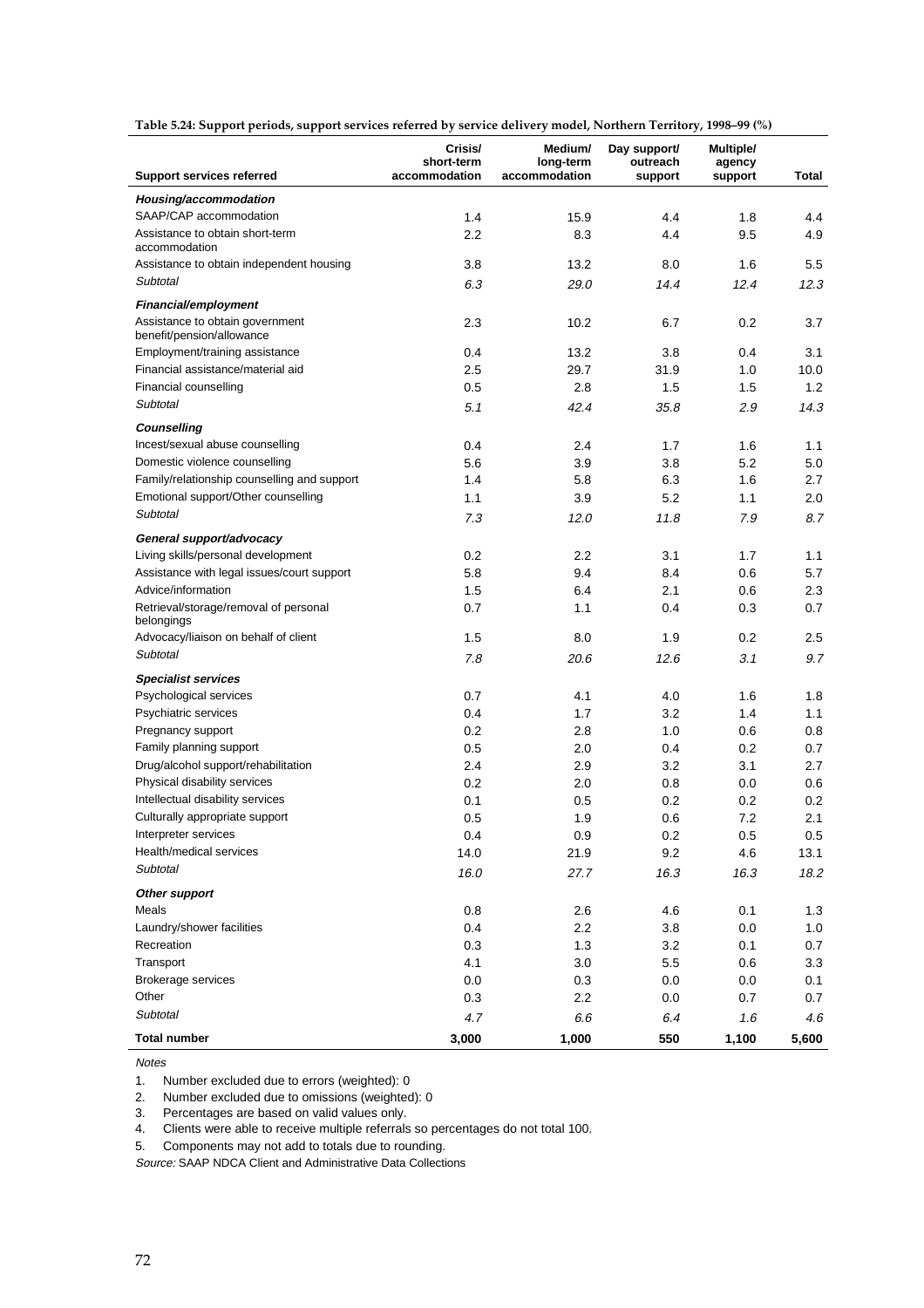**Table 5.25: Support periods, support services referred by primary target group, Northern Territory, 1998–99 (%)**

| <b>Accommodation type</b>                                    | Young<br>people | Single<br>men<br>only | Women<br>escaping<br>DV | Cross target/ multiple/<br>general/ families/<br>single women only | <b>Total</b> |
|--------------------------------------------------------------|-----------------|-----------------------|-------------------------|--------------------------------------------------------------------|--------------|
| Housing/accommodation                                        |                 |                       |                         |                                                                    |              |
| SAAP/CAP accommodation                                       | 11.6            | 0.1                   | 2.5                     | 3.1                                                                | 4.4          |
| Assistance to obtain short-term accommodation                | 8.2             | 6.9                   | 1.7                     | 2.2                                                                | 4.9          |
| Assistance to obtain independent housing                     | 11.0            | 0.7                   | 2.7                     | 9.1                                                                | 5.5          |
| Subtotal                                                     | 24.0            | 7.5                   | 5.8                     | 13.0                                                               | 12.3         |
| Financial/employment                                         |                 |                       |                         |                                                                    |              |
| Assistance to obtain government<br>benefit/pension/allowance | 8.5             | 0.7                   | 2.9                     | 2.5                                                                | 3.7          |
| Employment/training assistance                               | 9.5             | 0.4                   | 0.2                     | 1.8                                                                | 3.1          |
| Financial assistance/material aid                            | 31.0            | 1.0                   | 1.2                     | 6.0                                                                | 10.0         |
| Financial counselling                                        | 1.9             | 0.2                   | 1.2                     | 1.6                                                                | 1.2          |
| Subtotal                                                     | 38.9            | 2.2                   | 5.0                     | 10.9                                                               | 14.3         |
| Counselling                                                  |                 |                       |                         |                                                                    |              |
| Incest/sexual abuse counselling                              | 2.0             | 0.0                   | 1.3                     | 1.1                                                                | 1.1          |
| Domestic violence counselling                                | 2.0             | 0.1                   | 8.1                     | 12.0                                                               | 5.0          |
| Family/relationship counselling and support                  | 3.2             | 0.3                   | 2.2                     | 6.3                                                                | 2.7          |
| Emotional support/Other counselling                          | 3.7             | 0.6                   | 1.0                     | 3.2                                                                | 2.0          |
| Subtotal                                                     | 7.6             | 0.8                   | 10.5                    | 19.1                                                               | 8.7          |
| General support/advocacy                                     |                 |                       |                         |                                                                    |              |
| Living skills/personal development                           | 2.1             | 1.2                   | 0.1                     | 1.3                                                                | 1.1          |
| Assistance with legal issues/court support                   | 7.3             | 0.5                   | 7.0                     | 9.0                                                                | 5.7          |
| Advice/information                                           | 5.5             | 0.2                   | 1.5                     | 1.6                                                                | 2.3          |
| Retrieval/storage/removal of personal belongings             | 0.9             | 0.0                   | 1.1                     | 0.5                                                                | 0.7          |
| Advocacy/liaison on behalf of client                         | 7.1             | 0.1                   | 1.1                     | 1.2                                                                | 2.5          |
| Subtotal                                                     | 16.1            | 2.0                   | 9.3                     | 11.9                                                               | 9.7          |
| <b>Specialist services</b>                                   |                 |                       |                         |                                                                    |              |
| Psychological services                                       | 4.1             | 0.5                   | 0.7                     | 2.1                                                                | 1.8          |
| Psychiatric services                                         | 1.1             | 0.7                   | 0.6                     | 2.6                                                                | 1.1          |
| Pregnancy support                                            | 2.2             | 0.0                   | 0.6                     | 0.5                                                                | 0.8          |
| Family planning support                                      | 1.5             | 0.0                   | 0.9                     | 0.4                                                                | 0.7          |
| Drug/alcohol support/rehabilitation                          | 2.0             | 2.8                   | 3.2                     | 2.9                                                                | 2.7          |
| Physical disability services                                 | 0.7             | 0.2                   | 0.2                     | 1.4                                                                | 0.6          |
| Intellectual disability services                             | 0.3             | 0.1                   | 0.1                     | 0.2                                                                | 0.2          |
| Culturally appropriate support                               | 1.2             | 5.3                   | 0.3                     | 1.3                                                                | 2.1          |
| Interpreter services                                         | 0.4             | 0.2                   | 0.4                     | 1.1                                                                | 0.5          |
| Health/medical services                                      | 13.1            | 4.0                   | 19.9                    | 15.8                                                               | 13.1         |
| Subtotal                                                     | 18.7            | 11.9                  | 22.0                    | 20.3                                                               | 18.2         |
| Other support                                                |                 |                       |                         |                                                                    |              |
| Meals                                                        | 3.7             | 0.4                   | 0.6                     | 0.4                                                                | 1.3          |
| Laundry/shower facilities                                    | 2.9             | 0.0                   | 0.6                     | 0.1                                                                | $1.0$        |
| Recreation                                                   | 2.1             | 0.0                   | 0.6                     | 0.0                                                                | 0.7          |
| Transport                                                    | 4.5             | 0.5                   | 6.5                     | 0.7                                                                | 3.3          |
| Brokerage services                                           | 0.1             | 0.0                   | 0.0                     | 0.1                                                                | 0.1          |
| Other                                                        | 1.4             | 0.1                   | 0.8                     | 0.5                                                                | 0.7          |
| Subtotal                                                     | 7.5             | $0.9\,$               | 7.0                     | 1.6                                                                | 4.6          |
| <b>Total number</b>                                          | 1,500           | 1,500                 | 1,650                   | 1,000                                                              | 5,600        |

Notes

1. Number excluded due to errors (weighted): 0

2. Number excluded due to omissions (weighted): 0

3. Percentages are based on valid values only.

4. Clients were able to receive multiple referrals so percentages do not total 100.

5. Components may not add to totals due to rounding.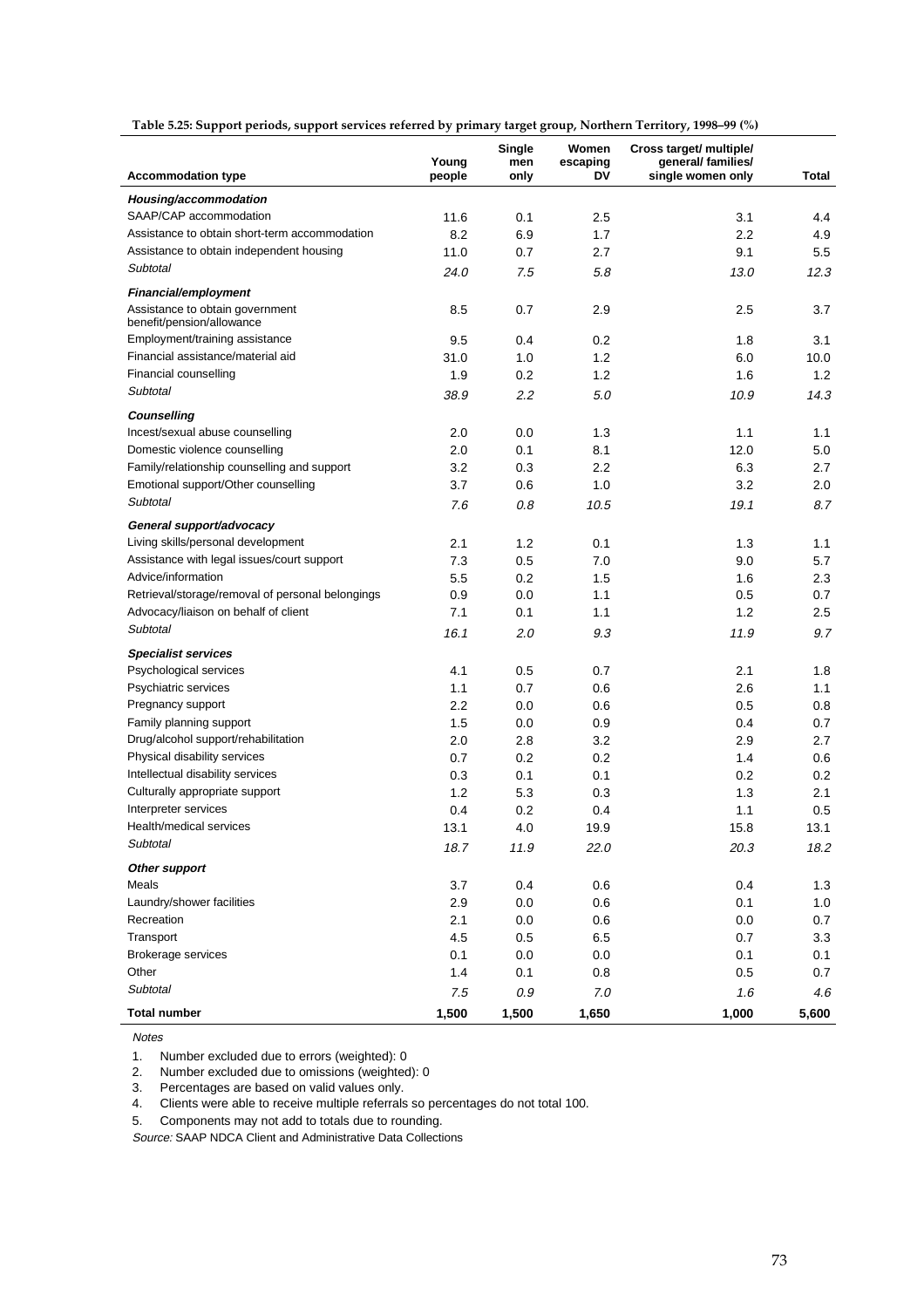### **5.5.7 Support services for accompanying children referred**

**Table 5.26: Support periods, support services for accompanying children referred by region, Northern Territory, 1998–99 (%)**

| Support services for accompanying<br>children referred | South | <b>North</b> | NΤ            |
|--------------------------------------------------------|-------|--------------|---------------|
| Counselling                                            | 0.4   | 2.8          | 1.9           |
| Child care, kindergarten/school liaison                | 0.6   | 1.6          | $1.2^{\circ}$ |
| Access arrangements                                    | 0.0   | 0.4          | 0.2           |
| Other                                                  | 1.5   | 0.4          | 0.9           |
| <b>Total number</b>                                    | 1.900 | 2,900        | 4.800         |

**Notes** 

- 1. Number excluded due to errors (unweighted): 0
- 2. Number excluded due to omissions (unweighted): 0
- 3. Excludes high-volume records as not all items were included on high-volume form.
- 4. Percentages are based on valid values only.
- 5. Accompanying children were able to receive multiple referrals so percentages do not total 100.
- 6. Components may not add to totals due to rounding.

Source: SAAP NDCA Client and Administrative Data Collections

**Table 5.27: Support periods, support services for accompanying children referred by service delivery model, Northern Territory, 1998–99 (%)**

| <b>Support services for</b><br>accompanying<br>children referred | Crisis/<br>short-term<br>accommodation | Medium/<br>long-term<br>accommodation | Day support/<br>outreach<br>support | Multiple/<br>agency<br>support | Total |
|------------------------------------------------------------------|----------------------------------------|---------------------------------------|-------------------------------------|--------------------------------|-------|
| Counselling                                                      | 0.5                                    | 5.1                                   | 0.8                                 | 7.2                            | 1.9   |
| Child care, kindergarten/<br>school liaison                      | 0.6                                    | 1.6                                   | 0.0                                 | 8.3                            | 1.2   |
| Access arrangements                                              | 0.0                                    | 0.6                                   | 0.0                                 | 1.7                            | 0.2   |
| Other                                                            | 1.2                                    | 0.2                                   | 0.4                                 | 0.3                            | 0.9   |
| <b>Total number</b>                                              | 3.000                                  | 1,000                                 | 550                                 | 300                            | 4,800 |

**Notes** 

1. Number excluded due to errors (weighted): 0

- 2. Number excluded due to omissions (weighted): 0
- 3. Excludes high-volume records as not all items were included on high-volume form.
- 4. Percentages are based on valid values only.
- 5. Accompanying children were able to receive multiple referrals so percentages do not total 100.
- 6. Components may not add to totals due to rounding.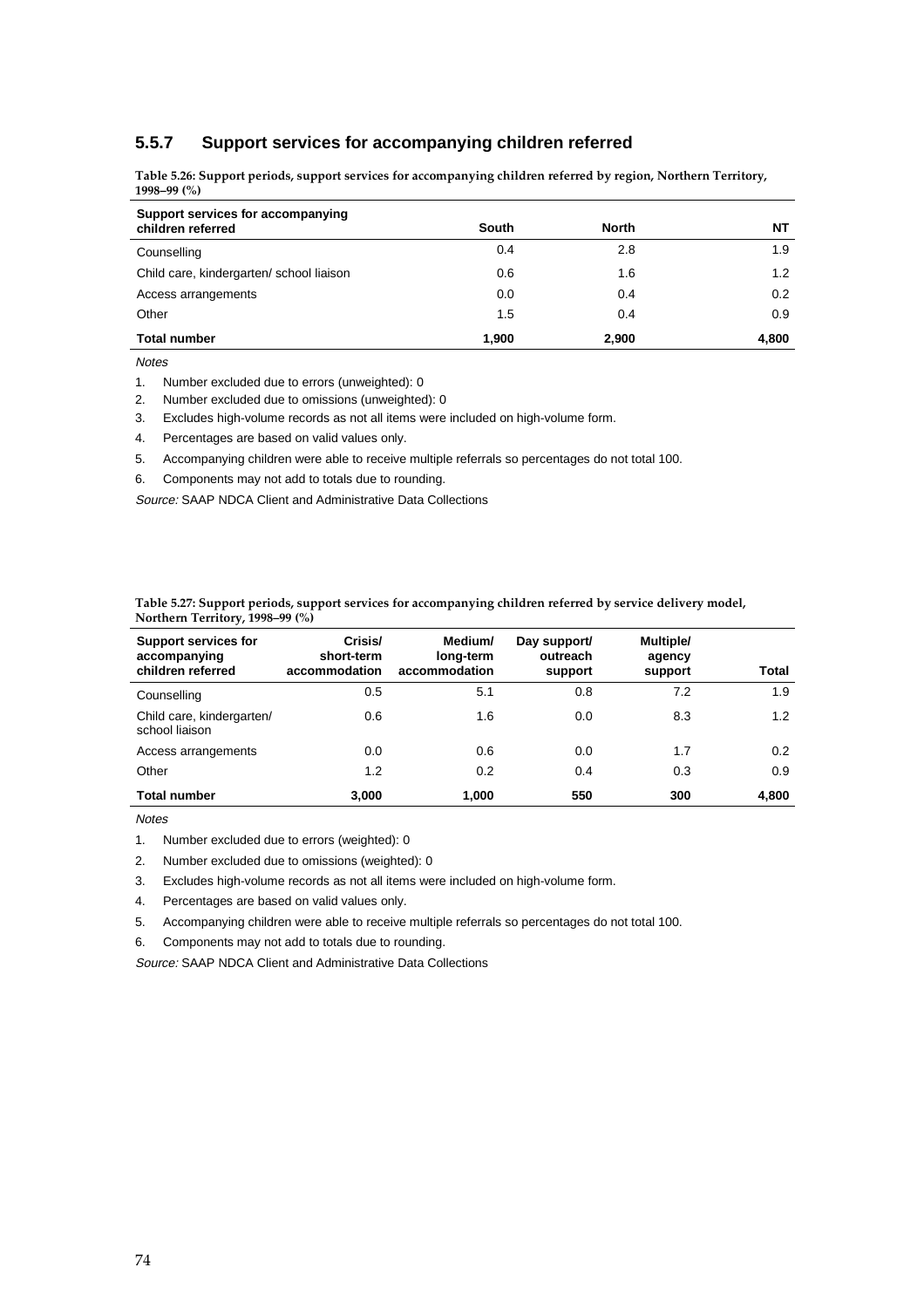|                                 | Table 5.28: Support periods, support services for accompanying children referred by primary target group, |
|---------------------------------|-----------------------------------------------------------------------------------------------------------|
| Northern Territory, 1998–99 (%) |                                                                                                           |

| Support services for<br>accompanying<br>children referred | Young<br>people | <b>Single</b><br>men<br>only | Women<br>escaping<br>DV | Cross target/<br>multiple/ general/<br>families/single<br>women only | <b>Total</b> |
|-----------------------------------------------------------|-----------------|------------------------------|-------------------------|----------------------------------------------------------------------|--------------|
| Counselling                                               | 0.9             | 0.0                          | 1.9                     | 4.6                                                                  | 1.9          |
| Child care, kindergarten/<br>school liaison               | 0.1             | 0.0                          | 2.3                     | 1.8                                                                  | 1.2          |
| Access arrangements                                       | 0.1             | 0.0                          | 0.4                     | 0.5                                                                  | 0.2          |
| Other                                                     | 0.1             | 0.0                          | 2.2                     | 0.3                                                                  | 0.9          |
| <b>Total number</b>                                       | 1.500           | 700                          | 1,650                   | 1,000                                                                | 4,800        |

Notes

1. Number excluded due to errors (weighted): 0

2. Number excluded due to omissions (weighted): 0

3. Excludes high-volume records as not all items were included on high-volume form.

4. Percentages are based on valid values only.

5. Accompanying children were able to receive multiple referrals so percentages do not total 100.

6. Components may not add to totals due to rounding.

Source: SAAP NDCA Client and Administrative Data Collections

### **5.9.8 Unmet demand—SAAP clients**

**Table 5.29: Support needed by SAAP clients, met and unmet demand by type of support requested, Northern Territory, 1998–99 (%)**

| Met and unmet<br>demand             | Housing/<br>accommodation | Financial/<br>employment<br>assistance | <b>Counselling</b> | General<br>support,<br>advocacy<br>and<br>information | <b>Specialist</b><br>services | Other  | Total  |
|-------------------------------------|---------------------------|----------------------------------------|--------------------|-------------------------------------------------------|-------------------------------|--------|--------|
| Met                                 |                           |                                        |                    |                                                       |                               |        |        |
| Provided only                       | 78.5                      | 67.7                                   | 79.8               | 88.5                                                  | 66.1                          | 94.9   | 83.6   |
| Referred only                       | 9.4                       | 16.6                                   | 7.2                | 3.3                                                   | 18.1                          | 1.6    | 6.9    |
| Provided and<br>referred            | 4.8                       | 7.8                                    | 5.0                | 4.6                                                   | 8.8                           | 1.5    | 4.5    |
| <b>Unmet</b>                        |                           |                                        |                    |                                                       |                               |        |        |
| Neither<br>provided nor<br>referred | 7.3                       | 8.0                                    | 8.0                | 3.6                                                   | 7.0                           | 2.1    | 4.9    |
| Total                               | 100.0                     | 100.0                                  | 100.0              | 100.0                                                 | 100.0                         | 100.0  | 100.0  |
| <b>Total number</b>                 | 5,550                     | 3,700                                  | 5,100              | 9,950                                                 | 4,650                         | 12,500 | 41,450 |

**Notes** 

1. Number excluded due to errors (weighted): 0

2. Number excluded due to omissions (weighted): 0

3. Components may not add to totals due to rounding.

Source: SAAP NDCA Client Collection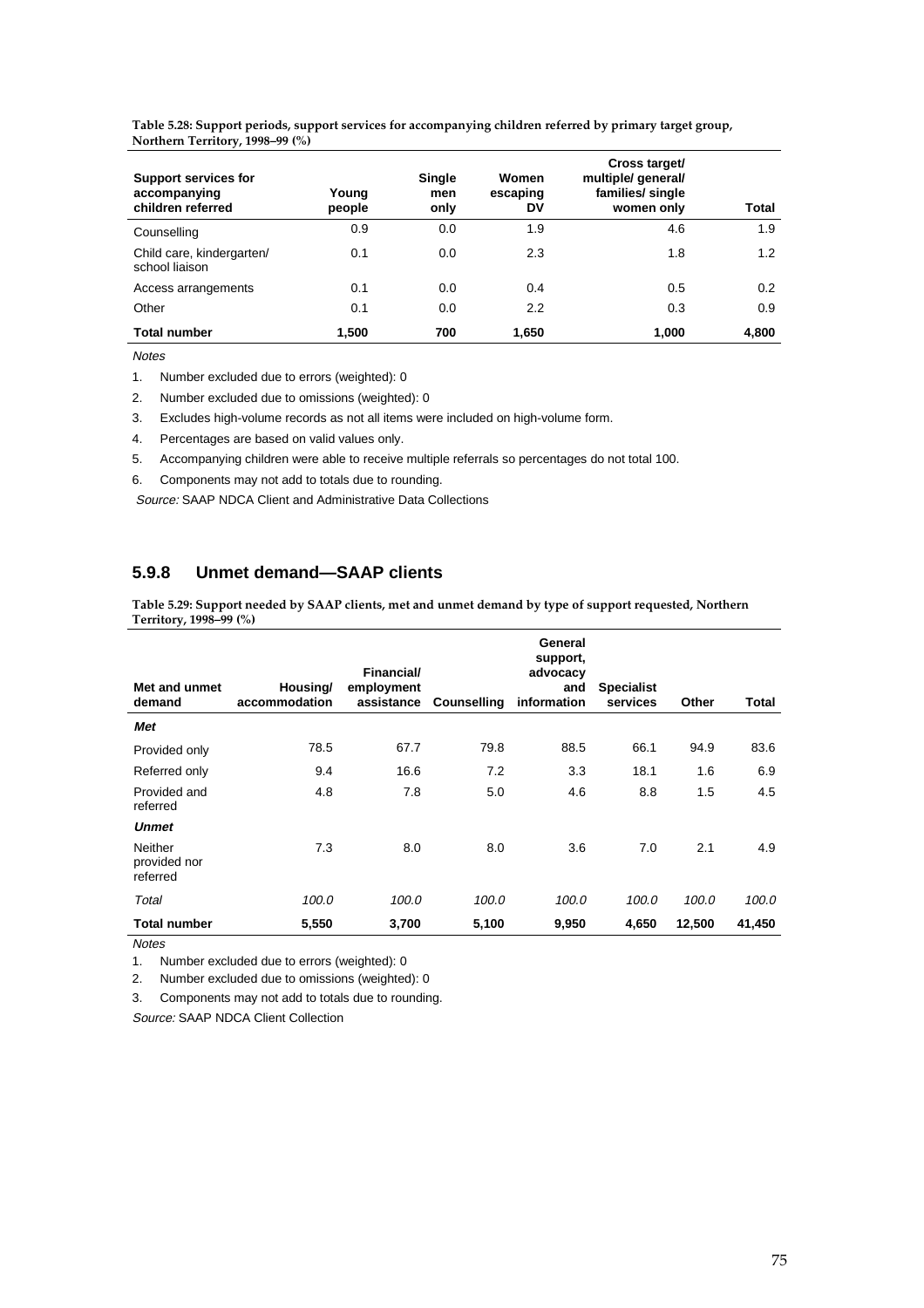| <b>Support services requested</b>                         | South | <b>North</b> | NT    |
|-----------------------------------------------------------|-------|--------------|-------|
| Housing/accommodation                                     |       |              |       |
| SAAP/CAP accommodation                                    | 4.7   | 2.9          | 3.7   |
| Assistance to obtain short-term accommodation             | 5.2   | 6.8          | 6.1   |
| Assistance to obtain independent housing                  | 10.5  | 9.6          | 10.0  |
| Subtotal                                                  | 20.4  | 19.4         | 19.8  |
| Financial/employment                                      |       |              |       |
| Assistance to obtain government benefit/pension/allowance | 7.3   | 2.1          | 4.4   |
| Employment/training assistance                            | 7.1   | 3.7          | 5.2   |
| Financial assistance/material aid                         | 5.6   | 4.3          | 4.9   |
| Financial counselling                                     | 3.2   | 3.4          | 3.3   |
| Subtotal                                                  | 23.2  | 13.5         | 17.8  |
| Counselling                                               |       |              |       |
| Incest/sexual abuse counselling                           | 6.0   | 5.6          | 5.8   |
| Domestic violence counselling                             | 4.0   | 5.1          | 4.6   |
| Family/relationship counselling and support               | 1.2   | 1.1          | 1.2   |
| Emotional support/Other counselling                       | 3.0   | 6.4          | 4.9   |
| Subtotal                                                  | 14.1  | 18.2         | 16.4  |
| General support/advocacy                                  |       |              |       |
| Living skills/personal development                        | 3.4   | 5.9          | 4.8   |
| Assistance with legal issues/court support                | 6.9   | 3.2          | 4.9   |
| Advice/information                                        | 1.2   | 4.9          | 3.3   |
| Retrieval/storage/removal of personal belongings          | 1.2   | 1.2          | 1.2   |
| Advocacy/liaison on behalf of client                      | 2.9   | 3.6          | 3.3   |
| <b>Subtotal</b>                                           | 15.7  | 18.8         | 17.4  |
| <b>Specialist services</b>                                |       |              |       |
| Psychological services                                    | 0.6   | 1.3          | 1.0   |
| Psychiatric services                                      | 0.3   | 0.6          | 0.5   |
| Pregnancy support                                         | 1.0   | 1.3          | 1.2   |
| Family planning support                                   | 0.7   | 0.4          | 0.5   |
| Drug/alcohol support/rehabilitation                       | 5.2   | 4.4          | 4.7   |
| Physical disability services                              | 0.2   | 0.1          | 0.1   |
| Intellectual disability services                          | 0.3   | 0.3          | 0.3   |
| Culturally appropriate support                            | 1.1   | 2.1          | 1.7   |
| Interpreter services                                      | 0.3   | 0.4          | 0.4   |
| Health/medical services                                   | 5.5   | 5.6          | 5.6   |
| Subtotal                                                  | 15.2  | 16.5         | 15.9  |
| Other support                                             |       |              |       |
| Meals                                                     | 1.8   | 1.7          | 1.7   |
| Laundry/shower facilities                                 | 3.0   | 2.3          | 2.6   |
| Recreation                                                | 3.1   | 4.1          | 3.7   |
| Transport                                                 | 2.8   | 4.5          | 3.7   |
| <b>Brokerage services</b>                                 | 0.3   | 0.7          | 0.5   |
| Other                                                     | 0.6   | 0.4          | 0.5   |
| Subtotal                                                  | 11.5  | 13.7         | 12.7  |
| Total                                                     | 100.0 | 100.0        | 100.0 |
| <b>Total number</b>                                       | 900   | 1,150        | 2,050 |

**Table 5.30: SAAP clients' unmet needs, type of support requested by region, Northern Territory, 1998–99 (%)**

Notes

1. Number excluded due to errors (unweighted): 0

2. Number excluded due to omissions (unweighted): 0

3. Percentages are based on valid values only.

4. Components may not add to totals due to rounding.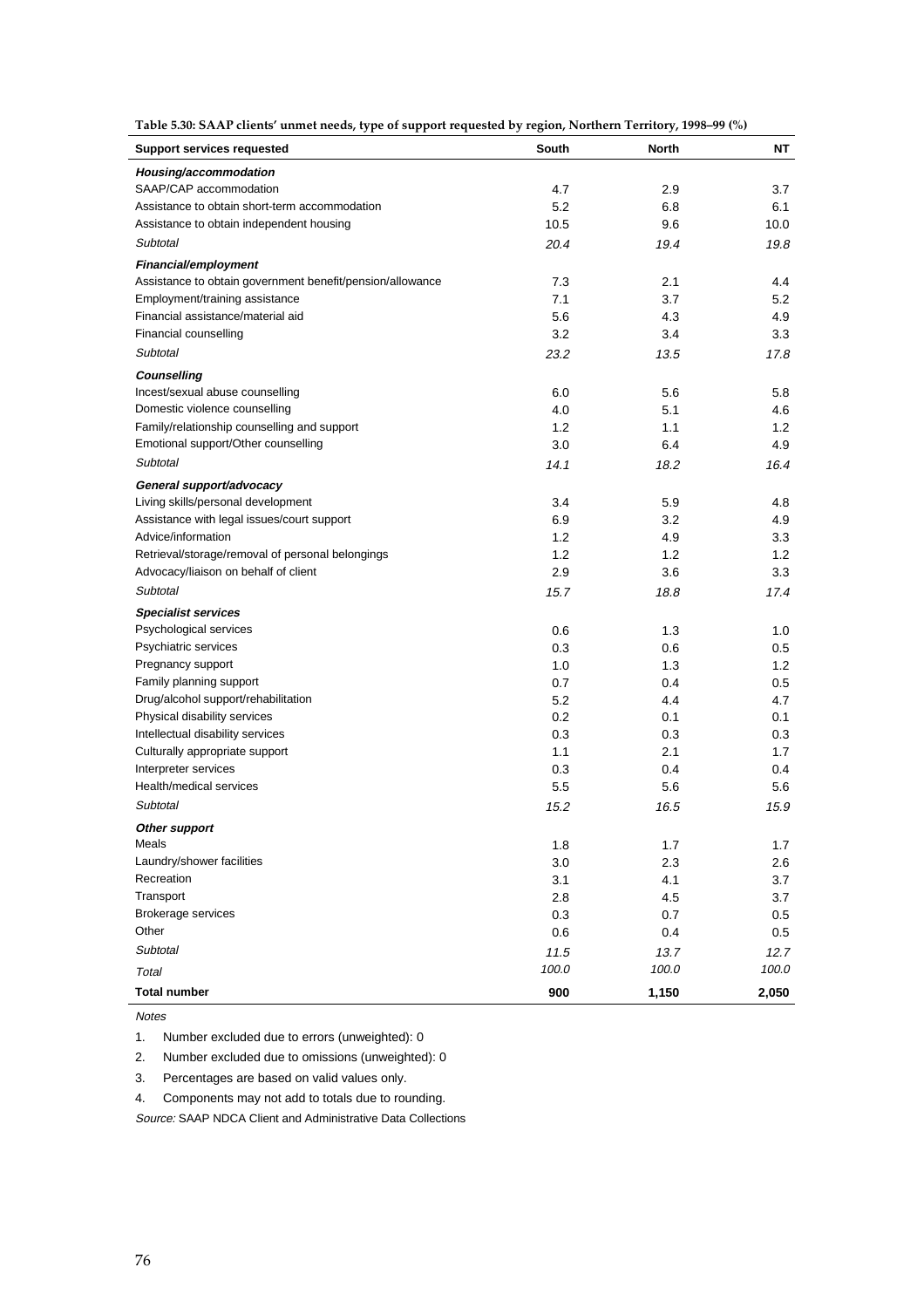**Table 5.31: SAAP clients' unmet needs, type of support requested by service delivery model, Northern Territory, 1998–99 (%)**

| <b>Support services requested</b>                             | Crisis/<br>short-term<br>accommodation | Medium/<br>long-term<br>accommodation | Day<br>support/<br>outreach<br>support | Multiple/<br>agency<br>support | Total |
|---------------------------------------------------------------|----------------------------------------|---------------------------------------|----------------------------------------|--------------------------------|-------|
| Housing/accommodation                                         |                                        |                                       |                                        |                                |       |
| SAAP/CAP accommodation                                        | 1.4                                    | 9.9                                   | 8.0                                    | 1.5                            | 3.7   |
| Assistance to obtain short-term<br>accommodation              | 6.9                                    | 3.5                                   | 6.0                                    | 4.5                            | 6.1   |
| Assistance to obtain independent housing                      | 8.1                                    | 8.8                                   | 17.5                                   | 4.5                            | 10.0  |
| Subtotal                                                      | 16.4                                   | 22.2                                  | 31.4                                   | 10.6                           | 19.8  |
| Financial/employment                                          |                                        |                                       |                                        |                                |       |
| Assistance to obtain government benefit/<br>pension/allowance | 2.9                                    | 5.8                                   | 9.1                                    | 0.8                            | 4.4   |
| Employment/training assistance                                | 3.9                                    | 9.9                                   | 7.6                                    | 3.0                            | 5.2   |
| Financial assistance/material aid                             | 5.0                                    | 8.8                                   | 5.2                                    | 1.5                            | 4.9   |
| Financial counselling                                         | 3.8                                    | 2.9                                   | 1.6                                    | 4.9                            | 3.3   |
| Subtotal                                                      | 15.5                                   | 27.5                                  | 23.5                                   | 10.2                           | 17.8  |
| Counselling                                                   |                                        |                                       |                                        |                                |       |
| Incest/sexual abuse counselling                               | 6.1                                    | 7.0                                   | 4.2                                    | 6.4                            | 5.8   |
| Domestic violence counselling                                 | 4.7                                    | 4.7                                   | 4.0                                    | 5.3                            | 4.6   |
| Family/relationship counselling and support                   | 0.5                                    | 1.8                                   | 1.6                                    | 2.7                            | 1.2   |
| Emotional support/Other counselling                           | 6.0                                    | 0.6                                   | 1.2                                    | 9.8                            | 4.9   |
| Subtotal                                                      | 17.4                                   | 14.0                                  | 10.9                                   | 24.2                           | 16.4  |
| General support/advocacy                                      |                                        |                                       |                                        |                                |       |
| Living skills/personal development                            | 4.8                                    | 3.5                                   | 4.6                                    | 6.1                            | 4.8   |
| Assistance with legal issues/court support                    | 6.2                                    | 3.5                                   | 3.8                                    | 2.3                            | 4.9   |
| Advice/information                                            | 3.7                                    | 2.3                                   | 2.4                                    | 3.8                            | 3.3   |
| Retrieval/storage/removal of personal<br>belongings           | 1.4                                    | 0.6                                   | 0.6                                    | 1.9                            | 1.2   |
| Advocacy/liaison on behalf of client                          | 3.3                                    | 0.6                                   | 2.0                                    | 7.2                            | 3.3   |
| Subtotal                                                      | 19.4                                   | 10.5                                  | 13.3                                   | 21.2                           | 17.4  |
| <b>Specialist services</b>                                    |                                        |                                       |                                        |                                |       |
| Psychological services                                        | 0.6                                    | 0.0                                   | 1.6                                    | 1.9                            | 1.0   |
| Psychiatric services                                          | 0.5                                    | 0.6                                   | 0.6                                    | 0.4                            | 0.5   |
| Pregnancy support                                             | 0.4                                    | 0.6                                   | 3.0                                    | 1.5                            | 1.2   |
| Family planning support                                       | 0.4                                    | 0.0                                   | 0.8                                    | 0.8                            | 0.5   |
| Drug/alcohol support/rehabilitation                           | 5.0                                    | 4.7                                   | 3.0                                    | 6.8                            | 4.7   |
| Physical disability services                                  | 0.0                                    | 1.2                                   | 0.2                                    | 0.0                            | 0.1   |
| Intellectual disability services                              | 0.5                                    | 0.0                                   | 0.0                                    | 0.0                            | 0.3   |
| Culturally appropriate support                                | 1.6                                    | 0.0                                   | 1.6                                    | 3.0                            | 1.7   |
| Interpreter services                                          | 0.5                                    | 0.0                                   | 0.2                                    | 0.4                            | 0.4   |
| Health/medical services                                       | 4.6                                    | 8.2                                   | 3.4                                    | 12.1                           | 5.6   |
| Subtotal                                                      | 14.1                                   | 15.2                                  | 14.3                                   | 26.9                           | 15.9  |
| Other support                                                 |                                        |                                       |                                        |                                |       |
| Meals                                                         | 2.3                                    | 1.2                                   | 1.0                                    | 1.1                            | 1.7   |
| Laundry/shower facilities                                     | 3.6                                    | 0.6                                   | 1.4                                    | 1.9                            | 2.6   |
| Recreation                                                    | 5.0                                    | 5.8                                   | 0.8                                    | 1.9                            | 3.7   |
| Transport                                                     | 5.8                                    | 2.3                                   | 1.4                                    | 0.4                            | 3.7   |
| <b>Brokerage services</b>                                     | 0.3                                    | 0.0                                   | 1.2                                    | 0.8                            | 0.5   |
| Other                                                         | 0.3                                    | 0.6                                   | 0.8                                    | 0.8                            | 0.5   |
| Subtotal                                                      | 17.2                                   | 10.5                                  | 6.6                                    | 6.8                            | 12.7  |
| Total                                                         | 100.0                                  | 100.0                                 | 100.0                                  | 100.0                          | 100.0 |
| <b>Total number</b>                                           | 1,100                                  | 150                                   | 500                                    | 250                            | 2,050 |

Notes

1. Number excluded due to errors (weighted): 0

2. Number excluded due to omissions (weighted): 0

3. Percentages are based on valid values only.

4. Components may not add to totals due to rounding.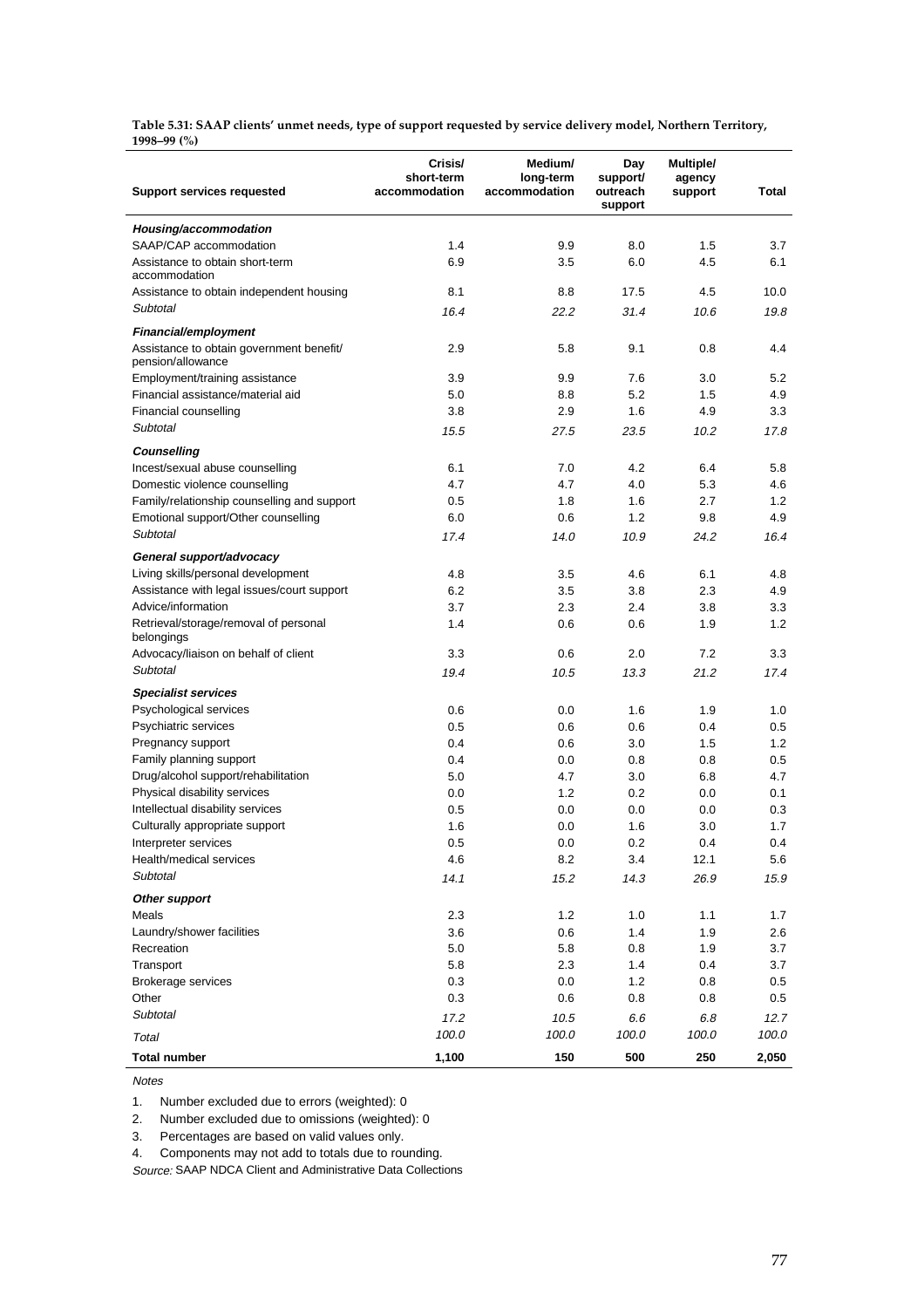**Table 5.32: SAAP clients' unmet needs, type of support requested by primary target group, Northern Territory, 1998–99 (%)**

| <b>Support services requested</b>                            | Young<br>people | Single<br>men<br>only | Women<br>escaping<br>DV | Cross target/ multiple/<br>general/ families/ single<br>women only | <b>Total</b> |
|--------------------------------------------------------------|-----------------|-----------------------|-------------------------|--------------------------------------------------------------------|--------------|
| Housing/accommodation                                        |                 |                       |                         |                                                                    |              |
| SAAP/CAP accommodation                                       | 5.6             | 1.6                   | 1.1                     | 2.8                                                                | 3.7          |
| Assistance to obtain short-term<br>accommodation             | 5.0             | 8.6                   | 4.9                     | 8.2                                                                | 6.1          |
| Assistance to obtain independent<br>housing                  | 13.5            | 4.3                   | 3.8                     | 9.9                                                                | 10.0         |
| Subtotal                                                     | 24.1            | 14.5                  | 9.8                     | 20.9                                                               | 19.8         |
| Financial/employment                                         |                 |                       |                         |                                                                    |              |
| Assistance to obtain government<br>benefit/pension/allowance | 7.9             | 0.0                   | 1.9                     | 1.3                                                                | 4.4          |
| Employment/training assistance                               | 7.7             | 4.3                   | 1.1                     | 3.8                                                                | 5.2          |
| Financial assistance/material aid                            | 6.9             | 4.8                   | 1.1                     | 3.8                                                                | 4.9          |
| Financial counselling                                        | 3.9             | $2.2\,$               | 1.9                     | 3.6                                                                | 3.3          |
| Subtotal                                                     | 26.4            | 11.3                  | 6.0                     | 12.5                                                               | 17.8         |
| Counselling                                                  |                 |                       |                         |                                                                    |              |
| Incest/sexual abuse counselling                              | 6.6             | 7.0                   | 1.9                     | 6.5                                                                | 5.8          |
| Domestic violence counselling                                | 4.0             | 4.8                   | 3.3                     | 6.5                                                                | 4.6          |
| Family/relationship counselling and<br>support               | 1.4             | 0.0                   | 2.2                     | 0.4                                                                | 1.2          |
| Emotional support/Other counselling                          | 2.4             | 3.8                   | 8.1                     | 7.6                                                                | 4.9          |
| Subtotal                                                     | 14.5            | 15.6                  | 15.4                    | 20.9                                                               | 16.4         |
| General support/advocacy                                     |                 |                       |                         |                                                                    |              |
| Living skills/personal development                           | 3.8             | 8.6                   | 2.7                     | 6.6                                                                | 4.8          |
| Assistance with legal issues/court<br>support                | 4.6             | 1.1                   | 11.7                    | 2.1                                                                | 4.9          |
| Advice/information                                           | 1.4             | 3.2                   | 3.5                     | 6.5                                                                | 3.3          |
| Retrieval/storage/removal of personal<br>belongings          | 0.7             | 1.1                   | 3.3                     | 0.8                                                                | 1.2          |
| Advocacy/liaison on behalf of client                         | 2.6             | 0.0                   | 8.1                     | 2.3                                                                | 3.3          |
| Subtotal                                                     | 13.1            | 14.0                  | 29.3                    | 18.2                                                               | 17.4         |
| <b>Specialist services</b>                                   |                 |                       |                         |                                                                    |              |
| Psychological services                                       | 0.7             | 2.7                   | $0.0\,$                 | 1.5                                                                | 1.0          |
| Psychiatric services                                         | 0.3             | 0.5                   | $0.0\,$                 | 1.1                                                                | 0.5          |
| Pregnancy support                                            | 0.9             | 0.5                   | 1.9                     | 1.3                                                                | 1.2          |
| Family planning support                                      | 0.4             | 1.1                   | 1.1                     | 0.0                                                                | 0.5          |
| Drug/alcohol support/rehabilitation                          | 5.0             | 8.1                   | 3.3                     | 4.2                                                                | 4.7          |
| Physical disability services                                 | 0.2             | 0.0                   | $0.0\,$                 | 0.2                                                                | 0.1          |
| Intellectual disability services                             | 0.1             | 0.0                   | 0.8                     | 0.4                                                                | 0.3          |
| Culturally appropriate support                               | 0.9             | 2.7                   | 1.4                     | 2.8                                                                | 1.7          |
| Interpreter services                                         | 0.2             | 0.0                   | 1.4                     | 0.2                                                                | 0.4          |
| Health/medical services                                      | 4.4             | 5.9                   | 4.3                     | 8.3                                                                | 5.6          |
| Subtotal                                                     | 13.2            | 21.5                  | 14.1                    | 20.1                                                               | 15.9         |
| Other support                                                |                 |                       |                         |                                                                    |              |
| <b>Meals</b>                                                 | 1.1             | 3.8                   | 1.6                     | 2.1                                                                | 1.7          |
| Laundry/shower facilities                                    | 2.1             | 5.9                   | 3.8                     | 1.5                                                                | 2.6          |
| Recreation                                                   | 2.4             | 10.2                  | 7.9                     | 0.8                                                                | 3.7          |
| Transport                                                    | 2.0             | 2.7                   | 10.3                    | 2.7                                                                | 3.7          |
| Brokerage services                                           | 0.6             | 0.5                   | 1.1                     | 0.0                                                                | $0.5\,$      |
| Other                                                        | 0.5             | 0.0                   | 0.8                     | 0.4                                                                | 0.5          |
| Subtotal                                                     | 8.7             | 23.1                  | 25.5                    | 7.4                                                                | 12.7         |
| Total                                                        | 100.0           | 100.0                 | 100.0                   | 100.0                                                              | 100.0        |
| <b>Total number</b>                                          | 950             | 200                   | 350                     | 550                                                                | 2,050        |

Notes

1. Number excluded due to errors (weighted): 0

2. Number excluded due to omissions (weighted): 0

3. Percentages are based on valid values only.

4. Components may not add to totals due to rounding.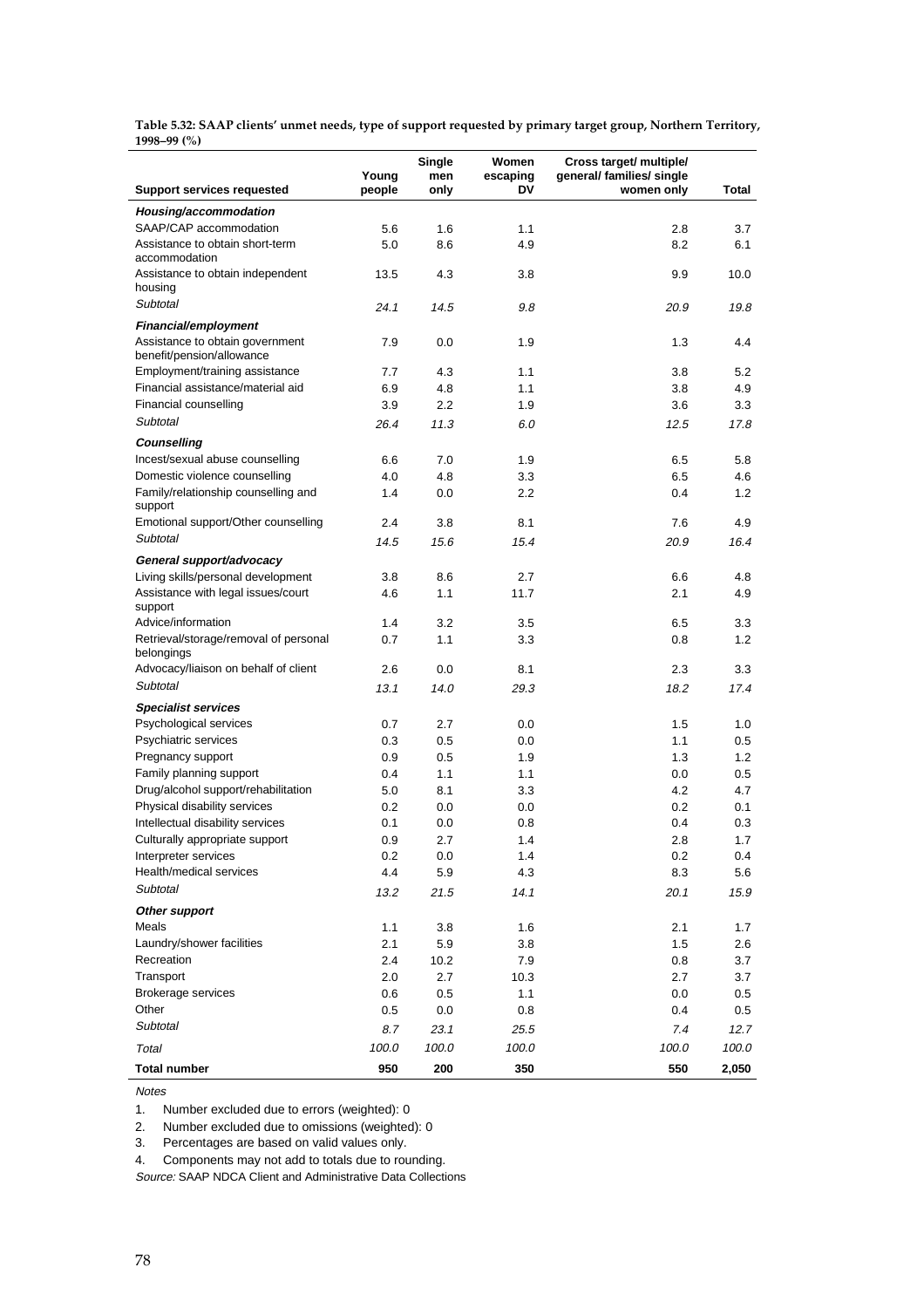# **5.5.9 Unmet demand—accompanying children**

**Table 5.33: Support needed by accompanying children, met and unmet demand by type of support requested Northern Territory, 1998–99 (%)**

| Met and unmet<br>demand | <b>Counselling</b> | Child care,<br>kindergarten/<br>school liaison | <b>Access</b><br>arrangements | Other | <b>Total</b> |
|-------------------------|--------------------|------------------------------------------------|-------------------------------|-------|--------------|
| Met                     |                    |                                                |                               |       |              |
| Provided only           | 64.9               | 66.8                                           | 30.0                          | 73.7  | 66.4         |
| Referred only           | 17.7               | 18.7                                           | 50.0                          | 3.5   | 15.9         |
| Provided and referred   | 6.4                | 5.0                                            | 10.0                          | 20.5  | 8.9          |
| <b>Unmet</b>            |                    |                                                |                               |       |              |
| Neither provided        | 11.1               | 9.5                                            | 10.0                          | 2.3   | 8.8          |
| nor referred            |                    |                                                |                               |       |              |
| Total                   | 100.0              | 100.0                                          | 100.0                         | 100.0 | 100.0        |
| <b>Total number</b>     | 400                | 250                                            | 0                             | 150   | 850          |

Notes

1. Number excluded due to errors (weighted): 0

2. Number excluded due to omissions (weighted): 0

3. Excludes high-volume records as not all items were included on high-volume form.

4. Percentages are based on valid values only.

5. Components may not add to totals due to rounding.

Source: SAAP NDCA Client and Administrative Data Collections

**Table 5.34: Unmet needs of accompanying children, type of support requested by region, Northern Territory, 1998–99 (%)**

| <b>Support services requested</b>           |       |              |       |
|---------------------------------------------|-------|--------------|-------|
| for accompanying children                   | South | <b>North</b> | NΤ    |
| Counselling                                 | 71.4  | 59.7         | 60.8  |
| Child care, kindergarten/<br>school liaison | 28.6  | 31.3         | 31.1  |
| Access arrangements                         | 0.0   | 3.0          | 2.7   |
| Other                                       | 0.0   | 6.0          | 5.4   |
| Total                                       | 100.0 | 100.0        | 100.0 |
| <b>Total number</b>                         | 0     | 50           | 50    |

**Notes** 

1. Number excluded due to errors (unweighted): 0

2. Number excluded due to omissions (unweighted): 0

3. Percentages are based on valid values only.

4. Components may not add to totals due to rounding.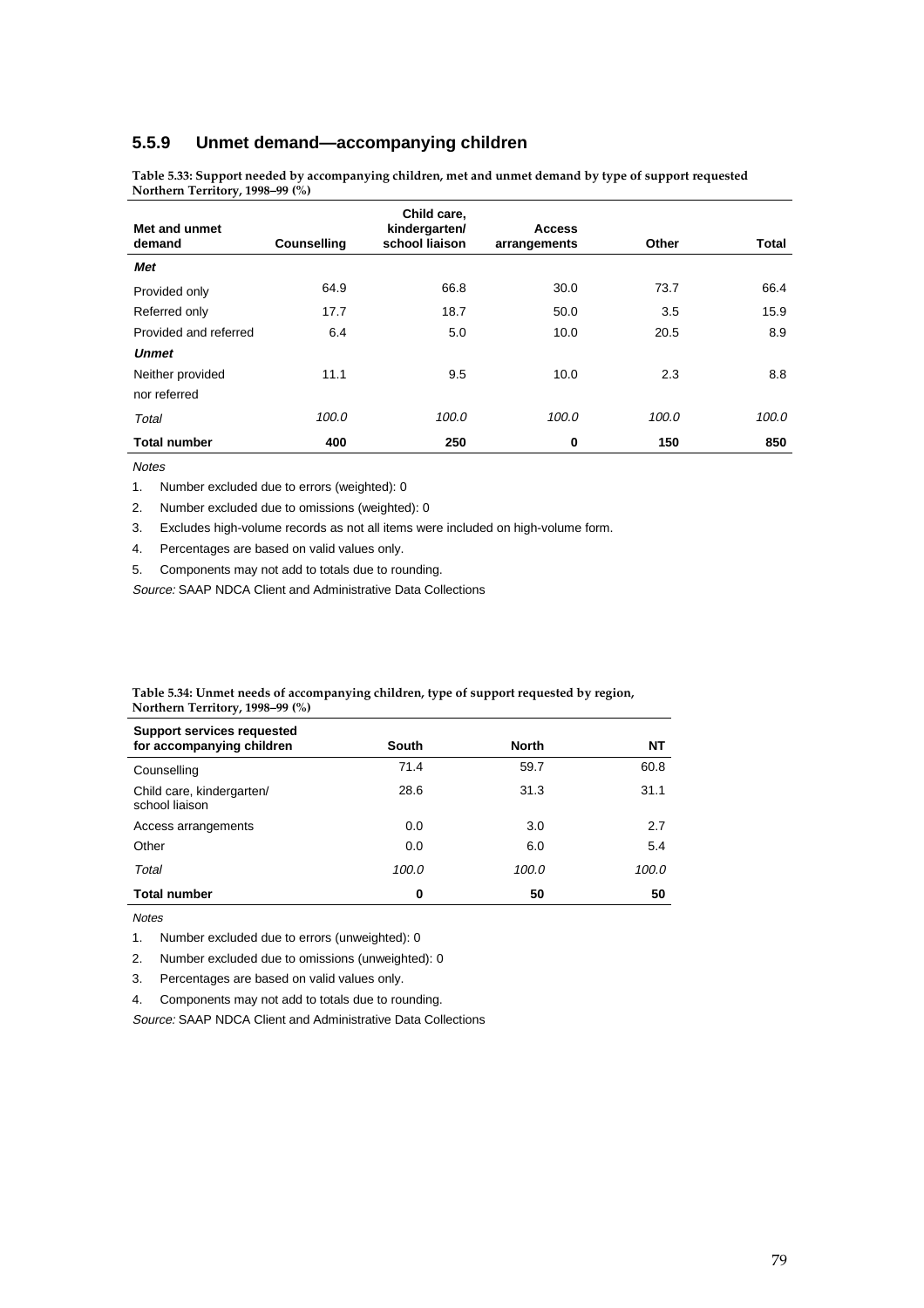**Table 5.35: Unmet needs of accompanying children, type of support requested by service delivery model, Northern Territory, 1998–99 (%)**

| <b>Support services requested</b><br>for accompanying children | Crisis/<br>short-term<br>accommodation | Medium/<br>long-term<br>accommodation | Day<br>support/<br>outreach<br>support | Multiple/<br>agency<br>support | Total |
|----------------------------------------------------------------|----------------------------------------|---------------------------------------|----------------------------------------|--------------------------------|-------|
| Counselling                                                    | 65.9                                   | 33.3                                  | 50.0                                   | 63.2                           | 60.8  |
| Child care, kindergarten/<br>school liaison                    | 29.5                                   | 55.6                                  | 0.0                                    | 26.3                           | 31.1  |
| Access arrangements                                            | 0.0                                    | 11.1                                  | 0.0                                    | 5.3                            | 2.7   |
| Other                                                          | 4.5                                    | 0.0                                   | 50.0                                   | 5.3                            | 5.4   |
| Total                                                          | 100.0                                  | 100.0                                 | 100.0                                  | 100.0                          | 100.0 |
| <b>Total number</b>                                            | 50                                     | 0                                     | 0                                      | 0                              | 50    |

**Notes** 

1. Number excluded due to errors (weighted): 0

2. Number excluded due to omissions (weighted): 0

3. Excludes high-volume records as not all items were included on high-volume form.

4. Percentages are based on valid values only.

5. Components may not add to totals due to rounding.

Source: SAAP NDCA Client and Administrative Data Collections

**Table 5.36: Unmet needs of accompanying children, type of support requested by primary target group, Northern Territory, 1998–99 (%)**

| Support services requested for<br>accompanying children | Young<br>people | Women<br>escaping<br>DV | <b>Cross target</b><br>multiple/<br>general/ families/<br>single women only | Total |
|---------------------------------------------------------|-----------------|-------------------------|-----------------------------------------------------------------------------|-------|
| Counselling                                             | 50.0            | 64.3                    | 59.1                                                                        | 60.8  |
| Child care, kindergarten/<br>school liaison             | 50.0            | 28.6                    | 31.8                                                                        | 31.1  |
| Access arrangements                                     | 0.0             | 3.6                     | 2.3                                                                         | 2.7   |
| Other                                                   | 0.0             | 3.6                     | 6.8                                                                         | 5.4   |
| Total                                                   | 100.0           | 100.0                   | 100.0                                                                       | 100.0 |
| <b>Total number</b>                                     | 0               | 50                      | 50                                                                          | 50    |

Notes

1. Number excluded due to errors (weighted): 0

2. Number excluded due to omissions weighted): 0

3. Excludes high-volume records as not all items were included on high-volume form.

4. Percentages are based on valid values only.

5. Components may not add to totals due to rounding.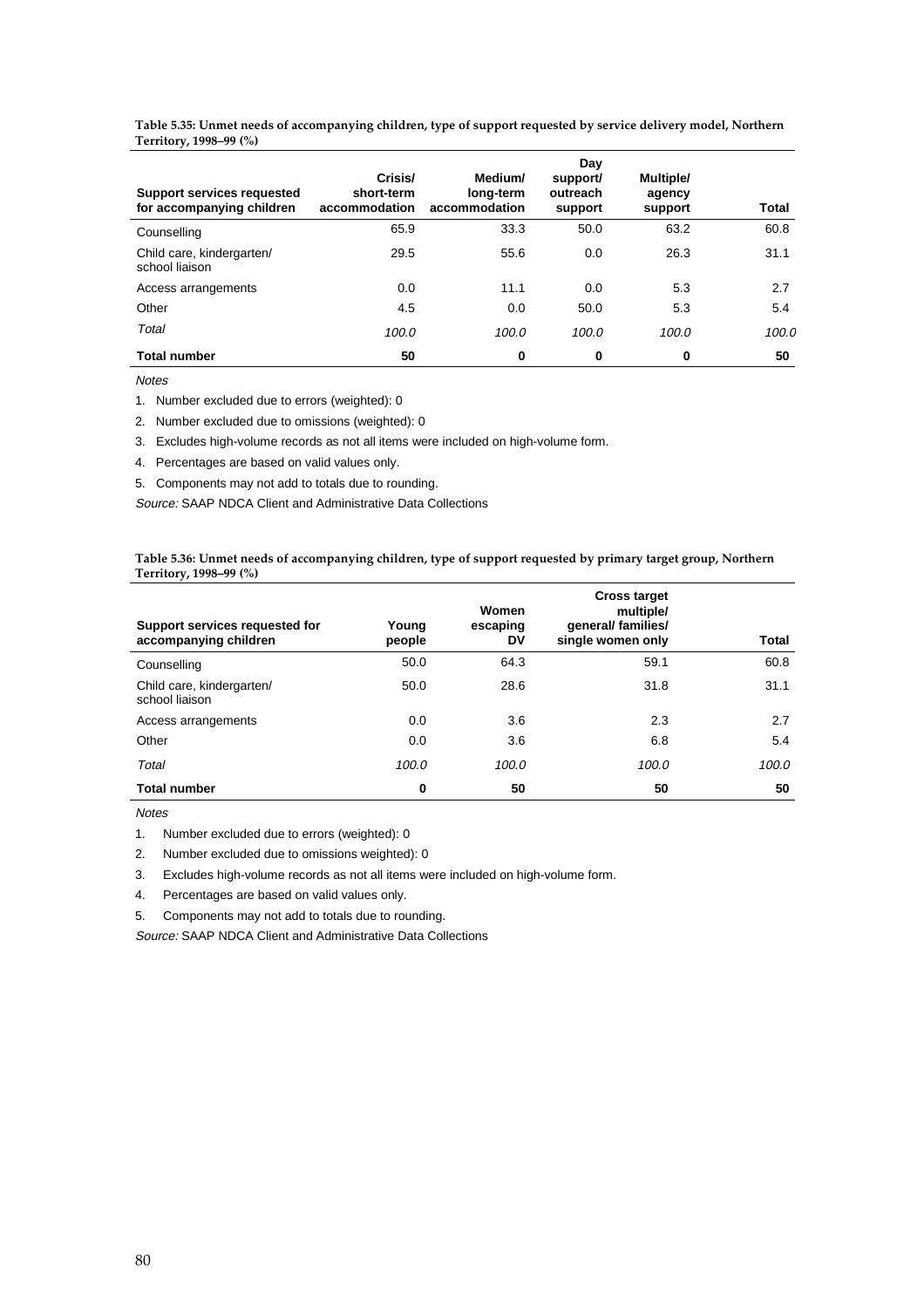### **5.5.10 Unmet demand—potential clients**

**Table 5.37: Potential clients unable to be supported, type of support requested by region, Northern Territory, 12–25 November 1998 (%)**

| Type of support requested       | South | <b>North</b> | ΝT    |
|---------------------------------|-------|--------------|-------|
| Crisis/short-term accommodation | 81.8  | 79.2         | 79.7  |
| Medium/long-term accommodation  | 9.1   | 20.8         | 18.8  |
| Other                           | 9.1   | 0.0          | 1.6   |
| Total                           | 100.0 | 100.0        | 100.0 |
| <b>Total number</b>             | 10    | 50           | 60    |

**Notes** 

1. Number excluded due to errors: 0

- 2. Number excluded due to omissions: 0
- 3. Percentages are based on valid values only.

4. Includes only those individuals whose first unmet request during the Unmet Demand Collection was valid (see potential clients unable to be supported in Appendix 1 for more information).

5. Components may not add to totals due to rounding.

Source: SAAP NDCA Unmet Demand and Administrative Data Collections

**Table 5.38: Potential clients unable to be supported, type of support requested by primary target group, Northern Territory, 12–25 November 1998 (%)**

| Type of support requested          | Young<br>people | <b>Single</b><br>men<br>only | Women<br>escaping<br>DV | Cross target/<br>multiple/<br>general/ families/ single<br>women only | Total |
|------------------------------------|-----------------|------------------------------|-------------------------|-----------------------------------------------------------------------|-------|
| Crisis/short-term<br>accommodation | 55.6            | 83.3                         | 100.0                   | 88.5                                                                  | 79.7  |
| Medium/long-term<br>accommodation  | 38.9            | 16.7                         | 0.0                     | 11.5                                                                  | 18.8  |
| Other                              | 5.6             | 0.0                          | 0.0                     | 0.0                                                                   | 1.6   |
| Total                              | 100.0           | 100.0                        | 100.0                   | 100.0                                                                 | 100.0 |
| <b>Total number</b>                | 20              | 10                           | 10                      | 30                                                                    | 60    |

**Notes** 

1. Number excluded due to errors: 0

- 2. Number excluded due to omissions: 0
- 3. Percentages are based on valid values only.
- 4. Includes only those individuals whose first unmet request during the Unmet Demand Collection was valid (see potential clients unable to be supported in Appendix 1 for more information).

5. Components may not add to totals due to rounding.

Source: SAAP NDCA Unmet Demand and Administrative Data Collections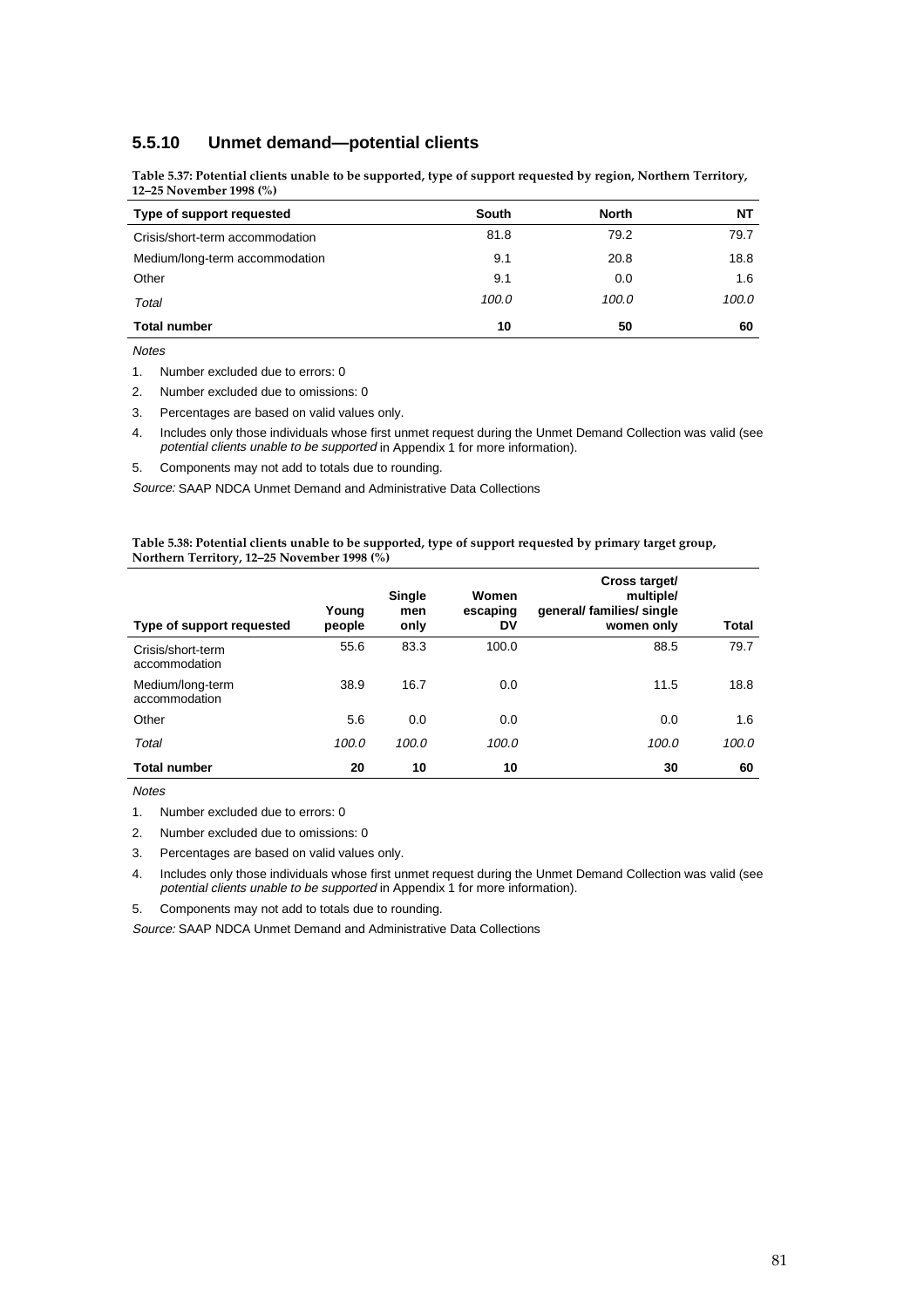| Type of support requested       | Female | Male  | Total |
|---------------------------------|--------|-------|-------|
| Crisis/short-term accommodation | 87.5   | 71.0  | 79.4  |
| Medium/long-term accommodation  | 9.4    | 29.0  | 19.0  |
| Other                           | 3.1    | 0.0   | 1.6   |
| Total                           | 100.0  | 100.0 | 100.0 |
| <b>Total number</b>             | 30     | 30    | 60    |

**Table 5.39: Potential clients unable to be supported, type of support requested by gender of person making request, Northern Territory, 12–25 November 1998 (%)**

**Notes** 

1. Number excluded due to errors: 0

2. Number excluded due to omissions: 1

3. Percentages are based on valid values only.

4. Includes only those individuals whose first unmet request during the Unmet Demand Collection was valid (see potential clients unable to be supported in Appendix 1 for more information).

5. Components may not add to totals due to rounding.

Source: SAAP NDCA Unmet Demand Collection

**Table 5.40: Potential clients unable to be supported, type of support requested by age of person making request, Northern Territory, 12–25 November 1998 (%)**

| Type of support requested       | Under<br>15 years | $15 - 19$<br>vears | $20 - 24$<br>years | $25 - 44$<br>vears | $45 - 64$<br>years | Over 65<br>vears | Total |
|---------------------------------|-------------------|--------------------|--------------------|--------------------|--------------------|------------------|-------|
| Crisis/short-term accommodation | 100.0             | 40.0               | 83.3               | 96.3               | 80.0               | 0.0              | 78.0  |
| Medium/long-term accommodation  | 0.0               | 53.3               | 16.7               | 3.7                | 20.0               | 100.0            | 20.3  |
| Other                           | 0.0               | 6.7                | 0.0                | 0.0                | 0.0                | 0.0              | 1.7   |
| Total                           | 100.0             | 100.0              | 100.0              | 100.0              | 100.0              | 100.0            | 100.0 |
| <b>Total number</b>             | 10                | 20                 | 10                 | 30                 | 10                 | 0                | 60    |

**Notes** 

1. Number excluded due to errors: 0

2. Number excluded due to omissions: 5

3. Percentages are based on valid values only.

4. Includes only those individuals whose first unmet request during the Unmet Demand Collection was valid (see potential clients unable to be supported in Appendix 1 for more information).

5. There were very few potential clients who were unable to be supported aged 65 years and over. To ensure confidentiality these cases are not presented separately but are included in the total.

6. Components may not add to totals due to rounding.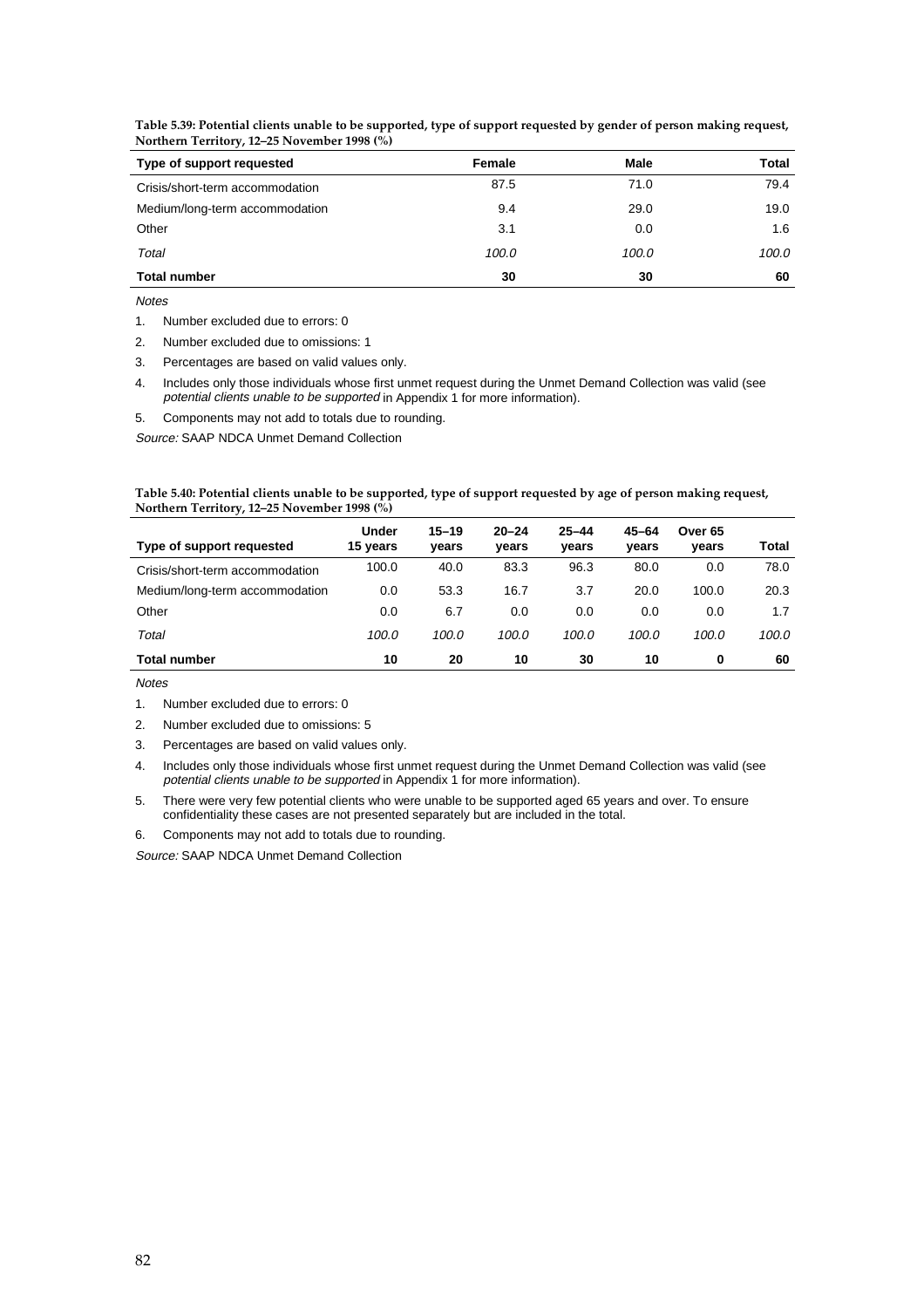**Table 5.41: Potential clients unable to be supported, type of support requested by ethnicity of person making request, Northern Territory, 12–25 November 1998 (%)**

|                                 | Indigenous        | Non-English-<br>speaking |       |       |
|---------------------------------|-------------------|--------------------------|-------|-------|
| Type of support requested       | <b>Australian</b> | background               | Other | Total |
| Crisis/short-term accommodation | 91.7              | 75.0                     | 71.0  | 79.7  |
| Medium/long-term accommodation  | 4.2               | 25.0                     | 29.0  | 18.6  |
| Other                           | 4.2               | 0.0                      | 0.0   | 1.7   |
| Total                           | 100.0             | 100.0                    | 100.0 | 100.0 |
| <b>Total number</b>             | 20                | 0                        | 30    | 60    |

Notes

1. Number excluded due to errors: 0

2. Number excluded due to omissions: 5

3. Percentages are based on valid values only.

4. Includes only those individuals whose first unmet request during the Unmet Demand Collection was valid (see potential clients unable to be supported in Appendix 1 for more information).

5. Components may not add to totals due to rounding.

Source: SAAP NDCA Unmet Demand Collection

**Table 5.42: Potential clients unable to be supported, main reason support not provided by region, Northern Territory, 12–25 November 1998 (%)**

| Main reason support not provided                      | South | <b>North</b> | NT    |
|-------------------------------------------------------|-------|--------------|-------|
| Insufficient staff                                    | 0.0   | 1.9          | 1.6   |
| No accommodation available                            | 45.5  | 84.9         | 78.1  |
| Facilities for disability needs not available         | 0.0   | 1.9          | 1.6   |
| <b>Facilities for Cultural needs</b><br>not available | 0.0   | 1.9          | 1.6   |
| Facilities for Other special needs<br>not available   | 0.0   | 3.8          | 3.1   |
| Other                                                 | 54.5  | 5.7          | 14.1  |
| Total                                                 | 100.0 | 100.0        | 100.0 |
| <b>Total number</b>                                   | 10    | 50           | 60    |

**Notes** 

1. Number excluded due to errors: 0

2. Number excluded due to omissions: 0

3. Percentages are based on valid values only.

4. Includes only those individuals whose first unmet request during the Unmet Demand Collection was valid (see potential clients unable to be supported in Appendix 1 for more information).

5. Components may not add to totals due to rounding.

Source: SAAP NDCA Unmet Demand and Administrative Data Collections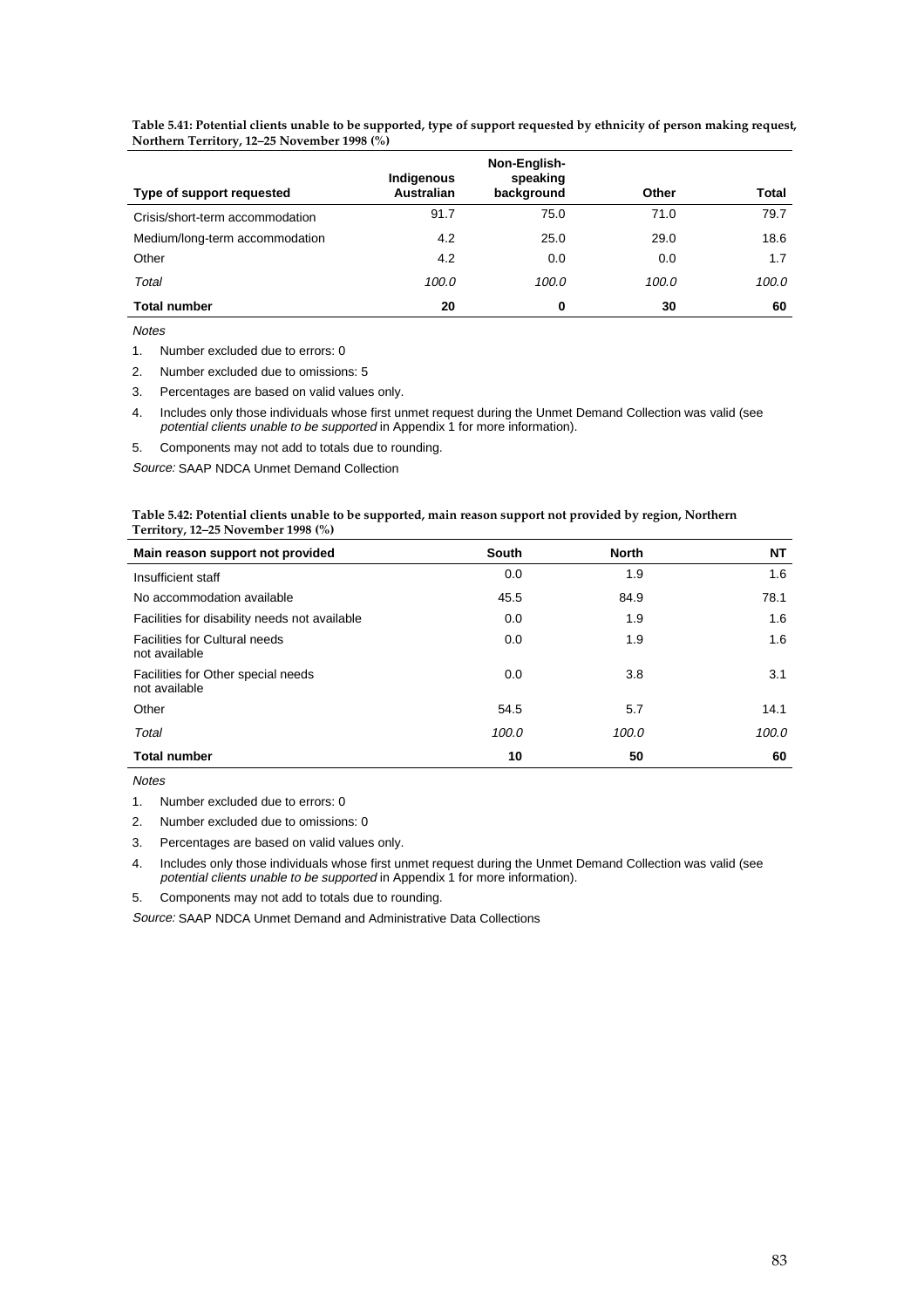|                                                       | Crisis/<br>short-term | Medium/<br>long-term |       |       |
|-------------------------------------------------------|-----------------------|----------------------|-------|-------|
| Main reason support not provided                      | accommodation         | accommodation        | Other | Total |
| Insufficient staff                                    | 0.0                   | 8.3                  | 0.0   | 1.6   |
| No accommodation available                            | 78.4                  | 83.3                 | 0.0   | 78.1  |
| Facilities for disability needs not<br>available      | 2.0                   | 0.0                  | 0.0   | 1.6   |
| <b>Facilities for Cultural needs</b><br>not available | 0.0                   | 8.3                  | 0.0   | 1.6   |
| Facilities for Other special needs<br>not available   | 3.9                   | 0.0                  | 0.0   | 3.1   |
| Other                                                 | 15.7                  | 0.0                  | 100.0 | 14.1  |
| Total                                                 | 100.0                 | 100.0                | 100.0 | 100.0 |
| <b>Total number</b>                                   | 50                    | 10                   | 0     | 60    |

**Table 5.43: Potential clients unable to be supported, main reason support not provided by type of support requested, Northern Territory, 12–25 November 1998 (%)**

**Notes** 

1. Number excluded due to errors: 0

2. Number excluded due to omissions: 0

3. Percentages are based on valid values only.

4. Includes only those individuals whose first unmet request during the Unmet Demand Collection was valid (see potential clients unable to be supported in Appendix 1 for more information).

5. Components may not add to totals due to rounding.

Source: SAAP NDCA Unmet Demand Collection

**Table 5.44: Potential clients unable to be supported, living situation the night before requesting assistance by region, Northern Territory, 12–25 November 1998 (%)**

| Living situation                                                            | South | <b>North</b> | <b>NT</b> |
|-----------------------------------------------------------------------------|-------|--------------|-----------|
| Streets/car/tent/park/squat                                                 | 12.5  | 23.5         | 22.0      |
| Accommodation by friends/relatives on a<br>temporary basis                  | 25.0  | 51.0         | 47.5      |
| Single room in a boarding house or<br>hostel                                | 25.0  | 5.9          | 8.5       |
| In stable/permanent housing but at risk<br>of eviction or becoming homeless | 0.0   | 13.7         | 11.9      |
| Other                                                                       | 37.5  | 5.9          | 10.2      |
| Total                                                                       | 100.0 | 100.0        | 100.0     |
| <b>Total number</b>                                                         | 10    | 50           | 60        |

**Notes** 

1. Number excluded due to errors: 0

2. Number excluded due to omissions: 5

3. Percentages are based on valid values only.

4. Includes only those individuals whose first unmet request during the Unmet Demand Collection was valid (see potential clients unable to be supported in Appendix 1 for more information).

5. Components may not add to totals due to rounding.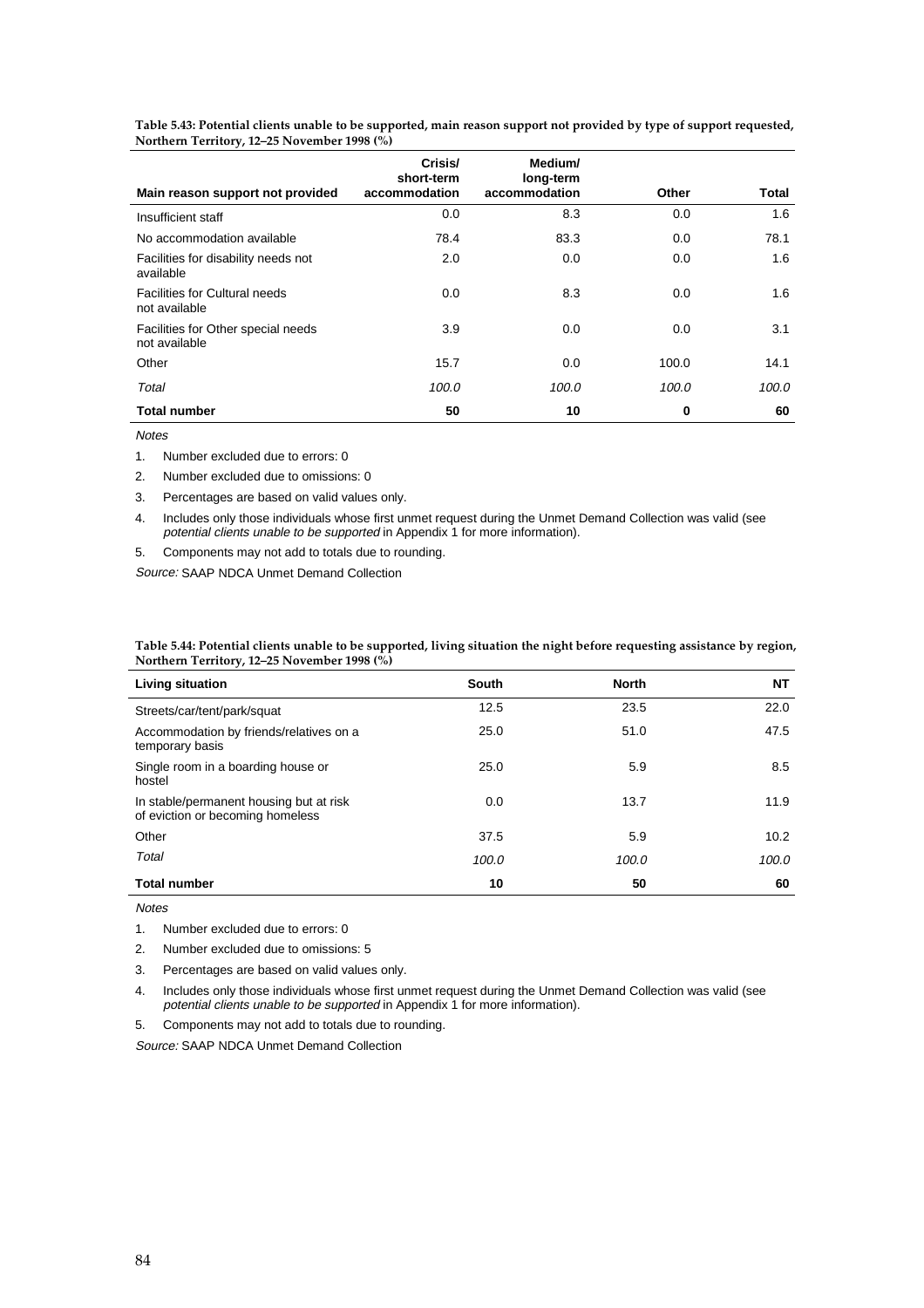| <b>Living situation</b>                                                        | Crisis/<br>short-term<br>accommodation | Medium/<br>long-term<br>accommodation | Day<br>support/<br>outreach<br>support | Multiple/<br>agency<br>support | Total |
|--------------------------------------------------------------------------------|----------------------------------------|---------------------------------------|----------------------------------------|--------------------------------|-------|
| Streets/car/tent/park/squat                                                    | 27.3                                   | 10.3                                  | 0.0                                    | 46.7                           | 22.0  |
| Accommodation by friends/relatives<br>on a temporary basis                     | 36.4                                   | 72.4                                  | 25.0                                   | 13.3                           | 47.5  |
| Single room in a boarding house or<br>hostel                                   | 0.0                                    | 6.9                                   | 75.0                                   | 0.0                            | 8.5   |
| In stable/permanent housing but at<br>risk of eviction or becoming<br>homeless | 0.0                                    | 6.9                                   | 0.0                                    | 33.3                           | 11.9  |
| Other                                                                          | 36.4                                   | 3.4                                   | 0.0                                    | 6.7                            | 10.2  |
| Total                                                                          | 100.0                                  | 100.0                                 | 100.0                                  | 100.0                          | 100.0 |
| <b>Total number</b>                                                            | 10                                     | 30                                    | 0                                      | 20                             | 60    |

**Table 5.45: Potential clients unable to be supported, living situation the night before requesting assistance by service delivery model, Northern Territory, 12–25 November 1998 (%)**

**Notes** 

- 1. Number excluded due to errors: 0
- 2. Number excluded due to omissions: 5
- 3. Percentages are based on valid values only.
- 4. Includes only those individuals whose first unmet request during the Unmet Demand Collection was valid (see potential clients unable to be supported in Appendix 1 for more information).
- 5. Components may not add to totals due to rounding.

Source: SAAP NDCA Unmet Demand Collection

| Table 5.46: Potential clients unable to be supported, living situation the night before requesting assistance by |  |
|------------------------------------------------------------------------------------------------------------------|--|
| primary target group, Northern Territory, 12–25 November 1998 (%)                                                |  |

| <b>Living situation</b>                                                        | Young<br>people | Single<br>men<br>only | Women<br>escaping DV | Cross target/ multiple/<br>general/ families/<br>single women only | Total |
|--------------------------------------------------------------------------------|-----------------|-----------------------|----------------------|--------------------------------------------------------------------|-------|
| Streets/car/tent/park/squat                                                    | 12.5            | 63.6                  | 12.5                 | 12.5                                                               | 22.0  |
| Accommodation by friends/relatives<br>on a temporary basis                     | 56.3            | 0.0                   | 70.8                 | 25.0                                                               | 47.5  |
| Single room in a boarding house or<br>hostel                                   | 18.8            | 9.1                   | 4.2                  | 0.0                                                                | 8.5   |
| In stable/permanent housing but at<br>risk of eviction or becoming<br>homeless | 0.0             | 0.0                   | 8.3                  | 62.5                                                               | 11.9  |
| Other                                                                          | 12.5            | 27.3                  | 4.2                  | 0.0                                                                | 10.2  |
| Total                                                                          | 100.0           | 100.0                 | 100.0                | 100.0                                                              | 100.0 |
| <b>Total number</b>                                                            | 20              | 10                    | 20                   | 10                                                                 | 60    |

Notes

- 1. Number excluded due to errors: 0
- 2. Number excluded due to omissions: 5
- 3. Percentages are based on valid values only.
- 4. Includes only those individuals whose first unmet request during the Unmet Demand Collection was valid (see potential clients unable to be supported in Appendix 1 for more information).
- 5. Components may not add to totals due to rounding.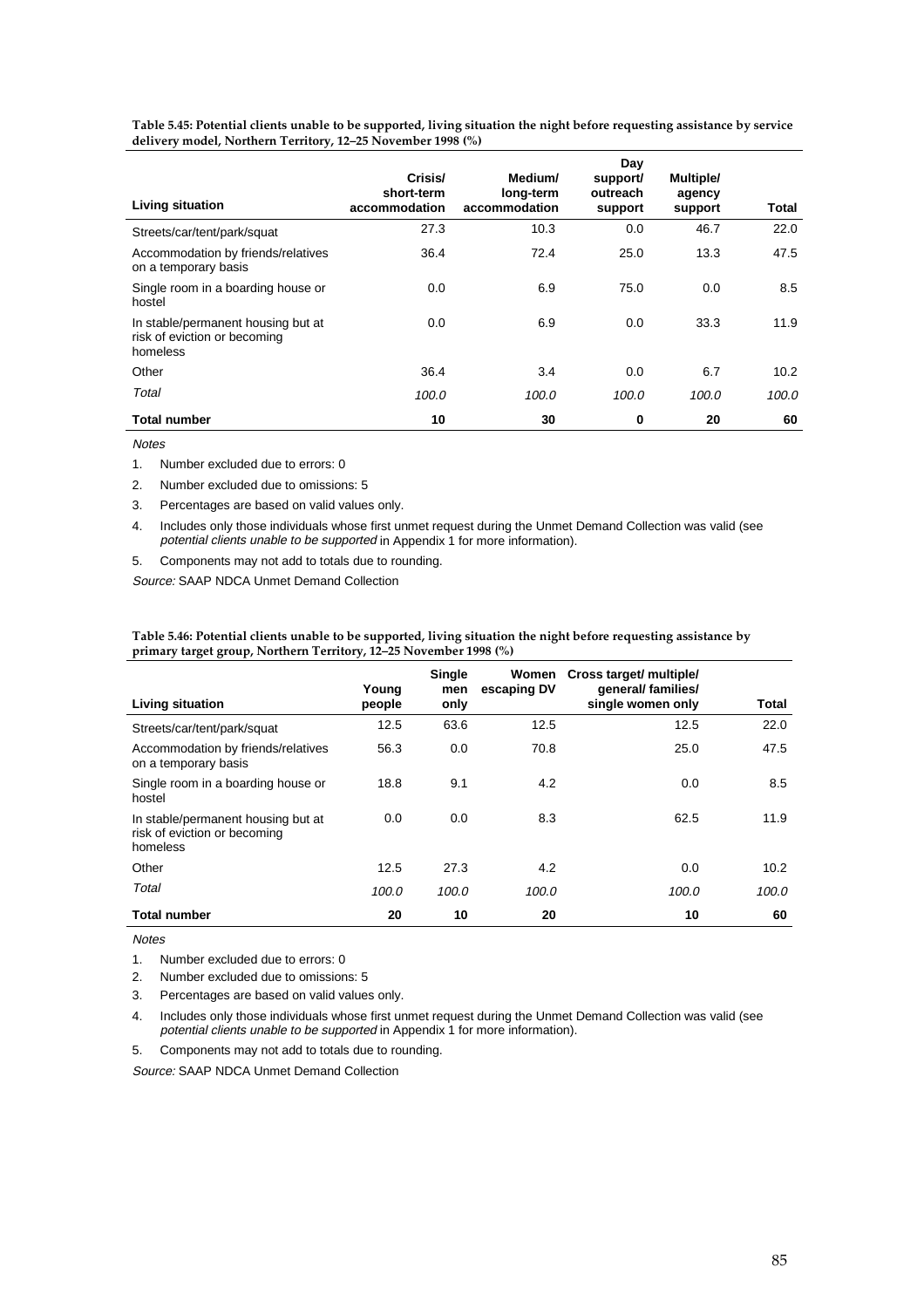| <b>Living situation</b>                                                     | <b>Under</b><br>15 years | $15 - 19$<br>vears | $20 - 24$<br>years | $25 - 44$<br>vears | $45 - 64$<br>vears | 65 years<br>and over | Total |
|-----------------------------------------------------------------------------|--------------------------|--------------------|--------------------|--------------------|--------------------|----------------------|-------|
| Streets/car/tent/park/squat                                                 | 0.0                      | 13.3               | 0.0                | 26.9               | 25.0               | 100.0                | 20.0  |
| Accommodation by friends/relatives on<br>a temporary basis                  | 66.7                     | 60.0               | 83.3               | 46.2               | 0.0                | 0.0                  | 50.9  |
| Single room in a boarding house or<br>hostel                                | 0.0                      | 20.0               | 0.0                | 3.8                | 25.0               | 0.0                  | 9.1   |
| In stable/permanent housing but at<br>risk of eviction or becoming homeless | 0.0                      | 0.0                | 16.7               | 19.2               | 0.0                | 0.0                  | 10.9  |
| Other                                                                       | 33.3                     | 6.7                | 0.0                | 3.8                | 50.0               | 0.0                  | 9.1   |
| Total                                                                       | 100.0                    | 100.0              | 100.0              | 100.0              | 100.0              | 100.0                | 100.0 |
| <b>Total number</b>                                                         | $\bf{0}$                 | 20                 | 10                 | 30                 | $\bf{0}$           | 0                    | 60    |

**Table 5.47: Potential clients unable to be supported, living situation the night before requesting assistance by age of client, Northern Territory, 12–25 November 1998 (%)**

**Notes** 

1. Number excluded due to errors: 0

2. Number excluded due to omissions: 9

3. Percentages are based on valid values only.

4. Includes only those individuals whose first unmet request during the Unmet Demand Collection was valid (see potential clients unable to be supported in Appendix 1 for more information).

5. Components may not add to totals due to rounding.

Source: SAAP NDCA Unmet Demand Collection

**Table 5.48: Potential clients unable to be supported, immediacy of need for SAAP accommodation by region, Northern Territory, 12–25 November 1998 (%)**

| <b>SAAP accommodation required</b> | <b>South</b> | <b>North</b> | <b>NT</b> |
|------------------------------------|--------------|--------------|-----------|
| Within 24 hours                    | 100.0        | 50.9         | 58.7      |
| Between 24 and 48 hours            | 0.0          | 18.9         | 15.9      |
| In 2 to 6 days                     | 0.0          | 5.7          | 4.8       |
| In 7 to 14 days                    | 0.0          | 17.0         | 14.3      |
| In more than 14 days               | 0.0          | 7.5          | 6.3       |
| Total                              | 100.0        | 100.0        | 100.0     |
| <b>Total number</b>                | 10           | 50           | 60        |

**Notes** 

1. Number excluded due to errors: 0

2. Number excluded due to omissions: 1

3. Percentages are based on valid values only.

4. Includes only those individuals whose first unmet request during the Unmet Demand Collection was valid (see potential clients unable to be supported in Appendix 1 for more information).

5. Components may not add to totals due to rounding.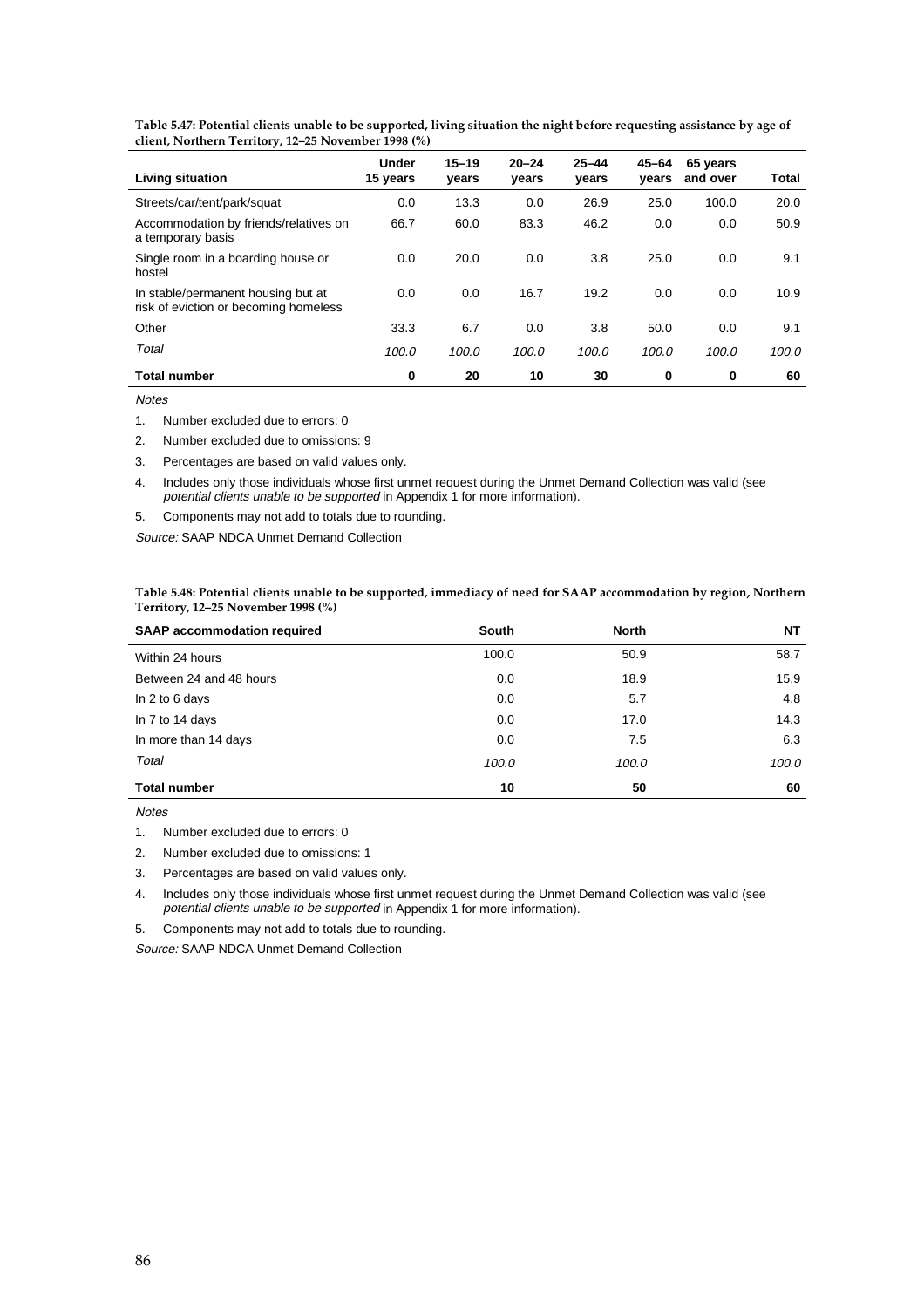| .                                  |                                        |                            |                                             |                                |       |  |  |  |
|------------------------------------|----------------------------------------|----------------------------|---------------------------------------------|--------------------------------|-------|--|--|--|
| <b>SAAP accommodation required</b> | Crisis/<br>short-term<br>accommodation | long-term<br>accommodation | Medium/ Day support/<br>outreach<br>support | Multiple/<br>agency<br>support | Total |  |  |  |
| Within 24 hours                    | 100.0                                  | 26.7                       | 33.3                                        | 86.7                           | 58.7  |  |  |  |
| Between 24 and 48 hours            | 0.0                                    | 26.7                       | 0.0                                         | 13.3                           | 15.9  |  |  |  |
| In 2 to 6 days                     | 0.0                                    | 10.0                       | 0.0                                         | 0.0                            | 4.8   |  |  |  |
| In 7 to 14 days                    | 0.0                                    | 30.0                       | 0.0                                         | 0.0                            | 14.3  |  |  |  |
| In more than 14 days               | 0.0                                    | 6.7                        | 66.7                                        | 0.0                            | 6.3   |  |  |  |
| Total                              | 100.0                                  | 100.0                      | 100.0                                       | 100.0                          | 100.0 |  |  |  |
| <b>Total number</b>                | 20                                     | 30                         | 0                                           | 20                             | 60    |  |  |  |

**Table 5.49: Potential clients unable to be supported, immediacy of need for SAAP accommodation by service delivery model, Northern Territory, 12–25 November 1998 (%)**

Notes

1. Number excluded due to errors: 0

2. Number excluded due to omissions: 1

3. Percentages are based on valid values only.

4. Includes only those individuals whose first unmet request during the Unmet Demand Collection was valid (see potential clients unable to be supported in Appendix 1 for more information).

5. Components may not add to totals due to rounding.

Source: SAAP NDCA Unmet Demand Collection

**Table 5.50: Potential clients unable to be supported, immediacy of need for SAAP accommodation by primary target group, Northern Territory, 12–25 November 1998 (%)**

| <b>SAAP accommodation required</b> | Youna<br>people | Single<br>men<br>only | Women<br>escaping DV | Cross target/ multiple/<br>general/ families/ single<br>women only | Total |
|------------------------------------|-----------------|-----------------------|----------------------|--------------------------------------------------------------------|-------|
| Within 24 hours                    | 64.7            | 91.7                  | 34.6                 | 75.0                                                               | 58.7  |
| Between 24 and 48 hours            | 17.6            | 0.0                   | 19.2                 | 25.0                                                               | 15.9  |
| In 2 to 6 days                     | 5.9             | 8.3                   | 3.8                  | 0.0                                                                | 4.8   |
| In 7 to 14 days                    | 0.0             | 0.0                   | 34.6                 | 0.0                                                                | 14.3  |
| In more than 14 days               | 11.8            | 0.0                   | 7.7                  | 0.0                                                                | 6.3   |
| Total                              | 100.0           | 100.0                 | 100.0                | 100.0                                                              | 100.0 |
| <b>Total number</b>                | 20              | 10                    | 30                   | 10                                                                 | 60    |

**Notes** 

1. Number excluded due to errors: 0

2. Number excluded due to omissions: 1

3. Percentages are based on valid values only.

4. Includes only those individuals whose first unmet request during the Unmet Demand Collection was valid (see potential clients unable to be supported in Appendix 1 for more information).

5. Components may not add to totals due to rounding.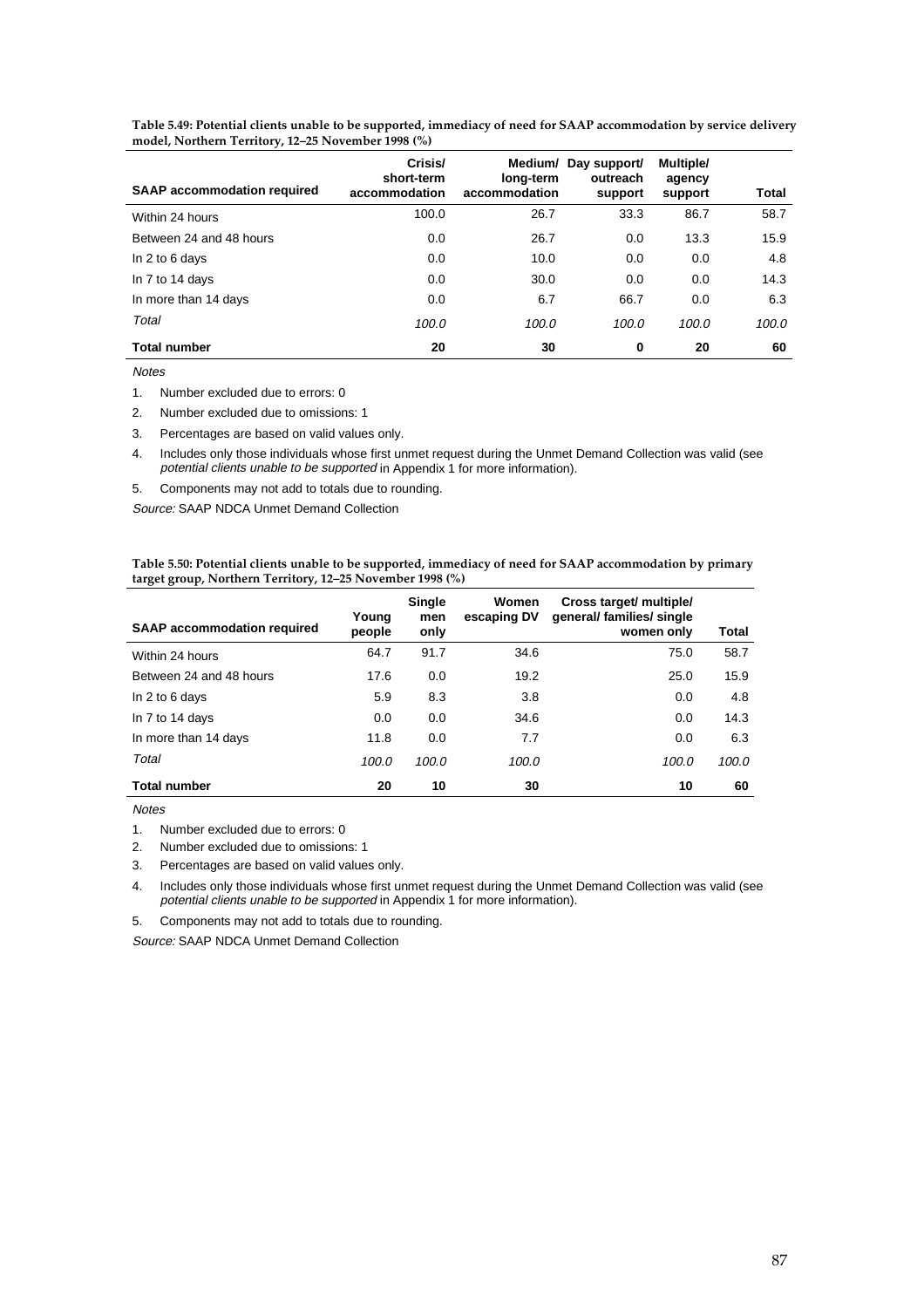| <b>SAAP accommodation required</b> | <b>Under</b><br>15 years | $15 - 19$<br>years | $20 - 24$<br>years | $25 - 44$<br>vears | $45 - 64$<br>vears | 65 years<br>and over | Total |
|------------------------------------|--------------------------|--------------------|--------------------|--------------------|--------------------|----------------------|-------|
| Within 24 hours                    | 100.0                    | 42.9               | 16.7               | 59.3               | 100.0              | 0.0                  | 56.9  |
| Between 24 and 48 hours            | 0.0                      | 28.6               | 50.0               | 11.1               | 0.0                | 0.0                  | 17.2  |
| in 2 to 6 days                     | 0.0                      | 7.1                | 0.0                | 3.7                | 0.0                | 100.0                | 5.2   |
| in 7 to 14 days                    | 0.0                      | 7.1                | 33.3               | 18.5               | 0.0                | 0.0                  | 13.8  |
| in more than 14 days               | 0.0                      | 14.3               | 0.0                | 7.4                | 0.0                | 0.0                  | 6.9   |
| Total                              | 100.0                    | 100.0              | 100.0              | 100.0              | 100.0              | 100.0                | 100.0 |
| <b>Total number</b>                | 10                       | 10                 | 10                 | 30                 | 10                 | 0                    | 60    |

**Table 5.51: Potential clients unable to be supported, immediacy of need for SAAP accommodation by age of client, Northern Territory, 12–25 November 1998 (%)**

**Notes** 

- 1. Number excluded due to errors: 0
- 2. Number excluded due to omissions: 6
- 3. Percentages are based on valid values only.

4. Includes only those individuals whose first unmet request during the Unmet Demand Collection was valid (see potential clients unable to be supported in Appendix 1 for more information).

5. Components may not add to totals due to rounding.

Source: SAAP NDCA Unmet Demand Collection

## **5.5.11 One-off assistance provided—Unmet Demand Collection**

**Table 5.52: Casual clients seeking support or accommodation, one-off assistance provided by region, Northern Territory, 1998–99 (%)**

| One-off assistance provided       | South | <b>North</b> | <b>NT</b> |
|-----------------------------------|-------|--------------|-----------|
| Information                       | 41.4  | 83.2         | 75.3      |
| Referral for accommodation        | 31.0  | 56.0         | 51.3      |
| Referral for non-accommodation    | 6.9   | 24.8         | 21.4      |
| Meals                             | 10.3  | 9.6          | 9.7       |
| Financial assistance/material aid | 20.7  | 5.6          | 8.4       |
| Transport                         | 3.4   | 12.0         | 10.4      |
| Laundry/shower facilities         | 0.0   | 4.8          | 3.9       |
| <b>Emotional support</b>          | 17.2  | 43.2         | 38.3      |
| Other                             | 3.4   | 4.0          | 3.9       |
| <b>Total number</b>               | 750   | 3,250        | 4.000     |

**Notes** 

1. Number excluded due to errors (weighted): 0

2. Number excluded due to omissions (weighted): 0

3. Percentages are based on valid values only.

4. Persons seeking assistance were able to receive more than one type of one-off assistance so percentages do not total 100.

5. Data are estimates only based on information collected in the two-week period 12-25 November 1998.

6. Components may not add to totals due to rounding.

Source: SAAP NDCA Unmet Demand and Administrative Data Collections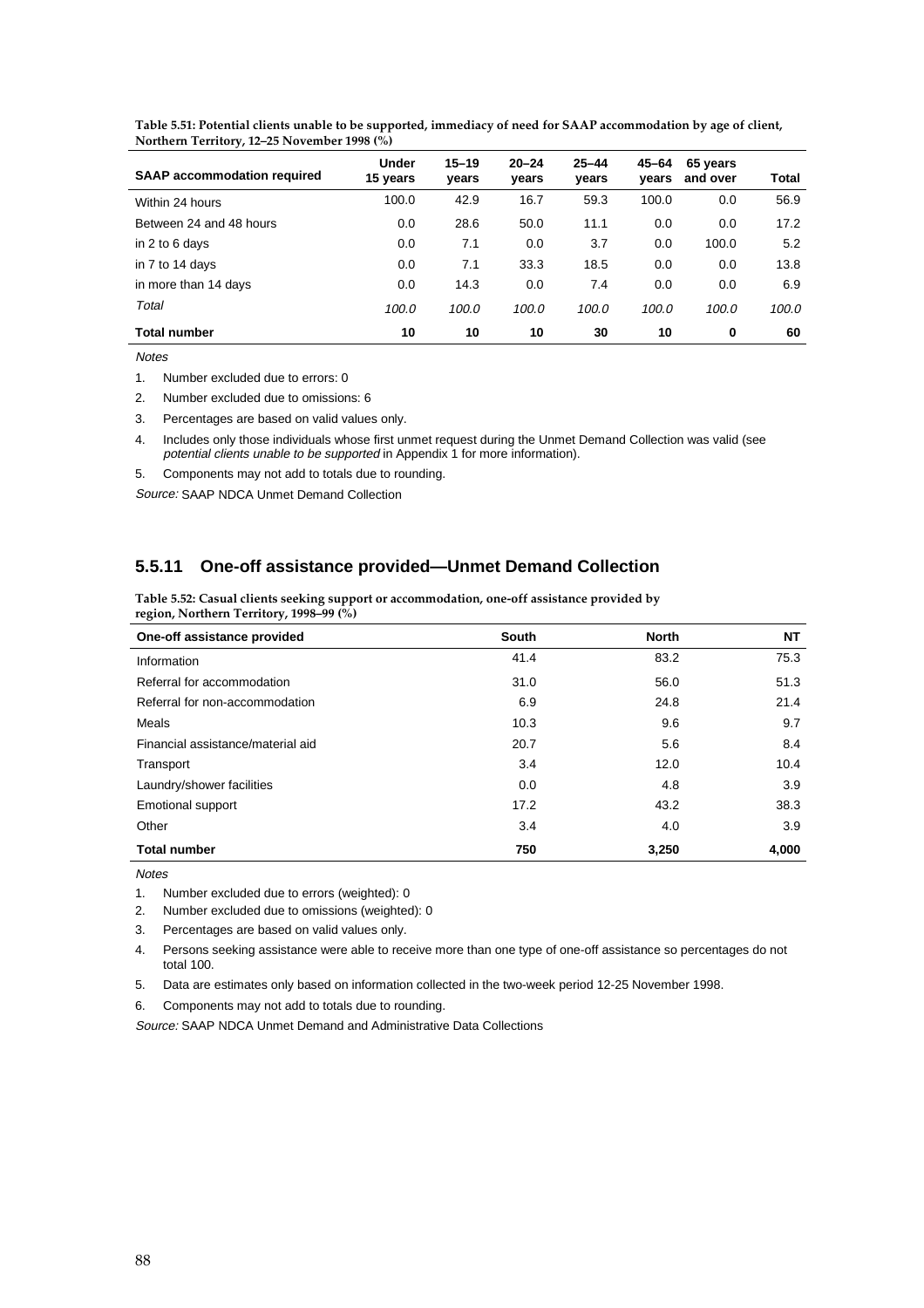| One-off<br>assistance<br>provided     | Crisis/<br>short-term<br>accommodation | Medium/<br>long-term<br>accommodation | Day support/<br>outreach<br>support | Multiple/<br>agency<br>support | Total |
|---------------------------------------|----------------------------------------|---------------------------------------|-------------------------------------|--------------------------------|-------|
| Information                           | 69.8                                   | 80.0                                  | 77.1                                | 77.4                           | 75.3  |
| Referral for<br>accommodation         | 41.9                                   | 40.0                                  | 57.1                                | 54.8                           | 51.3  |
| Referral for non-<br>accommodation    | 16.3                                   | 20.0                                  | 34.3                                | 0.0                            | 21.4  |
| Meals                                 | 18.6                                   | 10.0                                  | 2.9                                 | 12.9                           | 9.7   |
| Financial assistance/<br>material aid | 7.0                                    | 30.0                                  | 7.1                                 | 6.5                            | 8.4   |
| Transport                             | 7.0                                    | 0.0                                   | 7.1                                 | 25.8                           | 10.4  |
| Laundry/shower<br>facilities          | 11.6                                   | 0.0                                   | 0.0                                 | 3.2                            | 3.9   |
| Emotional support                     | 18.6                                   | 60.0                                  | 44.3                                | 45.2                           | 38.3  |
| Other                                 | 4.7                                    | 10.0                                  | 2.9                                 | 3.2                            | 3.9   |
| <b>Total number</b>                   | 1,100                                  | 250                                   | 1,800                               | 800                            | 4,000 |

**Table 5.53: Casual clients seeking support or accommodation, one-off assistance provided by service delivery model, Northern Territory, 1998–99 (%)**

Notes

1. Number excluded due to errors (weighted): 0

2. Number excluded due to omissions (weighted): 0

3. Percentages are based on valid values only.

4. Persons seeking assistance were able to receive more than one type of one-off assistance so percentages do not total 100.

5. Data are estimates only based on information collected in the two-week period 12–25 November 1998.

6. Components may not add to totals due to rounding.

Source: SAAP NDCA Unmet Demand and Administrative Data Collections

**Table 5.54: Casual clients seeking support or accommodation, one-off assistance provided by primary target group, Northern Territory, 1998–99 (%)**

| One-off assistance<br>provided        | Young<br>people | Single<br>men<br>only | Women<br>escaping<br>DV | Cross target/<br>multiple/<br>general/ families/ single<br>women only | Total |
|---------------------------------------|-----------------|-----------------------|-------------------------|-----------------------------------------------------------------------|-------|
| Information                           | 59.1            | 76.0                  | 82.8                    | 83.9                                                                  | 75.3  |
| Referral for<br>accommodation         | 52.3            | 40.0                  | 62.1                    | 50.0                                                                  | 51.3  |
| Referral for non-<br>accommodation    | 13.6            | 0.0                   | 3.4                     | 46.4                                                                  | 21.4  |
| Meals                                 | 9.1             | 20.0                  | 20.7                    | 0.0                                                                   | 9.7   |
| Financial assistance/<br>material aid | 15.9            | 8.0                   | 6.9                     | 3.6                                                                   | 8.4   |
| Transport                             | 13.6            | 4.0                   | 31.0                    | 0.0                                                                   | 10.4  |
| Laundry/shower facilities             | 0.0             | 0.0                   | 20.7                    | 0.0                                                                   | 3.9   |
| <b>Emotional support</b>              | 34.1            | 12.0                  | 55.2                    | 44.6                                                                  | 38.3  |
| Other                                 | 9.1             | 0.0                   | 3.4                     | 1.8                                                                   | 3.9   |
| <b>Total number</b>                   | 1,150           | 650                   | 750                     | 1,450                                                                 | 4,000 |

Notes

1. Number excluded due to errors (weighted): 0

2. Number excluded due to omissions (weighted): 0

3. Percentages are based on valid values only.

4. Persons seeking assistance were able to receive more than one type of one-off assistance so percentages do not total 100.

5. Data are estimates only based on information collected in the two-week period 12-25 November 1998.

6. Components may not add to totals due to rounding.

Source: SAAP NDCA Unmet Demand and Administrative Data Collections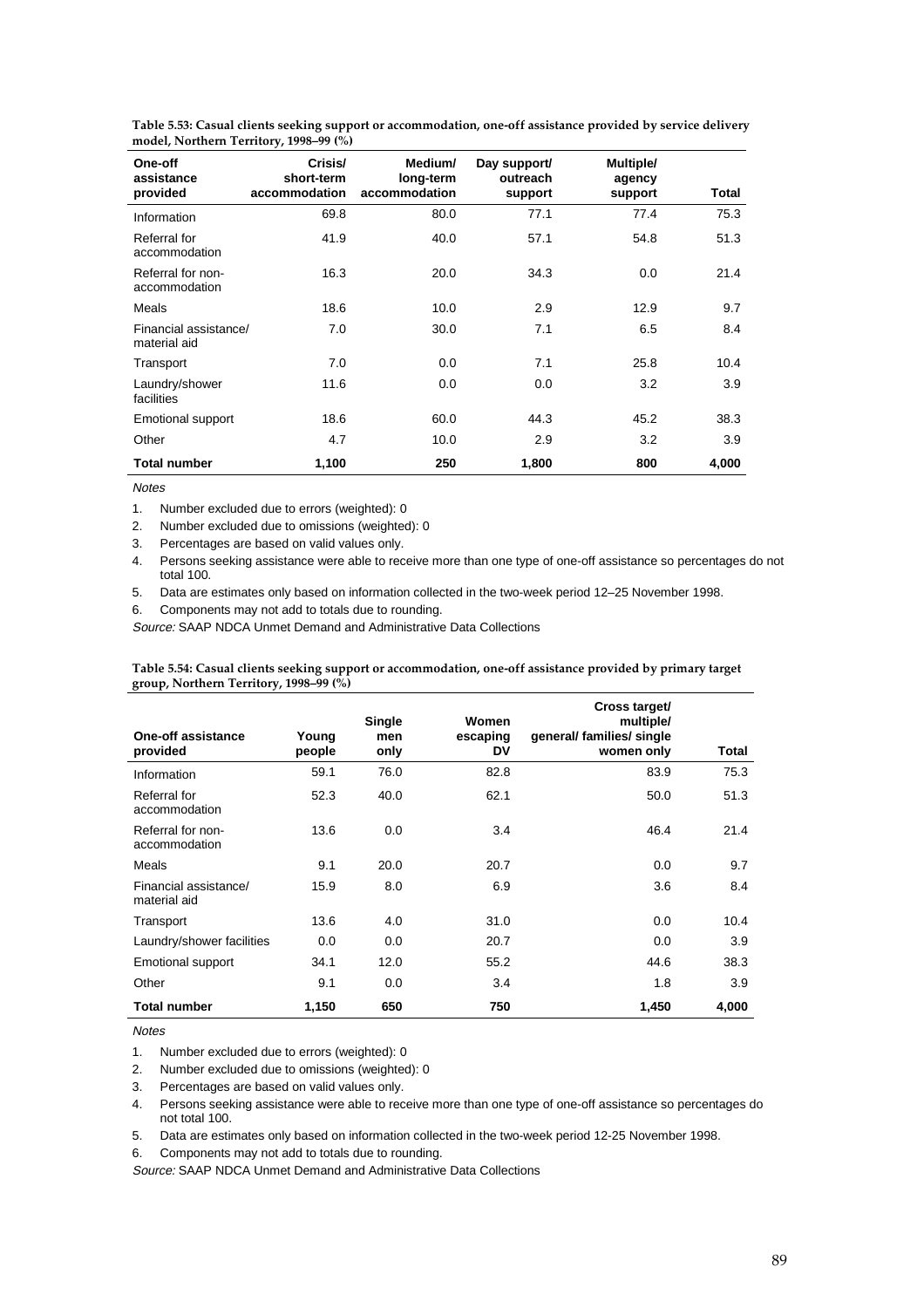| Table 5.55: Casual clients seeking support or accommodation, one-off assistance provided by age of person, |  |
|------------------------------------------------------------------------------------------------------------|--|
| Northern Territory, 1998–99 (%)                                                                            |  |

| One-off assistance<br>provided    | <b>Under</b><br>15 years | $15 - 19$<br>years | $20 - 24$<br>years | $25 - 44$<br>years | $45 - 64$<br>vears | 65 years<br>and over | Total |
|-----------------------------------|--------------------------|--------------------|--------------------|--------------------|--------------------|----------------------|-------|
| Information                       | 37.5                     | 76.2               | 81.8               | 81.5               | 72.7               | 100.0                | 77.3  |
| Referral for accommodation        | 37.5                     | 64.3               | 54.5               | 48.1               | 45.5               | 75.0                 | 53.9  |
| Referral for non-accommodation    | 12.5                     | 19.0               | 36.4               | 16.7               | 18.2               | 25.0                 | 20.6  |
| Meals                             | 25.0                     | 7.1                | 9.1                | 11.1               | 9.1                | 25.0                 | 10.6  |
| Financial assistance/material aid | 25.0                     | 9.5                | 13.6               | 3.7                | 9.1                | 25.0                 | 9.2   |
| Transport                         | 0.0                      | 11.9               | 9.1                | 14.8               | 0.0                | 25.0                 | 11.3  |
| Laundry/shower facilities         | 0.0                      | 2.4                | 9.1                | 5.6                | 0.0                | 0.0                  | 4.3   |
| <b>Emotional support</b>          | 12.5                     | 47.6               | 59.1               | 38.9               | 27.3               | 25.0                 | 41.8  |
| Other                             | 0.0                      | 7.1                | 9.1                | 1.9                | 0.0                | 0.0                  | 4.3   |
| <b>Total number</b>               | 200                      | 1,100              | 550                | 1.400              | 300                | 100                  | 3.650 |

1. Number excluded due to errors (weighted): 0

2. Number excluded due to omissions (weighted): 338

3. Percentages are based on valid values only.

4. Persons seeking assistance were able to receive more than one type of one-off assistance so percentages do not total 100.

5. Data are estimates only based on information collected in the two-week period 12–25 November 1998.

6. Components may not add to totals due to rounding.

Source: SAAP NDCA Unmet Demand Collection

| Table 5.56: Casual clients seeking support or accommodation, one-off assistance provided by presenting unit, |  |
|--------------------------------------------------------------------------------------------------------------|--|
| Northern Territory, 1998–99 (%)                                                                              |  |

|                                   | Person | Couple<br>without | Person<br>with | Couple<br>with |       |       |
|-----------------------------------|--------|-------------------|----------------|----------------|-------|-------|
| One-off assistance provided       | alone  | children          | children       | children       | Other | Total |
| Information                       | 72.7   | 66.7              | 74.0           | 100.0          | 80.0  | 75.3  |
| Referral for accommodation        | 53.2   | 44.4              | 48.0           | 61.5           | 40.0  | 51.3  |
| Referral for non-accommodation    | 15.6   | 44.4              | 18.0           | 61.5           | 0.0   | 21.4  |
| Meals                             | 11.7   | 0.0               | 10.0           | 0.0            | 20.0  | 9.7   |
| Financial assistance/material aid | 11.7   | 0.0               | 6.0            | 0.0            | 20.0  | 8.4   |
| Transport                         | 5.2    | 22.2              | 20.0           | 0.0            | 0.0   | 10.4  |
| Laundry/shower facilities         | 0.0    | 0.0               | 10.0           | 0.0            | 20.0  | 3.9   |
| <b>Emotional support</b>          | 28.6   | 33.3              | 54.0           | 38.5           | 40.0  | 38.3  |
| Other                             | 5.2    | 0.0               | 4.0            | 0.0            | 0.0   | 3.9   |
| <b>Total number</b>               | 2.000  | 250               | 1.300          | 350            | 150   | 4.000 |

#### Notes

1. Number excluded due to errors (weighted): 0

2. Number excluded due to omissions (weighted): 0

- 3. Percentages are based on valid values only.
- 4. Persons seeking assistance were able to receive more than one type of one-off assistance so percentages do not total 100.
- 5. Data are estimates only based on information collected in the two-week period 12–25 November 1998.

6. Components may not add to totals due to rounding.

Source: SAAP NDCA Unmet Demand Collection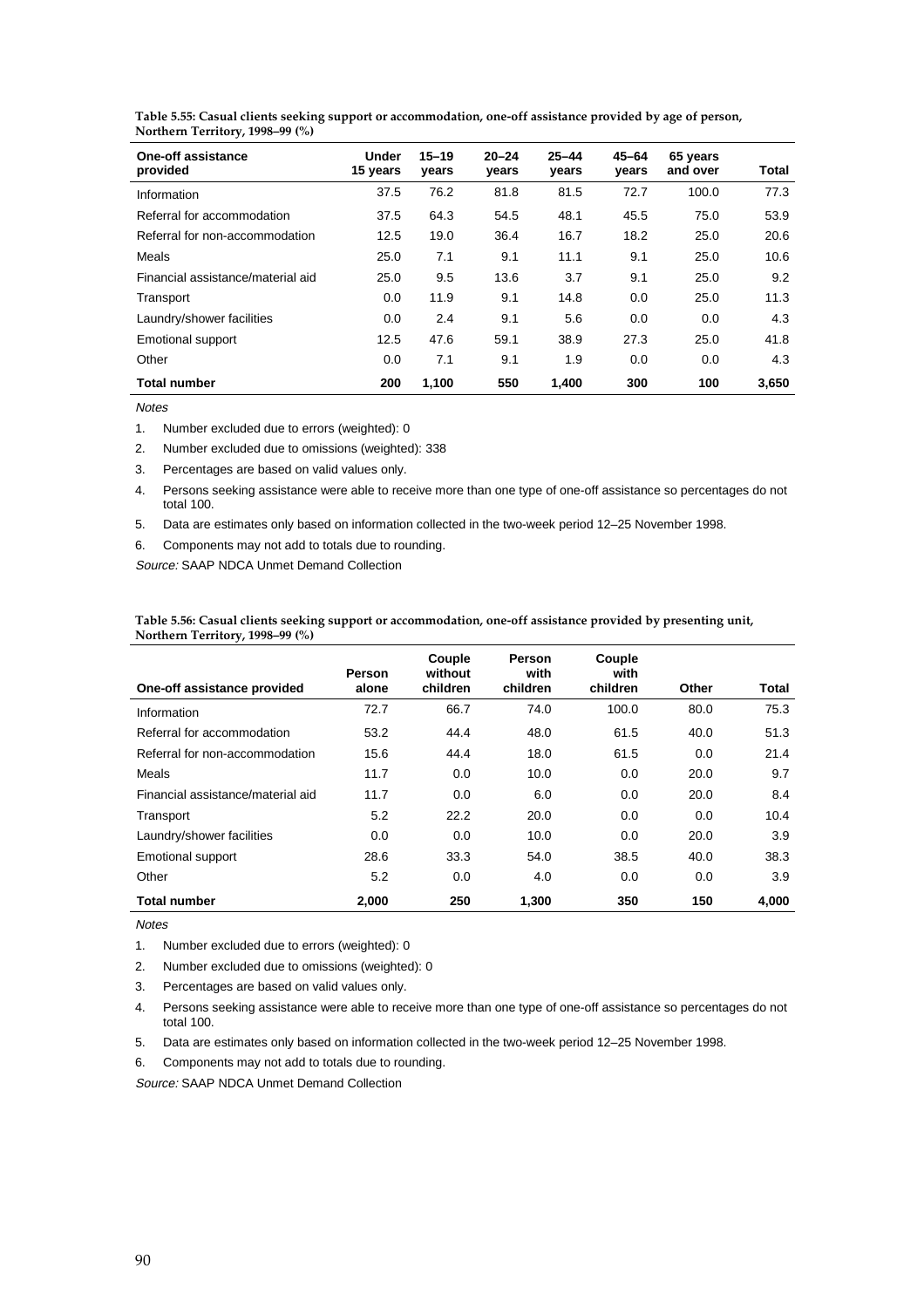| Table 5.57: Casual client contacts, one-off assistance provided by region, Northern Territory, 1998–99 (%) |       |              |       |  |  |  |
|------------------------------------------------------------------------------------------------------------|-------|--------------|-------|--|--|--|
| One-off assistance provided                                                                                | South | <b>North</b> | NT    |  |  |  |
| Information                                                                                                | 41.7  | 59.7         | 57.7  |  |  |  |
| Referral arranged                                                                                          | 37.5  | 30.9         | 31.6  |  |  |  |
| <b>Emotional support</b>                                                                                   | 66.7  | 35.1         | 38.6  |  |  |  |
| Meals                                                                                                      | 12.5  | 5.2          | 6.0   |  |  |  |
| Financial/material aid                                                                                     | 12.5  | 45.0         | 41.4  |  |  |  |
| Transport                                                                                                  | 62.5  | 10.5         | 16.3  |  |  |  |
| Laundry/shower facilities                                                                                  | 0.0   | 2.1          | 1.9   |  |  |  |
| Other                                                                                                      | 41.7  | 12.6         | 15.8  |  |  |  |
| <b>Total number</b>                                                                                        | 600   | 4.950        | 5,600 |  |  |  |

#### **5.5.12 One-off assistance provided—Casual Client Collection**

**Notes** 

1. Number excluded due to errors (weighted): 0

2. Number excluded due to omissions (weighted): 0

3. Percentages are based on valid values only.

4. Casual clients were able to receive more than one type of one-off assistance so percentages do not total 100.

5. Data are estimates only based on information collected in the two-week period 20 May to 2 June 1999.

6. Components may not add to totals due to rounding.

Source: SAAP NDCA Casual Client and Administrative Data Collections

| Table 5.58: Casual client contacts, one-off assistance provided by service delivery model, Northern Territory, |  |
|----------------------------------------------------------------------------------------------------------------|--|
| 1998–99 $(\%)$                                                                                                 |  |

| One-off assistance<br>provided | Crisis/<br>short-term<br>accommodation accommodation | Medium/<br>long-term | Day support/<br>outreach<br>support | Multiple/<br>agency<br>support | Total |
|--------------------------------|------------------------------------------------------|----------------------|-------------------------------------|--------------------------------|-------|
| Information                    | 61.1                                                 | 93.8                 | 0.0                                 | 96.9                           | 57.7  |
| Referral arranged              | 18.5                                                 | 65.6                 | 0.0                                 | 50.0                           | 31.6  |
| <b>Emotional support</b>       | 37.0                                                 | 57.8                 | 0.0                                 | 81.3                           | 38.6  |
| Meals                          | 16.7                                                 | 3.1                  | 0.0                                 | 6.3                            | 6.0   |
| Financial/<br>material aid     | 20.4                                                 | 3.1                  | 98.5                                | 37.5                           | 41.4  |
| Transport                      | 31.5                                                 | 3.1                  | 1.5                                 | 46.9                           | 16.3  |
| Laundry/shower facilities      | 7.4                                                  | 0.0                  | 0.0                                 | 0.0                            | 1.9   |
| Other                          | 20.4                                                 | 17.2                 | 0.0                                 | 37.5                           | 15.8  |
| <b>Total number</b>            | 1.400                                                | 1,650                | 1,700                               | 850                            | 5,600 |

**Notes** 

1. Number excluded due to errors (weighted): 0

2. Number excluded due to omissions (weighted): 0

3. Percentages are based on valid values only.

4. Casual clients were able to receive more than one type of one-off assistance so percentages do not total 100.

5. Data are estimates only based on information collected in the two-week period 20 May to 2 June 1999.

6. Components may not add to totals due to rounding.

Source: SAAP NDCA Casual Client and Administrative Data Collections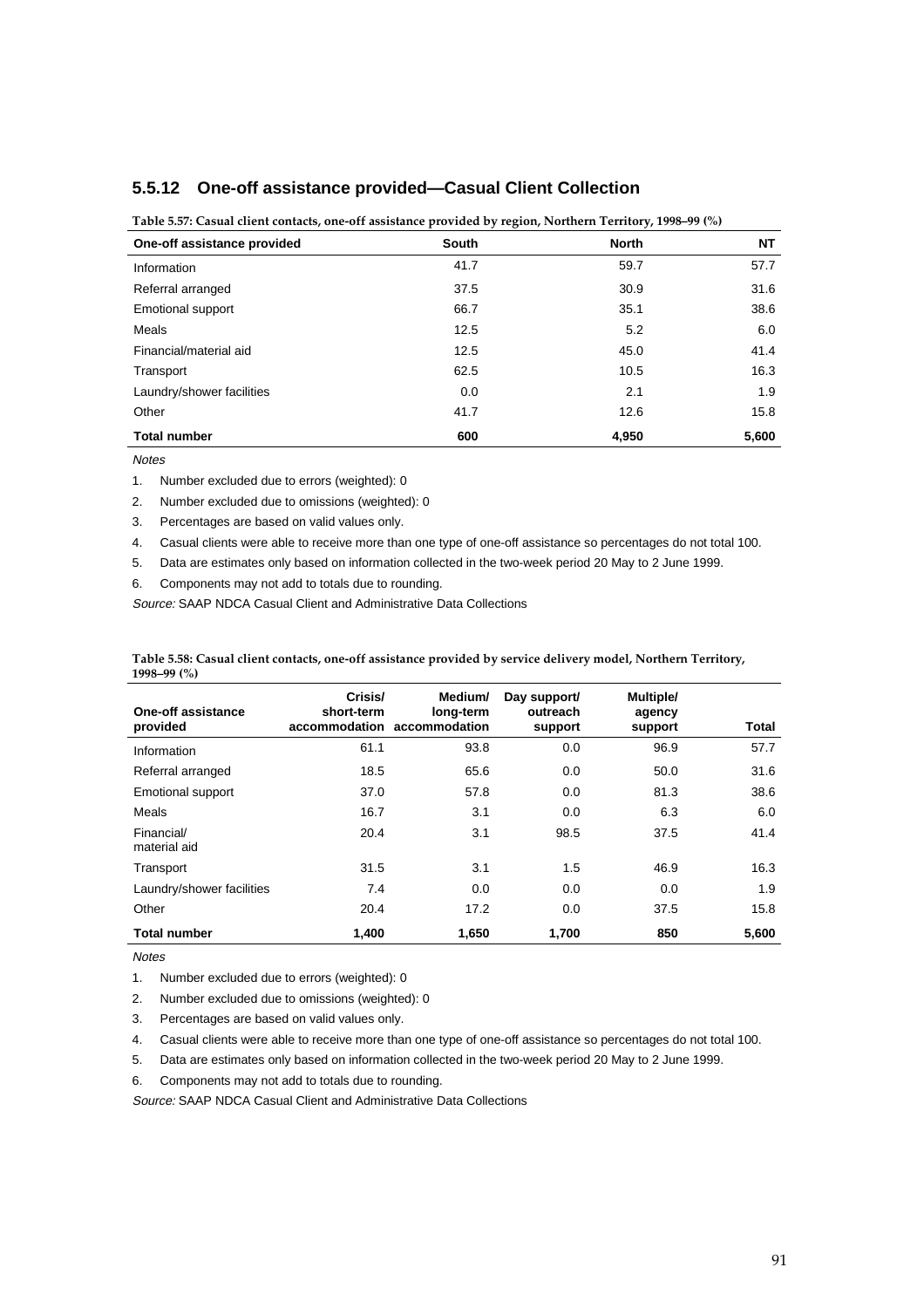| Table 5.59: Casual client contacts, one-off assistance provided by primary target group, Northern Territory, 1998-99 (%) |  |  |  |
|--------------------------------------------------------------------------------------------------------------------------|--|--|--|
|--------------------------------------------------------------------------------------------------------------------------|--|--|--|

| One-off assistance<br>provided | Young<br>people | Single<br>men<br>only | Women<br>escaping<br>DV | Cross target/<br>multiple/<br>qeneral/ families/<br>single women only | Total |
|--------------------------------|-----------------|-----------------------|-------------------------|-----------------------------------------------------------------------|-------|
| Information                    | 92.0            | 88.9                  | 73.4                    | 39.3                                                                  | 57.7  |
| Referral arranged              | 64.0            | 77.8                  | 40.6                    | 16.2                                                                  | 31.6  |
| <b>Emotional support</b>       | 44.0            | 44.4                  | 68.8                    | 20.5                                                                  | 38.6  |
| Meals                          | 8.0             | 0.0                   | 10.9                    | 3.4                                                                   | 6.0   |
| Financial/material aid         | 8.0             | 0.0                   | 28.1                    | 59.0                                                                  | 41.4  |
| Transport                      | 12.0            | 0.0                   | 48.4                    | 0.9                                                                   | 16.3  |
| Laundry/shower facilities      | 0.0             | 0.0                   | 0.0                     | 3.4                                                                   | 1.9   |
| Other                          | 36.0            | 0.0                   | 34.4                    | 2.6                                                                   | 15.8  |
| <b>Total number</b>            | 650             | 250                   | 1,650                   | 3,050                                                                 | 5,600 |

1. Number excluded due to errors (weighted): 0

2. Number excluded due to omissions (weighted): 0

3. Percentages are based on valid values only.

4. Casual clients were able to receive more than one type of one-off assistance so percentages do not total 100.

5. Data are estimates only based on information collected in the two-week period 20 May to 2 June 1999.

6. Components may not add to totals due to rounding.

Source: SAAP NDCA Casual Client and Administrative Data Collections

|                                |                 | . .                           | . .                        | ັ                          |       |       |
|--------------------------------|-----------------|-------------------------------|----------------------------|----------------------------|-------|-------|
| One-off assistance<br>provided | Person<br>alone | Couple<br>without<br>children | Person<br>with<br>children | Couple<br>with<br>children | Other | Total |
| Information                    | 52.9            | 80.0                          | 58.8                       | 69.2                       | 80.0  | 57.7  |
| Referral arranged              | 32.8            | 50.0                          | 27.9                       | 23.1                       | 40.0  | 31.6  |
| <b>Emotional support</b>       | 33.6            | 30.0                          | 48.5                       | 30.8                       | 60.0  | 38.6  |
| Meals                          | 6.7             | 0.0                           | 7.4                        | 0.0                        | 0.0   | 6.0   |
| Financial/material aid         | 38.7            | 20.0                          | 54.4                       | 30.8                       | 0.0   | 41.4  |
| Transport                      | 13.4            | 0.0                           | 23.5                       | 7.7                        | 40.0  | 16.3  |
| Laundry/shower facilities      | 3.4             | 0.0                           | 0.0                        | 0.0                        | 0.0   | 1.9   |
| Other                          | 12.6            | 10.0                          | 23.5                       | 7.7                        | 20.0  | 15.8  |
| <b>Total number</b>            | 3,100           | 250                           | 1,750                      | 350                        | 150   | 5,600 |

**Table 5.60: Casual client contacts, one-off assistance provided by presenting unit, Northern Territory, 1998–99 (%)**

Notes

1. Number excluded due to errors (weighted): 0

2. Number excluded due to omissions (weighted): 0

3. Percentages are based on valid values only.

4. Casual clients were able to receive more than one type of one-off assistance so percentages do not total 100.

5. Data are estimates only based on information collected in the two-week period 20 May to 2 June 1999.

6. Components may not add to totals due to rounding.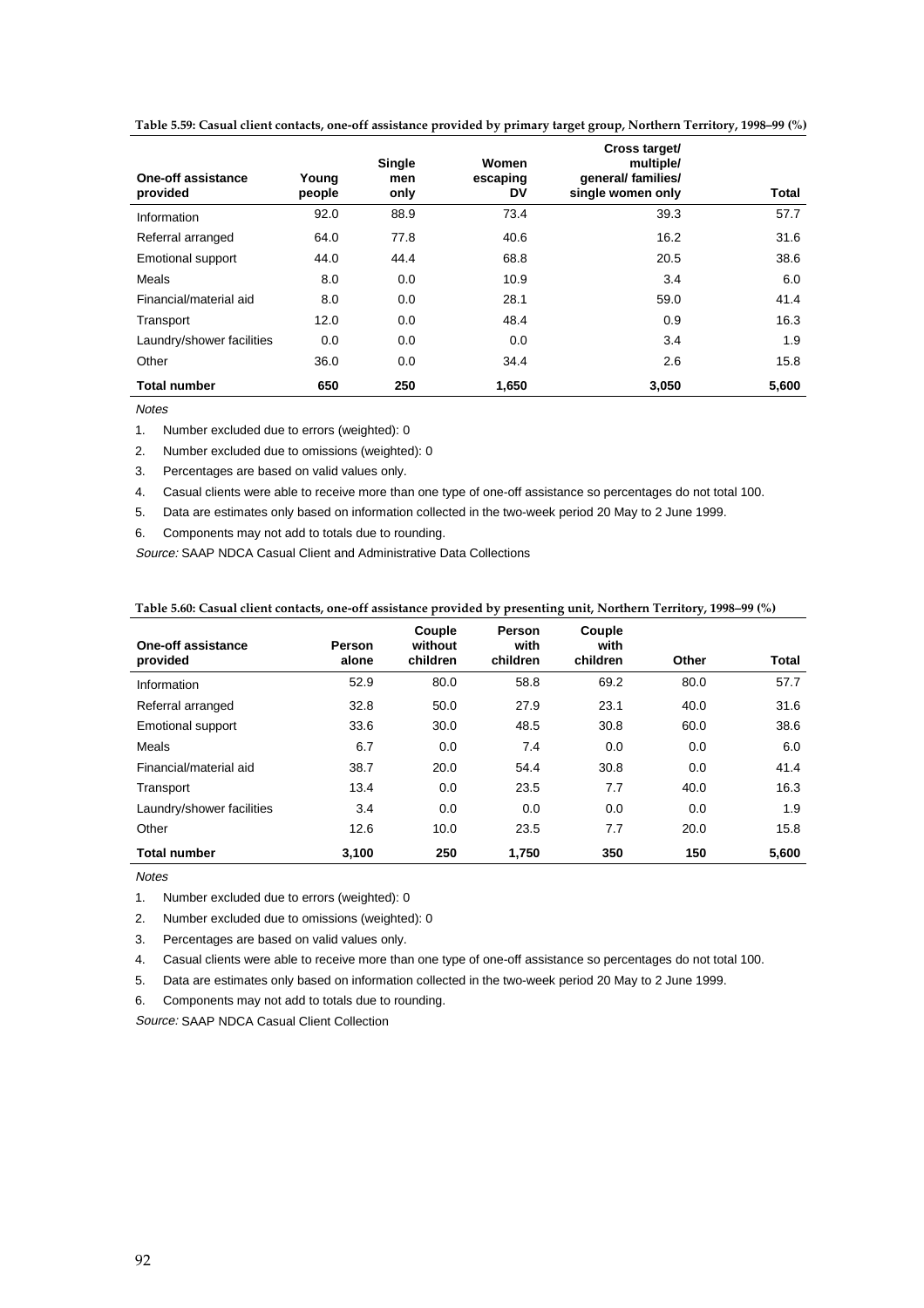## **6 Circumstances of SAAP clients after support**

The overall aim of SAAP is 'to provide transitional supported accommodation and related support services, in order to help people who are homeless to achieve the maximum possible degree of self-reliance and independence' (*Supported Accommodation Assistance Act 1994*). The Act also states that 'within this aim the goals are:

- (a) to resolve crisis;
- (b) to re-establish family links where appropriate; and
- (c) to re-establish a capacity to live independently of SAAP.'

To enable some assessment about the program's ability to achieve these objectives, this chapter details changes in client's circumstances following the provision of SAAP services. It is important to remember that the achievement of such objectives does not depend on the intervention of SAAP agencies alone—a complex interplay of policies and programs relating to income security, housing and community services, together with the personal circumstances of individuals, will influence outcomes for SAAP clients. Accordingly, findings presented in this chapter can inform policies specifically related to SAAP and those related to other social programs.

Analyses presented here permit comparisons of client circumstances after support: in different regions; for agencies with different target groups and service delivery models; and by clients with different characteristics. However, caution should be exercised when interpreting data in this chapter because the number of cases available for analysis is quite small in several instances.

Circumstances after support in relation to clients' income, housing, labour force status and student status are examined in Tables 6.1–6.38. The populations of all tables in this chapter relate to occasions of support rather than to discrete individuals; they include, for obvious reasons, only those support periods that ended during the year.

### **6.1 Overview**

In the Northern Territory in 3% of support periods clients had no income before support but had some income after support Clients in 9% of cases had no income both before and after receiving support (Table 6.1). An improvement in income status over the support period was more likely to occur when the support period was longer (Table 6.7).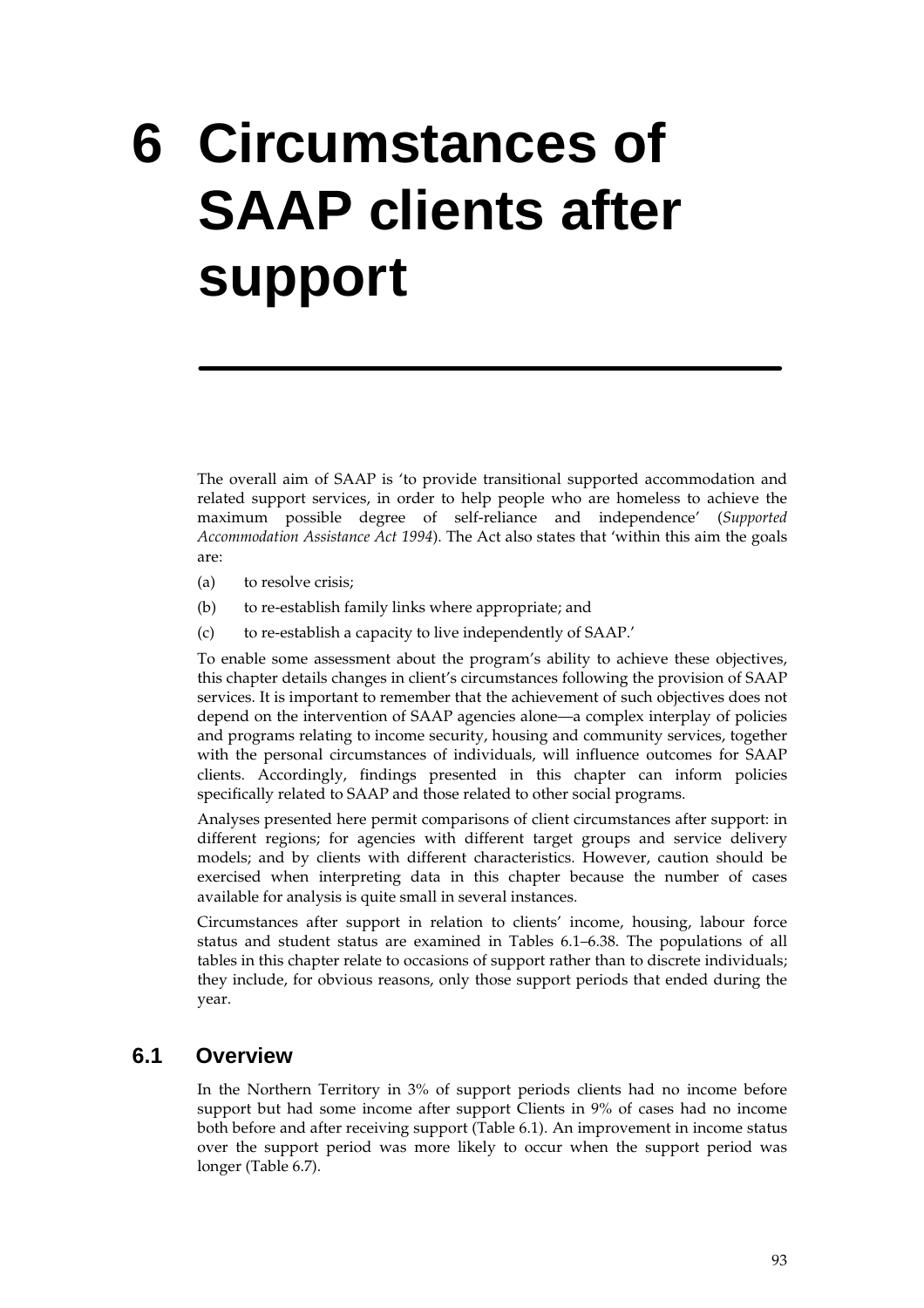At the conclusion of 78% of support periods, clients were living in housing that could be characterised as 'independent' (Table 6.9). (See Appendix 1 for details of how independent and dependent housing have been defined.) In comparison, clients had been living in independent housing before support in 61% of all support periods (see Chapter 4—Table 4.19). After receiving support, clients in 27% of cases lived in private rental accommodation and in public housing in 25% of cases. In 22% of cases, clients were not living in independent housing, including 8% of support periods in which clients were housed in SAAP accommodation. Housing outcomes varied between the two regions and also according to the service delivery model and target group of different agencies (Tables 6.9–6.11) Variations also occurred across cultural groups (Table 6.14).

Following 3% of support periods, previously unemployed clients had obtained fulltime or part-time work and, in an additional 3% of cases, clients were working on a casual basis (Table 6.17). The proportion of cases in which clients found work varied across regions and also according to agencies' service delivery model and target group (Tables 6.17–6.19). The examination of clients' labour force status after support is limited to those support periods in which clients were unemployed before receiving SAAP assistance. Caution should be exercised when examining the analysis presented here over 350 of all cases have been excluded due to missing data.

Only a small minority of support periods involved clients who were students or trainees prior to receiving assistance (see chapter 4). Of clients who were students before receiving support, 62% were still studying immediately after receiving support (Table 6.25).

Clients who were not students before receiving support undertook studies or employment training after receiving assistance in 1% of cases (Table 6.32). The comparable figure was higher for clients aged 15-19 years (2%) (Table 6.35). Clients who were not students before support undertook studies or employment training in a higher proportion of cases where support was provided for longer periods (Table 6.38).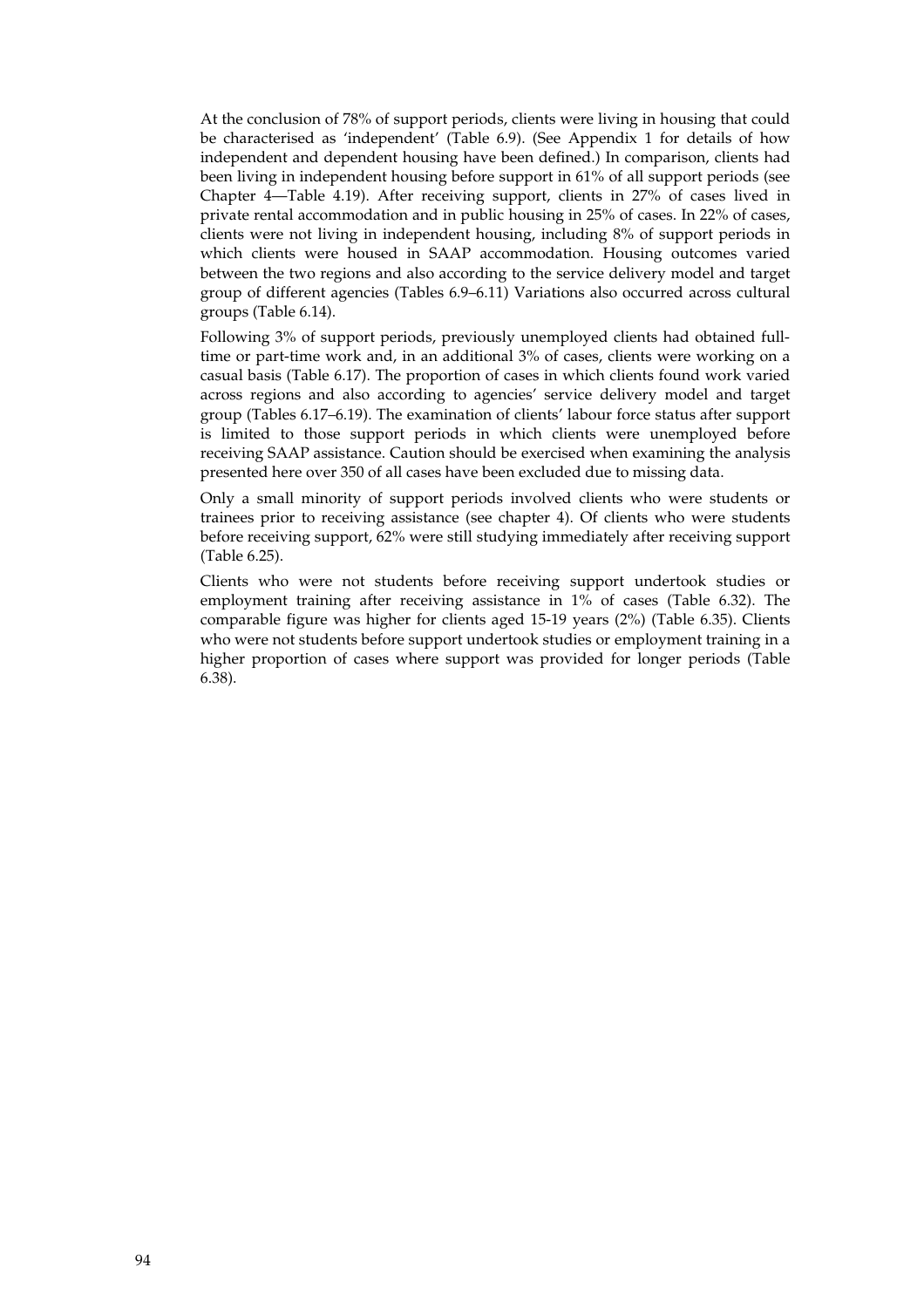## **6.2 Key charts**



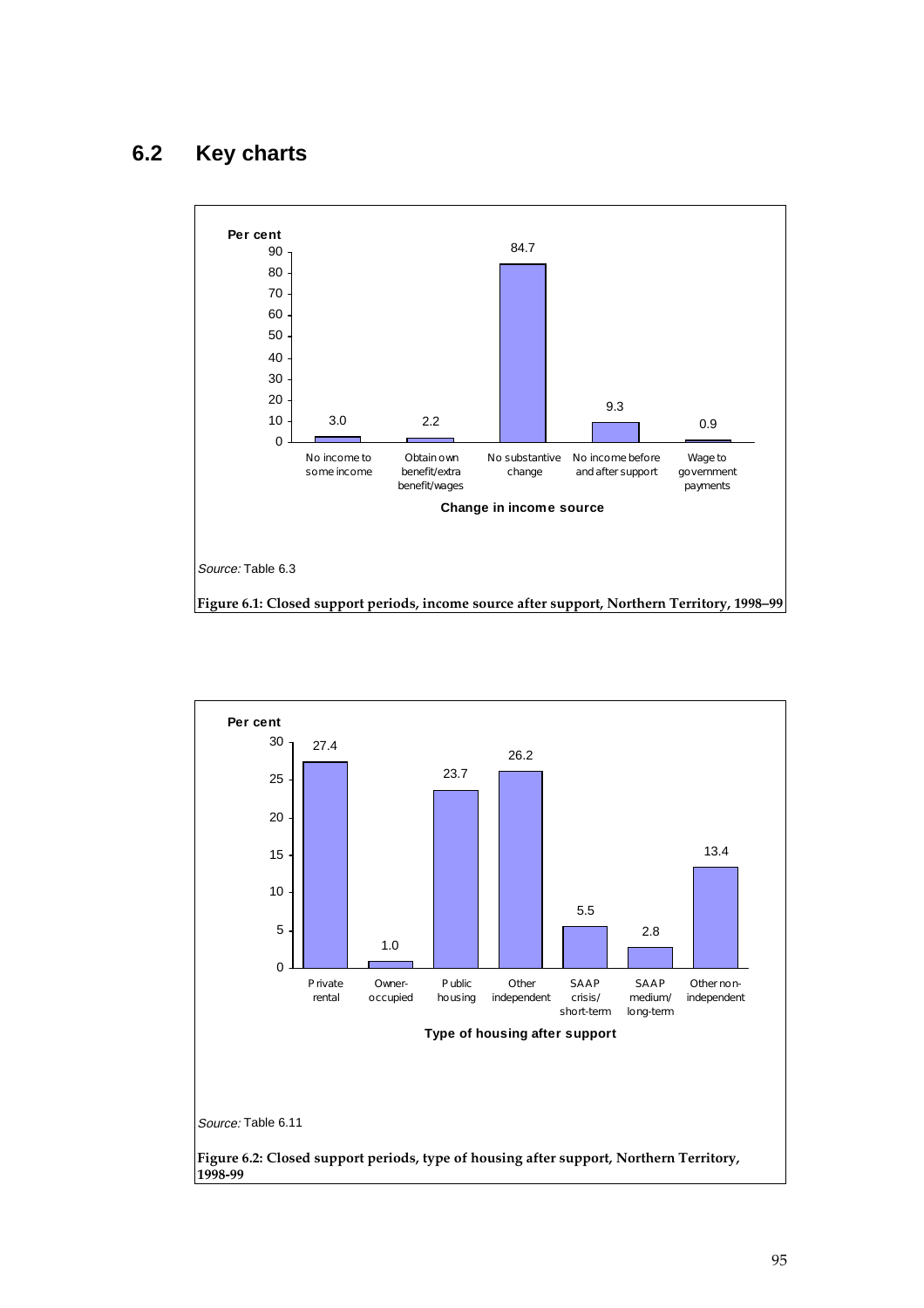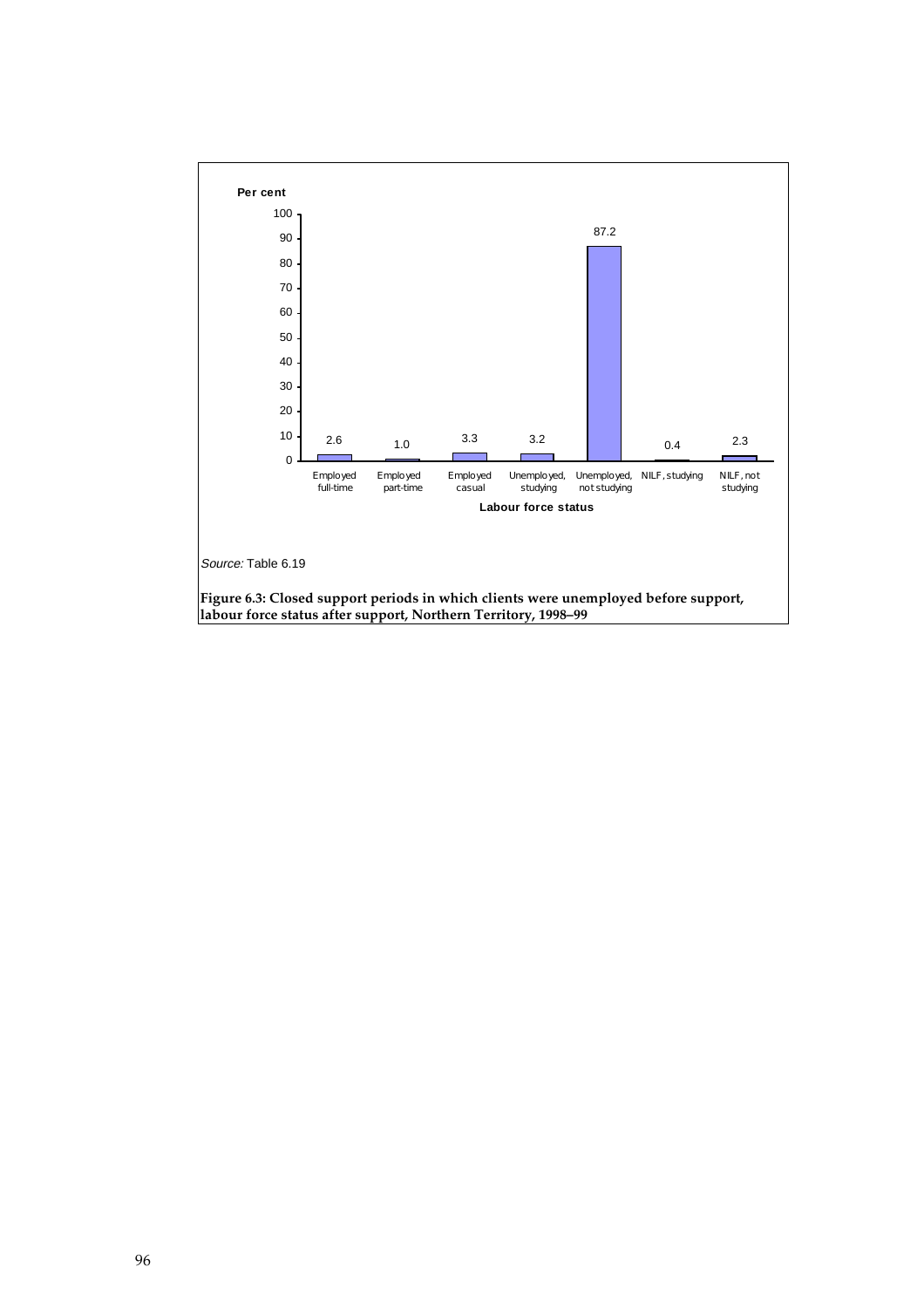## **6.3 Detailed tables**

#### **6.3.1 Change in income source**

**Table 6.1: Closed support periods, change in income source of client by service delivery model, Northern Territory, 1998–99 (%)**

| Income source change                                     | Crisis/<br>short-term<br>accommodation | Medium/<br>long-term<br>accommodation | Day<br>support/<br>outreach<br>support | Multiple/<br>agency<br>support | Total |
|----------------------------------------------------------|----------------------------------------|---------------------------------------|----------------------------------------|--------------------------------|-------|
| No income to some income                                 | 1.7                                    | 5.6                                   | 4.3                                    | 5.4                            | 2.9   |
| Obtain own benefit/<br>extra benefit/wages               | 2.0                                    | 2.6                                   | 1.0                                    | 4.6                            | 2.2   |
| No substantive change                                    | 89.1                                   | 76.1                                  | 75.8                                   | 88.5                           | 85.1  |
| No income before and after<br>support                    | 6.6                                    | 14.1                                  | 18.6                                   |                                | 9.0   |
| Wage to government payments/<br>some income to no income | 0.7                                    | 1.6                                   | 0.3                                    | 1.5                            | 0.9   |
| Total                                                    | 100.0                                  | 100.0                                 | 100.0                                  | 100.0                          | 100.0 |
| <b>Total number</b>                                      | 2,700                                  | 900                                   | 350                                    | 150                            | 4,100 |

**Notes** 

1. Number excluded due to errors (weighted): 50

2. Number excluded due to omissions (weighted): 500

3. Excludes high-volume records as not all items were included on high-volume form.

4. Percentages are based on valid values only.

5. Components may not add to totals due to rounding.

6. Figures have been weighted to adjust for client non-consent.

Source: SAAP NDCA Client and Administrative Data Collections

**Table 6.2: Closed support periods, change in income source of client by primary target group, Northern Territory, 1998–99 (%)**

| Income source change                                     | Young<br>people | Single<br>men<br>only | Women<br>escaping<br>DV | Cross target/<br>multiple/<br>qeneral/ families/<br>single women only | Total |
|----------------------------------------------------------|-----------------|-----------------------|-------------------------|-----------------------------------------------------------------------|-------|
| No income to some income                                 | 5.0             | 4.6                   | 1.2                     | 1.3                                                                   | 2.9   |
| Obtain own benefit/<br>extra benefit/wages               | 0.7             | 8.3                   | 1.0                     | 2.5                                                                   | 2.2   |
| No substantive change                                    | 69.9            | 84.3                  | 95.6                    | 91.3                                                                  | 85.1  |
| No income before and after<br>support                    | 23.4            | 1.6                   | 1.8                     | 3.6                                                                   | 9.0   |
| Wage to government payments/<br>some income to no income | 1.0             | 1.3                   | 0.4                     | 1.2                                                                   | 0.9   |
| Total                                                    | 100.0           | 100.0                 | 100.0                   | 100.0                                                                 | 100.0 |
| <b>Total number</b>                                      | 1,300           | 550                   | 1,500                   | 750                                                                   | 4,100 |

**Notes** 

1. Number excluded due to errors (weighted): 50

- 2. Number excluded due to omissions (weighted): 500
- 3. Excludes high-volume records as not all items were included on high-volume form.
- 4. Percentages are based on valid values only.
- 5. Components may not add to totals due to rounding.
- 6. Figures have been weighted to adjust for client non-consent.

Source: SAAP NDCA Client and Administrative Data Collections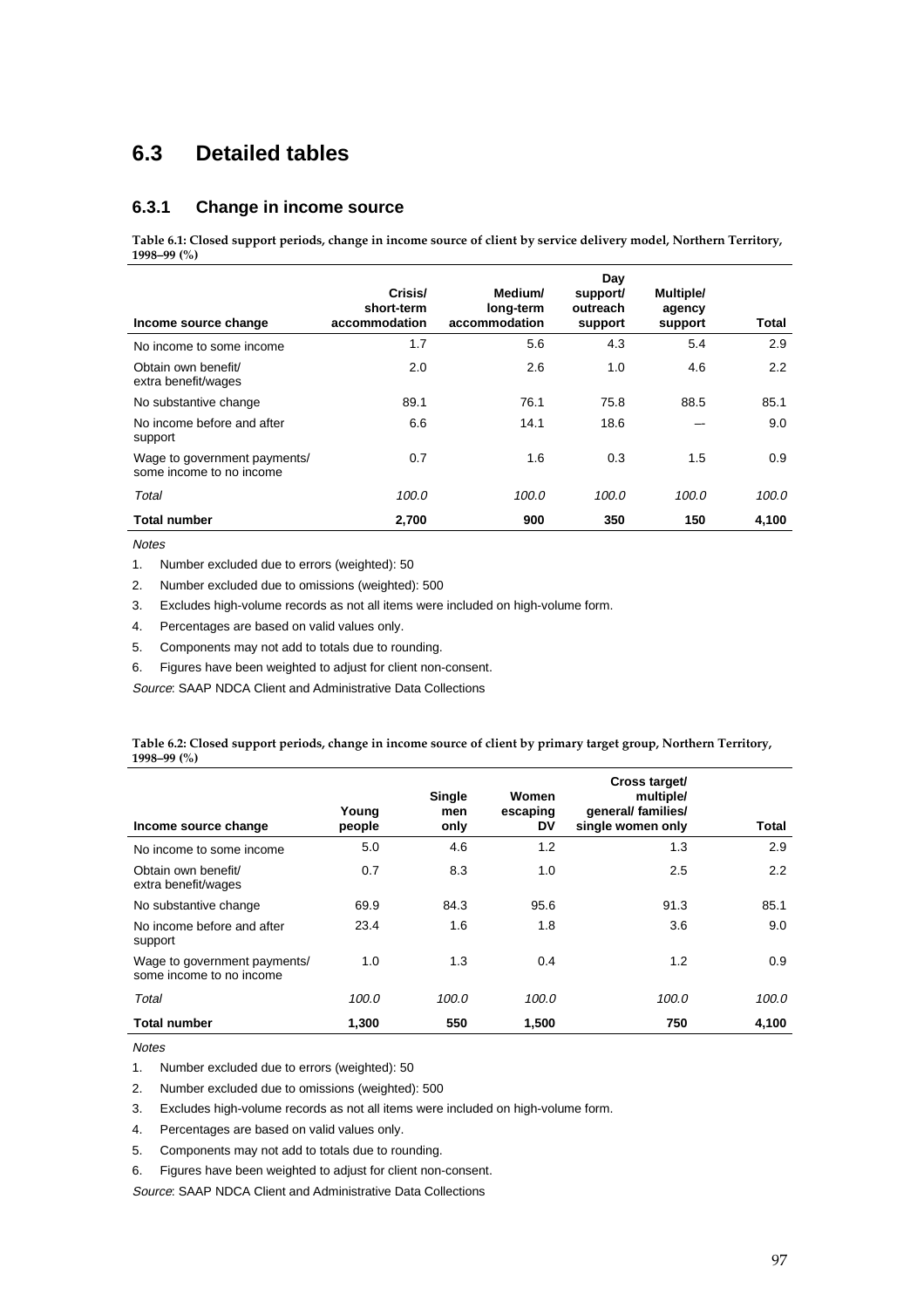| Income source change                                       | South | <b>North</b> | NΤ    |
|------------------------------------------------------------|-------|--------------|-------|
| No income to some income                                   | 2.9   | 3.1          | 3.0   |
| Obtain own benefit/<br>extra benefit/wages                 | 0.7   | 3.4          | 2.2   |
| No substantive change                                      | 78.4  | 89.6         | 84.7  |
| No income before and after support                         | 17.4  | 2.9          | 9.3   |
| Wage to government<br>payments/some income to no<br>income | 0.7   | 1.1          | 0.9   |
| Total                                                      | 100.0 | 100.0        | 100.0 |

**Table 6.3: Closed support periods, change in income source of client by region, Northern Territory, 1998–99 (%)**

1. Number excluded due to errors (unweighted): 46

- 2. Number excluded due to omissions (unweighted): 417
- 3. Number of records excluded because consent was not obtained: 808
- 4. Excludes high-volume records as not all items were included on high-volume form.
- 5. Percentages are based on valid values only.
- 6. Components may not add to totals due to rounding.
- 7. Table based on only those records with consent. Estimates have not been adjusted for client non-consent. 3,300 records contributed to this table.

Source: SAAP NDCA Client and Administrative Data Collections

| Table 6.4: Closed support periods, change in income source by gender of client, Northern Territory, 1998-99 (%) |  |  |
|-----------------------------------------------------------------------------------------------------------------|--|--|
|                                                                                                                 |  |  |

| Income source change                                     | Female | Male  | Total         |
|----------------------------------------------------------|--------|-------|---------------|
| No income to some income                                 | 2.2    | 4.4   | 2.9           |
| Obtain own benefit/<br>extra benefit/wages               | 1.0    | 4.7   | $2.2^{\circ}$ |
| No substantive change                                    | 86.9   | 81.2  | 85.1          |
| No income before and after support                       | 9.1    | 8.5   | 8.9           |
| Wage to government payments/<br>some income to no income | 0.8    | 1.1   | 0.9           |
| Total                                                    | 100.0  | 100.0 | 100.0         |
| <b>Total number</b>                                      | 2,800  | 1,250 | 4,100         |

**Notes** 

1. Number excluded due to errors (weighted): 51

2. Number excluded due to omissions (weighted): 515

3. Excludes high-volume records as not all items were included on high-volume form.

4. Percentages are based on valid values only.

5. Components may not add to totals due to rounding.

6. Figures have been weighted to adjust for client non-consent.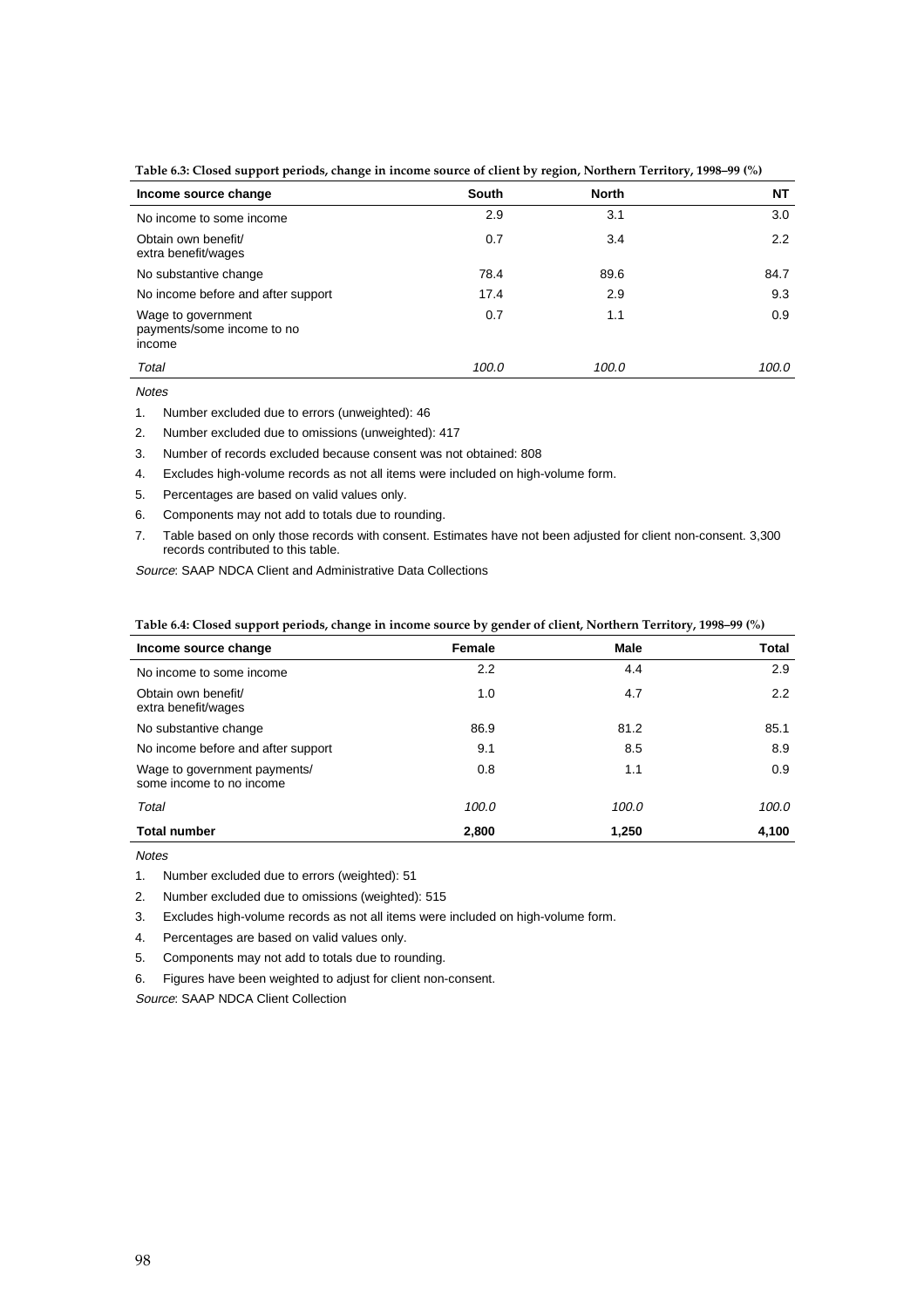| . .<br>$\overline{\phantom{a}}$                          | ັ                        |                    | $\epsilon$<br>ັ    |                    |                    | J .                  |       |
|----------------------------------------------------------|--------------------------|--------------------|--------------------|--------------------|--------------------|----------------------|-------|
| Income source change                                     | <b>Under</b><br>15 years | $15 - 19$<br>years | $20 - 24$<br>vears | $25 - 44$<br>years | $45 - 64$<br>vears | 65 years<br>and over | Total |
| No income to some income                                 | 2.4                      | 5.2                | 1.9                | 1.9                | 3.0                |                      | 2.9   |
| Obtain own benefit/<br>extra benefit/wages               | --                       | 0.9                | 1.9                | 2.8                | 4.2                |                      | 2.2   |
| No substantive change                                    | 18.3                     | 72.5               | 93.3               | 92.6               | 90.8               | 100.0                | 85.1  |
| No income before and after<br>support                    | 78.2                     | 20.6               | 2.4                | 1.7                | 0.9                |                      | 9.0   |
| Wage to government payments/<br>some income to no income | 1.1                      | 0.8                | 0.6                | 1.0                | 1.0                |                      | 0.9   |
| Total                                                    | 100.0                    | 100.0              | 100.0              | 100.0              | 100.0              | 100.0                | 100.0 |
| <b>Total number</b>                                      | 100                      | 1,150              | 700                | 1,800              | 350                | $25$                 | 4,100 |

#### **Table 6.5: Closed support periods, change in income source by age of client, Northern Territory, 1998–99 (%)**

Notes

1. Number excluded due to errors (weighted): 50

2. Number excluded due to omissions (weighted): 505

3. Excludes high-volume records as not all items were included on high-volume form.

4. Percentages are based on valid values only.

5. Components may not add to totals due to rounding.

6. Figures have been weighted to adjust for client non-consent.

Source: SAAP NDCA Client Collection

#### **Table 6.6: Closed support periods, change in income source by ethnicity of client, Northern Territory, 1998–99 (%)**

|                                                          | Indigenous        | Non-English-<br>speaking |       |       |
|----------------------------------------------------------|-------------------|--------------------------|-------|-------|
| Income source change                                     | <b>Australian</b> | background               | Other | Total |
| No income to some income                                 | 1.8               | 4.9                      | 4.4   | 2.9   |
| Obtain own benefit/<br>extra benefit/wages               | 0.7               | 9.7                      | 4.1   | 2.2   |
| No substantive change                                    | 86.4              | 80.6                     | 83.9  | 85.2  |
| No income before and after<br>support                    | 10.6              | 4.8                      | 6.4   | 8.8   |
| Wage to government payments/<br>some income to no income | 0.5               |                          | 1.3   | 0.8   |
| Total                                                    | 100.0             | 100.0                    | 100.0 | 100.0 |
| <b>Total number</b>                                      | 2,300             | 100                      | 1,550 | 3,950 |

Notes

1. Number excluded due to errors (weighted): 49

2. Number excluded due to omissions (weighted): 636

3. Excludes high-volume records as not all items were included on high-volume form.

4. Percentages are based on valid values only.

5. Components may not add to totals due to rounding.

6. Figures have been weighted to adjust for client non-consent.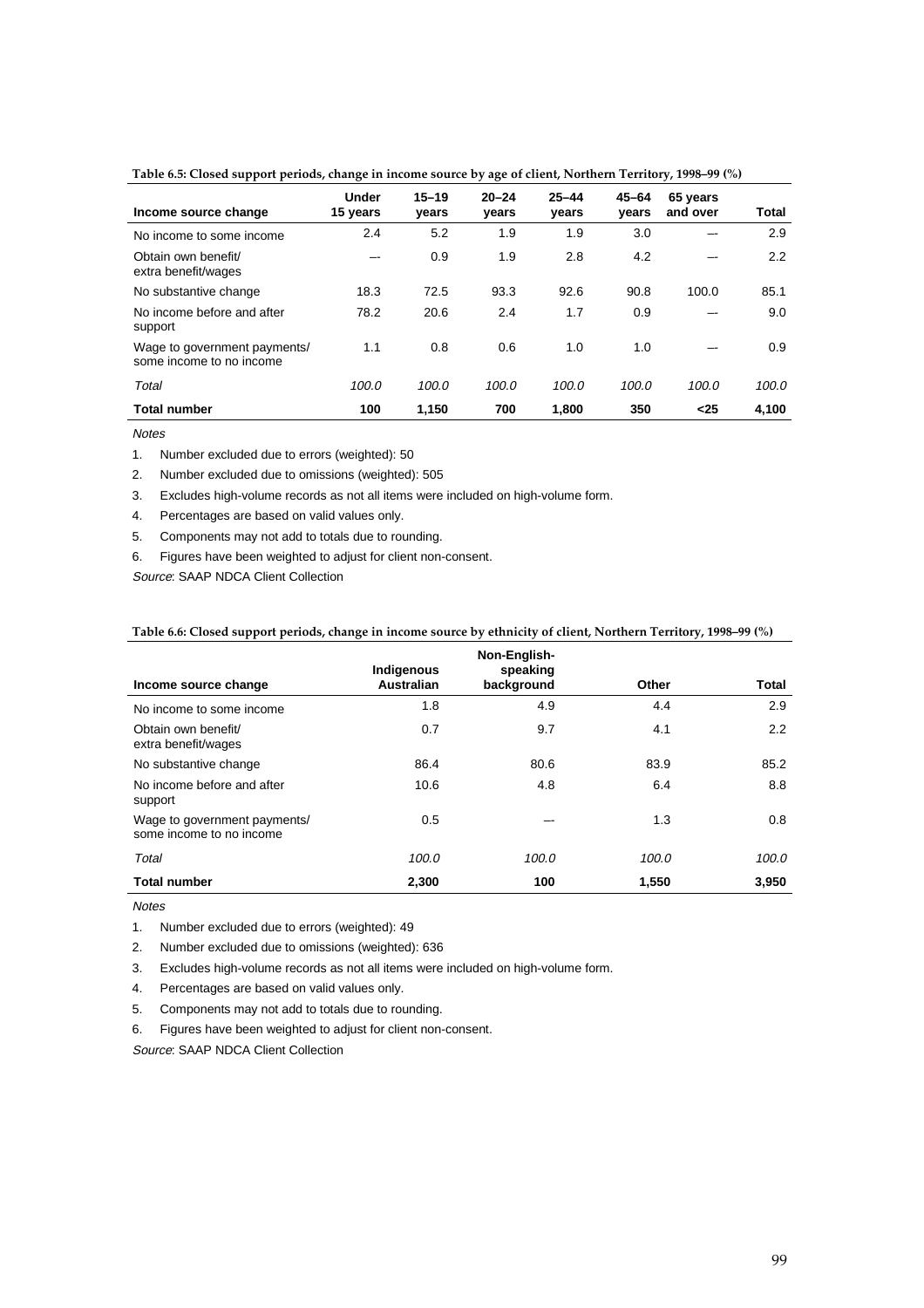|                                                             | Less          |                 |                 |                 |                 |                  |                     |                     |              |               |
|-------------------------------------------------------------|---------------|-----------------|-----------------|-----------------|-----------------|------------------|---------------------|---------------------|--------------|---------------|
| Income source<br>change                                     | than 1<br>day | $1 - 3$<br>days | $4 - 7$<br>days | $>1-2$<br>weeks | $>2-4$<br>weeks | $>4-13$<br>weeks | $>13 - 26$<br>weeks | $>26 - 52$<br>weeks | >52<br>weeks | Total         |
| No income to some<br>income                                 | 2.0           | 1.4             | 2.9             | 2.1             | 3.4             | 6.8              | 5.6                 | 2.1                 | 7.9          | 2.9           |
| Obtain own benefit/<br>extra benefit/wages                  |               | 0.9             | 1.9             | 3.0             | 2.4             | 3.3              | 12.6                | 17.7                |              | $2.2^{\circ}$ |
| No substantive<br>change                                    | 79.4          | 91.5            | 88.3            | 84.8            | 79.1            | 83.2             | 76.6                | 74.1                | 87.7         | 85.1          |
| No income before and<br>after support                       | 18.6          | 5.7             | 5.8             | 9.7             | 13.3            | 5.5              | 1.0                 | 4.1                 | 4.4          | 9.0           |
| Wage to government<br>payments/ some<br>income to no income |               | 0.5             | 1.0             | 0.5             | 1.8             | 1.2              | 4.2                 | 2.0                 |              | 0.9           |
| Total                                                       | 100.0         | 100.0           | 100.0           | 100.0           | 100.0           | 100.0            | 100.0               | 100.0               | 100.0        | 100.0         |
| <b>Total number</b>                                         | 650           | 1,200           | 550             | 450             | 550             | 500              | 100                 | 50                  | 50           | 4,100         |

**Table 6.7: Closed support periods, change in income source by duration of support, Northern Territory, 1998–99 (%)**

1. Number excluded due to errors (weighted): 50

2. Number excluded due to omissions (weighted): 506

3. Excludes high-volume records as not all items were included on high-volume form.

4. Percentages are based on valid values only.

5. Components may not add to totals due to rounding.

6. Figures have been weighted to adjust for client non-consent.

Source: SAAP NDCA Client Collection

**Table 6.8: Closed support periods, change in income source by duration of client's current homelessness, Northern Territory, 1998–99 (%)**

| Income source change                                     | $0 - 2$<br>weeks | $>2-4$<br>weeks | >4-26<br>weeks | $>26-52$<br>weeks | $>52-104$<br>weeks | >104<br>weeks | At<br>imminent<br>risk | Total |
|----------------------------------------------------------|------------------|-----------------|----------------|-------------------|--------------------|---------------|------------------------|-------|
| No income to some income                                 | 1.8              | 1.7             | 3.0            | 3.7               | 3.3                | 3.8           | 4.4                    | 2.8   |
| Obtain own benefit/<br>extra benefit/wages               | 1.4              | 2.8             | 2.2            | 2.3               | 1.1                | 5.1           | 4.7                    | 2.7   |
| No substantive change                                    | 90.9             | 91.3            | 86.5           | 72.2              | 79.1               | 74.5          | 81.9                   | 85.8  |
| No income before and after<br>support                    | 5.7              | 4.2             | 7.4            | 21.9              | 16.6               | 15.2          | 7.5                    | 7.9   |
| Wage to government payments/<br>some income to no income | 0.3              |                 | 0.9            |                   |                    | 1.4           | 1.6                    | 0.7   |
| Total                                                    | 100.0            | 100.0           | 100.0          | 100.0             | 100.0              | 100.0         | 100.0                  | 100.0 |
| <b>Total number</b>                                      | 1,100            | 200             | 250            | 100               | 100                | 200           | 700                    | 2,650 |

**Notes** 

1. Number excluded due to errors (weighted): 39

2. Number excluded due to omissions (weighted): 1,982

3. Excludes high-volume records as not all items were included on high-volume form.

4. Percentages are based on valid values only.

5. Components may not add to totals due to rounding.

6. Figures have been weighted to adjust for client non-consent.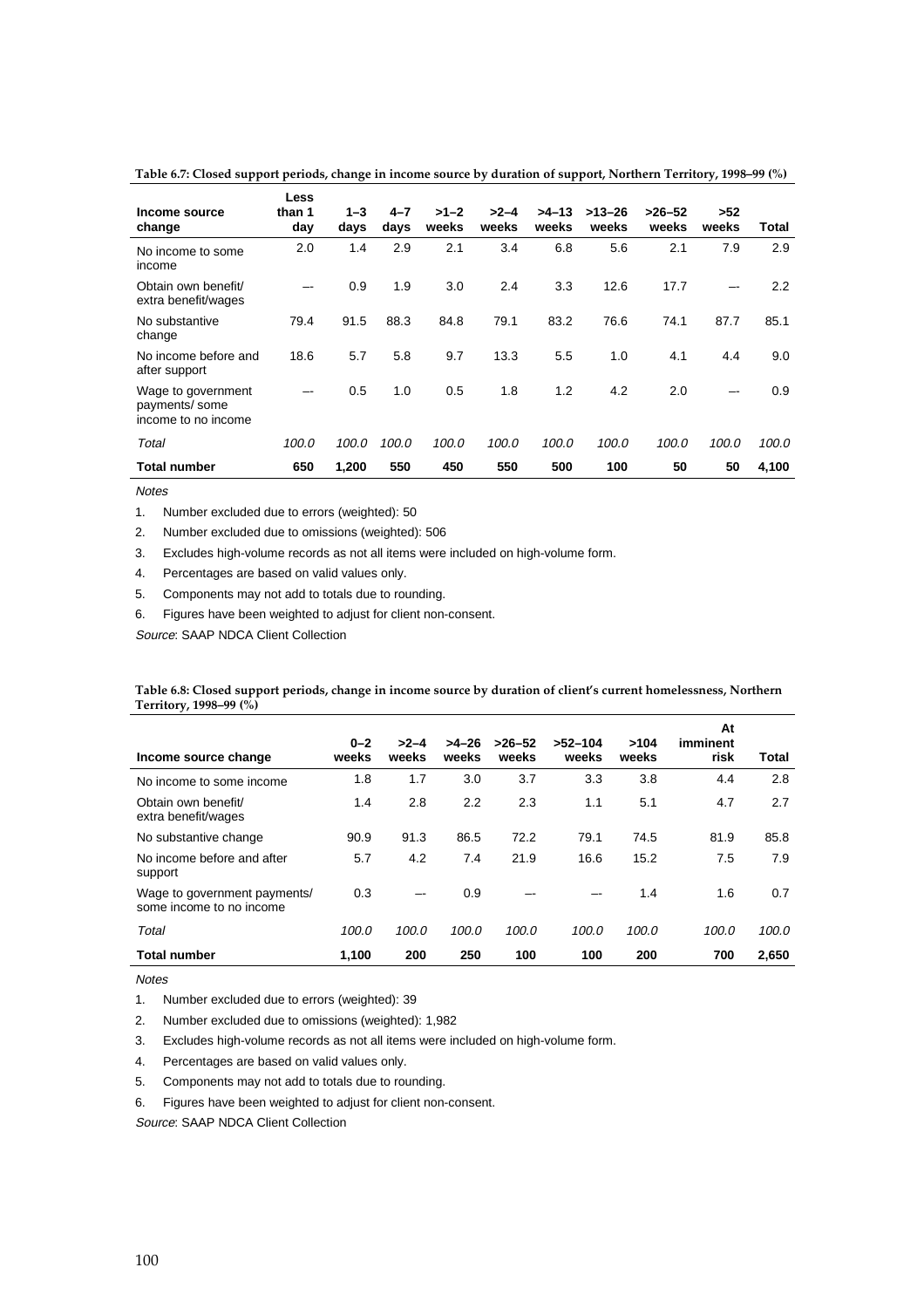#### **6.3.2 Type of housing after support**

**Table 6.9: Closed support periods, client's type of housing after support by service delivery model, Northern Territory, 1998–99 (%)**

| <b>Type of housing</b><br>after support | Crisis/<br>short-term<br>accommodation | Medium/<br>long-term<br>accommodation | Day support/<br>outreach<br>support | Multiple/<br>agency<br>support | Total |
|-----------------------------------------|----------------------------------------|---------------------------------------|-------------------------------------|--------------------------------|-------|
| <b>Independent housing</b>              |                                        |                                       |                                     |                                |       |
| Private rental                          | 23.3                                   | 34.0                                  | 28.8                                | 27.0                           | 26.8  |
| Owner-occupied                          | 0.5                                    | 0.9                                   | 5.1                                 | 7.5                            | 1.4   |
| Public housing                          | 29.5                                   | 16.5                                  | 11.6                                | 35.2                           | 24.6  |
| Other                                   | 26.5                                   | 24.0                                  | 31.4                                | 9.1                            | 25.6  |
| <b>Non-independent housing</b>          |                                        |                                       |                                     |                                |       |
| SAAP crisis/short term                  | 3.2                                    | 8.8                                   | 6.5                                 | 7.4                            | 5.2   |
| SAAP medium/long term                   | 2.0                                    | 4.1                                   | 3.8                                 | 3.9                            | 2.8   |
| Other                                   | 15.0                                   | 11.8                                  | 12.8                                | 9.8                            | 13.7  |
| Total                                   | 100.0                                  | 100.0                                 | 100.0                               | 100.0                          | 100.0 |
| <b>Total number</b>                     | 1,900                                  | 800                                   | 350                                 | 150                            | 3,150 |

**Notes** 

2. Number excluded due to omissions (weighted): 1,470

3. Excludes high-volume records as not all items were included on high-volume form.

4. Percentages are based on valid values only.

5. Components may not add to totals due to rounding.

6. Figures have been weighted to adjust for client non-consent.

Source: SAAP NDCA Client and Administrative Data Collections Table

**6.10: Closed support periods, client's type of housing after support by primary target group, Northern Territory, 1998–99 (%)**

| <b>Type of housing</b><br>after support | Young<br>people | Single<br>men<br>only | Women<br>escaping<br>DV | Cross target/<br>multiple/<br>general/ families/ single<br>women only | Total |
|-----------------------------------------|-----------------|-----------------------|-------------------------|-----------------------------------------------------------------------|-------|
| <b>Independent housing</b>              |                 |                       |                         |                                                                       |       |
| Private rental                          | 24.1            | 34.7                  | 16.1                    | 43.4                                                                  | 26.8  |
| Owner-occupied                          | --              | 0.4                   | 1.3                     | 4.5                                                                   | 1.4   |
| Public housing                          | 8.9             | 3.9                   | 46.1                    | 29.4                                                                  | 24.6  |
| Other                                   | 37.9            | 35.9                  | 19.5                    | 8.5                                                                   | 25.6  |
| <b>Non-independent housing</b>          |                 |                       |                         |                                                                       |       |
| SAAP crisis/short term                  | 8.2             | 5.1                   | 3.8                     | 2.1                                                                   | 5.2   |
| SAAP medium/long term                   | 5.8             | 0.9                   | 0.5                     | 2.0                                                                   | 2.8   |
| Other                                   | 15.1            | 19.1                  | 12.7                    | 10.0                                                                  | 13.7  |
| Total                                   | 100.0           | 100.0                 | 100.0                   | 100.0                                                                 | 100.0 |
| <b>Total number</b>                     | 1,150           | 350                   | 1,000                   | 650                                                                   | 3,150 |

**Notes** 

1. Number excluded due to errors (weighted): 6

2. Number excluded due to omissions (weighted): 1,470

3. Excludes high-volume records as not all items were included on high-volume form.

4. Percentages are based on valid values only.

5. Components may not add to totals due to rounding.

6. Figures have been weighted to adjust for client non-consent.

Source: SAAP NDCA Client and Administrative Data Collections

<sup>1.</sup> Number excluded due to errors (weighted): 6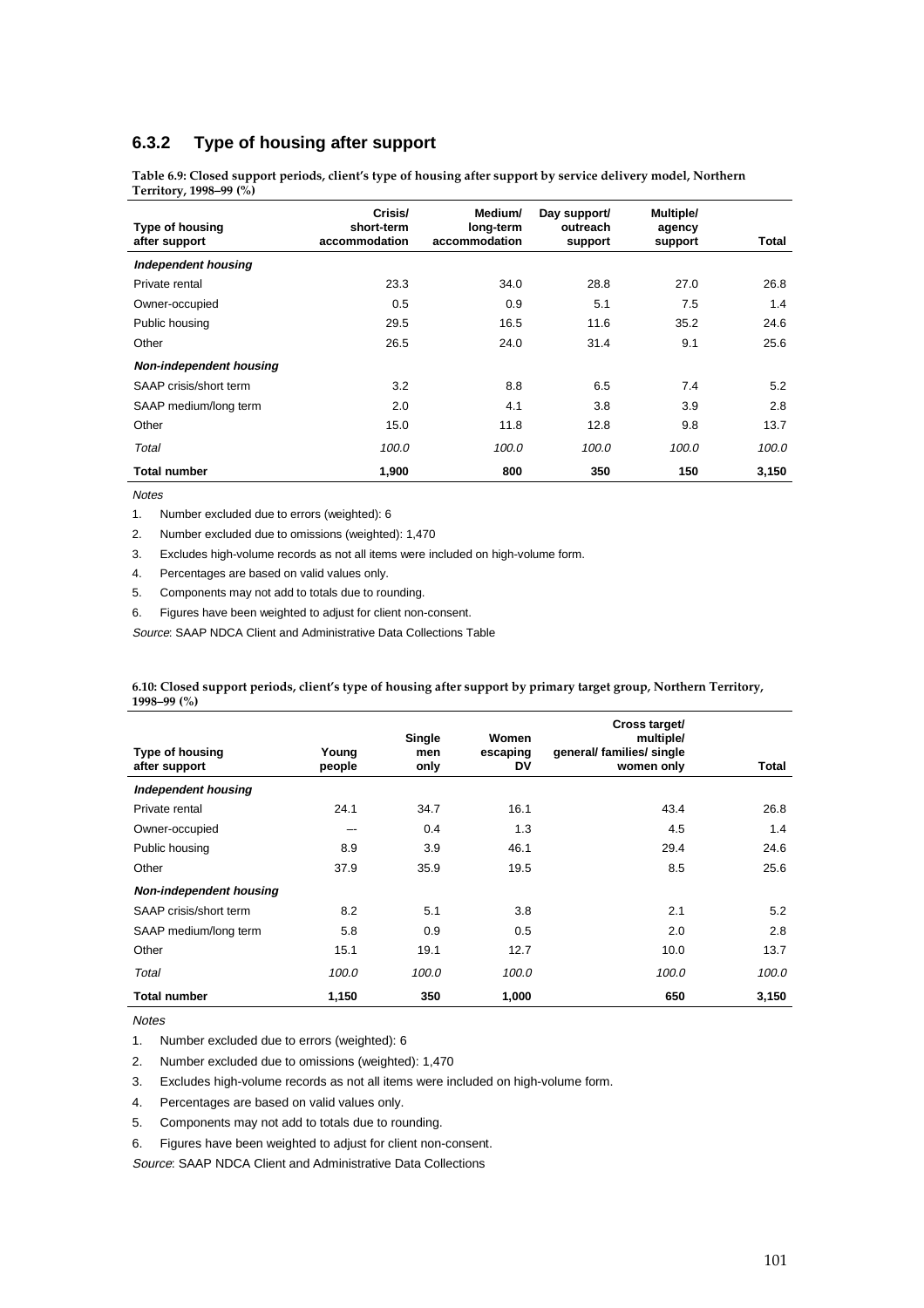| Type of housing after support  | South | <b>North</b> | <b>NT</b> |
|--------------------------------|-------|--------------|-----------|
| <b>Independent housing</b>     |       |              |           |
| Private rental                 | 17.7  | 36.0         | 27.4      |
| Owner-occupied                 | 0.1   | 1.9          | 1.0       |
| Public housing                 | 20.8  | 26.1         | 23.7      |
| Other                          | 36.7  | 16.9         | 26.2      |
| <b>Non-independent housing</b> |       |              |           |
| SAAP crisis/short term         | 6.4   | 4.7          | 5.5       |
| SAAP medium/long term          | 4.1   | 1.6          | 2.8       |
| Other                          | 14.2  | 12.7         | 13.4      |
| Total                          | 100.0 | 100.0        | 100.0     |
| <b>Total number</b>            | 1,200 | 1,400        | 2,600     |

**Table 6.11: Closed support periods, client's type of housing after support by region, Northern Territory, 1998–99 (%)**

**Notes** 

1. Number excluded due to errors (unweighted): 7

2. Number excluded due to omissions (unweighted): 1,186

3. Number of records excluded because consent was not obtained: 808

- 4. Excludes high-volume records as not all items were included on high-volume form.
- 5. Percentages are based on valid values only.
- 6. Components may not add to totals due to rounding.
- 7. Table based on only those records with consent. Estimates have not been adjusted for client non-consent. 2,600 records contributed to this table.

Source: SAAP NDCA Client and Administrative Data Collections

| Table 6.12: Closed support periods, client's type of housing after support by gender of client, Northern Territory, |  |
|---------------------------------------------------------------------------------------------------------------------|--|
| 1998–99 $(\%)$                                                                                                      |  |

| Type of housing after support  | Female | <b>Male</b> | Total |
|--------------------------------|--------|-------------|-------|
| Independent housing            |        |             |       |
| Private rental                 | 24.9   | 31.0        | 26.7  |
| Owner-occupied                 | 1.8    | 0.4         | 1.4   |
| Public housing                 | 31.5   | 8.0         | 24.6  |
| Other                          | 23.2   | 31.6        | 25.7  |
| <b>Non-independent housing</b> |        |             |       |
| SAAP crisis/short term         | 4.3    | 7.1         | 5.1   |
| SAAP medium/long term          | 2.1    | 4.5         | 2.8   |
| Other                          | 12.1   | 17.5        | 13.7  |
| Total                          | 100.0  | 100.0       | 100.0 |
| <b>Total number</b>            | 2,200  | 950         | 3,150 |

**Notes** 

1. Number excluded due to errors (weighted): 7

2. Number excluded due to omissions (weighted): 1,483

3. Excludes high-volume records as not all items were included on high-volume form.

4. Percentages are based on valid values only.

- 5. Components may not add to totals due to rounding.
- 6. Figures have been weighted to adjust for client non-consent.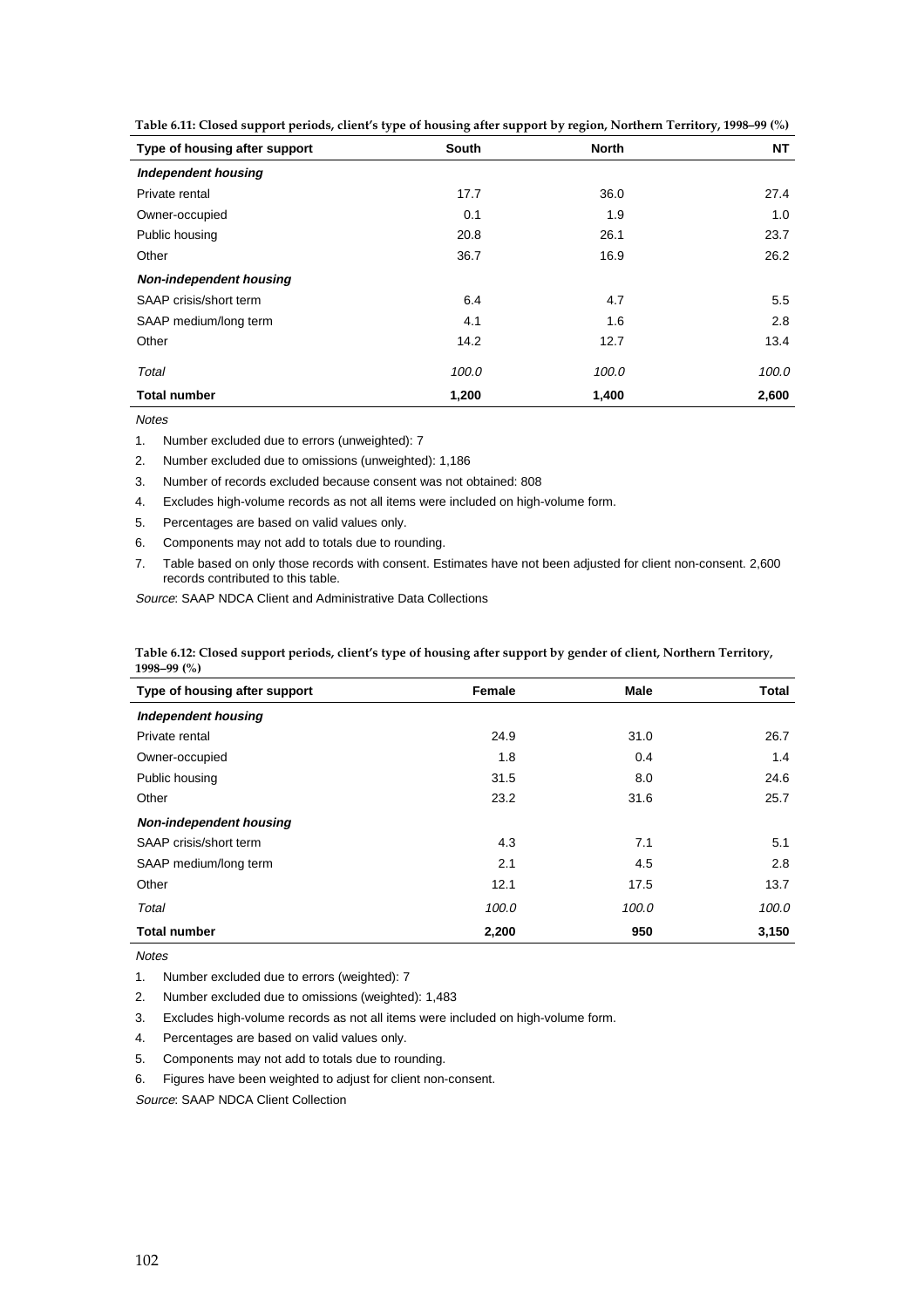| <b>Type of housing</b><br>after support | Under 15<br>vears | $15 - 19$<br>years | $20 - 24$<br>years | $25 - 44$<br>vears | $45 - 64$<br>vears | 65 years<br>and over | Total |
|-----------------------------------------|-------------------|--------------------|--------------------|--------------------|--------------------|----------------------|-------|
| Independent housing                     |                   |                    |                    |                    |                    |                      |       |
| Private rental                          | 7.9               | 23.8               | 31.3               | 26.5               | 37.0               | 27.3                 | 26.7  |
| Owner-occupied                          | --                | --                 | 0.2                | 2.3                | 4.8                | 7.8                  | 1.4   |
| Public housing                          | 9.7               | 6.9                | 29.9               | 38.3               | 16.5               | 8.4                  | 24.6  |
| Other                                   | 55.7              | 38.8               | 21.0               | 16.0               | 23.1               | 21.9                 | 25.6  |
| <b>Non-independent housing</b>          |                   |                    |                    |                    |                    |                      |       |
| SAAP crisis/short term                  | 2.2               | 10.2               | 2.0                | 3.3                | 4.2                |                      | 5.2   |
| SAAP medium/long term                   |                   | 6.9                | 1.9                | 0.8                | 0.9                | --                   | 2.8   |
| Other                                   | 24.5              | 13.4               | 13.7               | 12.8               | 13.5               | 34.7                 | 13.7  |
| Total                                   | 100.0             | 100.0              | 100.0              | 100.0              | 100.0              | 100.0                | 100.0 |
| <b>Total number</b>                     | 100               | 950                | 550                | 1,300              | 250                | $25$                 | 3,150 |

**Table 6.13: Closed support periods, client's type of housing after support by age of client, Northern Territory, 1998– 99 (%)**

**Notes** 

1. Number excluded due to errors (weighted): 6

2. Number excluded due to omissions (weighted): 1,472

3. Excludes high-volume records as not all items were included on high-volume form.

4. Percentages are based on valid values only.

5. Components may not add to totals due to rounding.

6. Figures have been weighted to adjust for client non-consent.

Source: SAAP NDCA Client Collection

|                | Table 6.14: Closed support periods, client's type of housing after support by ethnicity of client, Northern Territory, |  |
|----------------|------------------------------------------------------------------------------------------------------------------------|--|
| 1998–99 $(\%)$ |                                                                                                                        |  |

| <b>Type of housing</b>         | Indigenous        | Non-English-<br>speaking |       |       |
|--------------------------------|-------------------|--------------------------|-------|-------|
| after support                  | <b>Australian</b> | background               | Other | Total |
| <b>Independent housing</b>     |                   |                          |       |       |
| Private rental                 | 13.8              | 53.3                     | 42.8  | 26.4  |
| Owner-occupied                 | 0.7               |                          | 2.5   | 1.4   |
| Public housing                 | 35.1              | 12.2                     | 10.2  | 24.6  |
| Other                          | 30.1              | 11.1                     | 21.3  | 26.1  |
| <b>Non-independent housing</b> |                   |                          |       |       |
| SAAP crisis/short term         | 3.6               | 10.0                     | 7.1   | 5.2   |
| SAAP medium/long term          | 0.5               | 3.0                      | 5.6   | 2.6   |
| Other                          | 16.1              | 10.4                     | 10.5  | 13.8  |
| Total                          | 100.0             | 100.0                    | 100.0 | 100.0 |
| <b>Total number</b>            | 1,750             | 50                       | 1,200 | 3,050 |

Notes

1. Number excluded due to errors (weighted): 6

2. Number excluded due to omissions (weighted): 1,581

3. Excludes high-volume records as not all items were included on high-volume form.

- 4. Percentages are based on valid values only.
- 5. Components may not add to totals due to rounding.

6. Figures have been weighted to adjust for client non-consent.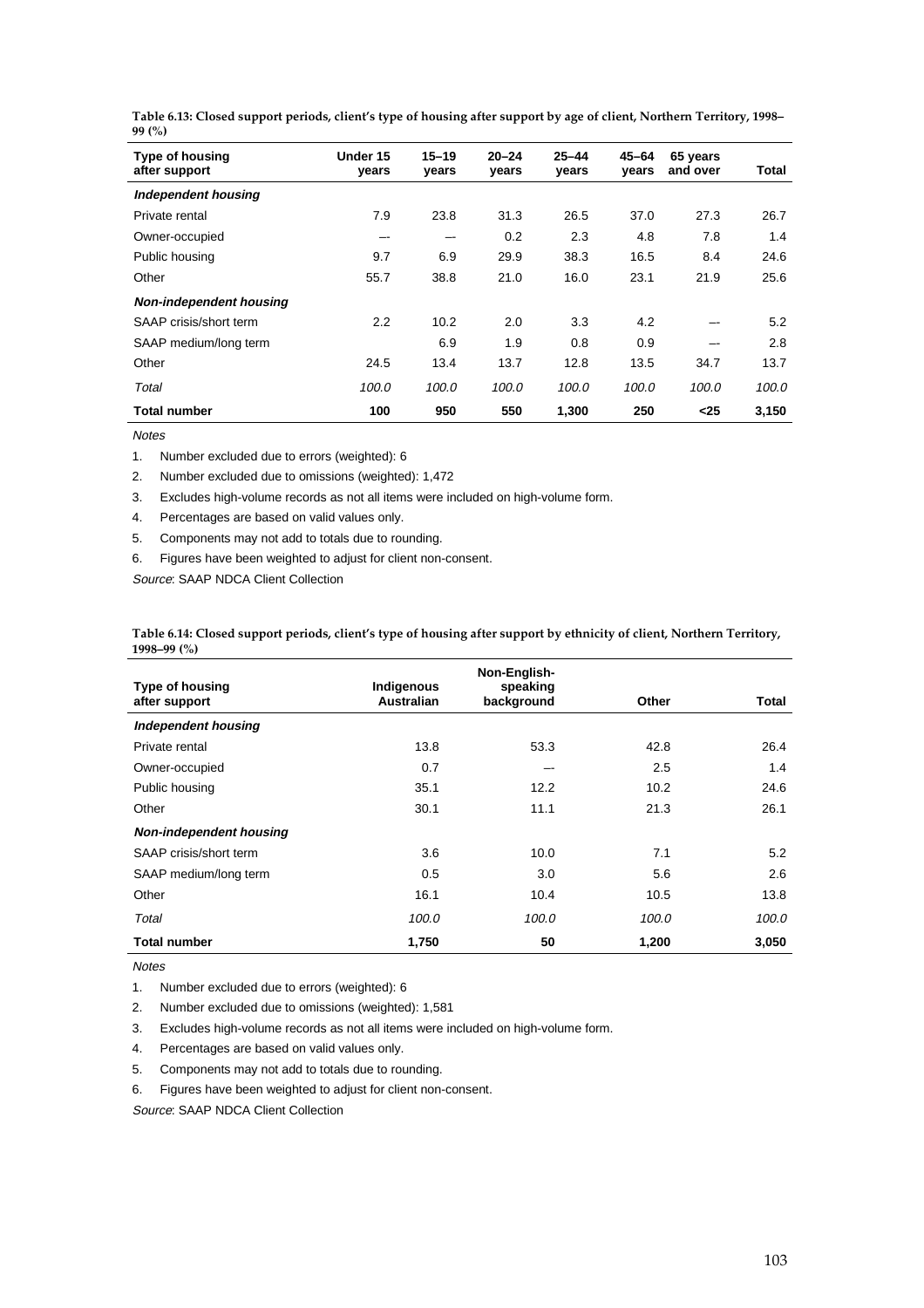**Table 6.15: Closed support periods, client's type of housing after support by duration of support, Northern Territory, 1998–99 (%)**

| Type of housing<br>after support | Less than<br>1 day | $1 - 3$<br>days | $4 - 7$<br>days | $>1-2$<br>weeks | $>2-4$<br>weeks | $>4-13$<br>weeks | $>13-26$<br>weeks | $>26-52$<br>weeks | >52<br>weeks | Total |
|----------------------------------|--------------------|-----------------|-----------------|-----------------|-----------------|------------------|-------------------|-------------------|--------------|-------|
| Independent<br>housing           |                    |                 |                 |                 |                 |                  |                   |                   |              |       |
| Private rental                   | 24.0               | 22.2            | 23.1            | 22.3            | 27.0            | 36.2             | 49.9              | 43.4              | 38.9         | 26.8  |
| Owner-occupied                   | 2.3                | 0.9             | 0.3             | --              | --              | 2.0              | 10.7              | --                | 9.5          | 1.4   |
| Public housing                   | 15.0               | 32.6            | 30.9            | 27.4            | 16.3            | 21.6             | 23.5              | 36.2              | 38.5         | 24.5  |
| Other                            | 34.3               | 25.8            | 28.5            | 31.4            | 24.0            | 16.9             | 10.5              | 4.0               | 8.6          | 25.6  |
| Non-independent<br>housing       |                    |                 |                 |                 |                 |                  |                   |                   |              |       |
| SAAP crisis/short<br>term        | 3.3                | 2.9             | 4.0             | 3.8             | 10.5            | 9.4              | 1.1               | 2.0               |              | 5.2   |
| <b>SAAP</b><br>medium/long term  | 5.6                | 0.1             | 0.3             | 1.4             | 5.3             | 4.5              | 1.1               | 5.9               |              | 2.8   |
| Other                            | 15.4               | 15.5            | 12.9            | 13.7            | 16.8            | 9.5              | 3.2               | 8.4               | 4.5          | 13.7  |
| Total                            | 100.0              | 100.0           | 100.0           | 100.0           | 100.0           | 100.0            | 100.0             | 100.0             | 100.0        | 100.0 |
| <b>Total number</b>              | 550                | 800             | 400             | 300             | 500             | 450              | 100               | 50                | 50           | 3,150 |

**Notes** 

1. Number excluded due to errors (weighted): 6

2. Number excluded due to omissions (weighted): 1,475

3. Excludes high-volume records as not all items were included on high-volume form.

4. Percentages are based on valid values only.

5. Components may not add to totals due to rounding.

Source: SAAP NDCA Client Collection

| <b>Type of housing</b><br>after support | $0 - 2$<br>weeks | $>2-4$<br>weeks | $>4 - 26$<br>weeks | $>26 - 52$<br>weeks | $>52-104$<br>weeks | >104<br>weeks | At<br>imminent<br>risk | Total |
|-----------------------------------------|------------------|-----------------|--------------------|---------------------|--------------------|---------------|------------------------|-------|
| Independent housing                     |                  |                 |                    |                     |                    |               |                        |       |
| Private rental                          | 19.1             | 28.1            | 35.4               | 24.0                | 12.9               | 21.1          | 30.8                   | 25.0  |
| Owner-occupied                          | 0.3              | --              | 2.8                |                     | --                 | 4.1           | 1.2                    | 1.0   |
| Public housing                          | 34.6             | 27.2            | 21.6               | 19.3                | 25.4               | 17.6          | 19.9                   | 26.3  |
| Other                                   | 27.7             | 23.7            | 17.4               | 26.9                | 31.5               | 27.8          | 29.2                   | 27.0  |
| Non-independent housing                 |                  |                 |                    |                     |                    |               |                        |       |
| SAAP crisis/short term                  | 2.2              | 6.4             | 9.8                | 10.1                | 5.6                | 5.7           | 4.4                    | 4.6   |
| SAAP medium/long term                   | 1.6              | 0.8             | 1.3                | 3.6                 | 4.5                | 4.6           | 3.2                    | 2.3   |
| Other                                   | 14.5             | 13.8            | 11.7               | 16.2                | 20.0               | 19.1          | 11.2                   | 13.7  |
| Total                                   | 100.0            | 100.0           | 100.0              | 100.0               | 100.0              | 100.0         | 100.0                  | 100.0 |
| Total number                            | 750              | 150             | 200                | 50                  | 100                | 150           | 600                    | 2,000 |

**Table 6.16: Closed support periods, client's type of housing after support by duration of client's current homelessness, Northern Territory, 1998–99 (%)**

**Notes** 

1. Number excluded due to errors (weighted): 5

2. Number excluded due to omissions (weighted): 2,661

3. Excludes high-volume records as not all items were included on high-volume form.

4. Percentages are based on valid values only.

5. Components may not add to totals due to rounding.

6. Figures have been weighted to adjust for client non-consent.

<sup>6.</sup> Figures have been weighted to adjust for client non-consent.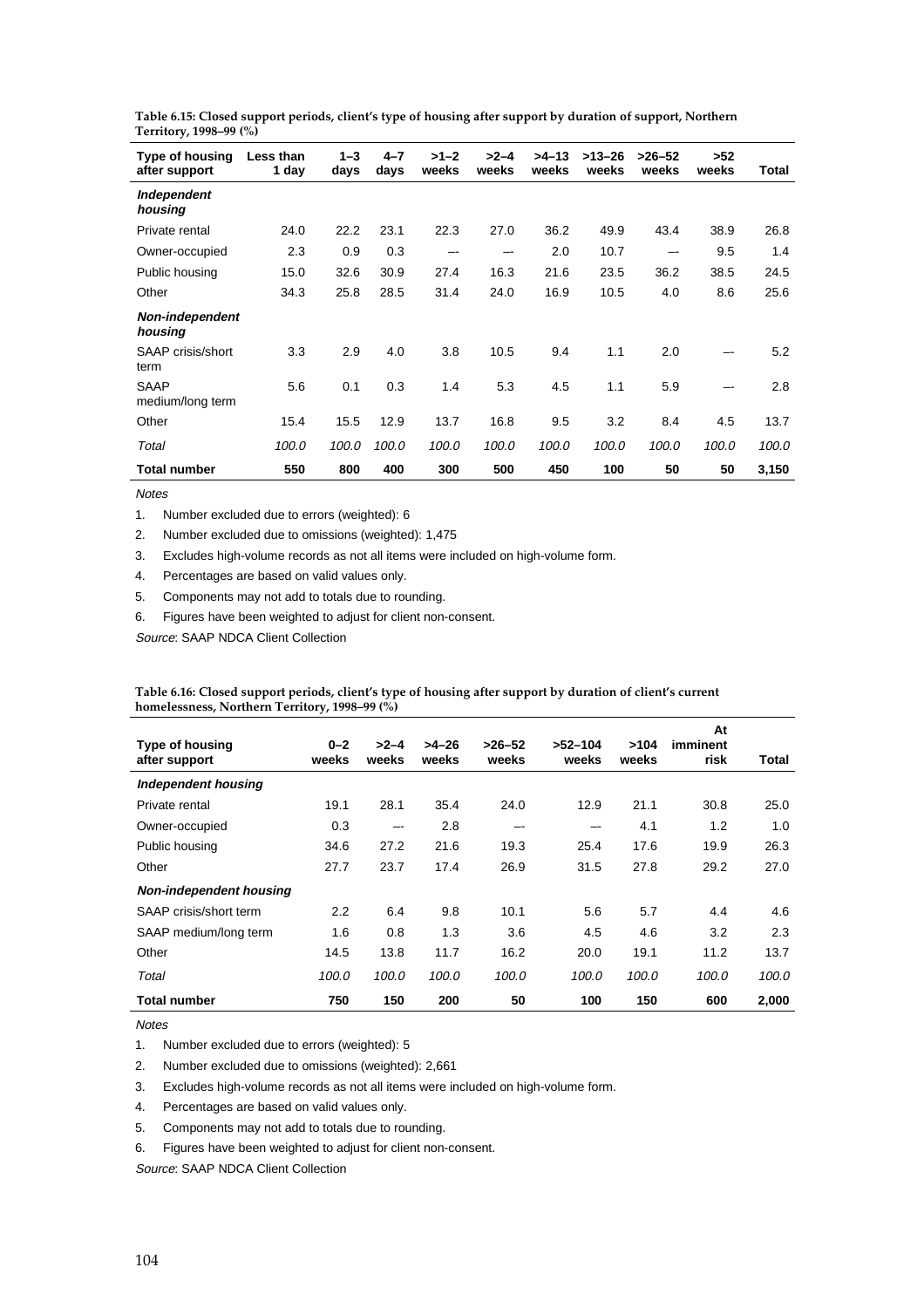#### **6.3.3 Unemployed persons—labour force status after support**

| Labour force status<br>after support | Crisis/<br>short-term<br>accommodation | Medium/<br>long-term<br>accommodation | Day<br>support/<br>outreach<br>support | Multiple/<br>agency<br>support | Total |
|--------------------------------------|----------------------------------------|---------------------------------------|----------------------------------------|--------------------------------|-------|
| Employed full time                   | 2.2                                    | 3.3                                   | 1.1                                    | 4.3                            | 2.4   |
| Employed part time                   | 0.7                                    | 1.8                                   |                                        |                                | 0.9   |
| Employed on casual basis             | 2.9                                    | 4.4                                   | 1.2                                    |                                | 2.9   |
| Unemployed-studying                  | 2.4                                    | 4.9                                   | 4.5                                    |                                | 3.1   |
| Unemployed-not studying              | 90.3                                   | 83.5                                  | 91.5                                   | 57.9                           | 88.0  |
| Not in labour force-studying         | 0.1                                    |                                       | 1.7                                    |                                | 0.3   |
| Not in labour force-not<br>studying  | 1.4                                    | 2.1                                   |                                        | 37.8                           | 2.4   |
| Total                                | 100.0                                  | 100.0                                 | 100.0                                  | 100.0                          | 100.0 |
| <b>Total number</b>                  | 1,050                                  | 350                                   | 200                                    | 50                             | 1,700 |

**Table 6.17: Closed support periods in which clients were unemployed before support, labour force status of client after support by service delivery model, Northern Territory, 1998–99 (%)**

**Notes** 

2. Number excluded due to omissions (weighted): 438

3. Excludes high-volume records as not all items were included on high-volume form.

4. Percentages are based on valid values only.

5. Components may not add to totals due to rounding.

6. Figures have been weighted to adjust for client non-consent.

Source: SAAP NDCA Client and Administrative Data Collections

**Table 6.18: Closed support periods in which clients were unemployed before support, labour force status of client after support by primary target group, Northern Territory, 1998–99 (%)**

| Labour force status<br>after support | Young<br>people | <b>Single</b><br>men<br>only | Women<br>escaping<br>DV | Cross target/<br>multiple/<br>qeneral/ families/<br>single women only | Total |
|--------------------------------------|-----------------|------------------------------|-------------------------|-----------------------------------------------------------------------|-------|
| Employed full time                   | 1.5             | 7.0                          | 0.5                     | 2.6                                                                   | 2.4   |
| Employed part time                   | 0.5             | 2.7                          | 0.5                     |                                                                       | 0.9   |
| Employed on casual basis             | 1.6             | 10.5                         | --                      | 2.4                                                                   | 2.9   |
| Unemployed-studying                  | 5.7             | 0.3                          | 2.3                     | 0.9                                                                   | 3.1   |
| Unemployed-not studying              | 89.6            | 78.2                         | 91.6                    | 89.6                                                                  | 88.0  |
| Not in labour force-studying         | 0.5             |                              |                         | 0.5                                                                   | 0.3   |
| Not in labour force-not<br>studying  | 0.7             | 1.3                          | 5.1                     | 4.0                                                                   | 2.4   |
| Total                                | 100.0           | 100.0                        | 100.0                   | 100.0                                                                 | 100.0 |
| <b>Total number</b>                  | 700             | 300                          | 450                     | 200                                                                   | 1,700 |

**Notes** 

1. Number excluded due to errors (weighted): 0

2. Number excluded due to omissions (weighted): 438

3. Excludes high-volume records as not all items were included on high-volume form.

- 4. Percentages are based on valid values only.
- 5. Components may not add to totals due to rounding.
- 6. Figures have been weighted to adjust for client non-consent.

Source: SAAP NDCA Client and Administrative Data Collections

<sup>1.</sup> Number excluded due to errors (weighted): 0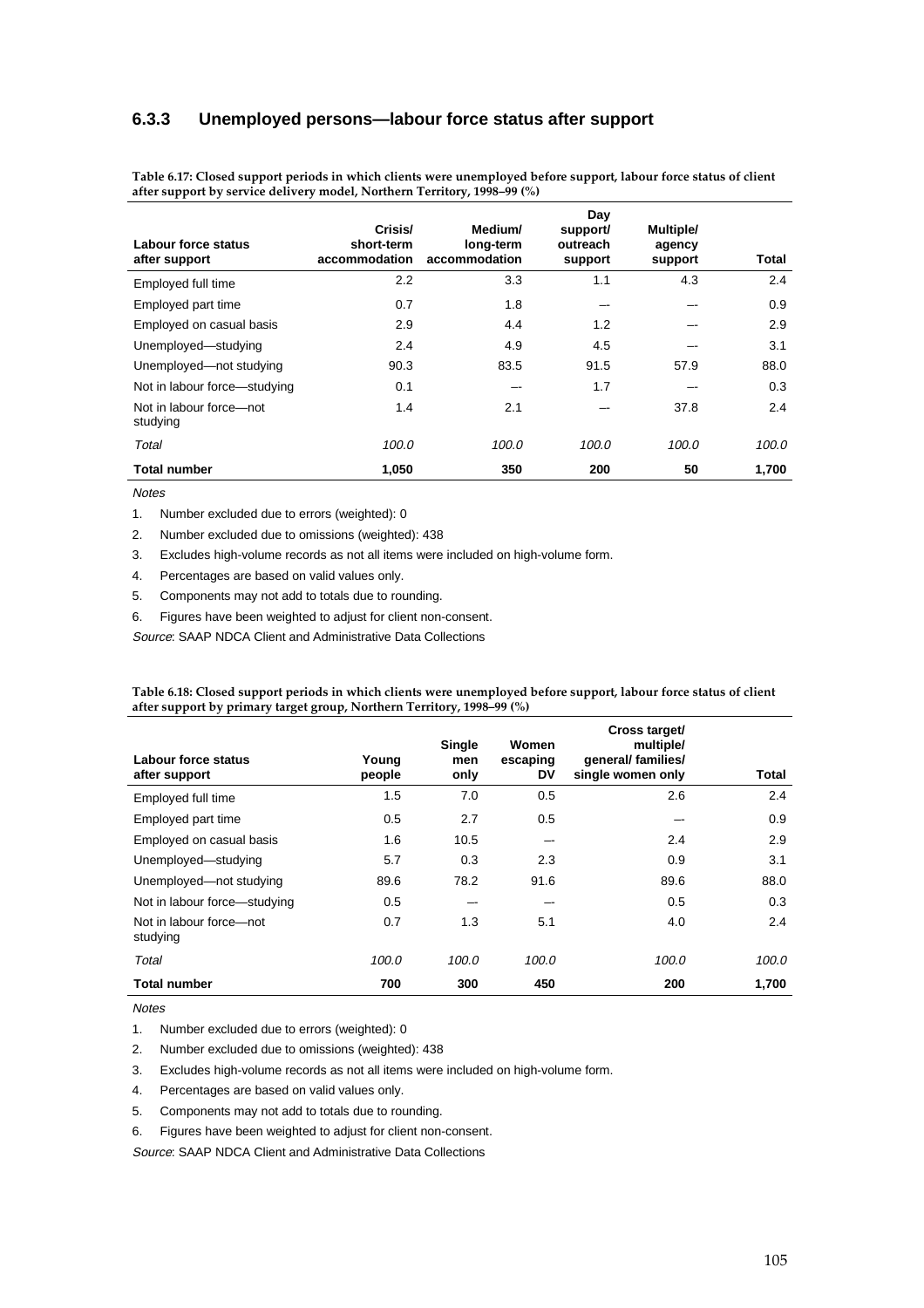| Labour force status after support | <b>South</b> | <b>North</b> | NΤ    |
|-----------------------------------|--------------|--------------|-------|
| Employed full time                | 1.1          | 4.1          | 2.6   |
| Employed part time                | 0.5          | 1.4          | 1.0   |
| Employed on casual basis          | 1.4          | 5.0          | 3.3   |
| Unemployed-studying               | 4.8          | 1.8          | 3.2   |
| Unemployed-not studying           | 90.3         | 84.4         | 87.2  |
| Not in labour force-studying      | 0.6          | 0.3          | 0.4   |
| Not in labour force—not studying  | 1.4          | 3.1          | 2.3   |
| Total                             | 100.0        | 100.0        | 100.0 |

**Table 6.19: Closed support periods in which clients were unemployed before support, labour force status of client after support by region, Northern Territory, 1998–99 (%)**

**Notes** 

1. Number excluded due to errors (unweighted): 0

2. Number excluded due to omissions (unweighted): 352

3. Number of records excluded because consent was not obtained: 808

4. Excludes high-volume records as not all items were included on high-volume form.

5. Percentages are based on valid values only.

6. Components may not add to totals due to rounding.

7. Table based on only those records with consent. Estimates have not been adjusted for client non-consent. 1,350 records contributed to this table.

Source: SAAP NDCA Client and Administrative Data Collections

**Table 6.20: Closed support periods in which clients were unemployed before support, labour force status of client after support by gender of client, Northern Territory, 1998–99 (%)**

| Labour force status after support | Female | Male  | Total |
|-----------------------------------|--------|-------|-------|
| Employed full time                | 0.6    | 4.6   | 2.4   |
| Employed part time                | 0.4    | 1.5   | 0.9   |
| Employed on casual basis          | 0.7    | 5.7   | 2.9   |
| Unemployed-studying               | 3.3    | 3.0   | 3.1   |
| Unemployed-not studying           | 92.0   | 83.0  | 88.0  |
| Not in labour force-studying      | 0.1    | 0.5   | 0.3   |
| Not in labour force—not studying  | 3.0    | 1.7   | 2.4   |
| Total                             | 100.0  | 100.0 | 100.0 |
| <b>Total number</b>               | 950    | 750   | 1,700 |

Notes

1. Number excluded due to errors (weighted): 1

2. Number excluded due to omissions (weighted): 442

3. Excludes high-volume records as not all items were included on high-volume form.

4. Percentages are based on valid values only.

5. Components may not add to totals due to rounding.

6. Figures have been weighted to adjust for client non-consent.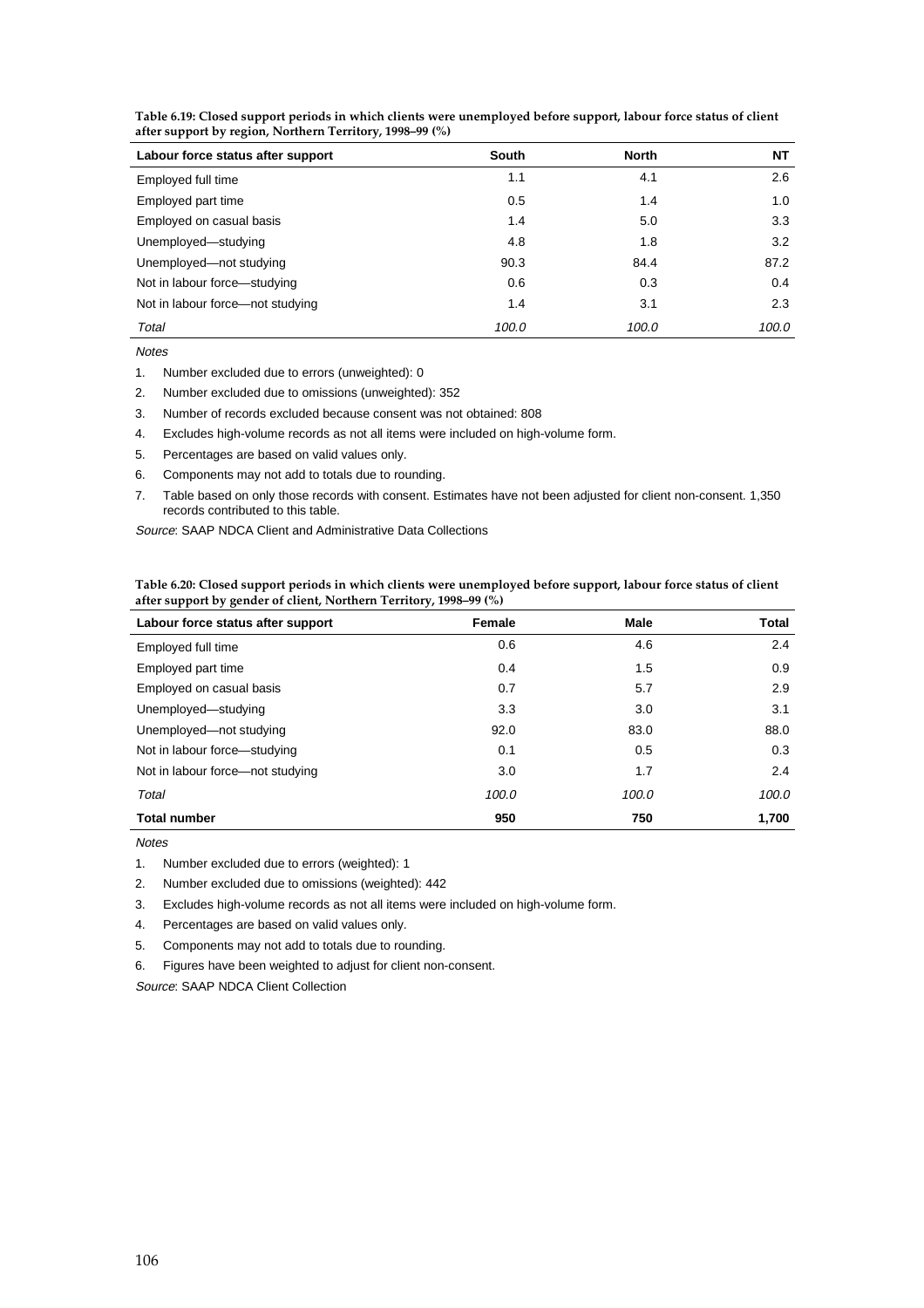| Table 6.21: Closed support periods in which clients were unemployed before support, labour force status of client |
|-------------------------------------------------------------------------------------------------------------------|
| after support by age of client, Northern Territory, 1998–99 (%)                                                   |

| Labour force status<br>after support | Under 15<br>years | $15 - 19$<br>vears | $20 - 24$<br>years | $25 - 44$<br>years | $45 - 64$<br>years | Total |
|--------------------------------------|-------------------|--------------------|--------------------|--------------------|--------------------|-------|
| Employed full time                   |                   | 1.7                | 2.1                | 2.8                | 5.0                | 2.4   |
| Employed part time                   | --                | 0.6                | --                 | 1.6                | 0.0                | 0.9   |
| Employed on casual basis             |                   | 1.6                | 1.8                | 3.7                | 9.5                | 2.9   |
| Unemployed-studying                  | 12.7              | 5.5                | 1.9                | 1.7                | --                 | 3.1   |
| Unemployed-not studying              | 81.9              | 89.5               | 92.2               | 85.7               | 83.5               | 88.0  |
| Not in labour force-studying         |                   | 0.4                | 0.4                | 0.2                |                    | 0.3   |
| Not in labour force-not<br>studying  | 5.5               | 0.8                | 1.6                | 4.3                | 2.0                | 2.4   |
| Total                                | 100.0             | 100.0              | 100.0              | 100.0              | 100.0              | 100.0 |
| <b>Total number</b>                  | $50$              | 600                | 300                | 700                | 100                | 1.700 |

1. Number excluded due to errors (weighted): 0

- 2. Number excluded due to omissions (weighted): 439
- 3. Excludes high-volume records as not all items were included on high-volume form.
- 4. Percentages are based on valid values only.
- 5. There were very few closed support periods for clients who were 65 years and over and who were unemployed before support. To ensure confidentiality, these cases are not presented separately but are included in the total.
- 6. Components may not add to totals due to rounding.
- 7. Figures have been weighted to adjust for client non-consent.

Source: SAAP NDCA Client Collection

| Table 6.22: Closed support periods in which clients were unemployed before support, labour force status of client |  |
|-------------------------------------------------------------------------------------------------------------------|--|
| after support by ethnicity of client, Northern Territory, 1998–99 (%)                                             |  |

| Labour force status<br>after support | Indigenous<br><b>Australian</b> | Non-English-<br>speaking<br>background | Other | Total |
|--------------------------------------|---------------------------------|----------------------------------------|-------|-------|
| Employed full time                   | 0.8                             |                                        | 4.3   | 2.4   |
| Employed part time                   | 0.1                             |                                        | 1.5   | 0.7   |
| Employed on casual basis             | 0.5                             | 4.7                                    | 6.0   | 3.0   |
| Unemployed-studying                  | 2.6                             |                                        | 3.7   | 3.1   |
| Unemployed-not studying              | 93.7                            | 95.3                                   | 81.1  | 88.2  |
| Not in labour force-studying         | --                              |                                        | 0.6   | 0.3   |
| Not in labour force-not studying     | 2.3                             |                                        | 2.7   | 2.4   |
| Total                                | 100.0                           | 100.0                                  | 100.0 | 100.0 |
| <b>Total number</b>                  | 900                             | 50                                     | 750   | 1,650 |

Notes

- 2. Number excluded due to omissions (weighted): 474
- 3. Excludes high-volume records as not all items were included on high-volume form.
- 4. Percentages are based on valid values only.
- 5. Components may not add to totals due to rounding.
- 6. Figures have been weighted to adjust for client non-consent.

<sup>1.</sup> Number excluded due to errors (weighted): 0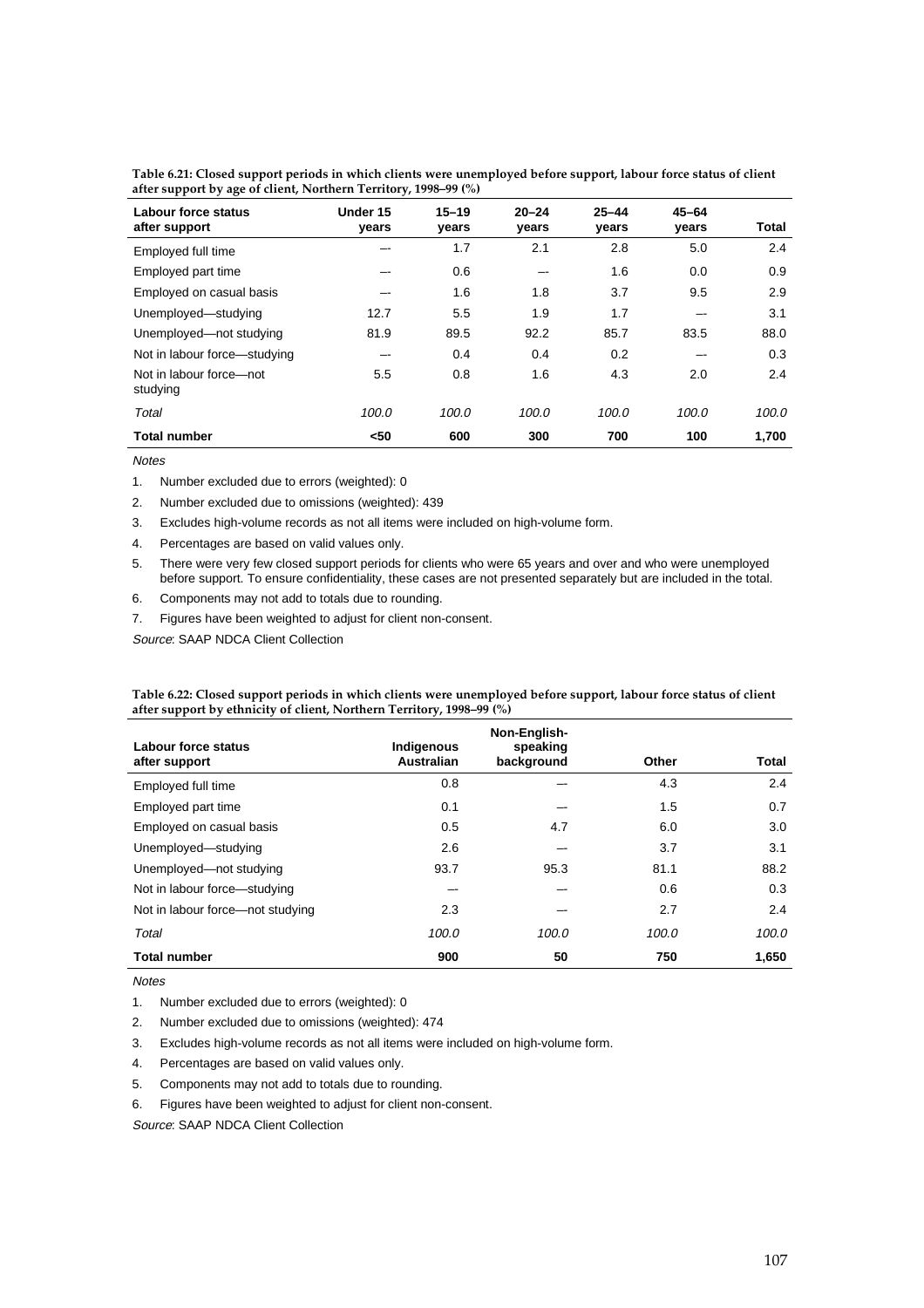| Table 6.23: Closed support periods in which clients were unemployed before support, labour force status of client |  |
|-------------------------------------------------------------------------------------------------------------------|--|
| after support by duration of support, Northern Territory, 1998–99 (%)                                             |  |

| Labour force status<br>after support | Less<br>than<br>1 day | $1 - 3$<br>days          | $4 - 7$<br>days | $>1-2$<br>weeks | $>2-4$<br>weeks | $>4-13$<br>weeks | $>13-26$<br>weeks | $>26-52$<br>weeks | >52<br>weeks | Total |
|--------------------------------------|-----------------------|--------------------------|-----------------|-----------------|-----------------|------------------|-------------------|-------------------|--------------|-------|
| Employed full time                   | 0.5                   | 1.7                      | 0.4             | 3.2             | 3.5             | 3.9              | 11.5              | 26.0              | --           | 2.4   |
| Employed part time                   | 0.5                   | $\overline{\phantom{a}}$ | 1.4             | 1.0             | 1.3             | 1.8              | --                | --                | 11.4         | 0.9   |
| Employed on casual basis             | --                    | 2.5                      | 2.7             | 3.2             | 4.1             | 4.8              | 7.3               | 10.4              | 13.2         | 2.9   |
| Unemployed-studying                  | 4.3                   | 2.3                      | 2.7             | 0.6             | 4.9             | 4.3              | --                | 8.2               | --           | 3.1   |
| Unemployed-not studying              | 94.1                  | 92.1                     | 91.8            | 88.6            | 85.2            | 75.0             | 73.3              | 47.2              | 50.5         | 88.1  |
| Not in labour force-<br>studying     |                       |                          |                 |                 | 0.4             | 1.8              | --                |                   |              | 0.3   |
| Not in labour force-not<br>studying  | 0.6                   | 1.5                      | 1.1             | 3.4             | 0.5             | 8.5              | 8.0               | 8.2               | 25.0         | 2.4   |
| Total                                | 100.0                 | 100.0                    | 100.0           | 100.0           | 100.0           | 100.0            | 100.0             | 100.0             | 100.0        | 100.0 |
| <b>Total number</b>                  | 250                   | 500                      | 250             | 200             | 250             | 200              | 50                | $25$              | $25$         | 1.700 |

1. Number excluded due to errors (weighted): 0

2. Number excluded due to omissions (weighted): 439

3. Excludes high-volume records as not all items were included on high-volume form.

4. Percentages are based on valid values only.

5. Components may not add to totals due to rounding.

6. Figures have been weighted to adjust for client non-consent.

Source: SAAP NDCA Client Collection

| Table 6.24: Closed support periods in which clients were unemployed before support, labour force status of client |
|-------------------------------------------------------------------------------------------------------------------|
| after support by duration of client's current homelessness, Northern Territory, 1998–99 (%)                       |

| Labour force status<br>after support | $0 - 2$<br>weeks | $>2-4$<br>weeks | $>4-26$<br>weeks | $>26 - 52$<br>weeks | $>52-104$<br>weeks | >104<br>weeks | At<br>imminent<br>risk | Total |
|--------------------------------------|------------------|-----------------|------------------|---------------------|--------------------|---------------|------------------------|-------|
| Employed full time                   | 2.9              | 4.3             | 2.9              | 1.8                 |                    | 2.5           | 2.8                    | 2.8   |
| Employed part time                   | 2.1              |                 | --               | 2.1                 | --                 | --            | 1.0                    | 1.2   |
| Employed on casual basis             | 1.5              | 1.6             | 4.9              | 0.0                 | 2.7                | 1.5           | 6.7                    | 3.4   |
| Unemployed-studying                  | 1.8              | 3.1             | 8.8              | 2.1                 | 3.4                | 1.9           | 3.2                    | 3.1   |
| Unemployed-not studying              | 87.5             | 89.4            | 83.4             | 76.4                | 88.0               | 94.1          | 83.7                   | 86.0  |
| Not in labour force-studying         | --               | 1.6             |                  |                     |                    |               | 0.7                    | 0.3   |
| Not in labour force-not<br>studying  | 4.2              |                 |                  | 17.5                | 5.9                |               | 1.9                    | 3.2   |
| Total                                | 100.0            | 100.0           | 100.0            | 100.0               | 100.0              | 100.0         | 100.0                  | 100.0 |
| <b>Total number</b>                  | 400              | 50              | 100              | 50                  | 50                 | 100           | 350                    | 1,100 |

Notes

1. Number excluded due to errors (weighted): 0

2. Number excluded due to omissions (weighted): 1,032

3. Excludes high-volume records as not all items were included on high-volume form.

4. Percentages are based on valid values only.

5. Components may not add to totals due to rounding.

6. Figures have been weighted to adjust for client non-consent.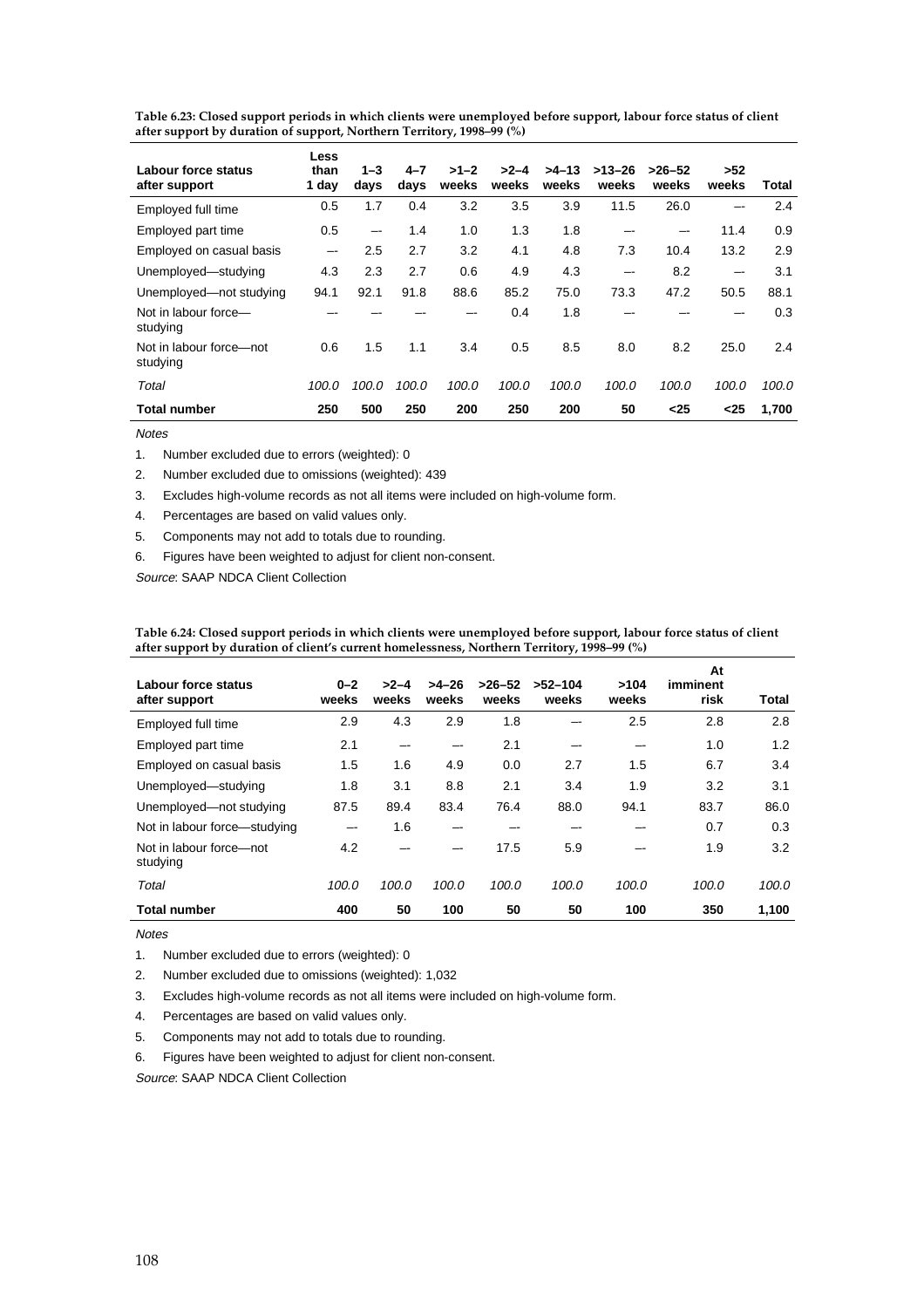#### **6.3.4 Students—labour force status after support**

| Labour force status<br>after support | Crisis/<br>short-term<br>accommodation | Medium/<br>long-term<br>accommodation | Day<br>support/<br>outreach<br>support | Multiple/<br>agency<br>support | Total |
|--------------------------------------|----------------------------------------|---------------------------------------|----------------------------------------|--------------------------------|-------|
| Employed full time                   | 8.8                                    | 8.5                                   | 18.6                                   |                                | 10.3  |
| Employed part time                   | 7.5                                    | 4.3                                   | 10.9                                   | 70.1                           | 9.0   |
| Employed on casual basis             | 4.0                                    | 8.7                                   | 6.5                                    | 19.0                           | 6.8   |
| Unemployed-studying                  | 19.7                                   | 9.8                                   | 6.5                                    |                                | 12.6  |
| Unemployed-not studying              | 5.9                                    | 4.8                                   | 4.8                                    |                                | 5.1   |
| Not in labour force-studying         | 43.1                                   | 58.9                                  | 51.0                                   | 10.8                           | 49.6  |
| Not in labour force-not<br>studying  | 11.0                                   | 5.1                                   | 1.6                                    |                                | 6.5   |
| Total                                | 100.0                                  | 100.0                                 | 100.0                                  | 100.0                          | 100.0 |
| <b>Total number</b>                  | 150                                    | 150                                   | 50                                     | $25$                           | 350   |

**Table 6.25: Closed support periods in which clients were students before support, labour force status of client after support by service delivery model, Northern Territory, 1998–99 (%)**

Notes

2. Number excluded due to omissions (weighted): 369

3. Excludes high-volume records as not all items were included on high-volume form.

4. Percentages are based on valid values only.

5. Components may not add to totals due to rounding.

6. Figures have been weighted to adjust for client non-consent.

Source: SAAP NDCA Client and Administrative Data Collections

**Table 6.26: Closed support periods in which clients were students before support, labour force status of client after support by region, Northern Territory, 1998–99 (%)**

| Labour force status after support | South | <b>North</b> | NΤ    |
|-----------------------------------|-------|--------------|-------|
| Employed full time                | 7.5   | 21.8         | 13.2  |
| Employed part time                | 4.8   | 9.7          | 6.8   |
| Employed on casual basis          | 7.0   | 7.3          | 7.1   |
| Unemployed-studying               | 14.4  | 7.3          | 11.6  |
| Unemployed-not studying           | 3.2   | 7.3          | 4.8   |
| Not in labour force-studying      | 56.7  | 38.7         | 49.5  |
| Not in labour force—not studying  | 6.4   | 8.1          | 7.1   |
| Total                             | 100.0 | 100.0        | 100.0 |

**Notes** 

1. Number excluded due to errors (unweighted): 0

2. Number excluded due to omissions (unweighted): 311

3. Number of records excluded because consent was not obtained: 808

4. Excludes high-volume records as not all items were included on high-volume form.

- 5. Percentages are based on valid values only.
- 6. Components may not add to totals due to rounding.
- 7. Table based on only those records with consent. Estimates have not been adjusted for client nonconsent. 300 records contributed to this table.

Source: SAAP NDCA Client and Administrative Data Collections

<sup>1.</sup> Number excluded due to errors (weighted): 0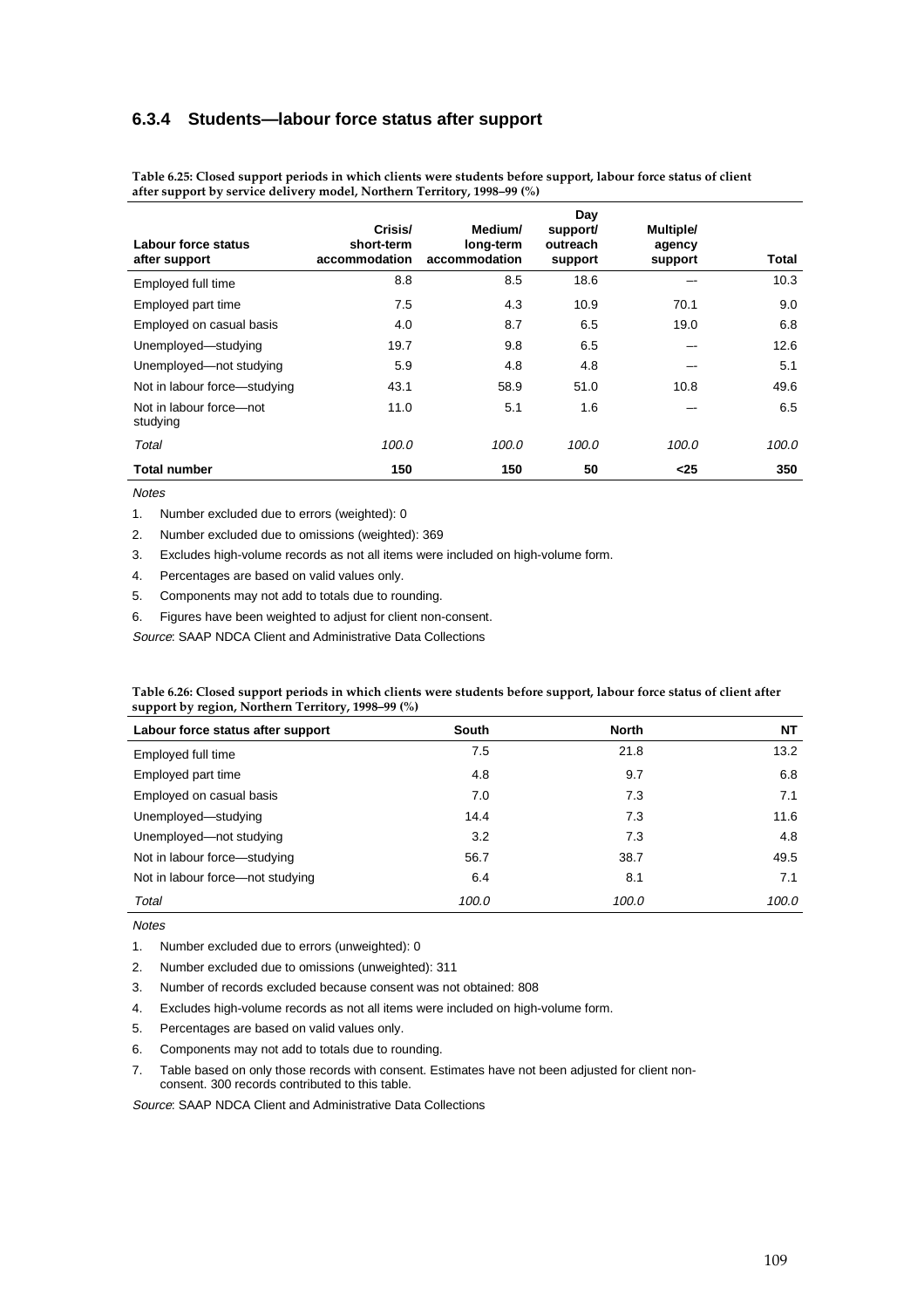| Labour force status after support | Female | Male  | Total |
|-----------------------------------|--------|-------|-------|
| Employed full time                | 13.0   | 2.7   | 10.4  |
| Employed part time                | 8.9    | 6.3   | 8.2   |
| Employed on casual basis          | 6.7    | 7.5   | 6.9   |
| Unemployed-studying               | 11.2   | 17.3  | 12.7  |
| Unemployed-not studying           | 4.5    | 7.0   | 5.1   |
| Not in labour force-studying      | 48.6   | 54.4  | 50.1  |
| Not in labour force-not studying  | 7.2    | 4.8   | 6.6   |
| Total                             | 100.0  | 100.0 | 100.0 |
| <b>Total number</b>               | 250    | 100   | 350   |

**Table 6.27: Closed support periods in which clients were students before support, labour force status of client after support by gender of client, Northern Territory, 1998–99 (%)**

**Notes** 

1. Number excluded due to errors (weighted): 1

2. Number excluded due to omissions (weighted): 371

3. Excludes high-volume records as not all items were included on high-volume form.

4. Percentages are based on valid values only.

5. Components may not add to totals due to rounding.

6. Figures have been weighted to adjust for client non-consent.

Source: SAAP NDCA Client Collection

**Table 6.28: Closed support periods in which clients were students before support, labour force status of client after support by age of client, Northern Territory, 1998–99 (%)**

| Labour force status<br>after support | Under 15<br>years | $15 - 19$<br>years | $20 - 24$<br>years | 25 years<br>and over | Total |
|--------------------------------------|-------------------|--------------------|--------------------|----------------------|-------|
| Employed full time                   |                   | 6.9                | 11.5               | 21.7                 | 10.3  |
| Employed part time                   | --                | 6.7                | 11.7               | 16.8                 | 9.0   |
| Employed on casual basis             | 3.2               | 8.1                | 4.2                | 6.1                  | 6.8   |
| Unemployed-studying                  | 7.7               | 12.0               | 14.1               | 15.4                 | 12.6  |
| Unemployed-not studying              | --                | 5.4                | 9.4                | 4.8                  | 5.1   |
| Not in labour force-studying         | 89.2              | 56.8               | 37.3               | 22.5                 | 49.6  |
| Not in labour force-not studying     | --                | 4.1                | 11.8               | 12.7                 | 6.5   |
| Total                                | 100.0             | 100.0              | 100.0              | 100.0                | 100.0 |
| <b>Total number</b>                  | 50                | 200                | 50                 | 100                  | 350   |

**Notes** 

1. Number excluded due to errors (weighted): 0

2. Number excluded due to omissions (weighted): 369

3. Excludes high-volume records as not all items were included on high-volume form.

4. Percentages are based on valid values only.

5. Components may not add to totals due to rounding.

6. Figures have been weighted to adjust for client non-consent.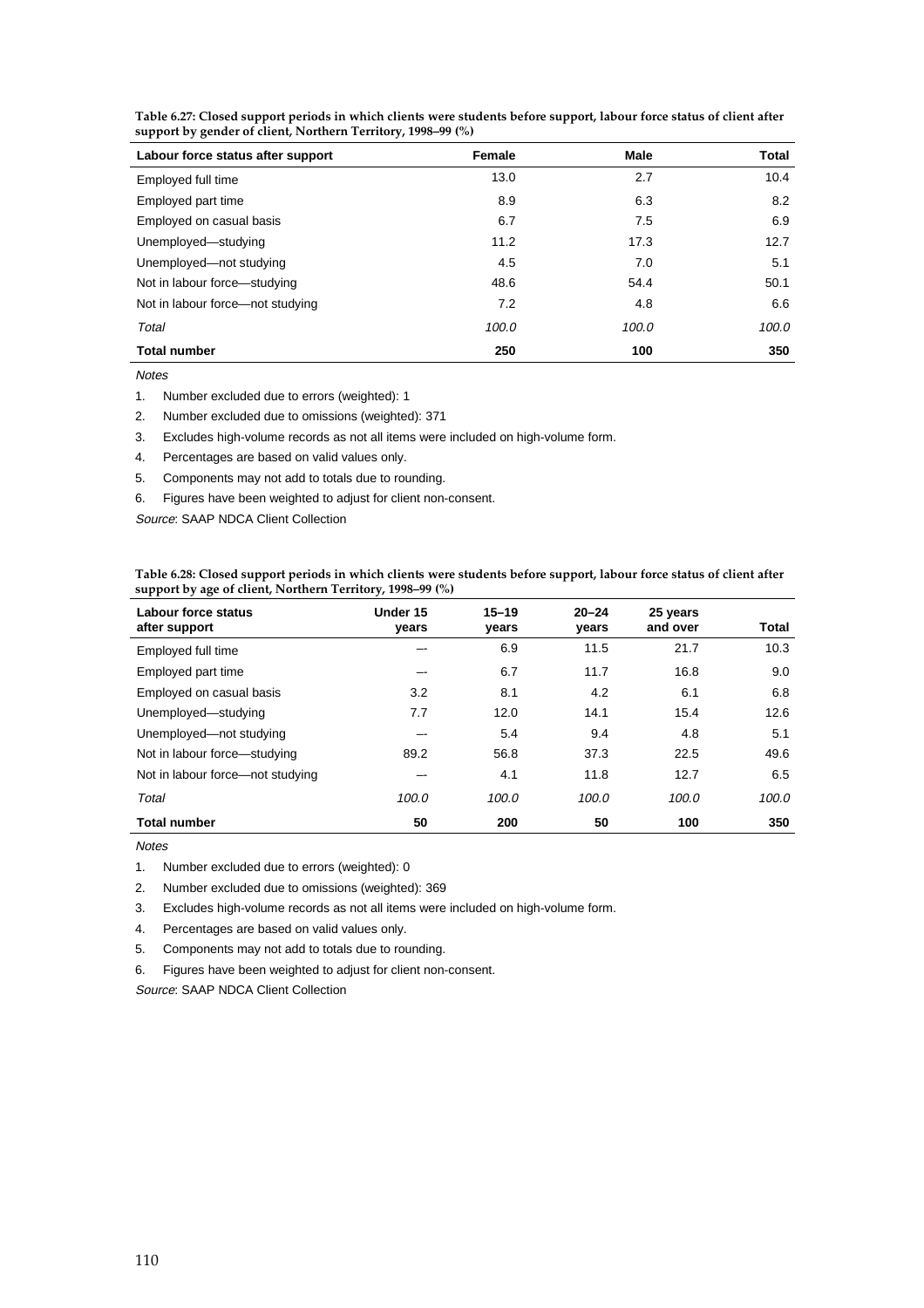| Labour force status<br>after support | Indigenous<br>Australian | Non-English-<br>speaking<br>background | Other | Total |
|--------------------------------------|--------------------------|----------------------------------------|-------|-------|
| Employed full time                   | 9.8                      | 9.9                                    | 11.6  | 10.7  |
| Employed part time                   | 4.0                      |                                        | 14.6  | 9.0   |
| Employed on casual basis             | 1.3                      | 29.7                                   | 11.2  | 7.0   |
| Unemployed-studying                  | 12.1                     | 29.7                                   | 11.4  | 12.3  |
| Unemployed-not studying              | 3.9                      | 8.5                                    | 5.6   | 4.9   |
| Not in labour force-studying         | 61.2                     | 22.1                                   | 40.1  | 49.8  |
| Not in labour force—not studying     | 7.7                      |                                        | 5.4   | 6.4   |
| Total                                | 100.0                    | 100.0                                  | 100.0 | 100.0 |
| <b>Total number</b>                  | 150                      | $25$                                   | 150   | 350   |

**Table 6.29: Closed support periods in which clients were students before support, labour force status of client after support by ethnicity of client, Northern Territory, 1998–99 (%)**

**Notes** 

- 1. Number excluded due to errors (weighted): 0
- 2. Number excluded due to omissions (weighted): 380
- 3. Excludes high-volume records as not all items were included on high-volume form.
- 4. Percentages are based on valid values only.
- 5. Components may not add to totals due to rounding.
- 6. Figures have been weighted to adjust for client non-consent.

Source: SAAP NDCA Client Collection

| Table 6.30: Closed support periods in which clients were students before support, labour force status of client after |
|-----------------------------------------------------------------------------------------------------------------------|
| support by duration of support, Northern Territory, 1998–99 (%)                                                       |

| Labour force status<br>after support    | Less than<br>1 day | $1 - 3$<br>days | $4 - 7$<br>days | $>1-2$<br>weeks | $>2-4$<br>weeks | $>4-13$<br>weeks | $>13-26$<br>weeks | $>26 - 52$<br>weeks | >52<br>weeks | Total |
|-----------------------------------------|--------------------|-----------------|-----------------|-----------------|-----------------|------------------|-------------------|---------------------|--------------|-------|
| Employed full time                      | 13.8               | 5.0             | 6.6             | 13.9            | 4.0             | 12.1             | 27.7              |                     | --           | 10.3  |
| Employed part time                      | 7.3                | $-\!$           | 12.3            | 13.9            | 3.9             | 12.2             | 24.0              | 20.0                | 31.8         | 9.0   |
| Employed on casual<br>basis             | 5.3                | 8.0             | 4.5             | 3.4             | 11.6            | 6.2              | 5.4               | --                  | 16.6         | 6.8   |
| Unemployed -<br>studying                | 11.9               | 19.9            | 25.3            | 13.7            | 11.6            | 6.2              | --                | 20.0                |              | 12.6  |
| Unemployed -<br>not studying            | --                 | 1.8             | 16.7            |                 | 9.9             | 5.9              | 10.7              | 20.0                |              | 5.1   |
| Not in labour force -<br>studying       | 61.6               | 53.0            | 12.8            | 55.0            | 50.8            | 51.6             | 26.9              | 40.0                | 34.9         | 49.6  |
| Not in labour force $-$<br>not studying |                    | 12.3            | 21.8            |                 | 8.2             | 5.9              | 5.4               |                     | 16.6         | 6.5   |
| Total                                   | 100.0              | 100.0           | 100.0           | 100.0           | 100.0           | 100.0            | 100.0             | 100.0               | 100.0        | 100.0 |
| <b>Total number</b>                     | 100                | 50              | 50              | 50              | 50              | 50               | $25$              | $25$                | $25$         | 350   |

Notes

1. Number excluded due to errors (weighted): 0

2. Number excluded due to omissions (weighted): 369

3. Excludes high-volume records as not all items were included on high-volume form.

- 4. Percentages are based on valid values only.
- 5. Components may not add to totals due to rounding.
- 6. Figures have been weighted to adjust for client non-consent.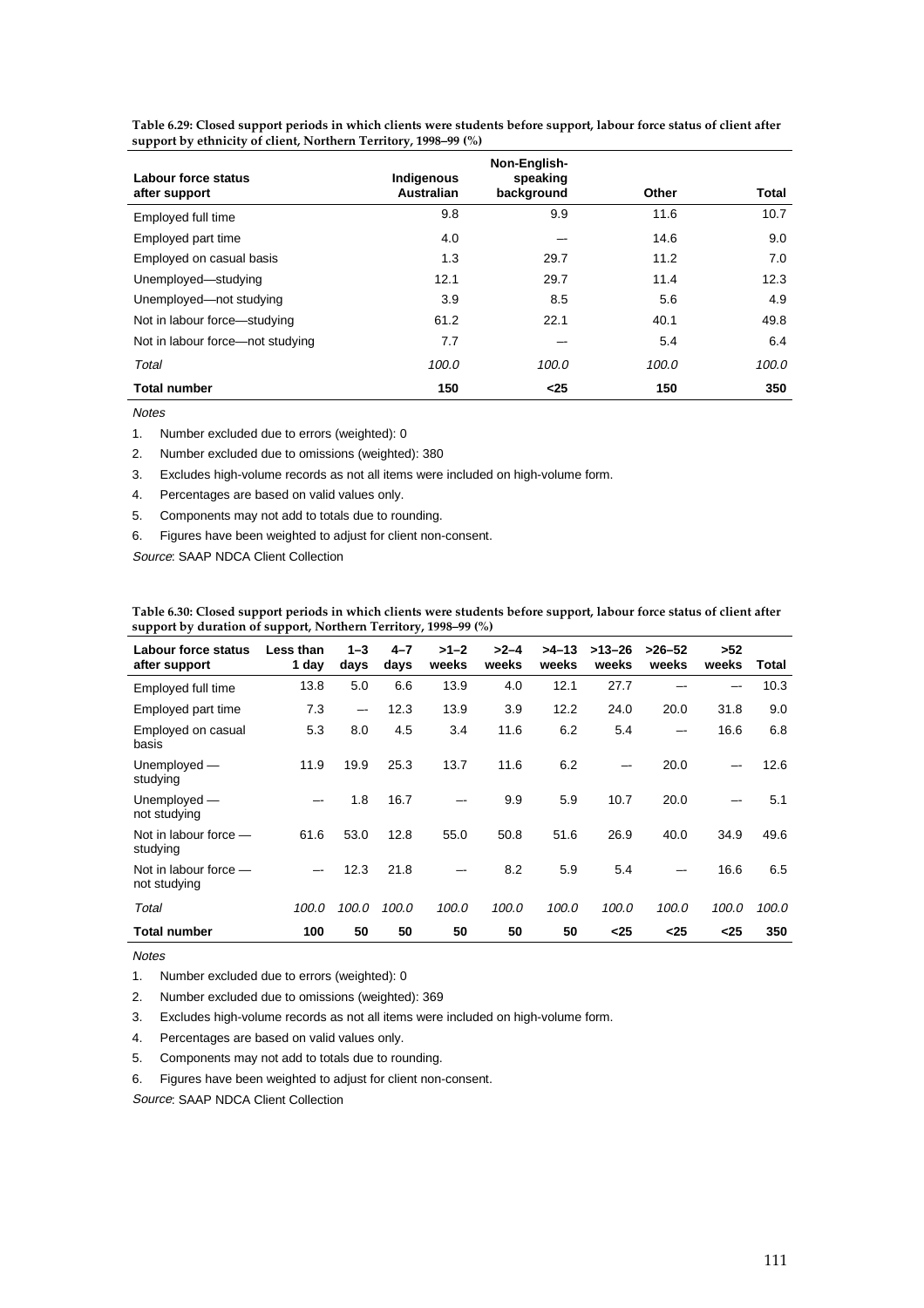| Labour force status<br>after support | $0 - 2$<br>weeks | $>2-4$<br>weeks | $>4-26$<br>weeks | $>26-52$<br>weeks | $>52-104$<br>weeks | >104<br>weeks | At<br>imminent<br>risk | Total |
|--------------------------------------|------------------|-----------------|------------------|-------------------|--------------------|---------------|------------------------|-------|
| Employed full time                   | 6.5              | --              | 4.4              | 19.7              | 5.0                | 10.9          |                        | 5.6   |
| Employed part time                   | 8.5              | 22.6            | 5.0              |                   | --                 | 27.4          | 8.4                    | 10.2  |
| Employed on casual basis             | 1.8              | 7.9             | 10.5             | 19.6              | 4.8                | 13.7          | 10.0                   | 7.8   |
| Unemployed-studying                  | 15.3             | 7.9             | 31.4             | --                | 5.4                | 5.2           | 11.5                   | 12.5  |
| Unemployed-not studying              | 6.5              | --              | 8.5              | 9.8               | 13.0               | --            | 7.3                    | 6.5   |
| Not in labour force-studying         | 47.4             | 53.7            | 35.2             | 50.9              | 71.7               | 42.8          | 57.8                   | 50.9  |
| Not in labour force-not<br>studying  | 14.0             | 7.9             | 5.0              |                   |                    |               | 5.0                    | 6.5   |
| Total                                | 100.0            | 100.0           | 100.0            | 100.0             | 100.0              | 100.0         | 100.0                  | 100.0 |
| <b>Total number</b>                  | 50               | $25$            | $25$             | $25$              | $25$               | 50            | 50                     | 200   |

**Table 6.31: Closed support periods in which clients were students before support, labour force status of client after support by duration of client's current homelessness, Northern Territory, 1998–99 (%)**

**Notes** 

1. Number excluded due to errors (weighted): 0

2. Number excluded due to omissions (weighted): 527

3. Excludes high-volume records as not all items were included on high-volume form.

4. Percentages are based on valid values only.

5. Components may not add to totals due to rounding.

6. Figures have been weighted to adjust for client non-consent.

Source: SAAP NDCA Client Collection

#### **6.3.5 Non-students—student status after support**

**Table 6.32: Closed support periods in which clients were not students before support, student status of client after support by service delivery model, Northern Territory, 1998–99 (%)**

| <b>Student status</b><br>after support | Crisis/<br>short-term<br>accommodation | Medium/<br>long-term<br>accommodation | Day support/<br>outreach<br>support | Multiple/<br>agency<br>support | Total |
|----------------------------------------|----------------------------------------|---------------------------------------|-------------------------------------|--------------------------------|-------|
| Primary/secondary                      | 0.2                                    | 0.7                                   | 1.6                                 |                                | 0.4   |
| Post-secondary/<br>employment training | 0.3                                    | 1.9                                   | 1.6                                 |                                | 0.7   |
| Not studying                           | 99.5                                   | 97.4                                  | 96.8                                | 100.0                          | 98.9  |
| Total                                  | 100.0                                  | 100.0                                 | 100.0                               | 100.0                          | 100.0 |
| <b>Total number</b>                    | 2,600                                  | 700                                   | 300                                 | 150                            | 3,750 |

**Notes** 

1. Number excluded due to errors (weighted): 0

2. Number excluded due to omissions (weighted): 519

3. Excludes high-volume records as not all items were included on high-volume form.

4. Percentages are based on valid values only.

5. Components may not add to totals due to rounding.

6. Figures have been weighted to adjust for client non-consent.

Source: SAAP NDCA Client and Administrative Data Collections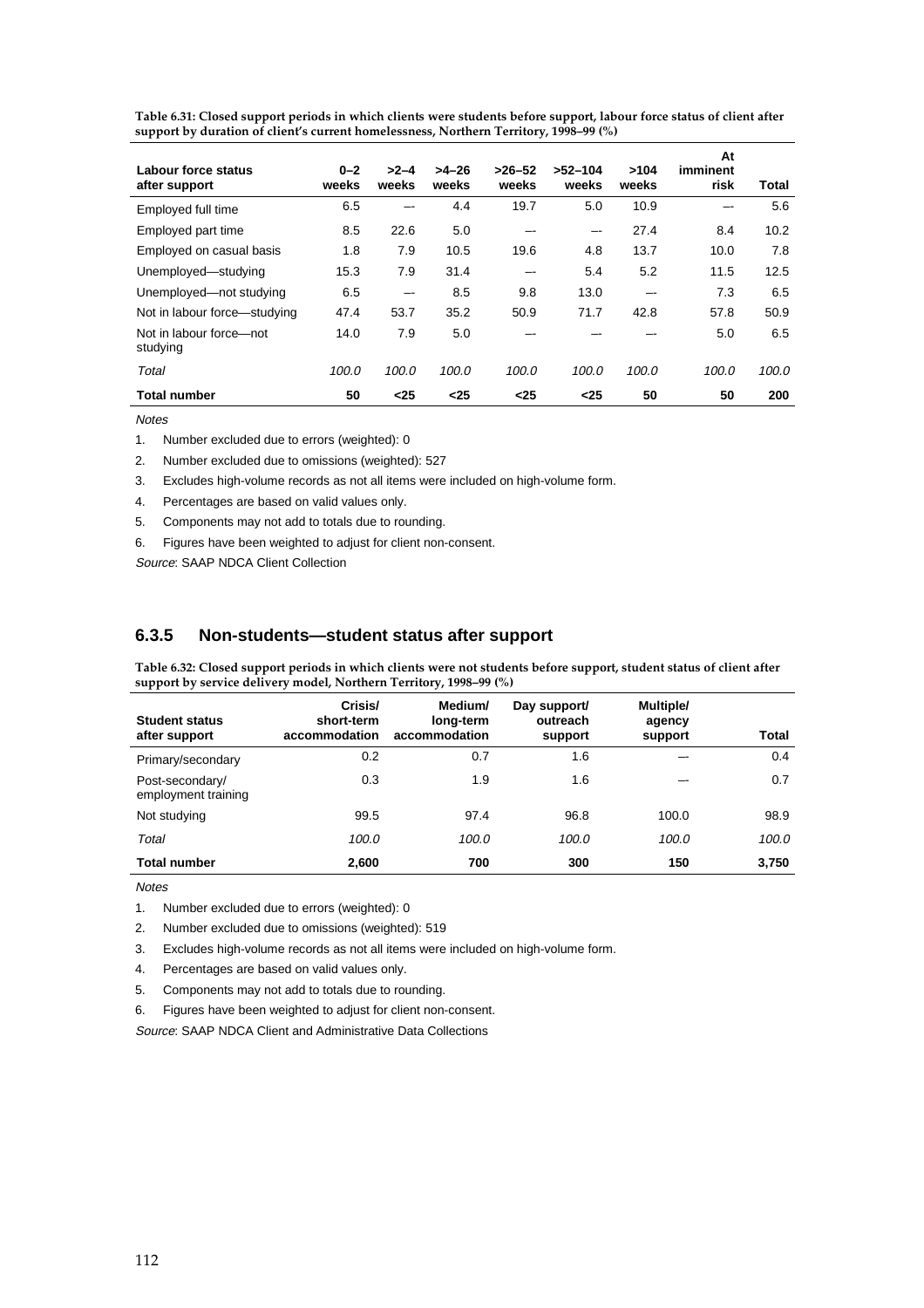**Table 6.33: Closed support periods in which clients were not students before support, student status of client after support by region, Northern Territory, 1998–99 (%)**

| Student status after support       | South | North | NΤ    |
|------------------------------------|-------|-------|-------|
| Primary/secondary                  | 0.6   | 0.2   | 0.4   |
| Post-secondary/employment training | 0.6   | 1.1   | 0.9   |
| Not studying                       | 98.9  | 98.7  | 98.8  |
| Total                              | 100.0 | 100.0 | 100.0 |

1. Number excluded due to errors (unweighted): 0

2. Number excluded due to omissions (unweighted): 467

3. Number of records excluded because consent was not obtained: 808

4. Excludes high-volume records as not all items were included on high-volume form.

5. Percentages are based on valid values only.

6. Components may not add to totals due to rounding.

7. Table based on only those records with consent. Estimates have not been adjusted for client non-consent. 3,000 records contributed to this table.

Source: SAAP NDCA Client and Administrative Data Collections

**Table 6.34: Closed support periods in which clients were not students before support, student status of client after support by gender of client, Northern Territory, 1998–99 (%)**

| Student status after support       | Female | Male  | Total |
|------------------------------------|--------|-------|-------|
| Primary/secondary                  | 0.4    | 0.4   | 0.4   |
| Post-secondary/employment training | 0.7    | 0.8   | 0.7   |
| Not studying                       | 98.9   | 98.8  | 98.9  |
| Total                              | 100.0  | 100.0 | 100.0 |
| <b>Total number</b>                | 2,500  | 1.200 | 3,700 |

**Notes** 

1. Number excluded due to errors (weighted): 1

2. Number excluded due to omissions (weighted): 535

3. Excludes high-volume records as not all items were included on high-volume form.

4. Percentages are based on valid values only.

5. Components may not add to totals due to rounding.

6. Figures have been weighted to adjust for client non-consent.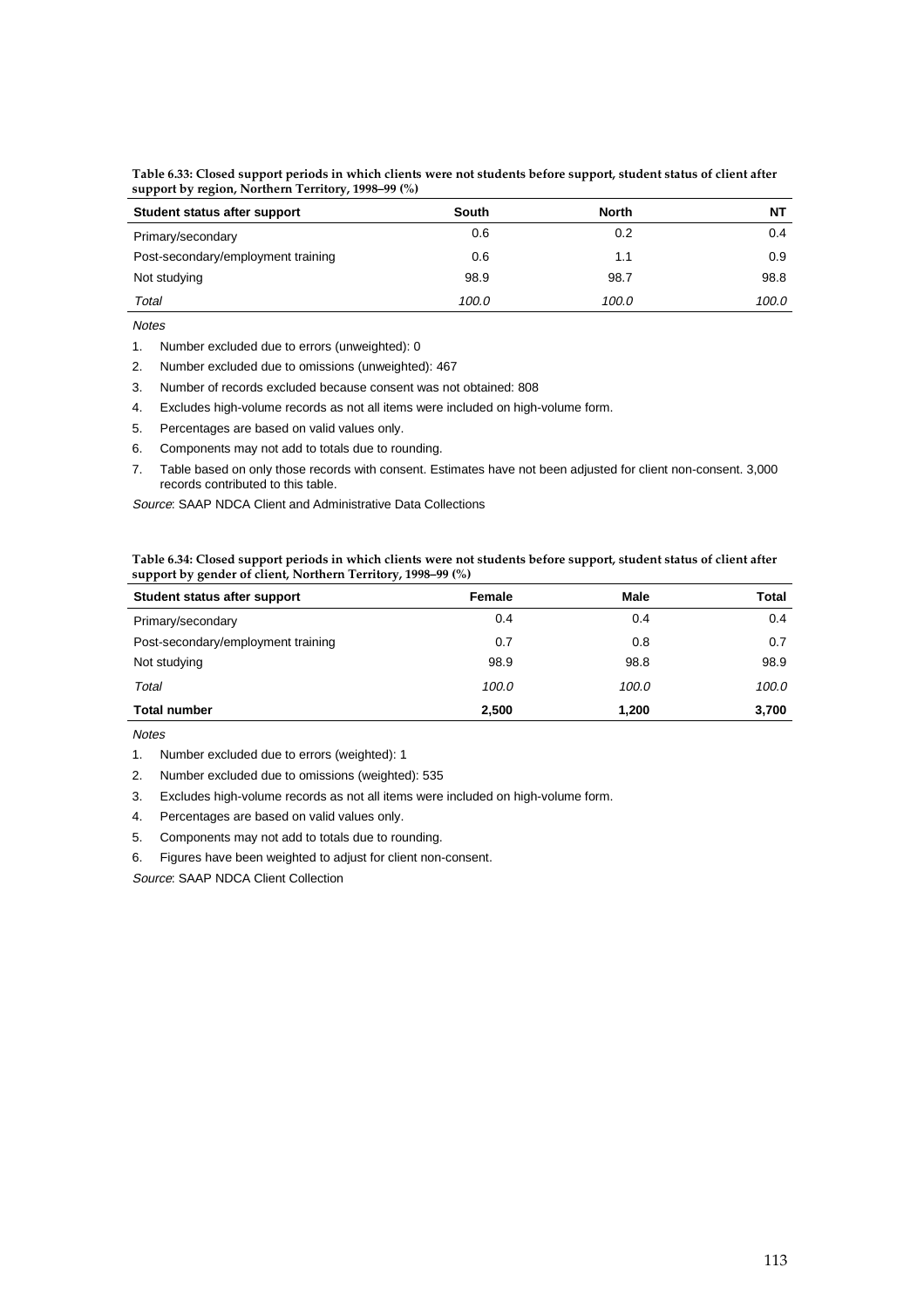**Table 6.35: Closed support periods in which clients were not students before support, student status of client after support by age of client, Northern Territory, 1998–99 (%)**

| <b>Student status</b><br>after support | Under<br>15 years | $15 - 19$<br>vears | $20 - 24$<br>vears | $25 - 44$<br>vears | $45 - 64$<br>vears | 65 years<br>and over | Total |
|----------------------------------------|-------------------|--------------------|--------------------|--------------------|--------------------|----------------------|-------|
| Primary/secondary                      | --                | 1.3                |                    | 0.1                |                    |                      | 0.4   |
| Post-secondary/<br>employment training | --                | 0.6                | 1.6                | 0.6                | --                 |                      | 0.7   |
| Not studying                           | 100.0             | 98.0               | 98.4               | 99.2               | 100.0              | 100.0                | 98.9  |
| Total                                  | 100.0             | 100.0              | 100.0              | 100.0              | 100.0              | 100.0                | 100.0 |
| <b>Total number</b>                    | 50                | 900                | 650                | 1.750              | 350                | 50                   | 3,750 |

1. Number excluded due to errors (weighted): 0

2. Number excluded due to omissions (weighted): 523

3. Excludes high-volume records as not all items were included on high-volume form.

4. Percentages are based on valid values only.

5. Components may not add to totals due to rounding.

6. Figures have been weighted to adjust for client non-consent.

Source: SAAP NDCA Client Collection

**Table 6.36: Closed support periods in which clients were not students before support, student status of client after support by ethnicity of client, Northern Territory, 1998–99 (%)**

|                                        |                                 | Non-English-           |       |       |
|----------------------------------------|---------------------------------|------------------------|-------|-------|
| <b>Student status</b><br>after support | Indigenous<br><b>Australian</b> | speaking<br>background | Other | Total |
| Primary/secondary                      | 0.3                             |                        | 0.6   | 0.4   |
| Post-secondary/<br>employment training | 0.5                             | --                     | 1.2   | 0.7   |
| Not studying                           | 99.2                            | 100.0                  | 98.3  | 98.9  |
| Total                                  | 100.0                           | 100.0                  | 100.0 | 100.0 |
| <b>Total number</b>                    | 2,100                           | 100                    | 1,400 | 3,600 |

**Notes** 

1. Number excluded due to errors (weighted): 0

2. Number excluded due to omissions (weighted): 645

- 3. Excludes high-volume records as not all items were included on high-volume form.
- 4. Percentages are based on valid values only.
- 5. Components may not add to totals due to rounding.

6. Figures have been weighted to adjust for client non-consent.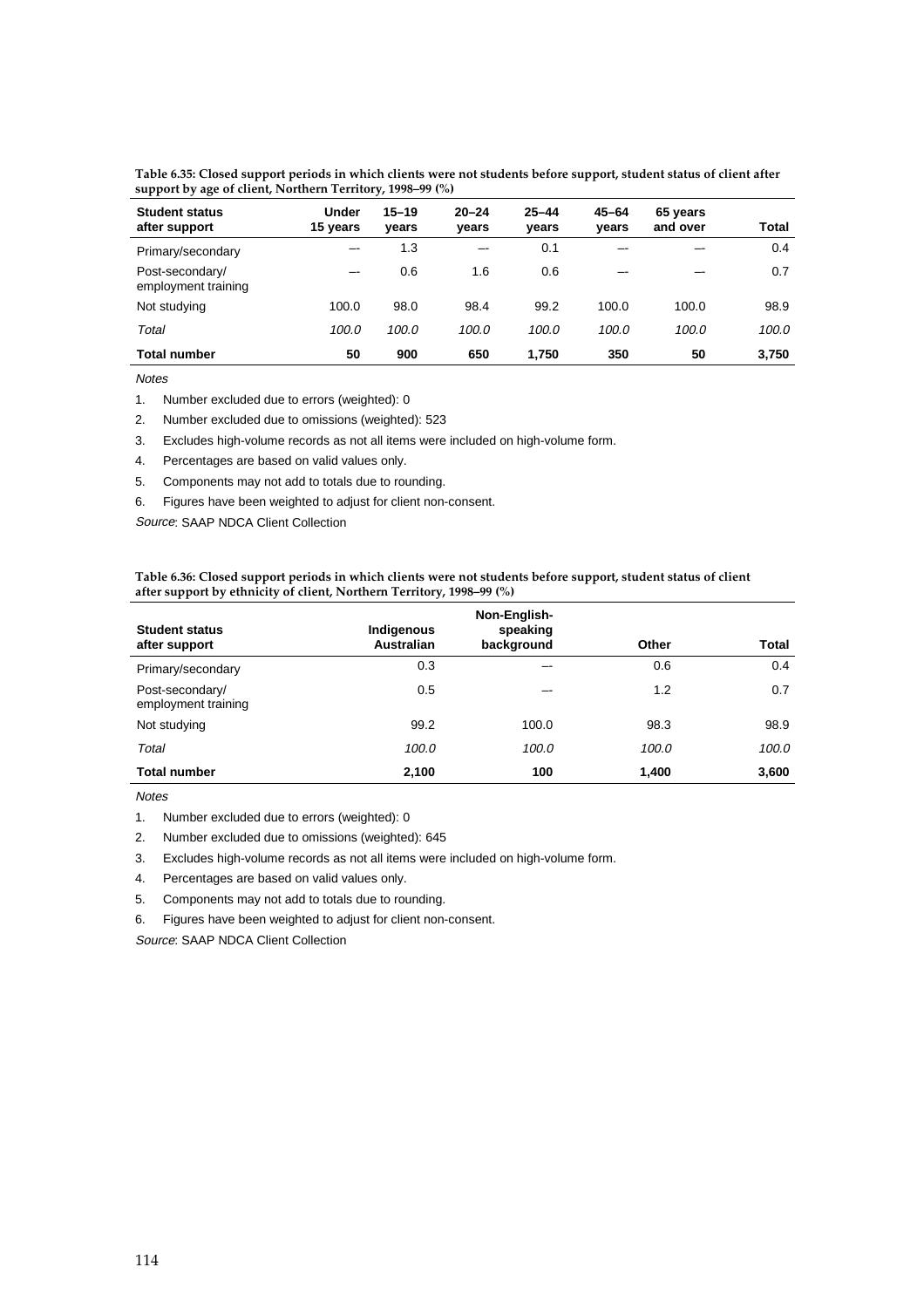| <b>Student status</b><br>after support | Less<br>than<br>1 day | $1 - 3$<br>days | $4 - 7$<br>days | $>1-2$<br>weeks | $>2-4$<br>weeks | $>4-13$<br>weeks | $>13-26$<br>weeks | $>26 - 52$<br>weeks | >52<br>weeks | Total |
|----------------------------------------|-----------------------|-----------------|-----------------|-----------------|-----------------|------------------|-------------------|---------------------|--------------|-------|
| Primary/secondary                      | --                    | 0.1             | 0.2             | 0.3             | 1.4             | 0.5              | --                | --                  | 5.2          | 0.4   |
| Post-secondary/<br>employment training | --                    | 0.1             | 0.2             | --              | 1.2             | 2.9              | 1.0               | 6.8                 | --           | 0.7   |
| Not studying                           | 100.0                 | 99.8            | 99.5            | 99.7            | 97.4            | 96.6             | 99.0              | 93.2                | 94.8         | 98.9  |
| Total                                  | 100.0                 | 100.0           | 100.0           | 100.0           | 100.0           | 100.0            | 100.0             | 100.0               | 100.0        | 100.0 |
| Total number                           | 500                   | 1.150           | 550             | 400             | 500             | 450              | 100               | 50                  | $<$ 25       | 3.750 |

**Table 6.37: Closed support periods in which clients were not students before support, student status of client after support by duration of support, Northern Territory, 1998–99 (%)**

1. Number excluded due to errors (weighted): 0

2. Number excluded due to omissions (weighted): 525

3. Excludes high-volume records as not all items were included on high-volume form.

4. Percentages are based on valid values only.

5. Components may not add to totals due to rounding.

6. Figures have been weighted to adjust for client non-consent.

Source: SAAP NDCA Client Collection

| Table 6.38: Closed support periods in which clients were not students before support, student status of client after |
|----------------------------------------------------------------------------------------------------------------------|
| support by duration of client's current homelessness, Northern Territory, 1998–99 (%)                                |

| <b>Student status</b><br>after support | $0 - 2$<br>weeks | $>2-4$<br>weeks | $>4-26$<br>weeks | $>26-52$<br>weeks | $>52-104$<br>weeks | >104<br>weeks | At<br>imminent<br>risk | Total |
|----------------------------------------|------------------|-----------------|------------------|-------------------|--------------------|---------------|------------------------|-------|
| Primary/secondary                      | --               | 0.7             | 2.3              | --                | 1.4                | --            | 0.5                    | 0.4   |
| Post-secondary/<br>employment training | 0.3              | --              | 2.3              | 1.4               | --                 | 0.8           | 1.4                    | 0.8   |
| Not studying                           | 99.7             | 99.3            | 95.4             | 98.6              | 98.6               | 99.2          | 98.0                   | 98.7  |
| Total                                  | 100.0            | 100.0           | 100.0            | 100.0             | 100.0              | 100.0         | 100.0                  | 100.0 |
| <b>Total number</b>                    | 1.050            | 200             | 200              | 100               | 100                | 150           | 650                    | 2.400 |

Notes

1. Number excluded due to errors (weighted): 0

2. Number excluded due to omissions (weighted): 1,838

3. Excludes high-volume records as not all items were included on high-volume form.

4. Percentages are based on valid values only.

5. Components may not add to totals due to rounding.

6. Figures have been weighted to adjust for client non-consent.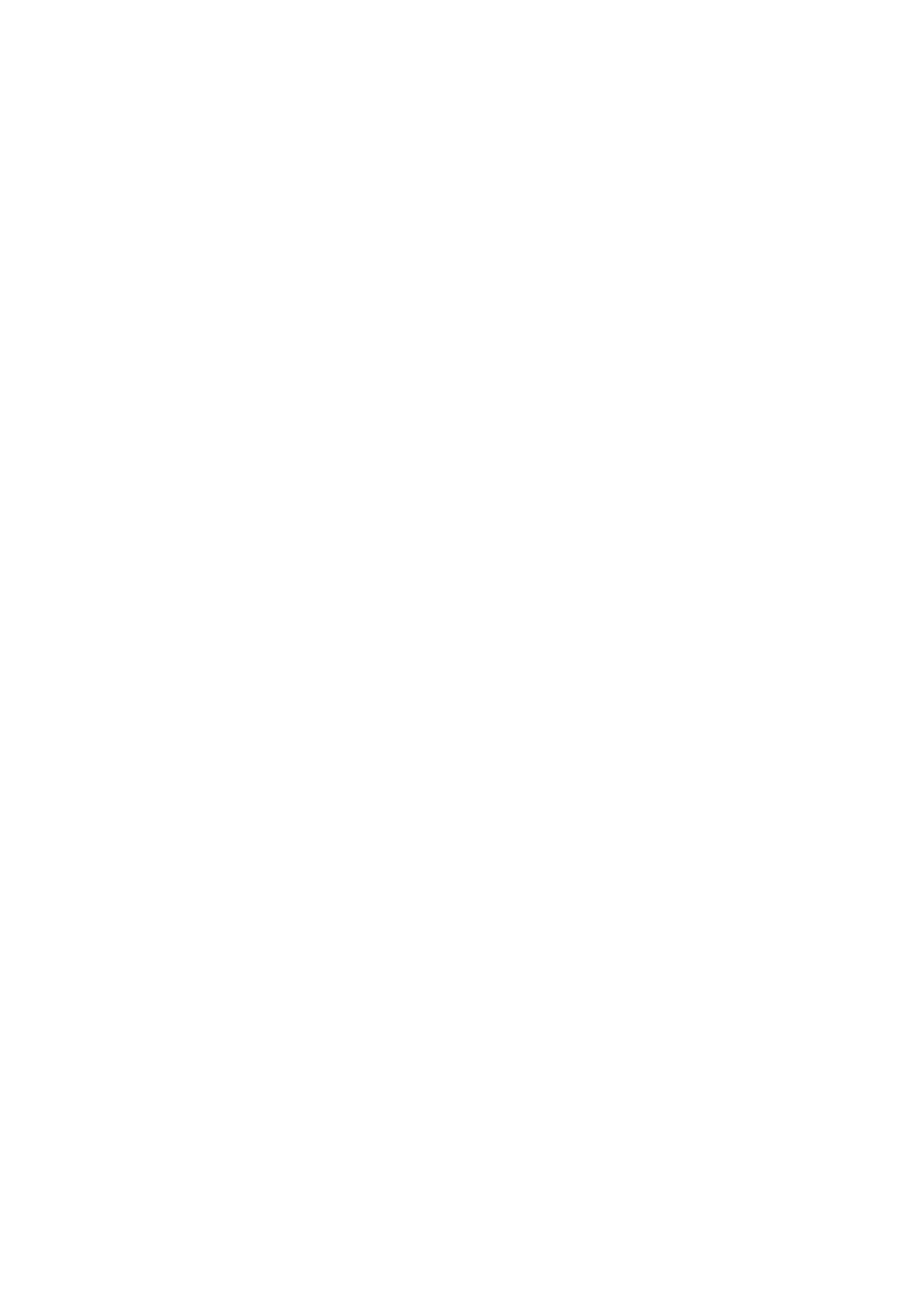# **Longitudinal analysis**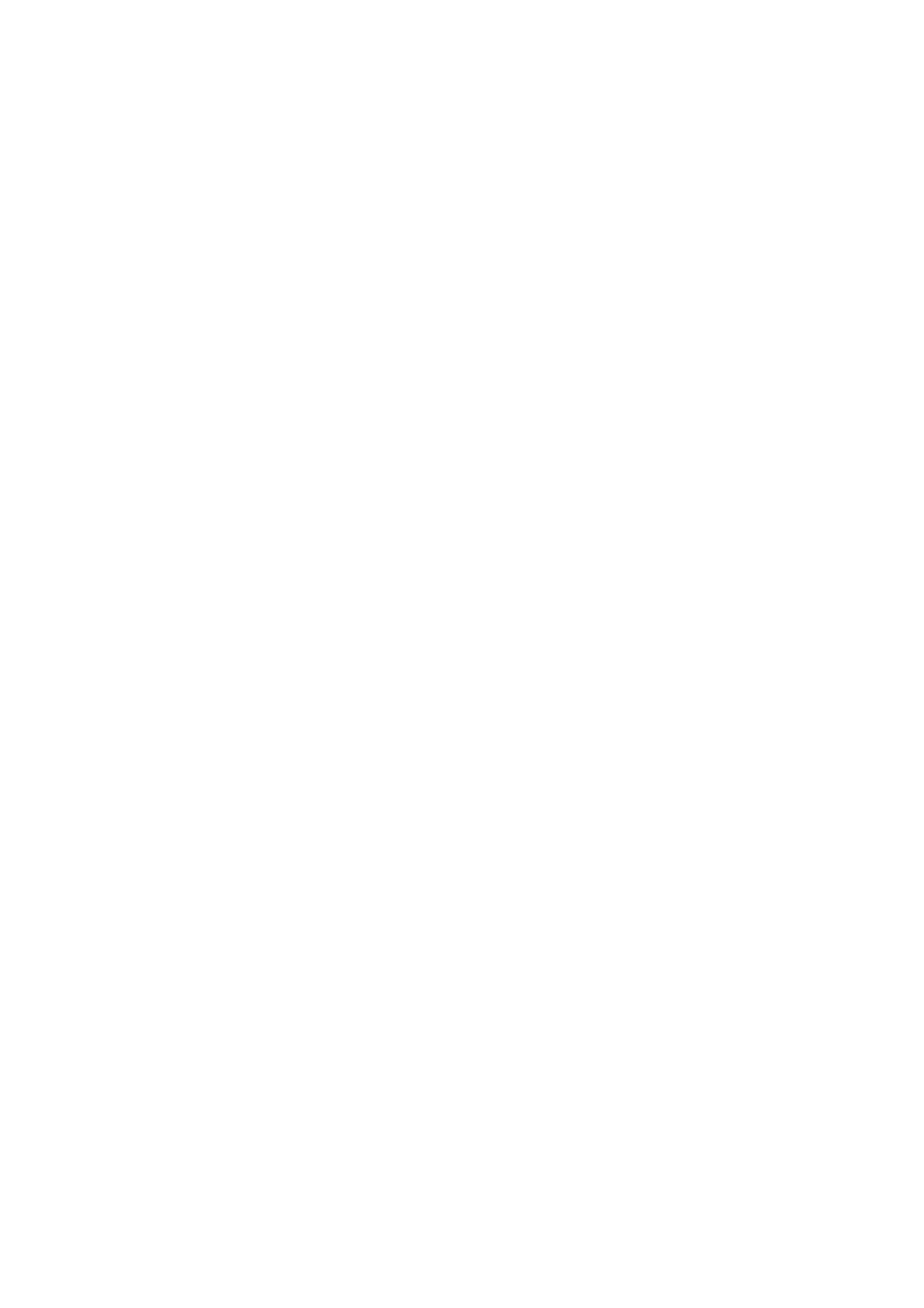# **7 Cross-period analysis**

Part A of this report focused principally on the services needed and provided, and the circumstances of clients before and after each occasion of support. Clearly, it is also of interest to know about longer term outcomes for clients and patterns of service use over time. The use of an alpha code in the SAAP National Data Collection permits longitudinal analysis to be undertaken and in future reports, as data for longer time periods become available, this analysis will take on increasing importance.

### **7.1 Client re-entry into SAAP**

The analysis presented here focuses on the number of times clients accessed the program between 1 July 1998 and 30 June 1999. On average, clients received support on 2.14 occasions in this period. The majority of clients (57%) accessed the program only once; 19% were supported on two separate occasions; 10% received three support periods; and 6% of clients returned to SAAP at least six times during the year (Figure 7.1).

There were some differences in the number of support periods per client across gender, age and cultural groups (Tables 7.1–7.2). Female clients were more likely to have had only one support period—63% compared with 48% of male clients (Table 7.1). There was some variation in this gender difference with age. For example, 74% of female clients aged 45-64 years received support on only one occasion, whereas the proportion for male clients of the same age group was 45%.

There were some small differences in patterns of service use between clients of different ethnicities in terms of the number of times clients received support. A slightly higher proportion of Indigenous clients received support on only one occasion (60%) compared with clients from non-English-speaking backgrounds (57%) and clients from other English-speaking backgrounds (54%) (Table 7.2).

Younger clients who were escaping domestic violence tended to receive support more often than older clients. Forty-one per cent of those aged 15–19 years used SAAP services on only one occasion, while the comparable figures for those aged 25– 44 years and 45–64 years were 63% and 57% respectively (Table 7.3). Irrespective of ethnicity, 57% of clients escaping domestic violence used SAAP services on one occasion (Table 7.4).

Among service delivery models, repeat use of SAAP services was most common among clients who first approached multiple service model agencies (54%)—the proportion across all service delivery models was 43% (Table 7.5). A relatively high proportion of clients who first approached agencies targeting women escaping domestic violence (61%) received support on only one occasion, compared with clients first presenting at single men's agencies (44%) among whom repeat use was highest (Table 7.6).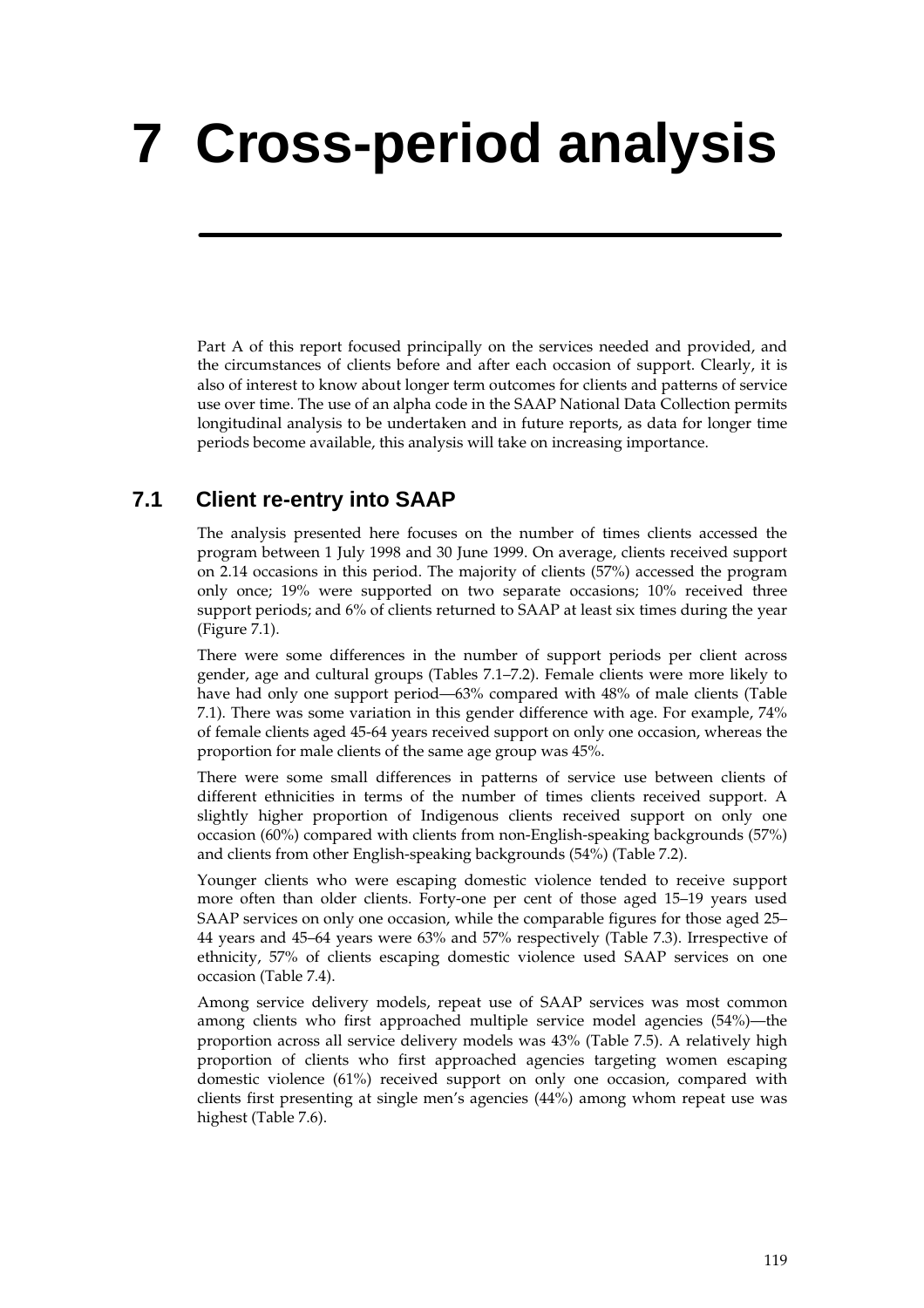## **7.2 Comparison of reporting periods**

The following analysis relates to the three reporting periods—1996–97, 1997–98 and 1998–99. This year the data have been adjusted to account for agency nonparticipation and client non-consent as described in Section 1.4. For comparison purposes the previous years' figures have also been adjusted and these weighted data are given in the tables and described here. The unweighted figures for 1996–97 and 1997–98 are also provided in Table 7.8 to allow comparison.

In the Northern Territory agency participation increased from 93% in 1996–97 to 100% in 1997-98 and remained at full participation for 1998–99 (Table 7.7). Participation has been at 100% for all three reporting periods for the South region.

The proportion of forms returned with consent and a valid alpha code rose from 57% in 1996–97 to 66% in 1997–98 and up to 74% in 1998–99 (Table 7.7). Both regions showed improvement in consent rates over the three years; however, consent rates rose most dramatically in the South region, rising from 36% in 1996–97 to 55% in 1997–98 and to 68% in 1998–99.

Overall it is estimated that there were 4,850 support periods in the Northern Territory in 1996–97. This rose to 5,500 in 1997–98, and up to 5,600 in 1998–99 (Table 7.8). The number of clients provided with SAAP services showed a similar pattern over the three years. In 1996–97, an estimated 2,550 clients were provided with support. This increased to 3,050 in 1997–98 and to 3,300 clients in 1998–99. The number of accompanying children visits rose from 1,850 in 1996–97 to 2,350 in 1997–98, and fell back to 2,200 in 1998–99 (Table 7.12).

There were some changes in the distribution of support periods among primary target groups between 1996–97 and 1998–99. Young people's agencies accounted for 21% of all support periods in the Northern Territory in 1996–97 but 27% in 1998–99, while single men's agencies reported 32% of support periods in 1996–97 but 26% in 1998–99 (Table 7.9).

The analysis presented below compares client characteristics, circumstances and service provision across the three reporting periods. The overall impression is one of consistency across the three years.

The age distribution of SAAP clients for the three reporting periods is presented in Table 7.10. The main difference between the three years was an increase in the number of clients aged 15 to 19 years old. In 1996–97 13% of clients were in this age group. This rose to 19% in 1997–98 and to 20% in 1998–99. With respect to the ethnicity of clients, there was an increase in the proportion of clients who were Indigenous —from 39% of clients in 1996–97 to 40% in 1997–98 and 46% in 1998–99 (Tables 7.11). There was little variation in the presenting unit of clients across the years (Table 7.12).

Over the three reporting years there was a shift in duration of support from less than four days to support periods lasting between four days and three months. Support periods that lasted less than four days decreased from 56% of support periods in the first year to 48% in the third, while support periods of between four days and three months accounted for 34% of support periods in 1996–97 but 47% in 1998–99 (Table 7.13). The increase was most noticeable for support periods lasting between one and four weeks, with these accounting for 14% of support periods in 1996–97 but 22% in 1998–99.

There was little variation in the type of accommodation provided across these reporting periods: accommodation was arranged and paid for by SAAP in slightly fewer support periods in 1998–99 (3% of support periods in which clients were accommodated) than in 1996-97 (1%) (Table 7.14).

Reflecting the change in duration of support, there was a shift in the duration of accommodation from short to longer periods. In particular, in 1996–97 accommodation lasted less than four days for 58% of support periods in which clients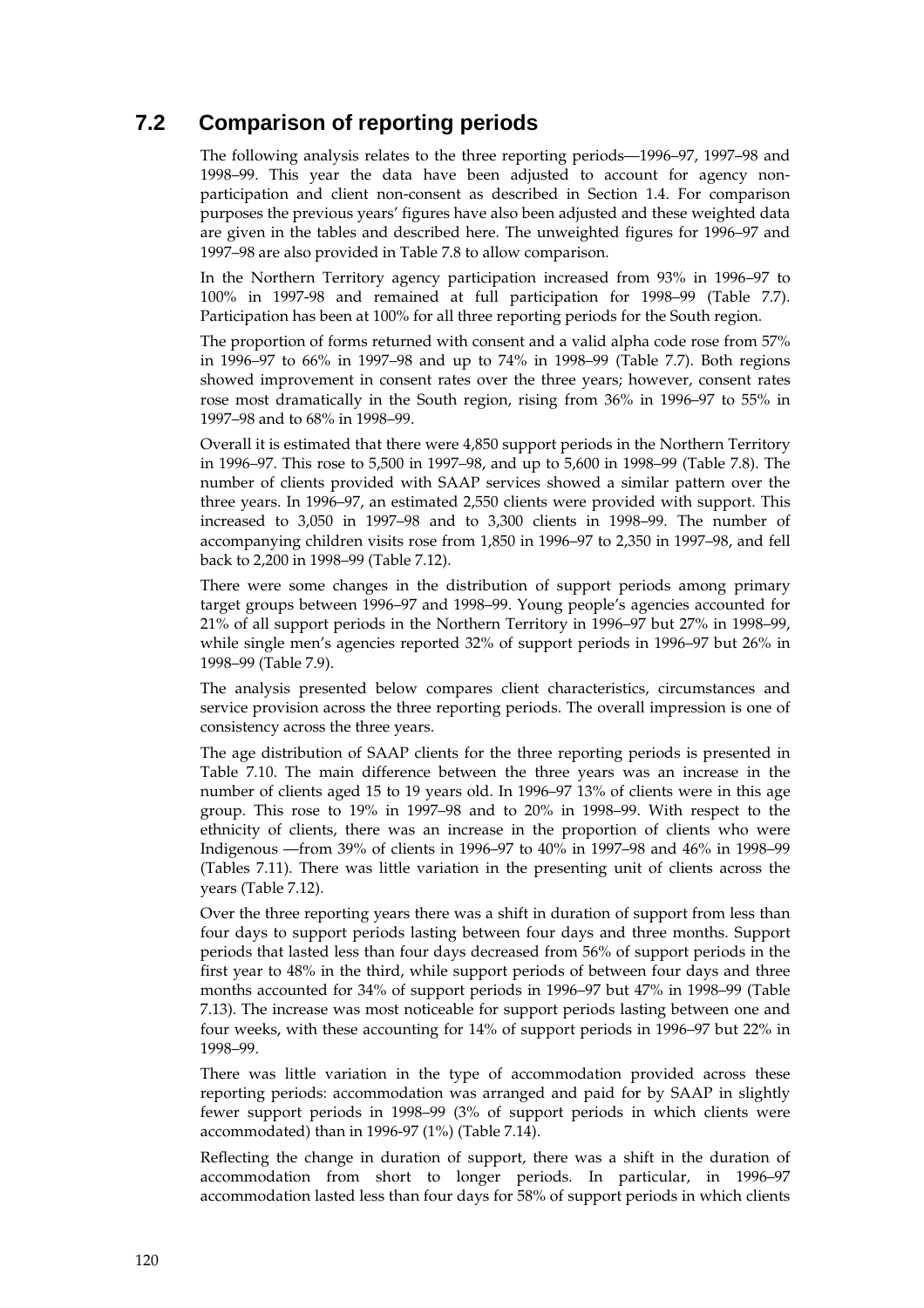were accommodated and between one and four weeks for 15% of such support periods; the corresponding figures for 1998–99 were 50% and 21% (Table 7.15).

Across the three periods there was a notable rise in the proportion of support periods in which a support plan was in place—support plans were in place in 29% of support periods in 1996–97 and in 50% of support periods in 1997–98 (Table 7.16). The figure for 1998-99 was 68%. Both the proportion of support periods in which support plans were appropriate but were not in place and the proportion of support periods in which support plans were thought not to be appropriate fell over the three reporting periods.

The housing situation and labour force status of clients after support showed a shift over the three years. For example, the percentage of cases concluding with the client in private rental accommodation was 37% in 1996–97, 30% in 1997-8 and 27% in 1998- 99 (Table 7.17). Also, the number of clients who were unemployed before support and who were unemployed and not studying after support was 82% in the first reporting period. This rose to 86% in the second reporting period and to 88% in the third reporting period (Table 7.18). The proportion of such clients being employed at the end of their support periods showed a corresponding fall.

Across the Northern Territory, the estimated numbers of people who made unsuccessful requests for SAAP support or accommodation during the two-week Unmet Demand Collection rose between the 1997 and 1998 surveys—50 in the period 13–26 November 1997 compared with 90 in the period 12–25 November 1998 (AIHW 2000: 163).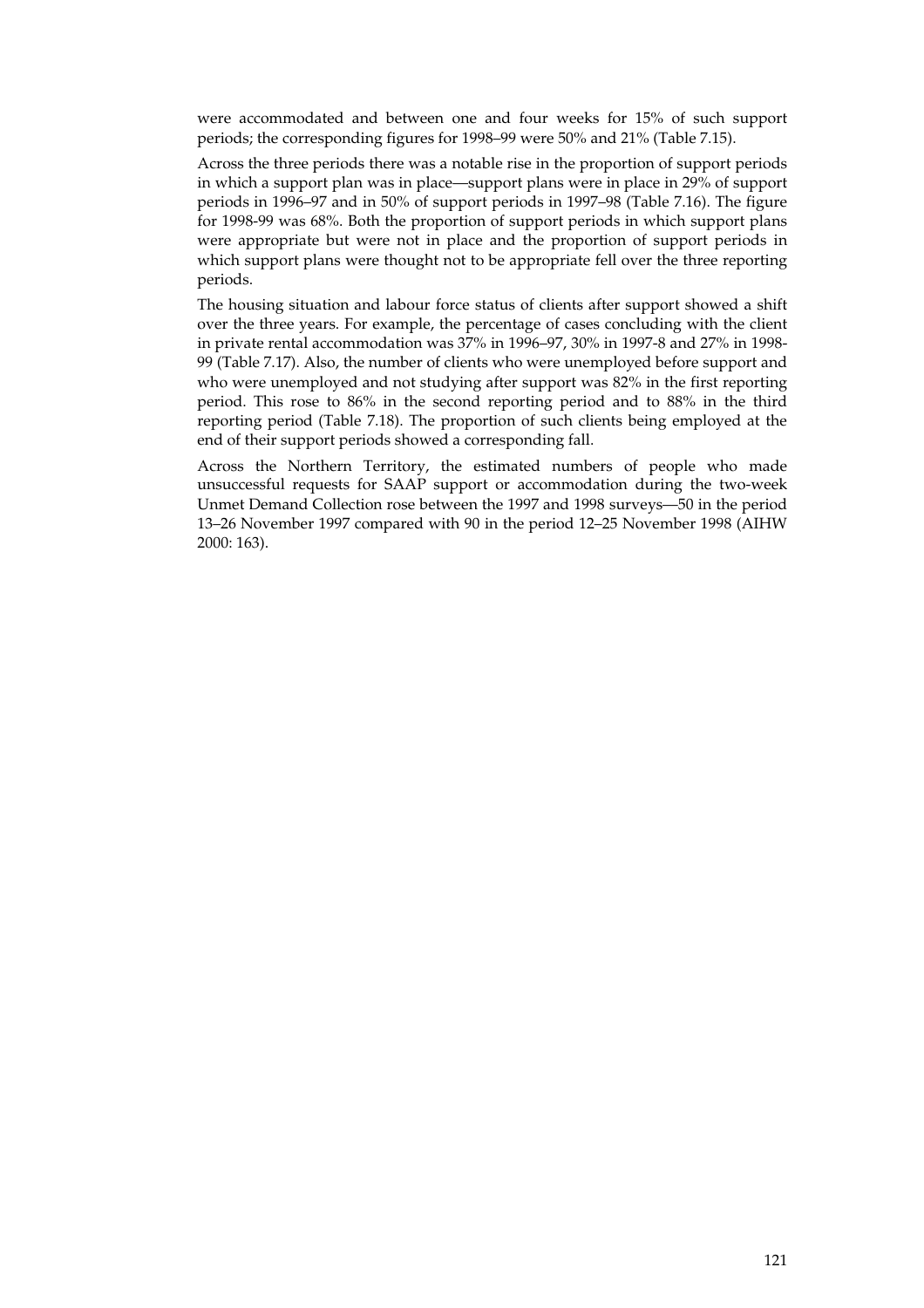## **7.3 Key Charts**

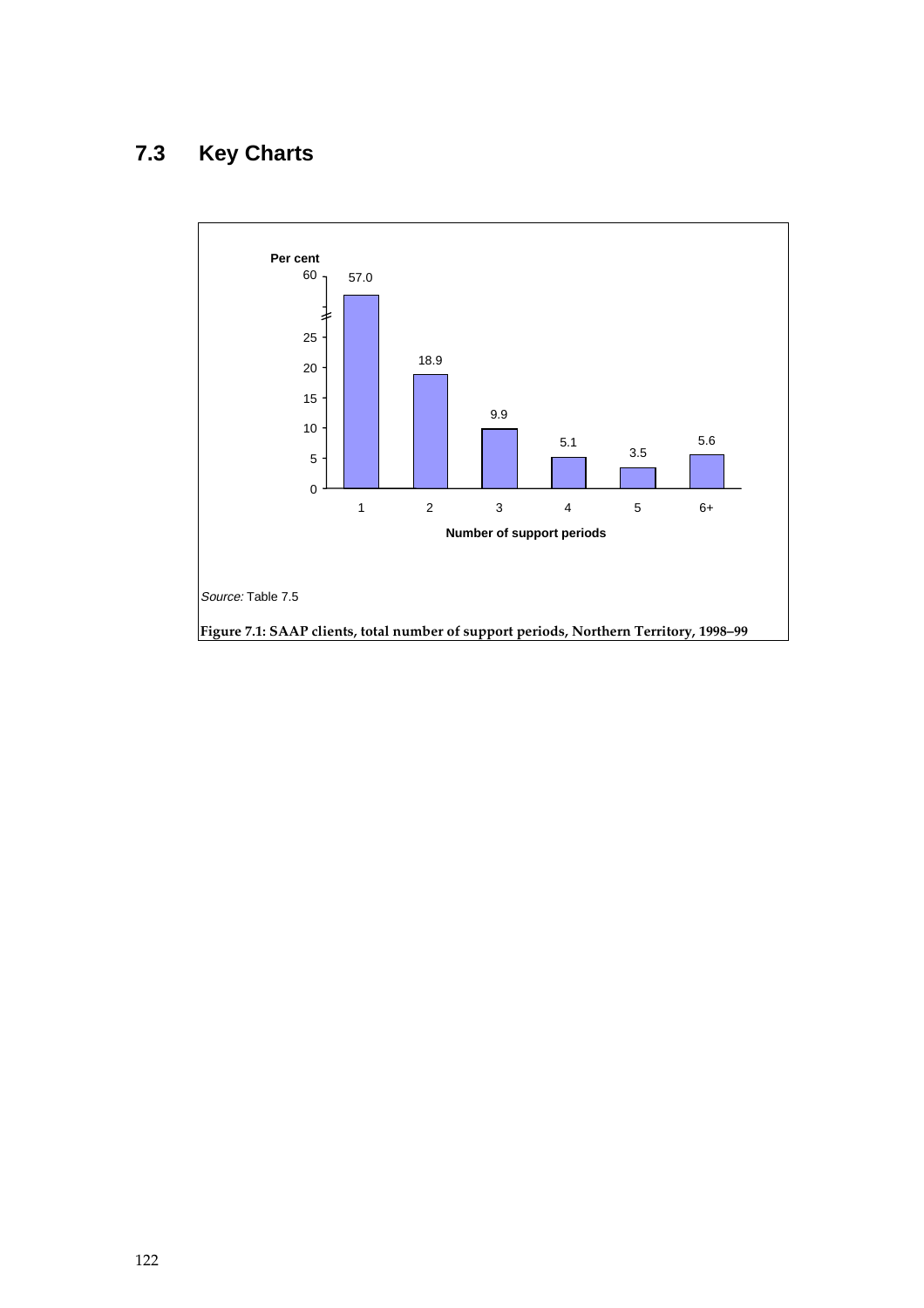## **7.4 Detailed tables**

#### **7.4.1 Client re-entry into SAAP**

**Table 7.1: SAAP clients, total number of support periods by age of client and gender, Northern Territory, 1998–99 (%)**

|                                           |                          |                    |                    | <b>Female clients</b> |                    |                      |              |
|-------------------------------------------|--------------------------|--------------------|--------------------|-----------------------|--------------------|----------------------|--------------|
| <b>Total number of</b><br>support periods | <b>Under</b><br>15 years | $15 - 19$<br>years | $20 - 24$<br>years | $25 - 44$<br>years    | $45 - 64$<br>vears | 65 years<br>and over | <b>Total</b> |
| 1                                         | 56.9                     | 54.9               | 62.2               | 66.4                  | 73.6               | 85.5                 | 63.4         |
| 2                                         | 19.5                     | 21.1               | 17.1               | 17.3                  | 11.6               | 14.5                 | 17.8         |
| 3                                         | 11.1                     | 8.1                | 10.8               | 9.0                   | 3.6                | $- - -$              | 8.8          |
| 4                                         | 2.4                      | 4.7                | 4.6                | 3.2                   | 6.3                | $- - -$              | 4.0          |
| 5                                         | 5.4                      | 3.6                | 2.5                | 2.0                   | 1.7                | $- - -$              | 2.5          |
| $6+$                                      | 4.7                      | 7.7                | 2.8                | 2.0                   | 3.2                | $-- -$               | 3.6          |
| Total                                     | 100.0                    | 100.0              | 100.0              | 100.0                 | 100.0              | 100.0                | 100.0        |
| <b>Total number</b>                       | 50                       | 400                | 350                | 900                   | 100                | $25$                 | 1,850        |

|                                    | <b>Male clients</b>      |                    |                    |                    |                    |                      |       |
|------------------------------------|--------------------------|--------------------|--------------------|--------------------|--------------------|----------------------|-------|
| Total number of<br>support periods | <b>Under</b><br>15 years | $15 - 19$<br>vears | $20 - 24$<br>years | $25 - 44$<br>years | $45 - 64$<br>vears | 65 years<br>and over | Total |
| 1                                  | 61.9                     | 55.5               | 52.4               | 45.7               | 44.9               | 26.6                 | 48.1  |
| 2                                  | 19.1                     | 20.1               | 19.7               | 20.2               | 21.7               | 38.6                 | 20.6  |
| 3                                  | 6.5                      | 9.4                | 9.1                | 12.5               | 12.5               | 11.6                 | 11.4  |
| 4                                  | $--$                     | 3.9                | 5.9                | 7.5                | 8.6                | 5.2                  | 6.7   |
| 5                                  | 6.0                      | 3.0                | 5.5                | 4.6                | 6.4                | 6.0                  | 4.8   |
| $6+$                               | 6.5                      | 8.1                | 7.4                | 9.6                | 5.9                | 12.0                 | 8.3   |
| Total                              | 100.0                    | 100.0              | 100.0              | 100.0              | 100.0              | 100.0                | 100.0 |
| <b>Total number</b>                | $25$                     | 250                | 200                | 650                | 250                | $25$                 | 1.400 |

**Notes** 

1. Number excluded due to errors (weighted): 0

2. Number excluded due to omissions (weighted): 23

3. Percentages are based on valid values only.

4. Components may not add to totals due to rounding.

5. Figures have been weighted to adjust for agency non-participation and client non-consent.

6. Clients that received SAAP assistance in Northern Territory may also have received assistance in Other jurisdictions. Total number of support periods refers to all support periods ever received by a client.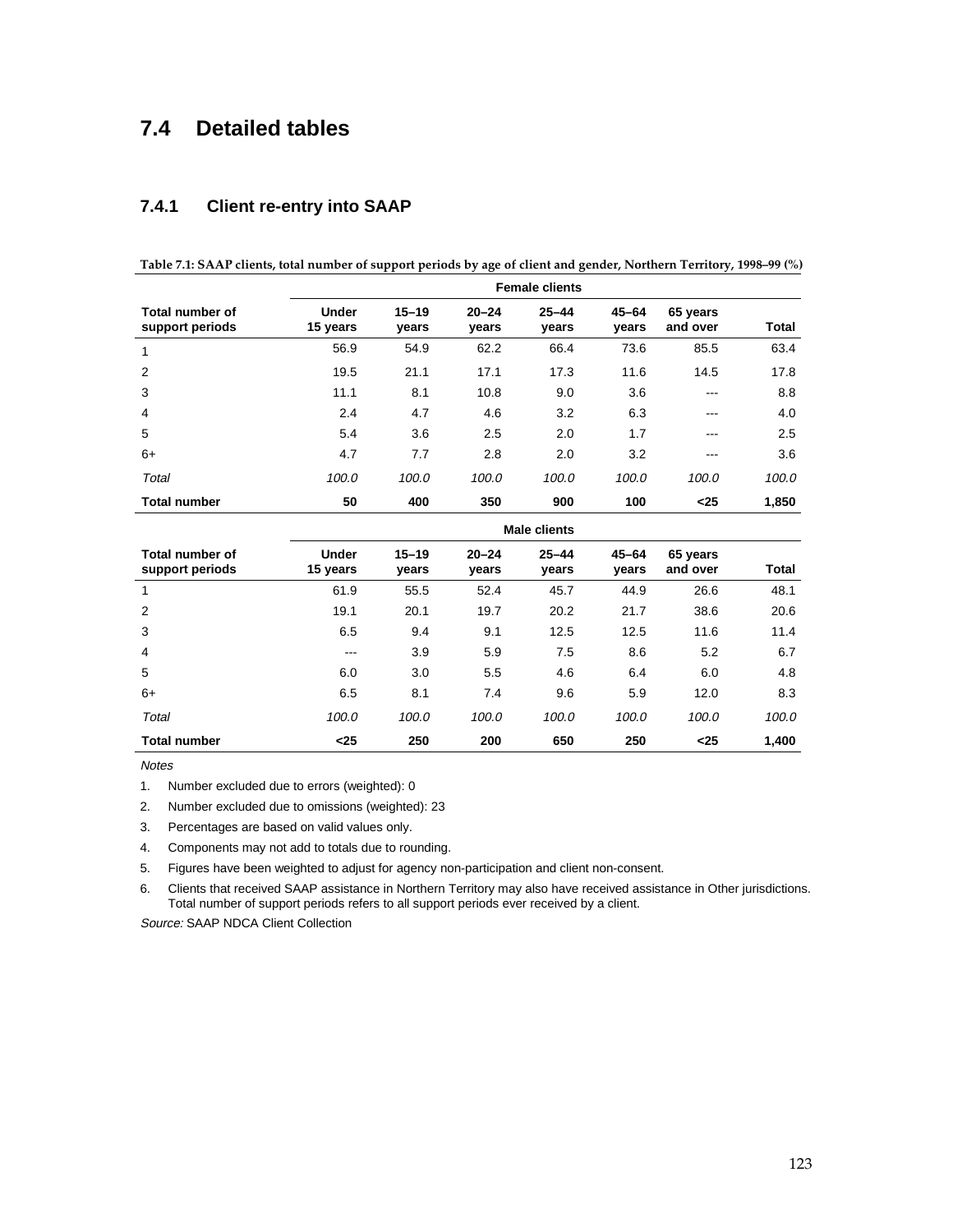| <b>Total number of</b><br>support periods | Indigenous<br><b>Australian</b> | Non-English-<br>speaking<br>background | Other | <b>Total</b> |
|-------------------------------------------|---------------------------------|----------------------------------------|-------|--------------|
| 1                                         | 59.8                            | 56.8                                   | 53.8  | 56.6         |
| 2                                         | 19.5                            | 16.5                                   | 18.6  | 18.9         |
| 3                                         | 9.9                             | 13.5                                   | 9.9   | 10.1         |
| $\overline{4}$                            | 4.3                             | 5.2                                    | 6.0   | 5.2          |
| 5                                         | 2.7                             | 4.2                                    | 4.3   | 3.6          |
| $6+$                                      | 3.8                             | 3.9                                    | 7.3   | 5.6          |
| Total                                     | 100.0                           | 100.0                                  | 100.0 | 100.0        |
| <b>Total number</b>                       | 1,450                           | 100                                    | 1,600 | 3,200        |

#### **Table 7.2: SAAP clients, total number of support periods by ethnicity of client, Northern Territory, 1998–99 (%)**

Notes

1. Number excluded due to errors (weighted): 0

2. Number excluded due to omissions (weighted): 99

3. Percentages are based on valid values only.

4. Components may not add to totals due to rounding.

5. Figures have been weighted to adjust for agency non-participation and client non-consent.

6. Clients that received SAAP assistance in Northern Territory may also have received assistance in Other jurisdictions. Total number of support periods refers to all support periods ever received by a client.

Source: SAAP NDCA Client Collection

| $I$ CHROLY, $I$ <sub>22</sub> 0 <sup>-</sup> 22 (70) |                          |                    |                    |                    |                    |                      |              |
|------------------------------------------------------|--------------------------|--------------------|--------------------|--------------------|--------------------|----------------------|--------------|
| <b>Total number of</b><br>support periods            | <b>Under</b><br>15 years | $15 - 19$<br>years | $20 - 24$<br>years | $25 - 44$<br>years | $45 - 64$<br>vears | 65 years<br>and over | <b>Total</b> |
| 1                                                    | 44.2                     | 40.5               | 55.9               | 62.5               | 57.3               | 100.0                | 57.3         |
| 2                                                    | 17.3                     | 20.5               | 18.4               | 19.4               | 18.5               | $- - -$              | 19.2         |
| 3                                                    | 13.7                     | 12.5               | 11.1               | 10.1               | 7.9                | $- - -$              | 10.6         |
| $\overline{4}$                                       | 4.8                      | 7.2                | 6.0                | 3.9                | 11.1               | ---                  | 5.2          |
| 5                                                    | 10.9                     | 5.4                | 3.0                | 2.1                | 1.5                | ---                  | 2.9          |
| $6+$                                                 | 9.2                      | 13.9               | 5.6                | 2.0                | 3.7                | $- - -$              | 4.8          |
| Total                                                | 100.0                    | 100.0              | 100.0              | 100.0              | 100.0              | 100.0                | 100.0        |
| <b>Total number</b>                                  | 50                       | 200                | 250                | 750                | 50                 | $25$                 | 1.250        |

**Table 7.3: SAAP clients escaping domestic violence, total number of support periods by age of client, Northern Territory, 1998–99 (%)**

Notes

1. Number excluded due to errors (weighted): 0

2. Number excluded due to omissions (weighted): 0

3. Percentages are based on valid values only.

4. Components may not add to totals due to rounding.

5. Figures have been weighted to adjust for agency non-participation and client non-consent.

6. Clients that received SAAP assistance in Northern Territory may also have received assistance in Other jurisdictions. Total number of support periods refers to all support periods ever received by a client.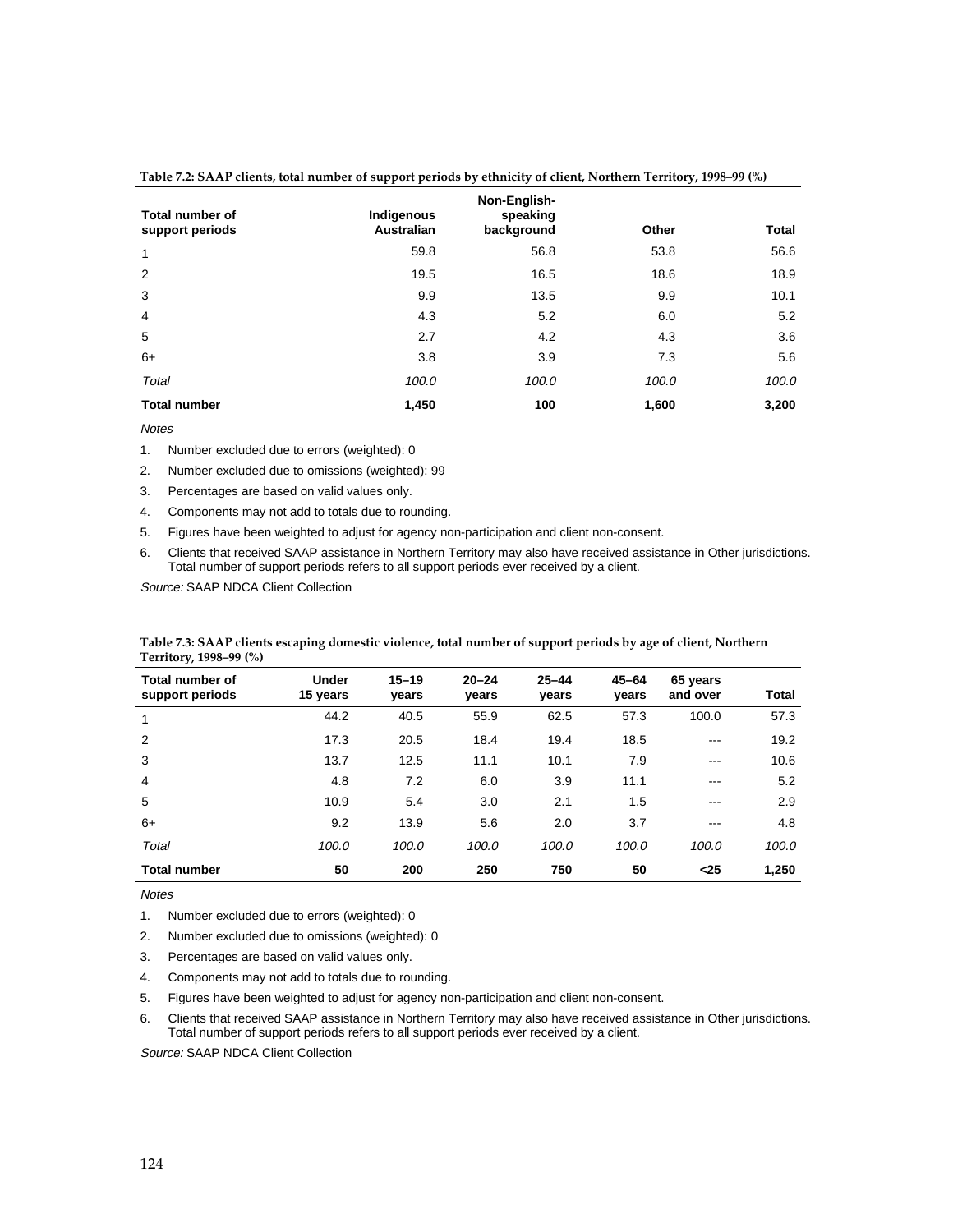| Total number of<br>support periods | Indigenous<br><b>Australian</b> | Non-English-<br>speaking<br>background | Other | Total |
|------------------------------------|---------------------------------|----------------------------------------|-------|-------|
| 1                                  | 57.1                            | 57.4                                   | 57.3  | 57.2  |
| 2                                  | 19.8                            | 9.5                                    | 16.5  | 18.9  |
| 3                                  | 10.8                            | 5.3                                    | 11.4  | 10.8  |
| $\overline{4}$                     | 5.0                             | 21.5                                   | 4.6   | 5.2   |
| 5                                  | 3.1                             | 6.3                                    | 2.6   | 3.1   |
| 6+                                 | 4.3                             | $- - -$                                | 7.6   | 4.9   |
| Total                              | 100.0                           | 100.0                                  | 100.0 | 100.0 |
| <b>Total number</b>                | 900                             | 50                                     | 250   | 1,200 |

| Table 7.4: SAAP clients escaping domestic violence, total number of support periods by ethnicity of client, Northern |  |
|----------------------------------------------------------------------------------------------------------------------|--|
| Territory, 1998–99 (%)                                                                                               |  |

1. Number excluded due to errors (weighted): 0

2. Number excluded due to omissions (weighted): 59

3. Percentages are based on valid values only.

4. Components may not add to totals due to rounding.

5. Figures have been weighted to adjust for agency non-participation and client non-consent.

6. Clients that received SAAP assistance in Northern Territory may also have received assistance in Other jurisdictions. Total number of support periods refers to all support periods ever received by a client.

Source: SAAP NDCA Client Collection

|                        | Table 7.5: SAAP clients, total number of support periods by service delivery model of agency first visited, Northern |  |  |
|------------------------|----------------------------------------------------------------------------------------------------------------------|--|--|
| Territory, 1998–99 (%) |                                                                                                                      |  |  |

| Total number of<br>support periods | Crisis/<br>short-term<br>accommodation | Medium/<br>long-term<br>accommodation | Day support/<br>outreach<br>support | <b>Multiple/agency</b><br>support | Total |
|------------------------------------|----------------------------------------|---------------------------------------|-------------------------------------|-----------------------------------|-------|
| 1                                  | 57.7                                   | 66.2                                  | 55.6                                | 45.8                              | 57.0  |
| $\overline{2}$                     | 18.7                                   | 19.5                                  | 15.9                                | 20.9                              | 18.9  |
| 3                                  | 10.5                                   | 6.6                                   | 8.3                                 | 12.6                              | 9.9   |
| $\overline{4}$                     | 5.0                                    | 2.7                                   | 4.7                                 | 8.3                               | 5.1   |
| 5                                  | 3.3                                    | 2.3                                   | 2.9                                 | 5.4                               | 3.5   |
| $6+$                               | 4.8                                    | 2.8                                   | 12.6                                | 6.9                               | 5.6   |
| Total                              | 100.0                                  | 100.0                                 | 100.0                               | 100.0                             | 100.0 |
| <b>Total number</b>                | 1,700                                  | 650                                   | 350                                 | 600                               | 3,300 |

**Notes** 

1. Number excluded due to errors (weighted): 0

2. Number excluded due to omissions (weighted): 0

- 3. Percentages are based on valid values only.
- 4. Components may not add to totals due to rounding.
- 5. Figures have been weighted to adjust for agency non-participation and client non-consent.
- 6. Clients that received SAAP assistance in Northern Territory may also have received assistance in Other jurisdictions. Total number of support periods refers to all support periods ever received by a client.

Source: SAAP NDCA Client and Administrative Data Collections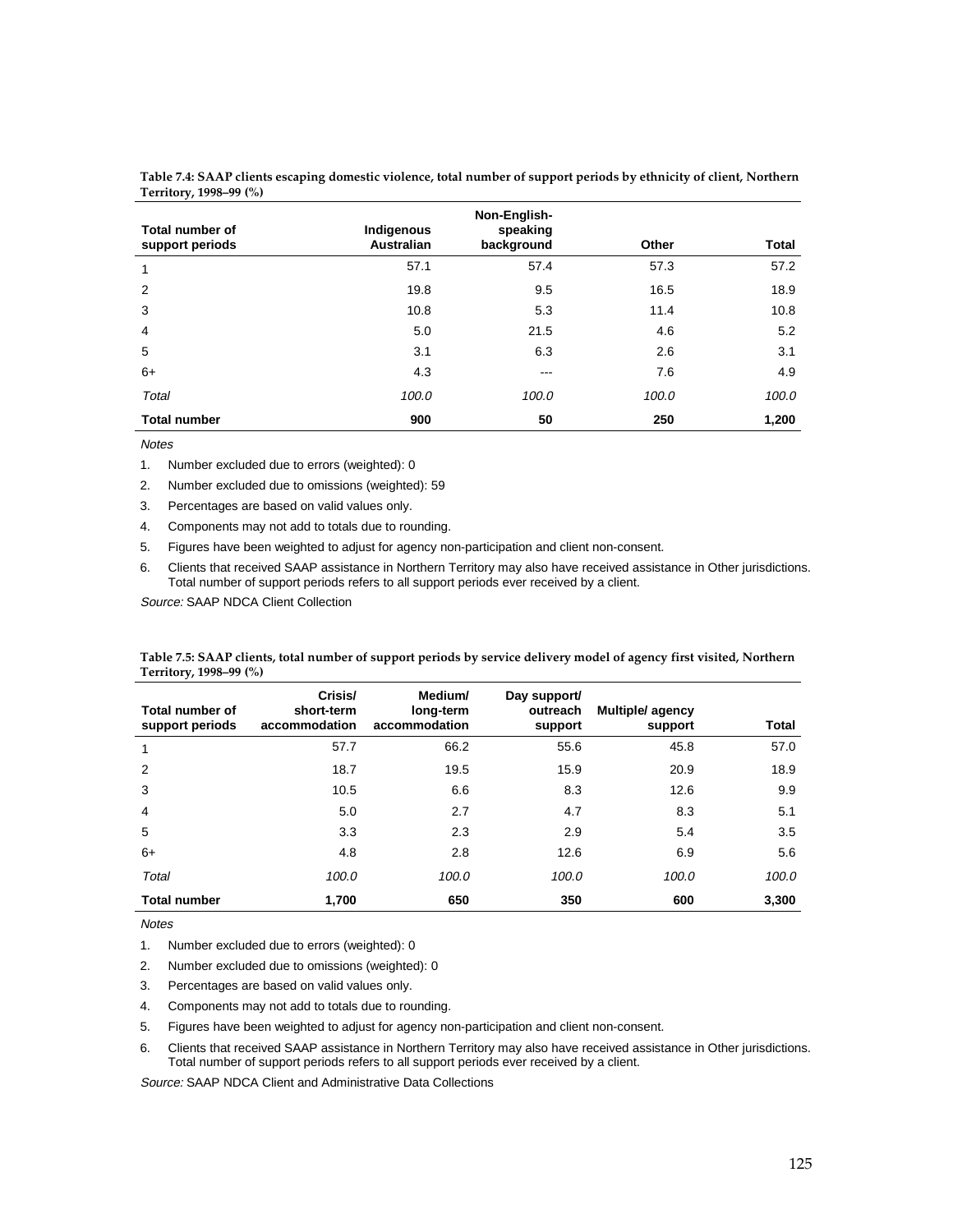| Total number of<br>support periods | Young<br>people | Single<br>men only | Women<br>escaping DV | Cross target/ multiple/<br>general/ families/ single<br>women only | Total |
|------------------------------------|-----------------|--------------------|----------------------|--------------------------------------------------------------------|-------|
| 1                                  | 55.0            | 43.5               | 60.5                 | 71.9                                                               | 57.0  |
| 2                                  | 19.7            | 21.3               | 19.6                 | 14.7                                                               | 18.9  |
| 3                                  | 9.5             | 12.9               | 9.5                  | 6.9                                                                | 9.9   |
| 4                                  | 4.3             | 8.0                | 5.2                  | 2.3                                                                | 5.1   |
| 5                                  | 3.3             | 5.7                | 2.9                  | 1.4                                                                | 3.5   |
| $6+$                               | 8.3             | 8.6                | 2.4                  | 2.7                                                                | 5.6   |
| Total                              | 100.0           | 100.0              | 100.0                | 100.0                                                              | 100.0 |
| <b>Total number</b>                | 750             | 950                | 800                  | 800                                                                | 3,300 |

| Table 7.6: SAAP clients, total number of support periods by primary target group of agency first visited, |  |
|-----------------------------------------------------------------------------------------------------------|--|
| Northern Territory, 1998–99 (%)                                                                           |  |

1. Number excluded due to errors (weighted): 0

2. Number excluded due to omissions (weighted): 0

3. Percentages are based on valid values only.

4. Components may not add to totals due to rounding.

5. Figures have been weighted to adjust for agency non-participation and client non-consent.

6. Clients that received SAAP assistance in Northern Territory may also have received assistance in Other jurisdictions. Total number of support periods refers to all support periods ever received by a client.

Source: SAAP NDCA Client and Administrative Data Collections

### **7.4.2 Comparison of reporting periods**

**Table 7.7: SAAP Client Collection, number of forms and agency participation and valid alpha code rates by region, Northern Territory, 1996–97, 1997–98 and 1998–99**

|        | 1996-97        |                                     |                               | 1997-98        |                                     |                               |                | 1998-99                            |                                  |
|--------|----------------|-------------------------------------|-------------------------------|----------------|-------------------------------------|-------------------------------|----------------|------------------------------------|----------------------------------|
| Region | Total<br>forms | <b>Participation</b><br>rate $(\%)$ | Valid<br>alpha<br>code<br>(%) | Total<br>forms | <b>Participation</b><br>rate $(\%)$ | Valid<br>alpha<br>code<br>(%) | Total<br>forms | <b>Participation</b><br>rate $(%)$ | Valid<br>alpha<br>code<br>$(\%)$ |
| South  | 1,523          | 100.0                               | 35.9                          | 1.883          | 100.0                               | 54.9                          | 1.903          | 100.0                              | 67.6                             |
| North  | 3,092          | 91.3                                | 67.1                          | 3,358          | 100.0                               | 71.8                          | 3,719          | 100.0                              | 76.7                             |
| NT     | 4,615          | 93.3                                | 56.8                          | 5.241          | 100.0                               | 65.7                          | 5,622          | 100.0                              | 73.6                             |

Note: Valid alpha code refers here to all forms with a valid alpha code that were completed with consent (see Glossary). Source: SAAP NDCA Administrative Data and Client Collections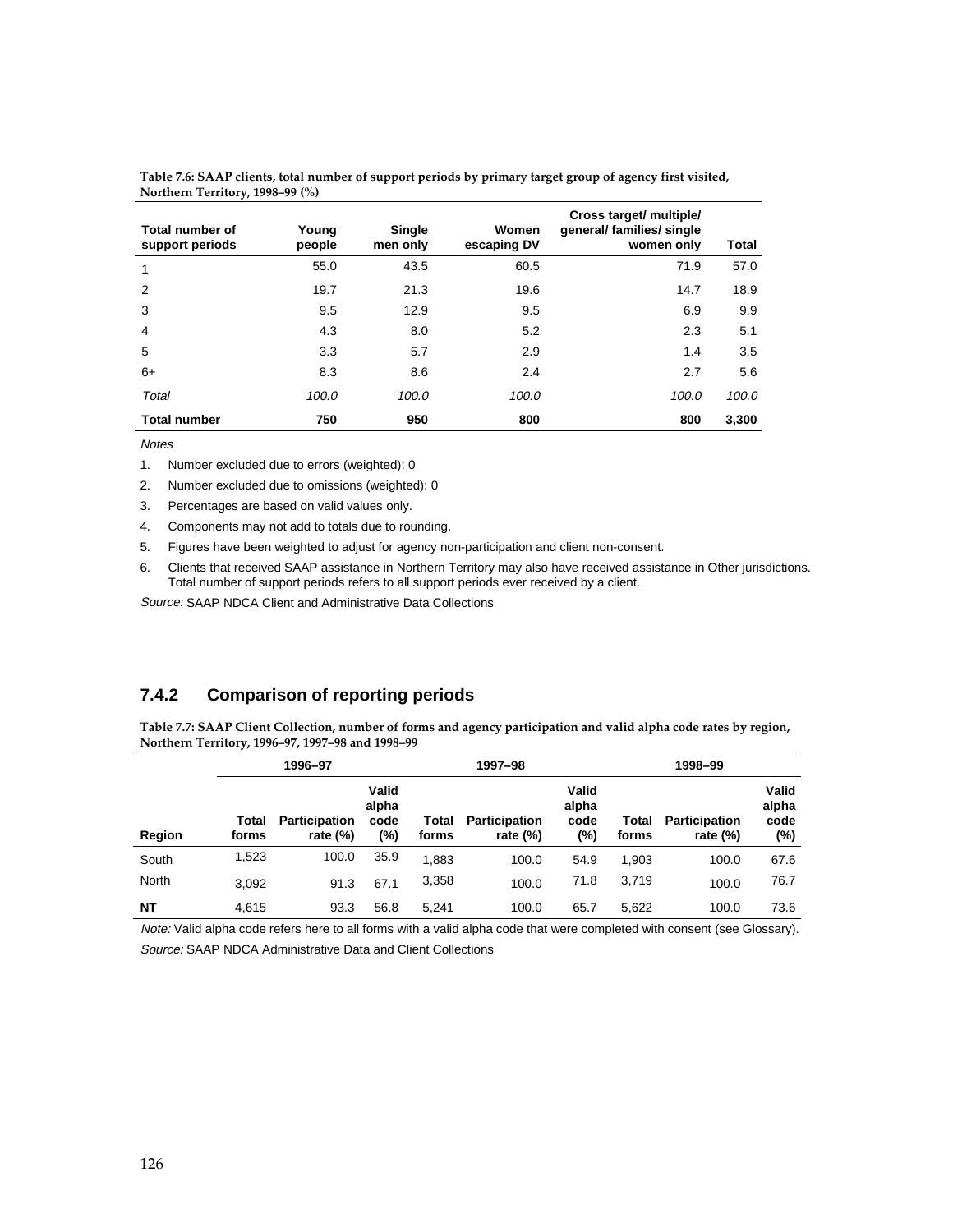| Table 7.8: SAAP Client Collection, support periods and clients by method, Northern Territory, 1996–97, 1997–98 and |  |
|--------------------------------------------------------------------------------------------------------------------|--|
| 1998-99                                                                                                            |  |

|                        | 1996-97    |            | 1997-98    | 1998-99    |            |
|------------------------|------------|------------|------------|------------|------------|
|                        | Old method | New method | Old method | New method | New method |
| <b>Support periods</b> | 4.615      | 4.850      | 5.241      | 5.500      | 5,600      |
| <b>Clients</b>         | 3,150      | 2,550      | 3,600      | 3,050      | 3,300      |

1. Number excluded due to omissions (weighted): 0

2. Number excluded due to omissions (weighted): 0

3. Components may not add to totals due to rounding.

4. Support period figures using new method have been weighted to adjust for agency non-participation.

5. Client figures using new method have been weighted to adjust for agency non-participation and client non-consent.

Source: SAAP NDCA Client and Administrative Data Collections

| Table 7.9: Support periods, primary target group by reporting period, Northern Territory (%) |  |  |
|----------------------------------------------------------------------------------------------|--|--|
|                                                                                              |  |  |

| Primary target group                                         | 1996-97 | 1997-98 | 1998-99 |
|--------------------------------------------------------------|---------|---------|---------|
| Young people                                                 | 20.6    | 24.7    | 26.6    |
| Single men only                                              | 32.2    | 27.8    | 26.2    |
| Women escaping domestic violence                             | 28.7    | 27.3    | 29.8    |
| Cross target/multiple/general/families/<br>single women only | 18.5    | 20.2    | 17.4    |
| Total                                                        | 100.0   | 100.0   | 100.0   |
| <b>Total Number</b>                                          | 4,850   | 5,500   | 5,600   |

**Notes** 

1. Number excluded due to errors (weighted): 0

2. Number excluded due to omissions (weighted): 0

3. Components may not add to totals due to rounding.

4. Support period figures have been weighted to adjust for agency non-participation.

5. Client figures have been weighted to adjust for agency non-participation and client non-consent.

Source: SAAP NDCA Administrative Data and Client Collections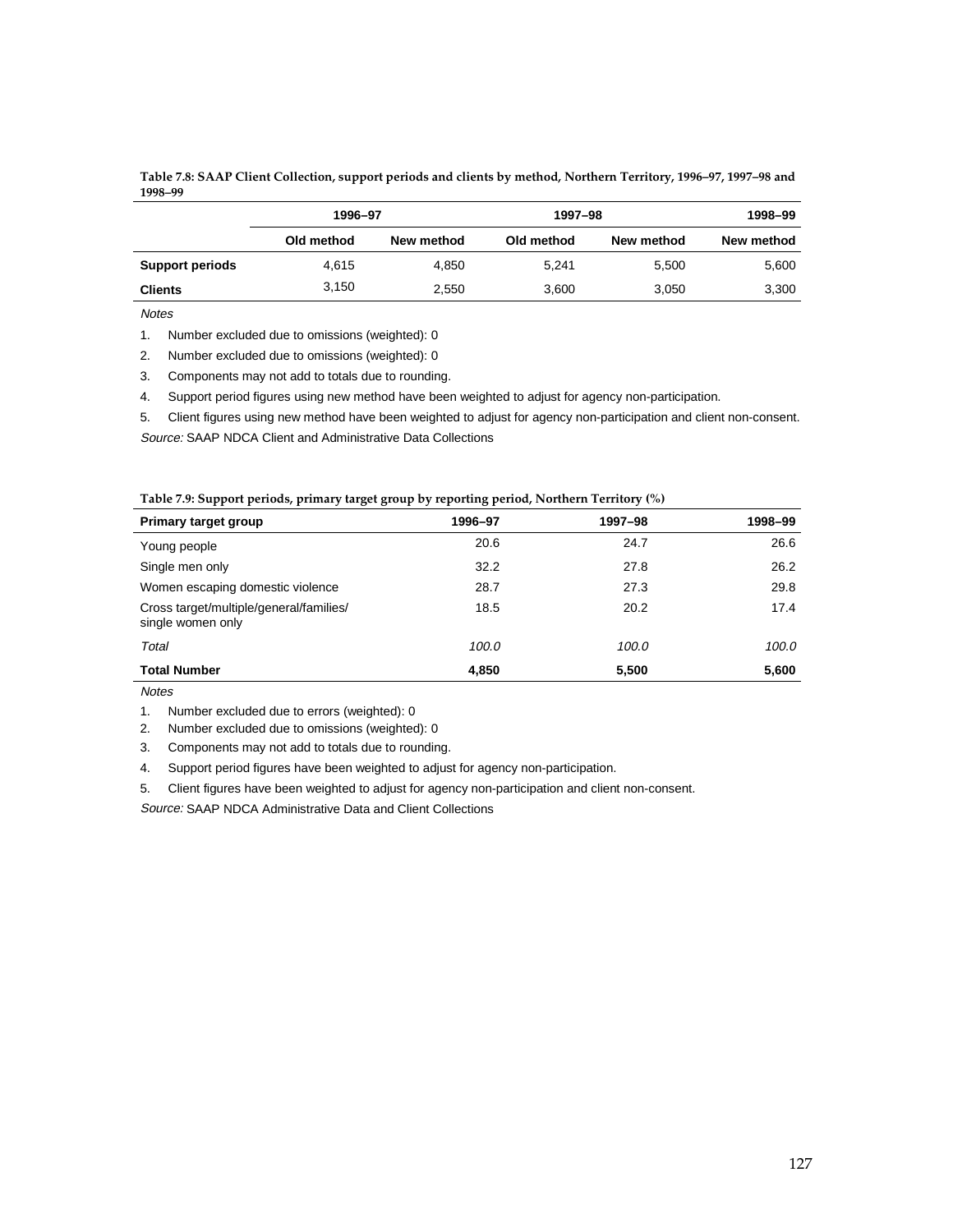| Age of client       | 1996-97 | 1997-98 | 1998-99 |
|---------------------|---------|---------|---------|
| Under 15 years      | 0.8     | 1.4     | 2.3     |
| $15-19$ years       | 12.7    | 19.0    | 20.1    |
| $20 - 24$ years     | 18.6    | 17.5    | 16.3    |
| $25 - 29$ years     | 16.0    | 15.0    | 14.3    |
| $30 - 34$ years     | 14.8    | 12.9    | 14.3    |
| $35 - 39$ years     | 13.1    | 11.3    | 11.4    |
| $40-44$ years       | 8.8     | 9.8     | 8.6     |
| 45-49 years         | 6.5     | 5.2     | 5.2     |
| 50-54 years         | 3.7     | 3.4     | 3.8     |
| 55-59 years         | 1.9     | 1.8     | 2.0     |
| $60 - 64$ years     | 1.1     | 1.1     | 0.8     |
| 65 years and over   | 1.9     | 1.5     | 0.8     |
| Total               | 100.0   | 100.0   | 100.0   |
| <b>Total number</b> | 2,550   | 3,050   | 3,250   |

**Table 7.10: SAAP clients, age of client by reporting period, Northern Territory (%)**

1. Number excluded due to errors (weighted): 0

2. Number excluded due to omissions (weighted): 6

3. Percentages are based on valid values only.

4. Components may not add to totals due to rounding.

5. Figures have been weighted to adjust for agency non-participation and client non-consent.

Source: SAAP NDCA Client Collection

| Table 7.11: SAAP clients, ethnicity of client by reporting period, Northern Territory (%) |  |  |
|-------------------------------------------------------------------------------------------|--|--|
|                                                                                           |  |  |

| . .                             | . .     |         |         |
|---------------------------------|---------|---------|---------|
| <b>Ethnicity</b>                | 1996-97 | 1997-98 | 1998-99 |
| Indigenous Australian           | 39.3    | 40.3    | 45.5    |
| Non-English-speaking background | 3.8     | 4.5     | 3.9     |
| Other                           | 57.0    | 55.3    | 50.6    |
| Total                           | 100.0   | 100.0   | 100.0   |
| <b>Total number</b>             | 2.450   | 2,950   | 3,200   |

**Notes** 

1. Number excluded due to errors (weighted): 0

2. Number excluded due to omissions (weighted): 317

3. Percentages are based on valid values only.

4. Components may not add to totals due to rounding.

5. Figures have been weighted to adjust for agency non-participation and client non-consent.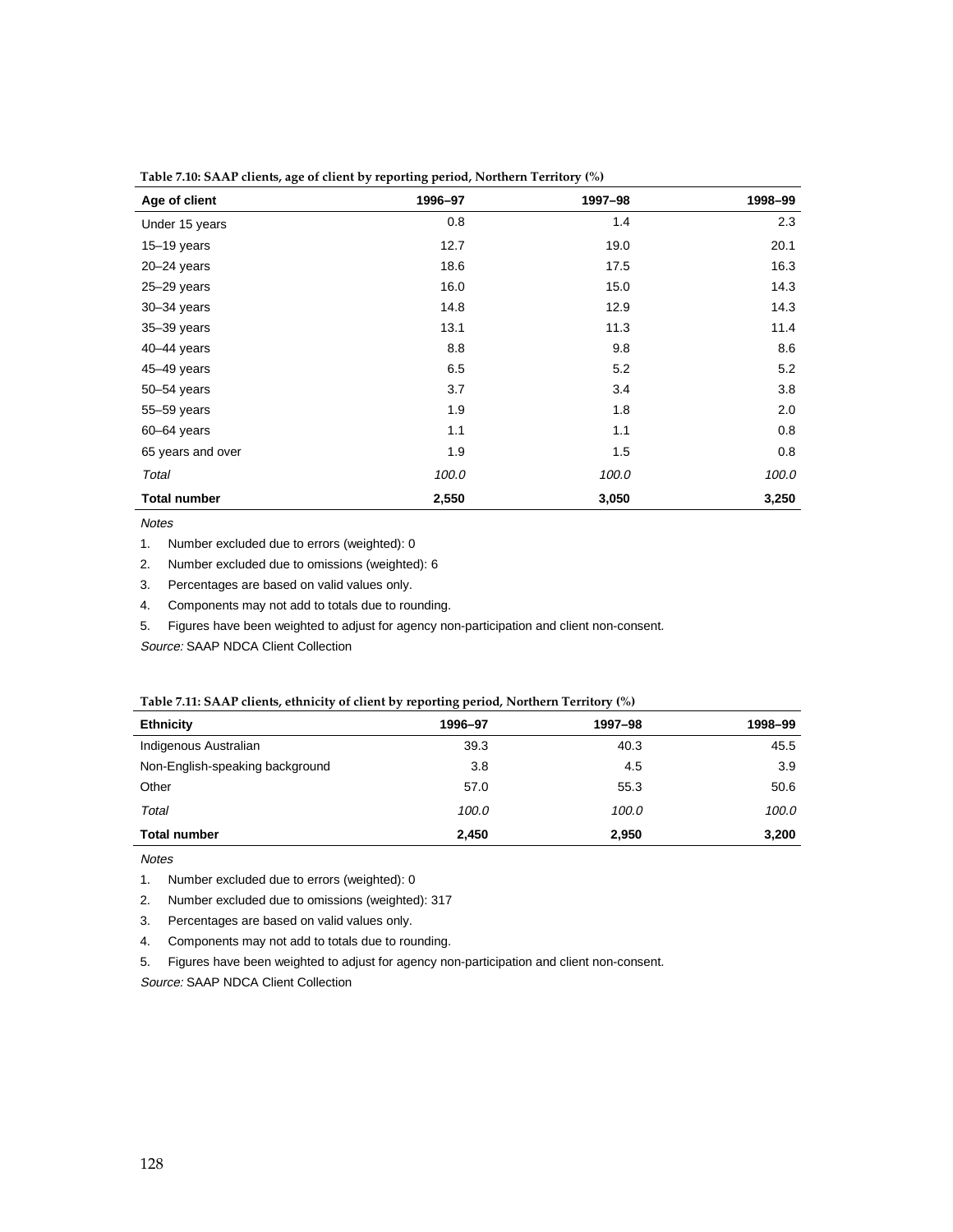| <b>Family type</b>                     | 1996-97 | 1997-98 | 1998-99 |
|----------------------------------------|---------|---------|---------|
| Person alone                           | 74.8    | 73.4    | 74.5    |
| Couple without children                | 1.9     | 1.6     | 1.8     |
| Person with children                   | 20.1    | 20.7    | 20.6    |
| Couple with children                   | 2.3     | 3.4     | 2.5     |
| Other                                  | 0.9     | 1.0     | 0.7     |
| Total                                  | 100.0   | 100.0   | 100.0   |
| Number of support periods              | 4,750   | 5,400   | 5,550   |
| Number of accompanying children visits | 1,850   | 2,350   | 2,200   |

**Table 7.12: Support periods, presenting unit and number of accompanying children visits by reporting period, Northern Territory (%)**

**Notes** 

1. Number excluded due to errors (weighted): 30

2. Number excluded due to omissions (weighted): 209

3. Percentages are based on valid values only.

4. An accompanying child may be counted in more than one support period.

5. Components may not add to totals due to rounding.

6. Figures have been weighted to adjust for agency non-participation.

Source: SAAP NDCA Client and Administrative Data Collections

| Table 7.13: Closed support periods, duration of support by reporting period, Northern Territory, 1996-97, 1997-98 and |
|-----------------------------------------------------------------------------------------------------------------------|
| 1998–99 (%)                                                                                                           |

| <b>Duration of support</b> | 1996-97 | 1997-98 | 1998-99 |
|----------------------------|---------|---------|---------|
| 1 day or less              | 16.8    | 20.1    | 14.8    |
| $2 - 3$ days               | 39.6    | 34.2    | 33.0    |
| 4-7 days                   | 13.2    | 13.1    | 13.9    |
| $>1-2$ weeks               | 7.5     | 8.8     | 10.3    |
| >2-4 weeks                 | 6.6     | 7.9     | 11.3    |
| >4-13 weeks                | 10.3    | 11.0    | 11.6    |
| $>13-26$ weeks             | 4.3     | 2.8     | 3.1     |
| $>26-52$ weeks             | 1.3     | 1.3     | 1.4     |
| >52 weeks                  | 0.4     | 0.9     | 0.5     |
| Total                      | 100.0   | 100.0   | 100.0   |
| <b>Total number</b>        | 4,450   | 5,200   | 5,400   |

**Notes** 

1. Number excluded due to errors (weighted): 0

2. Number excluded due to omissions (weighted): 376

3. Percentages are based on valid values only.

4. Components may not add to totals due to rounding.

5. Figures have been weighted to adjust for agency non-participation.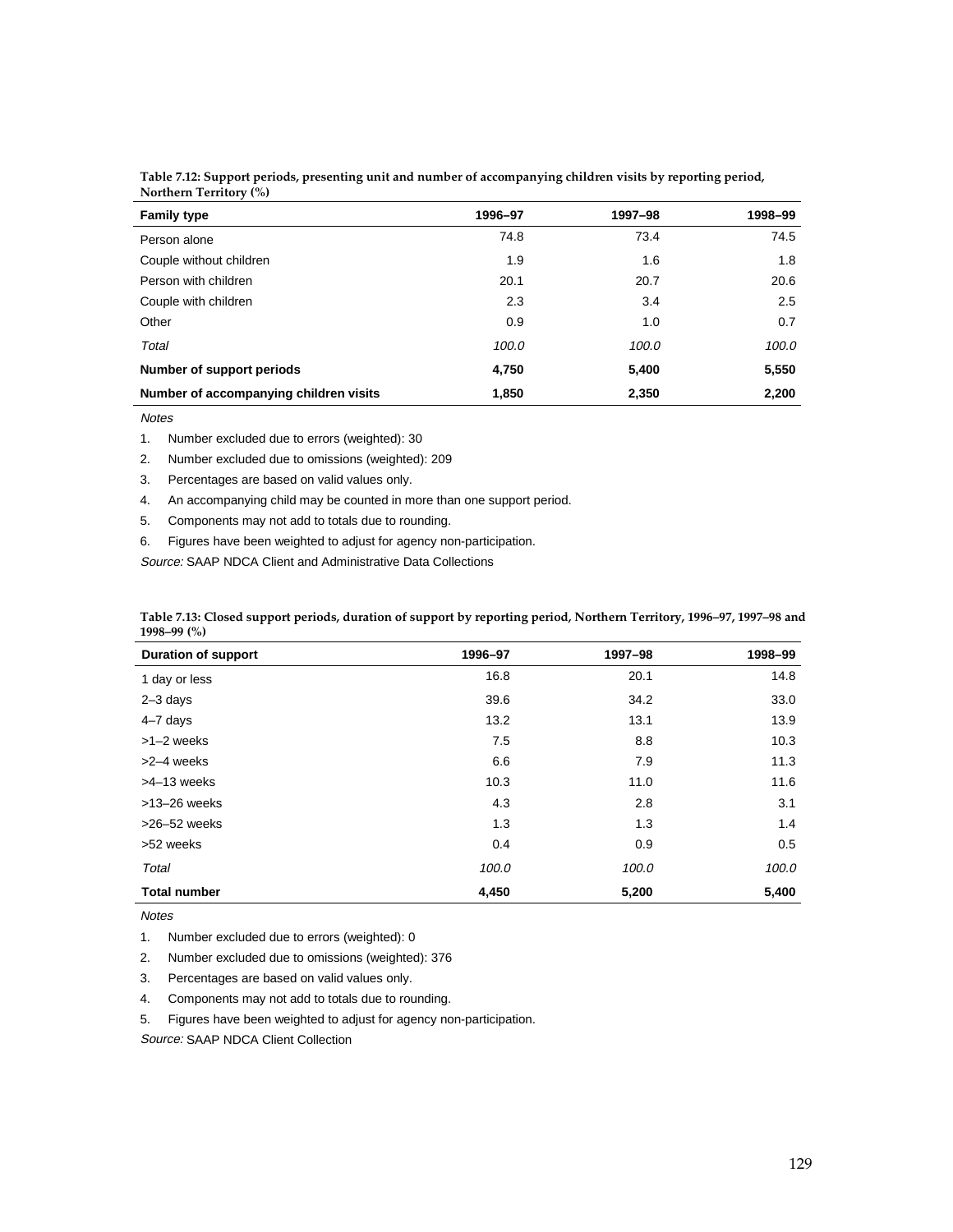| Table 7.14: Support periods in which clients were accommodated, accommodation provided by reporting period, |  |
|-------------------------------------------------------------------------------------------------------------|--|
| Northern Territory, 1996–97, 1997–98 and 1998–99 (%)                                                        |  |

| $1001$ and $10111$ and $171220$ $171221$ $100$ and $1220$ $120$ |         |         |         |
|-----------------------------------------------------------------|---------|---------|---------|
| <b>Accommodation type</b>                                       | 1996-97 | 1997-98 | 1998-99 |
| Crisis/short-term accommodation                                 | 93.2    | 94.6    | 94.8    |
| Medium/long-term accommodation                                  | 4.8     | 5.3     | 4.9     |
| Other SAAP                                                      | 3.0     | 0.3     | 0.7     |
| <b>Total number</b>                                             | 3.450   | 3,650   | 3,800   |

1. Number excluded due to errors (weighted): 0

2. Number excluded due to omissions (weighted): 831

- 3. Percentages are based on valid values only.
- 4. Clients were able to be accommodated on more than one occasion in each support period so percentages do not total 100.
- 5. Figures have been weighted to adjust for agency non-participation.

Source: SAAP NDCA Client Collection

| Table 7.15: Closed support periods in which clients were accommodated, duration of supported accommodation by |
|---------------------------------------------------------------------------------------------------------------|
| reporting period, Northern Territory, 1996–97, 1997–98 and 1998–99 $(\%)$                                     |

| <b>Duration of accommodation</b> | 1996-97 | 1997-98 | 1998-99 |
|----------------------------------|---------|---------|---------|
| 1 day or less                    | 30.9    | 30.6    | 26.8    |
| $2 - 3$ days                     | 26.7    | 22.2    | 23.4    |
| 4-7 days                         | 17.7    | 18.0    | 18.4    |
| $>1-2$ weeks                     | 9.2     | 10.5    | 12.3    |
| >2-4 weeks                       | 5.9     | 7.3     | 8.5     |
| >4-13 weeks                      | 7.4     | 8.1     | 7.7     |
| $>13-26$ weeks                   | 1.4     | 2.1     | 1.7     |
| $>26-52$ weeks                   | 0.7     | 0.6     | 0.8     |
| >52 weeks                        | 0.3     | 0.5     | 0.3     |
| Total                            | 100.0   | 100.0   | 100.0   |
| <b>Total number</b>              | 3,350   | 3,750   | 3,650   |

Notes

1. Number excluded due to errors (weighted): 181

2. Number excluded due to omissions (weighted): 444

3. Percentages are based on valid values only.

4. Components may not add to totals due to rounding.

5. Figures have been weighted to adjust for agency non-participation.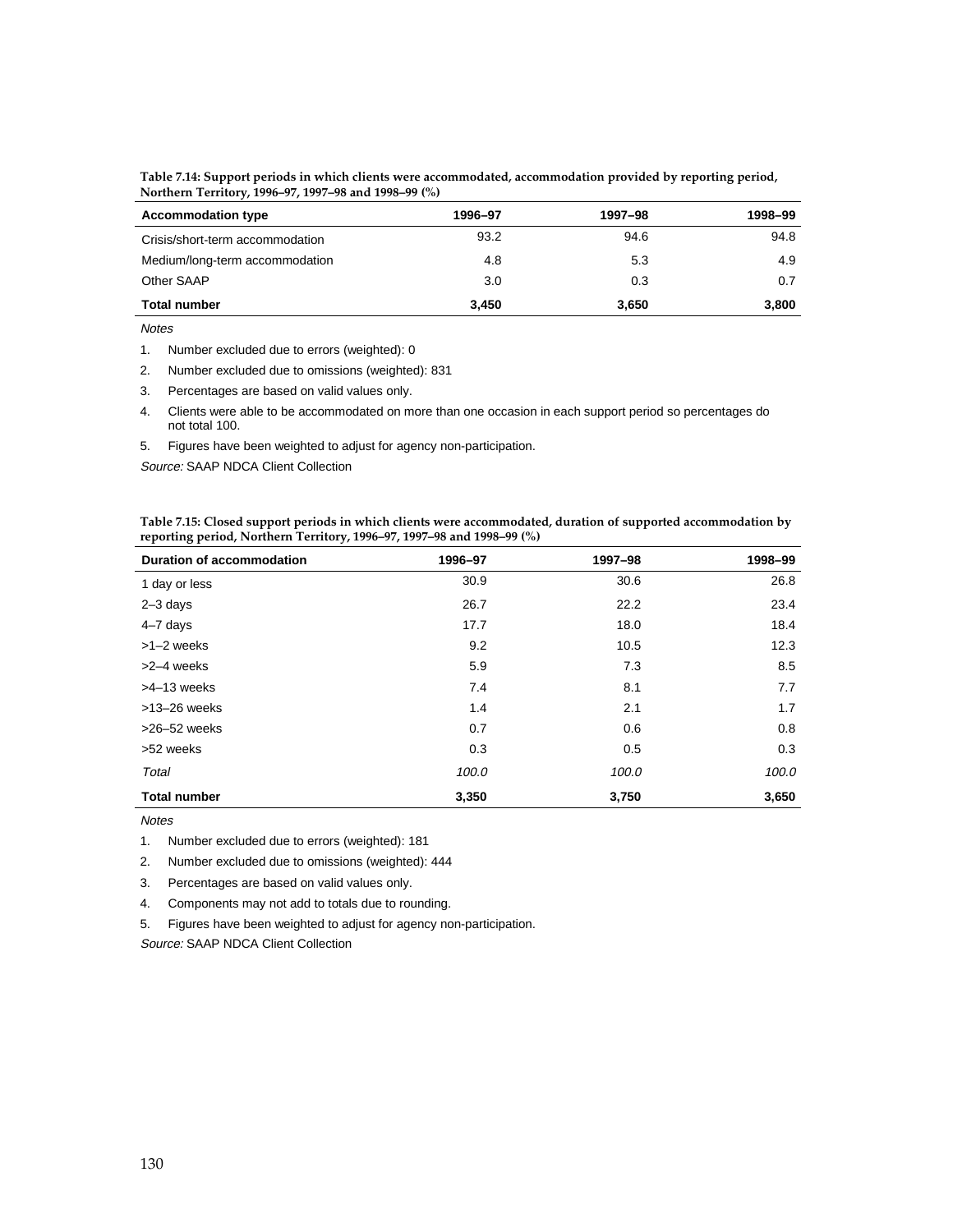| <b>Existence of support plan</b> | 1996-97 | 1997-98 | 1998-99 |
|----------------------------------|---------|---------|---------|
| Support plan                     | 28.9    | 50.4    | 68.0    |
| No support plan                  | 23.0    | 20.0    | 10.7    |
| Not appropriate                  | 48.2    | 29.6    | 21.3    |
| Total                            | 100.0   | 100.0   | 100.0   |
| <b>Total number</b>              | 3,300   | 4,400   | 4,700   |

**Table 7.16: Support periods, existence of a support plan by reporting period, Northern Territory, 1996–97, 1997–98 and 1998–99 (%)**

**Notes** 

1. Number excluded due to errors (weighted): 44

2. Number excluded due to omissions (weighted): 796

3. Excludes high-volume records as not all items were included on high-volume form.

4. Percentages are based on valid values only.

5. Components may not add to totals due to rounding.

6. Figures have been weighted to adjust for agency non-participation.

Source: SAAP NDCA Client Collection

|                                  | Table 7.17: Closed support periods, client's type of housing after support by reporting period, Northern Territory, |  |
|----------------------------------|---------------------------------------------------------------------------------------------------------------------|--|
| 1996–97, 1997–98 and 1998–99 (%) |                                                                                                                     |  |

| Type of housing after support  | 1996-97 | 1997-98 | 1998-99 |
|--------------------------------|---------|---------|---------|
| <b>Independent housing</b>     |         |         |         |
| Private rental                 | 36.6    | 29.9    | 26.8    |
| Owner-occupied                 | 0.7     | 0.9     | 1.4     |
| Public housing                 | 27.5    | 31.3    | 24.6    |
| Other                          | 12.0    | 17.2    | 25.6    |
| <b>Non-independent housing</b> |         |         |         |
| SAAP crisis/short term         | 4.6     | 4.5     | 5.2     |
| SAAP medium/long term          | 1.1     | 1.8     | 2.8     |
| Other                          | 17.4    | 14.4    | 13.7    |
| Total                          | 100.0   | 100.0   | 100.0   |
| <b>Total number</b>            | 2,050   | 2,950   | 3,150   |

Notes

1. Number excluded due to errors (weighted): 36

2. Number excluded due to omissions (weighted): 4,542

3. Percentages are based on valid values only.

4. Components may not add to totals due to rounding.

5. Figures have been weighted to adjust for agency non-participation and client non-consent. Source: SAAP NDCA Client Collection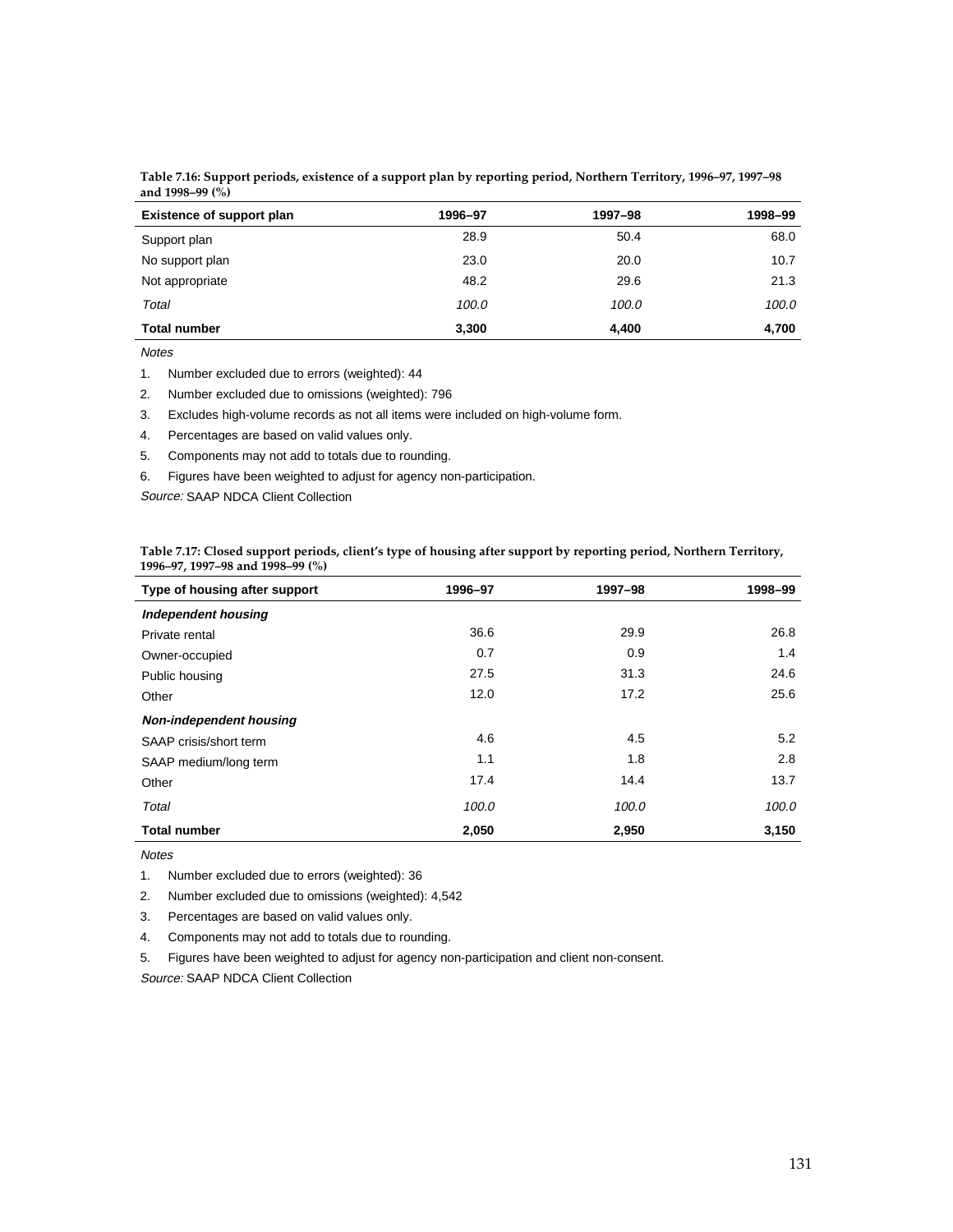| Labour force status after support | 1996-97 | 1997-98 | 1998-99 |
|-----------------------------------|---------|---------|---------|
| Employed full time                | 8.0     | 4.6     | 2.4     |
| Employed part time                | 1.5     | 1.0     | 0.9     |
| Employed on casual basis          | 2.6     | 2.8     | 2.9     |
| Unemployed-studying               | 3.6     | 4.0     | 3.1     |
| Unemployed-not studying           | 82.4    | 85.6    | 88.0    |
| Not in labour force-studying      | 0.0     | 0.5     | 0.3     |
| Not in labour force—not studying  | 1.8     | 1.5     | 2.4     |
| Total                             | 100.0   | 100.0   | 100.0   |
| <b>Total number</b>               | 850     | 1,400   | 1,700   |

| Table 7.18: Closed support periods in which clients were unemployed before support, labour force status of client |
|-------------------------------------------------------------------------------------------------------------------|
| after support by reporting period, Northern Territory, 1996–97, 1997–98 and 1998–99 (%)                           |

1. Number excluded due to errors (weighted): 0

2. Number excluded due to omissions (weighted): 2,121

3. Excludes high-volume records as not all items were included on high-volume form.

4. Percentages are based on valid values only.

5. Components may not add to totals due to rounding.

6. Figures have been weighted to adjust for agency non-participation and client non-consent.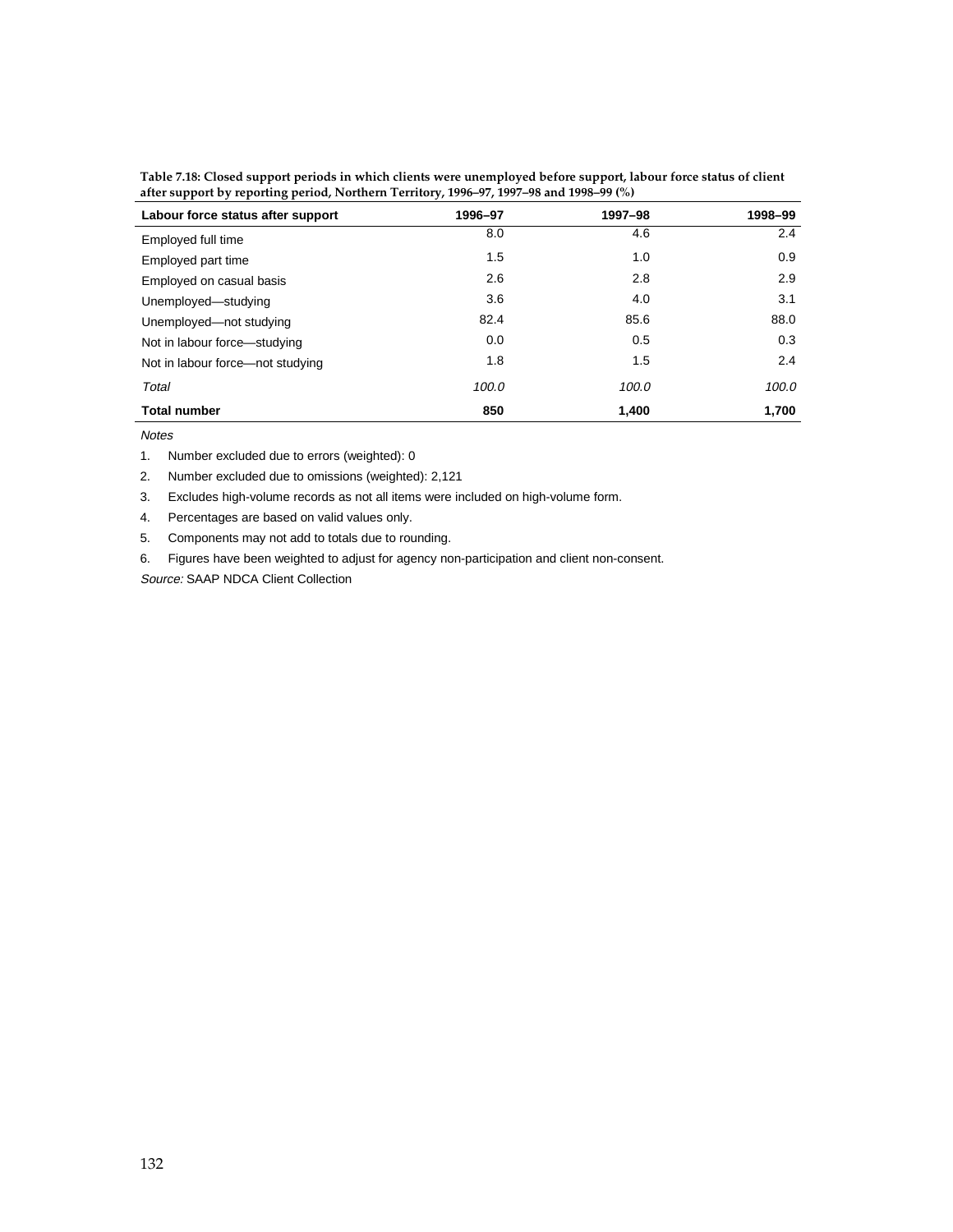# **Additional analysis requested by the Data and Research Advisory Committee**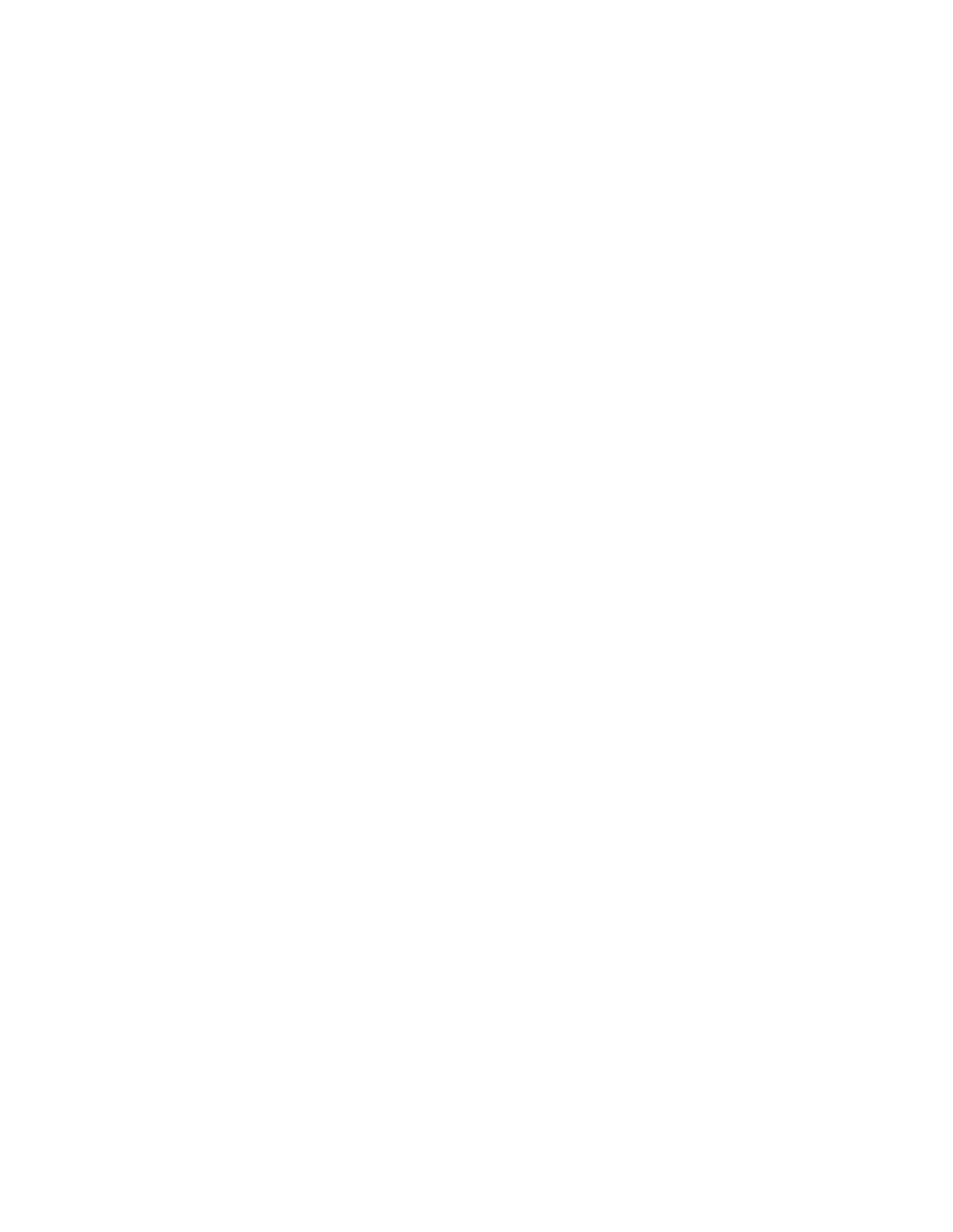# **8 Performance indicators**

This part of the report contains further tables requested by the Data and Research Advisory Committee to assist in monitoring the performance of SAAP.

#### **Table 8.1: SAAP clients, accommodation and support by ethnicity of client, Northern Territory, 1998–99 (%)**

| Accommodation<br>and support | Indigenous<br><b>Australian</b> | Non-English-<br>speaking<br>background | Other | <b>Total</b> |
|------------------------------|---------------------------------|----------------------------------------|-------|--------------|
| Supported accommodation      | 68.4                            | 91.3                                   | 69.8  | 70.0         |
| Support only                 | 26.0                            | 7.7                                    | 25.2  | 24.9         |
| <b>Both</b>                  | 5.6                             | 1.0                                    | 5.1   | 5.1          |
| Total                        | 100.0                           | 100.0                                  | 100.0 | 100.0        |
| <b>Total number</b>          | 1.450                           | 100                                    | 1,600 | 3,200        |

**Notes** 

2. Number excluded due to omissions (weighted): 99

3. Percentages are based on valid values only.

4. Components may not add to totals due to rounding.

5. Figures have been weighted to adjust for client non-consent.

<sup>1.</sup> Number excluded due to errors (weighted): 0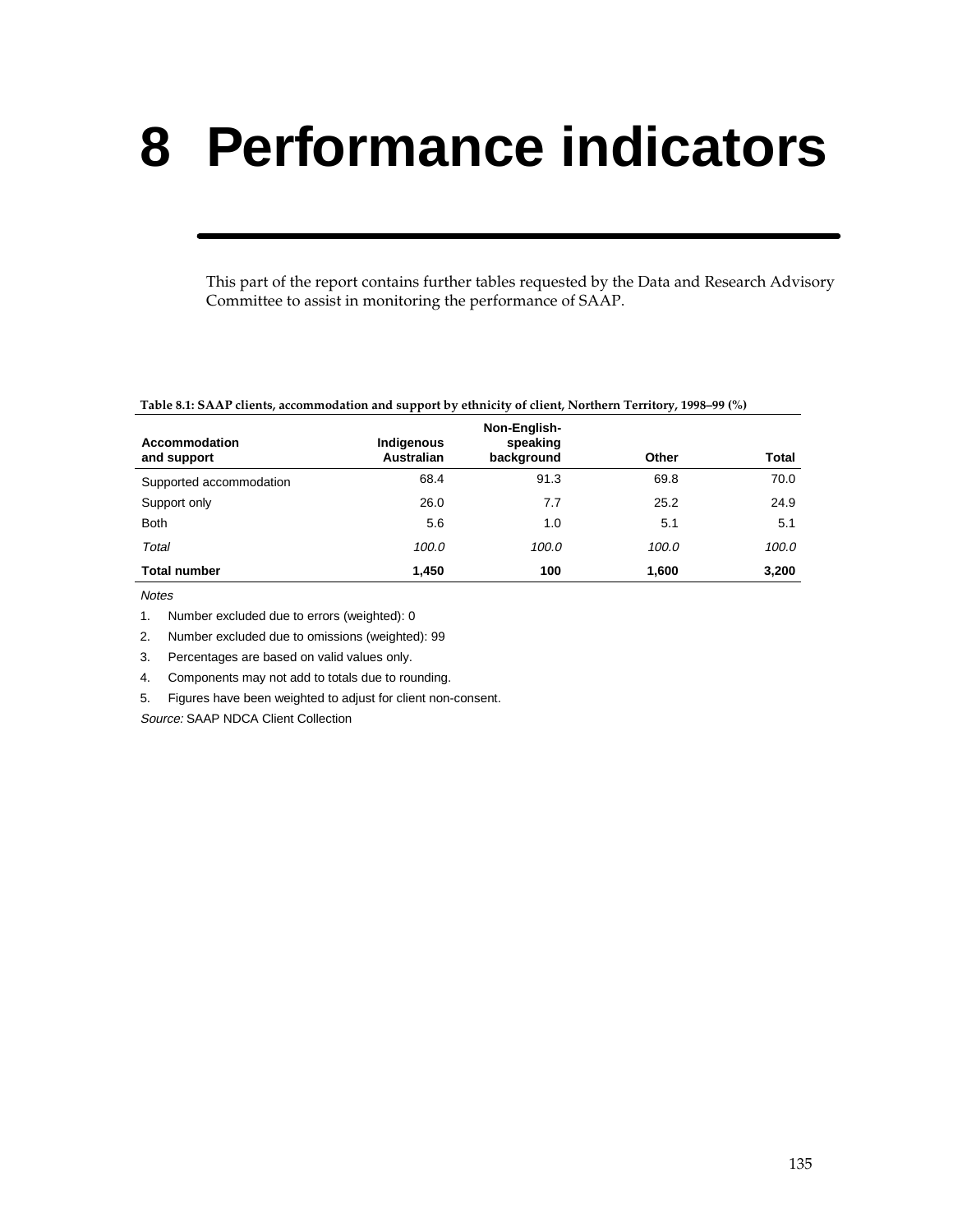| Duration of<br>accommodation | Crisis/<br>short-term<br>accommodation | Medium/<br>long-term<br>accommodation | Day support/<br>outreach<br>support | Multiple/<br>agency<br>support | Total |
|------------------------------|----------------------------------------|---------------------------------------|-------------------------------------|--------------------------------|-------|
| 1 day or less                | 23.5                                   |                                       | 5.1                                 | 19.6                           | 20.8  |
| $2 - 3$ days                 | 22.5                                   | 2.9                                   |                                     | 19.5                           | 20.3  |
| $4 - 7$ days                 | 20.8                                   | 3.7                                   | 15.7                                | 16.0                           | 18.4  |
| $>1-2$ weeks                 | 13.2                                   | 2.6                                   | 11.1                                | 18.3                           | 13.9  |
| >2-4 weeks                   | 9.6                                    | 11.3                                  |                                     | 14.1                           | 10.8  |
| $>4-13$ weeks                | 8.4                                    | 36.9                                  | 52.8                                | 7.7                            | 10.5  |
| $>13-26$ weeks               | 1.4                                    | 25.6                                  | 5.1                                 | 2.5                            | 3.2   |
| $>26-52$ weeks               | 0.4                                    | 10.4                                  | 10.2                                | 1.9                            | 1.5   |
| >52 weeks                    | 0.1                                    | 6.6                                   |                                     | 0.4                            | 0.6   |
| Total                        | 100.0                                  | 100.0                                 | 100.0                               | 100.0                          | 100.0 |
| <b>Total number</b>          | 1,400                                  | 150                                   | $25$                                | 550                            | 2,150 |

**Table 8.2: SAAP clients, duration of supported accommodation by service delivery model, Northern Territory, 1998–99 (%)**

Notes

1. Number excluded due to errors (weighted): 6

2. Number excluded due to omissions (weighted): 214

3. Percentages are based on valid values only.

4. Components may not add to totals due to rounding.

5. Figures have been weighted to adjust for agency non-participation and client non-consent.

Source: SAAP NDCA Client and Administrative Data Collections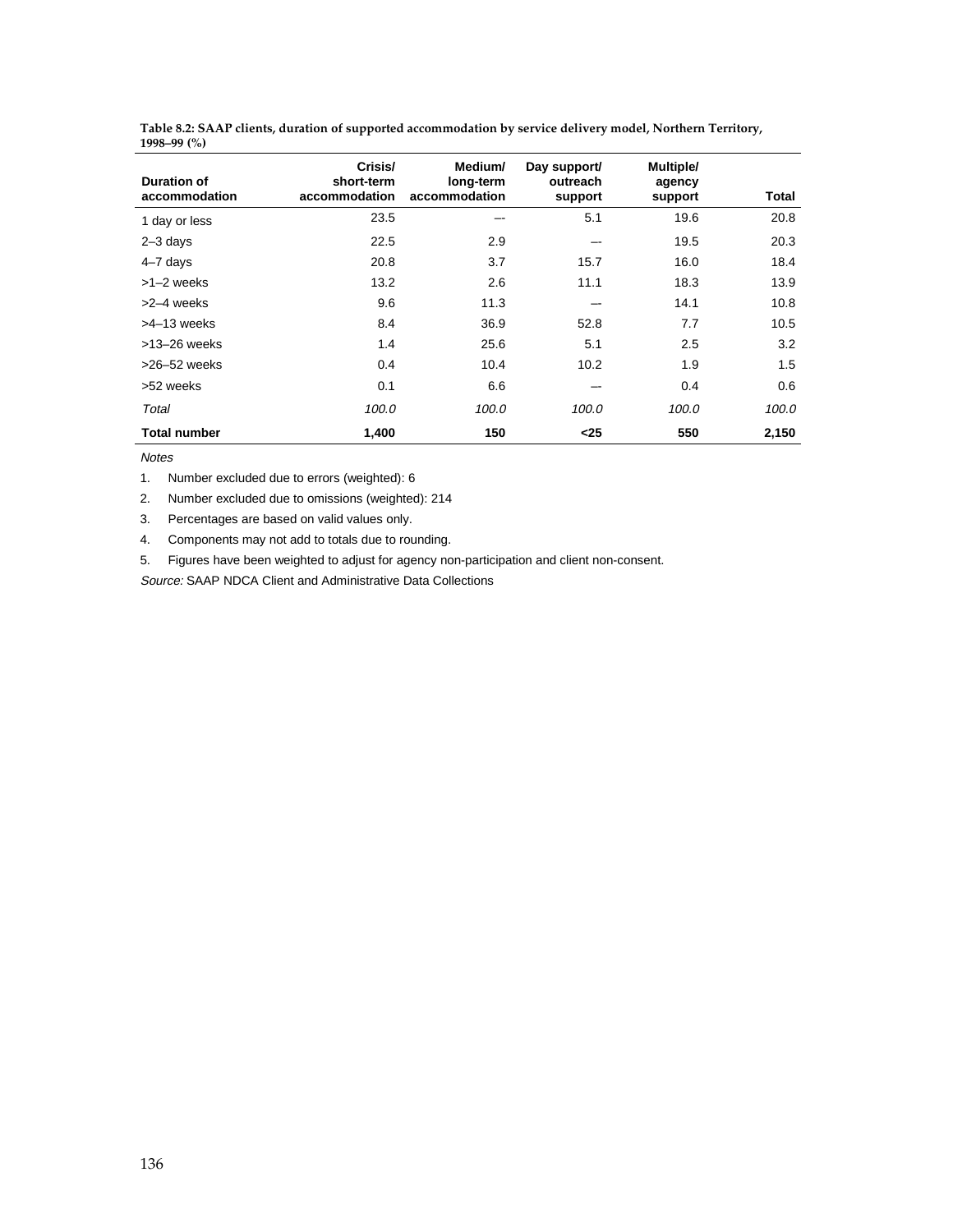| <b>Reasons for assistance</b>                   | <b>Number</b> | Per cent |
|-------------------------------------------------|---------------|----------|
| Usual accommodation unavailable                 | 600           | 20.2     |
| Time out from family/Other situation            | 850           | 29.1     |
| Relationship/family breakdown                   | 1,000         | 34.6     |
| Interpersonal conflicts                         | 750           | 26.6     |
| Physical/emotional abuse                        | 850           | 29.4     |
| Domestic violence                               | 900           | 31.8     |
| Sexual abuse                                    | 200           | 6.7      |
| <b>Financial difficulty</b>                     | 1,550         | 53.3     |
| Eviction/previous accommodation ended           | 300           | 11.2     |
| Drug/alcohol/substance abuse                    | 400           | 13.3     |
| Emergency accommodation ended                   | 50            | 2.4      |
| Recently left institution                       | 50            | 1.9      |
| Psychiatric illness                             | 50            | 2.1      |
| Recent arrival to area with no means of support | 550           | 18.5     |
| Itinerant                                       | 250           | 9.2      |
| Other                                           | 300           | 9.9      |
| <b>Total number</b>                             | 2,850         |          |

**Table 8.3: SAAP clients, clients' reasons ever given for seeking assistance, Northern Territory, 1998–99**

**Notes** 

1. Number excluded due to errors (weighted): 0

2. Number excluded due to omissions (weighted): 20

3. Excludes high-volume records as not all items were included on high-volume form.

4. Percentages are based on valid values only.

5. Figures have been weighted to adjust for client non-consent.

6. Clients were able to give more than one reason for seeking assistance and so percentages do not total 100.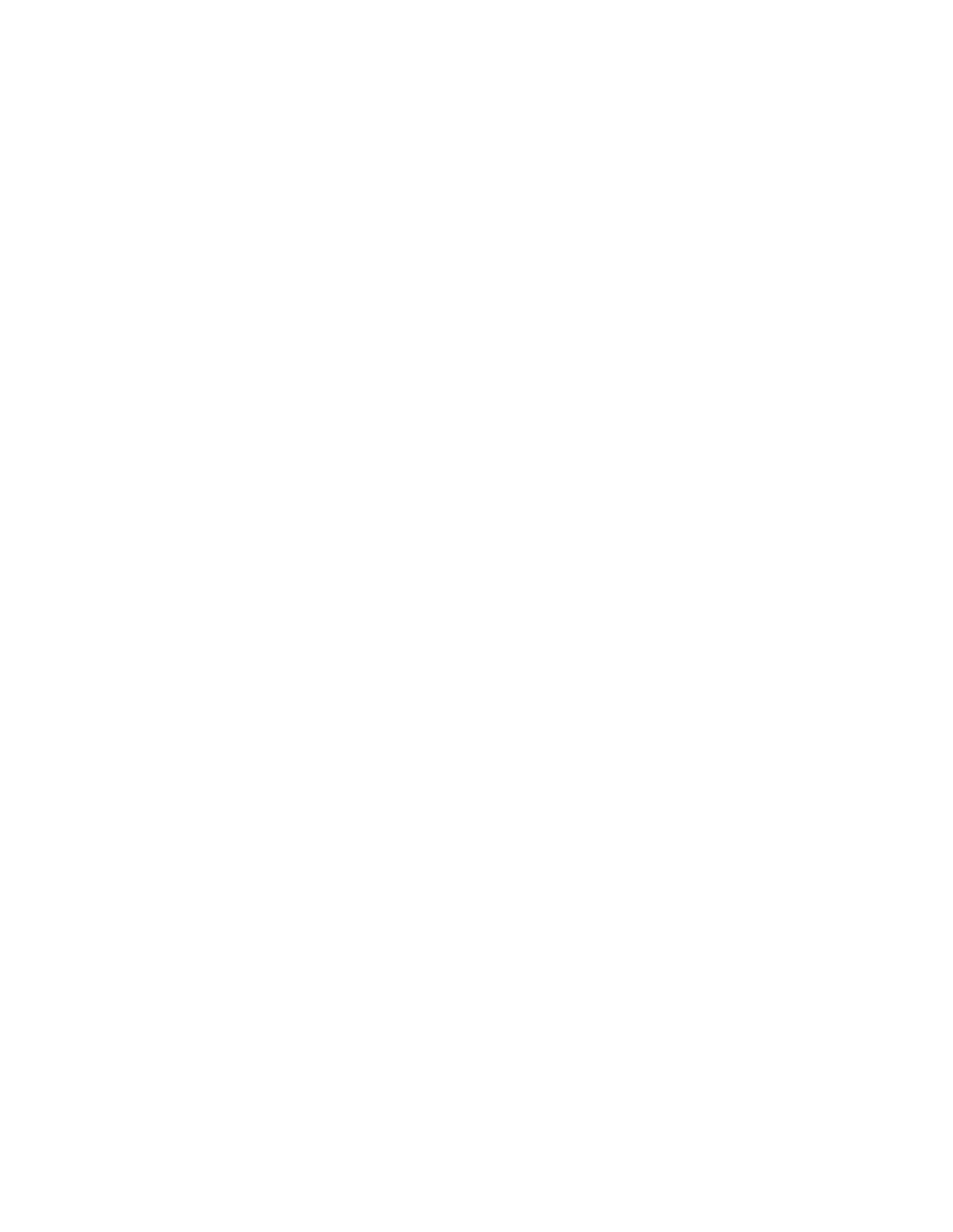## **9 Additional tables**

This part of the report contains tables requested by the Data and Research Advisory Committee and not included elsewhere in the report.

| Table 9.1: Support periods, location of client before current period of unsafe, insecure or inadequate housing by |
|-------------------------------------------------------------------------------------------------------------------|
| main reason for seeking assistance, Northern Territory, 1998–99 (%)                                               |

| Main reason for seeking assistance                 | <b>Capital</b><br>city | Other<br>metropolitan<br>centre | Large<br>rural<br>centre | Other<br>rural | Remote | <b>Total</b> | Total<br><b>Number</b> |
|----------------------------------------------------|------------------------|---------------------------------|--------------------------|----------------|--------|--------------|------------------------|
|                                                    |                        |                                 |                          | area           | area   |              |                        |
| Usual accommodation unavailable                    | 32.3                   | 0.8                             | 2.3                      | 0.7            | 63.9   | 100.0        | 162                    |
| Time out from family/Other situation               | 20.0                   | ---                             | 0.9                      | 2.0            | 77.1   | 100.0        | 252                    |
| Relationship/family breakdown                      | 35.6                   | 0.8                             | 1.4                      | 3.1            | 59.1   | 100.0        | 304                    |
| Interpersonal conflicts                            | 25.1                   | 3.1                             | ---                      | 1.7            | 70.1   | 100.0        | 73                     |
| Physical/emotional abuse                           | 7.3                    | 0.9                             | $\qquad \qquad -$        | 1.2            | 90.6   | 100.0        | 252                    |
| Domestic violence                                  | 18.8                   | 0.2                             | 0.3                      | 3.3            | 77.3   | 100.0        | 1,133                  |
| Sexual abuse                                       | 29.6                   | ---                             | $\qquad \qquad -$        | 8.3            | 62.1   | 100.0        | 32                     |
| <b>Financial difficulty</b>                        | 37.8                   | 1.9                             | 1.5                      | 4.8            | 54.0   | 100.0        | 684                    |
| Eviction/previous accommodation<br>ended           | 44.8                   | ---                             | $\qquad \qquad -$        | 8.2            | 47.0   | 100.0        | 157                    |
| Drug/alcohol/substance abuse                       | 68.7                   | 1.2                             | 1.2                      | 2.2            | 26.7   | 100.0        | 104                    |
| Emergency accommodation ended                      | 64.6                   | ---                             | $--$                     | 6.1            | 29.3   | 100.0        | 19                     |
| Recently left institution                          | 74.5                   | ---                             | ---                      | $\cdots$       | 25.5   | 100.0        | 26                     |
| Psychiatric illness                                | 85.8                   | ---                             | ---                      |                | 14.2   | 100.0        | 11                     |
| Recent arrival to area with no means<br>of support | 41.9                   | 7.3                             | 4.9                      | 10.5           | 35.5   | 100.0        | 154                    |
| <b>Itinerant</b>                                   | 47.1                   | ---                             | 4.4                      | 2.9            | 45.6   | 100.0        | 80                     |
| Other                                              | 13.8                   | ---                             | 1.0                      | 2.0            | 83.2   | 100.0        | 247                    |
| <b>Total number</b>                                | 1,048                  | 36                              | 39                       | 133            | 2,434  |              | 3,689                  |

**Notes** 

1. Number excluded due to errors (weighted): 404

- 2. Number excluded due to omissions (weighted): 744
- 3. Number excluded because the location was overseas (weighted): 14
- 4. Excludes high-volume records as not all items were included on high-volume form.
- 5. Percentages are based on valid values only.
- 6. Components may not add to totals due to rounding.
- 7. Figures have been weighted to adjust for client non-consent.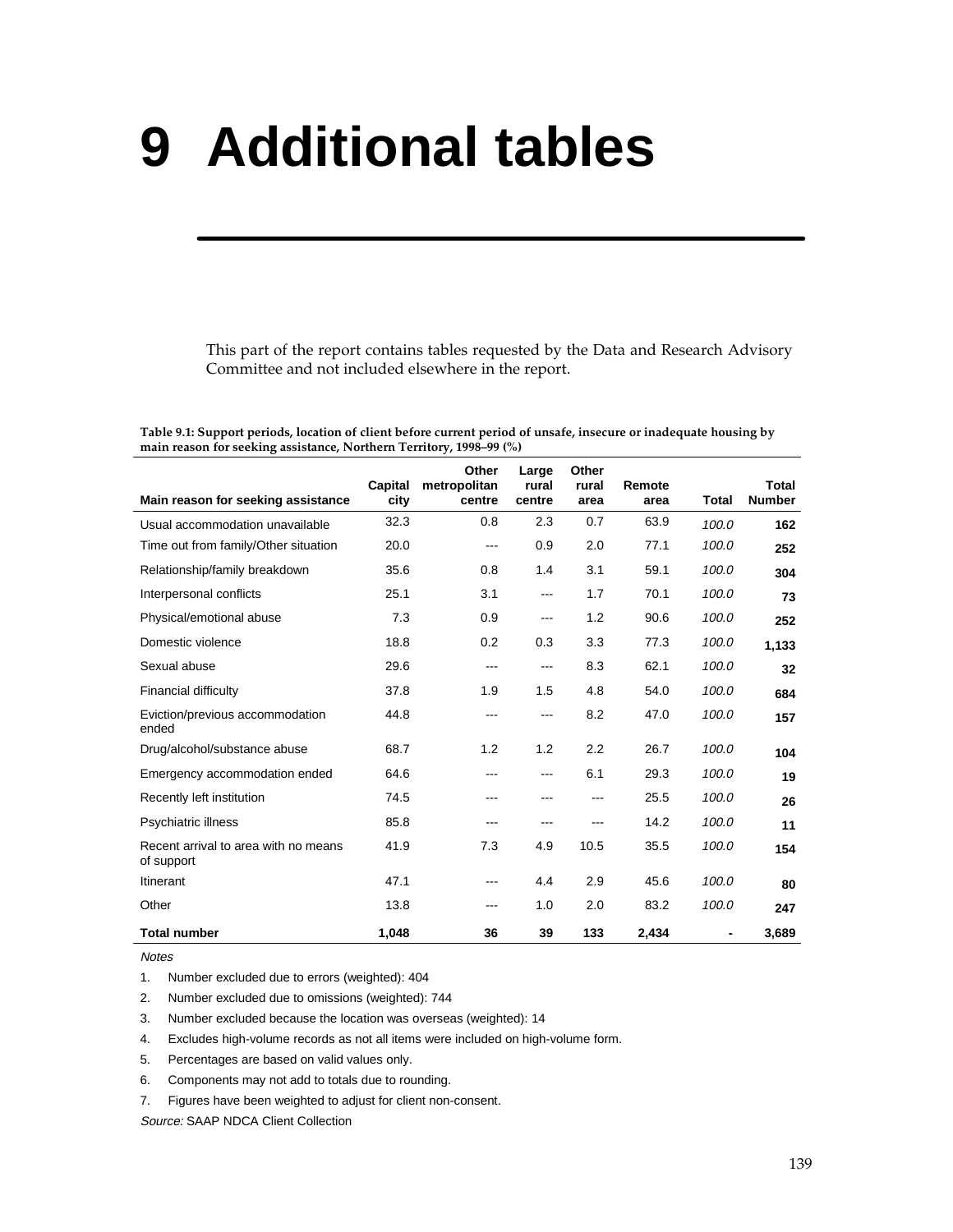| <b>Location of client</b> | Young<br>people | Single men<br>only | Women<br>escaping DV | Cross target/<br>multiple/<br>general/ families/<br>single women only | Total |
|---------------------------|-----------------|--------------------|----------------------|-----------------------------------------------------------------------|-------|
| Capital city              | 22.0            | 45.5               | 15.0                 | 54.4                                                                  | 29.3  |
| Other metropolitan centre | 1.1             | 3.5                | 0.3                  | 0.1                                                                   | 1.0   |
| Large rural centre        | 0.4             | 4.1                | 0.4                  | 1.1                                                                   | 1.1   |
| Other rural area          | 1.4             | 6.3                | 2.6                  | 7.1                                                                   | 3.8   |
| Remote area               | 75.1            | 40.6               | 81.7                 | 37.2                                                                  | 64.8  |
| Total                     | 100.0           | 100.0              | 100.0                | 100.0                                                                 | 100.0 |
| <b>Total number</b>       | 950             | 600                | 1,550                | 750                                                                   | 3,900 |

**Table 9.2: Support periods, location of client before current period of unsafe, insecure or inadequate housing by primary target group, Northern Territory, 1998–99 (%)**

**Notes** 

1. Number excluded due to errors (weighted): 375

2. Number excluded due to omissions (weighted): 584

3. Number excluded because the location was overseas (weighted): 14

4. Excludes high-volume records as not all items were included on high-volume form.

- 5. Percentages are based on valid values only.
- 6. Components may not add to totals due to rounding.
- 7. Figures have been weighted to adjust for client non-consent.

Source: SAAP NDCA Client and Administrative Data Collections

| <b>Location of client</b> | <b>Indigenous Australians</b> | No secondary target group | <b>Total</b> |
|---------------------------|-------------------------------|---------------------------|--------------|
| Capital city              | 66.7                          | 27.6                      | 29.3         |
| Other metropolitan centre | ---                           | 1.0                       | 1.0          |
| Large rural centre        | ---                           | 1.1                       | 1.1          |
| Other rural area          | 10.7                          | 3.5                       | 3.8          |
| Remote area               | 22.6                          | 66.7                      | 64.8         |
| Total                     | 100.0                         | 100.0                     | 100.0        |
| <b>Total number</b>       | 150                           | 3.700                     | 3,900        |

**Table 9.3: Support periods, location of client before current period of unsafe, insecure or inadequate housing by secondary target group, Northern Territory, 1998–99 (%)**

**Notes** 

1. Number excluded due to errors (weighted): 375

2. Number excluded due to omissions (weighted): 584

3. Number excluded because the location was overseas (weighted): 14

4. Excludes high-volume records as not all items were included on high-volume form.

5. Percentages are based on valid values only.

6. Components may not add to totals due to rounding.

7. Figures have been weighted to adjust for client non-consent.

Source: SAAP NDCA Client and Administrative Data Collections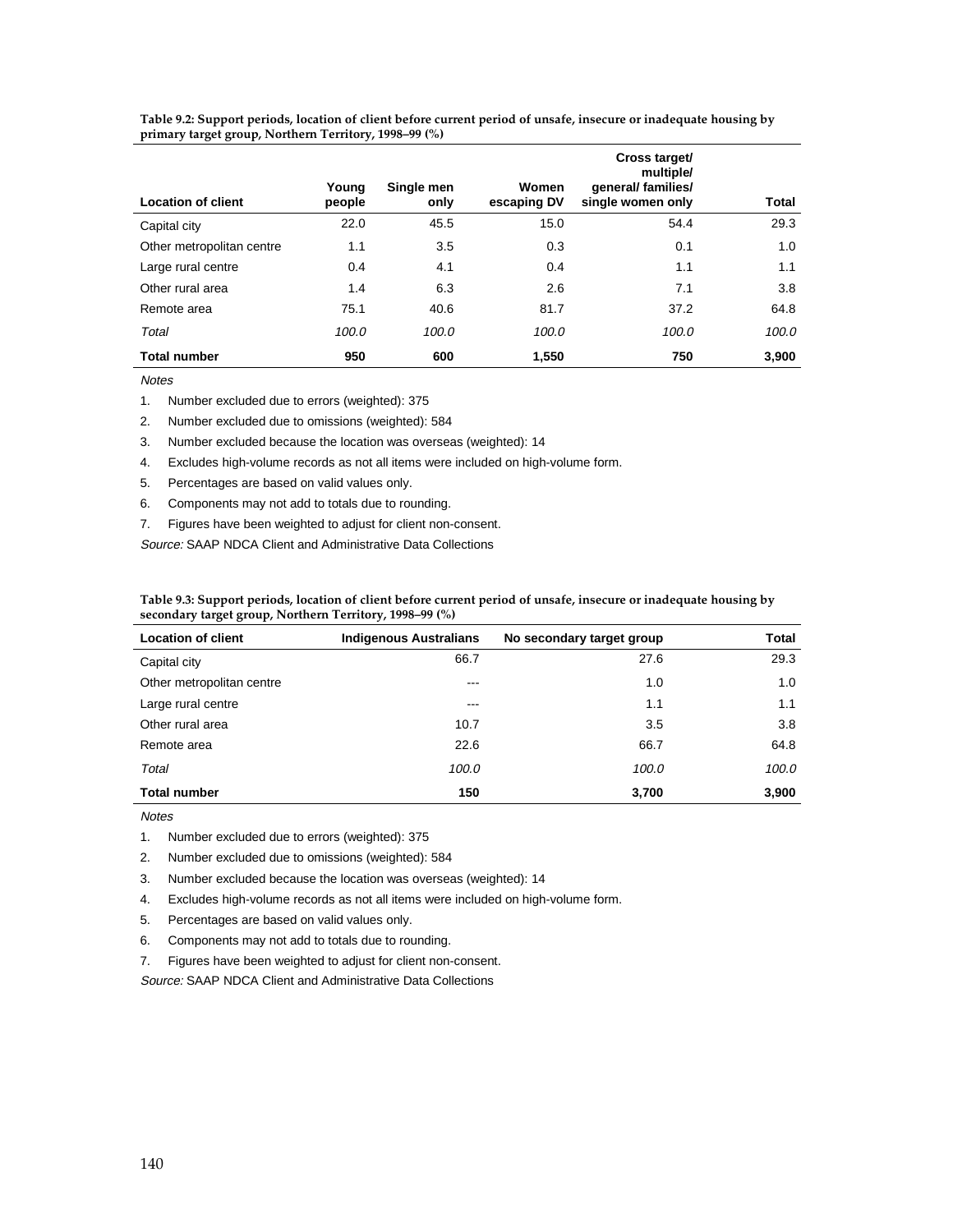| <b>Location of client</b> | Crisis/<br>short-term<br>accommodation | Medium/<br>long-term<br>accommodation | Day support/<br>outreach<br>support | Multiple/<br>agency<br>support | Total |
|---------------------------|----------------------------------------|---------------------------------------|-------------------------------------|--------------------------------|-------|
| Capital city              | 21.0                                   | 57.0                                  | 13.2                                | 74.5                           | 29.3  |
| Other metropolitan centre | 1.0                                    | 1.0                                   | $- - -$                             | 1.3                            | 1.0   |
| Large rural centre        | 1.3                                    | 0.7                                   | $- - -$                             | 1.3                            | 1.1   |
| Other rural area          | 2.9                                    | 6.0                                   | $- - -$                             | 13.3                           | 3.8   |
| Remote area               | 73.8                                   | 35.3                                  | 86.8                                | 9.6                            | 64.8  |
| Total                     | 100.0                                  | 100.0                                 | 100.0                               | 100.0                          | 100.0 |
| <b>Total number</b>       | 2,850                                  | 650                                   | 200                                 | 200                            | 3,900 |

**Table 9.4: Support periods, location of client before current period of unsafe, insecure or inadequate housing by service delivery model, Northern Territory, 1998–99 (%)**

Notes

1. Number excluded due to errors (weighted): 375

- 2. Number excluded due to omissions (weighted): 584
- 3. Number excluded because the location was overseas (weighted): 14
- 4. Excludes high-volume records as not all items were included on high-volume form.
- 5. Percentages are based on valid values only.
- 6. Components may not add to totals due to rounding.
- 7. Figures have been weighted to adjust for client non-consent.

Source: SAAP NDCA Client and Administrative Data Collections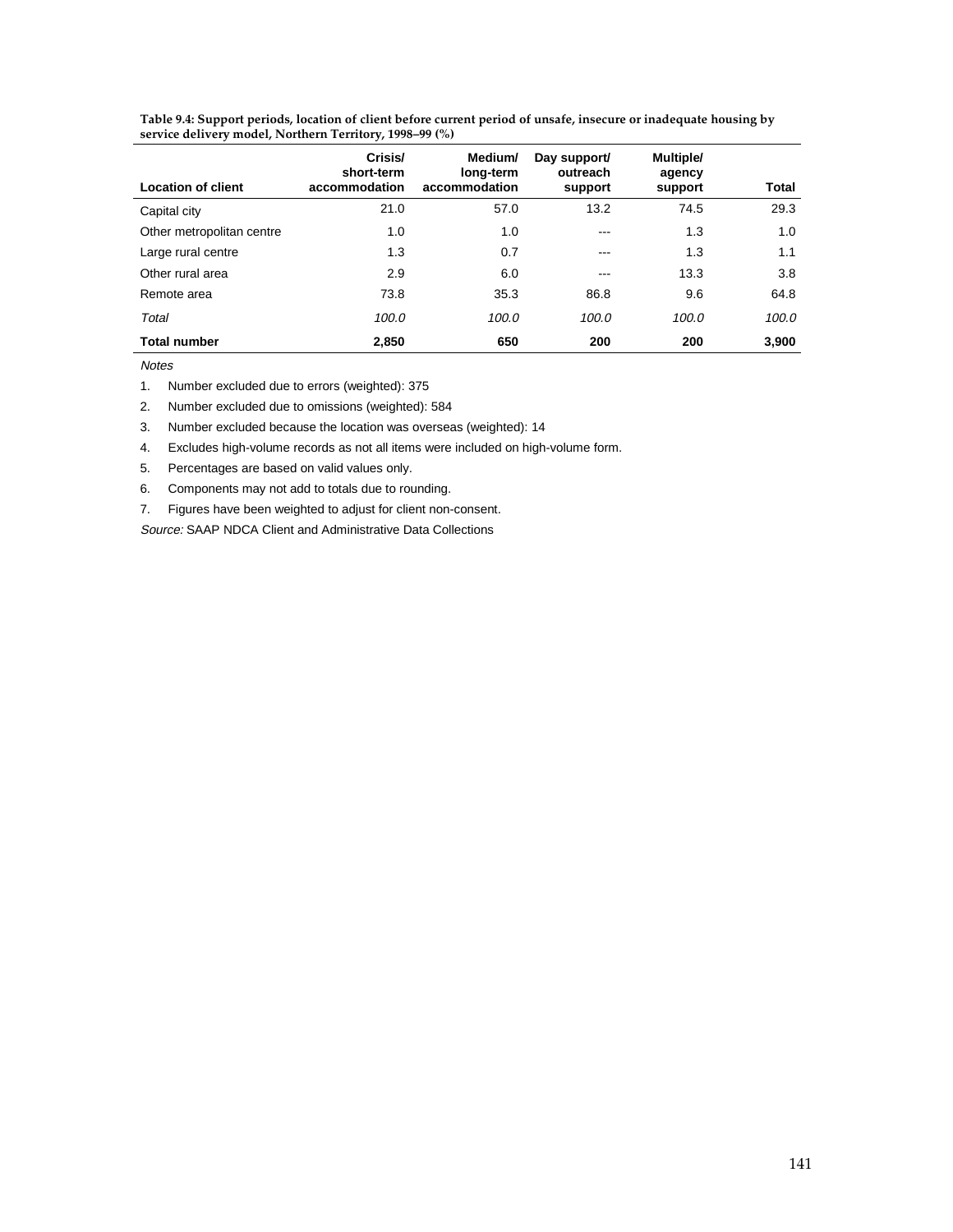|                                                              | <b>None</b>   |       | <b>Protection or</b><br>quardianship<br>order |       | Intervention or<br>restraining<br>order |       | Other legal<br>processes |       |
|--------------------------------------------------------------|---------------|-------|-----------------------------------------------|-------|-----------------------------------------|-------|--------------------------|-------|
| Main reason for seeking<br>assistance                        | <b>Before</b> | After | <b>Before</b>                                 | After | <b>Before</b>                           | After | <b>Before</b>            | After |
| Usual accommodation<br>unavailable                           | 4.9           | 5.1   | 1.3                                           |       | 2.3                                     | 1.1   | 2.7                      | 2.3   |
| Time out from family/Other<br>situation                      | 5.9           | 6.5   |                                               |       | 2.7                                     | 3.0   | 6.0                      | 5.2   |
| Relationship/family breakdown                                | 8.3           | 8.0   | 20.8                                          | 16.5  | 3.2                                     | 5.2   | 14.8                     | 14.3  |
| Interpersonal conflicts                                      | 2.0           | 2.1   | 3.9                                           | 3.5   | 1.4                                     | 0.4   | 1.9                      | 2.1   |
| Physical/emotional abuse                                     | 5.8           | 5.6   | 3.9                                           | 1.2   | 8.2                                     | 7.0   | 6.6                      | 6.7   |
| Sexual abuse                                                 | 26.9          | 23.7  | 24.7                                          | 36.5  | 65.3                                    | 70.4  | 15.6                     | 22.2  |
| Domestic violence                                            | 2.1           | 1.8   | 3.9                                           | 3.5   | 3.7                                     | 2.2   | 5.3                      | 4.8   |
| Financial difficulty                                         | 22.6          | 25.2  | 15.6                                          | 12.9  | 2.3                                     | 1.9   | 18.5                     | 16.4  |
| Eviction/previous<br>accommodation ended                     | 3.9           | 4.2   | 9.1                                           | 10.6  | 1.8                                     | 2.2   | 6.2                      | 5.2   |
| Drug/alcohol/substance abuse                                 | 3.1           | 3.2   | 1.3                                           | 1.2   |                                         | 0.4   | 3.7                      | 3.7   |
| Emergency accommodation<br>ended                             | 0.5           | 0.4   |                                               |       | 0.5                                     | 0.4   | 1.0                      | 1.0   |
| Recently left institution                                    | 0.4           | 0.4   | 2.6                                           | 2.4   | 0.5                                     | 0.4   | 2.5                      | 2.1   |
| Psychiatric illness                                          | 0.4           | 0.5   | 1.3                                           | 1.2   |                                         |       | 0.2                      | 0.2   |
| Recent arrival to area with no<br>means of support/itinerant | 5.2           | 5.0   | 1.3                                           | 1.2   | 1.4                                     | 0.7   | 1.6                      | 1.7   |
| Itinerant                                                    | 2.4           | 2.5   |                                               |       | 0.5                                     |       | 1.9                      | 1.5   |
| Other                                                        | 5.4           | 5.9   | 10.4                                          | 9.4   | 6.4                                     | 4.8   | 11.5                     | 10.6  |
| Total                                                        | 100.0         | 100.0 | 100.0                                         | 100.0 | 100.0                                   | 100.0 | 100.0                    | 100.0 |
| <b>Total number</b>                                          | 2,650         | 2,250 | 100                                           | 100   | 200                                     | 250   | 500                      | 500   |

**Table 9.5: Support periods, main reason for seeking assistance by involvement in any legal processes before and after support period, Northern Territory, 1998–99 (%)**

Notes

1. Number excluded due to errors (weighted): 38

2. Number excluded due to omissions (weighted): 636

3. Excludes high-volume records as not all items were included on high-volume form.

4. Percentages are based on valid values only.

5. Components may not add to totals due to rounding.

6. Figures have been weighted to adjust for client non-consent.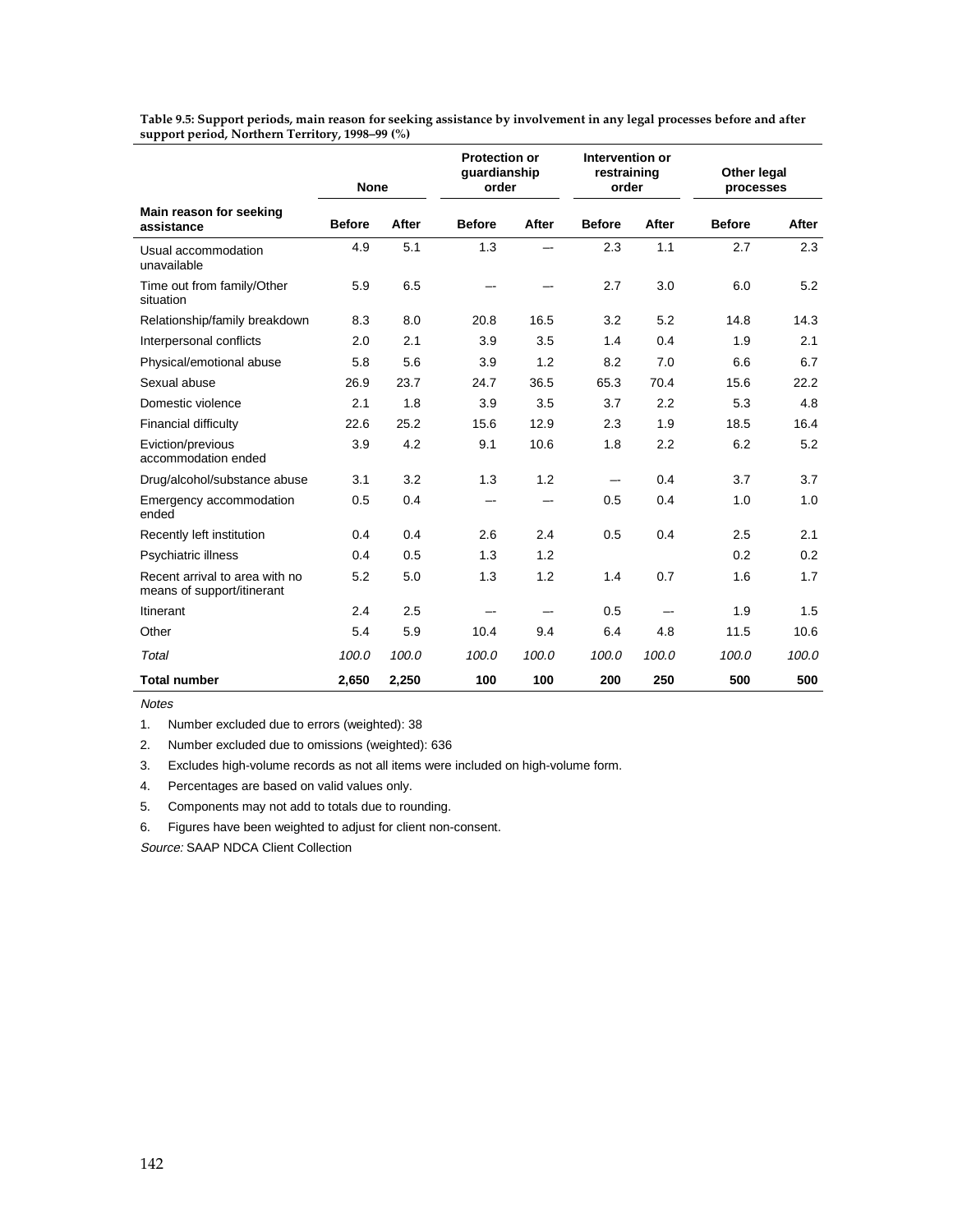| Main reason for<br>seeking assistance              | <b>Under</b><br>15 years | $15 - 19$<br>vears | $20 - 24$<br>years | $25 - 44$<br>vears | $45 - 64$<br>vears | 65 years<br>and over | Total |
|----------------------------------------------------|--------------------------|--------------------|--------------------|--------------------|--------------------|----------------------|-------|
| Usual accommodation unavailable                    | 1.1                      | 3.2                | 3.0                | 4.5                | 8.8                | 18.6                 | 4.3   |
| Time out from family/Other situation               | 10.4                     | 10.1               | 5.4                | 5.6                | 3.8                | 2.8                  | 6.7   |
| Relationship/family breakdown                      | 15.7                     | 21.4               | 5.4                | 3.1                | 4.6                | 9.6                  | 8.9   |
| Interpersonal conflicts                            | 6.7                      | 2.9                | 1.9                | 1.6                | 2.1                | $--$                 | 2.1   |
| Physical/emotional abuse                           | 5.6                      | 5.3                | 6.0                | 8.0                | 2.9                | $---$                | 6.4   |
| Domestic violence                                  | 7.4                      | 9.3                | 34.6               | 39.2               | 14.6               | 11.6                 | 27.3  |
| Sexual abuse                                       | 11.6                     | 2.7                | 2.1                | 3.9                | 3.1                |                      | 3.4   |
| <b>Financial difficulty</b>                        | 5.7                      | 22.5               | 23.6               | 14.6               | 28.6               | 32.4                 | 19.4  |
| Eviction/previous accommodation<br>ended           | 2.2                      | 6.2                | 3.8                | 3.3                | 1.9                | 11.3                 | 4.1   |
| Drug/alcohol/substance abuse                       | 2.6                      | 1.1                | 1.1                | 3.6                | 6.0                | $---$                | 2.7   |
| Emergency accommodation ended                      | 1.1                      | 0.7                | 0.2                | 0.2                | 1.5                | $---$                | 0.5   |
| Recently left institution                          | ---                      | 0.7                | 0.1                | 0.7                | 1.7                | $---$                | 0.7   |
| Psychiatric illness                                | ---                      | $--$               | 0.9                | 0.4                | ---                | $---$                | 0.3   |
| Recent arrival to area with no<br>means of support | ---                      | 2.4                | 3.6                | 4.8                | 9.2                | 10.7                 | 4.3   |
| <b>Itinerant</b>                                   | 5.7                      | 2.1                | 2.1                | 1.5                | 4.2                | 2.9                  | 2.1   |
| Other                                              | 24.1                     | 9.5                | 6.1                | 4.8                | 7.0                | $---$                | 6.9   |
| Total                                              | 100.0                    | 100.0              | 100.0              | 100.0              | 100.0              | 100.0                | 100.0 |
| <b>Total number</b>                                | 100                      | 1,250              | 750                | 2.000              | 400                | 50                   | 4.550 |

**Table 9.6: Support periods, main reason for seeking assistance by age of client, Northern Territory, 1998–99 (%)**

Number excluded due to errors (weighted): 38

Number excluded due to omissions (weighted): 264

1. Excludes high-volume records as not all items were included on high-volume form.

2. Percentages are based on valid values only.

3. Components may not add to totals due to rounding.

4. Figures have been weighted to adjust for client non-consent.

Source: SAAP NDCA Client Collection

|                        | Table 9.7: Support periods, type of housing/accommodation before and after support period by age of client, Northern |  |  |
|------------------------|----------------------------------------------------------------------------------------------------------------------|--|--|
| Territory, 1998–99 (%) |                                                                                                                      |  |  |

| Type of housing/accommodation<br>before and after support | <b>Under</b><br>15 years | $15 - 19$<br>vears | $20 - 24$<br>years | $25 - 44$<br>vears | 45-64<br>vears | 65 years<br>and over | Total |
|-----------------------------------------------------------|--------------------------|--------------------|--------------------|--------------------|----------------|----------------------|-------|
| Non-independent to non-independent                        | 19.2                     | 11.5               | 10.1               | 9.2                | 11.2           | 16.4                 | 10.6  |
| Non-independent to independent                            | 1.1                      | 10.2               | 13.0               | 13.6               | 21.0           | 15.1                 | 12.7  |
| Independent to non-independent                            | 6.7                      | 9.4                | 6.5                | 5.1                | 3.9            | 13.8                 | 6.5   |
| Independent to independent                                | 73.0                     | 68.9               | 70.4               | 72.1               | 63.9           | 54.7                 | 70.2  |
| Total                                                     | 100.0                    | 100.0              | 100.0              | 100.0              | 100.0          | 100.0                | 100.0 |
| <b>Total number</b>                                       | 100                      | 850                | 550                | 1.250              | 250            | $25$                 | 2.950 |

**Notes** 

1. Number excluded due to errors (weighted): 0

2. Number excluded due to omissions (weighted): 1,865

3. Excludes high-volume records as not all items were included on high-volume form.

4. Percentages are based on valid values only.

5. Components may not add to totals due to rounding.

6. Figures have been weighted to adjust for client non-consent.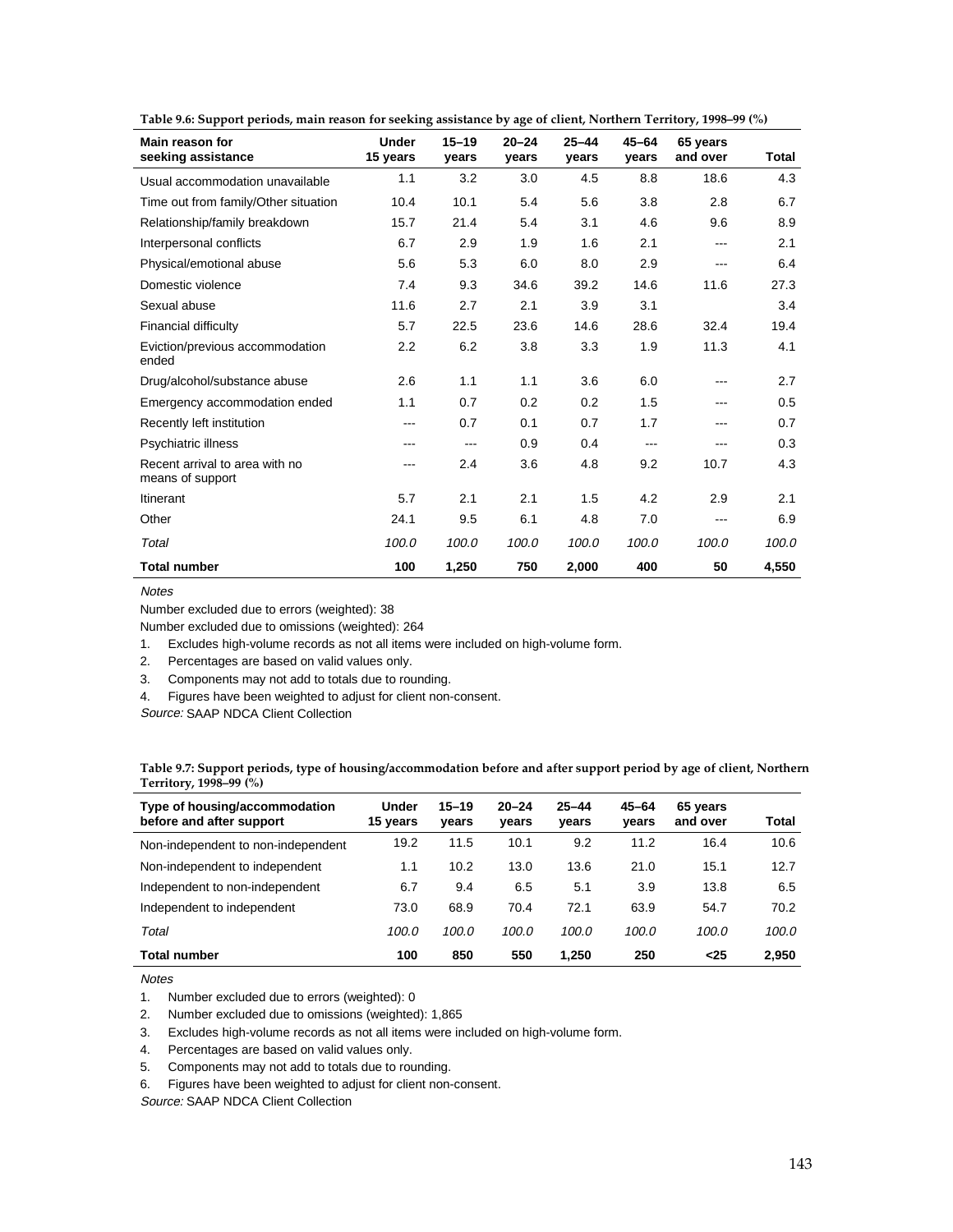| Type of<br>housing/accommodation before |               | <b>Protection or</b><br>guardianship<br><b>None</b><br>order |               | Intervention or<br>restraining<br>order |               | Other legal<br>processes |               |       |
|-----------------------------------------|---------------|--------------------------------------------------------------|---------------|-----------------------------------------|---------------|--------------------------|---------------|-------|
| and after support                       | <b>Before</b> | After                                                        | <b>Before</b> | After                                   | <b>Before</b> | After                    | <b>Before</b> | After |
| Non-independent to non-<br>independent  | 10.0          | 10.6                                                         | 10.0          | 9.4                                     | 6.1           | 3.4                      | 16.4          | 15.3  |
| Non-independent to independent          | 11.0          | 10.8                                                         | 6.7           | 6.3                                     | 18.4          | 13.6                     | 9.3           | 9.9   |
| Independent to non-independent          | 7.9           | 6.9                                                          | 16.7          | 15.6                                    | 14.3          | 20.3                     | 8.4           | 9.0   |
| Independent to independent              | 71.1          | 71.7                                                         | 66.7          | 68.8                                    | 61.2          | 62.7                     | 65.9          | 65.8  |
| Total                                   | 100.0         | 100.0                                                        | 100.0         | 100.0                                   | 100.0         | 100.0                    | 100.0         | 100.0 |
| <b>Total number</b>                     | 833           | 796                                                          | 30            | 32                                      | 49            | 59                       | 214           | 222   |

**Table 9.8: Support periods for young clients, type of housing/accommodation before and after support period by involvement in any legal processes before and after support period, Northern Territory, 1998–99 (%)**

**Notes** 

- 1. Number excluded due to errors (weighted): 0
- 2. Number excluded due to omissions (weighted): 932
- 3. Excludes high-volume records as not all items were included on high-volume form.
- 4. Percentages are based on valid values only.
- 5. Components may not add to totals due to rounding.
- 6. Figures have been weighted to adjust for client non-consent.

Source: SAAP NDCA Client Collection

#### **Table 9.9: SAAP agencies, average caseload and accommodation load per day by service delivery model, Northern Territory, 1998–99 (%)**

| Service delivery model          | Caseload | <b>Accommodation load</b> |
|---------------------------------|----------|---------------------------|
| Crisis/short-term accommodation | 5.6      | 4.1                       |
| Medium/long-term accommodation  | 10.1     | 2.1                       |
| Day support                     | 15.1     | 6.9                       |
| Outreach support                | 17.4     | 12.2                      |
| Total                           | 10.4     | 5.7                       |
| Total number of agencies        | 28       | 28                        |

Note: Details about the calculation of caseload and accommodation load are included in Appendix 1.

Source: SAAP NDCA Client and Administrative Data Collections

**Table 9.10: SAAP agencies, average caseload and accommodation load per day by primary target group, Northern Territory, 1998–99 (%)**

| Primary target group             | Caseload | <b>Accommodation load</b> |
|----------------------------------|----------|---------------------------|
| Young people                     | 10.1     | 3.0                       |
| Single men only                  | 13.8     | 11.6                      |
| Women escaping domestic violence | 10.4     | 6.6                       |
| Other                            | 8.8      | 4.5                       |
| <b>Total</b>                     | 10.4     | 5.7                       |
| Total number of agencies         | 28       | 28                        |

Note: Details about the calculation of caseload and accommodation load are included in Appendix 1.

Source: SAAP NDCA Client and Administrative Data Collections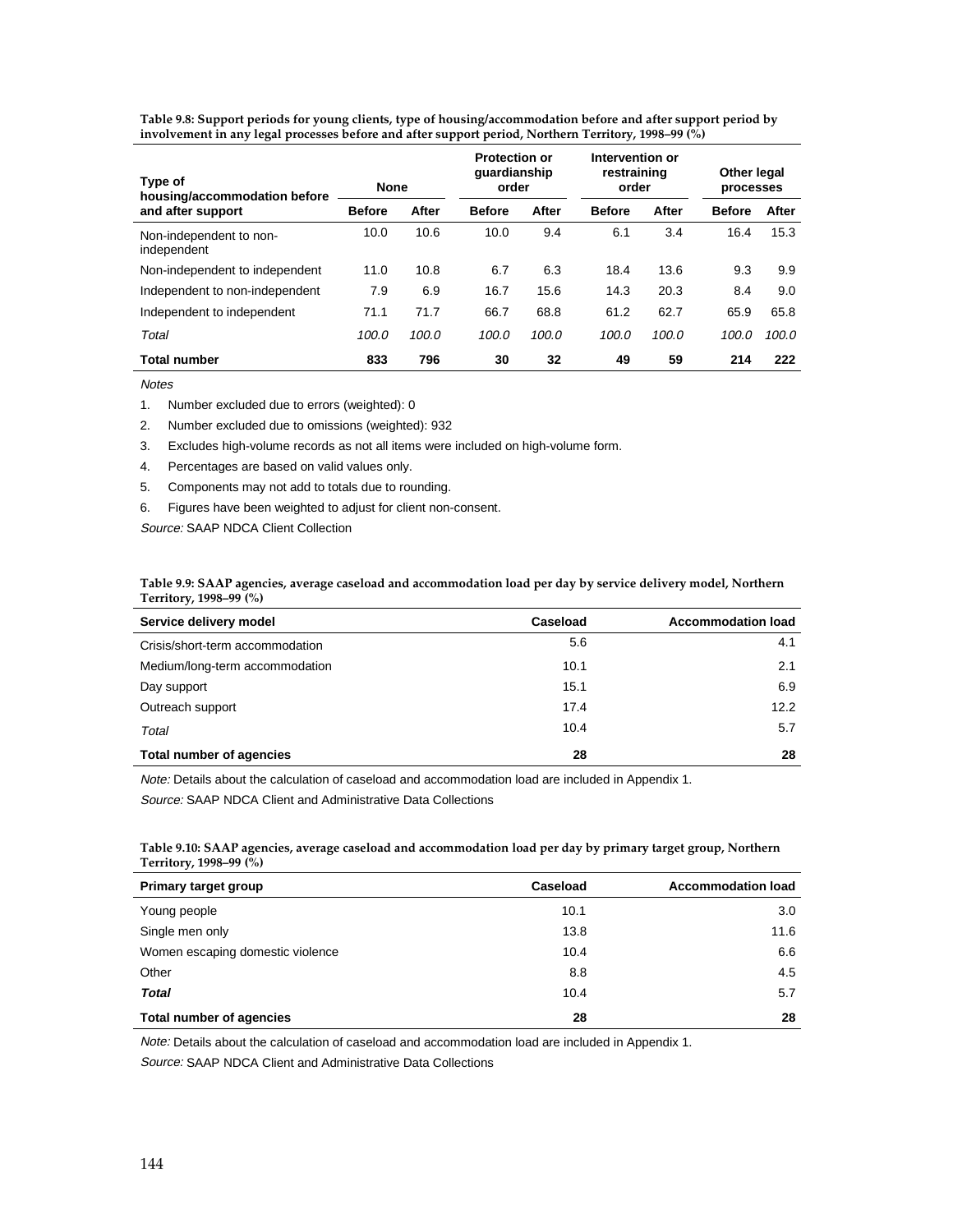| Table 9.11: SAAP agencies, average caseload and accommodation load per day by secondary target group, Northern |  |
|----------------------------------------------------------------------------------------------------------------|--|
| Territory, 1998–99 (%)                                                                                         |  |

| Secondary target group    | Caseload | <b>Accommodation load</b> |
|---------------------------|----------|---------------------------|
| Indigenous Australians    | 2.6      | 2.3                       |
| No secondary target group | 10.7     | 5.8                       |
| Total                     | 10.4     | 5.7                       |
| Total number of agencies  | 28       | 28                        |

Note: Details about the calculation of caseload and accommodation load are included in Appendix 1. Source: SAAP NDCA Client and Administrative Data Collections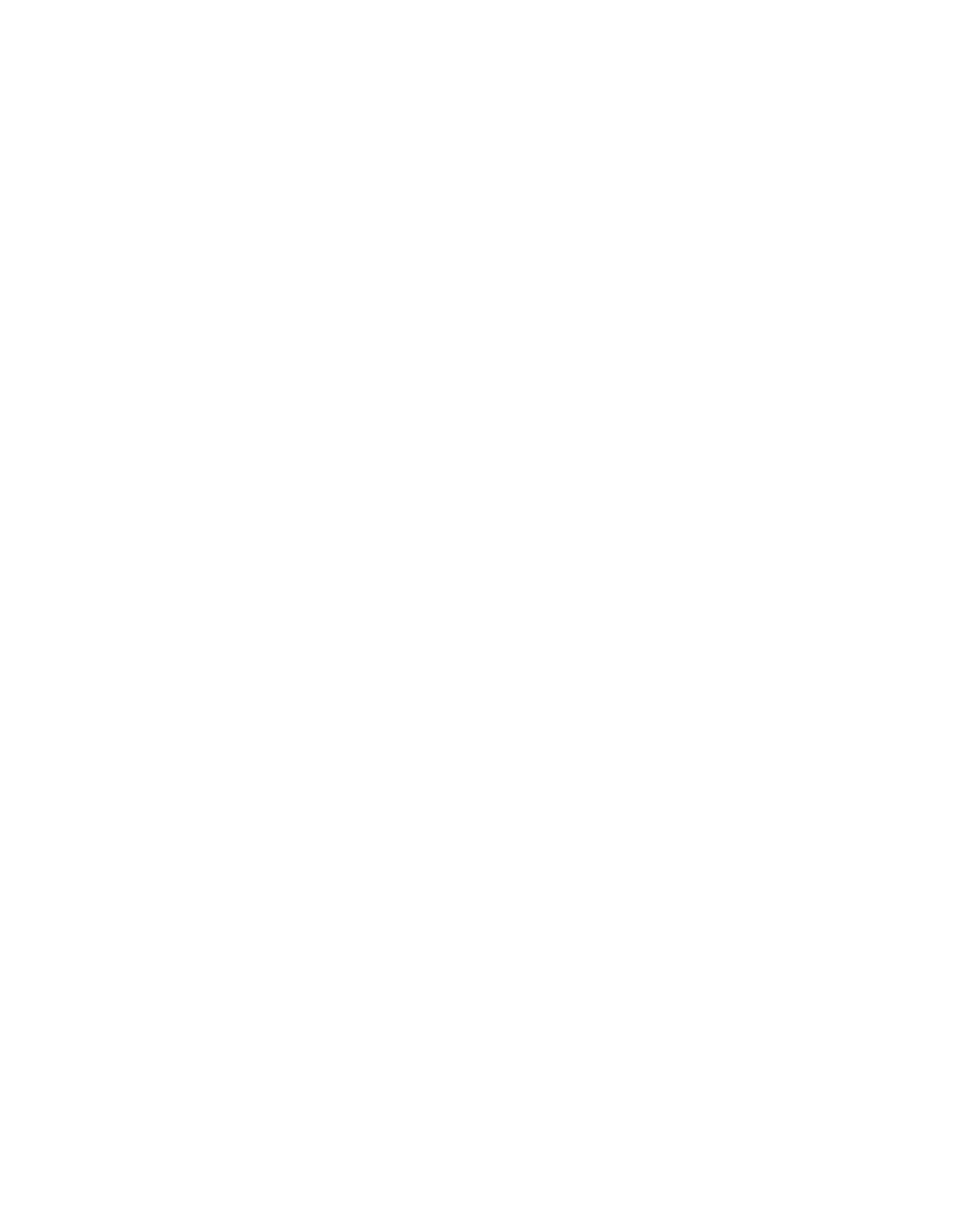## **APPENDICES**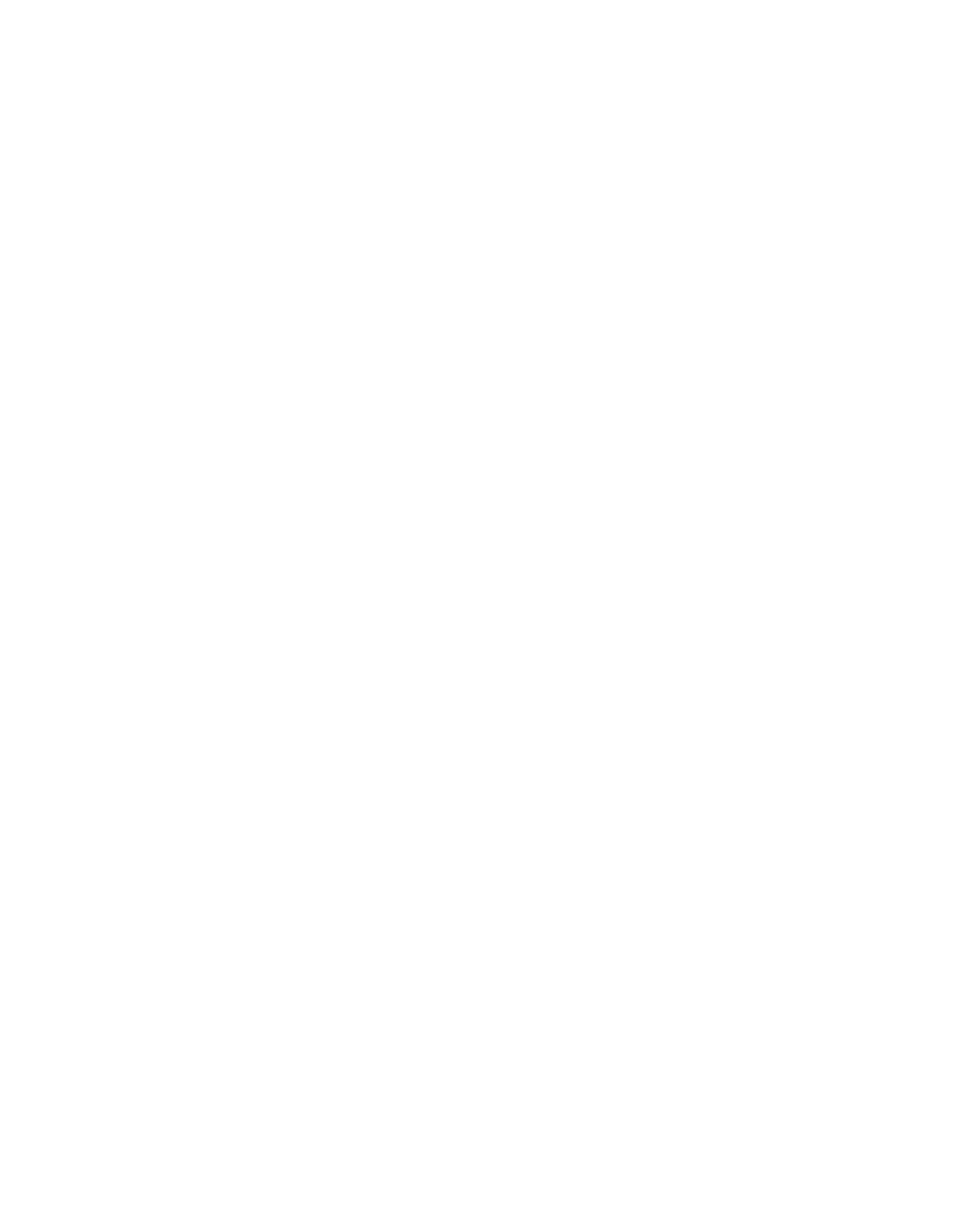## **Appendix 1: Counting rules used in the analysis**

#### **Accommodation load**

The accommodation load of agencies is calculated by dividing the number of accommodation days by the number of days the agency was operational during the reporting period, where the number of accommodation days equals the sum of accommodation days for all clients of an agency who were supported during the reporting period.

A client is considered to be accommodated for one day if the accommodation period commenced and ended on the same day.

The high-volume client form does not include provision to record accommodation dates, so it is assumed that a client accommodated at a high-volume agency is accommodated for the entire duration of the support period.

The average accommodation load is the mean value of all agencies' accommodation loads. Support periods without valid accommodation dates are assigned the inter-quartile modal duration of accommodation for agencies of the same service delivery model in the same jurisdiction.

- **Agency** SAAP agencies are included in the analyses in Section 2.1 if they received funds and were operating on 30 June 1999. SAAP agencies are included in the analyses in Section 2.2 if information about recurrent allocations was provided for 1998–1999 and the agency operated for some part of the period 1 July 1998 to 30 June 1999. Agencies that were operational only in June 1999 are not considered in scope for the Client, Casual Client or Unmet Demand collections, so are not included in analyses in Chapters 1 and 3–9.
- Age of client The age of client (for the Client Collection) relates to the client's age at the start of the support period and is estimated from the client's year of birth. It is either the client's age at the beginning of the support period or age on the first day of the reporting period (1 July) whichever is the latter.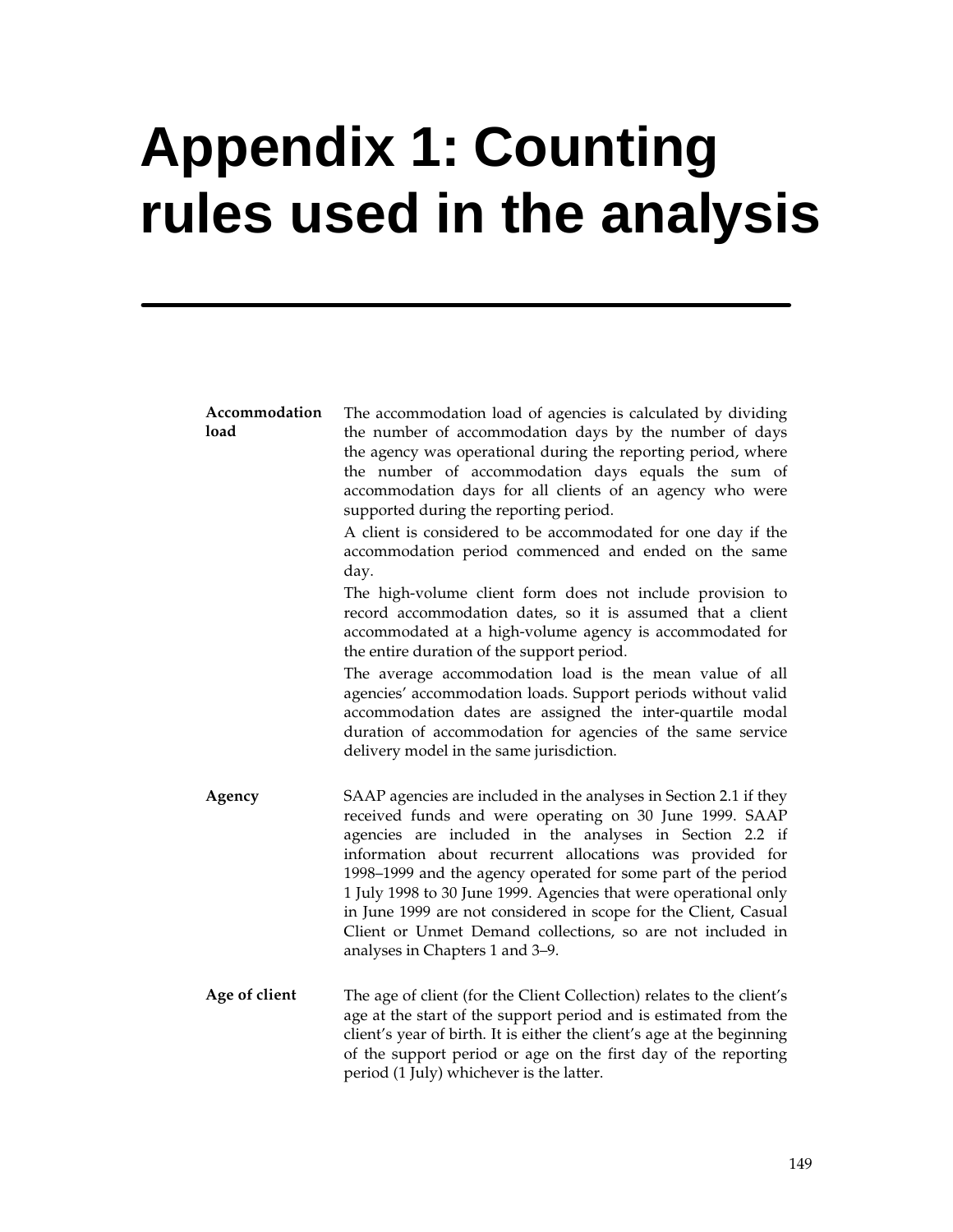| Caseload                                                 | The caseload of agencies is calculated by dividing the number of<br>support days by the number of days the agency was operational<br>during the reporting period, where the number of support days<br>equals the sum of support days for all clients of the agency who<br>were supported during the reporting period.<br>The average caseload is the mean value of all agencies'<br>caseloads. Support periods without valid support dates are<br>assigned the inter-quartile modal duration of support for<br>agencies of the same service delivery model in the same<br>jurisdiction.                                                                                                                                                           |
|----------------------------------------------------------|---------------------------------------------------------------------------------------------------------------------------------------------------------------------------------------------------------------------------------------------------------------------------------------------------------------------------------------------------------------------------------------------------------------------------------------------------------------------------------------------------------------------------------------------------------------------------------------------------------------------------------------------------------------------------------------------------------------------------------------------------|
| Casual client<br>contacts                                | Casual client contacts are periods of contact between a SAAP<br>agency and either an individual or a family unit during which<br>time one-off assistance is provided.<br>Casual client contact data were recorded only during the two-<br>week Casual Client Collection so a weight of 26 has been<br>applied to the count when they are reported.                                                                                                                                                                                                                                                                                                                                                                                                |
|                                                          | The Casual Client Collection does not include a linkage key;<br>therefore families or individuals assisted during the collection<br>may be represented on more than one occasion.                                                                                                                                                                                                                                                                                                                                                                                                                                                                                                                                                                 |
| Casual clients<br>seeking<br>support or<br>accommodation | Casual clients seeking support or accommodation relate to<br>adults aged 18 years or older, or unaccompanied young people,<br>who unsuccessfully requested accommodation or ongoing<br>support during the two-week Unmet Demand Collection but<br>who were provided with some form of one-off assistance.<br>Individuals assisted during the collection may be represented<br>on more than one occasion as casual clients. The entry for<br>potential clients unable to be supported describes actual individuals<br>from the Unmet Demand Collection.                                                                                                                                                                                            |
| Client                                                   | Client forms from operational SAAP agencies are included in<br>analyses presented in Chapters 3-9 if:<br>the client's support period ended in the reporting period, or                                                                                                                                                                                                                                                                                                                                                                                                                                                                                                                                                                            |
|                                                          | the client's support period started on or before the end of<br>the reporting period (30 June) and<br>was either ongoing as at 30 June, or<br>➤<br>the end date of the support period was unknown, and the<br>≻<br>record was entered in the NDCA before the data entry<br>close-off date for the reporting period.<br>Tables detailing the characteristics of individual<br>clients<br>generally present data collected during the first support period<br>of clients in the Northern Territory. However, tables detailing<br>the characteristics of clients escaping domestic violence present<br>data collected during the first support period in the Northern<br>Territory in which the client presented as a victim of domestic<br>violence. |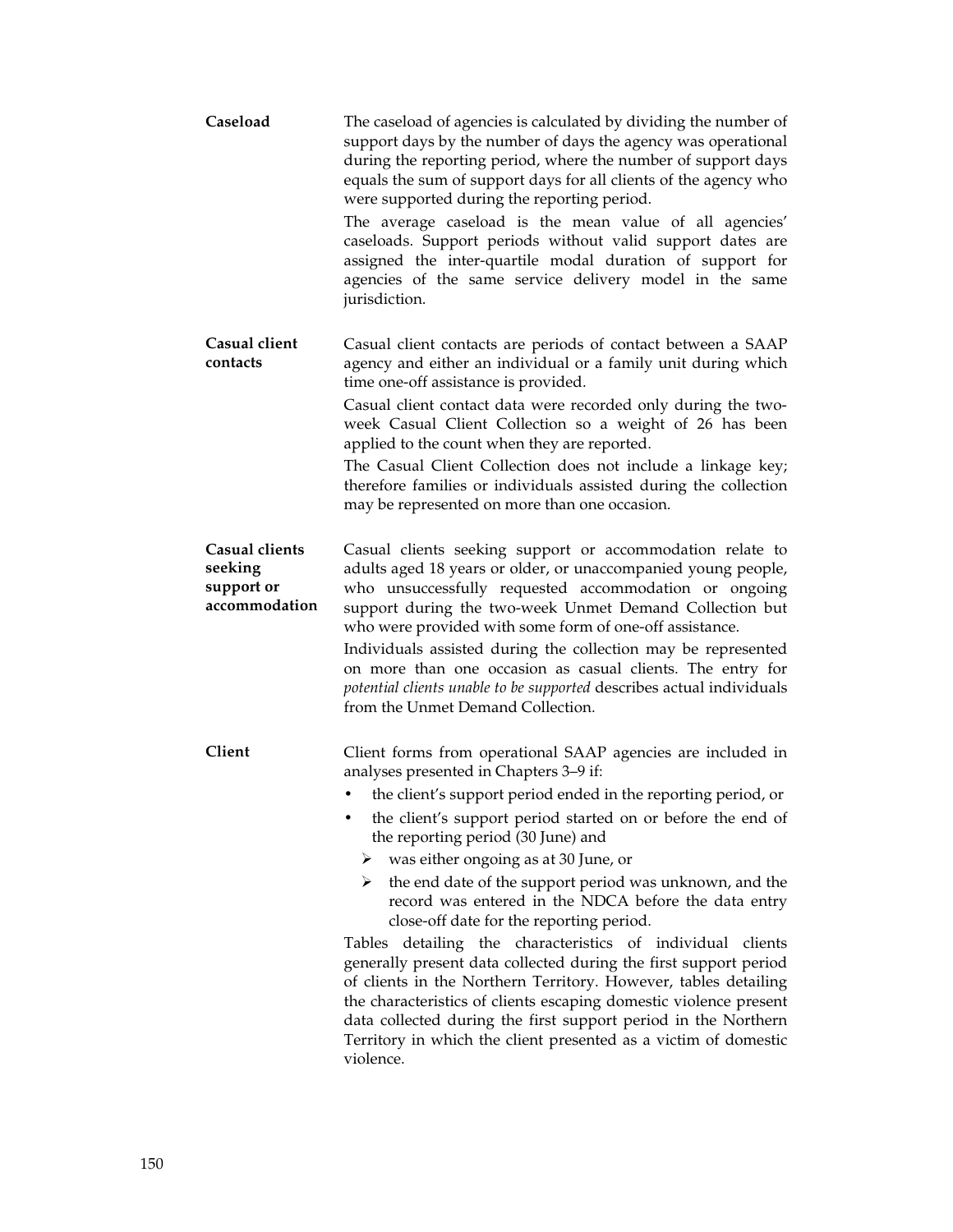| Closed support | Support periods which had finished before the end of the     |  |  |  |  |  |
|----------------|--------------------------------------------------------------|--|--|--|--|--|
| period         | reporting period—30 June (see ongoing support period below). |  |  |  |  |  |

**Domestic violence** For the purposes of this report, a client is considered to have been escaping domestic violence if she or he indicated that domestic violence was a reason for seeking assistance. It is also assumed that a person who received support from an agency targeting women escaping domestic violence is a victim of domestic violence, because high-volume agencies do not record reasons for seeking assistance.

> The longitudinal analyses presented in Chapter 7 include clients who were escaping domestic violence in any of their support periods.

> The number of support periods of clients escaping domestic violence is an estimate of all support periods after and including the first support period in which the client was considered to be escaping domestic violence.

**Ethnicity** A client's ethnicity is determined on the basis of responses to two data items: country of birth; and Aboriginal or Torres Strait Islander identification.

> The three categories reported—Indigenous Australians, people from non-English-speaking backgrounds and people from other English-speaking backgrounds—are derived as follows:

- Indigenous Australians are considered to be those who identify as an Aboriginal person or Torres Strait Islander person;
- People from non-English-speaking backgrounds are considered to be those born in overseas countries that are not predominantly English-speaking (see *non-Englishspeaking background* below); and
- all clients not classified in the above two categories are considered to be people from other English-speaking backgrounds.

If a person is considered to come from a non-English-speaking background and is also a person who identifies as an Indigenous Australian, she or he is classified as an Indigenous Australian.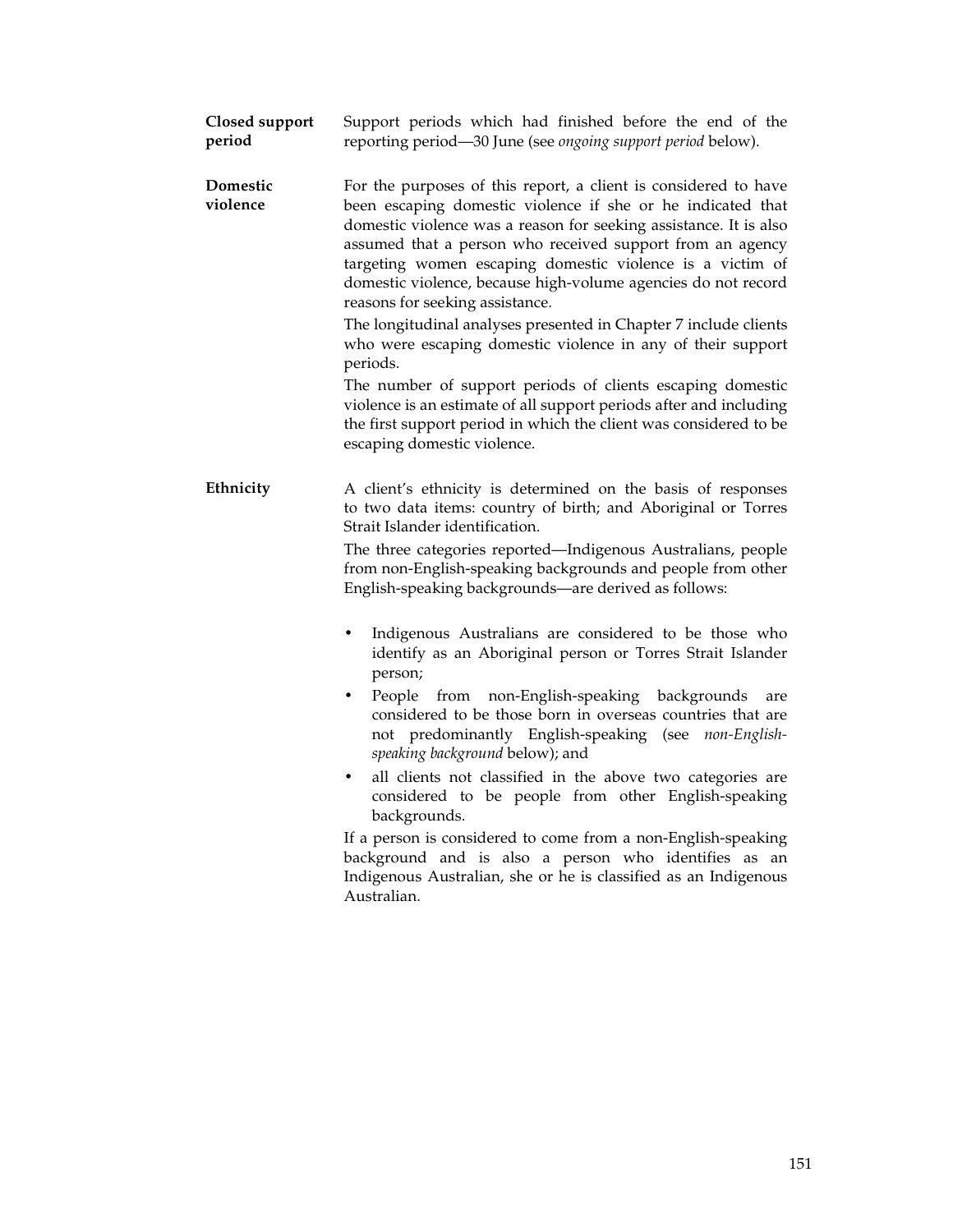| Housing<br>type | The SAAP NDCA Client Collection specifies 22 distinct<br>categories for the housing type of clients. In this report, the<br>categories are combined into 10 groups in Chapter 4 as follows:         |  |  |  |  |  |  |  |
|-----------------|-----------------------------------------------------------------------------------------------------------------------------------------------------------------------------------------------------|--|--|--|--|--|--|--|
|                 | SAAP or CAP funded crisis or short-term accommodation;<br>$\bullet$                                                                                                                                 |  |  |  |  |  |  |  |
|                 | SAAP or CAP funded medium- to long- term accommo-<br>$\bullet$<br>dation;                                                                                                                           |  |  |  |  |  |  |  |
|                 | other SAAP or CAP funded accommodation—comprising<br>accommodation at hostels, motels, hotels, community<br>placements and other SAAP funded arrangements;                                          |  |  |  |  |  |  |  |
|                 | non-SAAP emergency accommodation;                                                                                                                                                                   |  |  |  |  |  |  |  |
|                 | • private rental housing-comprising renting independently<br>in the private rental market, renting a caravan, boarding in<br>a rooming house or hostel or hotel, and boarding in a<br>private home; |  |  |  |  |  |  |  |
|                 | • owner-occupied housing—comprising purchasing or living<br>in the client's own home;                                                                                                               |  |  |  |  |  |  |  |
|                 | public housing—comprising renting a public housing<br>dwelling and renting community housing;                                                                                                       |  |  |  |  |  |  |  |
|                 | institutional accommodation-comprising residing at a<br>hospital, psychiatric institution, prison, youth training                                                                                   |  |  |  |  |  |  |  |

- hospital, psychiatric institution, prison, youth training centre, detoxification unit or rehabilitation centre, and any other government residential arrangement or other institutional setting not specified above;
- living in a car or tent or park or street or squat; and
- other non-SAAP housing or accommodation not specified above, including living rent-free in a house or flat.

The 22 categories are combined into seven groups in Chapter 6 as follows:

- private rental housing—comprising renting independently in the private rental market, renting a caravan, boarding in a rooming house or hostel or hotel, and boarding in a private home;
- owner-occupied housing—comprising purchasing or living in the client's own home;
- public housing—comprising renting a public housing dwelling and renting community housing;
- other independent housing—comprising living rent-free in a house or flat, and any other non-SAAP housing which is not emergency or institutional accommodation;
- SAAP or CAP funded crisis or short-term accommodation;
- SAAP or CAP funded medium- to long-term accommodation; and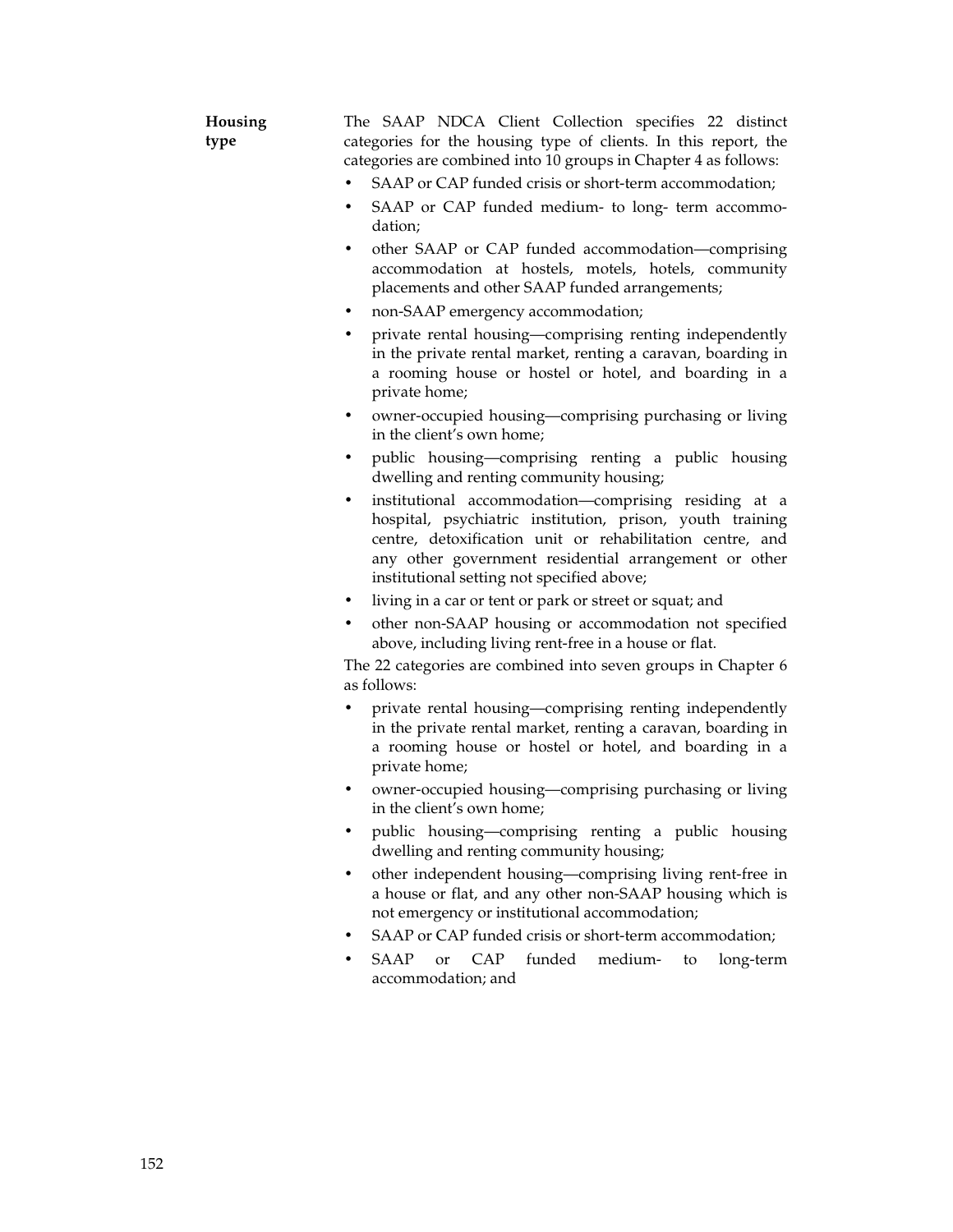|                     | Other non-independent housing or accommodation-<br>comprising SAAP funded accommodation at hostels,<br>motels, hotels, community placements or other SAAP<br>arrangements, non-SAAP<br>funded<br>emergency<br>accommodation, living in a car or tent or park or street or<br>squat, residing at a hospital, psychiatric institution, prison,<br>youth training centre, detoxification unit or rehabilitation<br>centre, and any other government residential arrangement<br>or other institutional setting not specified above.<br>The first four categories above are considered to be independent<br>housing and the remaining three to be non-independent<br>housing in the analyses presented in Chapters 6 and 9. |
|---------------------|------------------------------------------------------------------------------------------------------------------------------------------------------------------------------------------------------------------------------------------------------------------------------------------------------------------------------------------------------------------------------------------------------------------------------------------------------------------------------------------------------------------------------------------------------------------------------------------------------------------------------------------------------------------------------------------------------------------------|
| Income<br>source    | The SAAP NDCA Client Collection specifies 23 distinct<br>categories for the primary income source of clients. In this<br>report, the categories are combined into three groups as follows:<br>no income-comprising no income and registered/<br>$\bullet$<br>awaiting benefit;                                                                                                                                                                                                                                                                                                                                                                                                                                         |
|                     | government payment-comprising Newstart Allowance,<br>٠<br>Job Search Allowance with Young Homeless Allowance,<br>Austudy for students 25 years and over, Community<br>Development Employment Program, Austudy or Abstudy<br>(standard rate), Austudy or Abstudy (independent rate),<br>Austudy or Abstudy (homeless rate), Disability Support<br>Pension, Age Pension, Sole Parent Pension, Special Benefit,<br>Sickness Allowance, Partner Allowance and any other<br>benefit or pension; and                                                                                                                                                                                                                         |
|                     | other income-comprising Workcover or compensation,<br>٠<br>maintenance or child support, wages or salary or an income<br>from a client's own business, spouse or partner's income<br>and any other income source not specified above.                                                                                                                                                                                                                                                                                                                                                                                                                                                                                  |
| Living<br>situation | The SAAP NDCA Client Collection specifies 14 distinct<br>categories for the living situation of clients. In this report, the<br>categories are combined into six groups as follows:                                                                                                                                                                                                                                                                                                                                                                                                                                                                                                                                    |
|                     | with one or both parents—comprising with both parents,<br>with one parent and a parent's spouse or partner, and with<br>one parent;                                                                                                                                                                                                                                                                                                                                                                                                                                                                                                                                                                                    |
|                     | with relative or friend long term—comprising with a<br>٠<br>relative long term, and with a friend long term;                                                                                                                                                                                                                                                                                                                                                                                                                                                                                                                                                                                                           |
|                     | with relative or friend temporarily—comprising with a<br>relative temporarily, and with a friend temporarily;                                                                                                                                                                                                                                                                                                                                                                                                                                                                                                                                                                                                          |
|                     | with partner, with or without child(ren)—comprising with a<br>spouse or partner, and with a spouse or partner and<br>child(ren);                                                                                                                                                                                                                                                                                                                                                                                                                                                                                                                                                                                       |
|                     | alone, with or without child(ren)—comprising alone with<br>child(ren), and alone; and                                                                                                                                                                                                                                                                                                                                                                                                                                                                                                                                                                                                                                  |
|                     | other—comprising with a foster family, living communally,<br>٠<br>and any other living situation not specified above.                                                                                                                                                                                                                                                                                                                                                                                                                                                                                                                                                                                                  |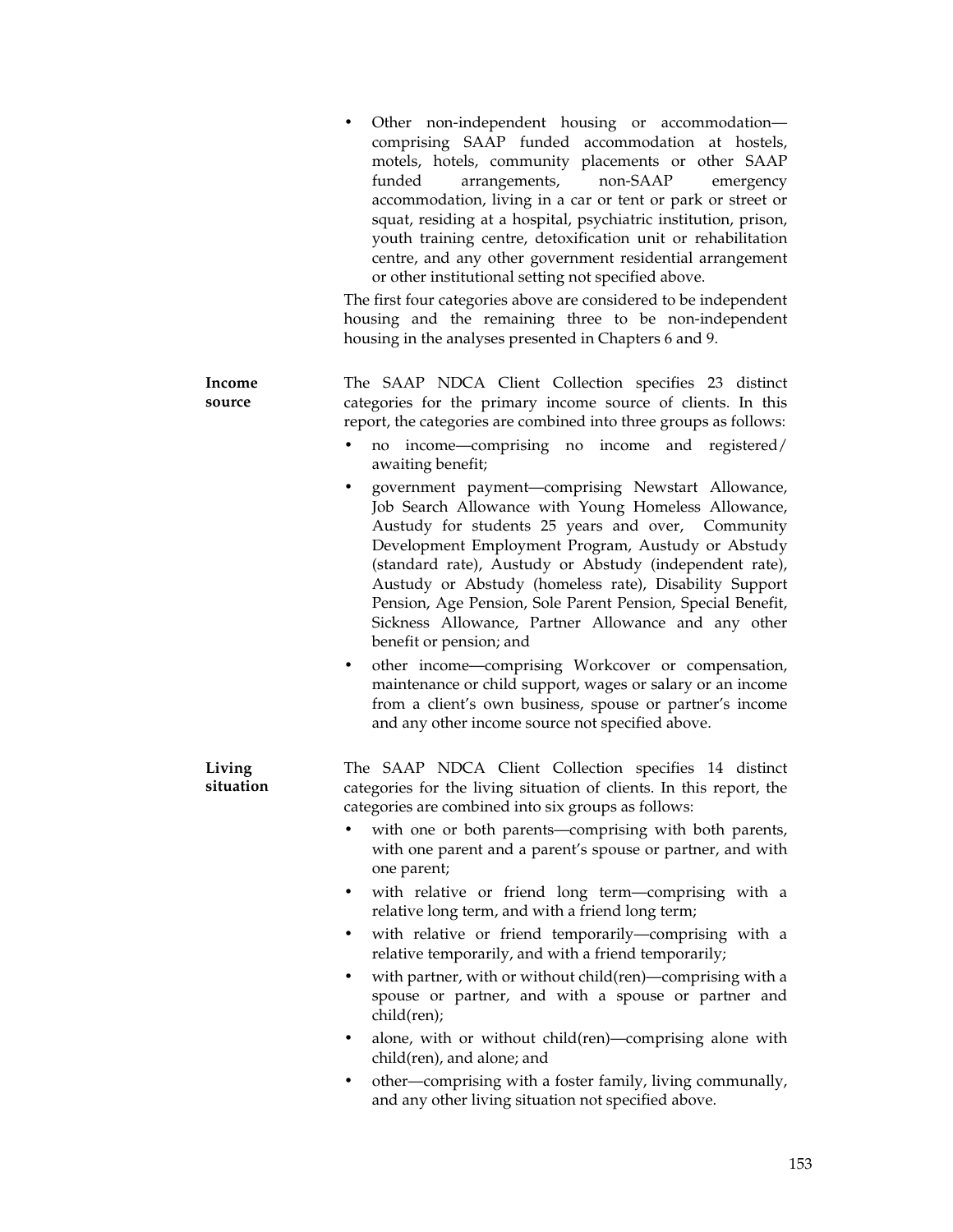| <b>Missing</b><br>values                     | Records or forms which are not available for analysis are<br>indicated in table notes. The number of such records for each<br>table is calculated in the following order of precedence:                                                                                                                                                                                                             |
|----------------------------------------------|-----------------------------------------------------------------------------------------------------------------------------------------------------------------------------------------------------------------------------------------------------------------------------------------------------------------------------------------------------------------------------------------------------|
|                                              | records not available because client data were collected on<br>high-volume forms;                                                                                                                                                                                                                                                                                                                   |
|                                              | records not available because clients' consent was not<br>٠<br>obtained (in unweighted tables only);                                                                                                                                                                                                                                                                                                |
|                                              | records not available because of errors; and<br>٠                                                                                                                                                                                                                                                                                                                                                   |
|                                              | records not available because of omissions.                                                                                                                                                                                                                                                                                                                                                         |
|                                              | In tables involving subpopulations of support periods or clients,<br>it is impossible to determine whether a given record should be<br>included or excluded if data are missing for the variable(s)<br>defining the subpopulation in the analysis. Such records are not<br>included in the missing count for these tables.                                                                          |
| Non-English-<br>speaking<br>background       | A person is considered to come from a non-English-speaking<br>background if they were born in a country other than Australia<br>or other than the following countries:                                                                                                                                                                                                                              |
|                                              | Canada;                                                                                                                                                                                                                                                                                                                                                                                             |
|                                              | the Republic of Ireland;                                                                                                                                                                                                                                                                                                                                                                            |
|                                              | New Zealand;<br>٠                                                                                                                                                                                                                                                                                                                                                                                   |
|                                              | South Africa;<br>$\bullet$                                                                                                                                                                                                                                                                                                                                                                          |
|                                              | the United Kingdom, comprising England, Scotland, Wales<br>and Northern Ireland; and                                                                                                                                                                                                                                                                                                                |
|                                              | the United States of America.                                                                                                                                                                                                                                                                                                                                                                       |
|                                              | Persons who migrate to Australia from these countries are<br>considered likely to speak English.                                                                                                                                                                                                                                                                                                    |
| Number of<br>accompanying<br>children visits | The number of accompanying children visits is calculated by<br>adding each valid number in the accompanying children age<br>groups for each support period. Invalid responses are reported<br>as errors. Responses are reported as missing where a presenting<br>unit of either a person or couple with child(ren) gave no<br>response for the number of accompanying children in any age<br>group. |
| Ongoing<br>support<br>period                 | A support period is considered ongoing at the end of the<br>reporting period if each of the following conditions is true:                                                                                                                                                                                                                                                                           |
|                                              | no support end date is provided;                                                                                                                                                                                                                                                                                                                                                                    |
|                                              | no after-support information is provided; and                                                                                                                                                                                                                                                                                                                                                       |
|                                              | the corresponding client form was received in the month<br>following the end of the reporting period.                                                                                                                                                                                                                                                                                               |
|                                              | Ongoing support periods are not included in tables relating to<br>duration of support or duration of accommodation and are<br>excluded from all tables in Chapters 6 and 9 and Appendix 3.                                                                                                                                                                                                          |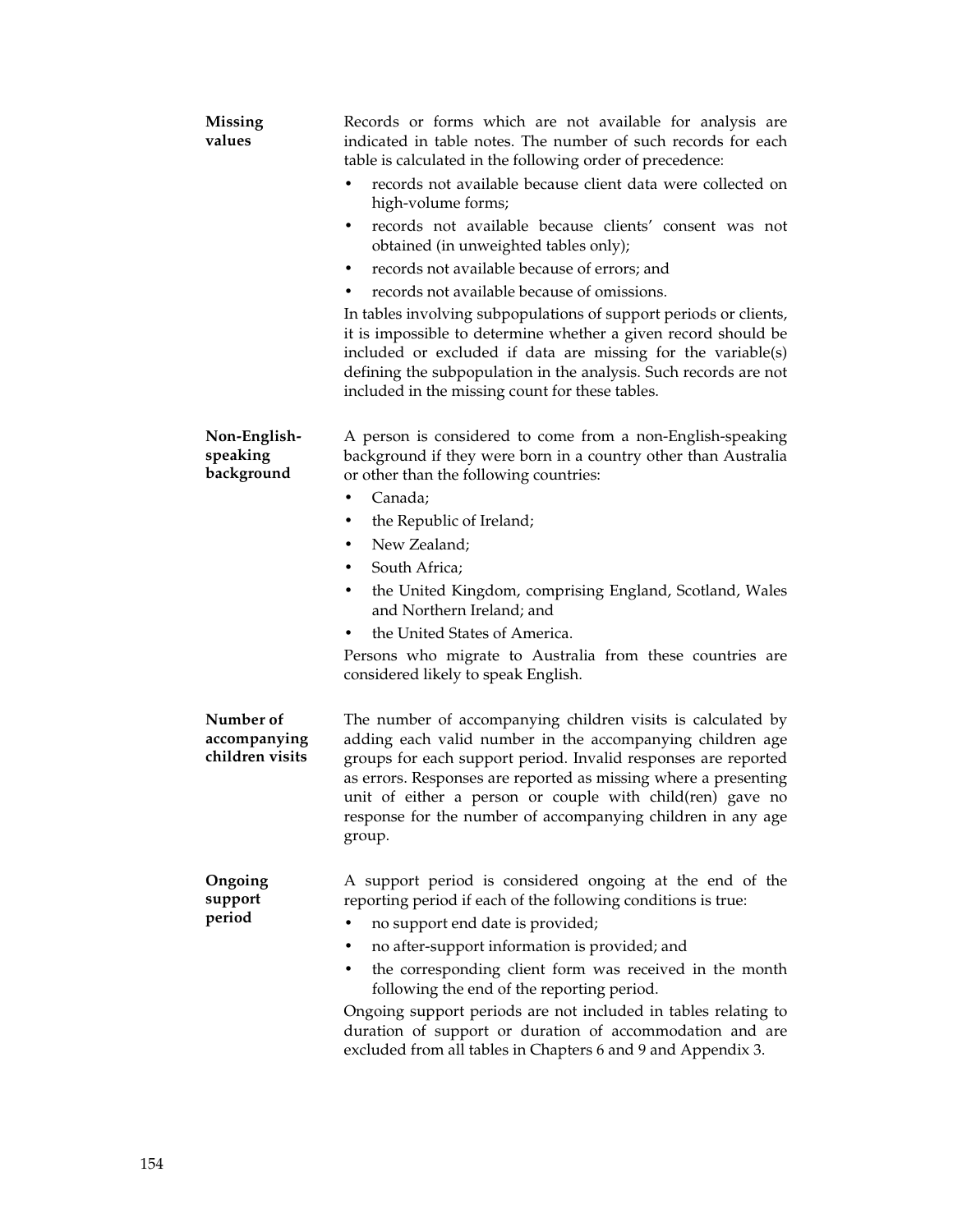**Percentages** Percentages presented in the report are based on valid values only; that is, records without values for the relevant data item are excluded from the denominator before percentages are calculated.

**Potential clients unable to be supported** Potential clients unable to be supported are adults aged 18 years and over and unaccompanied young people who made unsuccessful valid requests (see *Unmet requests for support or accommodation* below) for support or supported accommodation during the two-week Unmet Demand Collection.

> As all unsuccessful requests for support or accommodation are recorded in the Unmet Demand Collection and, as an individual may make more than one request during the collection period, the number of potential clients presented in Table 5.41 (AIHW 2000; 102) is obtained using the following methodology:

- 1. all requests are first categorised according to whether they were valid or invalid, and whether they were recorded as a 'first' or 'subsequent' request by a given individual—first or subsequent requests are determined by questions on the Unmet Demand form which identify whether a request for the same support or accommodation was previously made at a SAAP agency during the collection period;
- 2. records that cannot be identified as either valid or invalid requests are assigned a validity status based on the known distribution of valid and invalid requests for each of the first and subsequent request groups;
- 3. records that can be identified as valid are included;
- 4. subsequent requests are excluded to minimise double counting of individuals—that is, only the first request for each individual is counted;
- 5. invalid requests are then excluded—these are made by individuals who refused an offer of assistance, those that were made by individuals not within the agency's target group and/or for services not normally provided by the agency; and
- 6. an adjustment is added to allow for individuals who made an initial invalid request and a subsequent valid request.

As a linkage key was not available for all records in the Unmet Demand Collection, it is not possible to analyse the individual characteristics of all persons who made unsuccessful *valid* requests for support or supported accommodation—that is, the adjustment in step 6 above cannot be made at an individual or agency level. Thus, two-way tables of potential clients unable to be supported, presented in Chapter 5 (Tables 5.37–5.51), include only those individuals whose first unmet request during the Unmet Demand Collection was valid.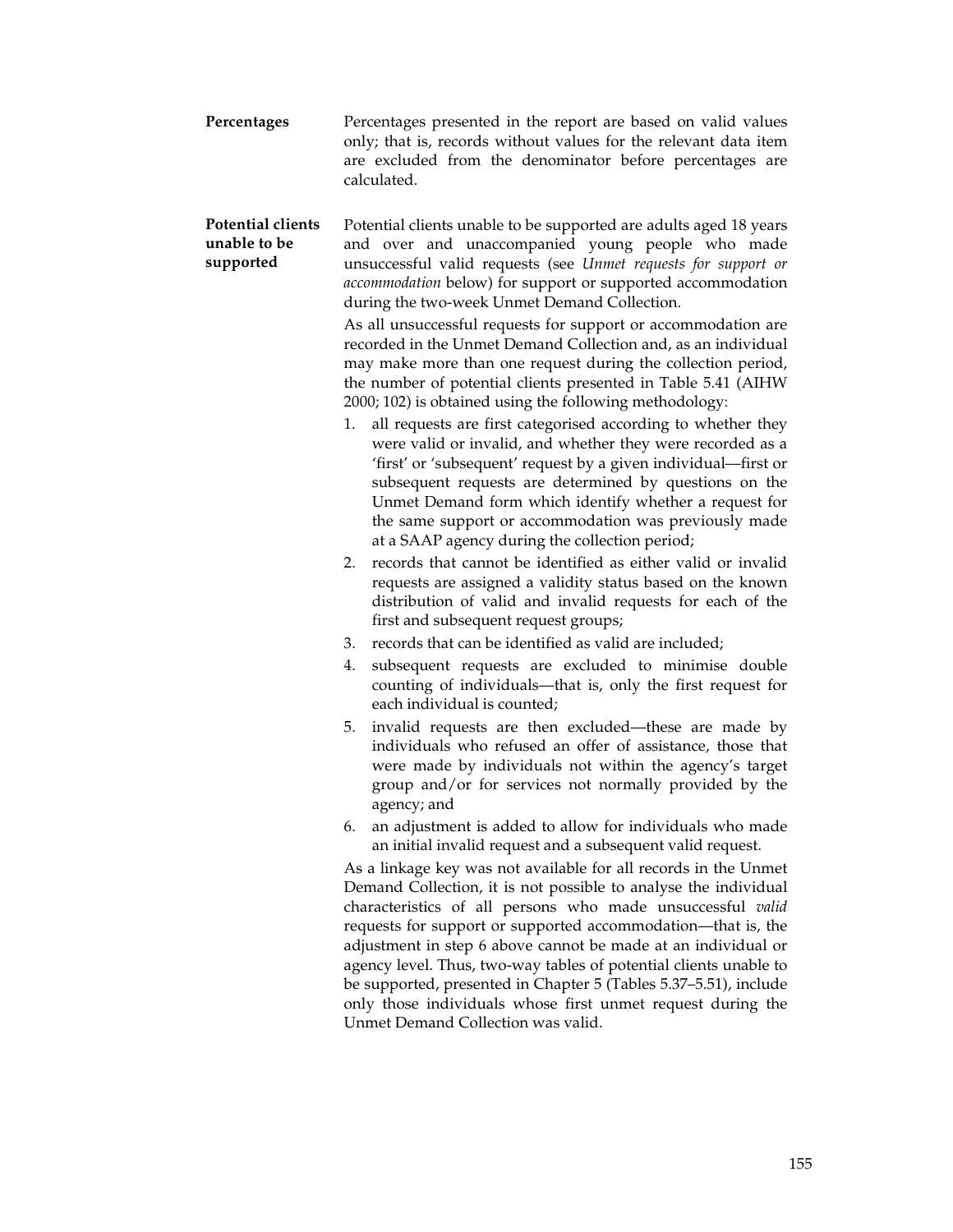Please note that the calculation of the number of potential clients unable to be supported has changed slightly this year and the information is not strictly comparable with previous reports. However, comparable figures for 1997–98 are presented in Chapter 5. It is clear from the discussion presented in Chapter 5 that annual estimates based on this collection are not valid.

**Recurrent allocations** Recurrent allocations are amounts of money specifically allocated by a State or Territory department during the reporting period for recurrent purposes. Recurrent allocations to SAAP agencies fund salary and ongoing operating costs while other recurrent allocations (not allocated to agencies) are used by each jurisdiction for such purposes as training, research, evaluation and administration.

> Tables presented in Section 2.2 include only recurrent allocations to SAAP agencies.

**Region** Administrative regional classifications developed by Territory Health Services are used in the report. The classification consists of two groups:

- North; and
- South.

The Rural, Remote and Metropolitan Areas Classification developed by the then Commonwealth Department of Human Services and Health and Department of Primary Industries and Energy is also used in analyses presented in this report. The classification consists of seven categories but they are combined here into the following five groups:

- capital city—State and Territory capital city statistical divisions;
- other metropolitan centre—one or more statistical subdivisions which have an urban centre with a population of 100,000 or more;
- large rural centre—areas in which most people reside in urban centres with a population of 25,000 or more;
- other rural area—rural areas containing urban centres with populations of between 10,000 and 24,999 and other rural areas; and
- remote area—remote urban centres with a population of 5,000 or more and other remote areas.

The classification is based on 1991 populations and statistical local areas—the most recent available at the time of writing. Further details of the classification are contained in *Rural, Remote and Metropolitan Areas Classification 1991 Census Edition* (November 1994).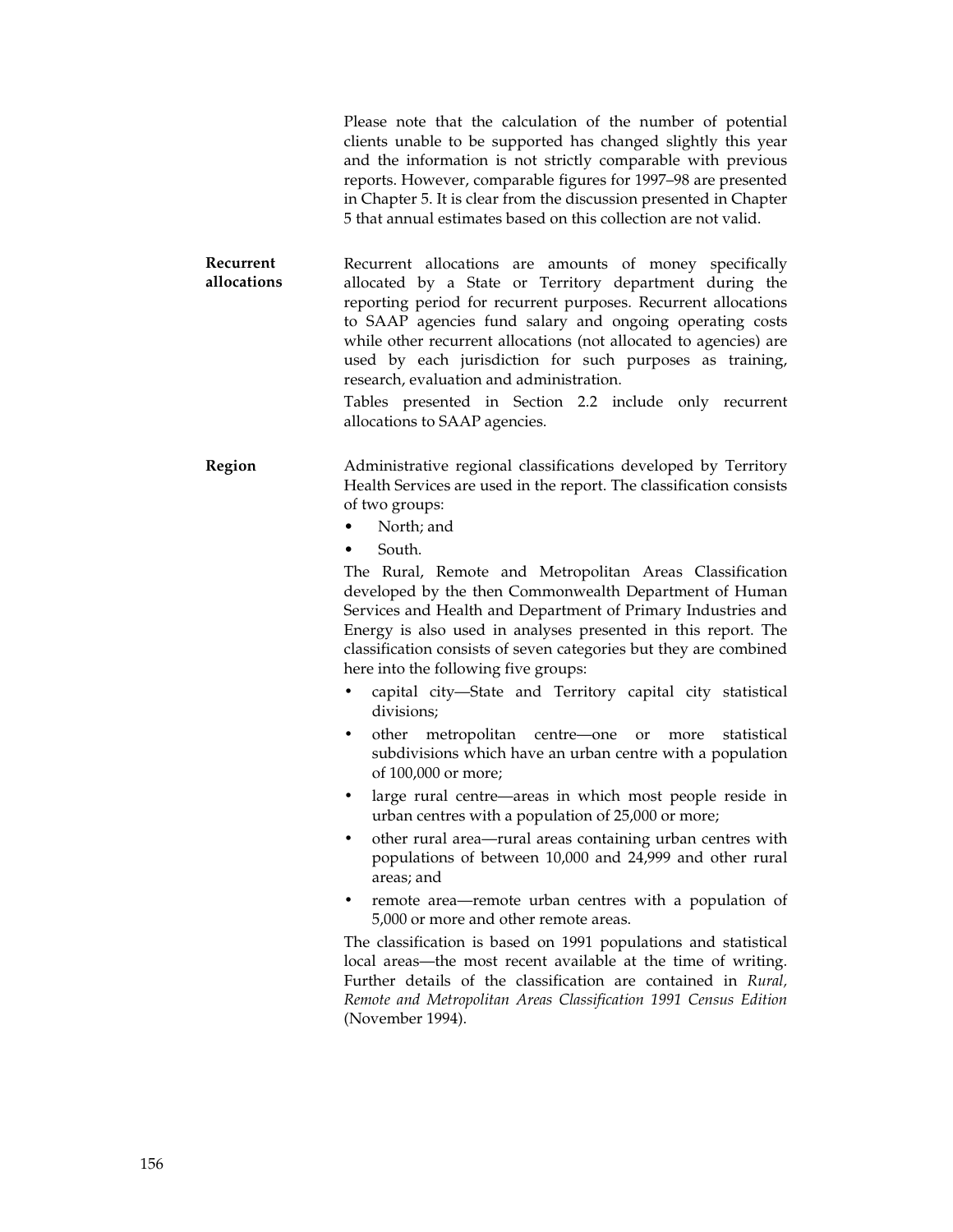| <b>SAAP</b><br>accommodation     | The SAAP NDCA Client Collection specifies six distinct types of<br>SAAP accommodation that may be provided to clients. In this<br>report, the six types are combined into three groups as follows:<br>crisis or short-term accommodation;<br>medium- to long-term accommodation; and<br>٠<br>other SAAP funded accommodation, which comprises<br>$\bullet$<br>accommodation in hostels, motels, hotels,<br>caravans,<br>SAAP<br>community placements and<br>other<br>funded<br>arrangements.                                                                                                                                                                                                                                                                                                                                                                                                                                                                                |
|----------------------------------|-----------------------------------------------------------------------------------------------------------------------------------------------------------------------------------------------------------------------------------------------------------------------------------------------------------------------------------------------------------------------------------------------------------------------------------------------------------------------------------------------------------------------------------------------------------------------------------------------------------------------------------------------------------------------------------------------------------------------------------------------------------------------------------------------------------------------------------------------------------------------------------------------------------------------------------------------------------------------------|
| <b>Service</b><br>delivery model | The SAAP NDCA Administrative Data Collection specifies<br>eight distinct service delivery models for SAAP agencies:<br>crisis or short-term supported accommodation agencies-<br>those predominantly providing supported accommodation<br>to persons needing immediate (crisis) accommodation for<br>periods of generally not more than three months (short-<br>term);                                                                                                                                                                                                                                                                                                                                                                                                                                                                                                                                                                                                      |
|                                  | medium- to long-term supported accommodation agencies<br>٠<br>predominantly<br>—those<br>providing<br>supported<br>accommodation for periods of around three to six months<br>(medium-term) and for longer than six months (long-term);<br>day support agencies—those predominantly providing<br>support only on a walk-in basis;<br>outreach support agencies—those providing support<br>٠<br>predominantly in a setting other than the agency or an<br>outlet of the agency;                                                                                                                                                                                                                                                                                                                                                                                                                                                                                              |
|                                  | information<br>and<br>referral<br>telephone<br>agencies—those<br>٠<br>providing support predominantly via telephone contact;<br>agency support agencies—those predominantly providing<br>support to, or representation of, other SAAP agencies;<br>multiple agencies—those that provide support using more<br>٠<br>than one service delivery model; and<br>other agencies-those that provide support using a service<br>delivery model not specified above.<br>The service delivery model classification of telephone<br>information and referral is not used in the Northern Territory.<br>Analyses in Section 2.2 combine agencies with a day support,<br>outreach support, agency support and 'other' service delivery<br>model classification into one category labelled 'other'. Analyses<br>in Chapters 5-9 combine agencies with a multiple, day support,<br>agency support and 'other' service delivery model classification<br>into one category labelled 'other'. |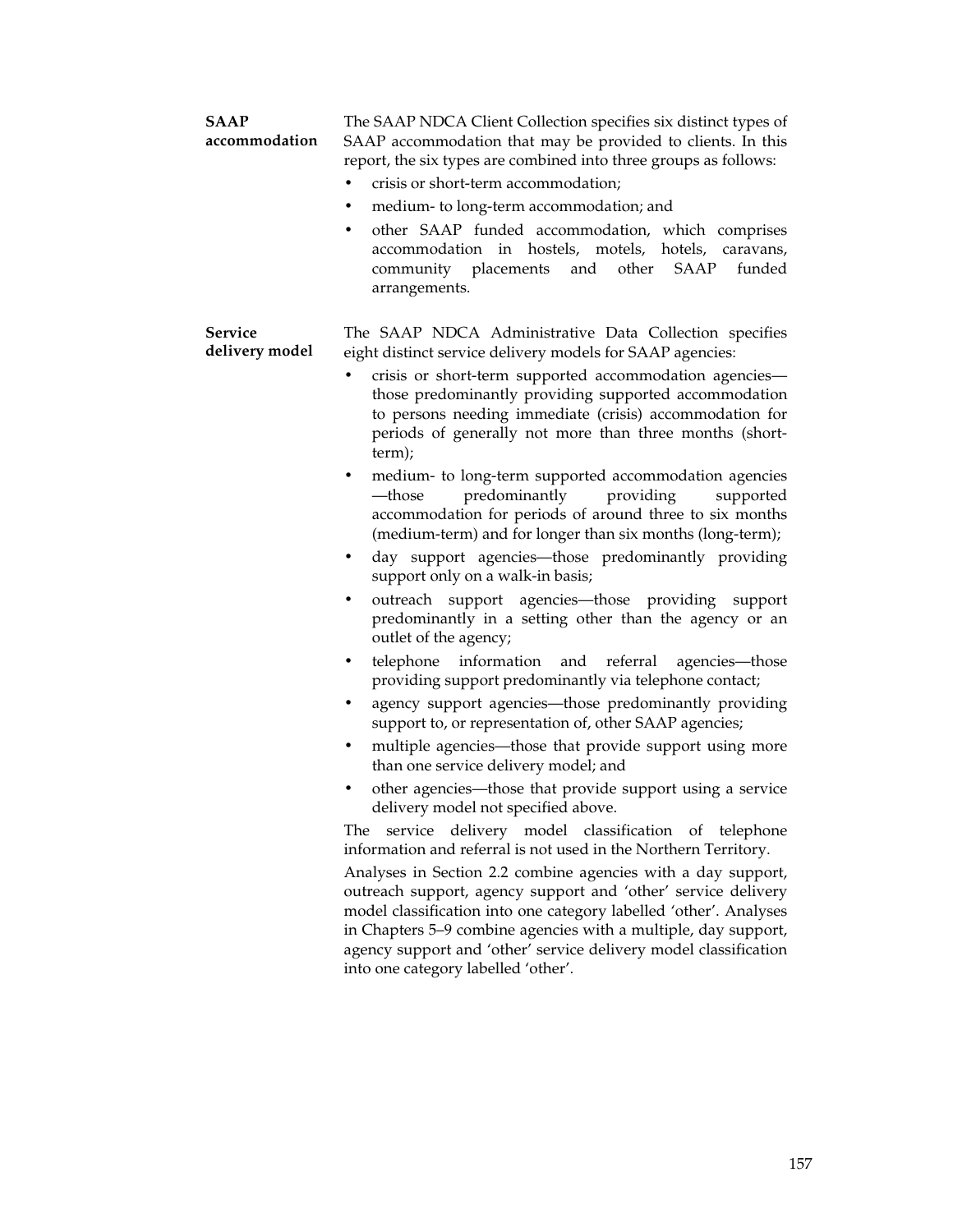| Support                                | The SAAP NDCA Client Collection specifies 31 distinct types of<br>support and allows agencies to record other types of support<br>not listed on the data form. This report presents individual<br>support types and includes a subtotal for six distinct groupings.<br>The major classifications are:<br>housing or accommodation services-comprising SAAP/<br>CAP accommodation, assistance to obtain short-term<br>accommodation, and assistance to obtain independent<br>housing;<br>financial or employment assistance—comprising assistance<br>$\bullet$<br>to obtain a benefit or pension or other government<br>allowance, employment and training assistance, financial<br>assistance or material aid, and financial counselling;<br>counselling—comprising incest or sexual abuse counselling,<br>$\bullet$ |
|----------------------------------------|----------------------------------------------------------------------------------------------------------------------------------------------------------------------------------------------------------------------------------------------------------------------------------------------------------------------------------------------------------------------------------------------------------------------------------------------------------------------------------------------------------------------------------------------------------------------------------------------------------------------------------------------------------------------------------------------------------------------------------------------------------------------------------------------------------------------|
|                                        | domestic violence counselling, family or relationship<br>counselling and support, emotional support and other<br>counselling;                                                                                                                                                                                                                                                                                                                                                                                                                                                                                                                                                                                                                                                                                        |
|                                        | general support and advocacy-comprising living skills and<br>personal development assistance, assistance with legal<br>issues or court support, advice or information, retrieval or<br>storage or removal of personal belongings, and advocacy or<br>liaison on behalf of clients;                                                                                                                                                                                                                                                                                                                                                                                                                                                                                                                                   |
|                                        | specialist services-comprising psychological services,<br>psychiatric services, pregnancy or family planning support,<br>drug or alcohol support or rehabilitation, physical disability<br>intellectual<br>disability<br>services,<br>services,<br>culturally<br>appropriate support, interpreter services, and health or<br>medical services; and                                                                                                                                                                                                                                                                                                                                                                                                                                                                   |
|                                        | other support-comprising meals, laundry or shower<br>facilities, recreation, transport, brokerage services, and other<br>support not elsewhere specified.                                                                                                                                                                                                                                                                                                                                                                                                                                                                                                                                                                                                                                                            |
| Support to<br>accompanying<br>children | The SAAP NDCA Client Collection specifies six distinct types of<br>support to accompanying children and allows agencies to<br>record other types of support not listed on the data form. The<br>different types of support have been combined into four groups<br>for this report, as detailed below:                                                                                                                                                                                                                                                                                                                                                                                                                                                                                                                |
|                                        | counselling comprises help with behavioural problems,<br>sexual or physical abuse counselling, and counselling and<br>support to children;                                                                                                                                                                                                                                                                                                                                                                                                                                                                                                                                                                                                                                                                           |
|                                        | child care or kindergarten/school liaison comprises child<br>care and liaison with kindergartens or schools;<br>access arrangements; and                                                                                                                                                                                                                                                                                                                                                                                                                                                                                                                                                                                                                                                                             |
|                                        | other support not elsewhere specified.                                                                                                                                                                                                                                                                                                                                                                                                                                                                                                                                                                                                                                                                                                                                                                               |
|                                        | Support for accompanying children is recorded on only one                                                                                                                                                                                                                                                                                                                                                                                                                                                                                                                                                                                                                                                                                                                                                            |

Support for accompanying children is recorded on only one parent's form when a couple present to an agency.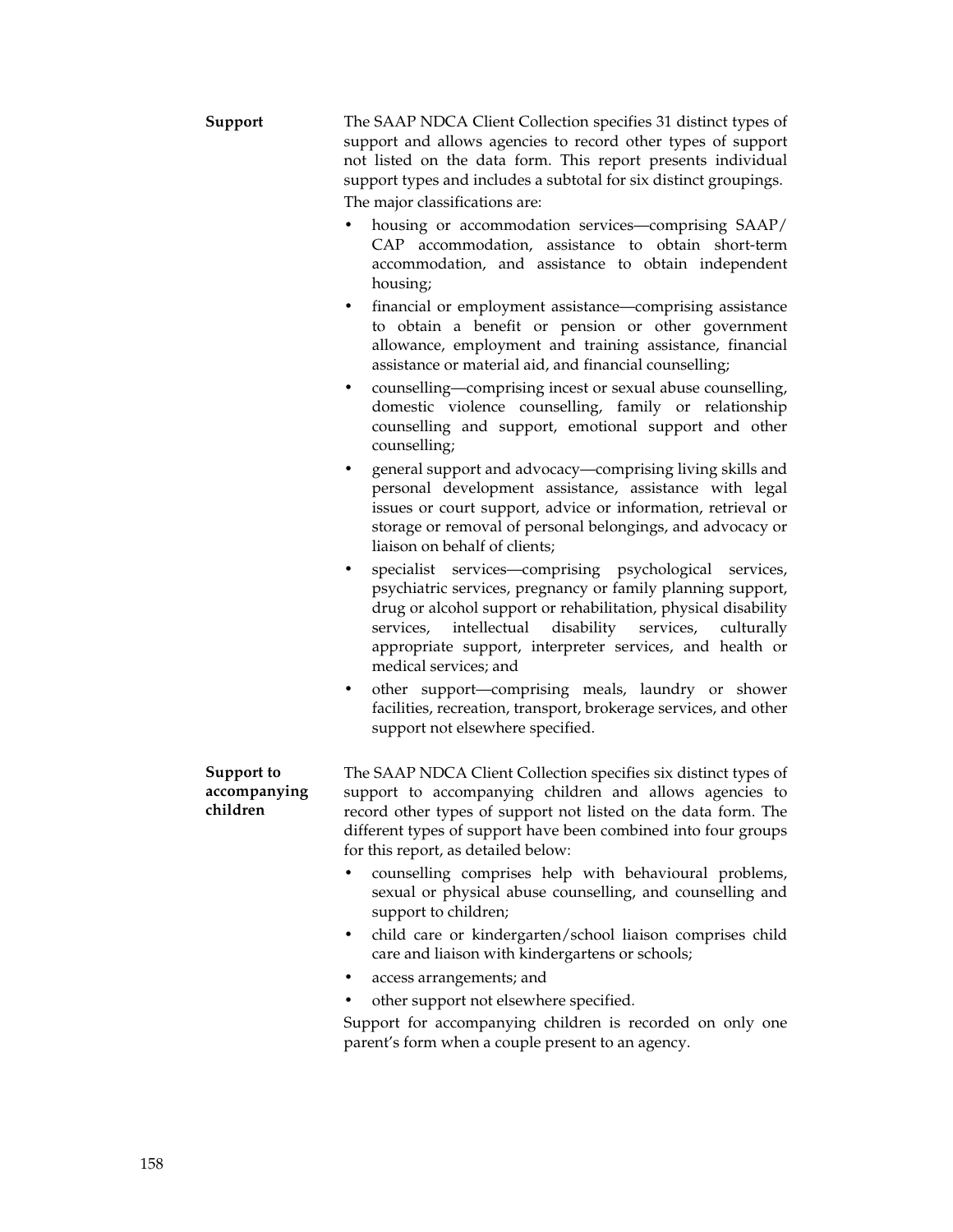| <b>Target</b><br>group | The SAAP NDCA Administrative Data Collection specifies six<br>distinct target groups for SAAP agencies as detailed below:                                                                                                                                                                                                                                                                                                                                                                                                                                                                                                                                                                                                                                                                                                                                                                                                                                                                                                                 |
|------------------------|-------------------------------------------------------------------------------------------------------------------------------------------------------------------------------------------------------------------------------------------------------------------------------------------------------------------------------------------------------------------------------------------------------------------------------------------------------------------------------------------------------------------------------------------------------------------------------------------------------------------------------------------------------------------------------------------------------------------------------------------------------------------------------------------------------------------------------------------------------------------------------------------------------------------------------------------------------------------------------------------------------------------------------------------|
|                        | agencies<br>targeted at<br>young people—those<br>that<br>predominantly provide support for persons who are<br>independent, are above the school-leaving age for the<br>State/Territory concerned, and present to agencies<br>unaccompanied by a parent or guardian;                                                                                                                                                                                                                                                                                                                                                                                                                                                                                                                                                                                                                                                                                                                                                                       |
|                        | agencies targeted at single men only-those that<br>٠<br>predominantly provide support for males who present<br>without a partner or children;                                                                                                                                                                                                                                                                                                                                                                                                                                                                                                                                                                                                                                                                                                                                                                                                                                                                                             |
|                        | agencies targeted at single women only—those that<br>٠<br>predominantly provide support for females who present<br>without a partner or children;                                                                                                                                                                                                                                                                                                                                                                                                                                                                                                                                                                                                                                                                                                                                                                                                                                                                                         |
|                        | agencies targeted at families-those that predominantly<br>provide support to persons who present as a family<br>(defined as a group of two or more persons who usually<br>live in the same household and who are related to each<br>other by blood, de facto or de jure marriage or adoption);                                                                                                                                                                                                                                                                                                                                                                                                                                                                                                                                                                                                                                                                                                                                            |
|                        | agencies targeted at women and women with children<br>escaping domestic violence-those that predominantly<br>provide support for women and women accompanied by<br>their children, who are homeless or at imminent risk of<br>becoming homeless as a result of violence and/or abuse;<br>and                                                                                                                                                                                                                                                                                                                                                                                                                                                                                                                                                                                                                                                                                                                                              |
|                        | cross target, multiple target and general target agencies-<br>٠<br>those that target more than one client group.                                                                                                                                                                                                                                                                                                                                                                                                                                                                                                                                                                                                                                                                                                                                                                                                                                                                                                                          |
|                        | Agencies may also have a secondary target group: for example,<br>persons who are of Aboriginal or Torres Strait Island descent,<br>people from non-English-speaking backgrounds or people with<br>some other special characteristic.                                                                                                                                                                                                                                                                                                                                                                                                                                                                                                                                                                                                                                                                                                                                                                                                      |
| Unmet<br>demand        | Unmet demand arises when the particular needs of existing<br>clients and their accompanying children cannot be met either by<br>the direct provision of services by SAAP agencies or through<br>referrals to other agencies. It should be noted that data about<br>the final outcome of referrals are not collected, so it is assumed<br>that clients' needs are met through the referral process. This<br>may not always be the case and thus unmet demand may be<br>underestimated accordingly. This type of unmet demand is<br>assessed via data from the Client Collection. Counting units are<br>the identified needs recorded on client forms.<br>Unmet demand also stems from an inability to provide<br>supported accommodation or support alone to all homeless<br>people who request such assistance-not all those who wish to<br>become clients of SAAP can be accepted as clients. This type of<br>unmet demand is assessed via data from the Unmet Demand<br>Collection. Counting units are requests for assistance recorded |
|                        | on unmet demand forms. (See also potential clients unable to be<br>supported.)                                                                                                                                                                                                                                                                                                                                                                                                                                                                                                                                                                                                                                                                                                                                                                                                                                                                                                                                                            |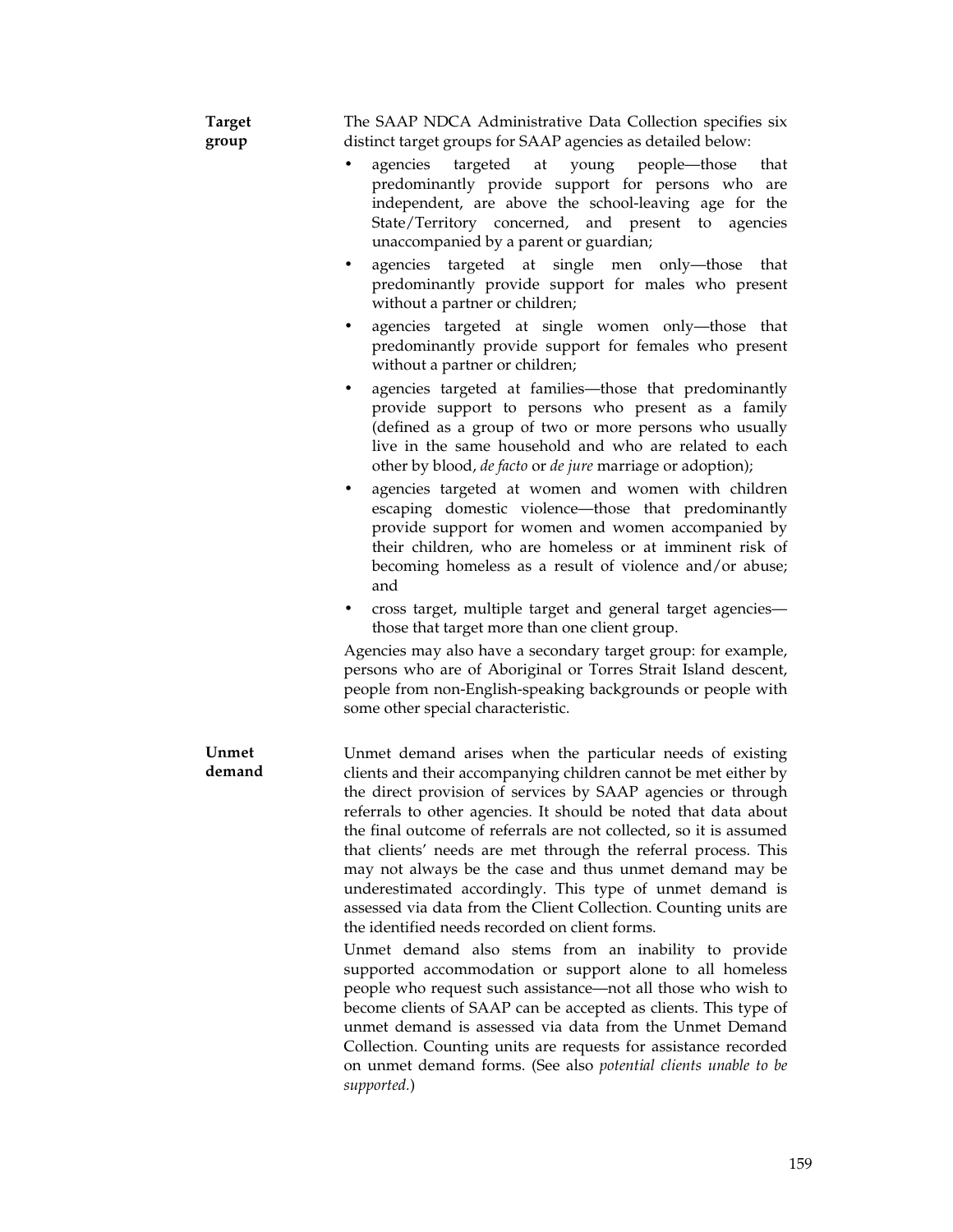### **Unmet requests for support or accommodation**

Unmet requests for support or accommodation are unsuccessful valid requests made by *potential clients unable to be supported* (see separate entry) during the two-week Unmet Demand Collection.

Valid requests are those made by individuals who:

- Did not refuse an offer of support or supported accommodation from the SAAP agency; and
- Requested appropriate services—requests for services that the agency did not normally provide (for example, requests for accommodation at a day centre) are excluded; and
- fell within the target group of the agency at which the request was made.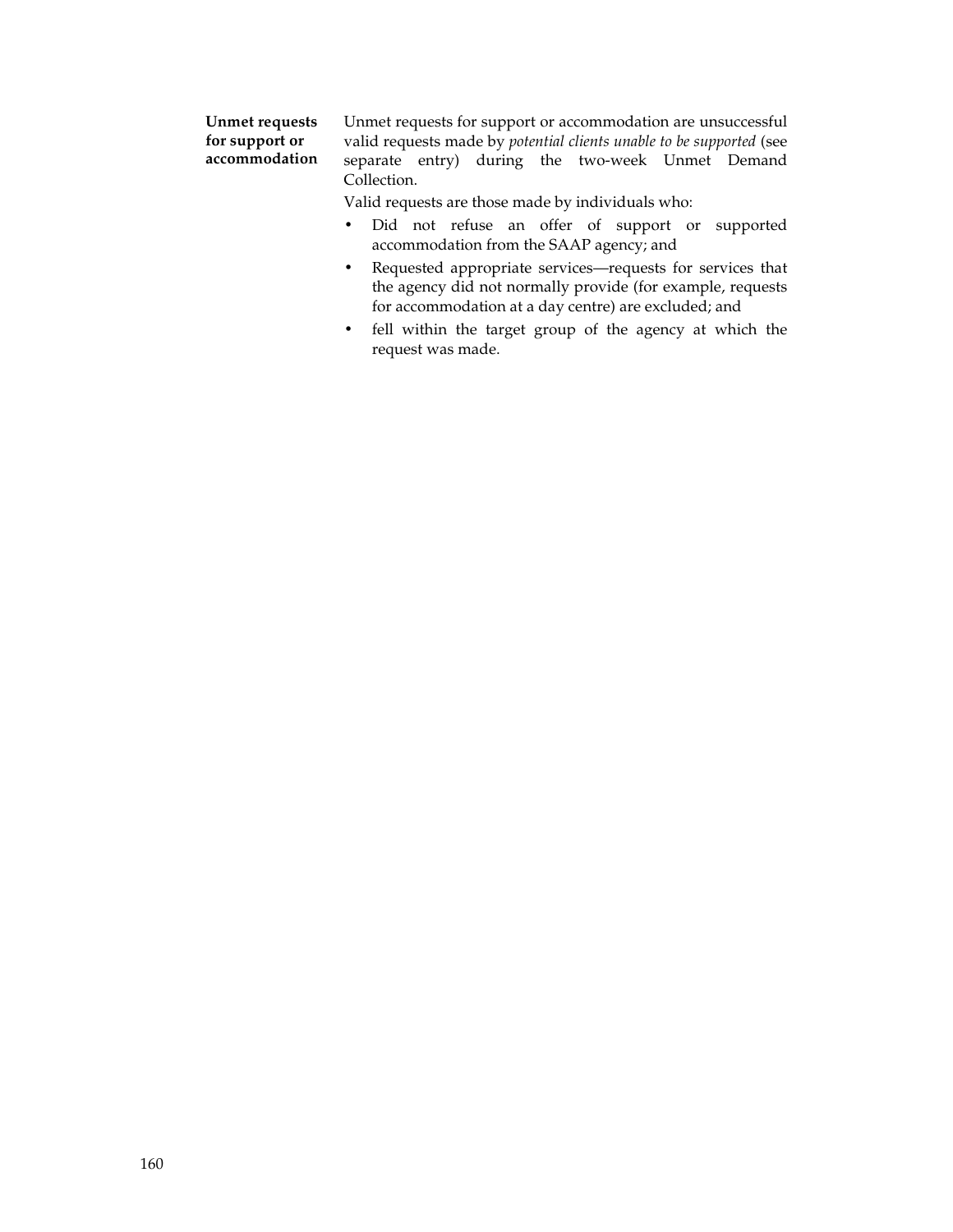# **Appendix 2: Consent rates and key client characteristics**

**Table A2.1: Support periods, client consent by primary target group, Northern Territory, 1998–99 (%)**

| <b>Consent</b>      | Young people | <b>Single</b><br>men only | Women<br>escaping DV | Cross target/ multiple/<br>general/ families/ single<br>women only | <b>Total</b> |
|---------------------|--------------|---------------------------|----------------------|--------------------------------------------------------------------|--------------|
| Yes                 | 84.9         | 95.4                      | 77.4                 | 79.8                                                               | 84.5         |
| <b>No</b>           | 13.0         | 0.3                       | 18.3                 | 14.0                                                               | 11.4         |
| Not answered        | 2.1          | 4.3                       | 4.2                  | 6.2                                                                | 4.0          |
| Total               | 100.0        | 100.0                     | 100.0                | 100.0                                                              | 100.0        |
| <b>Total number</b> | 1,500        | 1,500                     | 1,650                | 1,000                                                              | 5,600        |

**Notes** 

1. Number excluded due to errors: 0

2. Number excluded due to omissions: 0

3. Percentages are based on valid values only.

4. Components may not add to totals due to rounding.

Source: SAAP NDCA Client and Administrative Data Collections

|                                 |  |  | Table A2.2: SAAP Client Collection, gender of client, reported and weighted distributions for support periods, |
|---------------------------------|--|--|----------------------------------------------------------------------------------------------------------------|
| Northern Territory, 1998–99 (%) |  |  |                                                                                                                |

| Gender              | Reported | Weighted |
|---------------------|----------|----------|
| Female              | 58.6     | 58.6     |
| Male                | 41.4     | 41.4     |
| <b>Total number</b> | 5,277    | 5,300    |

**Notes** 

1. The reported distribution is based on forms returned with valid values.

2. Components may not add to totals due to rounding.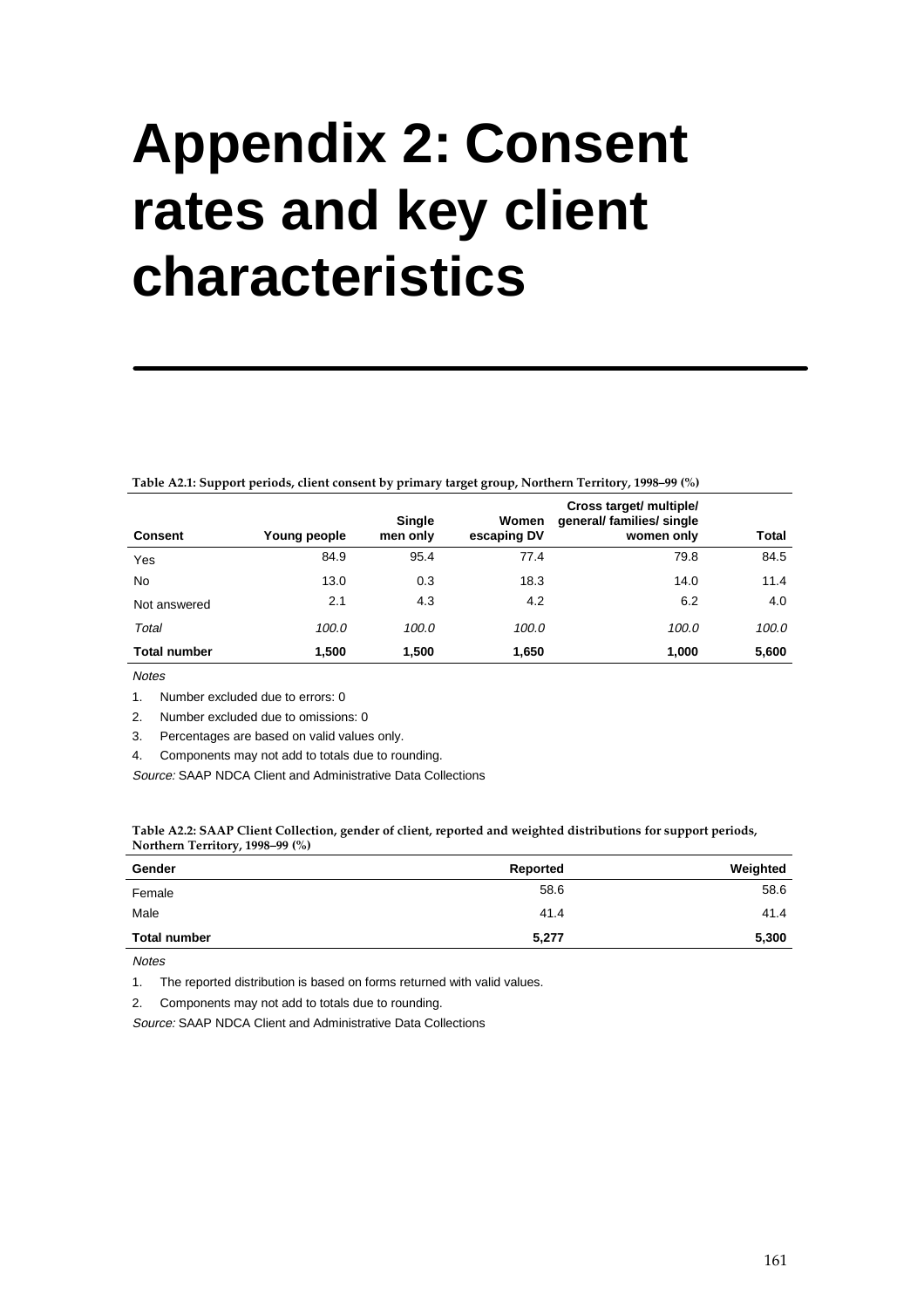| Table A2.3: SAAP Client Collection, ethnicity of client, reported and weighted distributions for support periods, |  |  |  |  |
|-------------------------------------------------------------------------------------------------------------------|--|--|--|--|
| Northern Territory, 1998–99 (%)                                                                                   |  |  |  |  |

| <b>Ethnicity</b>                | Reported | Weighted |
|---------------------------------|----------|----------|
| Indigenous Australian           | 46.9     | 50.1     |
| Non-English-speaking background | 3.9      | 3.5      |
| Other                           | 49.1     | 46.4     |
| <b>Total number</b>             | 4,586    | 5,500    |

Notes

1. The reported distribution is based on forms returned with consent and valid values.

2. Components may not add to totals due to rounding.

3. Weighted figures have been derived by adjusting for non-consent.

Source: SAAP NDCA Client and Administrative Data Collections

| Table A2.4: SAAP Client Collection, age of client, reported and weighted distributions for support periods, |  |
|-------------------------------------------------------------------------------------------------------------|--|
| Northern Territory, 1998–99 (%)                                                                             |  |

| Age                 | Reported | Weighted |
|---------------------|----------|----------|
| Under 15 years      | 2.1      | 2.1      |
| $15 - 19$ years     | 24.0     | 23.9     |
| $20 - 24$ years     | 15.5     | 16.1     |
| $25 - 44$ years     | 46.6     | 46.9     |
| 45-64 years         | 10.9     | 10.2     |
| 65 years and over   | 0.9      | 0.8      |
| <b>Total number</b> | 4,624    | 5,650    |

Notes

1. The reported distribution is based on forms returned with consent and valid values.

2. Components may not add to totals due to rounding.

3. Weighted figures have been derived by adjusting for non-consent.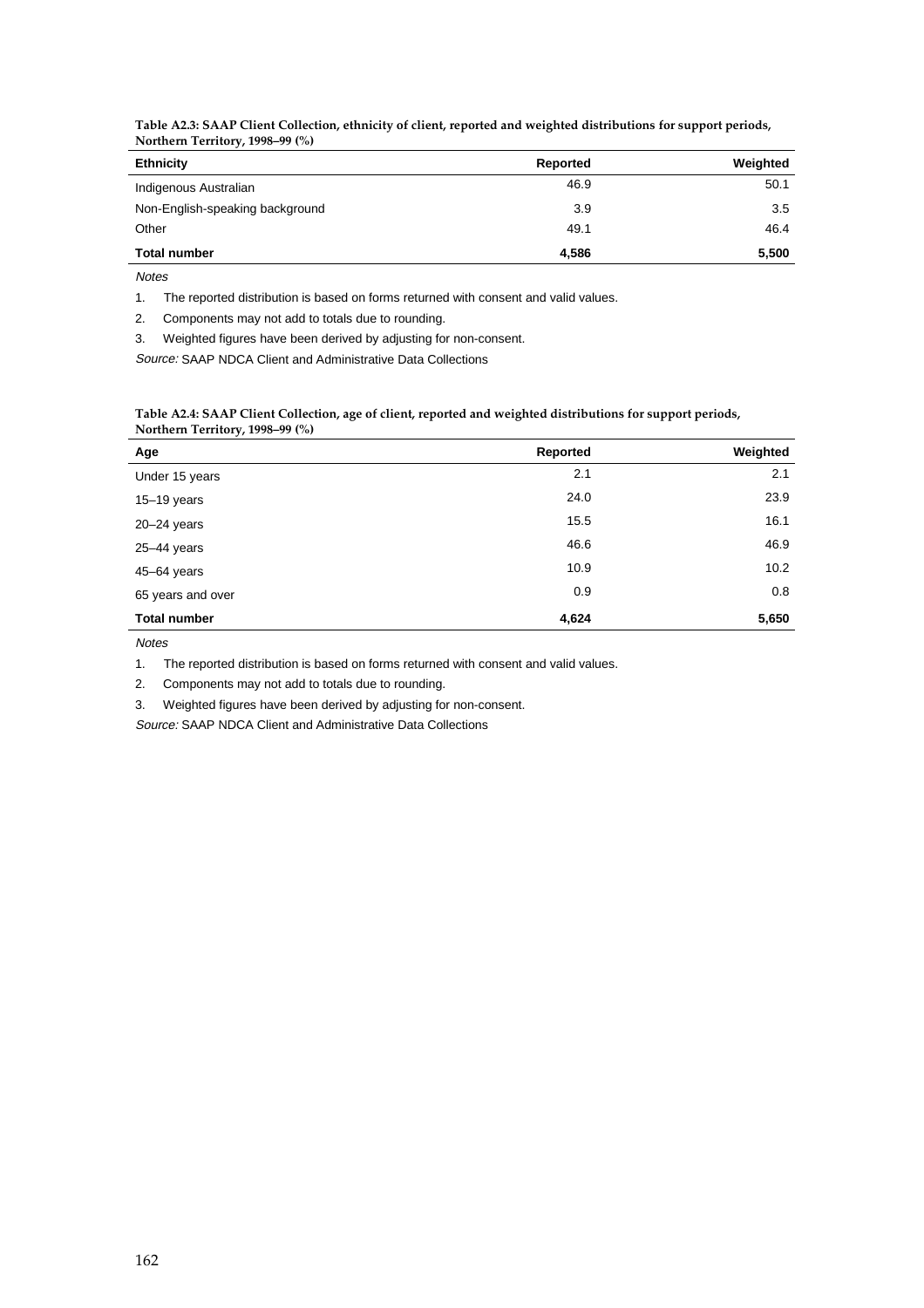# **Appendix 3: Circumstances of client subgroups after support**

This part of the report contains information relating to women escaping domestic violence and to young people and their circumstances after receiving SAAP support. It mirrors analysis presented in Chapter 6.

Limitations in the data collected result in ambiguity about whether significant changes in circumstances have occurred for these client groups. The SAAP National Data Collection identifies, for example, whether a woman escaping domestic violence is living with a spouse or partner after receiving support from a SAAP agency, but insufficient information is collected to determine whether this is the same spouse or partner with whom she lived before receiving support. Similarly, data are collected on whether a young person is living with a parent or parents after support, not whether this is the same parent(s) with whom the young person lived before using SAAP services. Also, it is unclear from information reported in this collection whether such outcomes are desirable in each case. Interpretation of the findings must take these considerations into account.

This appendix focuses on client outcomes, so only support periods which were completed during 1998-99 are analysed here. In particular, tables on the circumstances after support of women escaping domestic violence (Tables A3.1 to A3.12) and young people (Tables A3.13 to A3.26) are presented.

#### **A3.1 Overview**

In an estimated 39% of support periods clients were women escaping domestic violence. Information about the perpetrator of domestic violence is not collected in the SAAP National Data Collection; thus, it is not certain whether perpetrators are invariably partners (or former partners) or whether they are older male children or other relatives. Data from the Australian Bureau of Statistics' National Women's Safety Survey carried out in 1996 (ABS 1996) suggest that it is the partner or former partner in the majority of situations. Many of the following tables, therefore, relate to women escaping domestic violence who were living with a spouse or partner before seeking SAAP assistance.

Findings from the SAAP Collection show that women escaping domestic violence who were previously living with a spouse or partner were living with a spouse or partner at the conclusion of support periods in 42% of cases (Figure A3.1). There is some regional variation in these figures—from 62% in the North to 29% in the South region (Table A3.2).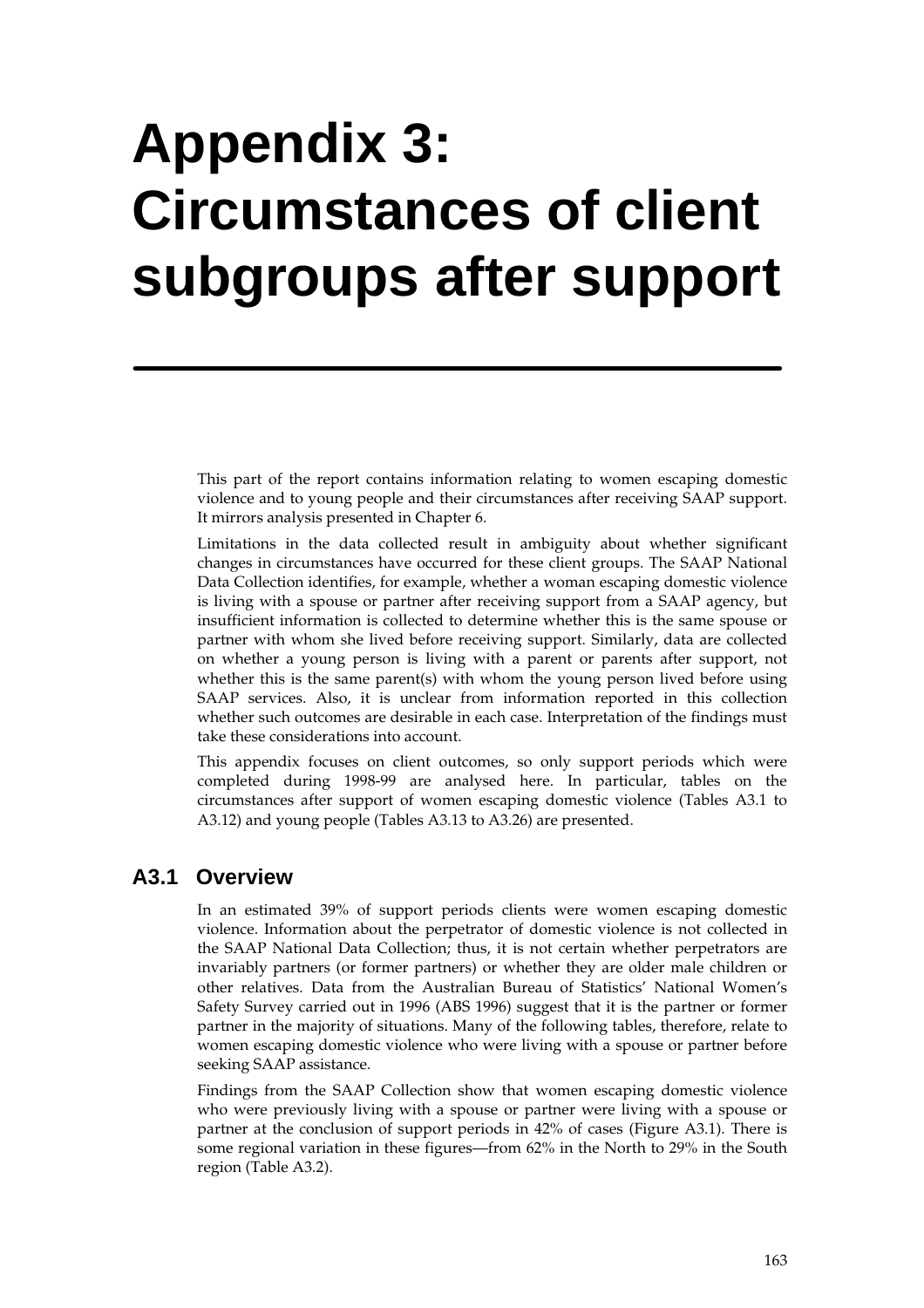One of the aims of the program is to re-establish family links where appropriate. Although the National Data Collection does not identify the circumstances in which young clients return to live with parents, aggregate data about this outcome are still of interest and changes over time can be used to inform policy and planning processes.

The analysis presented here examines whether young SAAP clients (those less than 25 years of age) who were living with parents before receiving support returned to live with their parents immediately after receiving support.

Findings varied according to the age of clients. In 62% of cases involving young people aged between 15 and 19 years, clients did return to live with parents. The comparable figure for those aged 20–24 is 43% (Figure A3.3). The proportion of all cases across the Northern Territory involving young clients who were living with parents before receiving support and who returned to live with them immediately after was 60%.

Data from the national collection can also be used to examine the number of young SAAP clients who were wards of the State or who were the subject of a supervision order, and when such orders were obtained. Approximately 3% of young clients were subject to guardianship or protection orders, almost all of which existed before support commenced (Figure A3.4).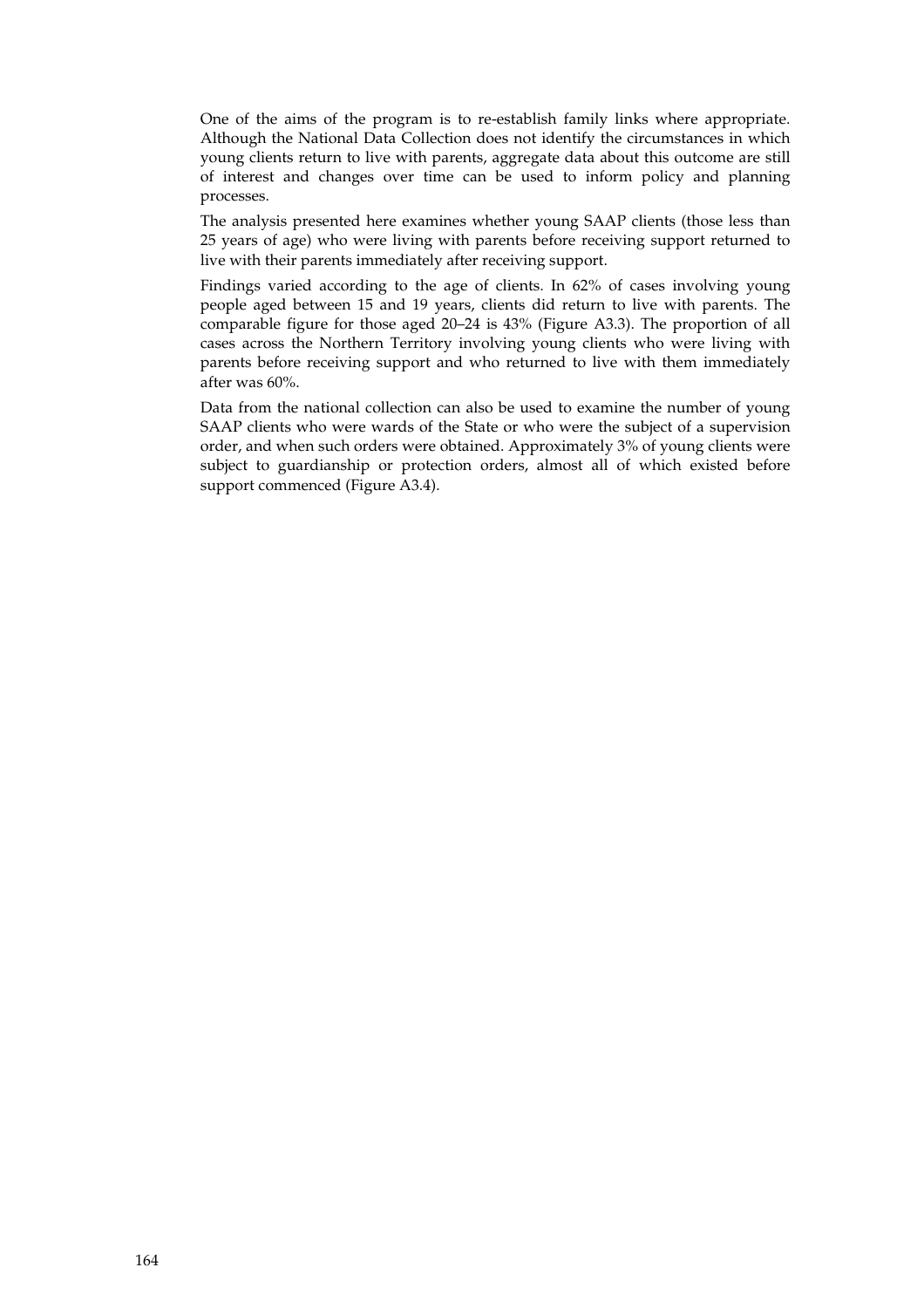### **A3.2 Key charts**



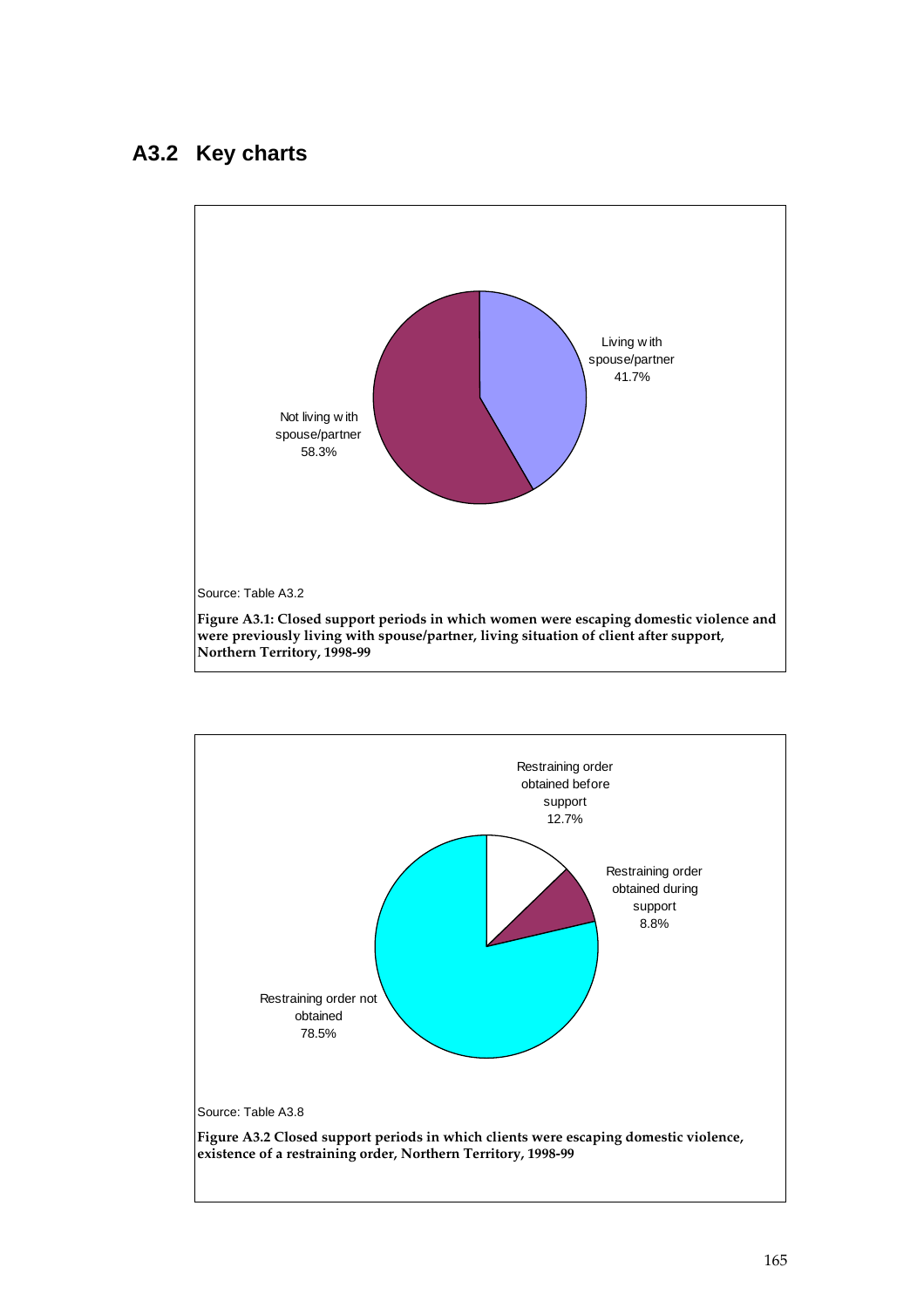

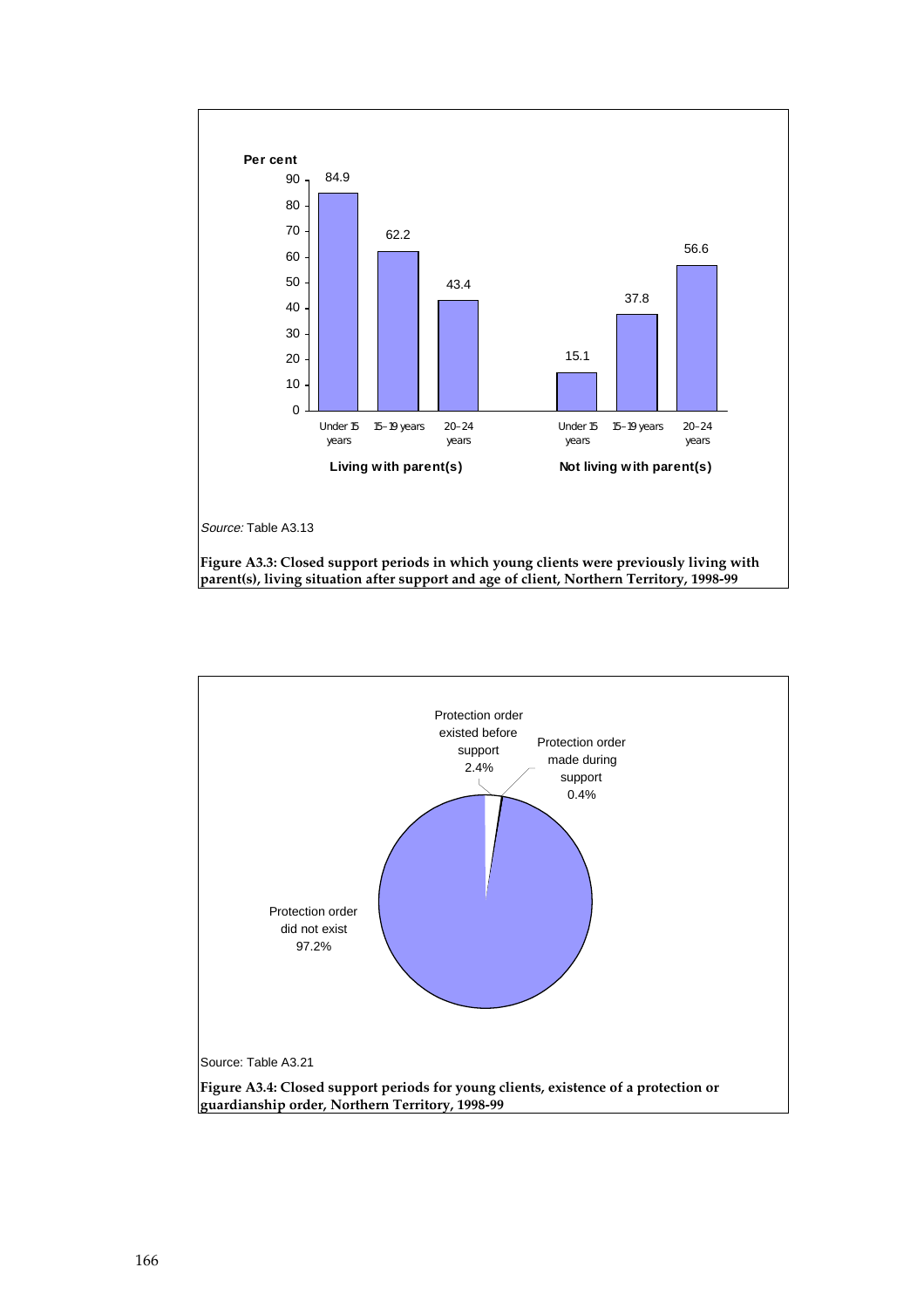#### **A3.3 Detailed tables**

#### **A3.3.1 Survivors of domestic violence**

**Table A3.1: Closed support periods in which clients were escaping domestic violence and were previously living with spouse/partner, living situation of client after support by service delivery model, Northern Territory, 1998–99 (%)**

| <b>Living situation</b><br>after support | Crisis/<br>short-term<br>accommodation | Medium/<br>long-term<br>accommodation | Day support/<br>outreach<br>support | Multiple/<br>agency<br>support | Total |
|------------------------------------------|----------------------------------------|---------------------------------------|-------------------------------------|--------------------------------|-------|
| Living with spouse/partner               | 48.8                                   | 58.6                                  | 32.0                                | 27.3                           | 46.6  |
| Not living with<br>spouse/partner        | 51.2                                   | 41.4                                  | 68.0                                | 72.7                           | 53.4  |
| Total                                    | 100.0                                  | 100.0                                 | 100.0                               | 100.0                          | 100.0 |
| <b>Total number</b>                      | 550                                    | 50                                    | $25$                                | 50                             | 650   |

**Notes** 

1. Number excluded due to errors (weighted): 1

2. Number excluded due to omissions (weighted): 246

3. Excludes high-volume records as not all items were included on high-volume form.

4. Percentages are based on valid values only.

5. Components may not add to totals due to rounding.

6. Figures have been weighted to adjust for client non-consent.

Source: SAAP NDCA Client and Administrative Data Collections

| Table A3.2: Closed support periods in which clients were escaping domestic violence and were previously living |  |
|----------------------------------------------------------------------------------------------------------------|--|
| with spouse/partner, living situation of client after support by region, Northern Territory, 1998–99 (%)       |  |

| Living situation after support | North | South | <b>NT</b> |
|--------------------------------|-------|-------|-----------|
| Living with spouse/partner     | 62.0  | 29.3  | 41.7      |
| Not living with spouse/partner | 38.0  | 70.7  | 58.3      |
| Total                          | 100.0 | 100.0 | 100.0     |

**Notes** 

- 3. Number of records excluded because consent was not obtained: 368
- 4. Excludes high-volume records as not all items were included on high-volume form.
- 5. Percentages are based on valid values only.
- 6. Components may not add to totals due to rounding.
- 7. Table based on only those records with consent. Estimates have not been adjusted for client non-consent. 500 records contributed to this table.

<sup>1.</sup> Number excluded due to errors (weighted): 3

<sup>2.</sup> Number excluded due to omissions (weighted): 198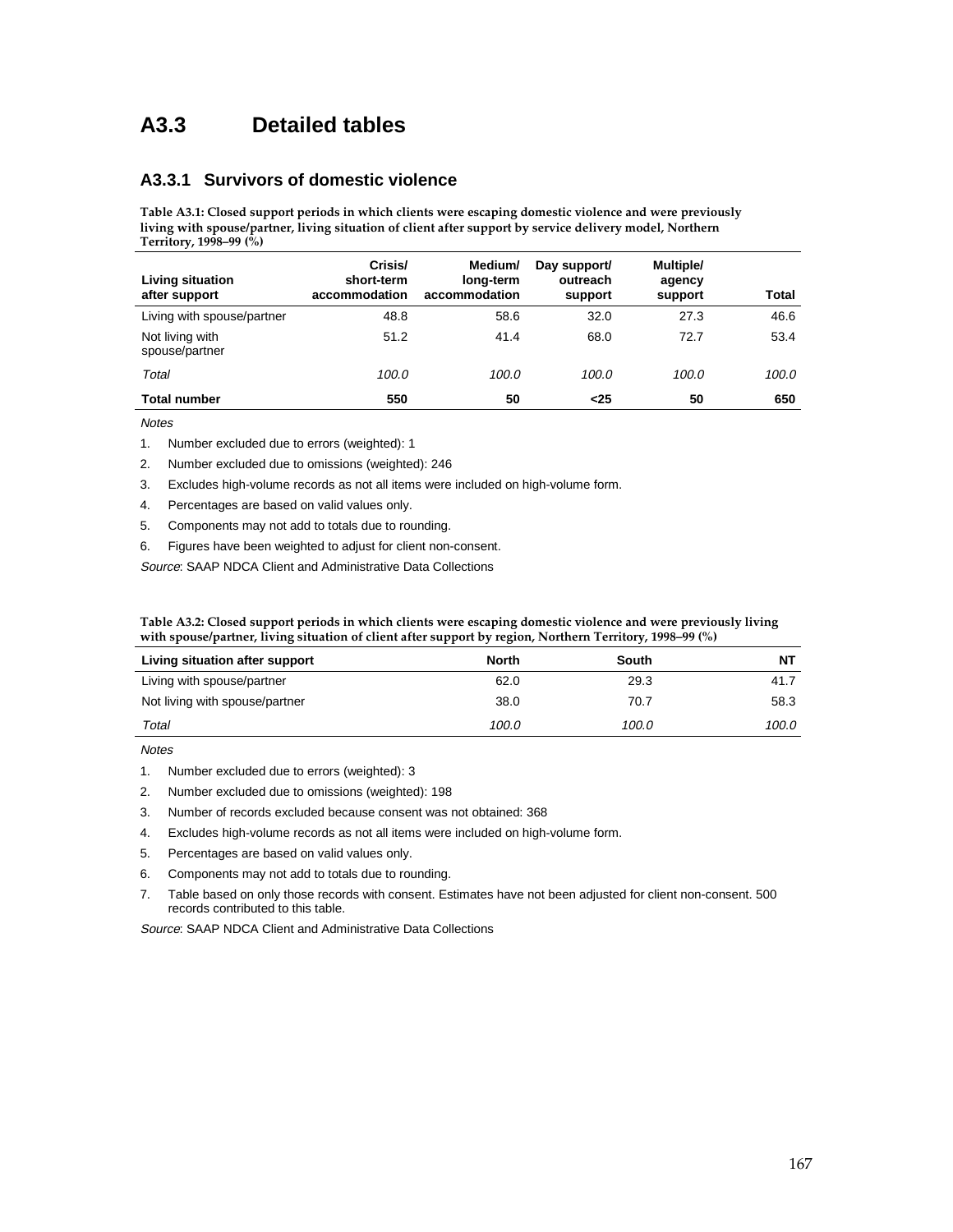| with spouse/partner, living situation of client after support by age of client, Northern Territory, 1998–99 (%) |                    |                    |                    |                |                      |       |  |
|-----------------------------------------------------------------------------------------------------------------|--------------------|--------------------|--------------------|----------------|----------------------|-------|--|
| <b>Living situation</b><br>after support                                                                        | $15 - 19$<br>vears | $20 - 24$<br>vears | $25 - 44$<br>vears | 45-64<br>vears | 65 years<br>and over | Total |  |
| Living with spouse/partner                                                                                      | 33.0               | 44.2               | 48.5               | 52.4           | --                   | 46.6  |  |
| Not living with spouse/partner                                                                                  | 67.0               | 55.8               | 51.5               | 47.6           | 100.0                | 53.4  |  |

Total 100.0 100.0 100.0 100.0 100.0 100.0 **Total number 50 150 450 50 <25 650**

**Table A3.3: Closed support periods in which clients were escaping domestic violence and were previously living with spouse/partner, living situation of client after support by age of client, Northern Territory, 1998–99 (%)**

Notes

- 1. Number excluded due to errors (weighted): 1
- 2. Number excluded due to omissions (weighted): 246
- 3. Excludes high-volume records as not all items were included on high-volume form.
- 4. Percentages are based on valid values only.
- 5. There were very few closed support periods for clients who were aged under 15 years escaping domestic violence and who were previously living with a spouse or partner. To ensure confidentiality, these cases are not presented separately but are included in the total.
- 6. Components may not add to totals due to rounding.
- 7. Figures have been weighted to adjust for client non-consent.

Source: SAAP NDCA Client Collection

**Table A3.4: Closed support periods in which clients were escaping domestic violence and were previously living with spouse/partner, living situation of client after support by ethnicity of client, Northern Territory, 1998–99 (%)**

| Living situation<br>after support | Indigenous<br><b>Australian</b> | Non-English-<br>speaking<br>background | Other | <b>Total</b> |
|-----------------------------------|---------------------------------|----------------------------------------|-------|--------------|
| Living with spouse/partner        | 56.2                            | 24.7                                   | 27.3  | 48.7         |
| Not living with spouse/partner    | 43.8                            | 75.3                                   | 72.7  | 51.3         |
| Total                             | 100.0                           | 100.0                                  | 100.0 | 100.0        |
| <b>Total number</b>               | 450                             | $25$                                   | 150   | 600          |

**Notes** 

- 1. Number excluded due to errors (weighted): 1
- 2. Number excluded due to omissions (weighted): 288
- 3. Excludes high-volume records as not all items were included on high-volume form.
- 4. Percentages are based on valid values only.
- 5. Components may not add to totals due to rounding.
- 6. Figures have been weighted to adjust for client non-consent.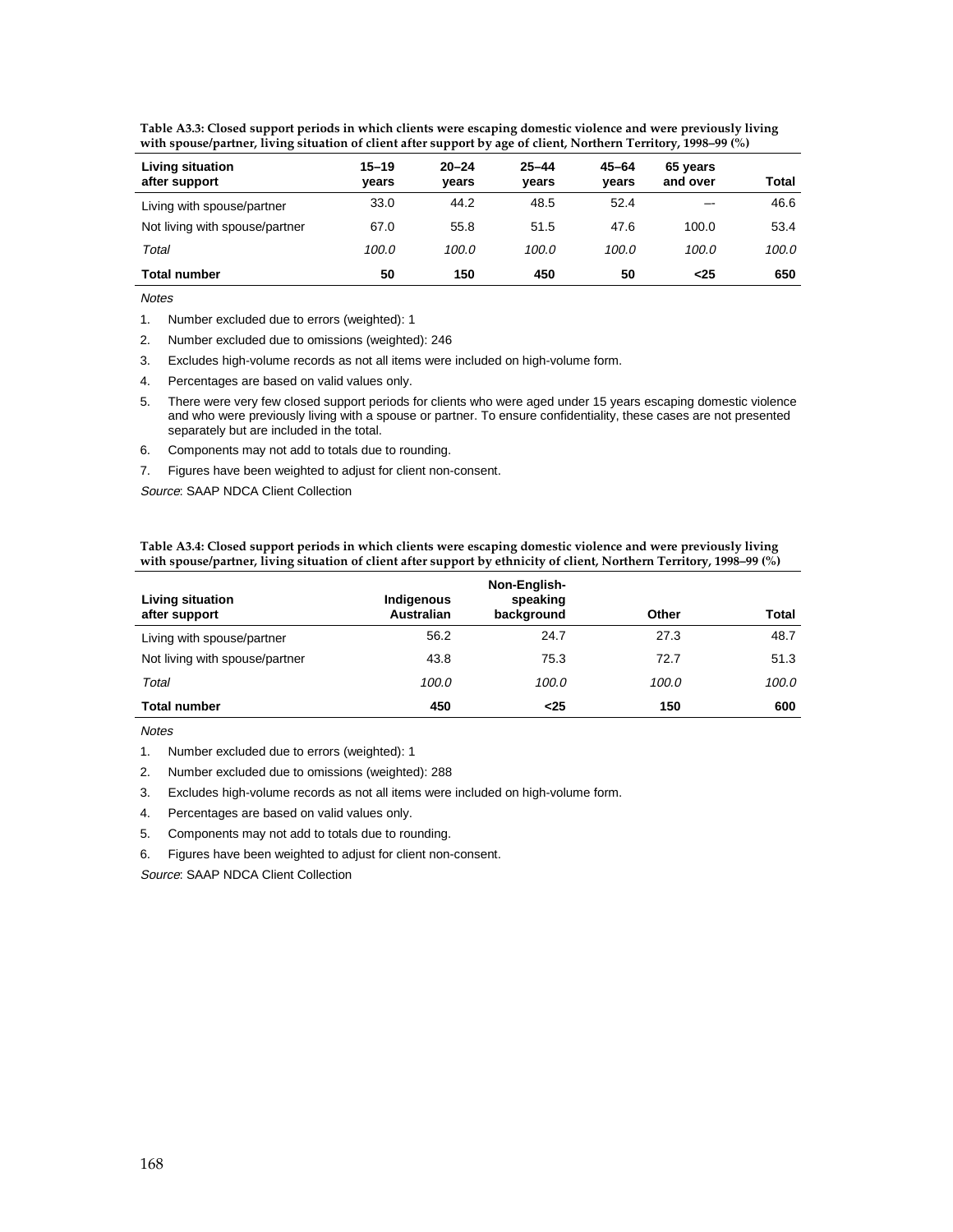| Living situation<br>after support | Less<br>than<br>1 day | $1 - 3$<br>days | $4 - 7$<br>days | $>1-2$<br>weeks | $>2-4$<br>weeks | $>4-13$<br>weeks | $>13-26$<br>weeks | $>26-52$<br>weeks | >52<br>weeks | Total |
|-----------------------------------|-----------------------|-----------------|-----------------|-----------------|-----------------|------------------|-------------------|-------------------|--------------|-------|
| Living with<br>spouse/partner     | 62.2                  | 52.4            | 42.7            | 49.4            | 32.8            | 17.1             | 51.7              | 54.6              | 67.7         | 46.5  |
| Not living with<br>spouse/partner | 37.8                  | 47.6            | 57.3            | 50.6            | 67.2            | 82.9             | 48.3              | 45.4              | 32.3         | 53.5  |
| Total                             | 100.0                 | 100.0           | 100.0           | 100.0           | 100.0           | 100.0            | 100.0             | 100.0             | 100.0        | 100.0 |
| <b>Total number</b>               | 50                    | 250             | 100             | 100             | 50              | 50               | 50                | $25$              | $25$         | 650   |

**Table A3.5: Closed support periods in which clients were escaping domestic violence and were previously living with spouse/partner, living situation of client after support by duration of support, Northern Territory, 1998–99 (%)**

Notes

1. Number excluded due to errors (weighted): 1

2. Number excluded due to omissions (weighted): 247

3. Excludes high-volume records as not all items were included on high-volume form.

- 4. Percentages are based on valid values only.
- 5. Components may not add to totals due to rounding.
- 6. Figures have been weighted to adjust for client non-consent.

Source: SAAP NDCA Client Collection

**Table A3.6: Closed support periods in which clients were escaping domestic violence and were previously living with spouse/partner, living situation after support by duration of current homelessness of client, Northern Territory, 1998–99 (%)**

| <b>Living situation</b><br>after support | $0 - 2$<br>weeks | $>2-4$<br>weeks | >4-26<br>weeks | $>26-52$<br>weeks | $>52-104$<br>weeks | >104<br>weeks | At<br>imminent<br>risk | Total |
|------------------------------------------|------------------|-----------------|----------------|-------------------|--------------------|---------------|------------------------|-------|
| Living with spouse/partner               | 63.5             | 67.7            | 22.5           | $\qquad \qquad -$ | 13.6               | 37.4          | 44.3                   | 53.6  |
| Not living with spouse/partner           | 36.5             | 32.3            | 77.5           | 100.0             | 86.4               | 62.6          | 55.7                   | 46.4  |
| Total                                    | 100.0            | 100.0           | 100.0          | 100.0             | 100.0              | 100.0         | 100.0                  | 100.0 |
| <b>Total number</b>                      | 250              | 50              | 50             | $25$              | $25$               | 50            | 50                     | 450   |

Notes

- 2. Number excluded due to omissions (weighted): 478
- 3. Excludes high-volume records as not all items were included on high-volume form.
- 4. Percentages are based on valid values only.
- 5. Components may not add to totals due to rounding.
- 6. Figures have been weighted to adjust for client non-consent.

<sup>1.</sup> Number excluded due to errors (weighted): 1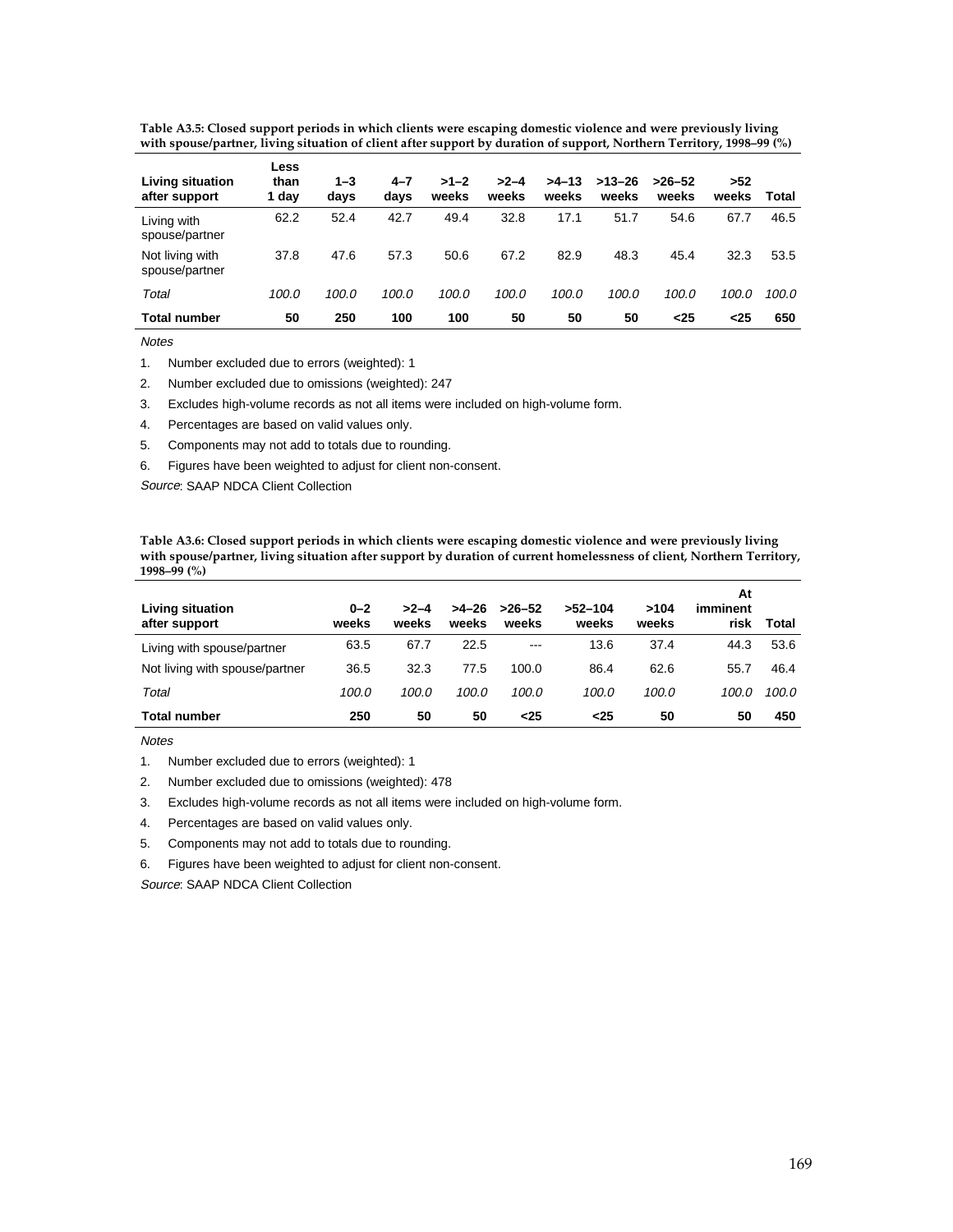| Existence of a<br>restraining order          | Crisis/<br>short-term<br>accommodation | Medium/<br>long-term<br>accommodation | Day support/<br>outreach<br>support | Multiple/<br>agency<br>support | Total |
|----------------------------------------------|----------------------------------------|---------------------------------------|-------------------------------------|--------------------------------|-------|
| Restraining order obtained<br>before support | 11.0                                   | 16.4                                  | 15.4                                | 9.1                            | 11.5  |
| Restraining order obtained<br>during support | 6.9                                    | 2.9                                   | 2.6                                 | 40.0                           | 8.4   |
| Restraining order not<br>obtained            | 82.1                                   | 80.6                                  | 82.0                                | 50.9                           | 80.1  |
| Total                                        | 100.0                                  | 100.0                                 | 100.0                               | 100.0                          | 100.0 |
| <b>Total number</b>                          | 1,750                                  | 200                                   | 50                                  | 100                            | 2.100 |

**Table A3.7: Closed support periods in which clients were escaping domestic violence, existence of a restraining order by service delivery model, Northern Territory, 1998–99 (%)**

**Notes** 

1. Number excluded due to errors (weighted): 0

2. Number excluded due to omissions (weighted): 72

3. Excludes high-volume records as not all items were included on high-volume form.

4. Percentages are based on valid values only.

5. Components may not add to totals due to rounding.

6. Figures have been weighted to adjust for client non-consent.

Source: SAAP NDCA Client and Administrative Data Collections

**Table A3.8: Closed support periods in which clients were escaping domestic violence, existence of a restraining order by region, Northern Territory, 1998–99 (%)**

| Existence of a restraining order          | North | South | NΤ    |
|-------------------------------------------|-------|-------|-------|
| Restraining order obtained before support | 10.1  | 14.7  | 12.7  |
| Restraining order obtained during support | 5.2   | 11.3  | 8.8   |
| Restraining order not obtained            | 84.7  | 74.0  | 78.5  |
| Total                                     | 100.0 | 100.0 | 100.0 |

**Notes** 

1. Number excluded due to errors (unweighted): 0

2. Number excluded due to omissions (unweighted): 75

3. Number of records excluded because consent was not obtained: 368

4. Excludes high-volume records as not all items were included on high-volume form.

5. Percentages are based on valid values only.

6. Components may not add to totals due to rounding.

7. Table based on only those records with consent. Estimates have not been adjusted for client non-consent. 1600 records contributed to this table.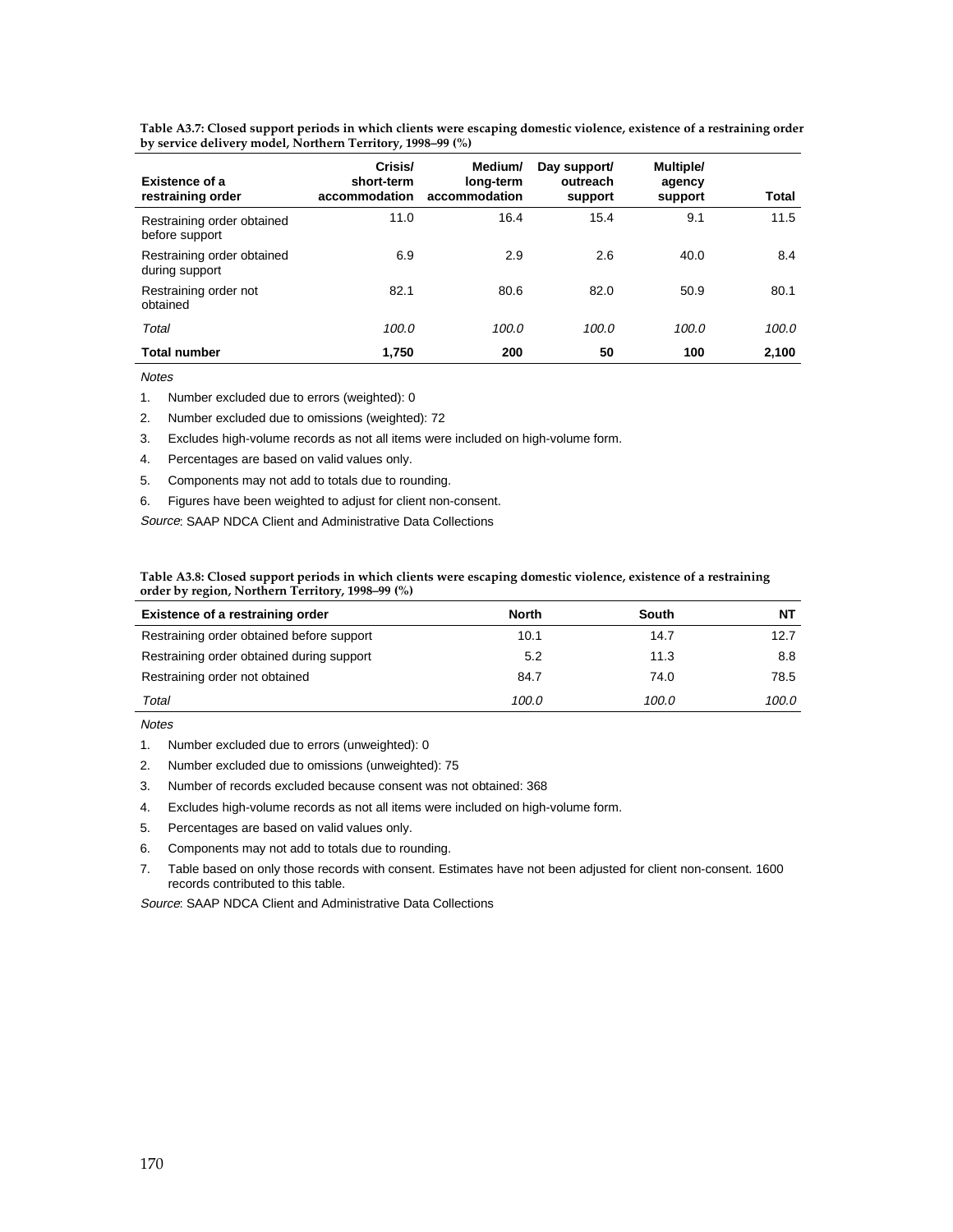| <b>Existence of a</b><br>restraining order   | <b>Under</b><br>15 years | $15 - 19$<br>years | $20 - 24$<br>years | $25 - 44$<br>vears | $45 - 64$<br>years | 65 years<br>and over | Total |
|----------------------------------------------|--------------------------|--------------------|--------------------|--------------------|--------------------|----------------------|-------|
| Restraining order obtained<br>before support | 5.5                      | 8.2                | 12.3               | 12.0               | 13.7               | 36.3                 | 11.5  |
| Restraining order obtained<br>during support | $- - -$                  | 2.9                | 5.8                | 11.2               | $- - -$            | 63.7                 | 8.4   |
| Restraining order not obtained               | 94.5                     | 89.0               | 81.9               | 76.8               | 86.3               | ---                  | 80.1  |
| Total                                        | 100.0                    | 100.0              | 100.0              | 100.0              | 100.0              | 100.0                | 100.0 |
| <b>Total number</b>                          | 50                       | 300                | 400                | 1.250              | 100                | $25$                 | 2.100 |

**Table A3.9: Closed support periods in which clients were escaping domestic violence, existence of a restraining order by age of client, Northern Territory, 1998–99 (%)**

Notes

1. Number excluded due to errors (weighted): 0

2. Number excluded due to omissions (weighted): 72

3. Excludes high-volume records as not all items were included on high-volume form.

- 4. Percentages are based on valid values only.
- 5. Components may not add to totals due to rounding.
- 6. Figures have been weighted to adjust for client non-consent.

Source: SAAP NDCA Client Collection

**Table A3.10: Closed support periods in which clients were escaping domestic violence, existence of a restraining order by ethnicity of client, Northern Territory, 1998–99 (%)**

| <b>Existence of a</b><br>restraining order   | Indigenous<br><b>Australian</b> | Non-English-<br>speaking<br>background | Other | Total |
|----------------------------------------------|---------------------------------|----------------------------------------|-------|-------|
| Restraining order obtained<br>before support | 10.6                            | 8.4                                    | 13.6  | 11.0  |
| Restraining order obtained<br>during support | 7.0                             | 30.6                                   | 9.7   | 7.9   |
| Restraining order not obtained               | 82.3                            | 61.0                                   | 76.6  | 81.0  |
| Total                                        | 100.0                           | 100.0                                  | 100.0 | 100.0 |
| <b>Total number</b>                          | 1,650                           | 50                                     | 300   | 2,000 |

**Notes** 

1. Number excluded due to errors (weighted): 0

2. Number excluded due to omissions (weighted): 166

3. Excludes high-volume records as not all items were included on high-volume form.

4. Percentages are based on valid values only.

- 5. Components may not add to totals due to rounding.
- 6. Figures have been weighted to adjust for client non-consent.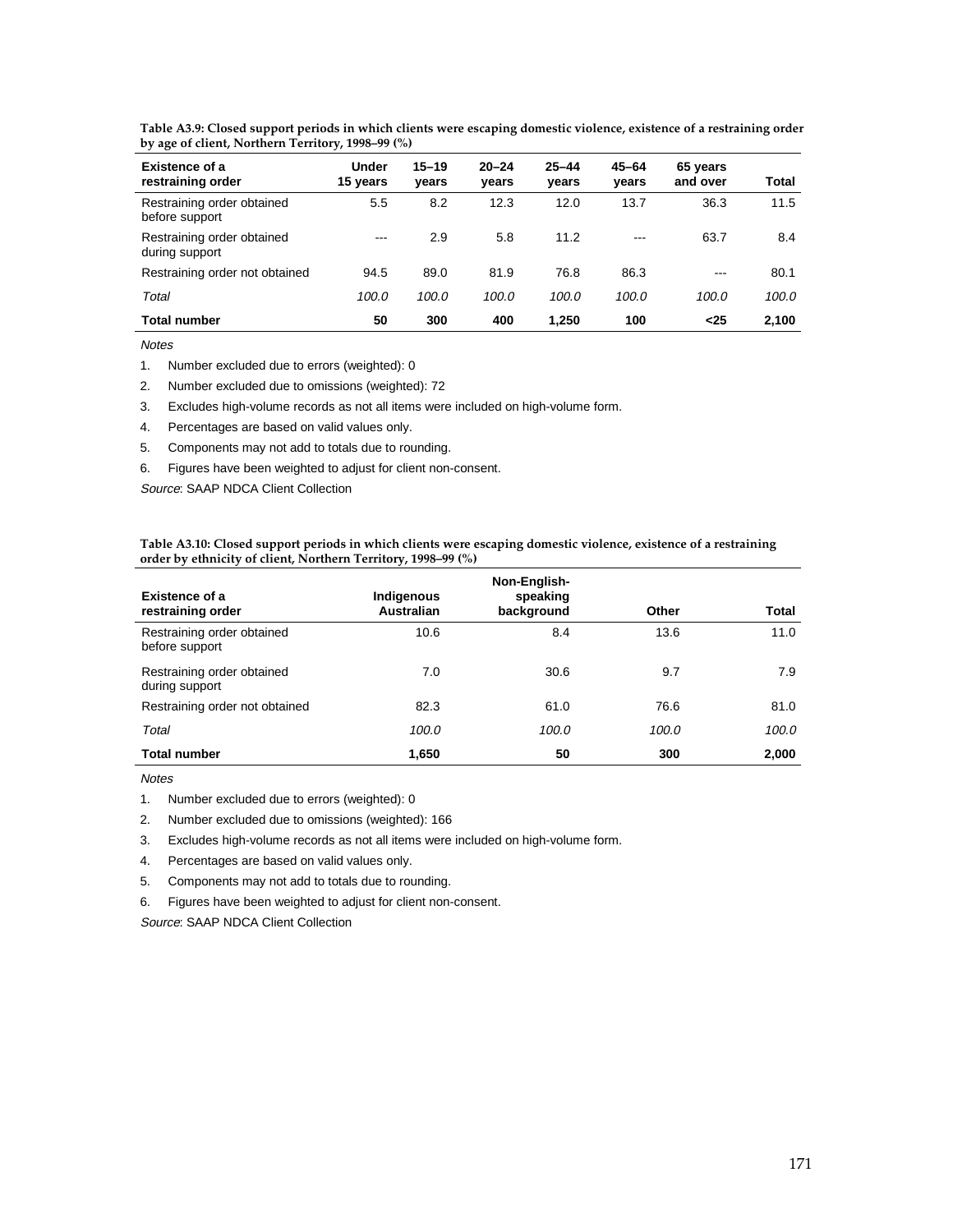| <b>Existence of a</b><br>restraining order      | Less<br>than<br>1 day | $1 - 3$<br>days | $4 - 7$<br>days | $>1-2$<br>weeks | $>2-4$<br>weeks | $>4-13$<br>weeks | $>13-26$<br>weeks | $>26-52$<br>weeks | >52<br>weeks | Total |
|-------------------------------------------------|-----------------------|-----------------|-----------------|-----------------|-----------------|------------------|-------------------|-------------------|--------------|-------|
| Restraining order<br>obtained before<br>support | 9.5                   | 9.8             | 13.1            | 9.7             | 13.5            | 18.5             | 4.8               | 24.3              | 48.8         | 11.5  |
| Restraining order<br>obtained during<br>support | 1.9                   | 4.2             | 7.4             | 9.6             | 9.4             | 27.8             | 26.8              | ---               | ---          | 8.4   |
| Restraining order<br>not obtained               | 88.6                  | 86.0            | 79.6            | 80.7            | 77.0            | 53.8             | 68.4              | 75.7              | 51.2         | 80.1  |
| Total                                           | 100.0                 | 100.0           | 100.0           | 100.0           | 100.0           | 100.0            | 100.0             | 100.0             | 100.0        | 100.0 |
| <b>Total number</b>                             | 150                   | 850             | 350             | 250             | 250             | 200              | 50                | $25$              | $<$ 25       | 2.100 |

**A3.11: Closed support periods in which clients were escaping domestic violence, existence of a restraining order by duration of support, Northern Territory, 1998–99 (%)**

**Notes** 

1. Number excluded due to errors (weighted): 0

2. Number excluded due to omissions (weighted): 72

- 3. Excludes high-volume records as not all items were included on high-volume form.
- 4. Percentages are based on valid values only.
- 5. Components may not add to totals due to rounding.
- 6. Figures have been weighted to adjust for client non-consent.

Source: SAAP NDCA Client Collection

**Table A3.12 Closed support periods in which clients were escaping domestic violence, existence of a restraining order by duration of client's current homelessness, Northern Territory, 1998–99 (%)**

| <b>Existence of a</b><br>restraining order   | $0 - 2$<br>weeks | $>2-4$<br>weeks | $>4-26$<br>weeks | $>26-52$<br>weeks | $>52-104$<br>weeks | >104<br>weeks | At<br>imminent<br>risk | Total |
|----------------------------------------------|------------------|-----------------|------------------|-------------------|--------------------|---------------|------------------------|-------|
| Restraining order obtained<br>before support | 8.3              | 17.9            | 15.7             | 13.7              | 6.1                | 3.5           | 17.2                   | 10.5  |
| Restraining order obtained<br>during support | 4.8              | 8.3             | 15.3             | 6.6               | 17.9               | 20.5          | 15.8                   | 9.3   |
| Restraining order not obtained               | 86.9             | 73.8            | 69.0             | 79.7              | 76.0               | 76.0          | 66.9                   | 80.2  |
| Total                                        | 100.0            | 100.0           | 100.0            | 100.0             | 100.0              | 100.0         | 100.0                  | 100.0 |
| <b>Total number</b>                          | 750              | 150             | 150              | 50                | 100                | 150           | 150                    | 1.450 |

Notes

1. Number excluded due to errors (weighted): 0

2. Number excluded due to omissions (weighted): 737

3. Excludes high-volume records as not all items were included on high-volume form.

- 4. Percentages are based on valid values only.
- 5. Components may not add to totals due to rounding.
- 6. Figures have been weighted to adjust for client non-consent.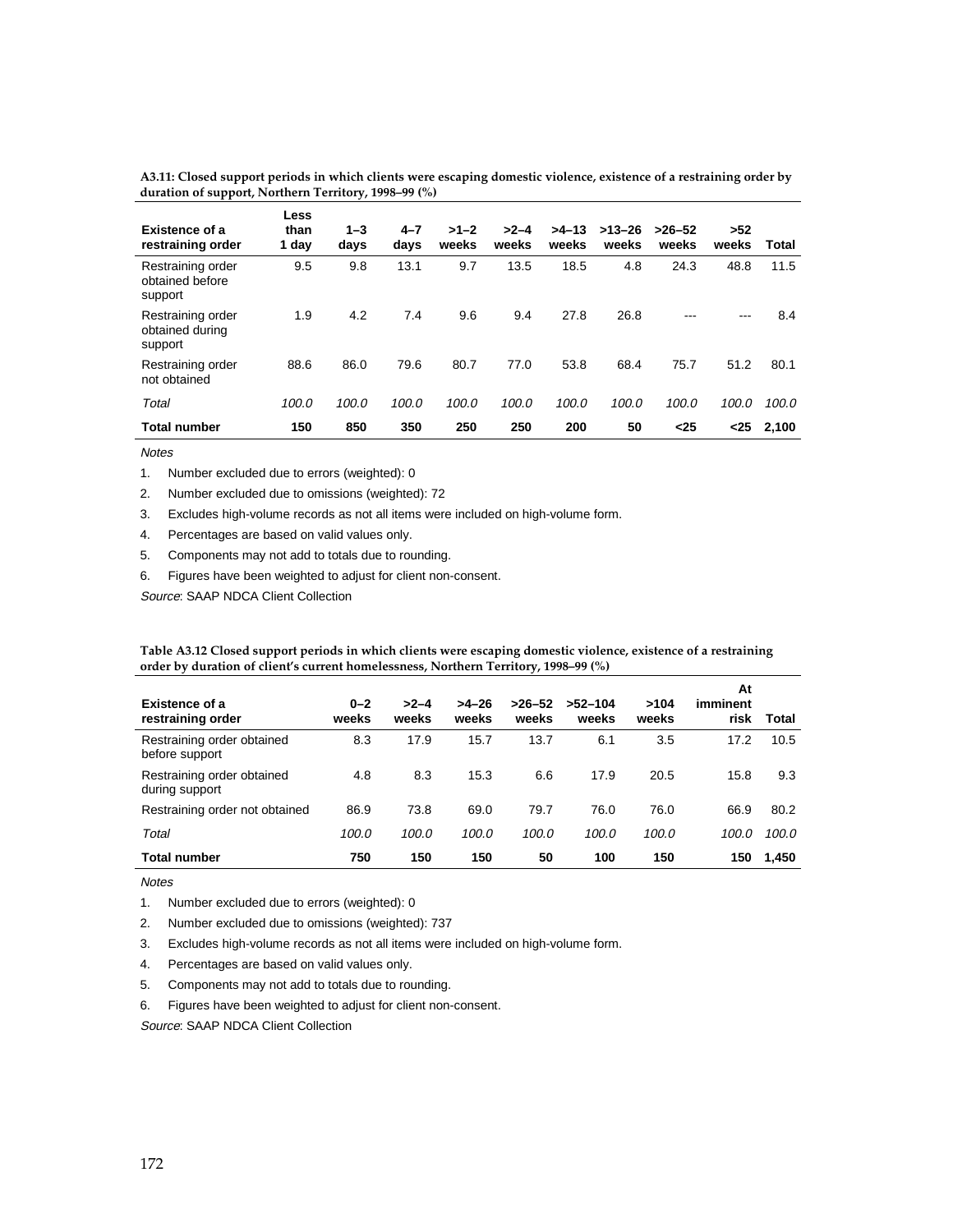#### **A3.3.2 Young people previously living with parents**

| Table A3.13: Closed support periods in which young clients were previously living with parent(s), living situation |  |  |
|--------------------------------------------------------------------------------------------------------------------|--|--|
| after support by age of client, Northern Territory, 1998–99 (%)                                                    |  |  |

| Living situation after support | Under 15 years | $15-19$ years | $20 - 24$ years | Total |
|--------------------------------|----------------|---------------|-----------------|-------|
| Living with parent(s)          | 84.9           | 62.2          | 43.4            | 60.3  |
| Not living with parent(s)      | 15.1           | 37.8          | 56.6            | 39.7  |
| Total                          | 100.0          | 100.0         | 100.0           | 100.0 |
| <b>Total number</b>            | 50             | 200           | 50              | 300   |

**Notes** 

- 1. Number excluded due to errors (weighted): 1
- 2. Number excluded due to omissions (weighted): 125
- 3. Excludes high-volume records as not all items were included on high-volume form.
- 4. Percentages are based on valid values only.
- 5. Components may not add to totals due to rounding.
- 6. Figures have been weighted to adjust for client non-consent.

Source: SAAP NDCA Client Collection

| Table A3.14: Closed support periods in which young clients were previously living with parent(s), living situation |
|--------------------------------------------------------------------------------------------------------------------|
| after support and age of client by service delivery model, Northern Territory, 1998–99 (%)                         |

| Living situation after<br>support and age | Crisis/<br>short-term<br>accommodation | Medium/<br>long-term<br>accommodation | Day support/<br>outreach<br>support | Multiple/<br>agency<br>support | Total |
|-------------------------------------------|----------------------------------------|---------------------------------------|-------------------------------------|--------------------------------|-------|
| Living with parent(s)                     |                                        |                                       |                                     |                                |       |
| Under 15 years                            | 2.6                                    | 6.9                                   | 23.6                                | 0                              | 7.3   |
| $15-19$ years                             | 38.4                                   | 52.9                                  | 38.1                                | 0                              | 44.1  |
| $20 - 24$ years                           | 13.0                                   | 5.1                                   | 3.0                                 | 100.0                          | 8.9   |
| Not living with parent(s)                 |                                        |                                       |                                     |                                |       |
| Under 15 years                            | 2.9                                    | 0.0                                   | 0.0                                 | 0.0                            | 1.3   |
| $15 - 19$ years                           | 23.9                                   | 28.5                                  | 32.4                                | 0.0                            | 26.8  |
| $20 - 24$ years                           | 19.2                                   | 6.7                                   | 2.9                                 | 0.0                            | 11.6  |
| Total                                     | 100.0                                  | 100.0                                 | 100.0                               | 100.0                          | 100.0 |
| <b>Total number</b>                       | 150                                    | 100                                   | 50                                  | $25$                           | 300   |

**Notes** 

1. Number excluded due to errors (weighted): 1

2. Number excluded due to omissions (weighted): 125

3. Excludes high-volume records as not all items were included on high-volume form.

4. Percentages are based on valid values only.

5. Components may not add to totals due to rounding.

6. Figures have been weighted to adjust for client non-consent.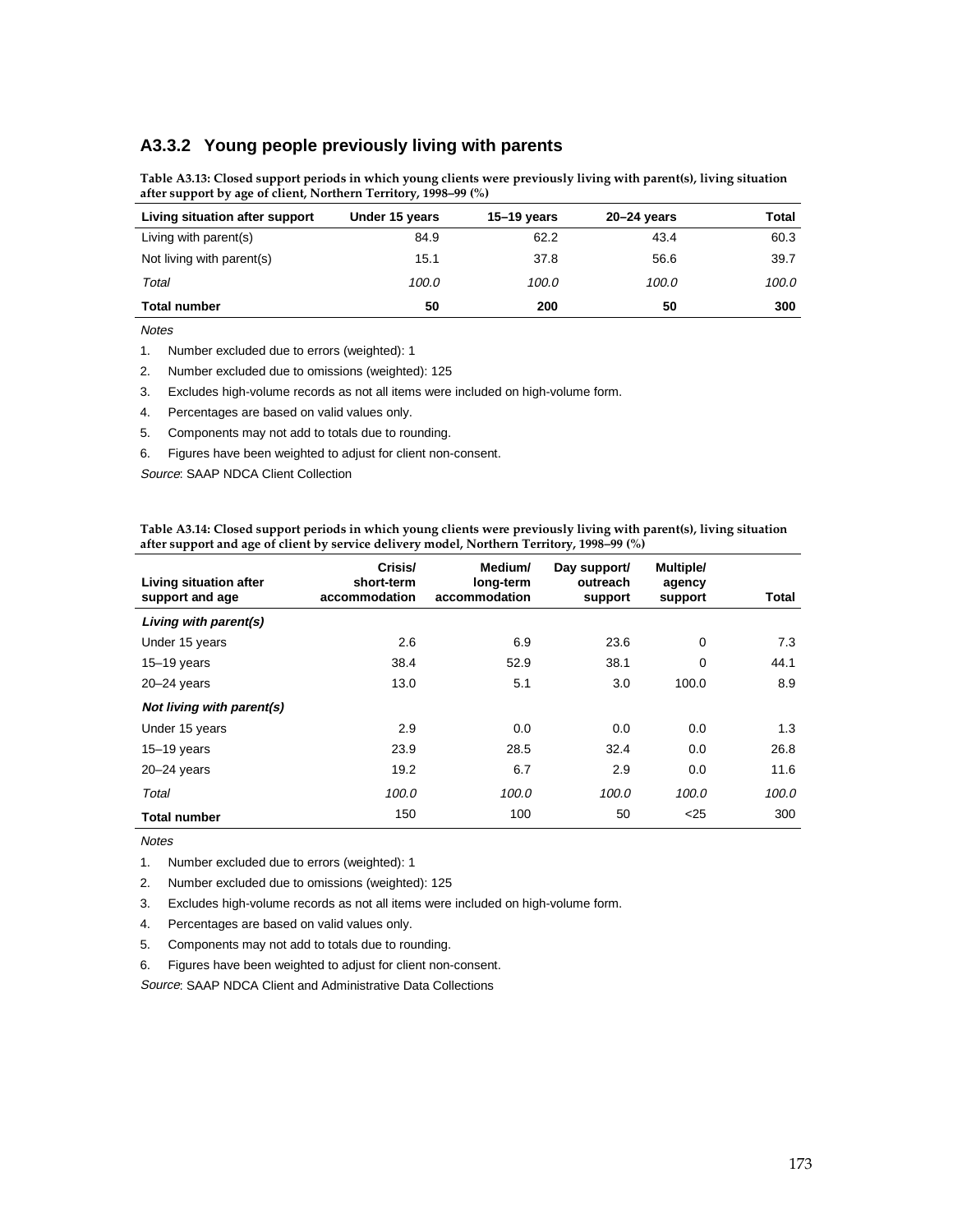| Living situation after support and age | South | <b>North</b> | NΤ    |
|----------------------------------------|-------|--------------|-------|
| Living with parent(s)                  |       |              |       |
| Under 15 years                         | 7.5   | 8.5          | 7.8   |
| $15 - 19$ years                        | 57.8  | 22.5         | 47.0  |
| $20 - 24$ years                        | 7.5   | 8.5          | 7.8   |
| Not living with parent(s)              |       |              |       |
| Under 15 years                         | 1.9   |              | 1.3   |
| $15 - 19$ years                        | 22.4  | 36.6         | 26.7  |
| $20 - 24$ years                        | 3.1   | 23.9         | 9.5   |
| Total                                  | 100.0 | 100.0        | 100.0 |

**Table A3.15: Closed support periods in which young clients were previously living with parent(s), living situation after support and age of client by region, Northern Territory, 1998–99 (%)**

**Notes** 

1. Number excluded due to errors (unweighted): 1

2. Number excluded due to omissions (unweighted): 97

3. Number of records excluded because consent was not obtained: 0

4. Excludes high-volume records as not all items were included on high-volume form.

- 5. Percentages are based on valid values only.
- 6. Components may not add to totals due to rounding.
- 7. Table based on only those records with consent. Estimates have not been adjusted for client non-consent. 250 records contributed to this table.

Source: SAAP NDCA Client and Administrative Data Collections

**Table A3.16: Closed support periods in which young clients were previously living with parent(s), living situation after support and age of client by gender, Northern Territory, 1998–99 (%)**

| Living situation after support and age | Female | Male  | Total |
|----------------------------------------|--------|-------|-------|
| Living with parent(s)                  |        |       |       |
| Under 15 years                         | 4.7    | 13.5  | 7.3   |
| $15-19$ years                          | 43.0   | 46.5  | 44.1  |
| $20 - 24$ years                        | 8.6    | 9.8   | 8.9   |
| Not living with parent(s)              |        |       |       |
| Under 15 years                         | 1.2    | 1.5   | 1.3   |
| $15 - 19$ years                        | 28.5   | 22.8  | 26.8  |
| $20 - 24$ years                        | 14.0   | 5.9   | 11.6  |
| Total                                  | 100.0  | 100.0 | 100.0 |
| <b>Total number</b>                    | 200    | 100   | 300   |

Notes

1. Number excluded due to errors (weighted): 1

2. Number excluded due to omissions (weighted): 125

3. Excludes high-volume records as not all items were included on high-volume form.

- 4. Percentages are based on valid values only.
- 5. Components may not add to totals due to rounding.
- 6. Figures have been weighted to adjust for client non-consent.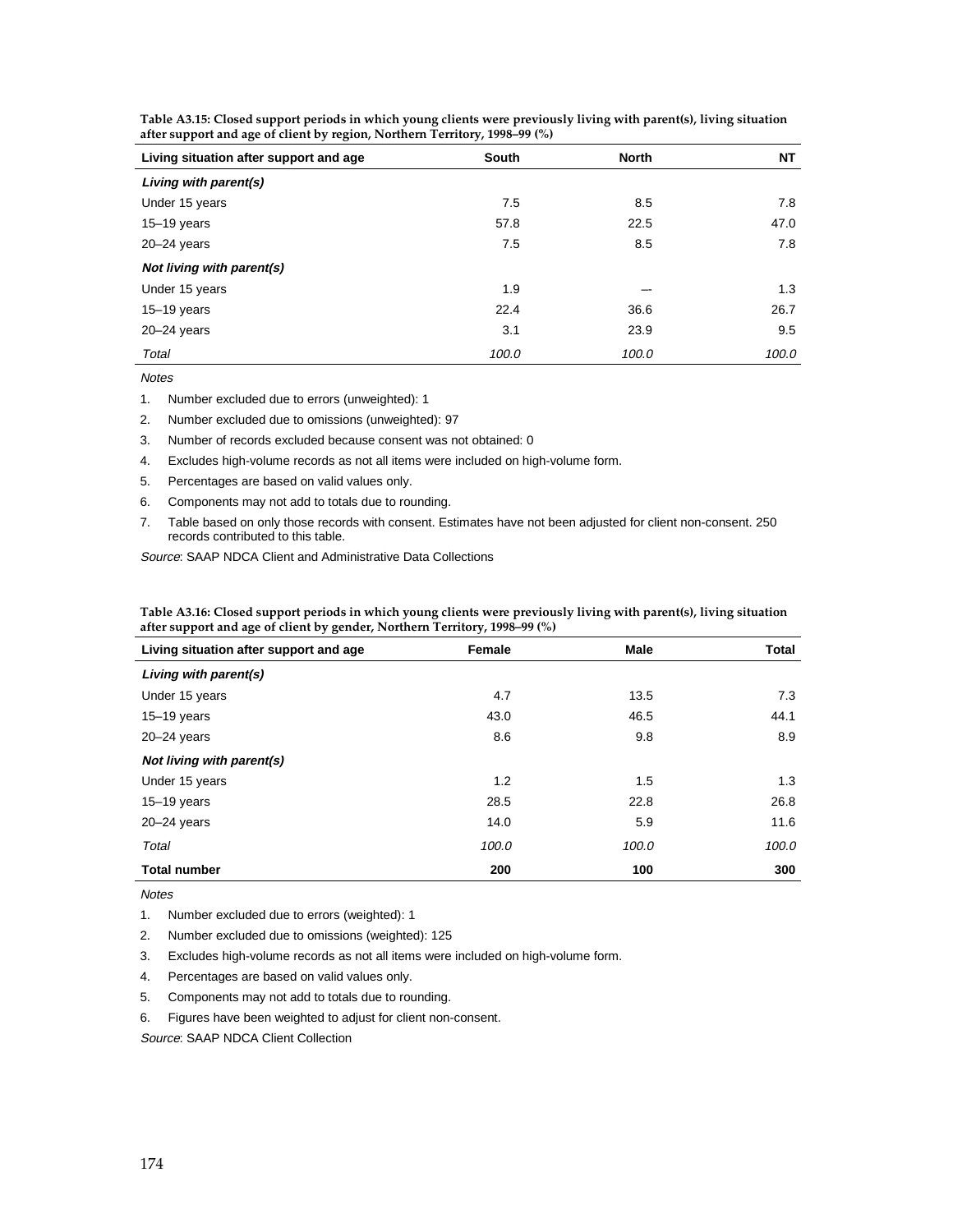| Living situation after<br>support and age | Indigenous<br>Australian | Non-English-<br>speaking<br>background | Other | <b>Total</b> |
|-------------------------------------------|--------------------------|----------------------------------------|-------|--------------|
| Living with parent(s)                     |                          |                                        |       |              |
| Under 15 years                            | 8.2                      |                                        | 7.0   | 7.5          |
| $15-19$ years                             | 50.5                     | 25.7                                   | 39.5  | 45.1         |
| $20 - 24$ years                           | 12.3                     | 34.2                                   | 1.1   | 8.4          |
| Not living with parent(s)                 |                          |                                        |       |              |
| Under 15 years                            | 2.4                      |                                        |       | 1.3          |
| $15-19$ years                             | 15.5                     | 15.3                                   | 40.4  | 25.8         |
| $20 - 24$ years                           | 11.1                     | 24.8                                   | 12.0  | 11.9         |
| Total                                     | 100.0                    | 100.0                                  | 100.0 | 100.0        |
| <b>Total number</b>                       | 150                      | $25$                                   | 100   | 300          |

**Table A3.17: Closed support periods in which young clients were previously living with parent(s), living situation after support and age of client by ethnicity, Northern Territory, 1998–99 (%)**

#### Notes

1. Number excluded due to errors (weighted): 1

2. Number excluded due to omissions (weighted): 132

3. Excludes high-volume records as not all items were included on high-volume form.

4. Percentages are based on valid values only.

5. Components may not add to totals due to rounding.

6. Figures have been weighted to adjust for client non-consent.

Source: SAAP NDCA Client Collection

| Living situation after<br>support<br>and age | Less<br>than<br>1 day | $1 - 3$<br>days | $4 - 7$<br>days | $>1-2$<br>weeks | $>2-4$<br>weeks | $>4 - 13$<br>weeks | $>13 - 26$<br>weeks | $>26 - 52$<br>weeks | >52<br>weeks | Total |
|----------------------------------------------|-----------------------|-----------------|-----------------|-----------------|-----------------|--------------------|---------------------|---------------------|--------------|-------|
| Living with parent(s)                        |                       |                 |                 |                 |                 |                    |                     |                     |              |       |
| Under 15 years                               | 4.4                   | 2.2             | 5.4             | 10.3            | 8.6             | 9.3                | 15.1                | 13.3                | 100.0        | 7.3   |
| $15-19$ years                                | 72.6                  | 27.3            | 40.5            | 23.1            | 60.0            | 31.7               | 14.4                | --                  | --           | 44.1  |
| $20 - 24$ years                              | 3.1                   | 21.3            | 17.4            | 12.9            | 5.7             | --                 | 8.6                 | --                  |              | 8.9   |
| <b>Not living with</b><br>parent(s)          |                       |                 |                 |                 |                 |                    |                     |                     |              |       |
| Under 15 years                               | 4.4                   |                 |                 |                 |                 |                    |                     |                     |              | 1.3   |
| $15-19$ years                                | 11.9                  | 45.1            | 10.9            | 25.6            | 20.0            | 54.8               | 38.0                | 39.8                | --           | 26.8  |
| $20 - 24$ years                              | 3.5                   | 4.1             | 25.8            | 28.1            | 5.7             | 4.1                | 23.9                | 47.0                | —-           | 11.6  |
| Total                                        | 100.0                 | 100.0           | 100.0           | 100.0           | 100.0           | 100.0              | 100.0               | 100.0               | 100.0        | 100.0 |
| <b>Total number</b>                          | 100                   | 50              | $25$            | 50              | 50              | 50                 | $25$                | $25$                | $25$         | 300   |

**Table A3.18: Closed support periods in which young clients were previously living with parent(s), living situation after support and age of client by duration of support, Northern Territory, 1998–99 (%)**

**Notes** 

1. Number excluded due to errors (weighted): 1

2. Number excluded due to omissions (weighted): 125

3. Excludes high-volume records as not all items were included on high-volume form.

4. Percentages are based on valid values only.

5. Components may not add to totals due to rounding.

6. Figures have been weighted to adjust for client non-consent.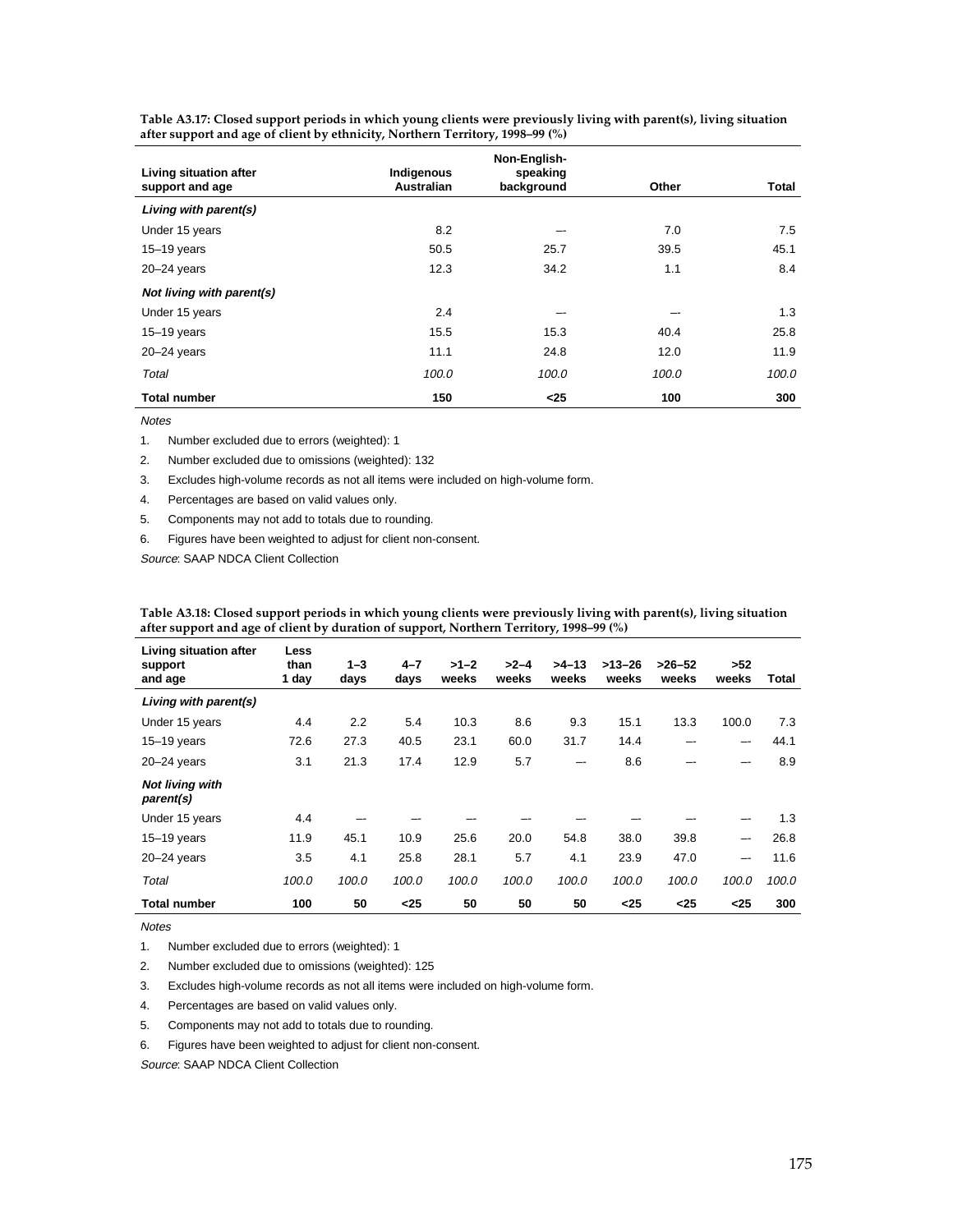| Living situation after<br>support and age | $0 - 2$<br>weeks | $>2-4$<br>weeks | $>4-26$<br>weeks | $>26 - 52$<br>weeks | $>52-104$<br>weeks | >104<br>weeks | At<br>imminent<br>risk | Total |
|-------------------------------------------|------------------|-----------------|------------------|---------------------|--------------------|---------------|------------------------|-------|
| Living with parent(s)                     |                  |                 |                  |                     |                    |               |                        |       |
| Under 15 years                            | 4.6              | 11.1            | --               | 20.1                | 15.8               |               | 2.8                    | 5.7   |
| $15-19$ years                             | 35.4             | 13.0            | 23.9             | 29.6                | 16.6               | 43.0          | 34.3                   | 31.8  |
| $20 - 24$ years                           | 17.5             |                 |                  |                     |                    |               | 11.2                   | 9.7   |
| Not living with parent(s)                 |                  |                 |                  |                     |                    |               |                        |       |
| Under 15 years                            | $2.5\phantom{0}$ |                 |                  |                     | 18.0               |               | --                     | 1.8   |
| $15 - 19$ years                           | 26.6             | 24.4            | 76.1             | 50.3                | 16.6               | 35.3          | 42.7                   | 37.0  |
| $20 - 24$ years                           | 13.3             | 51.6            |                  | --                  | 33.0               | 21.7          | 9.0                    | 13.9  |
| Total                                     | 100.0            | 100.0           | 100.0            | 100.0               | 100.0              | 100.0         | 100.0                  | 100.0 |
| <b>Total number</b>                       | 50               | $25$            | $25$             | $25$                | $25$               | $25$          | 50                     | 150   |

**Table A3.19: Closed support periods in which young clients were previously living with parent(s), living situation after support and age of client by duration of current homelessness, Northern Territory, 1998–99 (%)**

**Notes** 

1. Number excluded due to errors (weighted): 1

2. Number excluded due to omissions (weighted): 280

3. Excludes high-volume records as not all items were included on high-volume form.

4. Percentages are based on valid values only.

5. Components may not add to totals due to rounding.

6. Figures have been weighted to adjust for client non-consent.

Source: SAAP NDCA Client Collection

#### **A3.3.3 Young people—legal processes**

**Table A3.20: Closed support periods for young clients, existence of a protection or guardianship order by service delivery model, Northern Territory, 1998–99 (%)**

| <b>Existence of a protection</b><br>or quardianship order | Crisis/<br>short-term<br>accommodation | Medium/<br>long-term<br>accommodation | Day support/<br>outreach<br>support | Multiple/<br>agency<br>support | Total |
|-----------------------------------------------------------|----------------------------------------|---------------------------------------|-------------------------------------|--------------------------------|-------|
| Order existed before<br>support                           | 1.3                                    | 3.4                                   | 4.2                                 | 0                              | 2.5   |
| Order made during support                                 | 0                                      | 0.5                                   | 0                                   | 9.9                            | 0.3   |
| Order did not exist                                       | 98.7                                   | 96                                    | 95.8                                | 90.1                           | 97.2  |
| Total                                                     | 100.0                                  | 100.0                                 | 100.0                               | 100.0                          | 100.0 |
| <b>Total number</b>                                       | 1050                                   | 700                                   | 350                                 | 0                              | 2150  |

**Notes** 

1. Number excluded due to errors (weighted): 0

2. Number excluded due to omissions (weighted): 28

3. Excludes high-volume records as not all items were included on high-volume form.

- 4. Percentages are based on valid values only.
- 5. Components may not add to totals due to rounding.
- 6. Figures have been weighted to adjust for client non-consent.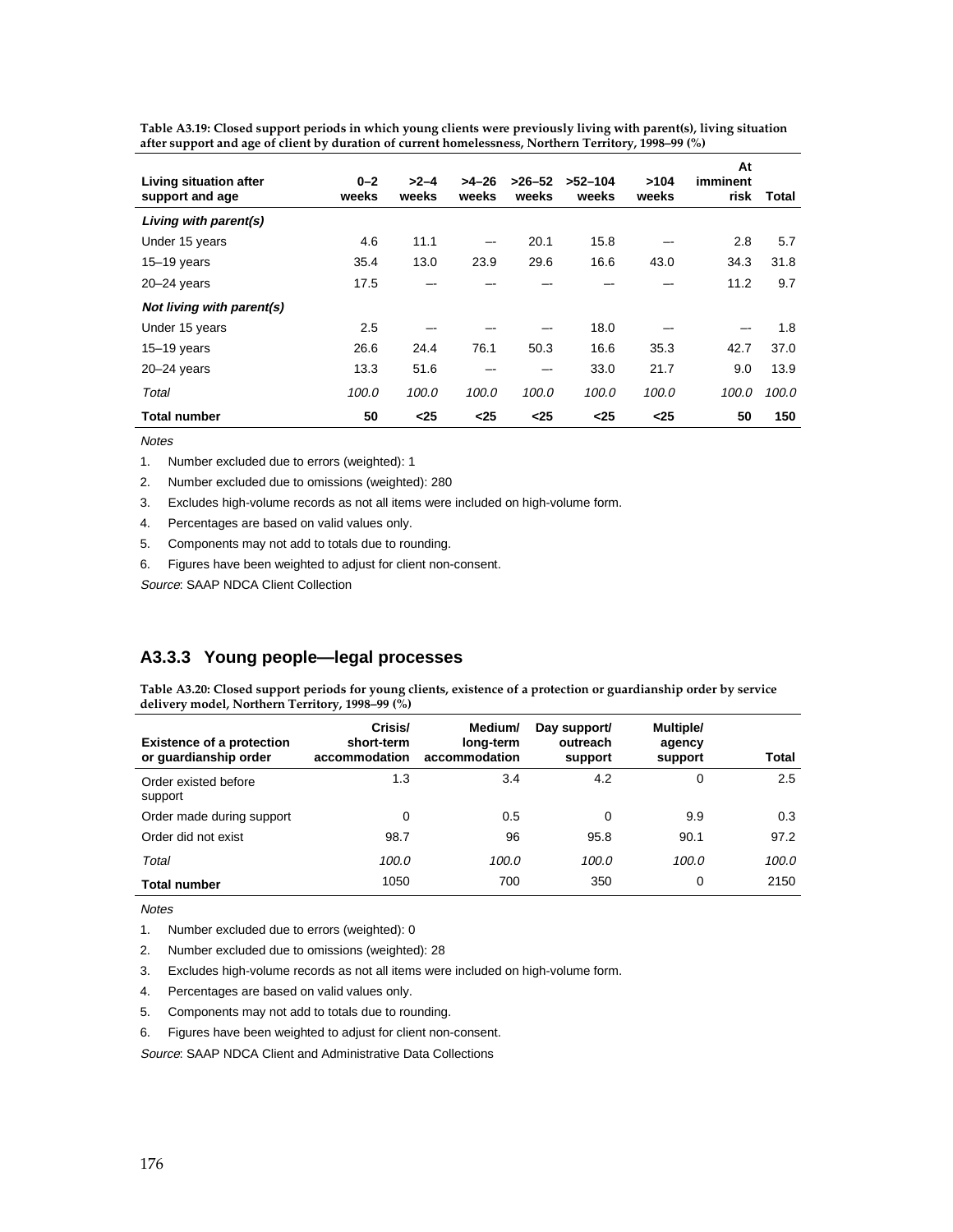| <b>Existence of a protection or</b><br>guardianship order | South | <b>North</b> | NΤ    |
|-----------------------------------------------------------|-------|--------------|-------|
| Order existed before support                              | 2.3   | 2.7          | 2.4   |
| Order made during support                                 |       | 1.2          | 0.4   |
| Order did not exist                                       | 97.7  | 96.1         | 97.1  |
| Total                                                     | 100.0 | 100.0        | 100.0 |

**Table A3.21: Closed support periods for young clients, existence of a protection or guardianship order by region, Northern Territory, 1998–99 (%)**

Notes

1. Number excluded due to errors (unweighted): 0

2. Number excluded due to omissions (unweighted): 27

- 3. Number of records excluded because consent was not obtained: 0
- 4. Excludes high-volume records as not all items were included on high-volume form.
- 5. Percentages are based on valid values only.
- 6. Components may not add to totals due to rounding.

7. Table based on only those records with consent. Estimates have not been adjusted for client non-consent. 1700 records contributed to this table.

Source: SAAP NDCA Client and Administrative Data Collections

**Table A3.22: Closed support periods for young clients, existence of a protection or guardianship order by gender of client, Northern Territory, 1998–99 (%)**

| <b>Existence of a protection or</b><br>guardianship order | Female | Male  | Total   |
|-----------------------------------------------------------|--------|-------|---------|
| Order existed before support                              | 1.9    | 3.7   | $2.5\,$ |
| Order made during support                                 | 0.4    |       | 0.3     |
| Order did not exist                                       | 97.7   | 96.3  | 97.2    |
| Total                                                     | 100.0  | 100.0 | 100.0   |
| <b>Total number</b>                                       | 1,450  | 700   | 2.150   |

**Notes** 

- 2. Number excluded due to omissions (weighted): 40
- 3. Excludes high-volume records as not all items were included on high-volume form.
- 4. Percentages are based on valid values only.
- 5. Components may not add to totals due to rounding.
- 6. Figures have been weighted to adjust for client non-consent.

<sup>1.</sup> Number excluded due to errors (weighted): 0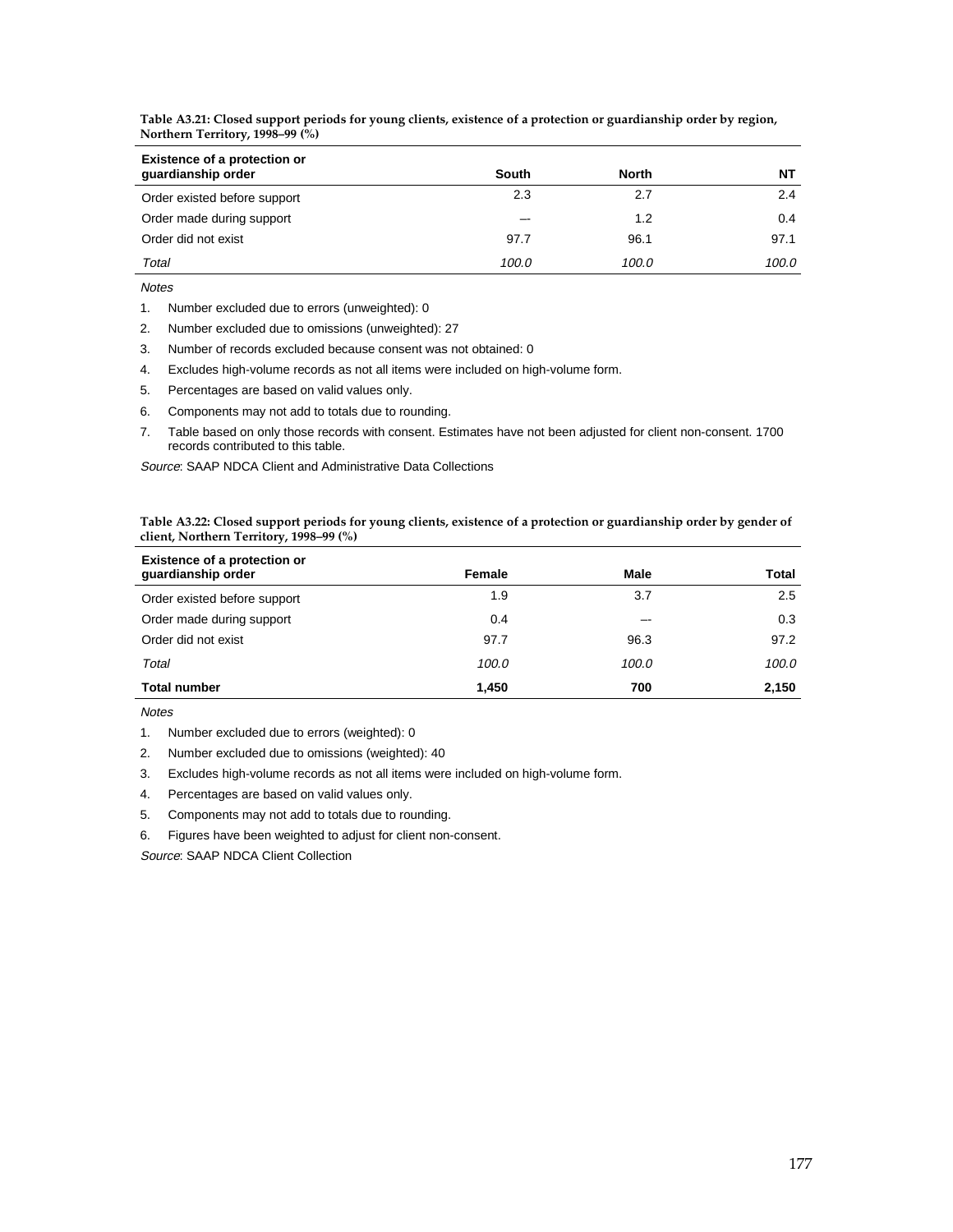| <b>Existence of a protection or</b><br>guardianship order | Under<br>14 years | $14 - 15$<br>vears | $16 - 17$<br>years | 18 years<br>and over | Total |
|-----------------------------------------------------------|-------------------|--------------------|--------------------|----------------------|-------|
| Order existed before support                              | 8.0               | 4.3                | 3.2                | 1.6                  | 2.5   |
| Order made during support                                 | --                |                    |                    | 0.5                  | 0.3   |
| Order did not exist                                       | 92.0              | 95.7               | 96.8               | 98.0                 | 97.2  |
| Total                                                     | 100.0             | 100.0              | 100.0              | 100.0                | 100.0 |
| <b>Total number</b>                                       | 100               | 150                | 600                | 1.300                | 2.150 |

**Table A3.23: Closed support periods for young clients, existence of a protection or guardianship order by age of client, Northern Territory, 1998–99 (%)**

Notes

- 1. Number excluded due to errors (weighted): 0
- 2. Number excluded due to omissions (weighted): 28
- 3. Excludes high-volume records as not all items were included on high-volume form.
- 4. Percentages are based on valid values only.
- 5. Components may not add to totals due to rounding.
- 6. Figures have been weighted to adjust for client non-consent.
- 7. Although protection orders relate to people under 18 years, the category '18 years and over' has been included because clients may turn 18 during a support period.

Source: SAAP NDCA Client Collection

**Table A3.24: Closed support periods for young clients, existence of a protection or guardianship order by ethnicity of client, Northern Territory, 1998–99 (%)**

| <b>Existence of a protection or</b><br>guardianship order | Indigenous<br>Australian | Non-English-<br>speaking<br>background | Other | Total |
|-----------------------------------------------------------|--------------------------|----------------------------------------|-------|-------|
| Order existed before support                              | 1.2                      | 7.2                                    | 4.3   | 2.5   |
| Order made during support                                 |                          |                                        | 0.3   | 0.1   |
| Order did not exist                                       | 98.8                     | 92.8                                   | 95.4  | 97.3  |
| Total                                                     | 100.0                    | 100.0                                  | 100.0 | 100.0 |
| <b>Total number</b>                                       | 1.200                    | 50                                     | 850   | 2.100 |

Notes

1. Number excluded due to errors (weighted): 0

2. Number excluded due to omissions (weighted): 84

3. Excludes high-volume records as not all items were included on high-volume form.

- 4. Percentages are based on valid values only.
- 5. Components may not add to totals due to rounding.
- 6. Figures have been weighted to adjust for client non-consent.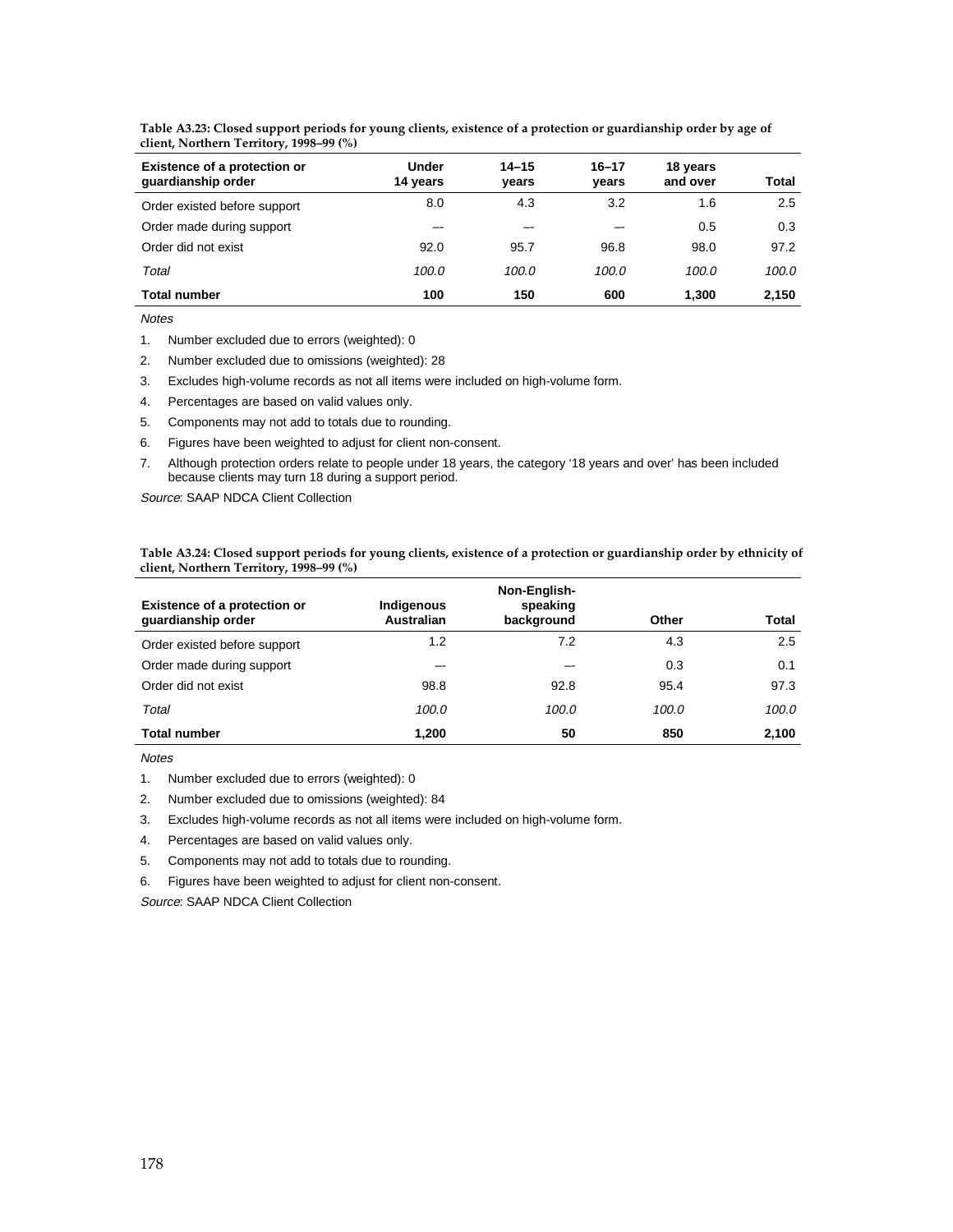| <b>Existence of a</b><br>protection or<br>guardianship order | Less<br>than<br>1 day | $1 - 3$<br>days | $4 - 7$<br>days | $>1-2$<br>weeks | $>2-4$<br>weeks | weeks | $>4-13$ $>13-26$<br>weeks | $>26-52$<br>weeks | >52<br>weeks | Total |
|--------------------------------------------------------------|-----------------------|-----------------|-----------------|-----------------|-----------------|-------|---------------------------|-------------------|--------------|-------|
| Order existed before<br>support                              | 1.3                   | 0.3             | 2.3             | 3.3             | 3.5             | 5.6   | 6.4                       | 4.2               | 12.0         | 2.5   |
| Order made during<br>support                                 |                       |                 |                 |                 | 0.3             | 1.1   | 4.1                       |                   |              | 0.3   |
| Order did not exist                                          | 98.7                  | 99.7            | 97.7            | 96.7            | 96.2            | 93.3  | 89.5                      | 95.8              | 88.0         | 97.2  |
| Total                                                        | 100.0                 | 100.0           | 100.0           | 100.0           | 100.0           | 100.0 | 100.0                     | 100.0             | 100.0        | 100.0 |
| <b>Total number</b>                                          | 550                   | 450             | 200             | 200             | 350             | 250   | 50                        | 50                | $25$         | 2.150 |

**Table A3.25: Closed support periods for young clients, existence of a protection or guardianship order by duration of support of client, Northern Territory, 1998–99 (%)**

**Notes** 

1. Number excluded due to errors (weighted): 0

2. Number excluded due to omissions (weighted): 28

3. Excludes high-volume records as not all items were included on high-volume form.

4. Percentages are based on valid values only.

5. Components may not add to totals due to rounding.

6. Figures have been weighted to adjust for client non-consent.

Source: SAAP NDCA Client Collection

| <b>Existence of a protection or</b><br>quardianship order | $0 - 2$<br>weeks | $>2-4$<br>weeks | $>4-26$<br>weeks | $>26-52$<br>weeks | $>52-104$<br>weeks | >104<br>weeks | At<br>imminent<br>risk | Total |
|-----------------------------------------------------------|------------------|-----------------|------------------|-------------------|--------------------|---------------|------------------------|-------|
| Order existed before support                              | 0.3              | 5.4             | 2.0              | 1.6               | 1.3                | 7.3           | 2.9                    | 2.4   |
| Order made during support                                 |                  |                 | 1.9              | --                |                    |               | 0.7                    | 0.4   |
| Order did not exist                                       | 99.7             | 94.6            | 96.1             | 98.4              | 98.7               | 92.7          | 96.3                   | 97.2  |
| Total                                                     | 100.0            | 100.0           | 100.0            | 100.0             | 100.0              | 100.0         | 100.0                  | 100.0 |
| Total number                                              | 400              | 100             | 100              | 50                | 100                | 100           | 350                    | 1.200 |

**Table A3.26: Closed support periods for young clients, existence of a protection or guardianship order of client by duration of client's current homelessness, Northern Territory, 1998–99 (%)**

Notes

1. Number excluded due to errors (weighted): 0

2. Number excluded due to omissions (weighted): 969

3. Excludes high-volume records as not all items were included on high-volume form.

4. Percentages are based on valid values only.

5. Components may not add to totals due to rounding.

6. Figures have been weighted to adjust for client non-consent.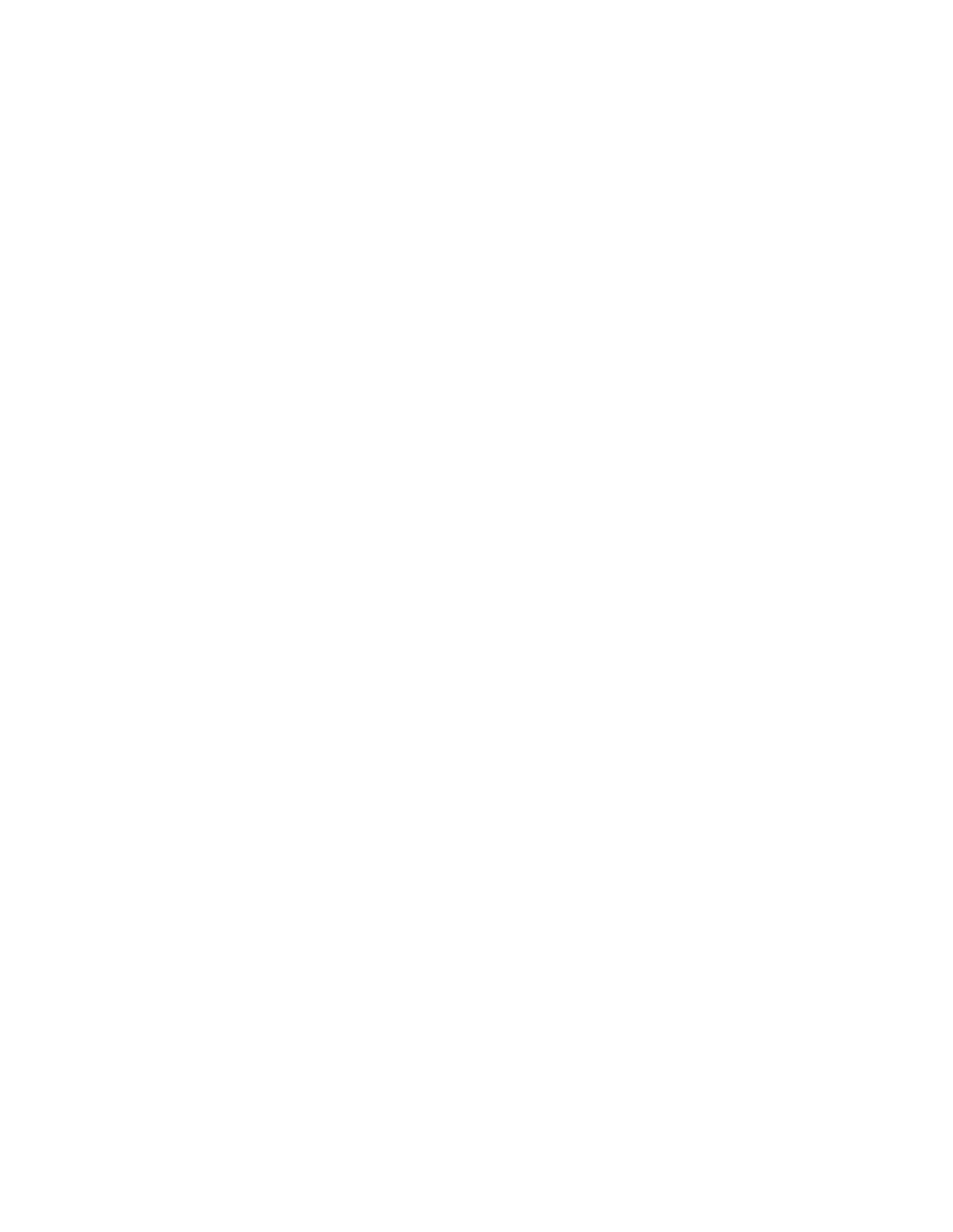### **Appendix 4: Corrections to Series 3 tables**

This part of the report provides revised 1997–98 tables in the Series 3 reports which have been revised.

**Table 5.42: Potential clients unable to be supported, type of support requested by region, Northern Territory, 13–26 November 1997 (%)**

| Type of support requested          | <b>South</b> | <b>North</b> | <b>NT</b> |
|------------------------------------|--------------|--------------|-----------|
| Crisis/short-term<br>accommodation | 66.7         | 42.9         | 48.1      |
| Medium/long-term<br>accommodation  | 0.0          | 47.6         | 37.0      |
| Support only                       | 16.7         | 9.5          | 11.1      |
| Other                              | 16.7         | 0.0          | 3.7       |
| Total                              | 100.0        | 100.0        | 100.0     |
| <b>Total number</b>                | 10           | 20           | 30        |

**Notes** 

1. Number excluded due to errors: 1

2. Number excluded due to omissions: 0

3. Percentages are based on valid values only.

4. Includes only those individuals whose first unmet request during the Unmet Demand Collection was valid (see potential clients unable to be supported in Appendix 1 for more information).

Source: SAAP NDCA Unmet Demand and Administrative Data Collections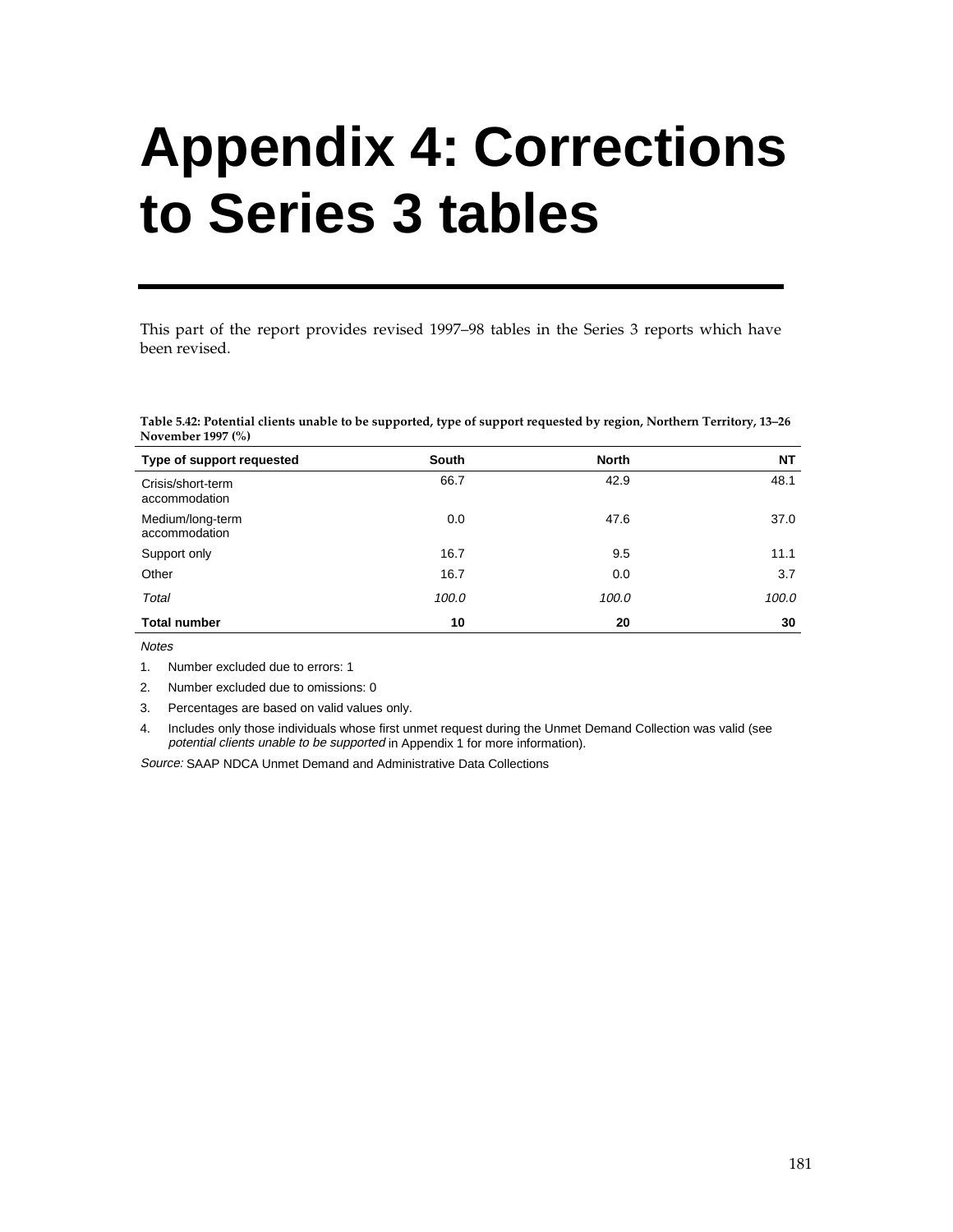| Type of support requested          | Young<br>people | <b>Single</b><br>men<br>only | <b>Families</b> | Women<br>escaping<br>DV | Other | <b>Total</b> |
|------------------------------------|-----------------|------------------------------|-----------------|-------------------------|-------|--------------|
| Crisis/short-term<br>accommodation | 0.0             | 36.4                         | 0.0             | 100.0                   | 40.0  | 48.1         |
| Medium/long-term<br>accommodation  | 0.0             | 45.5                         | 100.0           | 0.0                     | 40.0  | 37.0         |
| Support only                       | 100.0           | 18.2                         | 0.0             | 0.0                     | 0.0   | 11.1         |
| Other                              | 0.0             | 0.0                          | 0.0             | 0.0                     | 20.0  | 3.7          |
| Total                              | 100.0           | 100.0                        | 100.0           | 100.0                   | 100.0 | 100.0        |
| <b>Total number</b>                | 0               | 10                           | 0               | 10                      | 10    | 30           |

**Table 5.43: Potential clients unable to be supported, type of support requested by primary target group, Northern Territory, 13–26 November 1997 (%)**

**Notes** 

1. Number excluded due to errors: 1

2. Number excluded due to omissions: 0

3. Percentages are based on valid values only.

4. Includes only those individuals whose first unmet request during the Unmet Demand Collection was valid (see potential clients unable to be supported in Appendix 1 for more information).

5. Components may not add to totals due to rounding.

Source: SAAP NDCA Unmet Demand and Administrative Data Collections

**Table 5.44: Potential clients unable to be supported, type of support requested by gender of person making request, Northern Territory, 13–26 November 1997 (%)**

| Type of support requested       | Female | Male  | Total |
|---------------------------------|--------|-------|-------|
| Crisis/short-term accommodation | 80.0   | 29.4  | 48.1  |
| Medium/long-term accommodation  | 10.0   | 52.9  | 37.0  |
| Support only                    | 10.0   | 11.8  | 11.1  |
| Other                           | 0.0    | 5.9   | 3.7   |
| Total                           | 100.0  | 100.0 | 100.0 |
| <b>Total number</b>             | 10     | 20    | 30    |

**Notes** 

1. Number excluded due to errors: 1

2. Number excluded due to omissions: 0

3. Percentages are based on valid values only.

4. Includes only those individuals whose first unmet request during the Unmet Demand Collection was valid (see potential clients unable to be supported in Appendix 1 for more information).

5. Components may not add to totals due to rounding.

Source: SAAP NDCA Unmet Demand Collection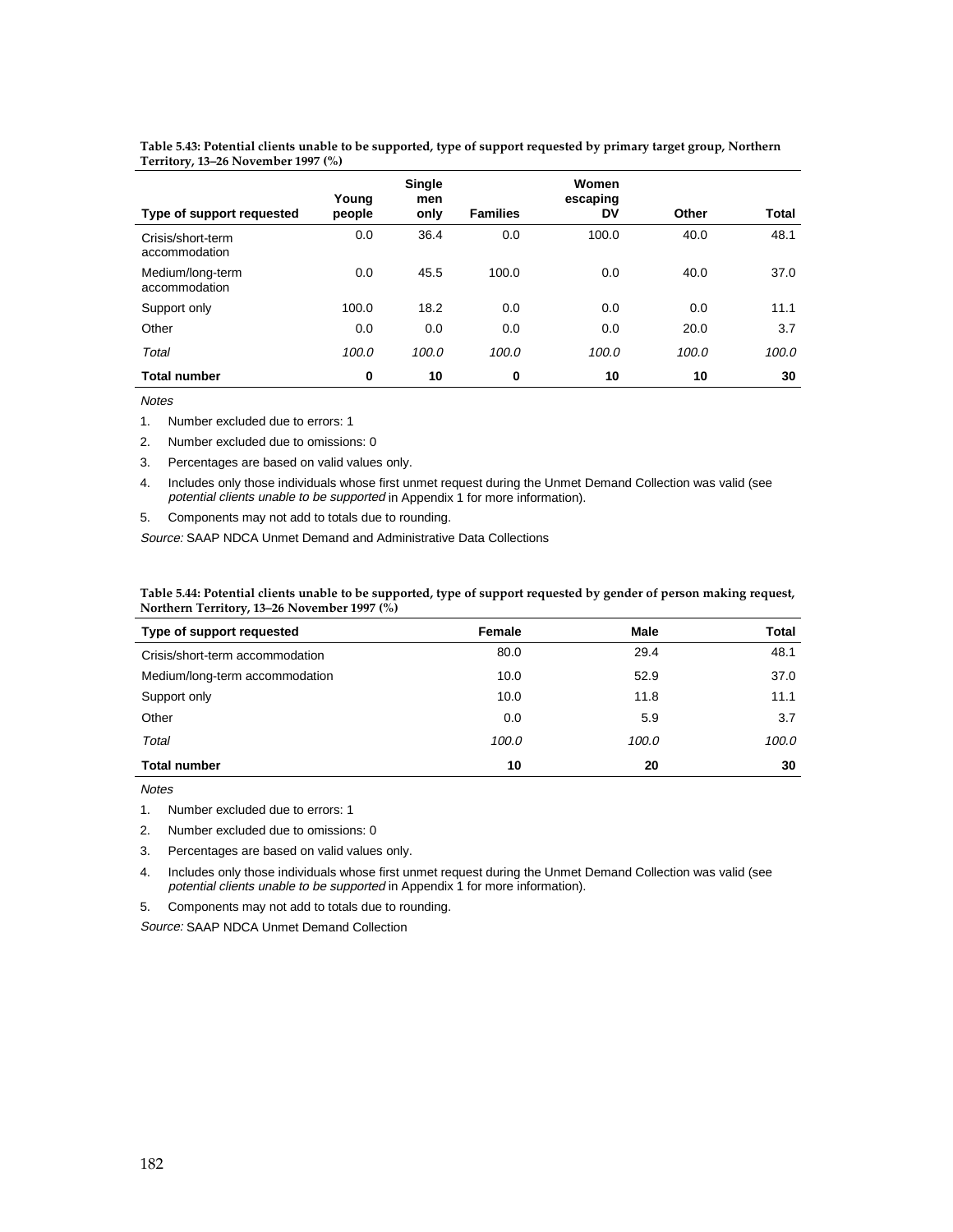| Type of support requested       | <b>Under</b><br>15 years | $15 - 19$<br>vears | $20 - 24$<br>vears | $25 - 44$<br>years | $45 - 64$<br>vears | Total |
|---------------------------------|--------------------------|--------------------|--------------------|--------------------|--------------------|-------|
| Crisis/short-term accommodation | 0.0                      | 0.0                | 0.0                | 84.6               | 50.0               | 54.2  |
| Medium/long-term accommodation  | 100.0                    | 0.0                | 33.3               | 7.7                | 50.0               | 29.2  |
| Support only                    | 0.0                      | 100.0              | 66.7               | 0.0                | 0.0                | 12.5  |
| Other                           | 0.0                      | 0.0                | 0.0                | 7.7                | 0.0                | 4.2   |
| Total                           | 100.0                    | 100.0              | 100.0              | 100.0              | 100.0              | 100.0 |
| <b>Total number</b>             | 0                        | 0                  | 0                  | 10                 | 0                  | 20    |

**Table 5.45: Potential clients unable to be supported, type of support requested by age of person making request, Northern Territory, 13–26 November 1997 (%)**

**Notes** 

- 1. Number excluded due to errors: 1
- 2. Number excluded due to omissions: 3
- 3. Percentages are based on valid values only.
- 4. Includes only those individuals whose first unmet request during the Unmet Demand Collection was valid (see potential clients unable to be supported in Appendix 1 for more information).
- 5. Components may not add to totals due to rounding.

Source: SAAP NDCA Unmet Demand Collection

| Table 5.46: Potential clients unable to be supported, type of support requested by ethnicity of person making |  |
|---------------------------------------------------------------------------------------------------------------|--|
| request, Northern Territory, 13–26 November 1997 (%)                                                          |  |

|                                 | Indigenous        | Non-English-<br>speaking |       |       |
|---------------------------------|-------------------|--------------------------|-------|-------|
| Type of support requested       | <b>Australian</b> | background               | Other | Total |
| Crisis/short-term accommodation | 36.4              | 0.0                      | 63.6  | 47.8  |
| Medium/long-term accommodation  | 36.4              | 100.0                    | 27.3  | 34.8  |
| Support only                    | 18.2              | 0.0                      | 9.1   | 13.0  |
| Other                           | 9.1               | 0.0                      | 0.0   | 4.3   |
| Total                           | 100.0             | 100.0                    | 100.0 | 100.0 |
| <b>Total number</b>             | 10                | 0                        | 10    | 20    |

**Notes** 

- 1. Number excluded due to errors: 1
- 2. Number excluded due to omissions: 4
- 3. Percentages are based on valid values only.
- 4. Includes only those individuals whose first unmet request during the Unmet Demand Collection was valid (see potential clients unable to be supported in Appendix 1 for more information).
- 5. Components may not add to totals due to rounding.

Source: SAAP NDCA Unmet Demand Collection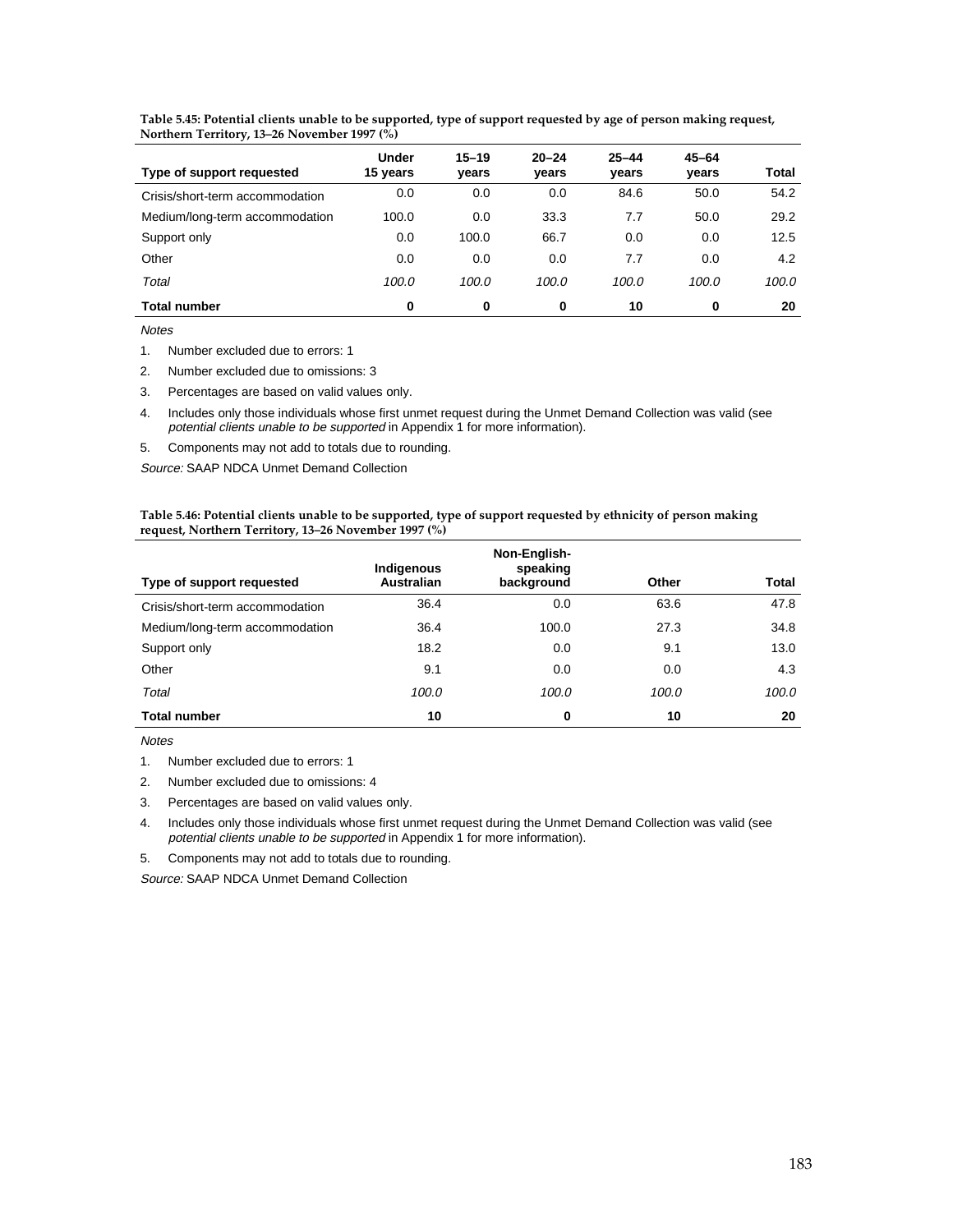| Main reason support<br>not provided                 | South | <b>North</b> | NΤ    |
|-----------------------------------------------------|-------|--------------|-------|
| No accommodation<br>available                       | 28.6  | 71.4         | 60.7  |
| Facilities for disability needs<br>not available    | 0.0   | 9.5          | 7.1   |
| Facilities for cultural needs<br>not available      | 0.0   | 4.8          | 3.6   |
| Facilities for Other special<br>needs not available | 0.0   | 9.5          | 7.1   |
| Other                                               | 71.4  | 4.8          | 21.4  |
| Total                                               | 100.0 | 100.0        | 100.0 |
| <b>Total number</b>                                 | 10    | 20           | 30    |

**Table 5.47: Potential clients unable to be supported, main reason support not provided by State and Territory, Australia, 13–26 November 1997 (%)**

Notes

1. Number excluded due to errors: 0

2. Number excluded due to omissions: 0

3. Percentages are based on valid values only.

4. Includes only those individuals whose first unmet request during the Unmet Demand Collection was valid (see potential clients unable to be supported in Appendix 1 for more information).

5. Components may not add to totals due to rounding.

Source: SAAP NDCA Unmet Demand and Administrative Data Collections

**Table 5.48: Potential clients unable to be supported, main reason support not provided by type of support requested, Northern Territory, 13–26 November 1997 (%)**

| Main reason support not provided                    | Crisis/<br>short-term<br>accommodation | Medium/<br>long-term<br>accommodation | <b>Support</b><br>only | Other    | Total |
|-----------------------------------------------------|----------------------------------------|---------------------------------------|------------------------|----------|-------|
| No accommodation available                          | 53.8                                   | 90.0                                  | 0.0                    | 0.0      | 59.3  |
| Facilities for disability needs not<br>available    | 0.0                                    | 10.0                                  | 33.3                   | 0.0      | 7.4   |
| Facilities for cultural needs not<br>available      | 0.0                                    | 0.0                                   | 33.3                   | 0.0      | 3.7   |
| Facilities for Other special needs<br>not available | 15.4                                   | 0.0                                   | 0.0                    | 0.0      | 7.4   |
| Other                                               | 30.8                                   | 0.0                                   | 33.3                   | 100.0    | 22.2  |
| Total                                               | 100.0                                  | 100.0                                 | 100.0                  | 100.0    | 100.0 |
| <b>Total number</b>                                 | 10                                     | 10                                    | 0                      | $\bf{0}$ | 30    |

**Notes** 

1. Number excluded due to errors: 1

2. Number excluded due to omissions: 0

3. Percentages are based on valid values only.

4. Includes only those individuals whose first unmet request during the Unmet Demand Collection was valid (see potential clients unable to be supported in Appendix 1 for more information).

5. Components may not add to totals due to rounding.

Source: SAAP NDCA Unmet Demand Collection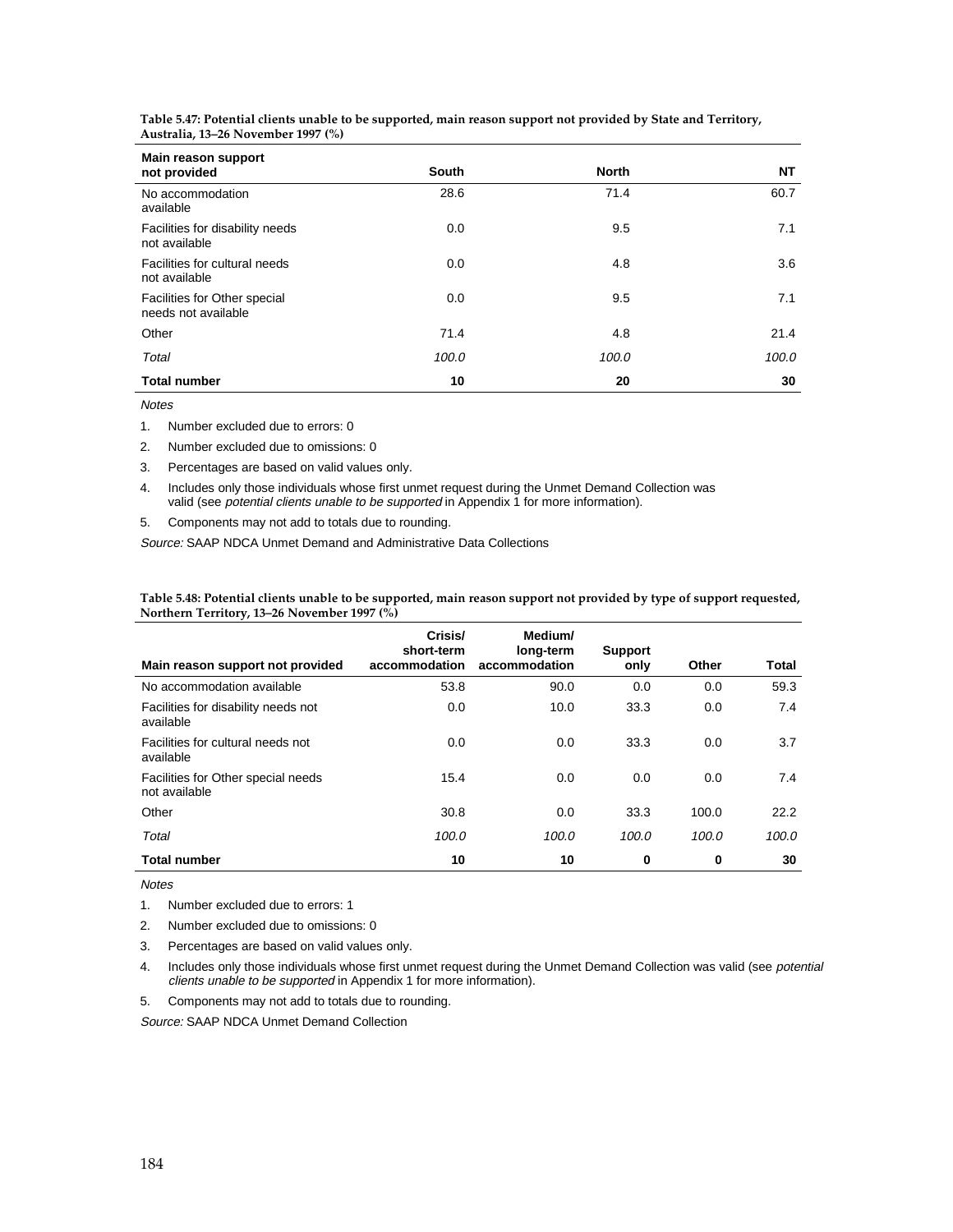# **Appendix 5: SAAP NDCA Data Collection forms**

- **A5.1 Client Form**
- **A5.2 Client Form High Volume Agencies**
- **A5.3 Unmet Demand Form**
- **A5.4 Casual Client Form**